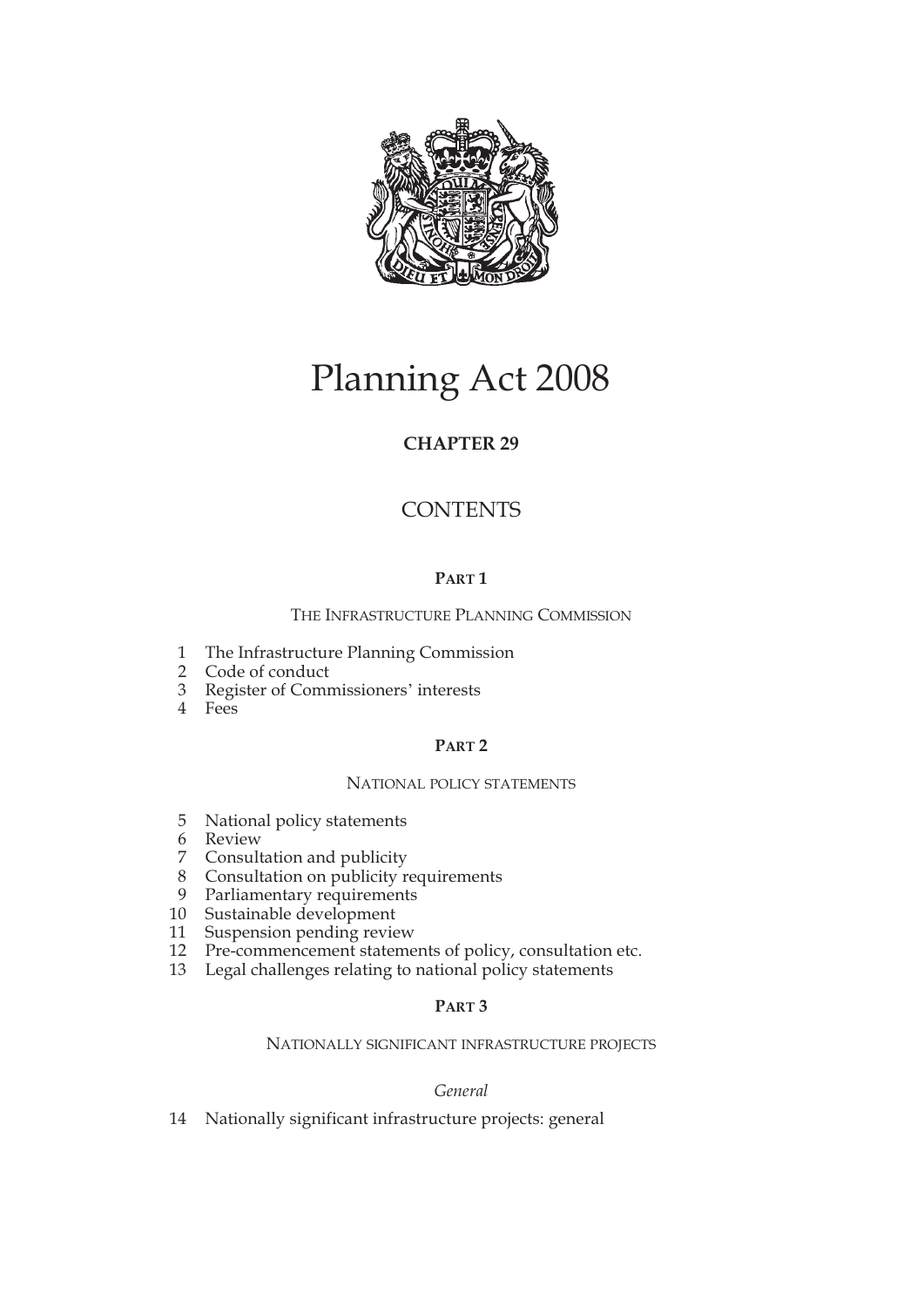*Energy*

- 15 Generating stations
- 16 Electric lines
- 17 Underground gas storage facilities
- 18 LNG facilities
- 19 Gas reception facilities
- 20 Gas transporter pipe-lines
- 21 Other pipe-lines

#### *Transport*

- 22 Highways
- 23 Airports<br>24 Harbour
- Harbour facilities
- 25 Railways
- 26 Rail freight interchanges

#### *Water*

- 27 Dams and reservoirs
- 28 Transfer of water resources

#### *Waste water*

29 Waste water treatment plants

#### *Waste*

30 Hazardous waste facilities

## **PART 4**

#### REQUIREMENT FOR DEVELOPMENT CONSENT

- 31 When development consent is required<br>32 Meaning of "development"
- 32 Meaning of "development"<br>33 Effect of requirement for de
- 33 Effect of requirement for development consent on other consent regimes<br>34 Welsh offshore generating stations
- 34 Welsh offshore generating stations<br>35 Directions in relation to projects of
- Directions in relation to projects of national significance
- 36 Amendments consequential on development consent regime

#### **PART 5**

#### APPLICATIONS FOR ORDERS GRANTING DEVELOPMENT CONSENT

#### **CHAPTER 1**

#### APPLICATIONS

- 37 Applications for orders granting development consent
- 38 Model provisions<br>39 Register of applica
- 39 Register of applications<br>40 Applications by the Cro
- Applications by the Crown for orders granting development consent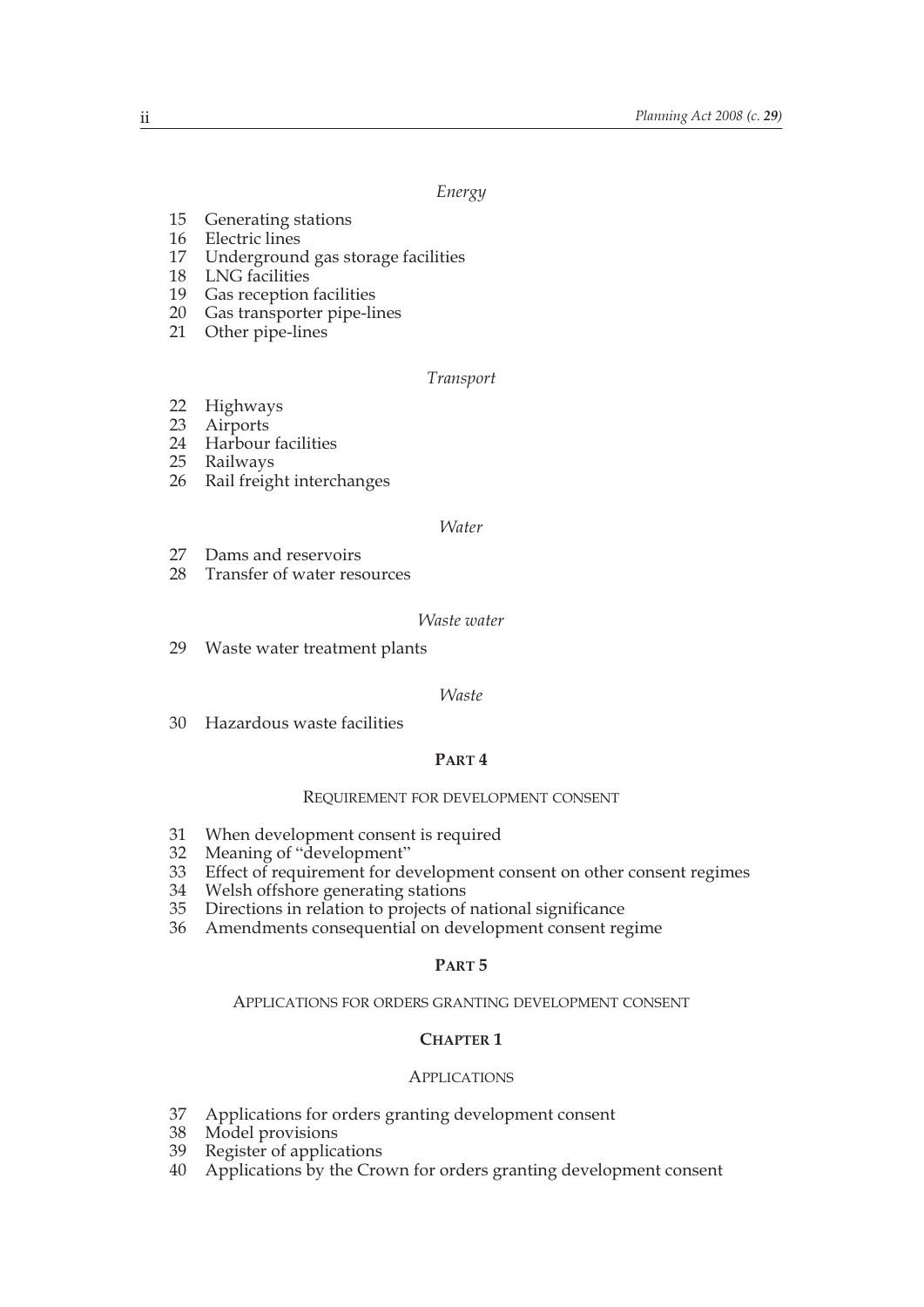#### **CHAPTER 2**

#### PRE-APPLICATION PROCEDURE

- 41 Chapter applies before application is made
- 42 Duty to consult<br>43 Local authoritie
- Local authorities for purposes of section 42(b)
- 44 Categories for purposes of section 42(d)<br>45 Timetable for consultation under section
- Timetable for consultation under section 42
- 46 Duty to notify Commission of proposed application
- 47 Duty to consult local community
- 48 Duty to publicise
- 49 Duty to take account of responses to consultation and publicity
- 50 Guidance about pre-application procedure

#### **CHAPTER 3**

#### ASSISTANCE FOR APPLICANTS AND OTHERS

- 51 Advice for potential applicants and others<br>52 Obtaining information about interests in la
- 52 Obtaining information about interests in land<br>53 Rights of entry
- Rights of entry
- 54 Rights of entry: Crown land

### **PART 6**

DECIDING APPLICATIONS FOR ORDERS GRANTING DEVELOPMENT CONSENT

#### **CHAPTER 1**

#### HANDLING OF APPLICATION BY COMMISSION

- 55 Acceptance of applications
- 56 Notifying persons of accepted application<br>57 Categories for purposes of section 56(2)(d)
- 57 Categories for purposes of section 56(2)(d)<br>58 Certifying compliance with section 56
- 58 Certifying compliance with section 56<br>59 Notice of persons interested in land to
- Notice of persons interested in land to which compulsory acquisition request relates
- 60 Local impact reports
- 61 Initial choice of Panel or single Commissioner
- 62 Switching from single Commissioner to Panel
- 63 Delegation of functions by person appointed to chair Commission

#### **CHAPTER 2**

#### THE PANEL PROCEDURE

#### *Panels*

- 64 Panel for each application to be handled under this Chapter
- 65 Appointment of members, and lead member, of Panel
- 66 Ceasing to be member, or lead member, of Panel
- 67 Panel member continuing though ceasing to be Commissioner
- Additional appointments to Panel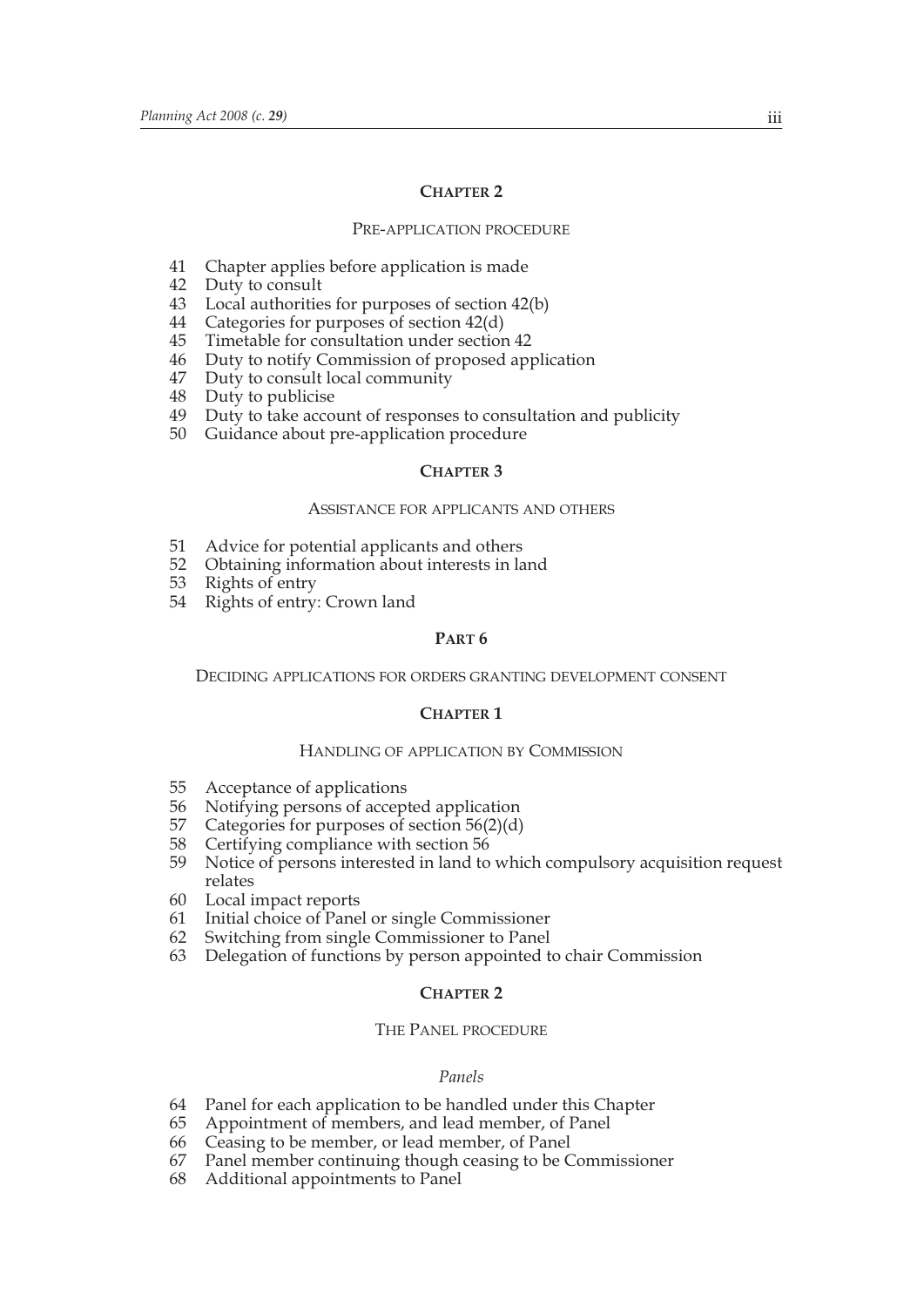- 69 Replacement of lead member of Panel
- 70 Membership of Panel where application relates to land in Wales
- 71 Supplementary provision where Panel replaces single Commissioner
- 72 Panel ceasing to have any members
- 73 Consequences of changes in Panel

#### *Panel's role in relation to application*

- 74 Panel to decide, or make recommendation in respect of, application
- 75 Decision-making by the Panel
- 76 Allocation within Panel of Panel's functions
- 77 Exercise of Panel's powers for examining application

#### **CHAPTER 3**

#### THE SINGLE-COMMISSIONER PROCEDURE

#### *The single Commissioner*

- 78 Single Commissioner to handle application
- 79 Appointment of single Commissioner
- 80 Ceasing to be the single Commissioner<br>81 Single Commissioner continuing thoug
- 81 Single Commissioner continuing though ceasing to be Commissioner<br>82 Appointment of replacement single Commissioner
- Appointment of replacement single Commissioner

#### *Single Commissioner's role in relation to application*

83 Single Commissioner to examine and report on application

#### *Commission's role in respect of application*

- 84 Report from single Commissioner to be referred to Council 85 Decisions made by the Council on the application
- Decisions made by the Council on the application

## **CHAPTER 4**

#### EXAMINATION OF APPLICATIONS UNDER CHAPTER 2 OR 3

- 86 Chapter applies to examination by Panel or single Commissioner
- 87 Examining authority to control examination of application
- 88 Initial assessment of issues, and preliminary meeting
- 89 Examining authority's decisions about how application is to be examined
- 90 Written representations
- 91 Hearings about specific issues
- 92 Compulsory acquisition hearings
- 93 Open-floor hearings<br>94 Hearings: general pr
- 94 Hearings: general provisions<br>95 Hearings: disruption, superv
- 95 Hearings: disruption, supervision and costs<br>96 Representations not made orally may be ma
- 96 Representations not made orally may be made in writing<br>97 Procedure rules
- 97 Procedure rules<br>98 Timetable for ex
- 98 Timetable for examining, and reporting on, application<br>99 Completion of Examining authority's examination of a
- 99 Completion of Examining authority's examination of application 100 Assessors
- Assessors
- 101 Legal advice and assistance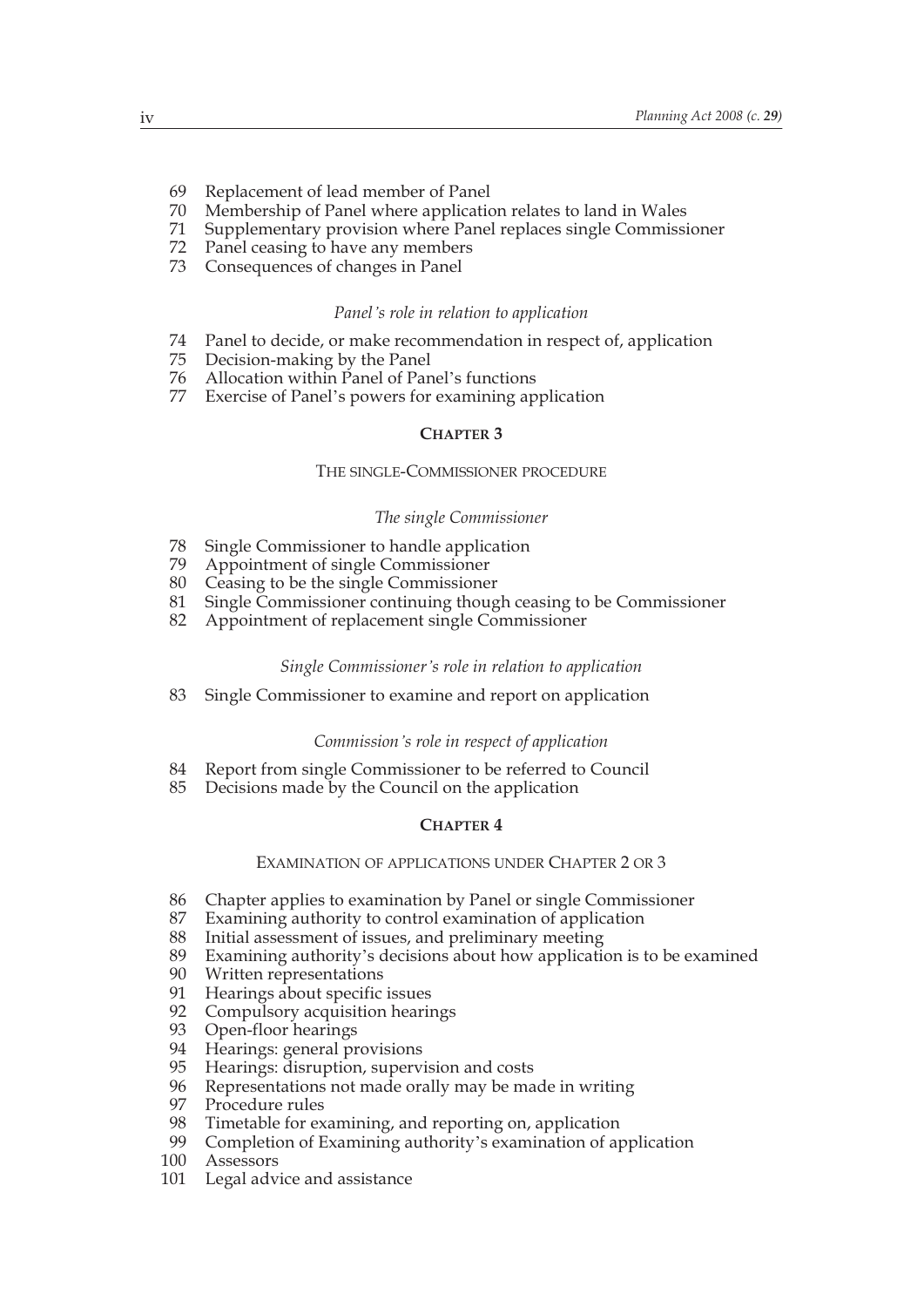## 102 Interpretation of Chapter 4: "interested party" and other expressions

### **CHAPTER 5**

#### DECISIONS ON APPLICATIONS

- 103 Cases where Secretary of State is, and meaning of, decision-maker
- 104 Decisions of Panel and Council
- 105 Decisions of Secretary of State
- 106 Matters that may be disregarded when deciding application
- 107 Timetable for decisions

## **CHAPTER 6**

#### SUSPENSION OF DECISION-MAKING PROCESS

108 Suspension during review of national policy statement

#### **CHAPTER 7**

#### INTERVENTION BY SECRETARY OF STATE

- 109 Intervention: significant change in circumstances
- 110 Intervention: defence and national security
- 111 Intervention: other circumstances
- 112 Power of Secretary of State to intervene
- 113 Effect of intervention

#### **CHAPTER 8**

#### GRANT OR REFUSAL

- 114 Grant or refusal of development consent
- 115 Development for which development consent may be granted<br>116 Reasons for decision to grant or refuse development consent
- 116 Reasons for decision to grant or refuse development consent<br>117 Orders granting development consent: formalities
- Orders granting development consent: formalities

## **CHAPTER 9**

#### LEGAL CHALLENGES

118 Legal challenges relating to applications for orders granting development consent

## **CHAPTER 10**

#### CORRECTION OF ERRORS

119 Correction of errors in development consent decisions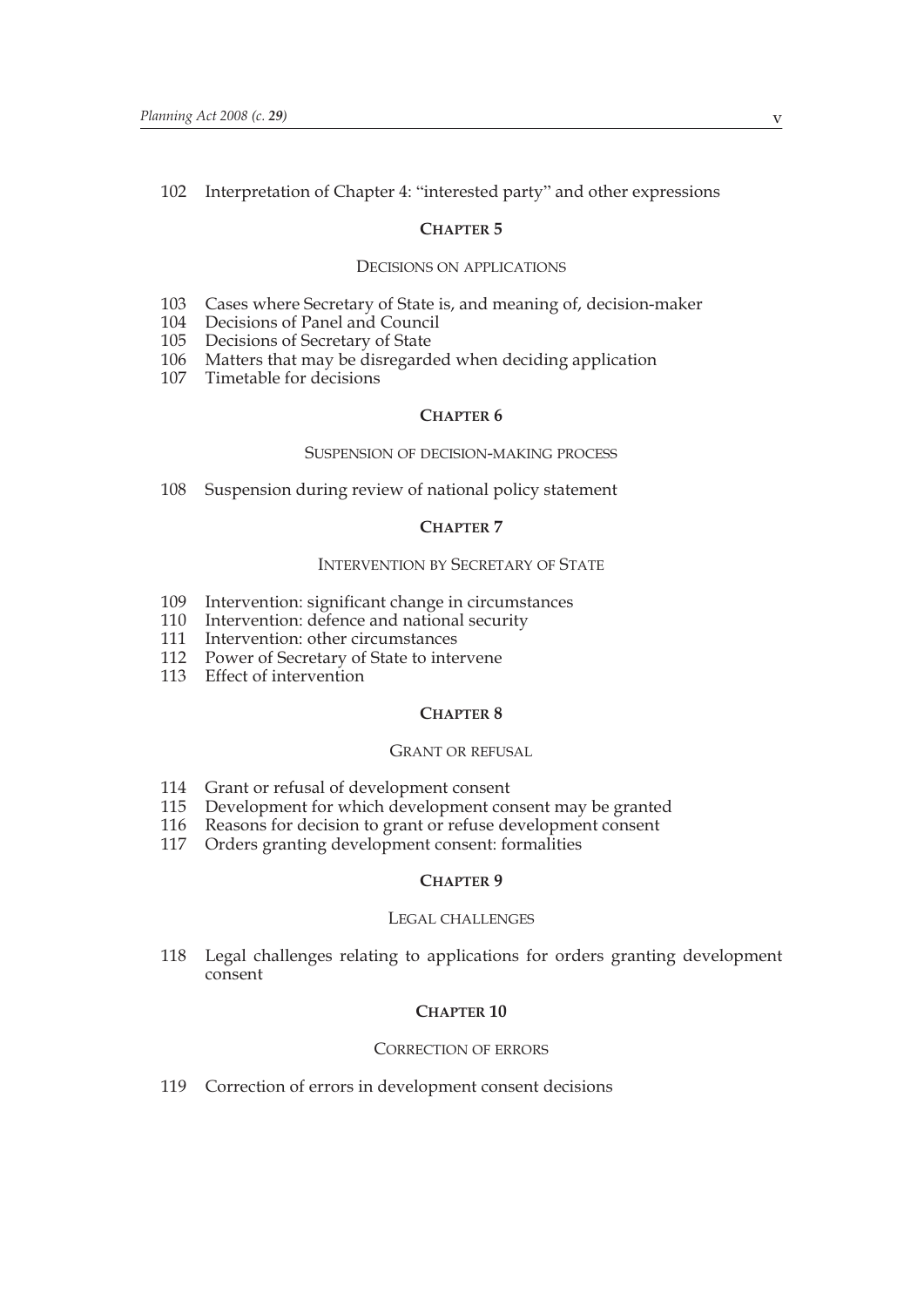## **PART 7**

#### ORDERS GRANTING DEVELOPMENT CONSENT

#### **CHAPTER 1**

#### CONTENT OF ORDERS

#### *General*

- 120 What may be included in order granting development consent<br>121 Proposed exercise of powers in relation to legislation
- Proposed exercise of powers in relation to legislation

#### *Compulsory acquisition*

- 122 Purpose for which compulsory acquisition may be authorised
- 123 Land to which authorisation of compulsory acquisition can relate<br>124 Guidance about authorisation of compulsory acquisition
- Guidance about authorisation of compulsory acquisition
- 125 Application of compulsory acquisition provisions
- 126 Compensation for compulsory acquisition<br>127 Statutory undertakers' land
- Statutory undertakers' land
- 128 Local authority and statutory undertakers' land: general
- 129 Local authority and statutory undertakers' land: acquisition by public body
- 130 National Trust land
- 131 Commons, open spaces etc: compulsory acquisition of land
- 132 Commons, open spaces etc: compulsory acquisition of rights over land
- 133 Rights in connection with underground gas storage facilities
- 134 Notice of authorisation of compulsory acquisition

## *Miscellaneous*

- 135 Orders: Crown land
- 136 Public rights of way<br>137 Public rights of way
- Public rights of way: statutory undertakers' apparatus etc.
- 138 Extinguishment of rights, and removal of apparatus, of statutory undertakers etc.
- 139 Common land and rights of common
- 140 Operation of generating stations<br>141 Keeping electric lines installed al
- Keeping electric lines installed above ground
- 142 Use of underground gas storage facilities
- 143 Diversion of watercourses
- 144 Highways
- 145 Harbours
- 
- 146 Discharge of water<br>147 Development of Gr Development of Green Belt land
- 148 Deemed consent under section 34 of the Coast Protection Act 1949
- 149 Deemed licences under Part 2 of the Food and Environment Protection Act 1985
- 150 Removal of consent requirements<br>151 Liability under existing regimes
- 151 Liability under existing regimes<br>152 Compensation in case where no
- Compensation in case where no right to claim in nuisance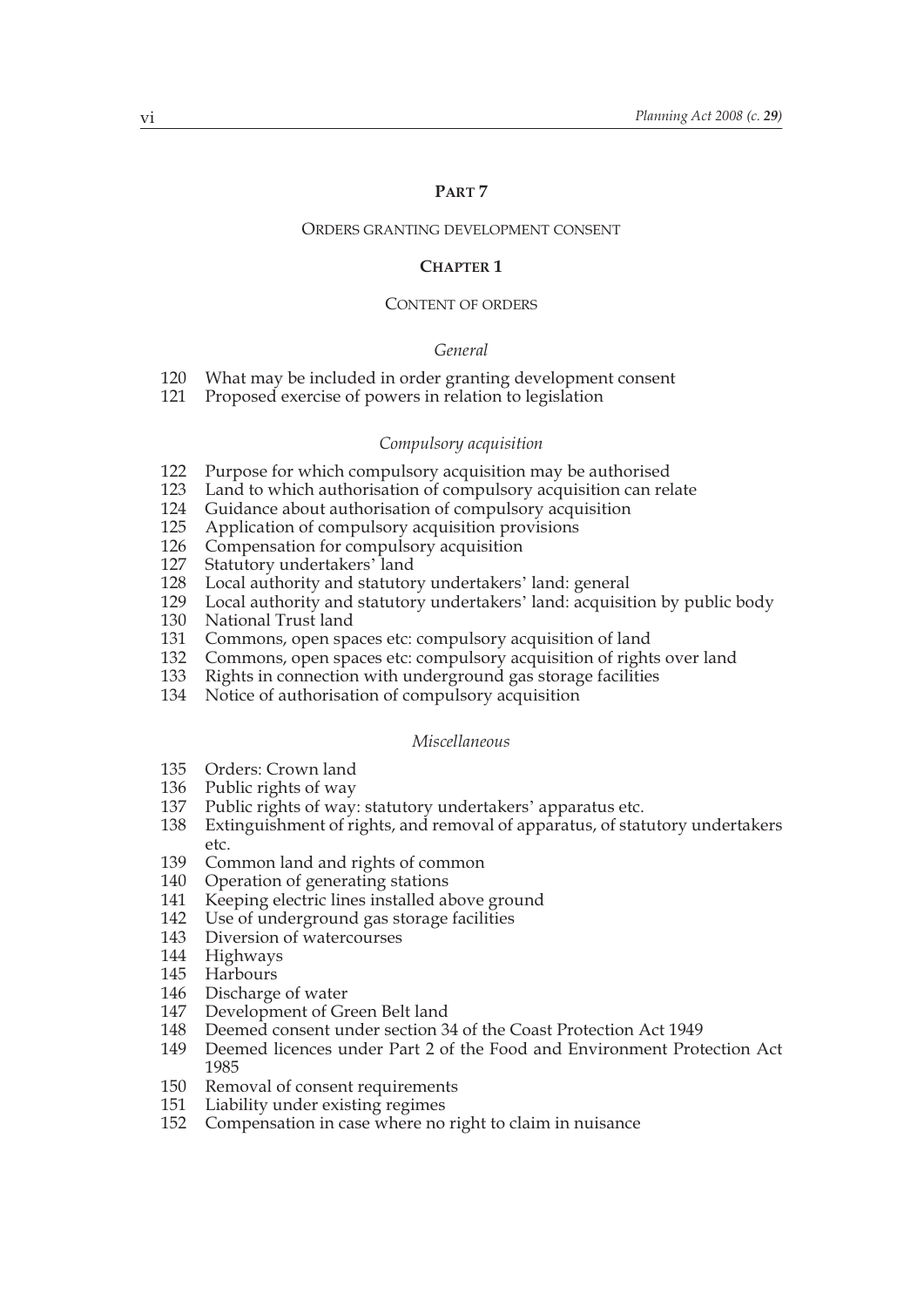## **CHAPTER 2**

#### CHANGES TO, AND REVOCATION OF, ORDERS

## 153 Changes to, and revocation of, orders granting development consent

### **CHAPTER 3**

#### GENERAL

- 154 Duration of order granting development consent<br>155 When development begins
- 155 When development begins<br>156 Benefit of order granting de
- 156 Benefit of order granting development consent<br>157 Use of buildings in respect of which developme
- 157 Use of buildings in respect of which development consent granted
- Nuisance: statutory authority
- 159 Interpretation: land and rights over land

#### **PART 8**

#### ENFORCEMENT

#### *Offences*

- 160 Development without development consent<br>161 Breach of terms of order granting development
- Breach of terms of order granting development consent
- 162 Time limits

#### *Rights of entry*

- 163 Right to enter without warrant<br>164 Right to enter under warrant
- Right to enter under warrant
- 165 Rights of entry: supplementary provisions<br>166 Rights of entry: Crown land
- Rights of entry: Crown land

#### *Information notices*

- 167 Power to require information<br>168 Offences relating to informati
- Offences relating to information notices

#### *Notices of unauthorised development*

- 169 Notice of unauthorised development<br>170 Execution of works required by notice
- Execution of works required by notice of unauthorised development

#### *Injunctions*

171 Injunctions

*Isles of Scilly*

172 Isles of Scilly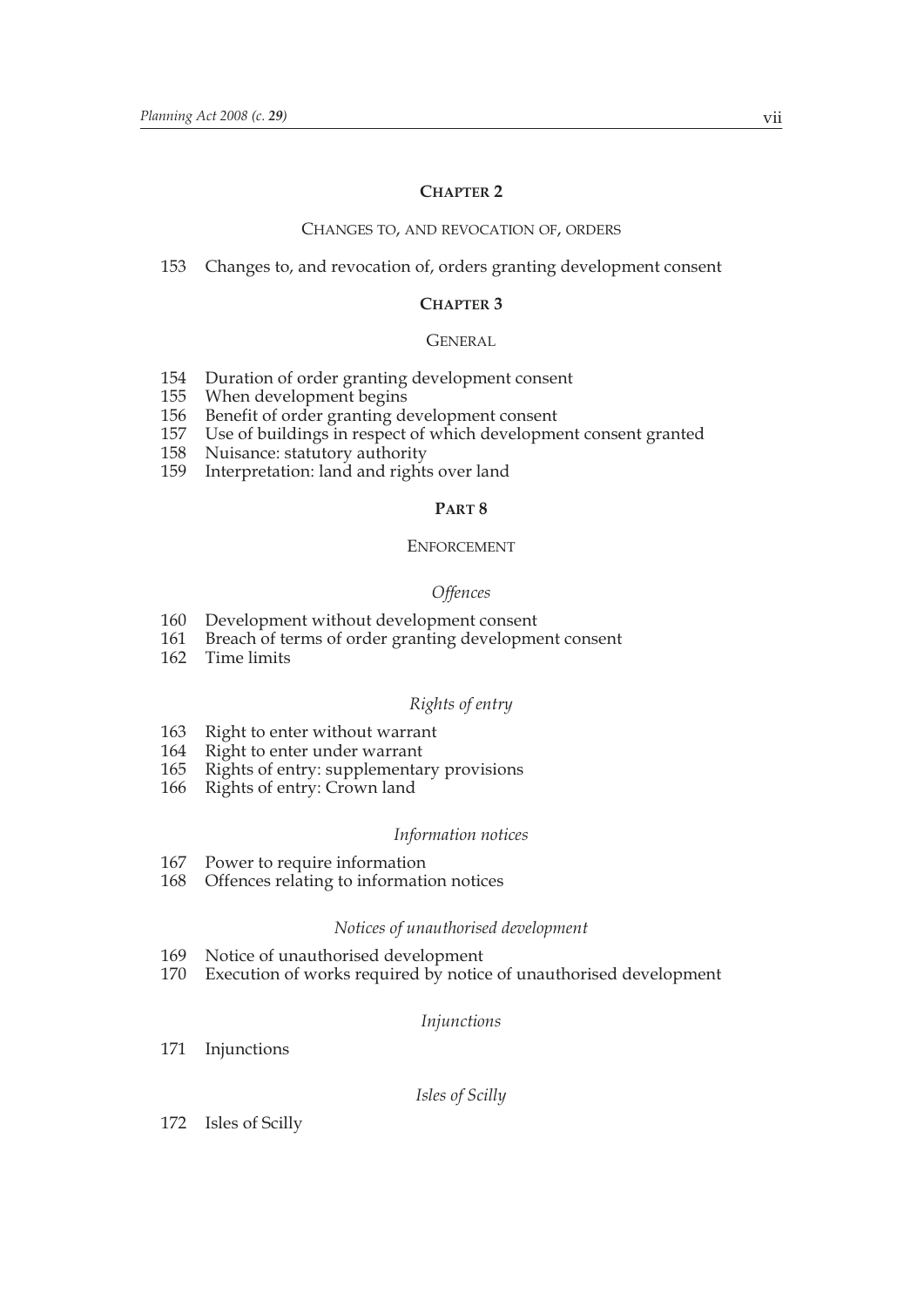### *The relevant local planning authority*

173 The relevant local planning authority

#### **PART 9**

#### CHANGES TO EXISTING PLANNING REGIMES

## **CHAPTER 1**

#### CHANGES RELATED TO DEVELOPMENT CONSENT REGIME

### *Planning obligations*

174 Planning obligations

#### *Blighted land*

- 175 Blighted land: England and Wales<br>176 Blighted land: Scotland
- Blighted land: Scotland

#### *Grants*

- 177 Grants for advice and assistance: England and Wales
- 178 Grants for advice and assistance: Scotland

## **CHAPTER 2**

## OTHER CHANGES TO EXISTING PLANNING REGIMES

#### *Regional functions*

179 Delegation of functions of regional planning bodies

#### *Local development*

180 Local development documents

#### *Climate change*

- 181 Regional spatial strategies: climate change policies<br>182 Development plan documents: climate change poli
- Development plan documents: climate change policies

#### *Good design*

183 Good design

#### *Correction of errors*

184 Correction of errors in decisions

#### *Validity of strategies, plans and documents*

- 185 Power of High Court to remit strategies, plans and documents
- 186 Power of High Court to remit unitary development plans in Wales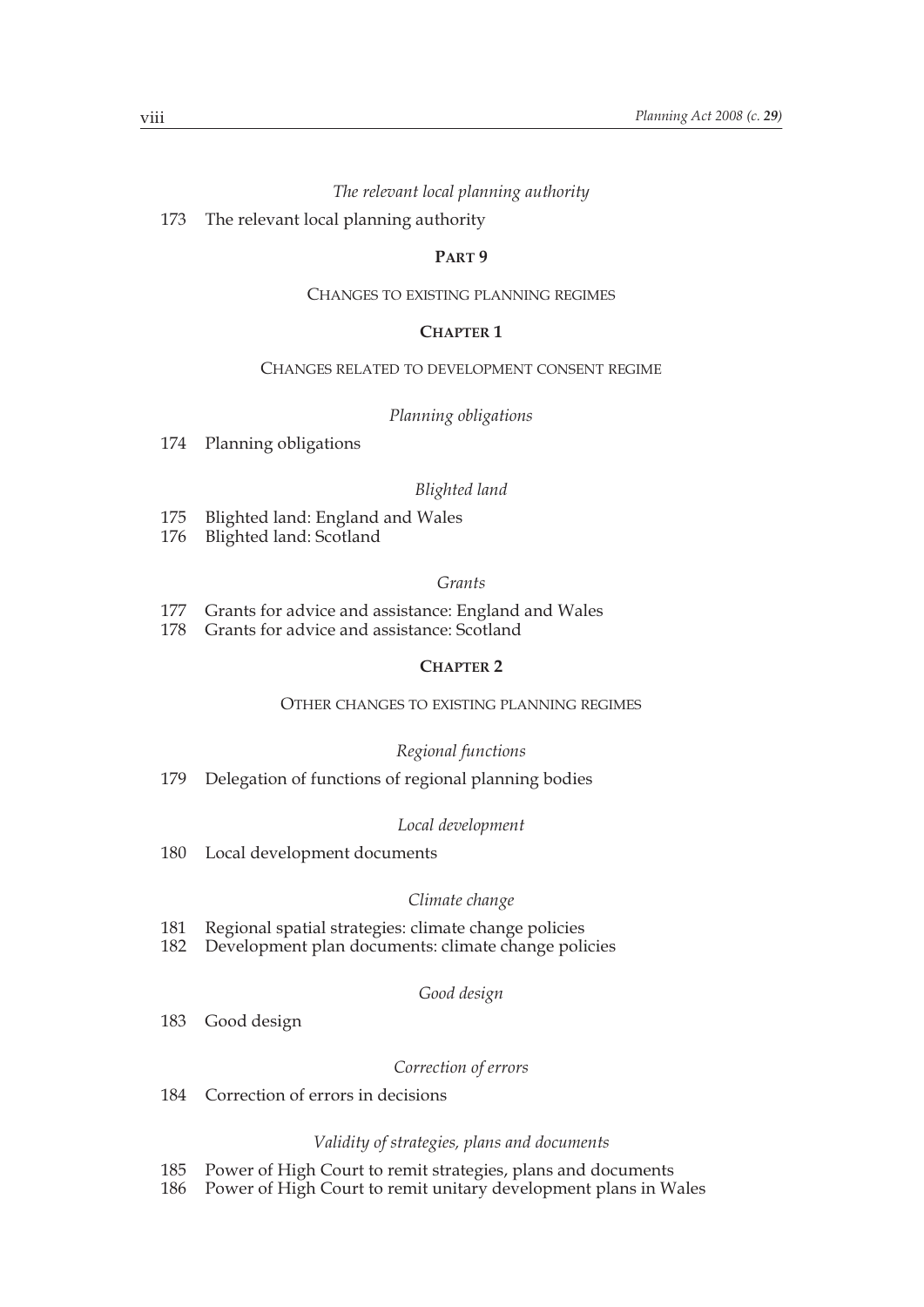#### *Determination of applications*

#### 187 Power to decline to determine applications: amendments

#### *Planning permission*

- 188 Local development orders: removal of requirement to implement policies<br>189 Compensation where development order or local development or
- Compensation where development order or local development order withdrawn
- 190 Power to make non-material changes to planning permission

#### *Validity of planning decisions*

191 Validity of orders, decisions and directions

#### *Trees*

- 192 Tree preservation orders<br>193 Existing tree preservation
- Existing tree preservation orders: transitional provision

#### *Use of land*

194 Use of land: power to override easements and other rights

#### *Statutory undertakers*

195 Applications and appeals by statutory undertakers

#### *Determination of procedure*

196 Determination of procedure for certain proceedings

#### *Appeals*

- 197 Appeals: miscellaneous amendments
- 198 Appeals relating to old mining permissions

#### *Fees*

- 199 Fees for planning applications<br>200 Fees for appeals
- Fees for appeals

#### *Meaning of "local authority"*

201 Meaning of "local authority" in planning Acts

#### **PART 10**

#### **WALES**

- 202 Powers of National Assembly for Wales<br>203 Power to make provision in relation to V
- Power to make provision in relation to Wales
- 204 Wales: transitional provision in relation to blighted land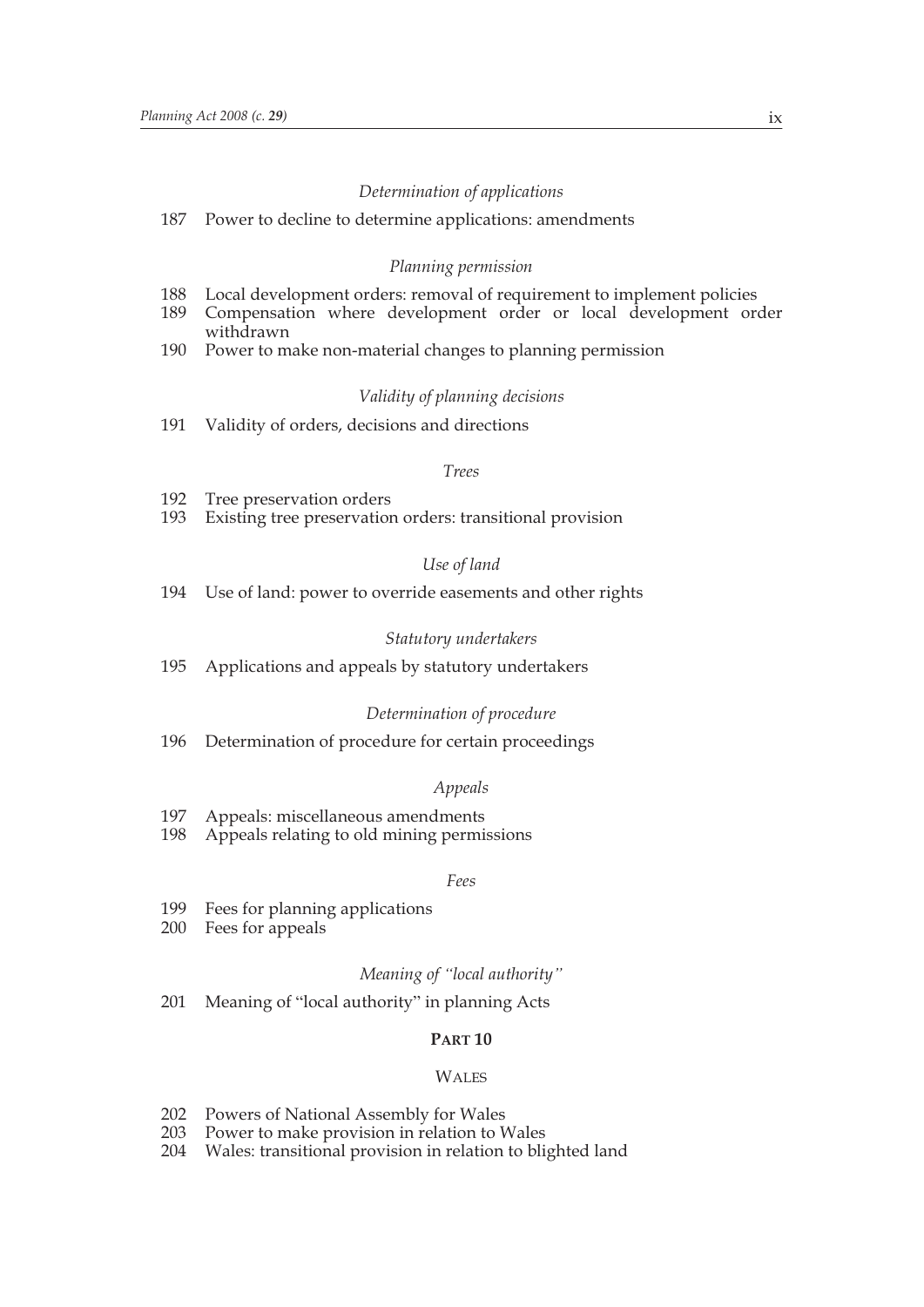#### **PART 11**

COMMUNITY INFRASTRUCTURE LEVY

- 205 The levy
- 
- 206 The charge<br>207 Joint committees 207 Joint committees
- 208 Liability
- 209 Liability: interpretation of key terms
- 210 Charities
- 211 Amount
- 212 Charging schedule: examination
- 213 Charging schedule: approval
- 214 Charging schedule: effect
- 215 Appeals
- 216 Application
- 217 Collection
- 218 Enforcement
- 219 Compensation
- 220 Community Infrastructure Levy: procedure
- 221 Secretary of State
- 222 Regulations and orders: general
- 223 Relationship with other powers
- 224 Community Infrastructure Levy: amendments<br>225 Community Infrastructure Levy: repeals
- Community Infrastructure Levy: repeals

## **PART 12**

#### FINAL PROVISIONS

## *The Crown and Parliament*

- 226 The Crown<br>227 "Crown lan
- "Crown land" and "the appropriate Crown authority"
- 228 Enforcement in relation to the Crown and Parliament

#### *Service of notices and other documents*

- 229 Service of notices: general
- 230 Service of documents to persons interested in or occupying premises
- 231 Service of notices on the Crown and Parliament

#### *General*

- 232 Orders and regulations
- 233 Directions
- 234 Abbreviated references to Acts<br>235 Interpretation
- 235 Interpretation<br>236 Application of
- 236 Application of Act to Scotland: modifications<br>237 Supplementary and consequential provision
- 237 Supplementary and consequential provision<br>238 Repeals
- 238 Repeals<br>239 Financia
- Financial provisions
- 240 Extent
- 241 Commencement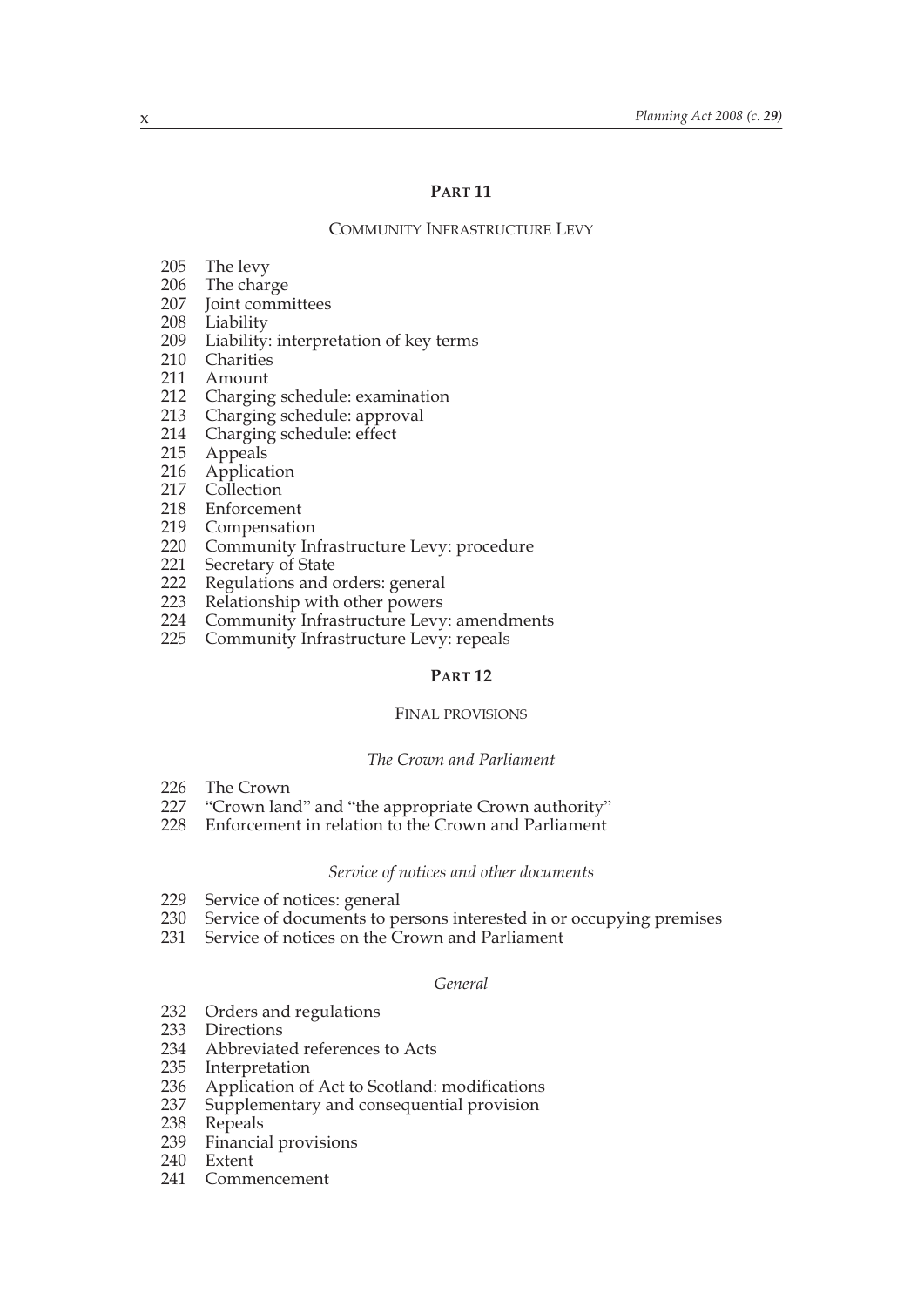#### 242 Short title

- Schedule 1 The Infrastructure Planning Commission
- Schedule 2 Amendments consequential on development consent regime
- Schedule 3 Examination of applications by Secretary of State
- Schedule 4 Correction of errors in development consent decisions
- Schedule  $5$  Provision relating to, or to matters ancillary to, development
	- Part  $1 -$  The matters
	- Part 2 Interpretation
- Schedule 6 Changes to, and revocation of, orders granting development consent
- Schedule 7 Power to decline to determine applications: amendments
- Schedule 8 Tree preservation orders: further amendments
- Schedule 9 Use of land: power to override easements and other rights
- Schedule 10 Further provisions as to the procedure for certain proceedings
- Schedule 11 Appeals: miscellaneous amendments
- Schedule 12 Application of Act to Scotland: modifications
- Schedule 13 Repeals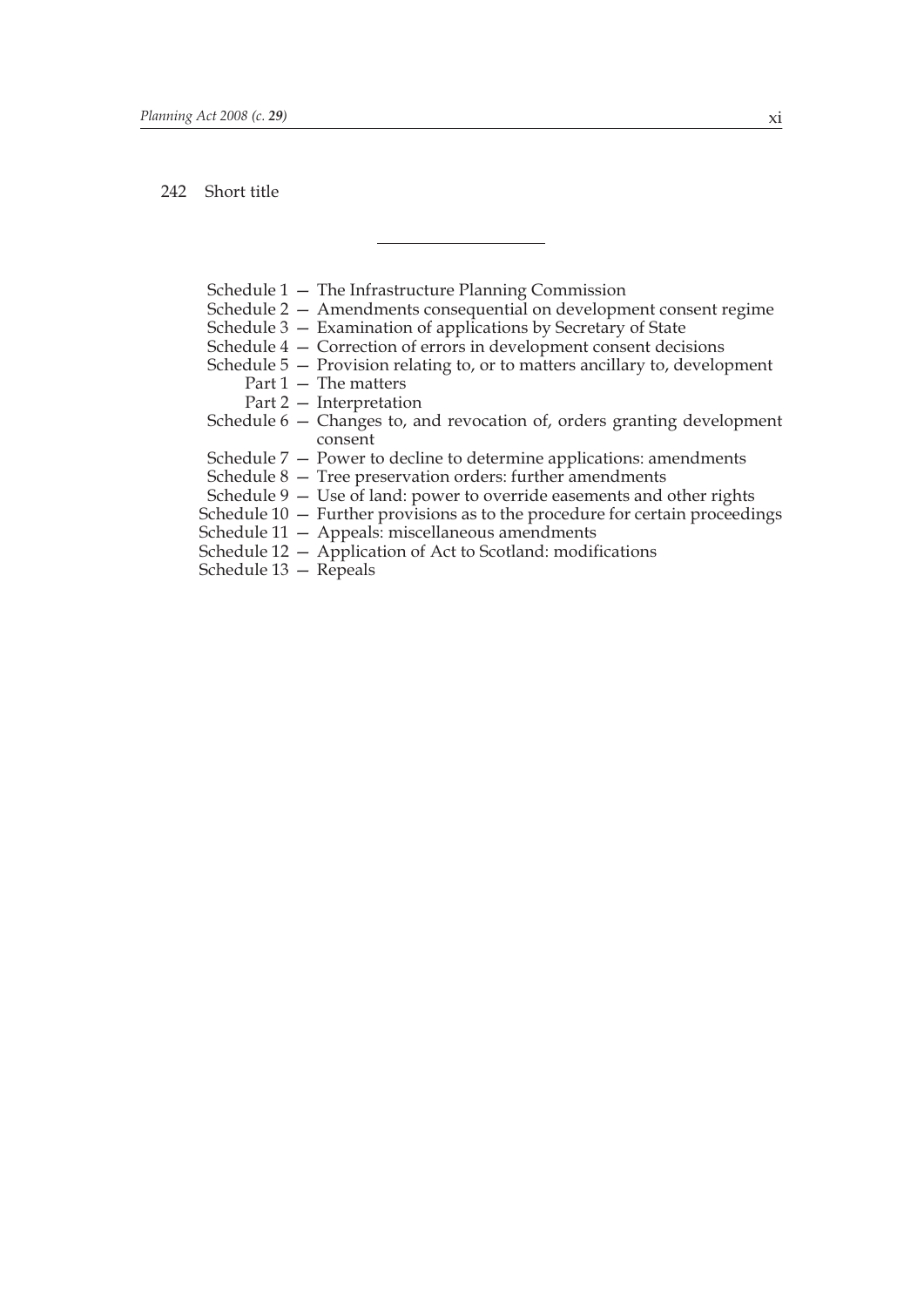

## Planning Act 2008

## **2008 CHAPTER 29**

An Act to establish the Infrastructure Planning Commission and make provision about its functions; to make provision about, and about matters ancillary to, the authorisation of projects for the development of nationally significant infrastructure; to make provision about town and country planning; to make provision about the imposition of a Community Infrastructure Levy; and for connected purposes. [26th November 2008]

E IT ENACTED by the Queen's most Excellent Majesty, by and with the advice and consent of the Lords Spiritual and Temporal, and Commons, in this present **B** E IT ENACTED by the Queen's most Excellent Majesty, by and with consent of the Lords Spiritual and Temporal, and Commons, Parliament assembled, and by the authority of the same, as follows:  $-$ 

## **PART 1**

#### THE INFRASTRUCTURE PLANNING COMMISSION

#### **1 The Infrastructure Planning Commission**

- (1) There is to be a body corporate called the Infrastructure Planning Commission (in this Act referred to as "the Commission").
- (2) The Commission's functions are those conferred on it by or under this or any other Act.
- (3) Schedule 1 is about the Commission.

## **2 Code of conduct**

- (1) The Commission must issue a code about the conduct expected of Commissioners in connection with the performance of the Commission's functions.
- (2) The code must include—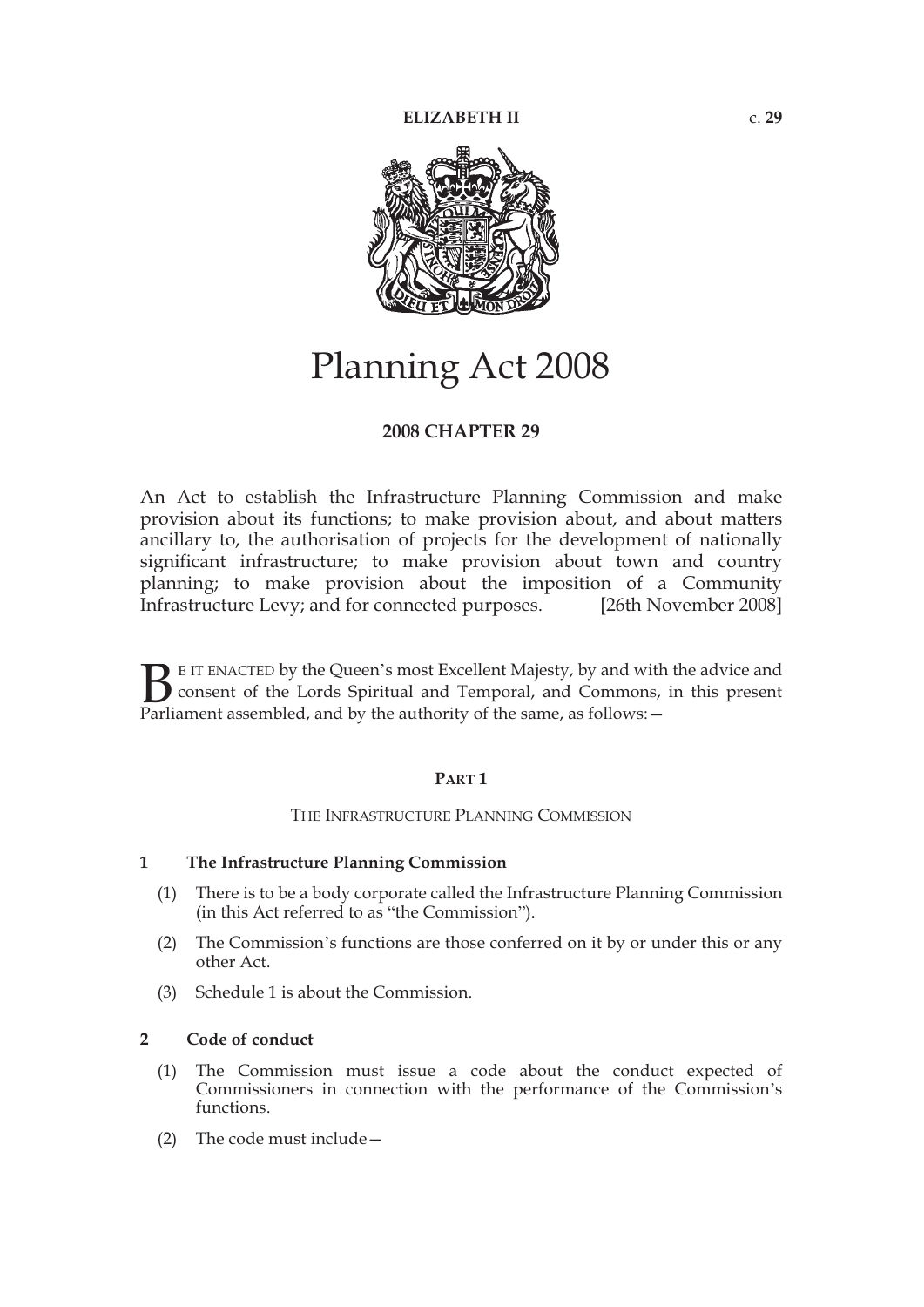- (a) provision requiring each Commissioner to disclose financial and other interests in accordance with the procedure established under section 3, and
- (b) such other provision as the Secretary of State may direct.
- (3) The Commission must arrange for the code to be published.
- (4) The Commission—
	- (a) must keep the code under review, and
	- (b) may from time to time revise it or replace it.
- (5) References in this Act to the code of conduct issued under this section include the code as revised or replaced under this section.
- (6) A failure to observe any provision of the code does not of itself make a Commissioner liable to any criminal or civil proceedings.

## **3 Register of Commissioners' interests**

- (1) The Commission must establish a procedure for the disclosure and registration of financial and other interests of Commissioners.
- (2) The Commission must arrange for the register entries to be published.

## **4 Fees**

- (1) The Secretary of State may make regulations providing for the charging of fees by the Commission in connection with the performance of any of its functions.
- (2) Regulations under subsection (1) may in particular make provision—
	- (a) about when a fee (including a supplementary fee) may, and may not, be charged;
	- (b) about the amount which may be charged;
	- (c) about what may, and may not, be taken into account in calculating the amount charged;
	- (d) about who is liable to pay a fee charged;
	- (e) about when a fee charged is payable;
	- (f) about the recovery of fees charged;
	- (g) about waiver, reduction or repayment of fees;
	- (h) about the effect of paying or failing to pay fees charged;
	- (i) for the supply of information for any purpose of the regulations.
- (3) The regulations may provide for the amounts of fees to be calculated by reference to costs incurred by the Commission—
	- (a) in the performance of any of its functions, and
	- (b) in doing anything which is calculated to facilitate, or is conducive or incidental to, the performance of any of its functions.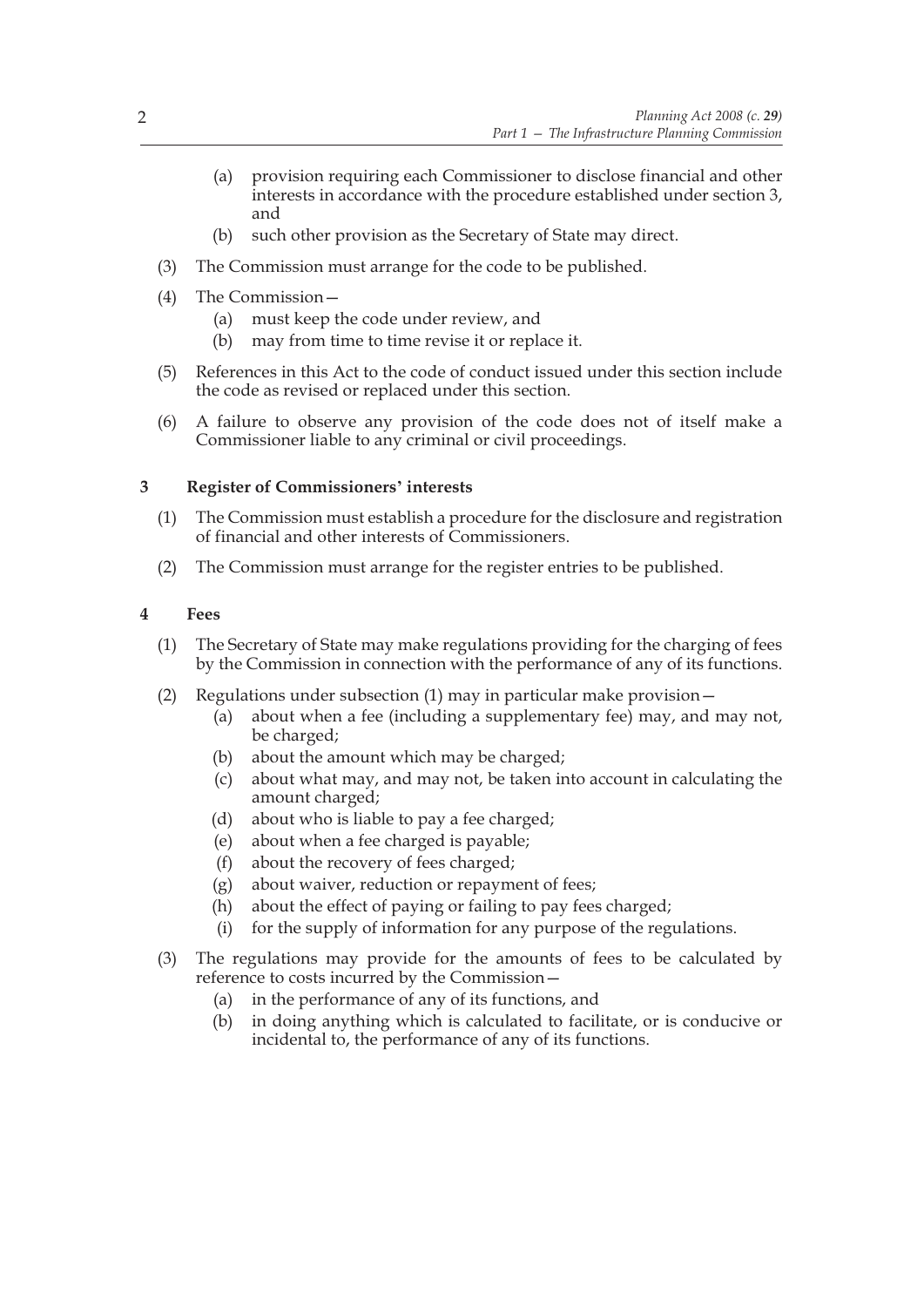## **PART 2**

#### NATIONAL POLICY STATEMENTS

### **5 National policy statements**

- (1) The Secretary of State may designate a statement as a national policy statement for the purposes of this Act if the statement—
	- (a) is issued by the Secretary of State, and
	- (b) sets out national policy in relation to one or more specified descriptions of development.
- (2) In this Act "national policy statement" means a statement designated under subsection (1) as a national policy statement for the purposes of this Act.
- (3) Before designating a statement as a national policy statement for the purposes of this Act the Secretary of State must carry out an appraisal of the sustainability of the policy set out in the statement.
- (4) A statement may be designated as a national policy statement for the purposes of this Act only if the consultation and publicity requirements set out in section 7, and the parliamentary requirements set out in section 9, have been complied with in relation to it.
- (5) The policy set out in a national policy statement may in particular—
	- (a) set out, in relation to a specified description of development, the amount, type or size of development of that description which is appropriate nationally or for a specified area;
	- (b) set out criteria to be applied in deciding whether a location is suitable (or potentially suitable) for a specified description of development;
	- (c) set out the relative weight to be given to specified criteria;
	- (d) identify one or more locations as suitable (or potentially suitable) or unsuitable for a specified description of development;
	- (e) identify one or more statutory undertakers as appropriate persons to carry out a specified description of development;
	- (f) set out circumstances in which it is appropriate for a specified type of action to be taken to mitigate the impact of a specified description of development.
- (6) If a national policy statement sets out policy in relation to a particular description of development, the statement must set out criteria to be taken into account in the design of that description of development.
- (7) A national policy statement must give reasons for the policy set out in the statement.
- (8) The reasons must (in particular) include an explanation of how the policy set out in the statement takes account of Government policy relating to the mitigation of, and adaptation to, climate change.
- (9) The Secretary of State must—
	- (a) arrange for the publication of a national policy statement, and
	- (b) lay a national policy statement before Parliament.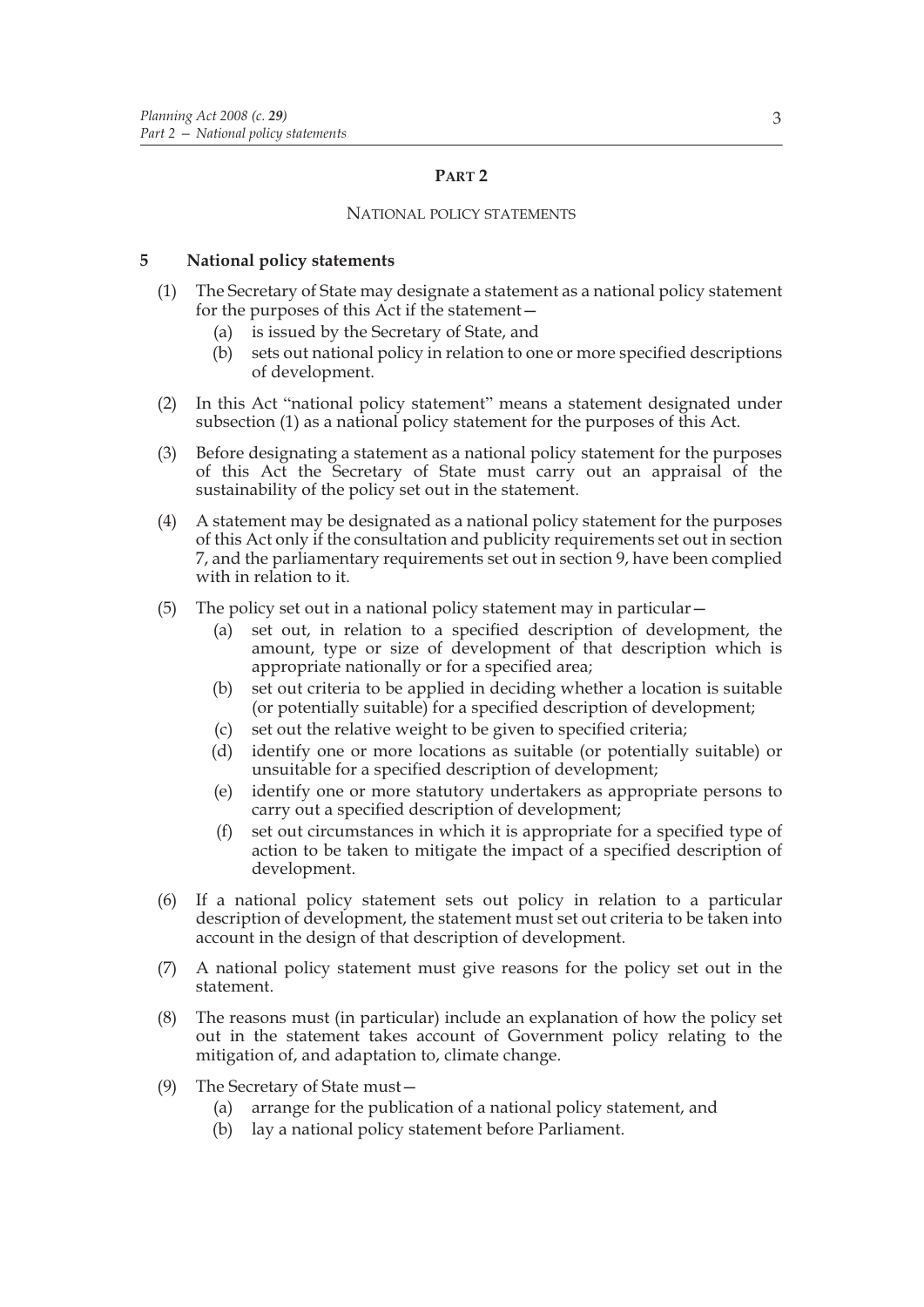(10) In this section "statutory undertakers" means persons who are, or are deemed to be, statutory undertakers for the purposes of any provision of Part 11 of TCPA 1990.

## **6 Review**

- (1) The Secretary of State must review each national policy statement whenever the Secretary of State thinks it appropriate to do so.
- (2) A review may relate to all or part of a national policy statement.
- (3) In deciding when to review a national policy statement the Secretary of State must consider whether—
	- (a) since the time when the statement was first published or (if later) last reviewed, there has been a significant change in any circumstances on the basis of which any of the policy set out in the statement was decided,
	- (b) the change was not anticipated at that time, and
	- (c) if the change had been anticipated at that time, any of the policy set out in the statement would have been materially different.
- (4) In deciding when to review part of a national policy statement ("the relevant part") the Secretary of State must consider whether—
	- (a) since the time when the relevant part was first published or (if later) last reviewed, there has been a significant change in any circumstances on the basis of which any of the policy set out in the relevant part was decided,
	- (b) the change was not anticipated at that time, and
	- (c) if the change had been anticipated at that time, any of the policy set out in the relevant part would have been materially different.
- (5) After completing a review of all or part of a national policy statement the Secretary of State must do one of the following—
	- (a) amend the statement;
	- (b) withdraw the statement's designation as a national policy statement;
	- (c) leave the statement as it is.
- (6) Before amending a national policy statement the Secretary of State must carry out an appraisal of the sustainability of the policy set out in the proposed amendment.
- (7) The Secretary of State may amend a national policy statement only if the consultation and publicity requirements set out in section 7, and the parliamentary requirements set out in section 9, have been complied with in relation to the proposed amendment.
- (8) Subsections (6) and (7) do not apply if the Secretary of State thinks that the proposed amendment (taken with any other proposed amendments) does not materially affect the policy as set out in the national policy statement.
- (9) If the Secretary of State amends a national policy statement, the Secretary of State must—
	- (a) arrange for the amendment, or the statement as amended, to be published, and
	- (b) lay the amendment, or the statement as amended, before Parliament.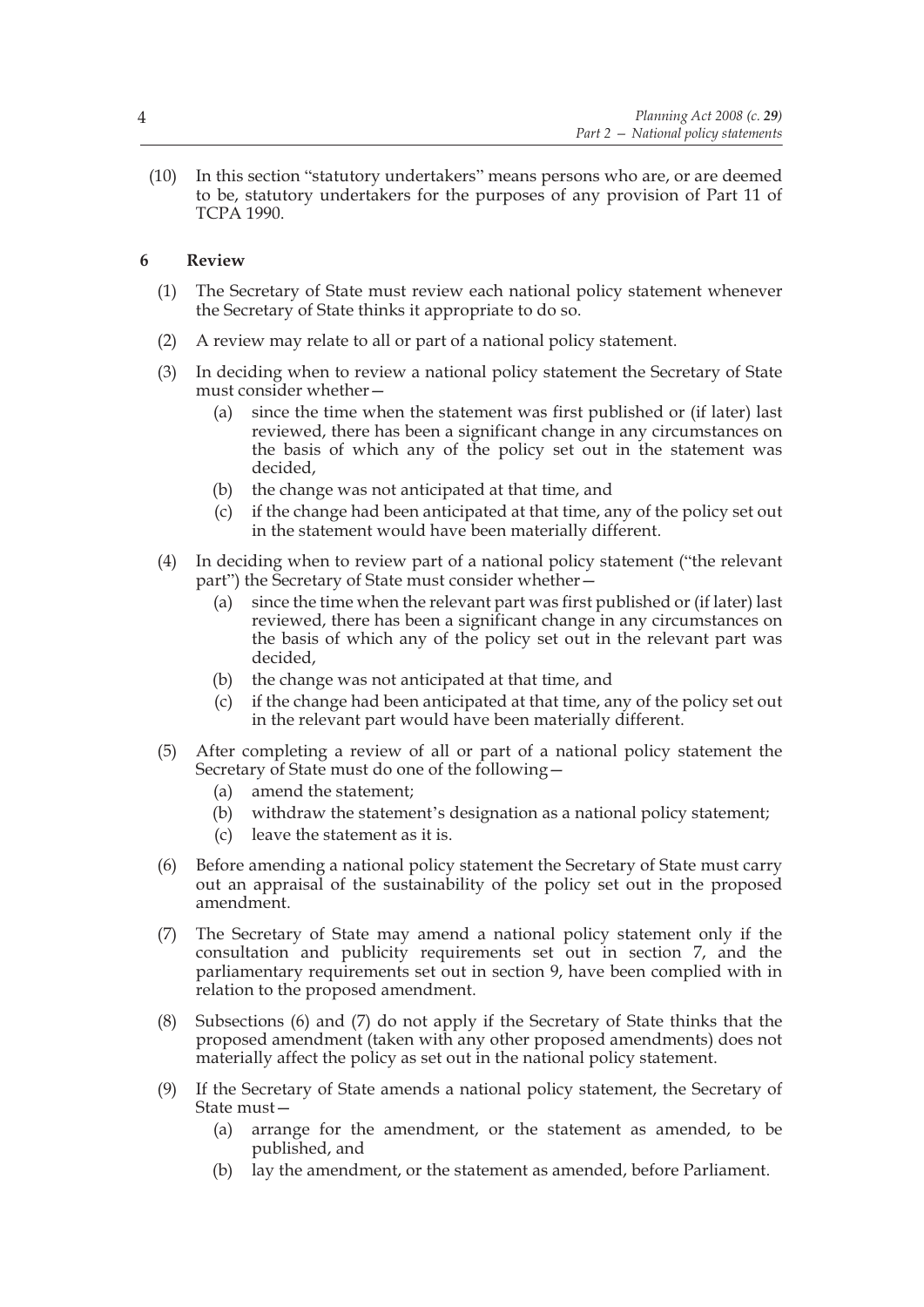## **7 Consultation and publicity**

- (1) This section sets out the consultation and publicity requirements referred to in sections  $5(4)$  and  $6(7)$ .
- (2) The Secretary of State must carry out such consultation, and arrange for such publicity, as the Secretary of State thinks appropriate in relation to the proposal.

This is subject to subsections (4) and (5).

- (3) In this section "the proposal" means—
	- (a) the statement that the Secretary of State proposes to designate as a national policy statement for the purposes of this Act, or
	- (b) (as the case may be) the proposed amendment.
- (4) The Secretary of State must consult such persons, and such descriptions of persons, as may be prescribed.
- (5) If the policy set out in the proposal identifies one or more locations as suitable (or potentially suitable) for a specified description of development, the Secretary of State must ensure that appropriate steps are taken to publicise the proposal.
- (6) The Secretary of State must have regard to the responses to the consultation and publicity in deciding whether to proceed with the proposal.

## **8 Consultation on publicity requirements**

- (1) In deciding what steps are appropriate for the purposes of section 7(5), the Secretary of State must consult—
	- (a) each local authority that is within subsection (2) or (3), and
	- (b) the Greater London Authority, if any of the locations concerned is in Greater London.
- (2) A local authority is within this subsection if any of the locations concerned is in the authority's area.
- (3) A local authority ("A") is within this subsection if  $-$ 
	- (a) any of the locations concerned is in the area of another local authority ("B"), and
	- (b) any part of the boundary of A's area is also a part of the boundary of B's area.
- (4) In this section "local authority" means—
	- (a) a county council, or district council, in England;
	- (b) a London borough council;
	- (c) the Common Council of the City of London;
	- (d) the Council of the Isles of Scilly;
	- (e) a county council, or county borough council, in Wales;
	- (f) a council constituted under section 2 of the Local Government etc. (Scotland) Act 1994 (c. 39);
	- (g) a National Park authority;
	- (h) the Broads Authority.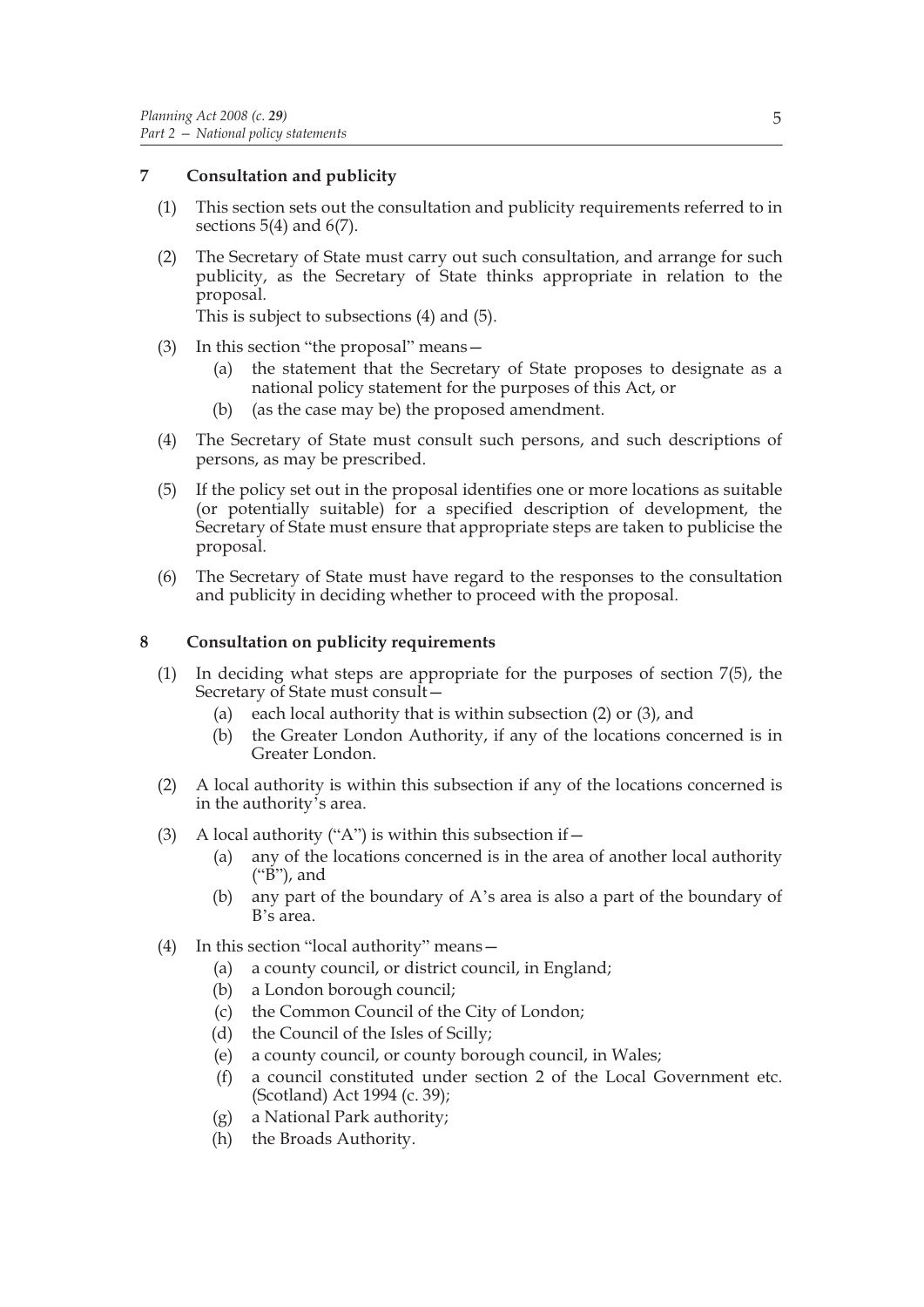## **9 Parliamentary requirements**

- (1) This section sets out the parliamentary requirements referred to in sections 5(4) and 6(7).
- (2) The Secretary of State must lay the proposal before Parliament.
- (3) In this section "the proposal" means—
	- (a) the statement that the Secretary of State proposes to designate as a national policy statement for the purposes of this Act, or
	- (b) (as the case may be) the proposed amendment.
- (4) Subsection (5) applies if, during the relevant period—
	- (a) either House of Parliament makes a resolution with regard to the proposal, or
	- (b) a committee of either House of Parliament makes recommendations with regard to the proposal.
- (5) The Secretary of State must lay before Parliament a statement setting out the Secretary of State's response to the resolution or recommendations.
- (6) The relevant period is the period specified by the Secretary of State in relation to the proposal.
- (7) The Secretary of State must specify the relevant period in relation to the proposal on or before the day on which the proposal is laid before Parliament under subsection (2).

## **10 Sustainable development**

- (1) This section applies to the Secretary of State's functions under sections 5 and 6.
- (2) The Secretary of State must, in exercising those functions, do so with the objective of contributing to the achievement of sustainable development.
- (3) For the purposes of subsection (2) the Secretary of State must (in particular) have regard to the desirability of  $-$ 
	- (a) mitigating, and adapting to, climate change;
	- (b) achieving good design.

## **11 Suspension pending review**

- (1) This section applies if the Secretary of State thinks that the condition in subsection (2) or (3) is met.
- (2) The condition is that—
	- (a) since the time when a national policy statement was first published or (if later) last reviewed, there has been a significant change in any circumstances on the basis of which any of the policy set out in the statement was decided,
	- (b) the change was not anticipated at that time, and
	- (c) if the change had been anticipated at that time, any of the policy set out in the statement would have been materially different.
- (3) The condition is that—
	- (a) since the time when part of a national policy statement ("the relevant part") was first published or (if later) last reviewed, there has been a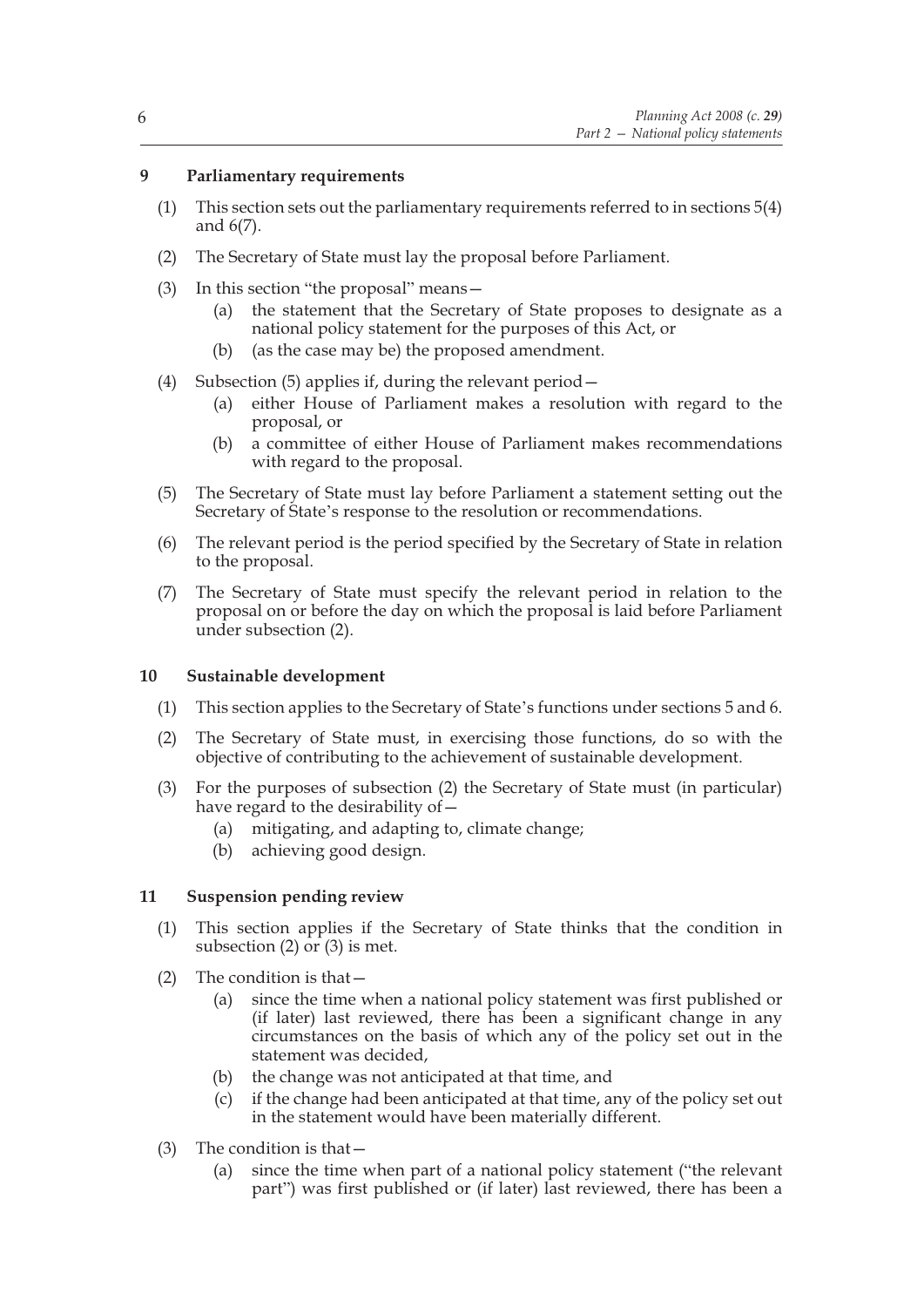significant change in any circumstances on the basis of which any of the policy set out in the relevant part was decided,

- (b) the change was not anticipated at that time, and
- (c) if the change had been anticipated at that time, any of the policy set out in the relevant part would have been materially different.
- (4) The Secretary of State may suspend the operation of all or any part of the national policy statement until a review of the statement or the relevant part has been completed.
- (5) If the Secretary of State does so, the designation as a national policy statement of the statement or (as the case may be) the part of the statement that has been suspended is treated as having been withdrawn until the day on which the Secretary of State complies with section 6(5) in relation to the review.

## **12 Pre-commencement statements of policy, consultation etc.**

- (1) The Secretary of State may exercise the power conferred by section 5(1) to designate a statement as a national policy statement for the purposes of this Act even if—
	- (a) the statement is a pre-commencement statement or
	- (b) the statement sets out national policy by reference to one or more precommencement statements.
- (2) But subsection (1) does not apply in relation to a pre-commencement statement if the Secretary of State thinks that—
	- (a) since the time when the statement was first issued or (if later) the statement or any part of it was last reviewed, there has been a significant change in any circumstances on the basis of which any of the policy set out in the statement was decided,
	- (b) the change was not anticipated at that time, and
	- (c) if the change had been anticipated at that time, any of the policy set out in the statement would have been materially different.
- (3) For the avoidance of doubt, section 5(3) to (9) continue to apply where the Secretary of State proposes to designate a statement as a national policy statement for the purposes of this Act in circumstances within subsection (1)(a) or  $(b)$ .
- (4) The Secretary of State may take account of appraisal carried out before the commencement day for the purpose of complying with section 5(3).
- (5) The Secretary of State may take account of consultation carried out, and publicity arranged, before the commencement day for the purpose of complying with the requirements of section 7.
- (6) In this section—

"the commencement day" means the day on which section 5 comes fully into force;

"pre-commencement statement" means a statement issued by the Secretary of State before the commencement day.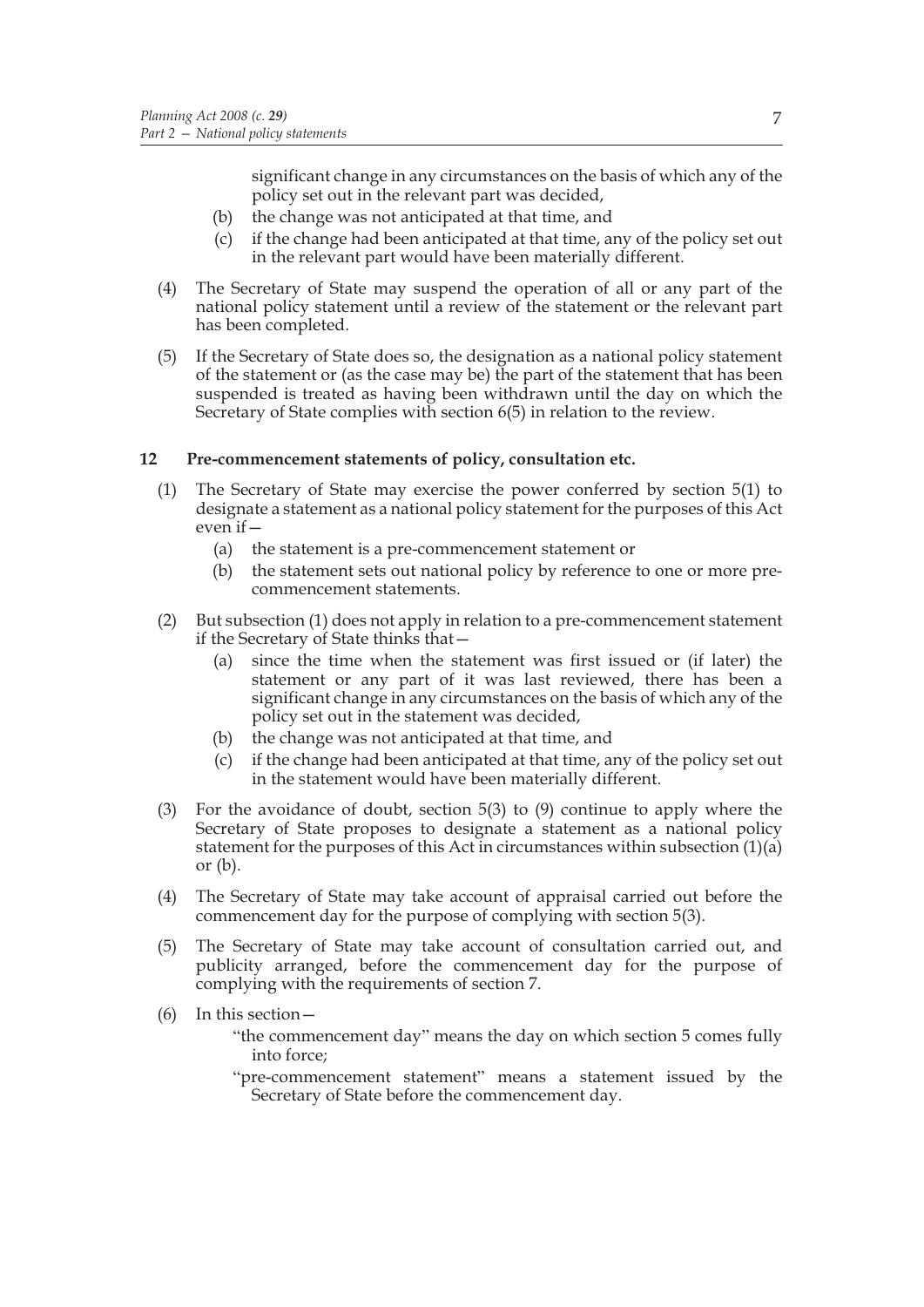## **13 Legal challenges relating to national policy statements**

- (1) A court may entertain proceedings for questioning a national policy statement or anything done, or omitted to be done, by the Secretary of State in the course of preparing such a statement only if—
	- (a) the proceedings are brought by a claim for judicial review, and
	- (b) the claim form is filed during the period of 6 weeks beginning with  $-$ 
		- (i) the day on which the statement is designated as a national policy statement for the purposes of this Act, or
		- (ii) (if later) the day on which the statement is published.
- (2) A court may entertain proceedings for questioning a decision of the Secretary of State not to carry out a review of all or part of a national policy statement only if—
	- (a) the proceedings are brought by a claim for judicial review, and
	- (b) the claim form is filed during the period of 6 weeks beginning with the day of the decision not to carry out the review.
- (3) A court may entertain proceedings for questioning a decision of the Secretary of State to carry out a review of all or part of a national policy statement only  $if -$ 
	- (a) the proceedings are brought by a claim for judicial review, and
	- (b) the claim form is filed during the period of 6 weeks beginning with the day on which the Secretary of State complies with section 6(5) in relation to the review concerned.
- (4) A court may entertain proceedings for questioning anything done, or omitted to be done, by the Secretary of State in the course of carrying out a review of all or part of a national policy statement only if—
	- (a) the proceedings are brought by a claim for judicial review, and
	- (b) the claim form is filed during the period of 6 weeks beginning with the day on which the Secretary of State complies with section 6(5) in relation to the review concerned.
- (5) A court may entertain proceedings for questioning anything done by the Secretary of State under section 6(5) after completing a review of all or part of a national policy statement only if—
	- (a) the proceedings are brought by a claim for judicial review, and
	- (b) the claim form is filed during the period of 6 weeks beginning with the day on which the thing concerned is done.
- (6) A court may entertain proceedings for questioning a decision of the Secretary of State as to whether or not to suspend the operation of all or part of a national policy statement under section 11 only if—
	- (a) the proceedings are brought by a claim for judicial review, and
	- (b) the claim form is filed during the period of 6 weeks beginning with the day of the decision.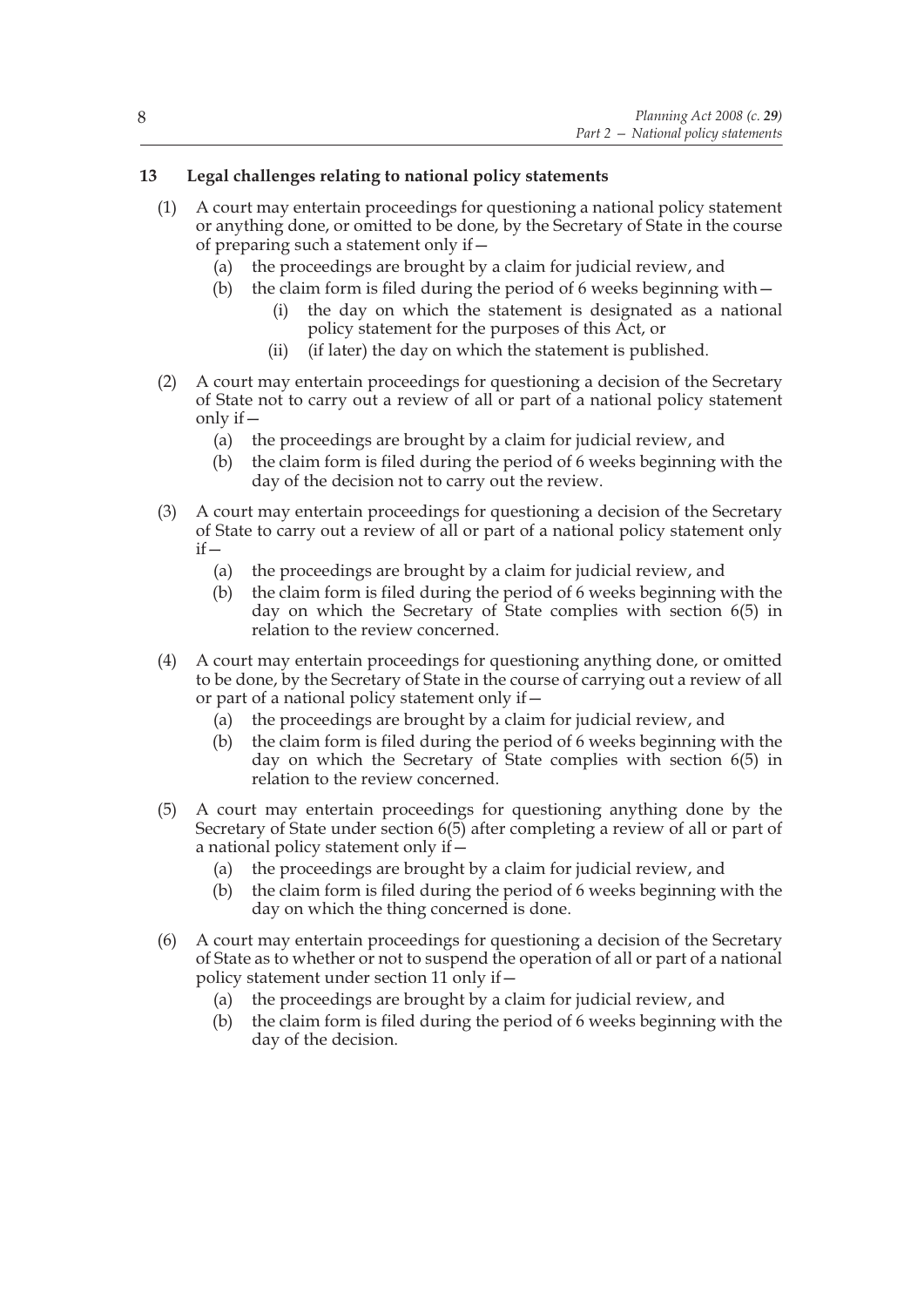## **PART 3**

### NATIONALLY SIGNIFICANT INFRASTRUCTURE PROJECTS

*General*

## **14 Nationally significant infrastructure projects: general**

- (1) In this Act "nationally significant infrastructure project" means a project which consists of any of the following—
	- (a) the construction or extension of a generating station;
	- (b) the installation of an electric line above ground;
	- (c) development relating to underground gas storage facilities;
	- (d) the construction or alteration of an LNG facility;
	- (e) the construction or alteration of a gas reception facility;
	- (f) the construction of a pipe-line by a gas transporter;
	- (g) the construction of a pipe-line other than by a gas transporter;
	- (h) highway-related development;
	- (i) airport-related development;
	- (j) the construction or alteration of harbour facilities;
	- (k) the construction or alteration of a railway;
	- (l) the construction or alteration of a rail freight interchange;
	- (m) the construction or alteration of a dam or reservoir;
	- (n) development relating to the transfer of water resources;
	- (o) the construction or alteration of a waste water treatment plant;
	- (p) the construction or alteration of a hazardous waste facility.
- (2) Subsection (1) is subject to sections 15 to 30.
- (3) The Secretary of State may by order—
	- (a) amend subsection (1) to add a new type of project or vary or remove an existing type of project;
	- (b) make further provision, or amend or repeal existing provision, about the types of project which are, and are not, within subsection (1).
- (4) An order under subsection (3)(b) may amend this Act.
- (5) The power conferred by subsection (3) may be exercised to add a new type of project to subsection  $(1)$  only if  $-$ 
	- (a) a project of the new type is a project for the carrying out of works in one or more of the fields specified in subsection (6), and
	- (b) the works are to be carried out wholly in one or more of the areas specified in subsection (7).
- (6) The fields are—
	- (a) energy;
	- (b) transport;
	- (c) water;
	- (d) waste water;
	- (e) waste.
- (7) The areas are—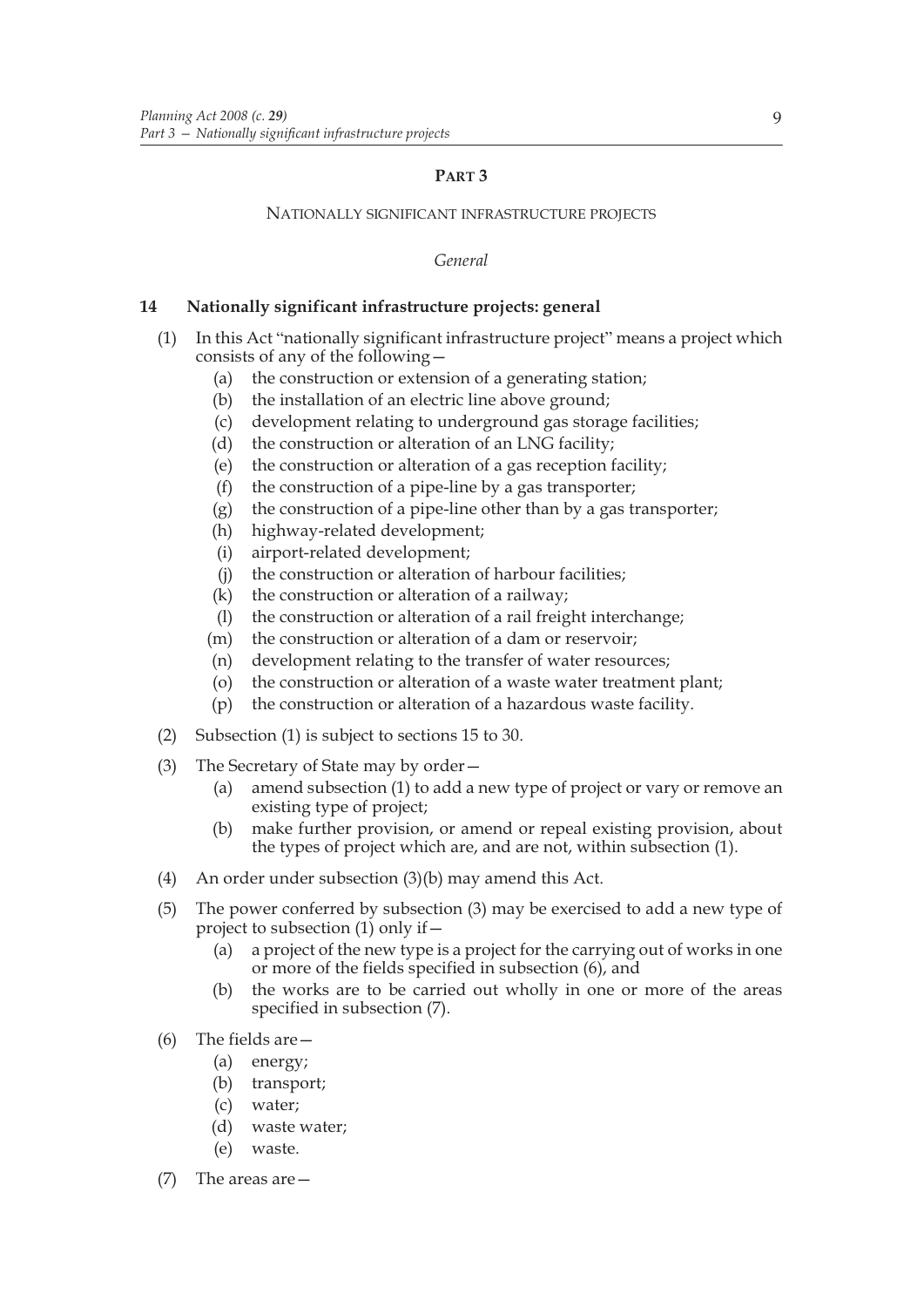- (a) England;
- (b) waters adjacent to England up to the seaward limits of the territorial sea;
- (c) in the case of a project for the carrying out of works in the field of energy, a Renewable Energy Zone, except any part of a Renewable Energy Zone in relation to which the Scottish Ministers have functions.

## *Energy*

## **15 Generating stations**

- (1) The construction or extension of a generating station is within section  $14(1)(a)$ only if the generating station is or (when constructed or extended) is expected to be within subsection (2) or (3).
- (2) A generating station is within this subsection if  $-$ 
	- (a) it is in England or Wales,
	- (b) it is not an offshore generating station, and
	- (c) its capacity is more than 50 megawatts.
- (3) A generating station is within this subsection if  $-$ 
	- (a) it is an offshore generating station, and
	- (b) its capacity is more than 100 megawatts.
- (4) An "offshore" generating station is a generating station that is—
	- (a) in waters in or adjacent to England or Wales up to the seaward limits of the territorial sea, or
	- (b) in a Renewable Energy Zone, except any part of a Renewable Energy Zone in relation to which the Scottish Ministers have functions.

#### **16 Electric lines**

- (1) The installation of an electric line above ground is within section 14(1)(b) only if (when installed) the electric line will be—
	- (a) wholly in England,
	- (b) wholly in Wales,
	- (c) partly in England and partly in Wales, or
	- (d) partly in England and partly in Scotland, subject to subsection (2).
- (2) In the case of an electric line falling within subsection  $(1)(d)$ , the installation of the line above ground is within section  $14(1)(b)$  only to the extent that (when installed) the line will be in England.
- (3) The installation of an electric line above ground is not within section  $14(1)(b)$ 
	- (a) if the nominal voltage of the line is expected to be less than 132 kilovolts, or
	- (b) to the extent that (when installed) the line will be within premises in the occupation or control of the person responsible for its installation.
- (4) "Premises" includes any land, building or structure.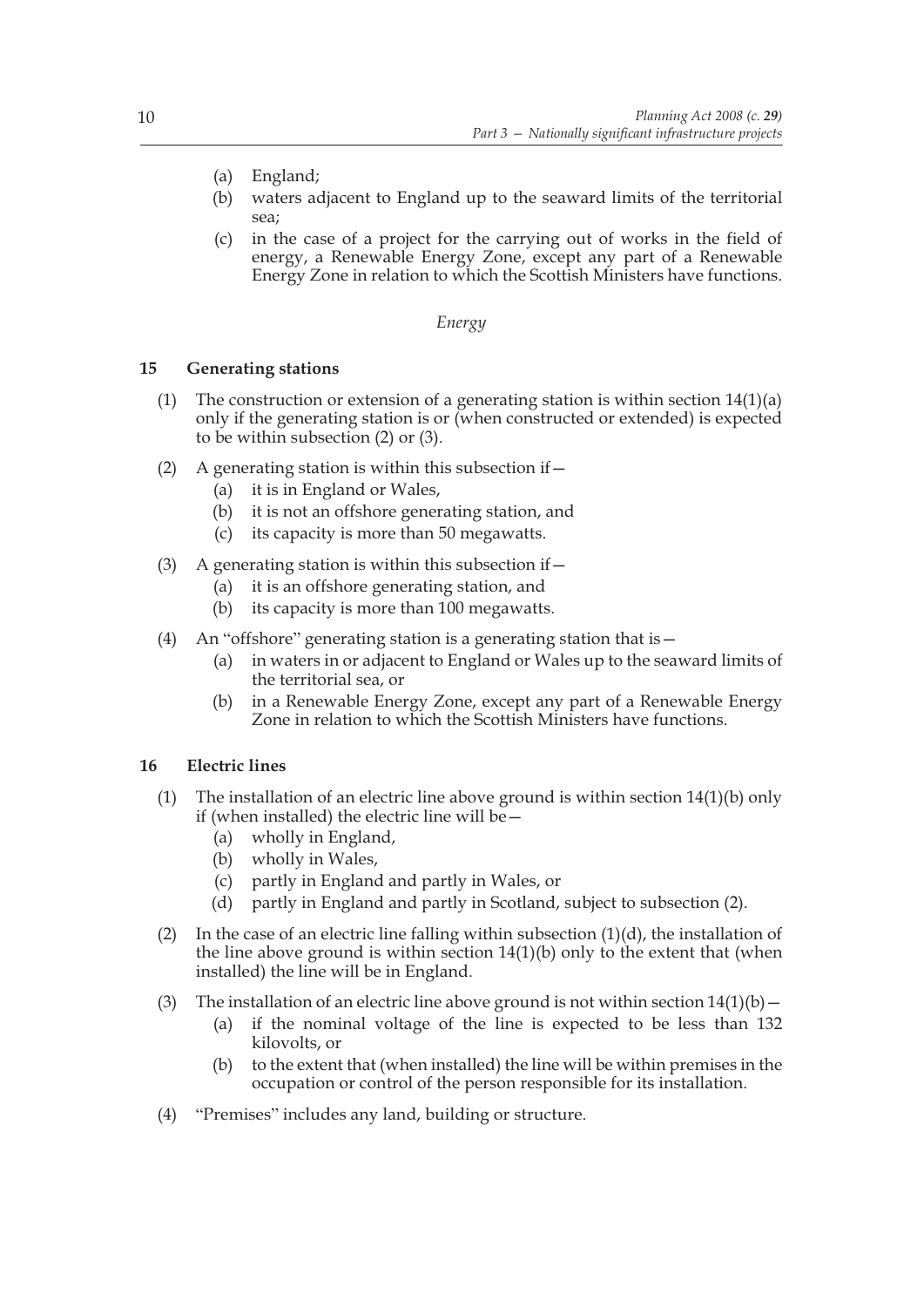## **17 Underground gas storage facilities**

- (1) Development relating to underground gas storage facilities is within section  $14(1)(c)$  only if the development is within subsection (2), (3) or (5).
- (2) Development is within this subsection if—
	- (a) it is the carrying out of operations for the purpose of creating underground gas storage facilities in England, or
	- (b) it is starting to use underground gas storage facilities in England, and the condition in subsection (4) is met in relation to the facilities.

## (3) Development is within this subsection if—

- (a) it is starting to use underground gas storage facilities in Wales,
- (b) the facilities are facilities for the storage of gas underground in natural porous strata,
- (c) the proposed developer is a gas transporter, and
- (d) the condition in subsection (4) is met in relation to the facilities.
- (4) The condition is that—
	- (a) the working capacity of the facilities is expected to be at least 43 million standard cubic metres, or
	- (b) the maximum flow rate of the facilities is expected to be at least 4.5 million standard cubic metres per day.
- (5) Development is within this subsection if—
	- (a) it is the carrying out of operations for the purpose of altering underground gas storage facilities in England, and
	- (b) the effect of the alteration is expected to be  $-$ 
		- (i) to increase by at least 43 million standard cubic metres the working capacity of the facilities, or
		- (ii) to increase by at least 4.5 million standard cubic metres per day the maximum flow rate of the facilities.
- (6) "Underground gas storage facilities" means facilities for the storage of gas underground in cavities or in porous strata.
- (7) In this section—
	- "maximum flow rate", in relation to underground gas storage facilities, means the maximum rate at which gas is able to flow out of the facilities, on the assumption that—
		- (a) the facilities are filled to maximum capacity, and
		- (b) the rate is measured after any processing of gas required on its recovery from storage;

"working capacity", in relation to underground gas storage facilities, means the capacity of the facilities for storage of gas underground, ignoring any capacity for storage of cushion gas.

(8) In subsection (7) "cushion gas" means gas which is kept in underground gas storage facilities for the purpose of enabling other gas stored there to be recovered from storage.

## **18 LNG facilities**

(1) The construction of an LNG facility is within section  $14(1)(d)$  only if (when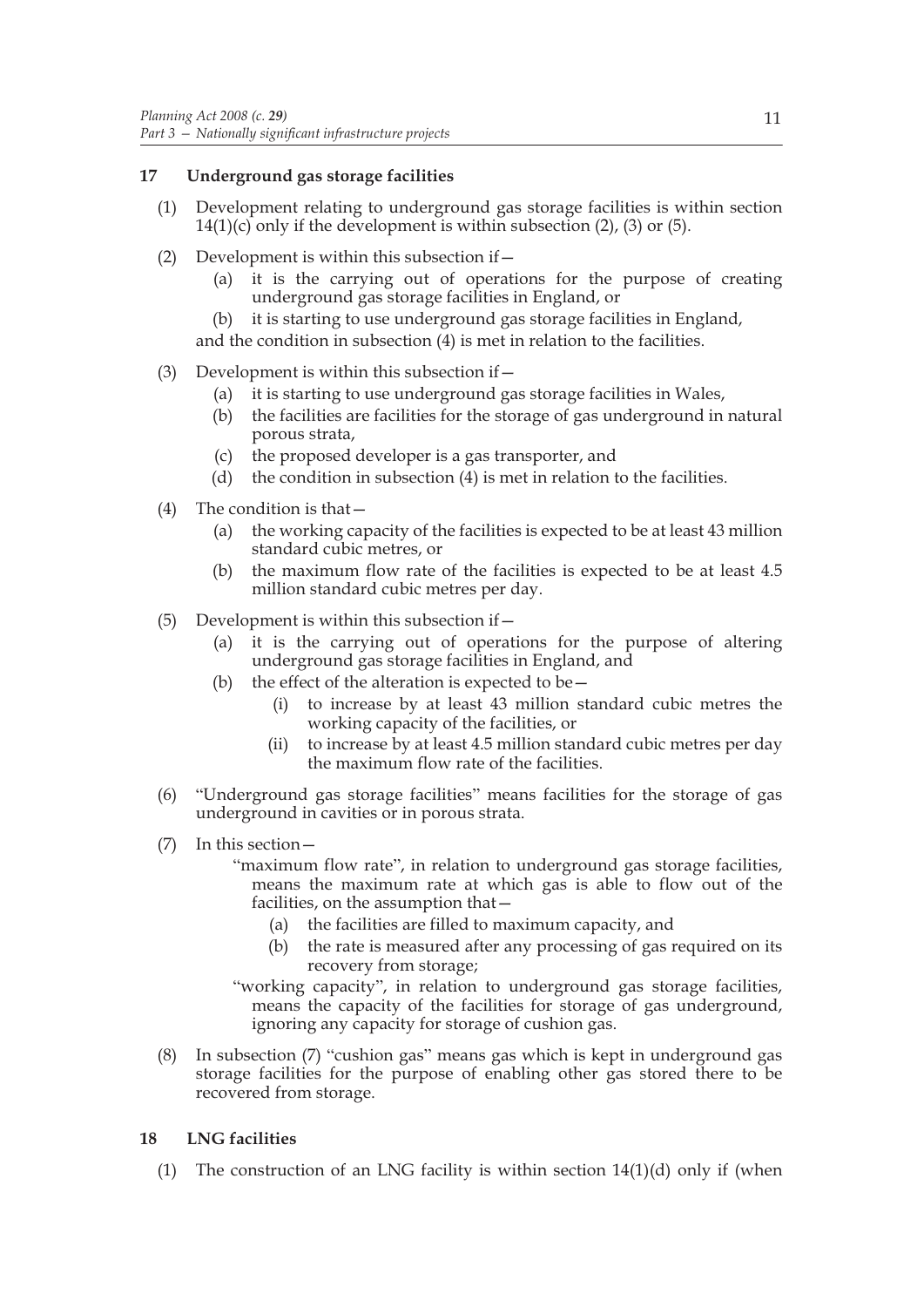constructed) the facility will be in England and—

- (a) the storage capacity of the facility is expected to be at least 43 million standard cubic metres, or
- (b) the maximum flow rate of the facility is expected to be at least 4.5 million standard cubic metres per day.
- (2) The alteration of an LNG facility is within section  $14(1)(d)$  only if the facility is in England and the effect of the alteration is expected to be—
	- (a) to increase by at least 43 million standard cubic metres the storage capacity of the facility, or
	- (b) to increase by at least 4.5 million standard cubic metres per day the maximum flow rate of the facility.
- (3) "LNG facility" means a facility for—
	- (a) the reception of liquid natural gas from outside England,
	- (b) the storage of liquid natural gas, and
	- (c) the regasification of liquid natural gas.
- (4) In this section—
	- "maximum flow rate", in relation to a facility, means the maximum rate at which gas is able to flow out of the facility, on the assumption that—
		- (a) the facility is filled to maximum capacity, and
		- (b) the rate is measured after regasification of the liquid natural gas and any other processing required on the recovery of the gas from storage;

"storage capacity" means the capacity of the facility for storage of liquid natural gas.

(5) The storage capacity of an LNG facility is to be measured as if the gas were stored in regasified form.

## **19 Gas reception facilities**

- (1) The construction of a gas reception facility is within section 14(1)(e) only if (when constructed)—
	- (a) the facility will be in England and will be within subsection (4), and
	- (b) the maximum flow rate of the facility is expected to be at least 4.5 million standard cubic metres per day.
- (2) The alteration of a gas reception facility is within section  $14(1)(e)$  only if  $-$ 
	- (a) the facility is in England and is within subsection (4), and
	- (b) the effect of the alteration is expected to be to increase by at least 4.5 million standard cubic metres per day the maximum flow rate of the facility.
- (3) "Gas reception facility" means a facility for—
	- (a) the reception of natural gas in gaseous form from outside England, and
	- (b) the handling of natural gas (other than its storage).
- (4) A gas reception facility is within this subsection if  $-$ 
	- (a) the gas handled by the facility does not originate in England, Wales or Scotland.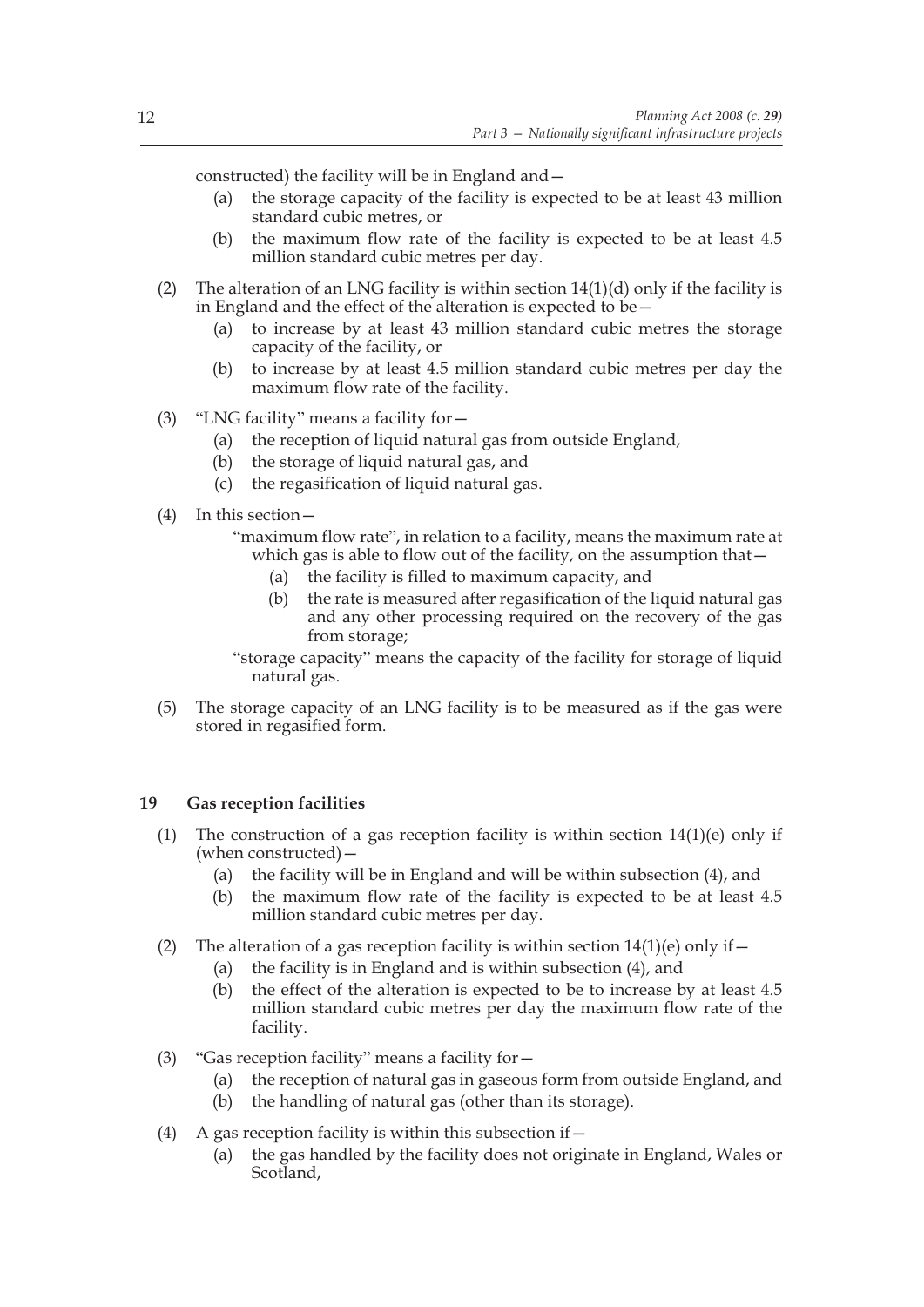- (b) the gas does not arrive at the facility from Scotland or Wales, and
- (c) the gas has not already been handled at another facility after its arrival in England.
- (5) "Maximum flow rate" means the maximum rate at which gas is able to flow out of the facility.

## **20 Gas transporter pipe-lines**

- (1) The construction of a pipe-line by a gas transporter is within section  $14(1)(f)$ only if (when constructed) each of the conditions in subsections (2) to (5) is expected to be met in relation to the pipe-line.
- (2) The pipe-line must be wholly or partly in England.
- (3) Either—
	- (a) the pipe-line must be more than 800 millimetres in diameter and more than 40 kilometres in length, or
	- (b) the construction of the pipe-line must be likely to have a significant effect on the environment.
- (4) The pipe-line must have a design operating pressure of more than 7 bar gauge.
- (5) The pipe-line must convey gas for supply (directly or indirectly) to at least 50,000 customers, or potential customers, of one or more gas suppliers.
- (6) In the case of a pipe-line that (when constructed) will be only partly in England, the construction of the pipe-line is within section  $14(1)(f)$  only to the extent that the pipe-line will (when constructed) be in England.
- (7) "Gas supplier" has the same meaning as in Part 1 of the Gas Act 1986 (c. 44) (see section  $\overline{7}A(11)$  of that Act).

## **21 Other pipe-lines**

- (1) The construction of a pipe-line other than by a gas transporter is within section  $14(1)(g)$  only if (when constructed) the pipe-line is expected to be –
	- (a) a cross-country pipe-line,
	- (b) a pipe-line the construction of which would (but for section 33(1) of this Act) require authorisation under section 1(1) of the Pipe-lines Act 1962 (c. 58) (cross-country pipe-lines not to be constructed without authorisation), and
	- (c) within subsection (2).
- (2) A pipe-line is within this subsection if one end of it is in England or Wales and—
	- (a) the other end of it is in England or Wales, or
	- (b) it is an oil or gas pipe-line and the other end of it is in Scotland.
- (3) For the purposes of section  $14(1)(g)$  and the previous provisions of this section, the construction of a diversion to a pipe-line is treated as the construction of a separate pipe-line.
- $(4)$  But if  $-$ 
	- (a) the pipe-line to be diverted is itself a nationally significant pipe-line, and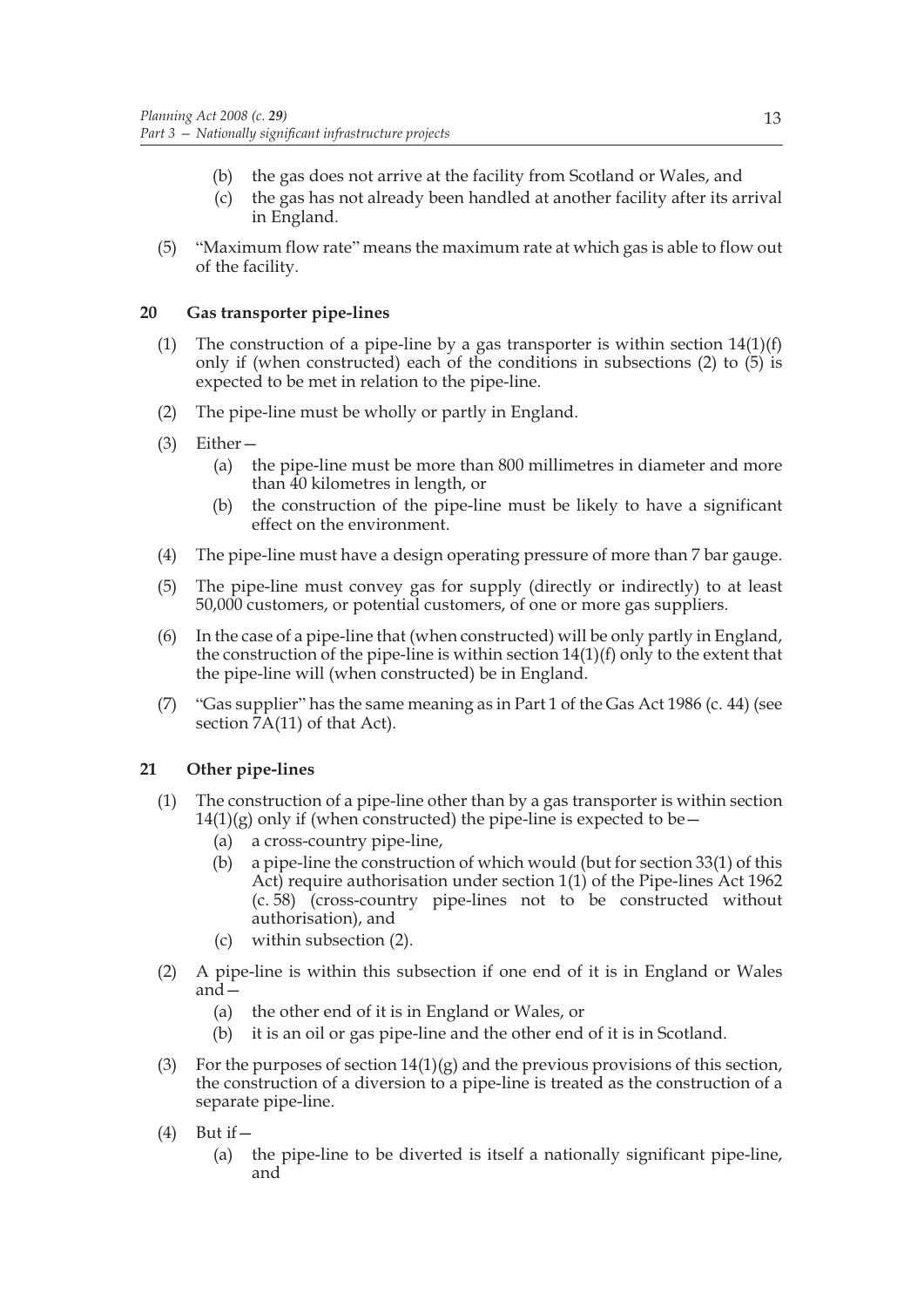(b) the length of the pipe-line which is to be diverted has not been constructed,

the construction of the diversion is treated as the construction of a crosscountry pipe-line, whatever the length of the diversion.

- (5) For the purposes of subsection (4), a pipe-line is a nationally significant pipeline if—
	- (a) development consent is required for its construction by virtue of section  $14(1)(g)$ , and has been granted, or
	- (b) its construction has been authorised by a pipe-line construction authorisation under section 1(1) of the Pipe-lines Act 1962 (c. 58).
- (6) "Diversion" means a lateral diversion of a length of a pipe-line (whether or not that pipe-line has been constructed) where the diversion is beyond the permitted limits.
- (7) The permitted limits are the limits of lateral diversion permitted by any of the following granted in respect of the construction of the pipe-line—
	- (a) development consent;
	- (b) authorisation under the Pipe-lines Act 1962;
	- (c) planning permission.

#### *Transport*

## **22 Highways**

- (1) Highway-related development is within section 14(1)(h) only if the development is—
	- (a) construction of a highway in a case within subsection (2),
	- (b) improvement of a highway in a case within subsection (3), or
	- (c) alteration of a highway in a case within subsection (4).
- (2) Construction of a highway is within this subsection only if the highway will (when constructed) be wholly in England and  $-$ 
	- (a) the Secretary of State will be the highway authority for the highway, or
	- (b) the highway is to be constructed for a purpose connected with a highway for which the Secretary of State is (or will be) the highway authority.
- (3) Improvement of a highway is within this subsection only if  $-$ 
	- (a) the highway is wholly in England,
	- (b) the Secretary of State is the highway authority for the highway, and
	- (c) the improvement is likely to have a significant effect on the environment.
- (4) Alteration of a highway is within this subsection only if  $-$ 
	- (a) the highway is wholly in England,
	- (b) the alteration is to be carried out by or on behalf of the Secretary of State, and
	- (c) the highway is to be altered for a purpose connected with a highway for which the Secretary of State is (or will be) the highway authority.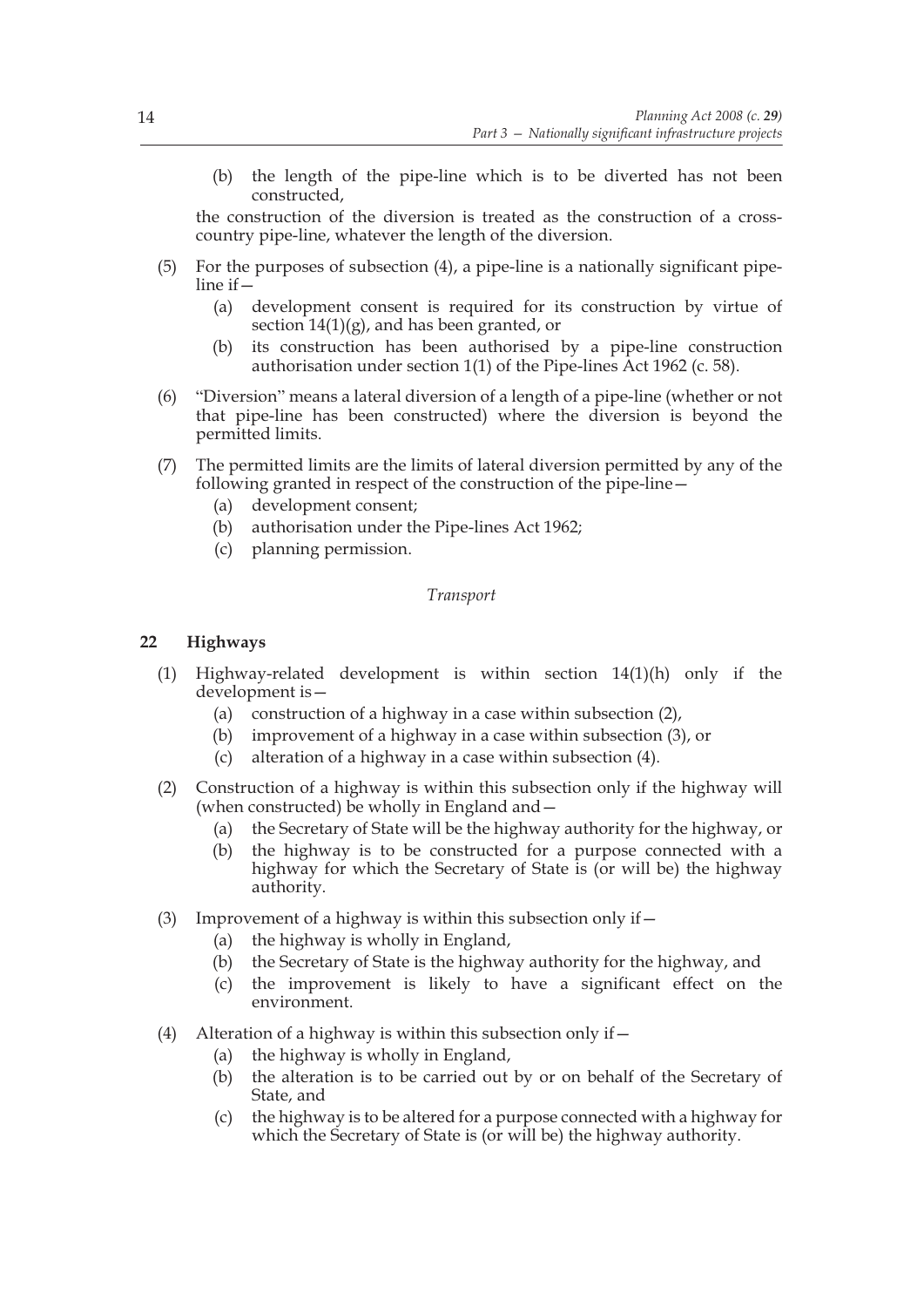## **23 Airports**

- (1) Airport-related development is within section  $14(1)(i)$  only if the development is—
	- (a) the construction of an airport in a case within subsection (2),
	- (b) the alteration of an airport in a case within subsection (4), or
	- (c) an increase in the permitted use of an airport in a case within subsection (7).
- (2) Construction of an airport is within this subsection only if (when constructed) the airport—
	- (a) will be in England or in English waters, and
	- (b) is expected to be capable of providing services which meet the requirements of subsection (3).
- (3) Services meet the requirements of this subsection if they are—
	- (a) air passenger transport services for at least 10 million passengers per year, or
	- (b) air cargo transport services for at least 10,000 air transport movements of cargo aircraft per year.
- (4) Alteration of an airport is within this subsection only if—
	- (a) the airport is in England or in English waters, and
	- (b) the alteration is expected to have the effect specified in subsection (5).
- (5) The effect is—
	- (a) to increase by at least 10 million per year the number of passengers for whom the airport is capable of providing air passenger transport services, or
	- (b) to increase by at least 10,000 per year the number of air transport movements of cargo aircraft for which the airport is capable of providing air cargo transport services.
- (6) "Alteration", in relation to an airport, includes the construction, extension or alteration of—
	- (a) a runway at the airport,
	- (b) a building at the airport, or
	- (c) a radar or radio mast, antenna or other apparatus at the airport.
- (7) An increase in the permitted use of an airport is within this subsection only if  $-$ 
	- (a) the airport is in England or in English waters, and
	- (b) the increase is within subsection (8).
- (8) An increase is within this subsection if  $-$ 
	- (a) it is an increase of at least 10 million per year in the number of passengers for whom the airport is permitted to provide air passenger transport services, or
	- (b) it is an increase of at least 10,000 per year in the number of air transport movements of cargo aircraft for which the airport is permitted to provide air cargo transport services.
- (9) In this section—
	- "air cargo transport services" means services for the carriage by air of cargo;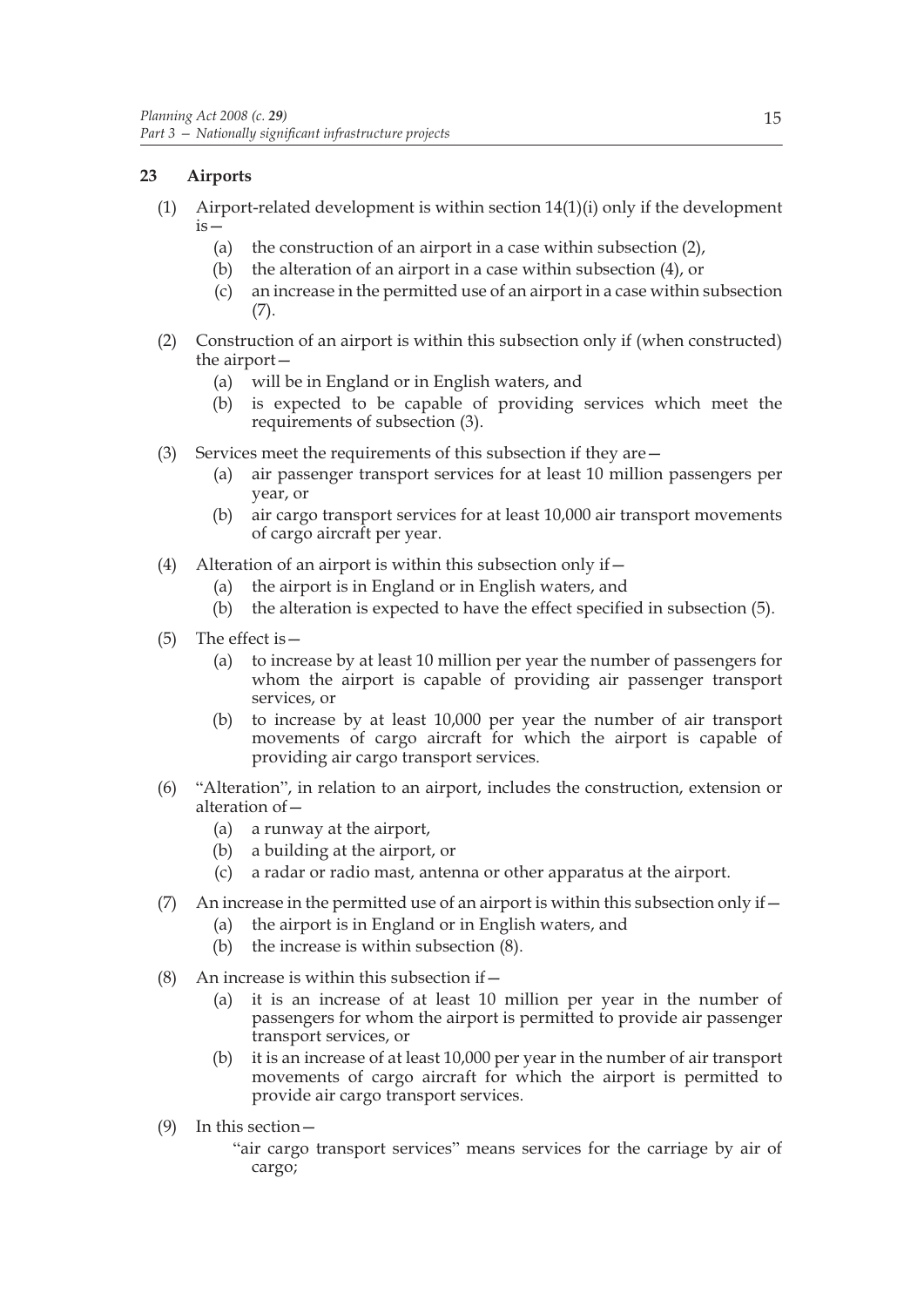"air passenger transport services" means services for the carriage by air of passengers;

"air transport movement" means a landing or take-off of an aircraft; "cargo" includes mail;

"cargo aircraft" means an aircraft which is—

- (a) designed to transport cargo but not passengers, and
- (b) engaged in the transport of cargo on commercial terms;
- "English waters" means waters adjacent to England up to the seaward limits of the territorial sea;

"permitted" means permitted by planning permission or development consent.

## **24 Harbour facilities**

- (1) The construction of harbour facilities is within section  $14(1)(i)$  only if (when constructed) the harbour facilities—
	- (a) will be in England or Wales or in waters adjacent to England or Wales up to the seaward limits of the territorial sea, and
	- (b) are expected to be capable of handling the embarkation or disembarkation of at least the relevant quantity of material per year.
- (2) The alteration of harbour facilities is within section  $14(1)(i)$  only if  $-$ 
	- (a) the harbour facilities are in England or Wales or in waters adjacent to England or Wales up to the seaward limits of the territorial sea, and
	- (b) the effect of the alteration is expected to be to increase by at least the relevant quantity per year the quantity of material the embarkation or disembarkation of which the facilities are capable of handling.
- (3) "The relevant quantity" is—
	- (a) in the case of facilities for container ships, 500,000 TEU;
	- (b) in the case of facilities for ro-ro ships, 250,000 units;
	- (c) in the case of facilities for cargo ships of any other description, 5 million tonnes;
	- (d) in the case of facilities for more than one of the types of ships mentioned in paragraphs (a) to (c), an equivalent quantity of material.
- (4) For the purposes of subsection (3)(d), facilities are capable of handling an equivalent quantity of material if the sum of the relevant fractions is one or more.
- (5) The relevant fractions are—
	- (a) to the extent that the facilities are for container ships—

# $\frac{x}{500,000}$

where x is the number of TEU that the facilities are capable of handling;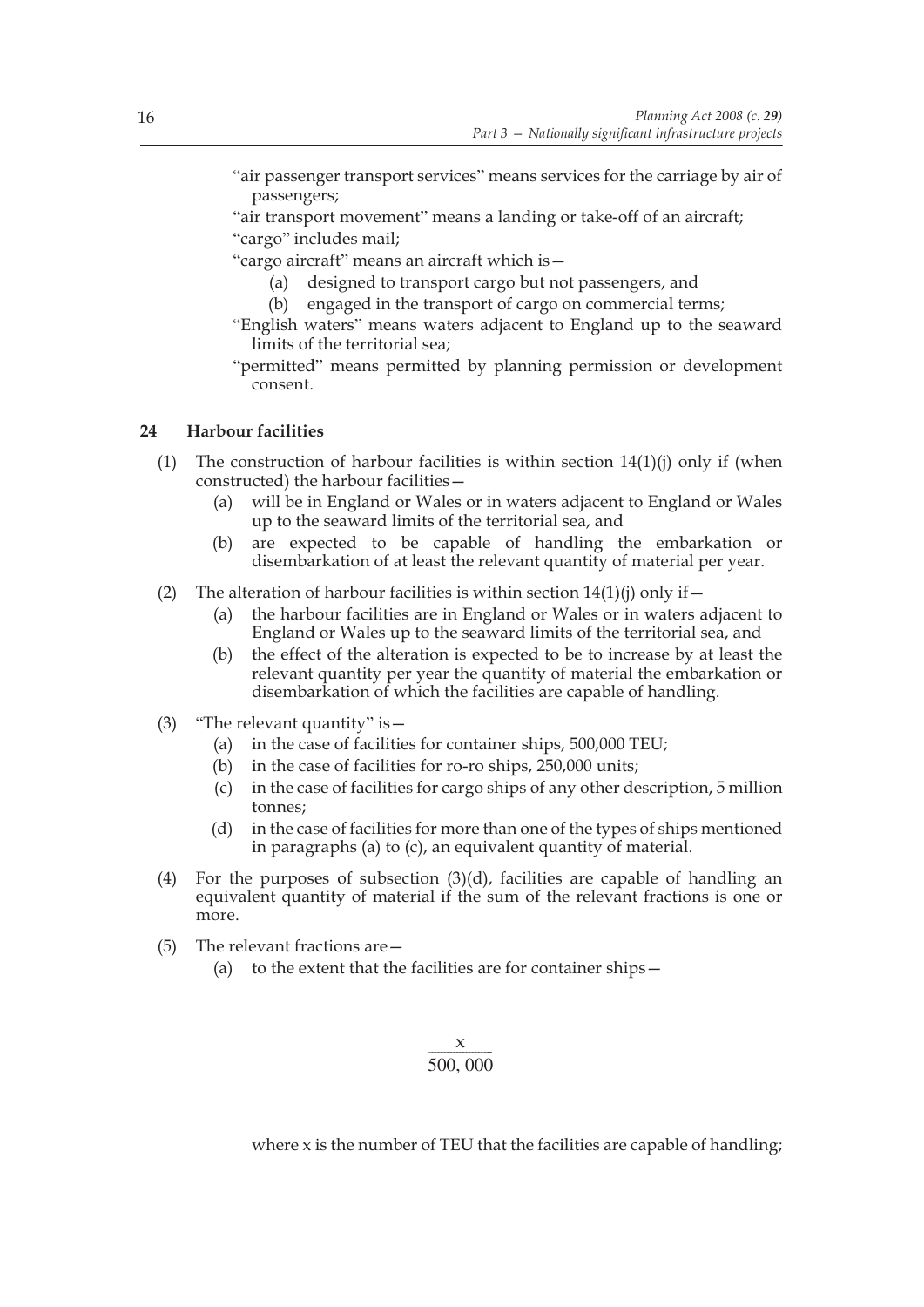(b) to the extent that the facilities are for ro-ro ships—

$$
\frac{y}{250,000}
$$

where y is the number of units that the facilities are capable of handling;

(c) to the extent that the facilities are for cargo ships of any other description—

$$
\frac{z}{5,000,000}
$$

where z is the number of tonnes of material that the facilities are capable of handling.

(6) In this section—

"cargo ship" means a ship which is used for carrying cargo;

- "container ship" means a cargo ship which carries all or most of its cargo in containers;
- "ro-ro ship" means a ship which is used for carrying wheeled cargo;
- "TEU" means a twenty-foot equivalent unit;
- "unit" in relation to a ro-ro ship means any item of wheeled cargo (whether or not self-propelled).

## **25 Railways**

- (1) Construction of a railway is within section  $14(1)(k)$  only if  $$ 
	- the railway will (when constructed) be wholly in England,
	- (b) the railway will (when constructed) be part of a network operated by an approved operator, and
	- (c) the construction of the railway is not permitted development.
- (2) Alteration of a railway is within section  $14(1)(k)$  only if  $-$ 
	- (a) the part of the railway to be altered is wholly in England,
	- (b) the railway is part of a network operated by an approved operator, and
	- (c) the alteration of the railway is not permitted development.
- (3) Construction or alteration of a railway is not within section  $14(1)(k)$  to the extent that the railway forms part (or will when constructed form part) of a rail freight interchange.
- (4) "Approved operator" means a person who meets the conditions in subsections (5) and (6).
- (5) The condition is that the person must be  $-$ 
	- (a) a person who is authorised to be the operator of a network by a licence granted under section 8 of the Railways Act 1993 (c. 43) (licences for operation of railway assets), or
	- (b) a wholly-owned subsidiary of a company which is such a person.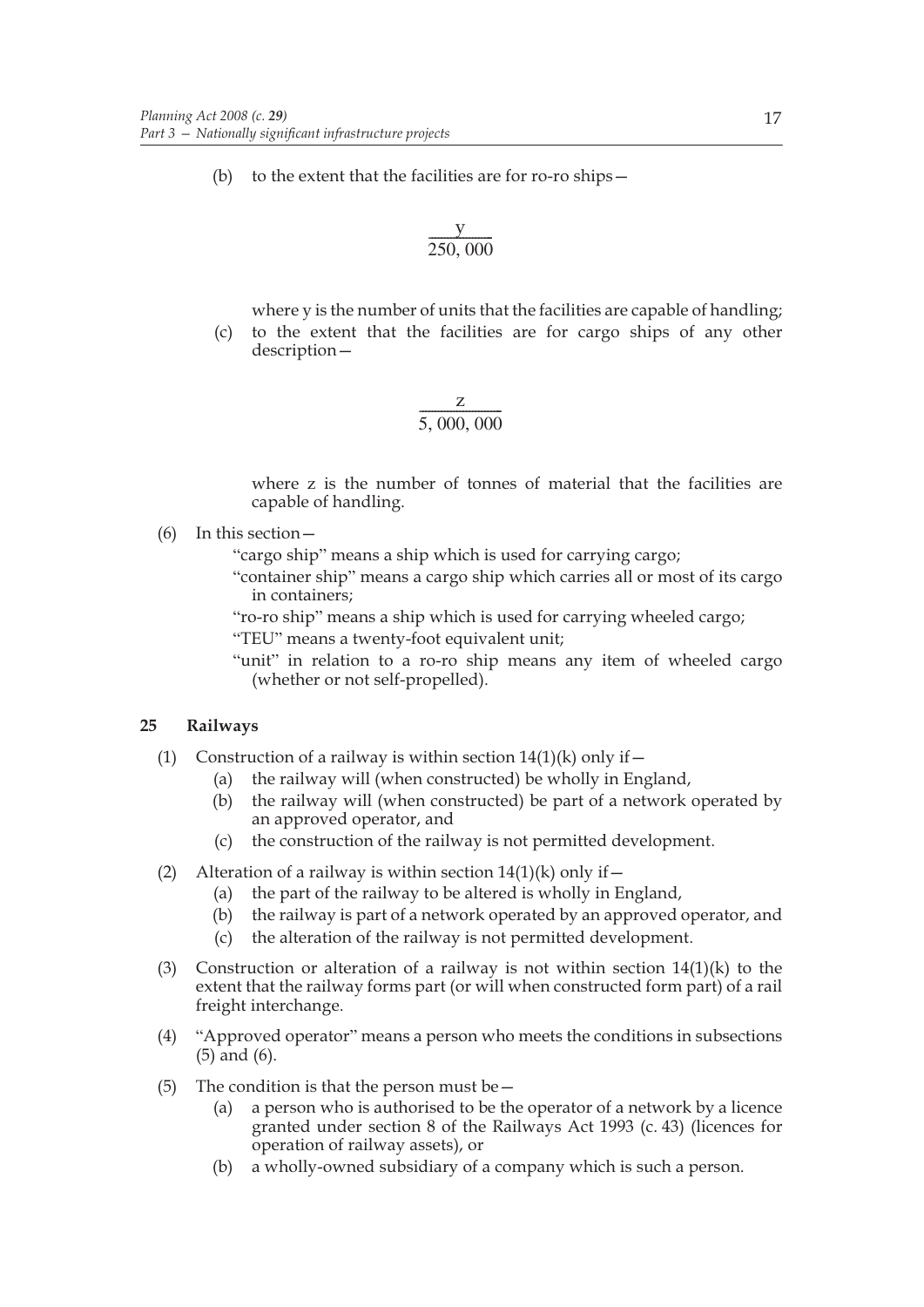- (6) The condition is that the person is designated, or is of a description designated, in an order made by the Secretary of State.
- (7) In this section—
	- "network" has the meaning given by section 83(1) of the Railways Act 1993 (c. 43);
	- "permitted development" means development in relation to which planning permission is granted by article 3 of the Town and Country Planning (General Permitted Development) Order 1995;

(8) The reference in subsection (7) to the Town and Country Planning (General Permitted Development) Order 1995 is to that Order as it has effect immediately before the day on which this section comes fully into force.

## **26 Rail freight interchanges**

- (1) The construction of a rail freight interchange is within section  $14(1)(l)$  only if (when constructed) each of the conditions in subsections (3) to (7) is expected to be met in relation to it.
- (2) The alteration of a rail freight interchange is within section  $14(1)(l)$  only if  $-$ 
	- (a) following the alteration, each of the conditions in subsections  $(3)(a)$  and (4) to  $(7)$  is expected to be met in relation to it, and
	- (b) the alteration is expected to have the effect specified in subsection (8).
- (3) The land on which the rail freight interchange is situated must—
	- (a) be in England, and
	- (b) be at least 60 hectares in area.
- (4) The rail freight interchange must be capable of handling—
	- (a) consignments of goods from more than one consignor and to more than one consignee, and
	- (b) at least 4 goods trains per day.
- (5) The rail freight interchange must be part of the railway network in England.
- (6) The rail freight interchange must include warehouses to which goods can be delivered from the railway network in England either directly or by means of another form of transport.
- (7) The rail freight interchange must not be part of a military establishment.
- (8) The effect referred to in subsection  $(2)(b)$  is to increase by at least 60 hectares the area of the land on which the rail freight interchange is situated.
- (9) In this section—

"goods train" means a train that (ignoring any locomotive) consists of items of rolling stock designed to carry goods;

- "military establishment" means an establishment intended for use for naval, military or air force purposes or for the purposes of the Department of the Secretary of State responsible for defence.
- (10) The following terms have the meanings given by section 83(1) of the Railways Act 1993—

"network";

<sup>&</sup>quot;wholly-owned subsidiary" has the same meaning as in the Companies Act 2006 (c. 46) (see section 1159 of that Act).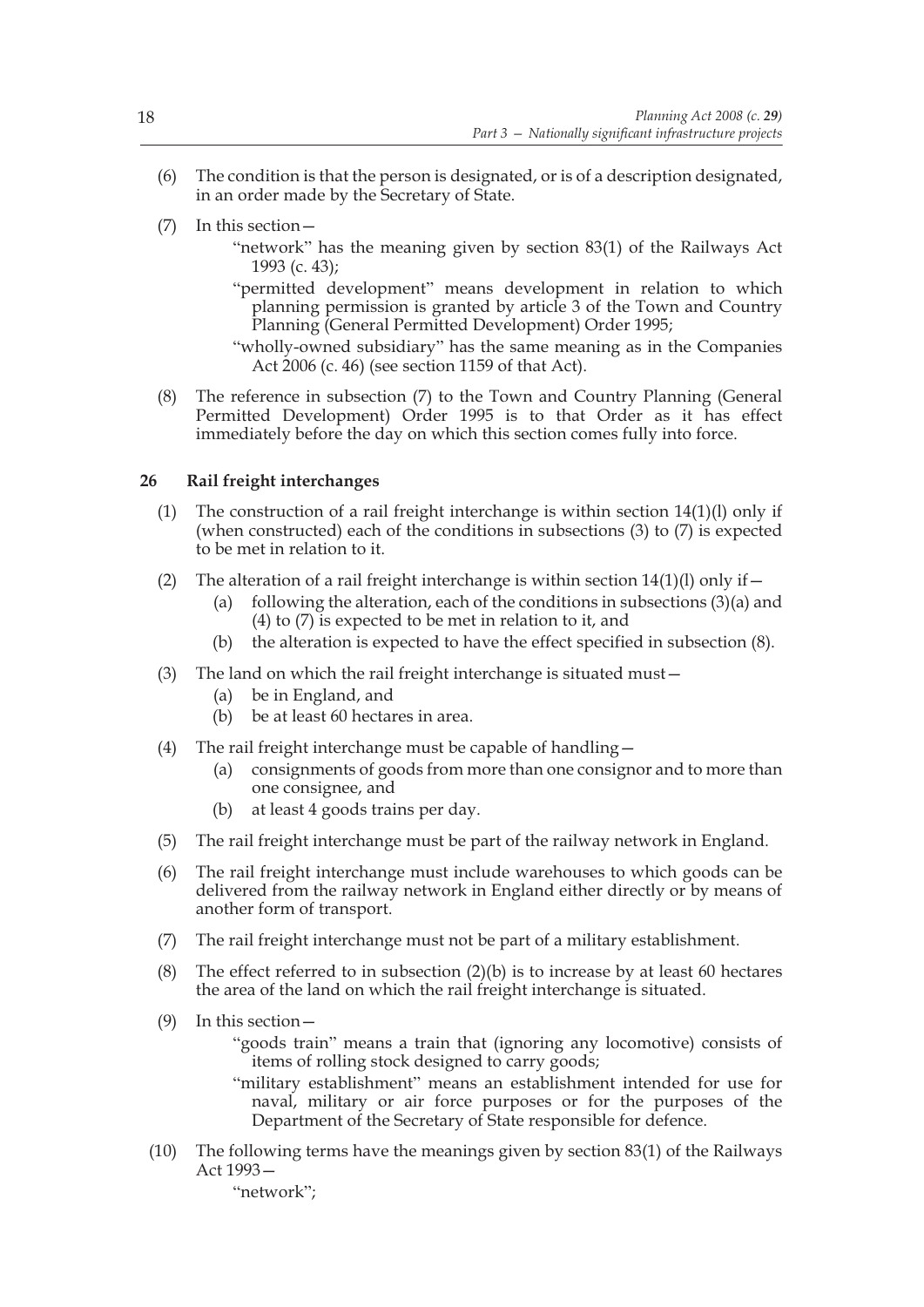"rolling stock"; "train".

## *Water*

## **27 Dams and reservoirs**

- (1) The construction of a dam or reservoir is within section  $14(1)(m)$  only if  $-$ 
	- (a) the dam or reservoir (when constructed) will be in England,
	- (b) the construction will be carried out by one or more water undertakers, and
	- (c) the volume of water to be held back by the dam or stored in the reservoir is expected to exceed 10 million cubic metres.
- (2) The alteration of a dam or reservoir is within section  $14(1)(m)$  only if  $-$ 
	- (a) the dam or reservoir is in England,
	- (b) the alteration will be carried out by one or more water undertakers, and
	- (c) the additional volume of water to be held back by the dam or stored in the reservoir as a result of the alteration is expected to exceed 10 million cubic metres.
- (3) "Water undertaker" means a company appointed as a water undertaker under the Water Industry Act 1991 (c.  $5\overline{6}$ ).

## **28 Transfer of water resources**

- (1) Development relating to the transfer of water resources is within section  $14(1)(n)$  only if  $-$ 
	- (a) the development will be carried out in England by one or more water undertakers,
	- (b) the volume of water to be transferred as a result of the development is expected to exceed 100 million cubic metres per year,
	- (c) the development will enable the transfer of water resources—
		- (i) between river basins in England,
		- (ii) between water undertakers' areas in England, or
		- (iii) between a river basin in England and a water undertaker's area in England, and
	- (d) the development does not relate to the transfer of drinking water.
- (2) In this section—

"river basin" means an area of land drained by a river and its tributaries; "water undertaker" means a company appointed as a water undertaker under the Water Industry Act 1991;

"water undertaker's area" means the area for which a water undertaker is appointed under that Act.

#### *Waste water*

## **29 Waste water treatment plants**

(1) The construction of a waste water treatment plant is within section  $14(1)(o)$ only if the treatment plant (when constructed)—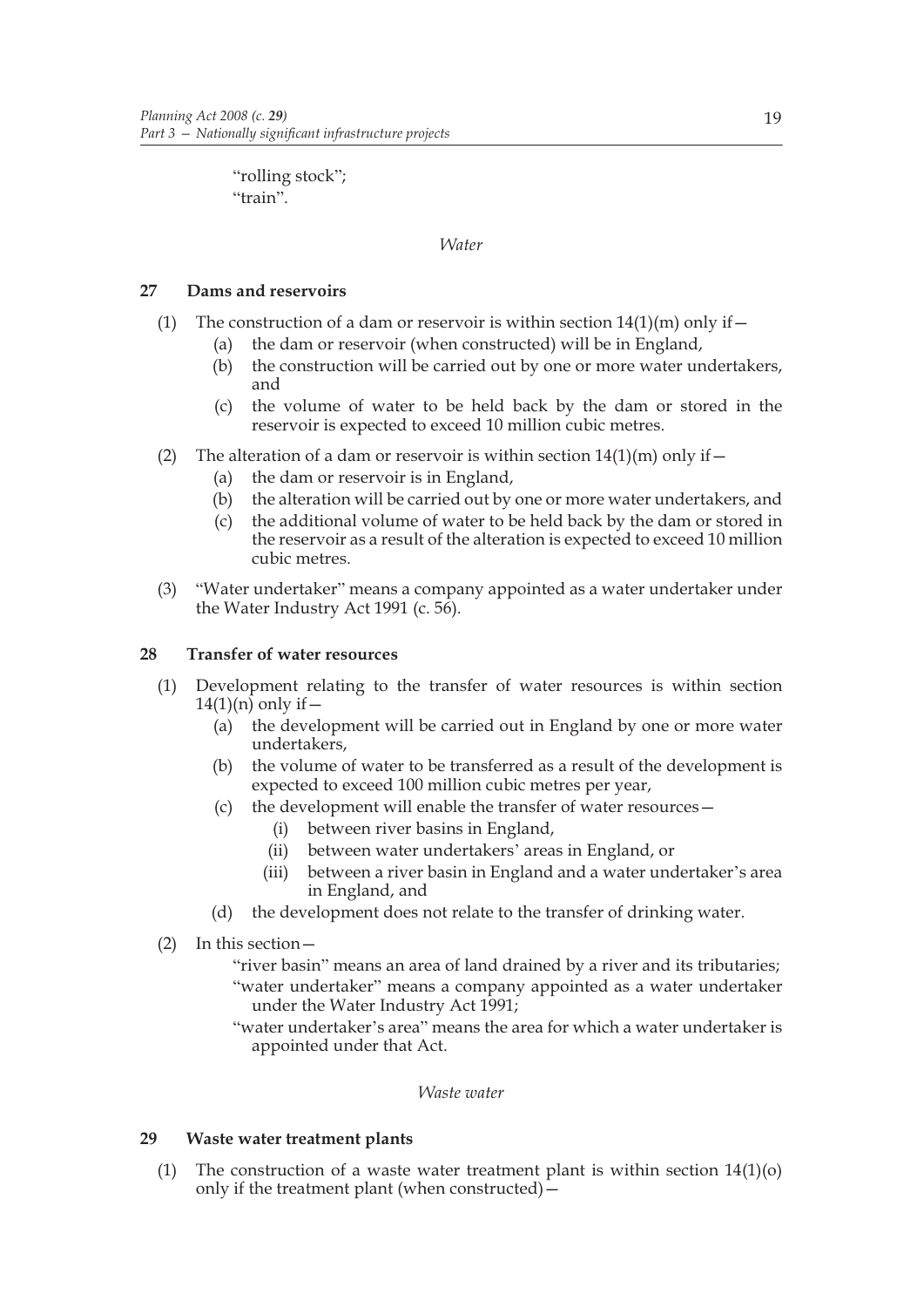- (a) will be in England, and
- (b) is expected to have a capacity exceeding a population equivalent of 500,000.
- (2) The alteration of a waste water treatment plant is within section  $14(1)(o)$  only  $if$ 
	- (a) the treatment plant is in England, and
	- (b) the effect of the alteration is expected to be to increase by more than a population equivalent of 500,000 the capacity of the plant.
- (3) "Waste water" includes domestic waste water, industrial waste water and urban waste water.
- (4) The following terms have the meanings given by regulation 2(1) of the Urban Waste Water Treatment (England and Wales) Regulations 1994 (S.I. 1994/  $2841$ ) –

"domestic waste water"; "industrial waste water"; "population equivalent"; "urban waste water".

## *Waste*

## **30 Hazardous waste facilities**

- (1) The construction of a hazardous waste facility is within section  $14(1)(p)$  only  $if$ 
	- (a) the facility (when constructed) will be in England,
	- (b) the main purpose of the facility is expected to be the final disposal or recovery of hazardous waste, and
	- (c) the facility is expected to have the capacity specified in subsection (2).
- (2) The capacity is—
	- (a) in the case of the disposal of hazardous waste by landfill or in a deep storage facility, more than 100,000 tonnes per year;
	- (b) in any other case, more than 30,000 tonnes per year.
- (3) The alteration of a hazardous waste facility is within section  $14(1)(p)$  only if  $-$ 
	- (a) the facility is in England,
	- (b) the main purpose of the facility is the final disposal or recovery of hazardous waste, and
	- (c) the alteration is expected to have the effect specified in subsection (4).
- (4) The effect is—
	- (a) in the case of the disposal of hazardous waste by landfill or in a deep storage facility, to increase by more than 100,000 tonnes per year the capacity of the facility;
	- (b) in any other case, to increase by more than 30,000 tonnes per year the capacity of the facility.
- (5) The following terms have the same meanings as in the Hazardous Waste (England and Wales) Regulations 2005 (S.I. 2005/894) (see regulation 5 of those regulations)—

"disposal";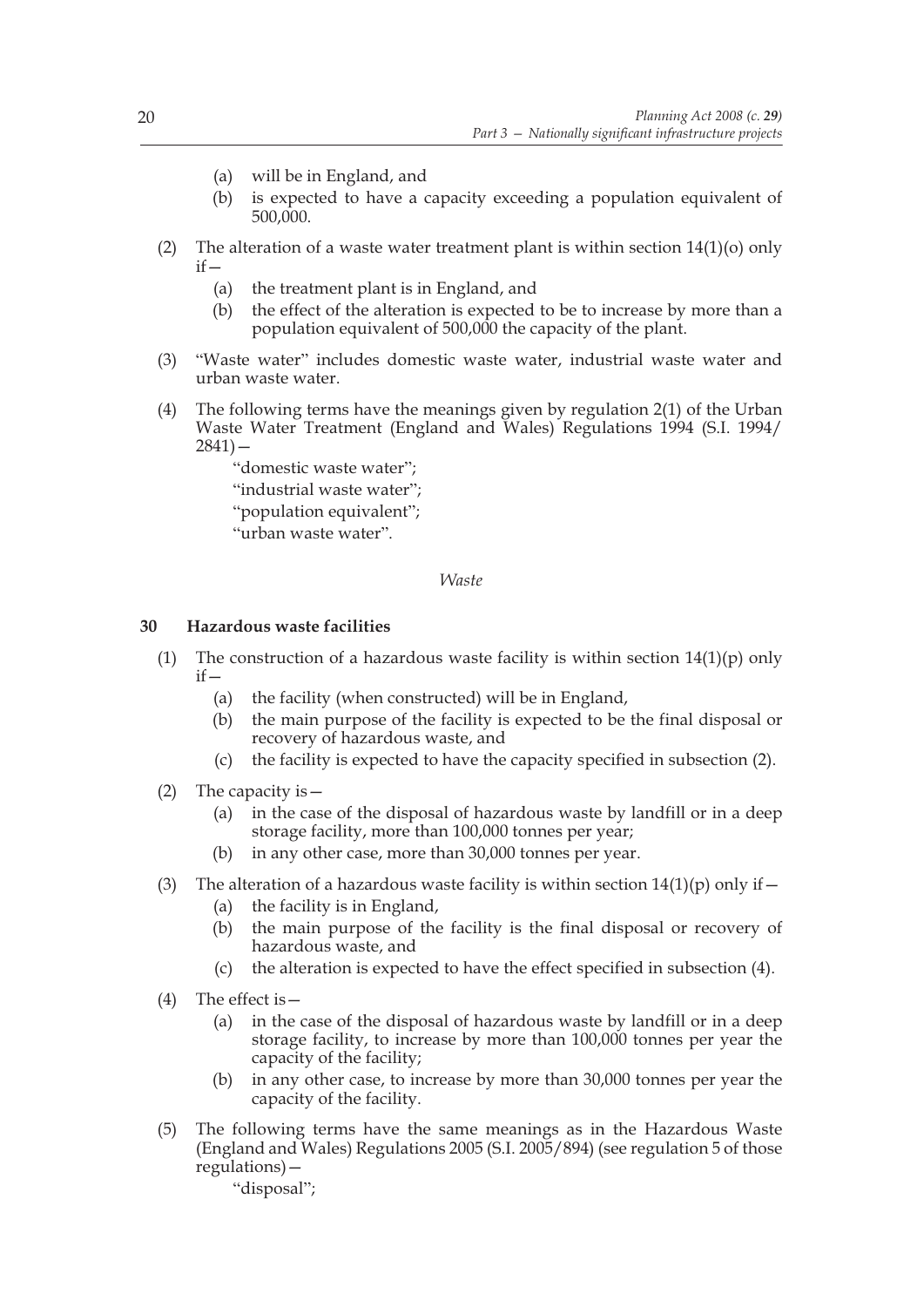"hazardous waste"; "recovery".

(6) "Deep storage facility" means a facility for the storage of waste underground in a deep geological cavity.

## **PART 4**

## REQUIREMENT FOR DEVELOPMENT CONSENT

## **31 When development consent is required**

Consent under this Act ("development consent") is required for development to the extent that the development is or forms part of a nationally significant infrastructure project.

## **32 Meaning of "development"**

(1) In this Act (except in Part 11) "development" has the same meaning as it has in TCPA 1990.

This is subject to subsections (2) and (3).

- (2) For the purposes of this Act (except Part  $11$ )  $-$ 
	- (a) the conversion of a generating station with a view to its being fuelled by crude liquid petroleum, a petroleum product or natural gas is treated as a material change in the use of the generating station;
	- (b) starting to use a cavity or strata for the underground storage of gas is treated as a material change in the use of the cavity or strata;
	- (c) an increase in the permitted use of an airport is treated as a material change in the use of the airport.
- (3) For the purposes of this Act (except Part 11) the following works are taken to be development (to the extent that they would not be otherwise)—
	- (a) works for the demolition of a listed building or its alteration or extension in a manner which would affect its character as a building of special architectural or historic interest;
	- (b) demolition of a building in a conservation area;
	- (c) works resulting in the demolition or destruction of or any damage to a scheduled monument;
	- (d) works for the purpose of removing or repairing a scheduled monument or any part of it;
	- (e) works for the purpose of making any alterations or additions to a scheduled monument;
	- (f) flooding or tipping operations on land in, on or under which there is a scheduled monument.
- (4) In this section—

"conservation area" has the meaning given by section 91(1) of the Listed Buildings Act;

- "flooding operations" has the meaning given by section 61(1) of the Ancient Monuments and Archaeological Areas Act 1979 (c. 46);
- "listed building" has the meaning given by section 1(5) of the Listed Buildings Act;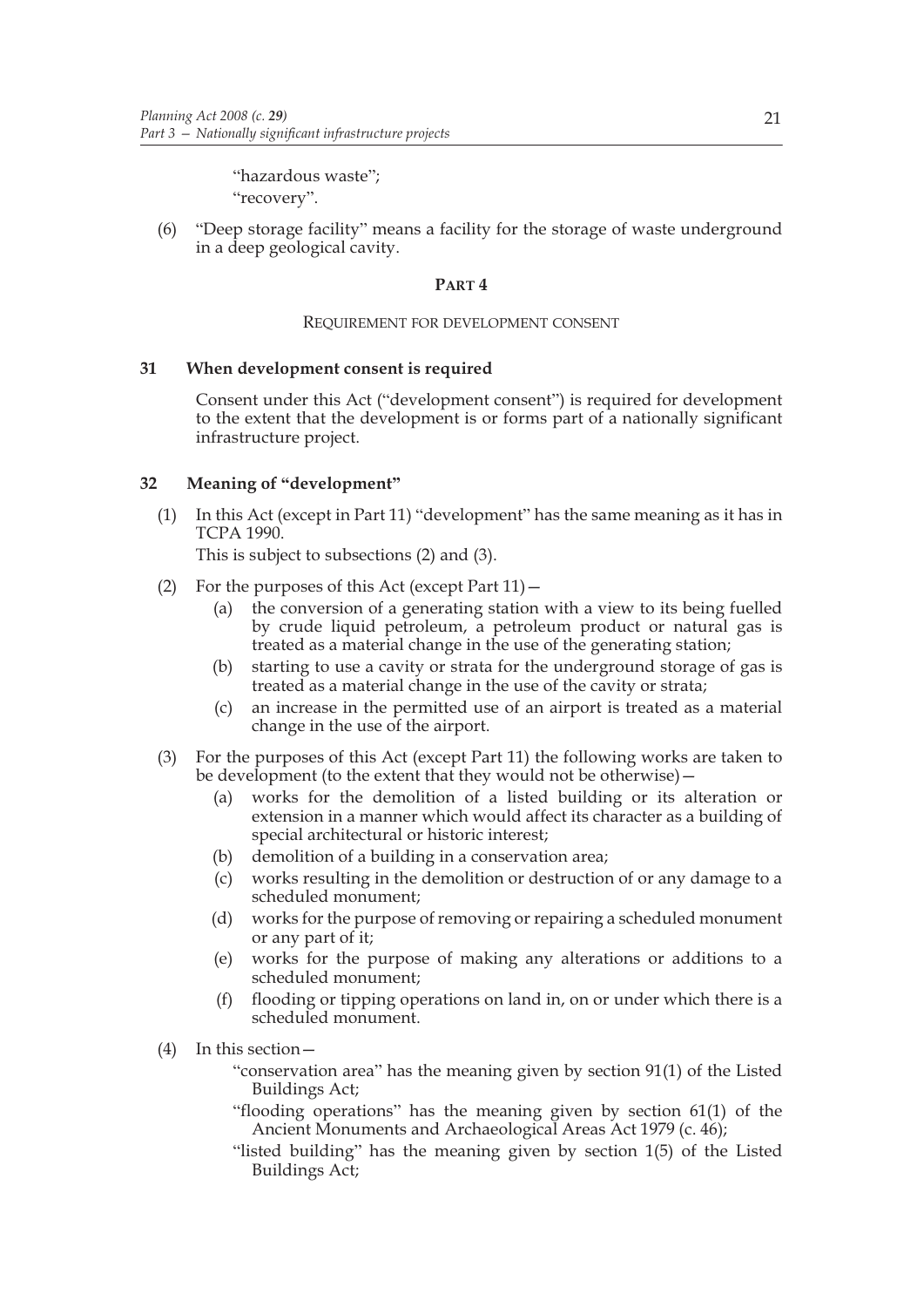"permitted" means permitted by planning permission or development consent;

- "petroleum products" has the meaning given by section 21 of the Energy Act 1976 (c. 76);
- "scheduled monument" has the meaning given by section 1(11) of the Ancient Monuments and Archaeological Areas Act 1979 (c. 46);

"tipping operations" has the meaning given by section 61(1) of that Act.

## **33 Effect of requirement for development consent on other consent regimes**

- (1) To the extent that development consent is required for development, none of the following is required to be obtained for the development or given in relation to it—
	- (a) planning permission;
	- (b) consent under section 10(1), 11(1) or 12(1) of the Green Belt (London and Home Counties) Act 1938 (c. xciii) (erection of buildings and construction of sewer main pipes, watercourses and electric lines etc. on Green Belt land);
	- (c) a pipe-line construction authorisation under section 1(1) of the Pipelines Act 1962 (c. 58) (authorisation for construction of cross-country pipe-lines);
	- (d) authorisation by an order under section 4(1) of the Gas Act 1965 (c. 36) (storage of gas in underground strata);
	- (e) notice under section 14(1) of the Energy Act 1976 (conversion of generating station from one fuel to another);
	- (f) to the extent that the development relates to land in England, consent under section 2(3) or 3 of the Ancient Monuments and Archaeological Areas Act 1979;
	- (g) to the extent that the development relates to land in England, notice under section 35 of the Ancient Monuments and Archaeological Areas Act 1979;
	- (h) consent under section 36 or 37 of the Electricity Act 1989 (c. 29) (construction etc. of generating stations and installation of overhead lines);
	- (i) to the extent that the development relates to land in England, consent under section  $8(1)$ ,  $(2)$  or  $(3)$  of the Listed Buildings Act;
	- (j) to the extent that the development relates to land in England, consent under section 74(1) of the Listed Buildings Act.
- (2) To the extent that development consent is required for development, the development may not be authorised by any of the following—
	- (a) an order under section 14 or 16 of the Harbours Act 1964 (c. 40) (orders in relation to harbours, docks and wharves);
	- (b) an order under section 4(1) of the Gas Act 1965 (order authorising storage of gas in underground strata);
	- (c) an order under section 1 or 3 of the Transport and Works Act 1992 (c. 42) (orders as to railways, tramways, inland waterways etc.).
- (3) Subsection (2) is subject to section 34.
- (4) If development consent is required for the construction, improvement or alteration of a highway, none of the following may be made or confirmed in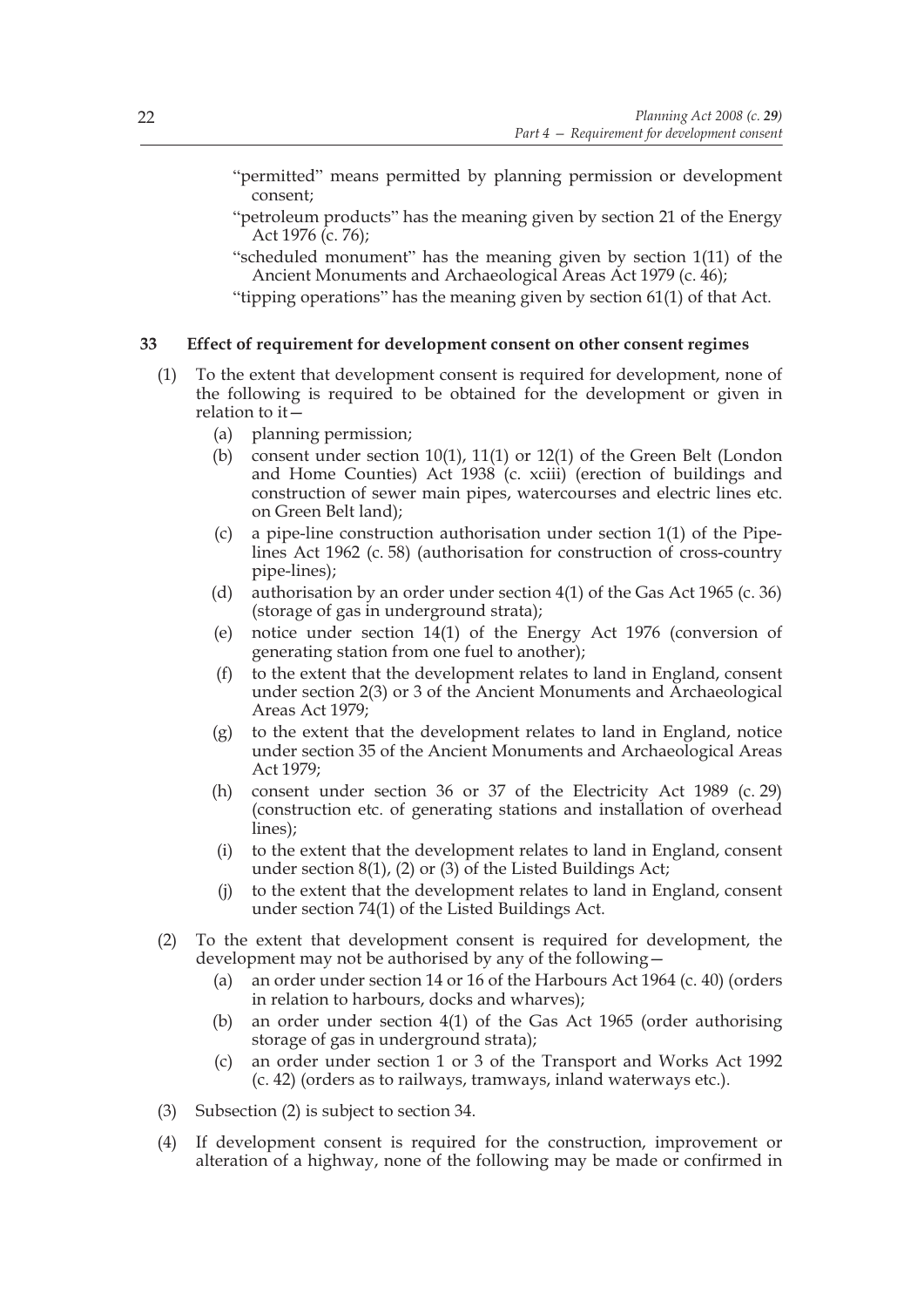relation to the highway or in connection with the construction, improvement or alteration of the highway—

- (a) an order under section 10 of the Highways Act 1980 (c. 66) (general provisions as to trunk roads) directing that the highway should become a trunk road;
- (b) an order under section 14 of that Act (supplementary orders relating to trunk roads and classified roads);
- (c) a scheme under section 16 of that Act (schemes authorising the provision of special roads);
- (d) an order under section 18 of that Act (supplementary orders relating to special roads);
- (e) an order or scheme under section 106 of that Act (orders and schemes providing for construction of bridges over or tunnels under navigable waters);
- (f) an order under section 108 or 110 of that Act (orders authorising the diversion of navigable and non-navigable watercourses);
- (g) an order under section 6 of the New Roads and Street Works Act 1991 (c. 22) (toll orders).

## **34 Welsh offshore generating stations**

- (1) Section 33(2) does not prevent an order under section 3 of the Transport and Works Act 1992 (c. 42) from authorising the carrying out of works consisting of the construction or extension of a generating station that is or (when constructed or extended) will be a Welsh offshore generating station.
- (2) A "Welsh offshore generating station" is a generating station that is in waters in or adjacent to Wales up to the seaward limits of the territorial sea.
- (3) If, by virtue of subsection (1), an order under section 3 of the Transport and Works Act 1992 authorises the carrying out of any works, development consent is treated as not being required for the carrying out of those works.

## **35 Directions in relation to projects of national significance**

- (1) This section applies if—
	- (a) an application for a consent or authorisation mentioned in section 33(1) or (2) is made to an authority ("the relevant authority") in relation to development,
	- (b) the development is or forms part of a project in a field specified in subsection (2),
	- (c) the development will (when completed) be wholly in one or more of the areas specified in subsection (3), and
	- (d) the Secretary of State thinks that the project is of national significance, either by itself or when considered with one or more other projects or proposed projects in the same field.
- (2) The fields are—
	- (a) energy;
	- (b) transport;
	- (c) water;
	- (d) waste water;
	- (e) waste.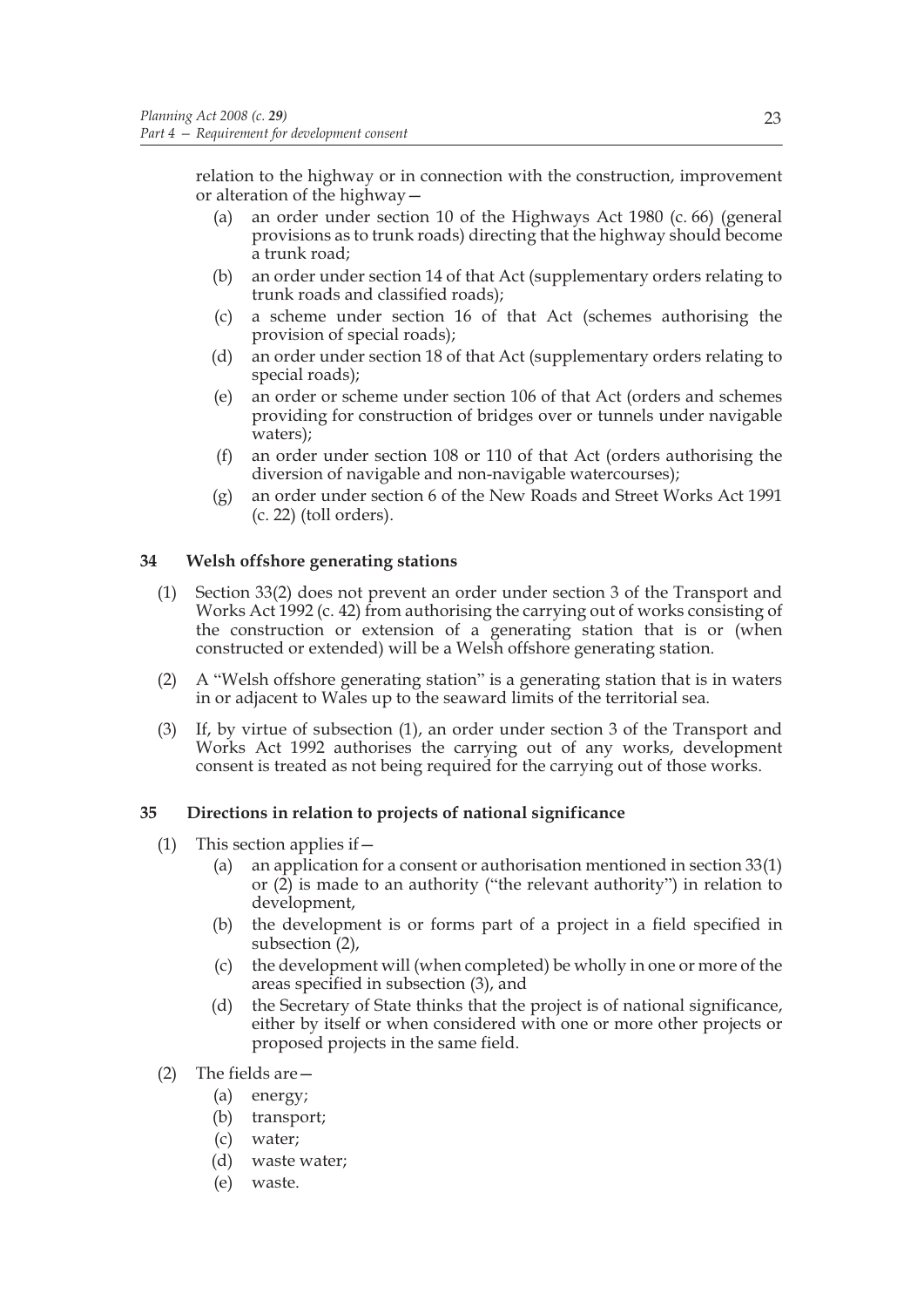- (3) The areas are—
	- (a) England;
	- (b) waters adjacent to England up to the seaward limits of the territorial sea;
	- (c) in the case of a project for the carrying out of works in the field of energy, a Renewable Energy Zone, except any part of a Renewable Energy Zone in relation to which the Scottish Ministers have functions.
- (4) The Secretary of State may direct—
	- (a) the application to be treated as an application for an order granting development consent, and
	- (b) the development to which the application relates to be treated as development for which development consent is required,

for specified purposes or generally.

- (5) A direction under subsection (4) may provide for specified provisions of or made under this or any other Act—
	- (a) to have effect in relation to the application with any specified modifications, or
	- (b) to be treated as having been complied with in relation to the application.
- (6) If the Secretary of State gives a direction under subsection (4), the relevant authority must refer the application to the Commission instead of dealing with it themselves.
- (7) If the Secretary of State is considering whether to give a direction under subsection (4), the Secretary of State may direct the relevant authority to take no further action in relation to the application until the Secretary of State has decided whether to give the direction.
- (8) The Secretary of State may require the relevant authority to provide any information required by the Secretary of State for the purpose of enabling the Secretary of State to decide—
	- (a) whether to give a direction under subsection (4), and
	- (b) the terms in which a direction under subsection (4) should be given.
- (9) If the Secretary of State decides to give a direction under subsection (4), the Secretary of State must give reasons for the decision.

## **36 Amendments consequential on development consent regime**

Schedule 2 makes amendments consequential on the development consent regime.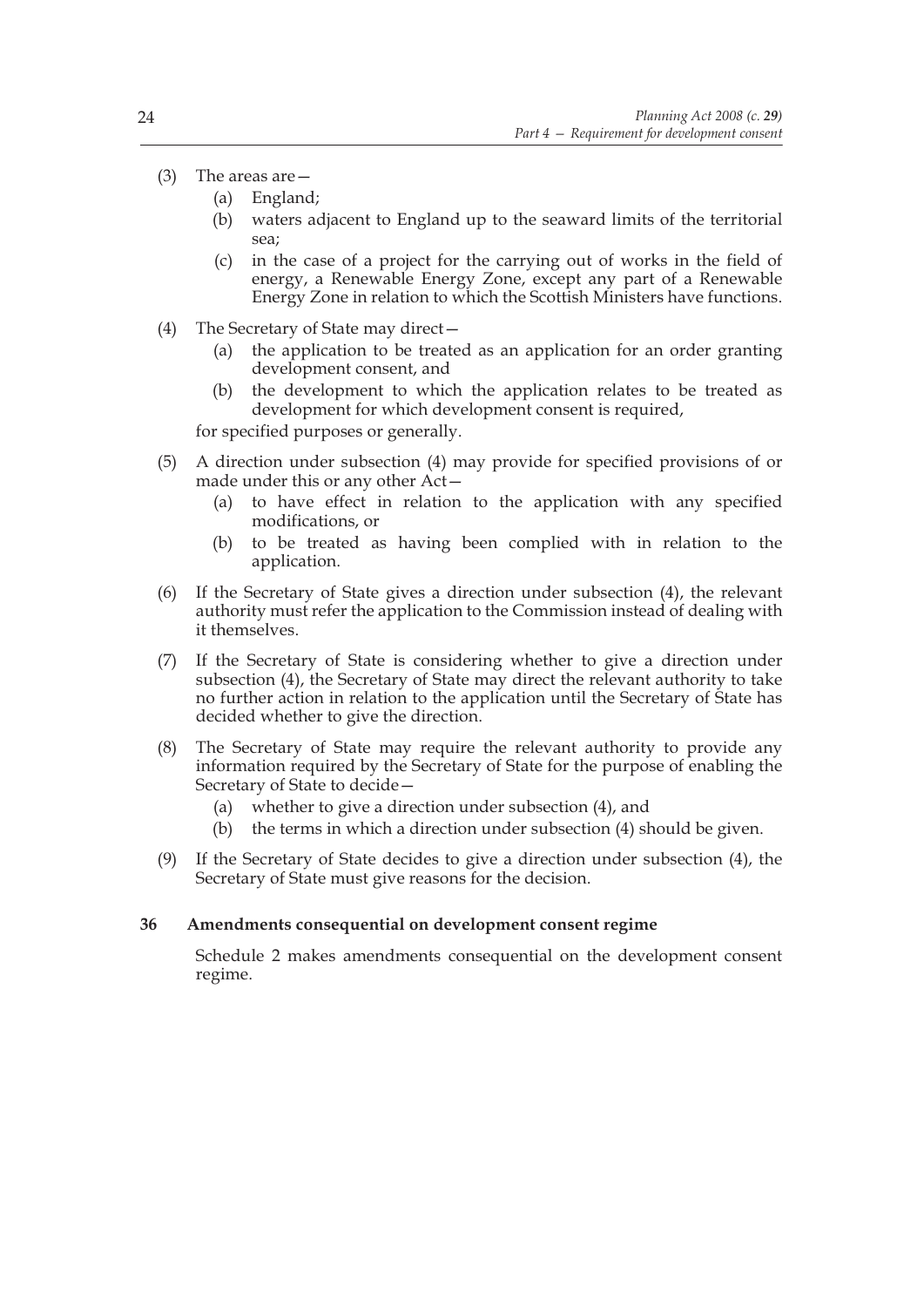## **PART 5**

## APPLICATIONS FOR ORDERS GRANTING DEVELOPMENT CONSENT

## **CHAPTER 1**

## APPLICATIONS

## **37 Applications for orders granting development consent**

- (1) An order granting development consent may be made only if an application is made for it.
- (2) An application for an order granting development consent must be made to the Commission.
- (3) An application for an order granting development consent must—
	- (a) specify the development to which it relates,
		- (b) be made in the prescribed form,
		- (c) be accompanied by the consultation report, and
		- (d) be accompanied by documents and information of a prescribed description.
- (4) The Commission may give guidance about how the requirements under subsection (3) are to be complied with.
- (5) The Commission may set standards for—
	- (a) the preparation of a document required by subsection  $(3)(d)$ ;
	- (b) the coverage in such a document of a matter falling to be dealt with in it;
	- (c) all or any of the collection, sources, verification, processing and presentation of information required by subsection (3)(d).
- (6) The Commission must publish, in such manner as it thinks appropriate, any guidance given under subsection (4) and any standards set under subsection (5).
- (7) In subsection (3)(c) "the consultation report" means a report giving details of  $-$ 
	- (a) what has been done in compliance with sections 42, 47 and 48 in relation to a proposed application that has become the application,
	- (b) any relevant responses, and
	- (c) the account taken of any relevant responses.
- (8) In subsection (7) "relevant response" has the meaning given by section 49(3).

## **38 Model provisions**

- (1) The Secretary of State may by order prescribe model provisions for incorporation in a draft order which may be required (in accordance with regulations made under section  $37(3)(d)$  to accompany an application for an order granting development consent.
- (2) The Commission must have regard to any model provisions prescribed by an order under subsection (1) when exercising its power to make an order granting development consent.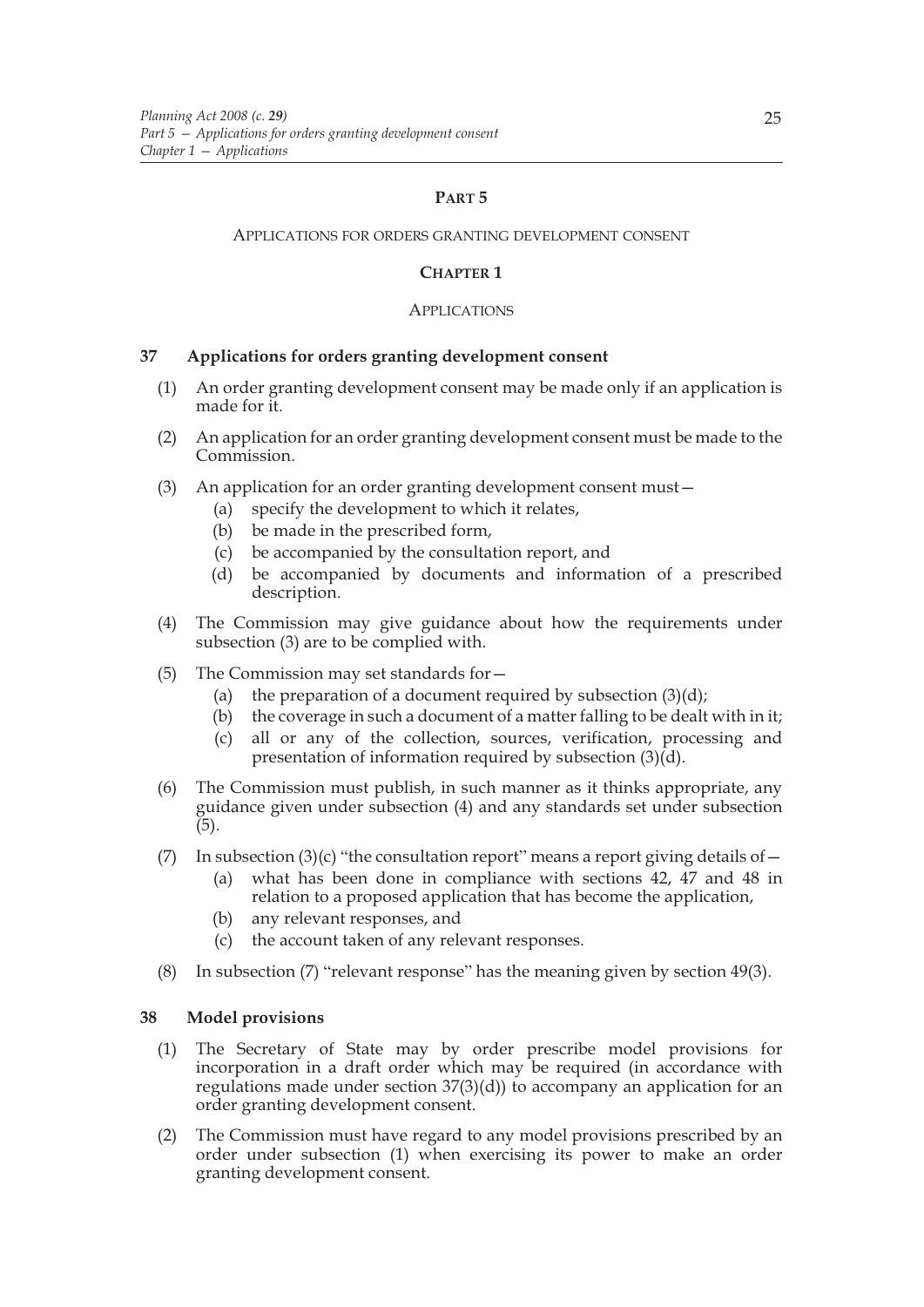- (3) The fact that a model provision has been prescribed by an order under subsection (1) does not make it mandatory for a provision in the terms of the model to be included in—
	- (a) a draft order, or
	- (b) an order granting development consent.

## **39 Register of applications**

- (1) The Commission is to maintain a register of applications received by it for orders granting development consent ("the register").
- (2) Where the Commission receives an application for an order granting development consent, it must cause details of the application to be entered in the register.
- (3) The Commission must publish the register or make arrangements for inspection of the register by the public.
- (4) The Commission must make arrangements for inspection by the public of  $-$ 
	- (a) applications received by the Commission for orders granting development consent,
	- (b) consultation reports received by the Commission under section 37(3)(c), and
	- (c) accompanying documents and information received by the Commission under section 37(3)(d).

## **40 Applications by the Crown for orders granting development consent**

- (1) This section applies to an application for an order granting development consent made by or on behalf of the Crown.
- (2) The Secretary of State may by regulations modify or exclude any statutory provision relating to—
	- (a) the procedure to be followed before such an application is made;
	- (b) the making of such an application;
	- (c) the decision-making process for such an application.
- (3) A statutory provision is a provision contained in or having effect under this Act or any other enactment.

## **CHAPTER 2**

## PRE-APPLICATION PROCEDURE

## **41 Chapter applies before application is made**

- (1) This Chapter applies where a person ("the applicant") proposes to make an application for an order granting development consent.
- (2) In the following provisions of this Chapter—
	- "the proposed application" means the proposed application mentioned in subsection (1);
	- "the land" means the land to which the proposed application relates or any part of that land;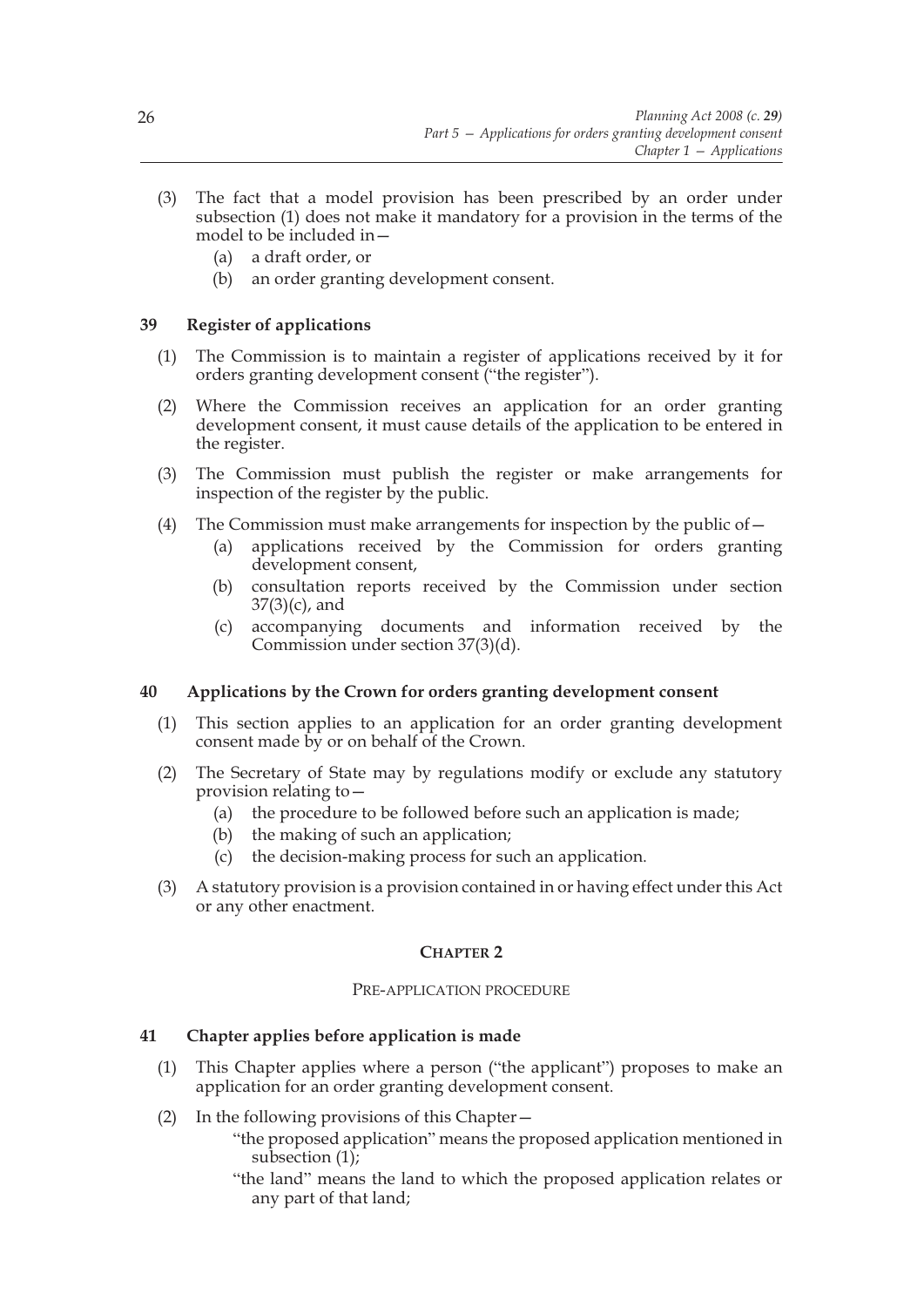"the proposed development" means the development for which the proposed application (if made) would seek development consent.

# **42 Duty to consult**

The applicant must consult the following about the proposed application—

- (a) such persons as may be prescribed,
- (b) each local authority that is within section 43,
- (c) the Greater London Authority if the land is in Greater London, and
- (d) each person who is within one or more of the categories set out in section 44.

# **43 Local authorities for purposes of section 42(b)**

- (1) A local authority is within this section if the land is in the authority's area.
- (2) A local authority ("A") is within this section if  $-$ 
	- (a) the land is in the area of another local authority ("B"), and
	- (b) any part of the boundary of A's area is also a part of the boundary of B's area.
- (3) In this section "local authority" means—
	- (a) a county council, or district council, in England;
	- (b) a London borough council;
	- (c) the Common Council of the City of London;
	- (d) the Council of the Isles of Scilly;
	- (e) a county council, or county borough council, in Wales;
	- (f) a council constituted under section 2 of the Local Government etc. (Scotland) Act 1994 (c. 39);
	- (g) a National Park authority;
	- (h) the Broads Authority.

## **44 Categories for purposes of section 42(d)**

- (1) A person is within Category 1 if the applicant, after making diligent inquiry, knows that the person is an owner, lessee, tenant (whatever the tenancy period) or occupier of the land.
- (2) A person is within Category 2 if the applicant, after making diligent inquiry, knows that the person—
	- (a) is interested in the land, or
	- (b) has power—
		- (i) to sell and convey the land, or
		- (ii) to release the land.
- (3) An expression, other than "the land", that appears in subsection (2) of this section and also in section 5(1) of the Compulsory Purchase Act 1965 (c. 56) has in subsection (2) the meaning that it has in section 5(1) of that Act.
- (4) A person is within Category 3 if the applicant thinks that, if the order sought by the proposed application were to be made and fully implemented, the person would or might be entitled—
	- (a) as a result of the implementing of the order,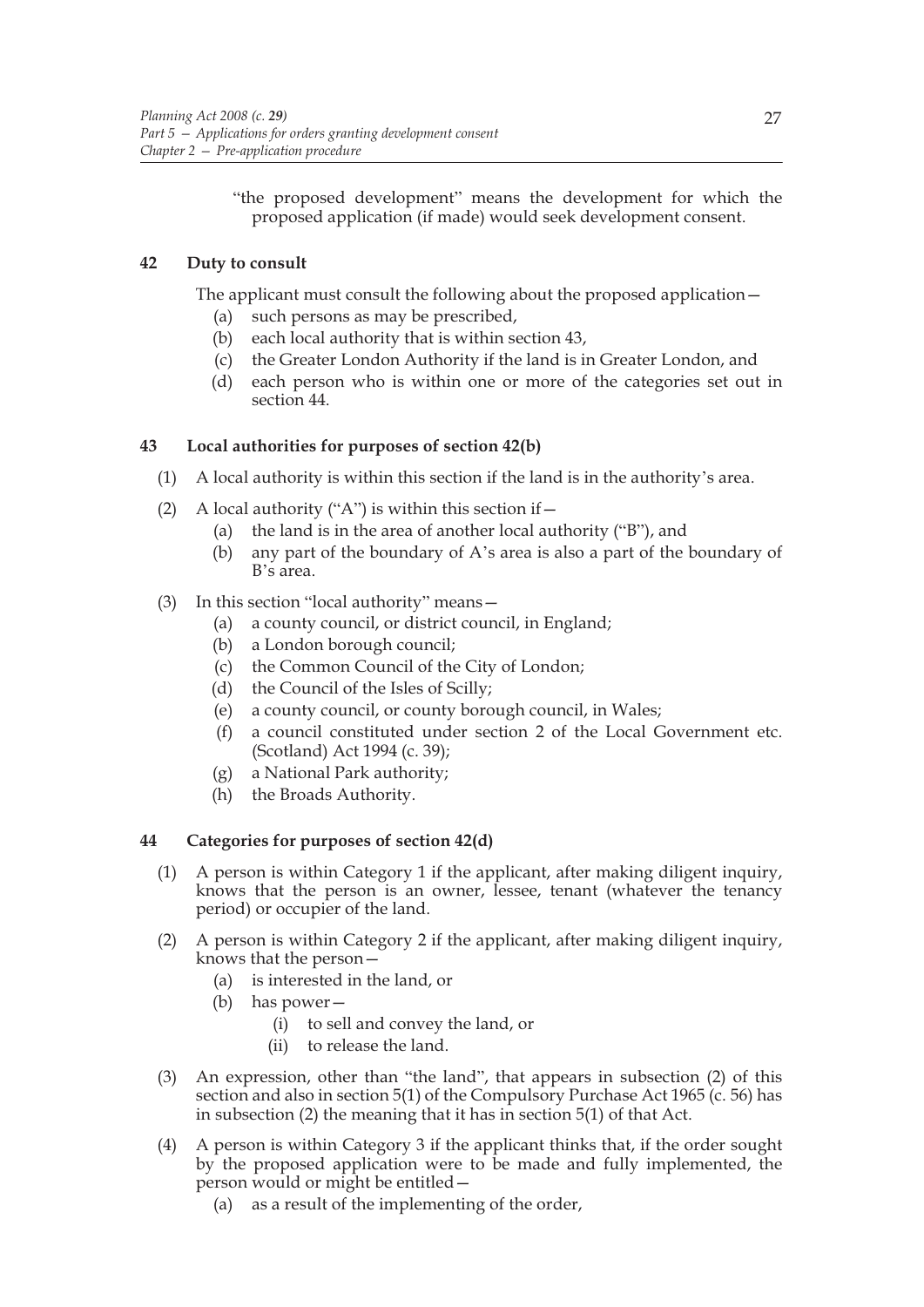- (b) as a result of the order having been implemented, or
- (c) as a result of use of the land once the order has been implemented,
- to make a relevant claim.

This is subject to subsection (5).

- (5) A person is within Category 3 only if the person is known to the applicant after making diligent inquiry.
- (6) In subsection (4) "relevant claim" means—
	- (a) a claim under section 10 of the Compulsory Purchase Act 1965 (c. 56) (compensation where satisfaction not made for the taking, or injurious affection, of land subject to compulsory purchase);
	- (b) a claim under Part 1 of the Land Compensation Act 1973 (c. 26) (compensation for depreciation of land value by physical factors caused by use of public works).

# **45 Timetable for consultation under section 42**

- (1) The applicant must, when consulting a person under section 42, notify the person of the deadline for the receipt by the applicant of the person's response to the consultation.
- (2) A deadline notified under subsection (1) must not be earlier than the end of the period of 28 days that begins with the day after the day on which the person receives the consultation documents.
- (3) In subsection (2) "the consultation documents" means the documents supplied to the person by the applicant for the purpose of consulting the person.

## **46 Duty to notify Commission of proposed application**

- (1) The applicant must supply the Commission with such information in relation to the proposed application as the applicant would supply to the Commission for the purpose of complying with section 42 if the applicant were required by that section to consult the Commission about the proposed application.
- (2) The applicant must comply with subsection (1) on or before commencing consultation under section 42.

## **47 Duty to consult local community**

- (1) The applicant must prepare a statement setting out how the applicant proposes to consult, about the proposed application, people living in the vicinity of the land.
- (2) Before preparing the statement, the applicant must consult each local authority that is within section 43(1) about what is to be in the statement.
- (3) The deadline for the receipt by the applicant of a local authority's response to consultation under subsection (2) is the end of the period of 28 days that begins with the day after the day on which the local authority receives the consultation documents.
- (4) In subsection (3) "the consultation documents" means the documents supplied to the local authority by the applicant for the purpose of consulting the local authority under subsection (2).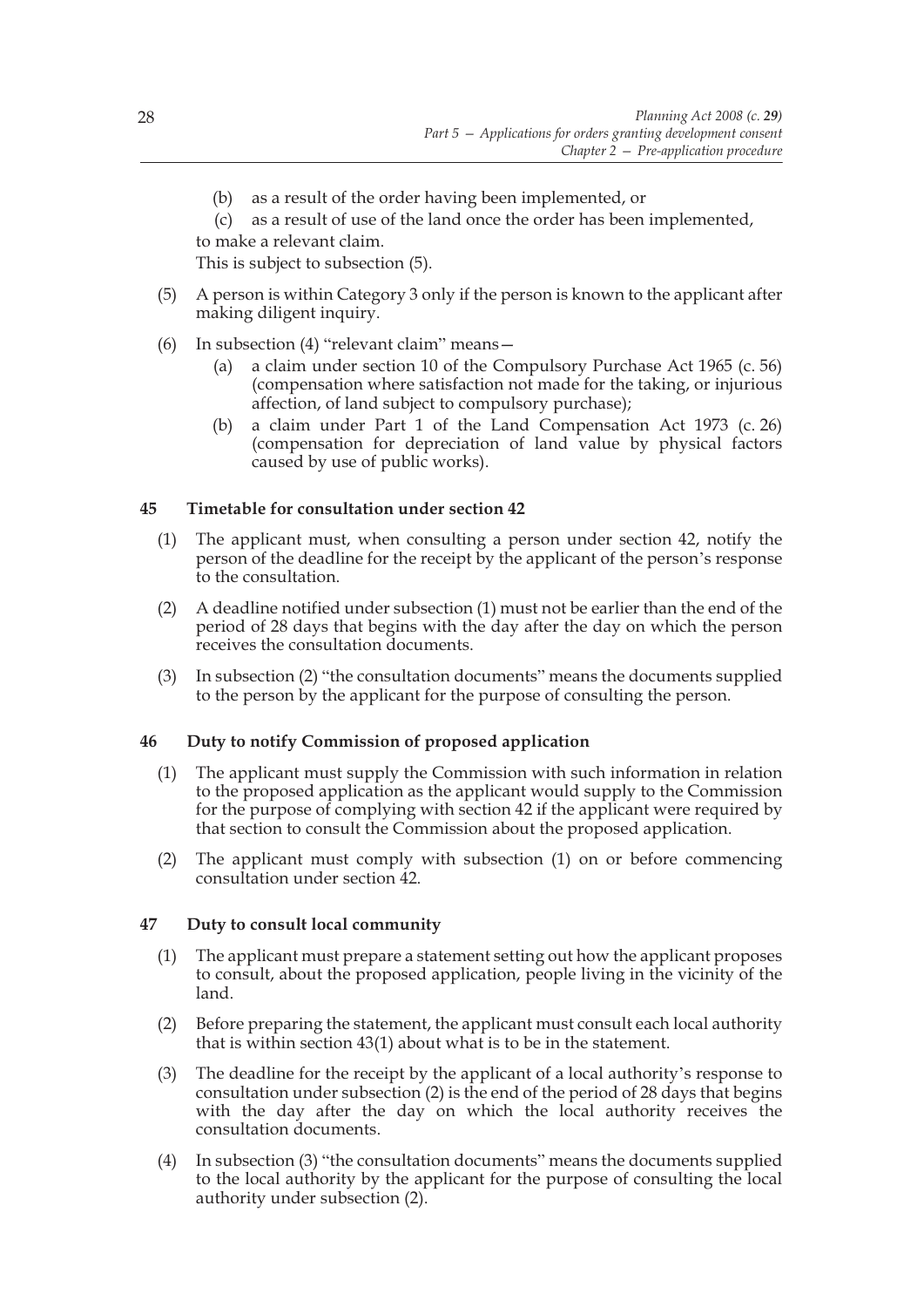- (5) In preparing the statement, the applicant must have regard to any response to consultation under subsection (2) that is received by the applicant before the deadline imposed by subsection (3).
- (6) Once the applicant has prepared the statement, the applicant must publish it—
	- (a) in a newspaper circulating in the vicinity of the land, and
	- (b) in such other manner as may be prescribed.
- (7) The applicant must carry out consultation in accordance with the proposals set out in the statement.

# **48 Duty to publicise**

- (1) The applicant must publicise the proposed application in the prescribed manner.
- (2) Regulations made for the purposes of subsection (1) must, in particular, make provision for publicity under subsection (1) to include a deadline for receipt by the applicant of responses to the publicity.

# **49 Duty to take account of responses to consultation and publicity**

- (1) Subsection (2) applies where the applicant—
	- (a) has complied with sections 42, 47 and 48, and
	- (b) proposes to go ahead with making an application for an order granting development consent (whether or not in the same terms as the proposed application).
- (2) The applicant must, when deciding whether the application that the applicant is actually to make should be in the same terms as the proposed application, have regard to any relevant responses.
- (3) In subsection (2) "relevant response" means—
	- (a) a response from a person consulted under section 42 that is received by the applicant before the deadline imposed by section 45 in that person's case,
	- (b) a response to consultation under section 47(7) that is received by the applicant before any applicable deadline imposed in accordance with the statement prepared under section 47, or
	- (c) a response to publicity under section 48 that is received by the applicant before the deadline imposed in accordance with section 48(2) in relation to that publicity.

## **50 Guidance about pre-application procedure**

- (1) Guidance may be issued about how to comply with the requirements of this Chapter.
- (2) Guidance under this section may be issued by the Commission or the Secretary of State.
- (3) The applicant must have regard to any guidance under this section.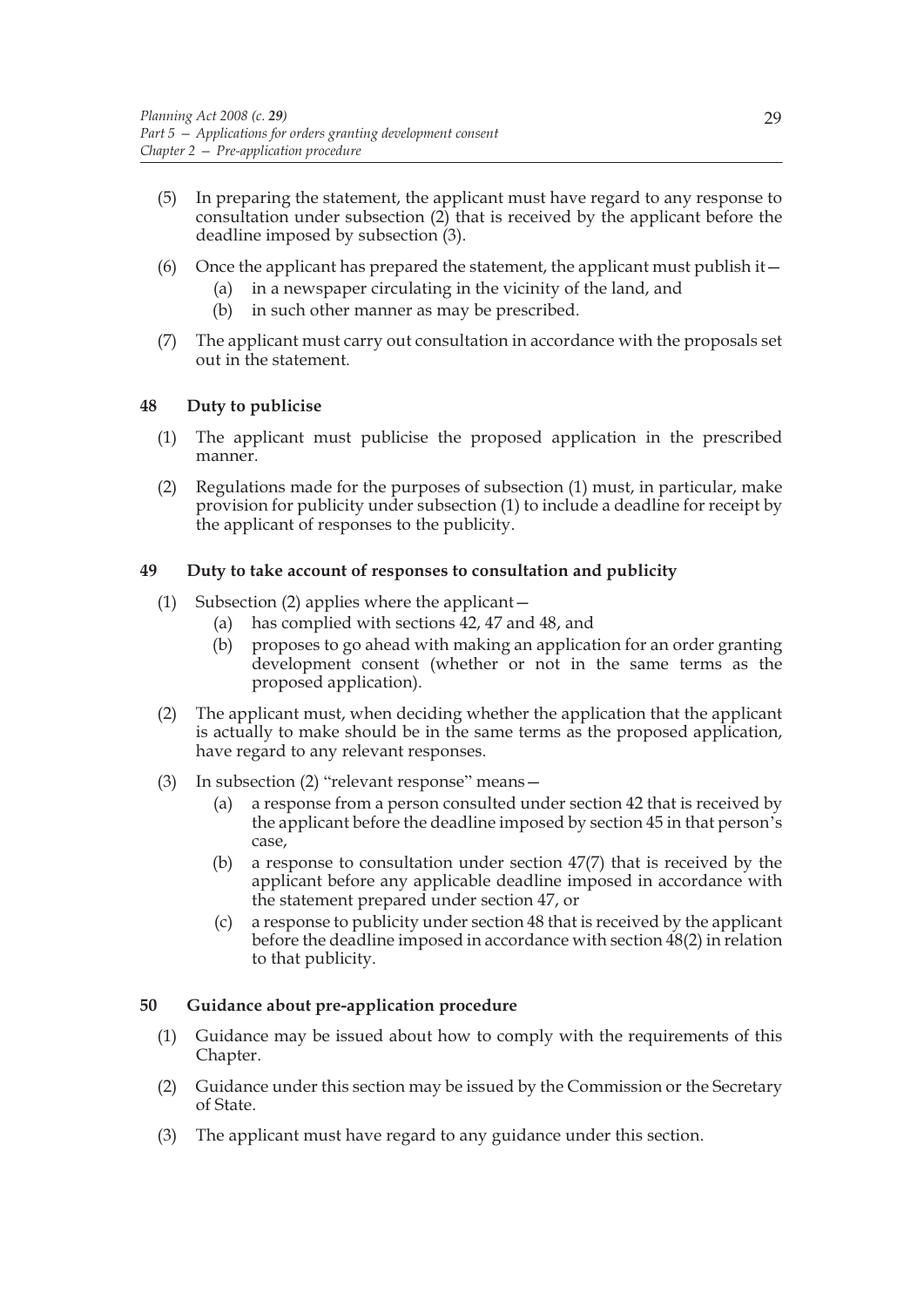# **CHAPTER 3**

#### ASSISTANCE FOR APPLICANTS AND OTHERS

## **51 Advice for potential applicants and others**

- (1) The Commission may give advice to an applicant or potential applicant, or to others, about—
	- (a) applying for an order granting development consent;
	- (b) making representations about an application, or a proposed application, for such an order.
- (2) The Commission may not under subsection (1) give advice about the merits of any particular application, or proposed application, for such an order.
- (3) The Secretary of State may, if the Secretary of State thinks it appropriate to do so in connection with securing propriety in the giving of advice under subsection (1), by regulations make provision about the giving of advice under that subsection (but not about what the advice is to be).
- (4) In particular, regulations under subsection (3) may make provision that has the effect that—
	- (a) a person's request for advice under subsection (1), or
	- (b) advice given under subsection (1) to a person,

must be, or may be, disclosed by the Commission to persons other than that person or to the public generally.

## **52 Obtaining information about interests in land**

- (1) Where a person is applying, or proposes to apply, for an order granting development consent, subsection (2) applies for the purpose of enabling the person ("the applicant") to comply with provisions of, or made under, Chapter 2 of this Part or Chapter 1 of Part 6.
- (2) The Commission may authorise the applicant to serve a notice on a person mentioned in subsection (3) requiring the person ("the recipient") to give to the applicant in writing the name and address of any person the recipient believes is one or more of the following—
	- (a) an owner, lessee, tenant (whatever the tenancy period) or occupier of the land;
	- (b) a person interested in the land;
	- (c) a person having power—
		- (i) to sell and convey the land, or
		- (ii) to release the land.
- (3) The persons are—
	- (a) an occupier of the land;
	- (b) a person who has an interest in the land as freeholder, mortgagee or lessee;
	- (c) a person who directly or indirectly receives rent for the land;
	- (d) a person who, in pursuance of an agreement between that person and a person interested in the land, is authorised to manage the land or to arrange for the letting of it.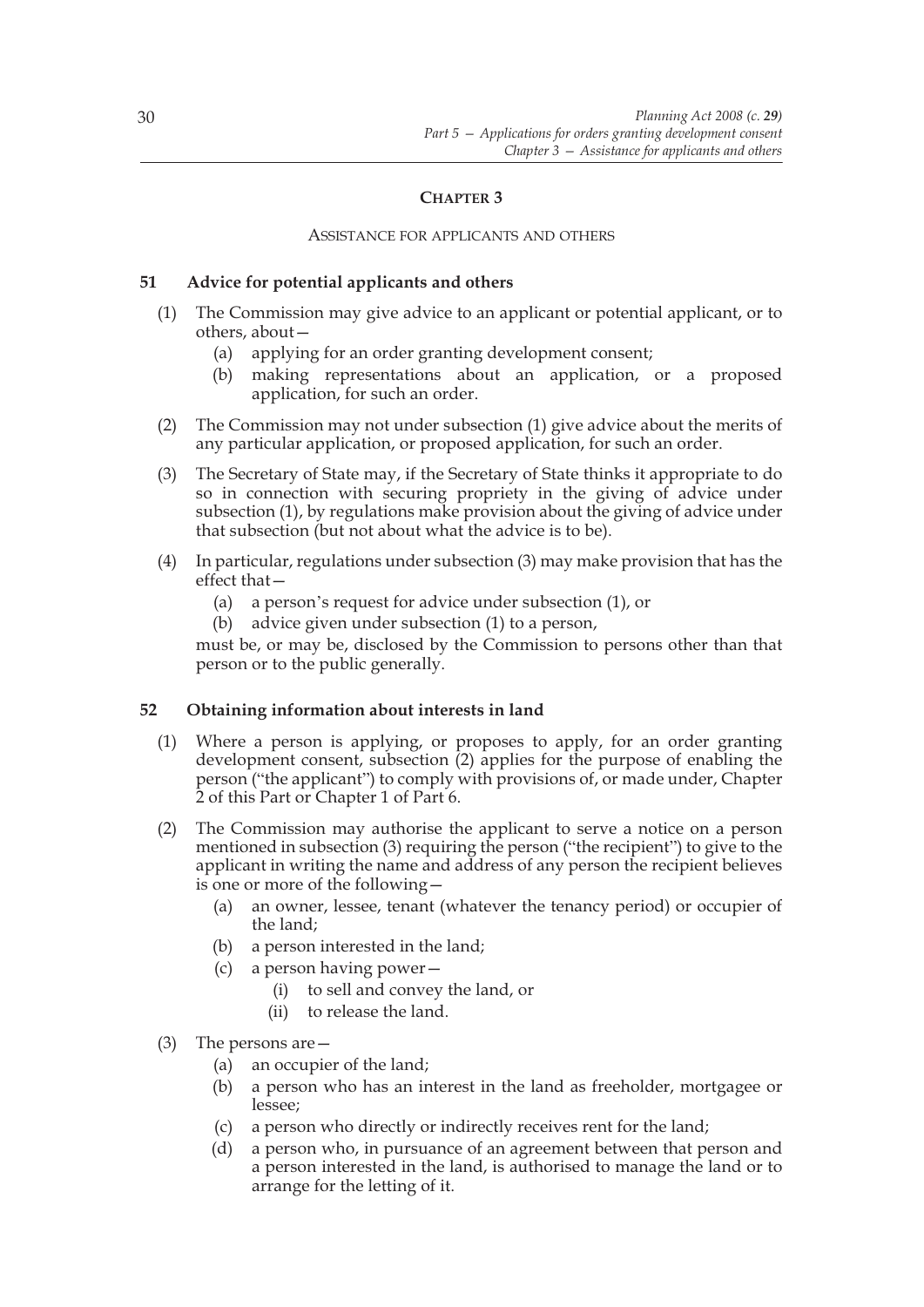- (4) A notice under subsection (2) must—
	- (a) be in writing,
	- (b) state that the Commission has authorised the applicant to serve the notice,
	- (c) specify or describe the land to which the application, or proposed application, relates,
	- (d) specify the deadline by which the recipient must give the required information to the applicant, and
	- (e) draw attention to the provisions in subsections (6) to (9).
- (5) A deadline specified under subsection  $(4)(d)$  in a notice must not be earlier than the end of the 14 days beginning with the day after the day on which the notice is served on the recipient of the notice.
- (6) A person commits an offence if the person fails without reasonable excuse to comply with a notice under subsection (2) served on the person.
- (7) A person commits an offence if, in response to a notice under subsection (2) served on the person—
	- (a) the person gives information which is false in a material particular, and
	- (b) when the person does so, the person knows or ought reasonably to know that the information is false.
- (8) If an offence under this section committed by a body corporate is proved to have been committed with the consent or connivance of, or to be attributable to any neglect on the part of—
	- (a) a director, manager, secretary or other similar officer of the body,
	- (b) a person purporting to act in any such capacity, or
	- (c) in a case where the affairs of the body are managed by its members, a member of the body,

that person, as well as the body, is guilty of that offence and liable to be proceeded against accordingly.

- (9) A person guilty of an offence under this section is liable on summary conviction to a fine not exceeding level 5 on the standard scale.
- (10) In subsections (2) and (3) "the land" means—
	- (a) the land to which the application, or proposed application, relates, or
	- (b) any part of that land.
- (11) Any other expression that appears in either of paragraphs (b) and (c) of subsection (2) and also in section 5(1) of the Compulsory Purchase Act 1965 (c. 56) has in those paragraphs the meaning that it has in section 5(1) of that Act.

#### **53 Rights of entry**

- (1) Any person duly authorised in writing by the Commission may at any reasonable time enter any land for the purpose of surveying and taking levels of it in connection with
	- an application for an order granting development consent, whether in relation to that or any other land, that has been accepted by the Commission,
	- (b) a proposed application for an order granting development consent, or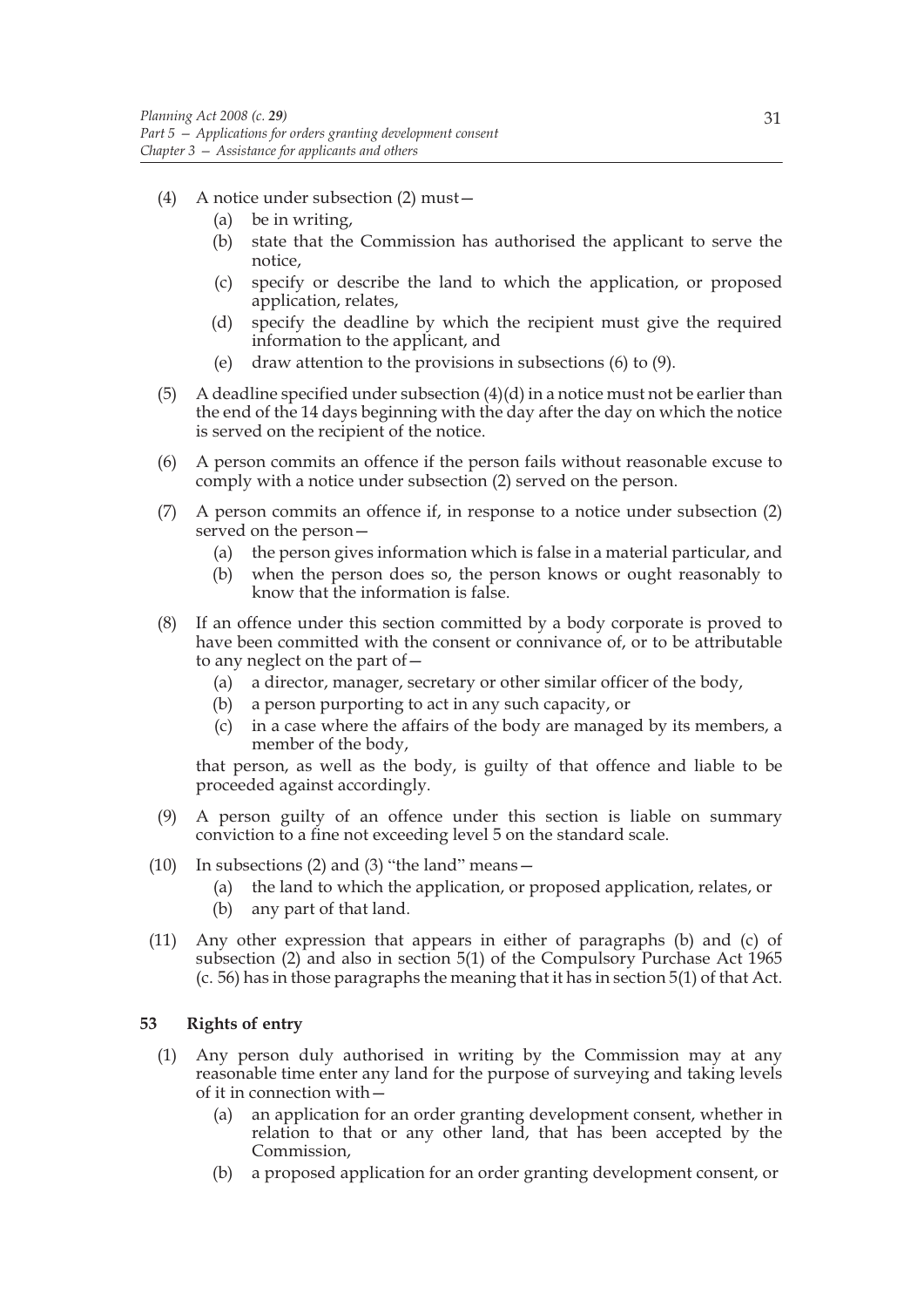- (c) an order granting development consent that includes provision authorising the compulsory acquisition of that land or of an interest in it or right over it.
- (2) Authorisation may be given by the Commission under subsection  $(1)(b)$  in relation to any land only if it appears to the Commission that—
	- (a) the proposed applicant is considering a distinct project of real substance genuinely requiring entry onto the land,
	- (b) the proposed application is likely to seek authority to compulsorily acquire the land or an interest in it or right over it, and
	- (c) the proposed applicant has complied with section 42 in relation to the proposed application.
- (3) Subject to subsections (9) and (10), power conferred by subsection (1) to survey land includes power to search and bore for the purpose of ascertaining the nature of the subsoil or the presence of minerals or other matter in it.
- (4) A person authorised under subsection (1) to enter any land  $-$ 
	- (a) must, if so required, produce evidence of the person's authority, and state the purpose of the person's entry, before so entering,
	- (b) may not demand admission as of right to any land which is occupied unless 14 days' notice of the intended entry has been given to the occupier, and
	- (c) must comply with any other conditions subject to which the Commission's authorisation is given.
- (5) A person commits an offence if the person wilfully obstructs a person acting in the exercise of power under subsection (1).
- (6) A person guilty of an offence under subsection (5) is liable on summary conviction to a fine not exceeding level 3 on the standard scale.
- (7) Where any damage is caused to land or chattels—
	- (a) in the exercise of a right of entry conferred under subsection (1), or
	- (b) in the making of any survey for the purpose of which any such right of entry has been conferred,

compensation may be recovered by any person suffering the damage from the person exercising the right of entry.

- (8) Any question of disputed compensation under subsection (7) must be referred to and determined by the Lands Tribunal.
- (9) No person may carry out under subsection (1) any works authorised by virtue of subsection (3) unless notice of the person's intention to do so was included in the notice required by subsection (4)(b).
- (10) The authority of the appropriate Minister is required for the carrying out under subsection (1) of works authorised by virtue of subsection (3) if  $-$ 
	- (a) the land in question is held by statutory undertakers, and
	- (b) they object to the proposed works on the ground that execution of the works would be seriously detrimental to the carrying-on of their undertaking.
- (11) In subsection  $(10)$  -

"the appropriate Minister" means—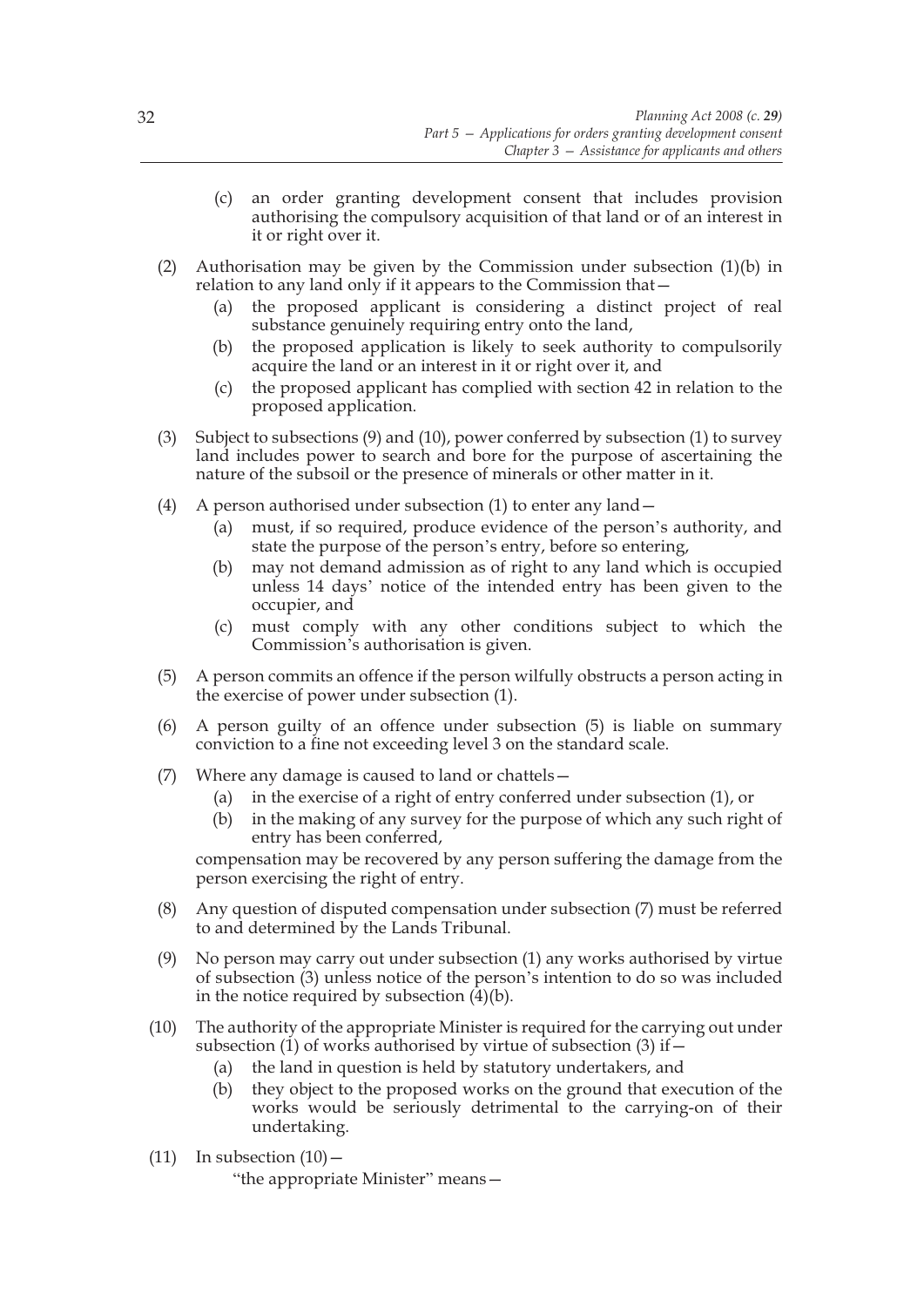- (a) in the case of land in Wales held by water or sewerage undertakers, the Welsh Ministers, and
- (b) in any other case, the Secretary of State;

"statutory undertakers" means persons who are, or who are deemed to be, statutory undertakers for the purposes of any provision of Part 11 of TCPA 1990.

## **54 Rights of entry: Crown land**

- (1) Subsections (1) to (3) of section 53 apply to Crown land subject to subsections (2) and (3) of this section.
- (2) A person must not enter Crown land unless the person ("P") has the permission of—
	- (a) a person appearing to P to be entitled to give it, or
	- (b) the appropriate Crown authority.
- (3) In section 53(3), the words "Subject to subsections (9) and (10)" must be ignored.
- (4) Subsections (4) to (6) and (9) to (11) of section 53 do not apply to anything done by virtue of subsections  $(1)$  to  $(3)$  of this section.

#### **PART 6**

DECIDING APPLICATIONS FOR ORDERS GRANTING DEVELOPMENT CONSENT

#### **CHAPTER 1**

#### HANDLING OF APPLICATION BY COMMISSION

#### **55 Acceptance of applications**

- (1) The following provisions of this section apply where the Commission receives an application that purports to be an application for an order granting development consent.
- (2) The Commission must, by the end of the period of 28 days beginning with the day after the day on which it receives the application, decide whether or not to accept the application.
- (3) The Commission may accept the application only if the Commission concludes—
	- (a) that it is an application for an order granting development consent,
	- (b) that it complies with section 37(3) (form and contents of application) and with any standards set under section 37(5),
	- (c) that development consent is required for any of the development to which the application relates,
	- (d) that the application gives reasons for each respect in which any applicable guidance given under section 37(4) has not been followed in relation to it, and
	- (e) that the applicant has, in relation to a proposed application that has become the application, complied with Chapter 2 of Part 5 (preapplication procedure).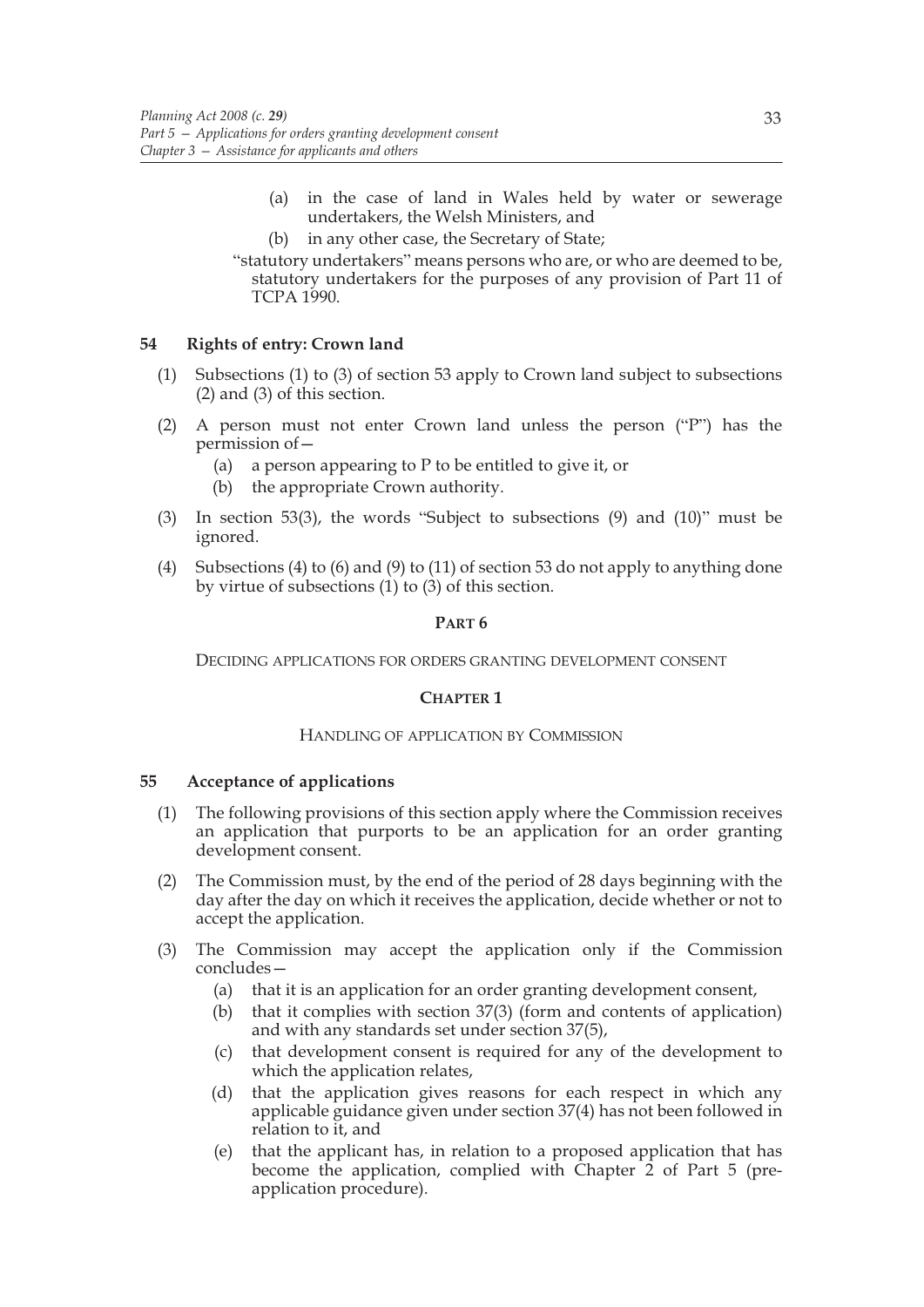- (4) The Commission, when deciding whether it may reach the conclusion in subsection (3)(e), must have regard to  $-$ 
	- (a) the consultation report received under section  $37(3)(c)$ ,
	- (b) any adequacy of consultation representation received by it from a local authority consultee, and
	- (c) the extent to which the applicant has had regard to any guidance issued under section 50.
- (5) In subsection  $(4)$  –

"local authority consultee" means—

- (a) a local authority consulted under section 42(b) about a proposed application that has become the application, or
- (b) the Greater London Authority if consulted under section 42(c) about that proposed application;

"adequacy of consultation representation" means a representation about whether the applicant complied, in relation to that proposed application, with the applicant's duties under sections 42, 47 and 48.

- (6) If the Commission accepts the application, it must notify the applicant of the acceptance.
- (7) If the Commission is of the view that it cannot accept the application, it must—
	- (a) notify that view to the applicant, and
	- (b) notify the applicant of its reasons for that view.
- (8) If in response the applicant modifies (or further modifies) the application, subsections (2) to (7) then apply in relation to the application as modified.

## **56 Notifying persons of accepted application**

- (1) Subsections (2), (6) and (7) apply where the Commission accepts an application for an order granting development consent.
- (2) The applicant must give notice of the application to  $-$ 
	- (a) such persons as may be prescribed,
	- (b) each authority which, in relation to the application, is a relevant local authority within the meaning given by section 102(5),
	- (c) the Greater London Authority if the land to which the application relates, or any part of it, is in Greater London, and
	- (d) each person who is within one or more of the categories set out in section 57.
- (3) Notice under subsection (2) must be in such form and contain such matter, and be given in such manner, as may be prescribed.
- (4) The applicant must, when giving notice to a person under subsection (2), notify the person of the deadline for receipt by the Commission of representations giving notice of the person's interest in, or objection to, the application.
- (5) A deadline notified under subsection (4) must not be earlier than the end of the period of 28 days that begins with the day after the day on which the person receives the notice.
- (6) The applicant must make available, to each person to whom notice is given under subsection  $(2)$ , a copy of  $-$ 
	- (a) the application, and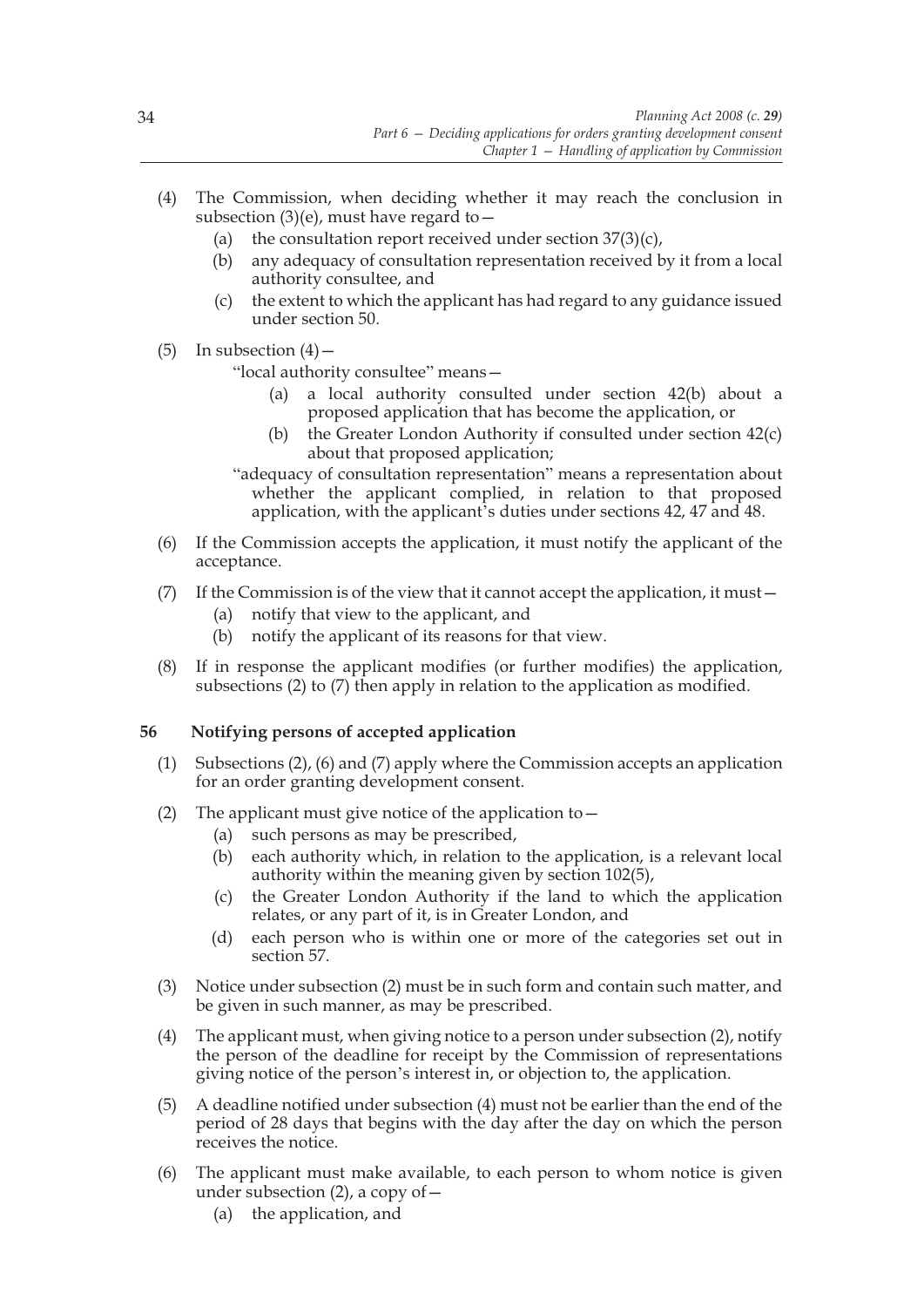- (b) the documents and information that were required by section 37(3)(d) to accompany the application.
- (7) The applicant must publicise the application in the prescribed manner.
- (8) Regulations made for the purposes of subsection (7) must, in particular, make provision for publicity under subsection (7) to include a deadline for receipt by the Commission of representations giving notice of persons' interests in, or objections to, the application.
- (9) A deadline specified in accordance with subsection (8) does not apply to a person to whom notice is given under subsection (2).

## **57 Categories for purposes of section 56(2)(d)**

- (1) A person is within Category 1 if the applicant, after making diligent inquiry, knows that the person is an owner, lessee, tenant (whatever the tenancy period) or occupier of the land.
- (2) A person is within Category 2 if the applicant, after making diligent inquiry, knows that the person—
	- (a) is interested in the land, or
	- (b) has power—
		- (i) to sell and convey the land, or
		- (ii) to release the land.
- (3) An expression, other than "the land", that appears in subsection (2) of this section and also in section 5(1) of the Compulsory Purchase Act 1965 (c. 56) has in subsection (2) the meaning that it has in section 5(1) of that Act.
- (4) A person is within Category 3 if the applicant thinks that, if the order sought by the application were to be made and fully implemented, the person would or might be entitled—
	- (a) as a result of the implementing of the order,
	- (b) as a result of the order having been implemented, or
	- (c) as a result of use of the land once the order has been implemented, to make a relevant claim.

This is subject to subsection (5).

- (5) A person is within Category 3 only if the person is known to the applicant after making diligent inquiry.
- (6) In subsection (4) "relevant claim" means—
	- (a) a claim under section 10 of the Compulsory Purchase Act 1965 (compensation where satisfaction not made for the taking, or injurious affection, of land subject to compulsory purchase);
	- (b) a claim under Part 1 of the Land Compensation Act 1973 (c. 26) (compensation for depreciation of land value by physical factors caused by use of public works).
- (7) In this section "the land" means the land to which the application relates or any part of that land.

# **58 Certifying compliance with section 56**

(1) Subsection (2) applies where—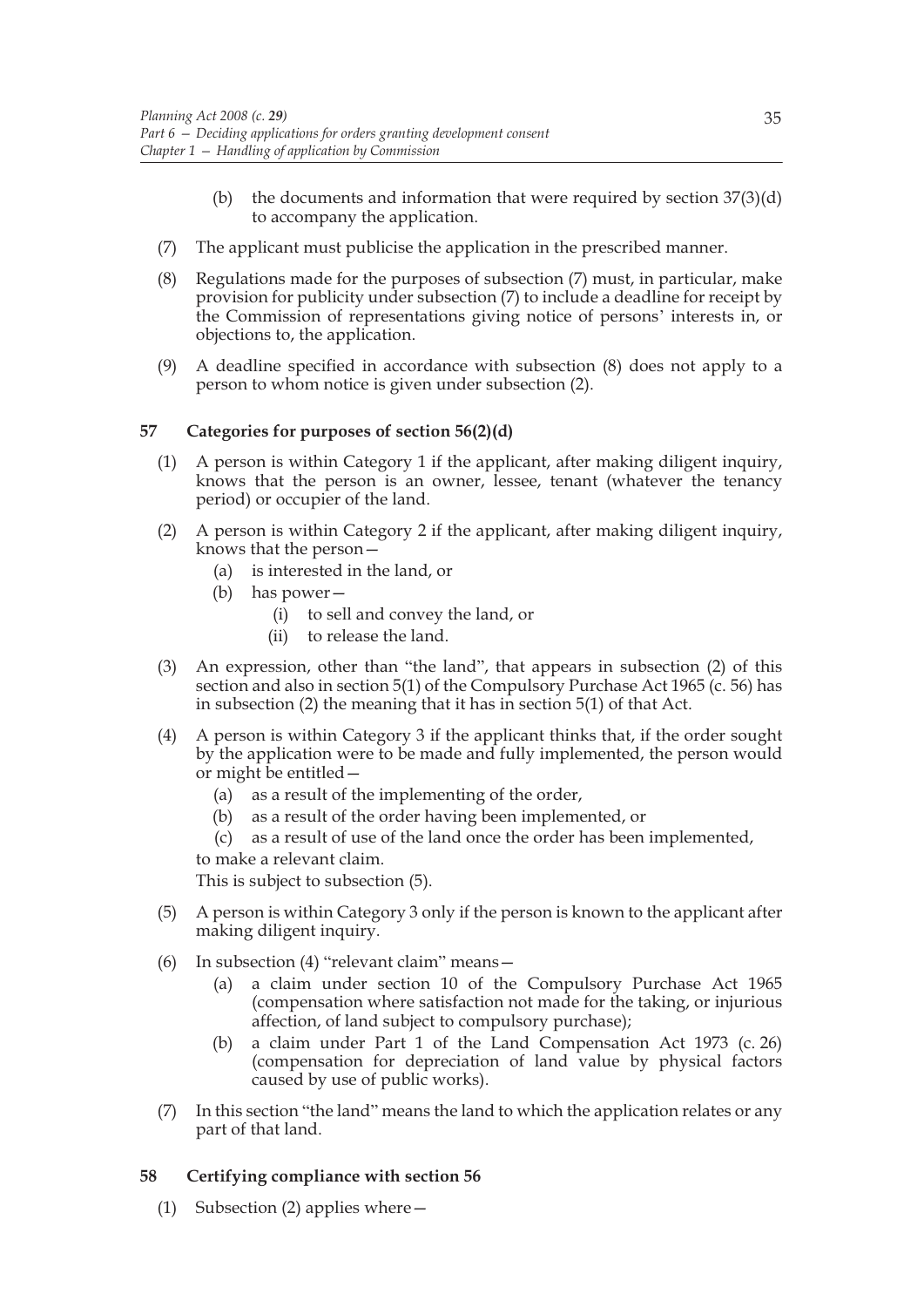- (a) the Commission has accepted an application for an order granting development consent, and
- (b) the applicant has complied with section 56 in relation to the application.
- (2) The applicant must, in such form and manner as may be prescribed, certify to the Commission that the applicant has complied with section 56 in relation to the application.
- (3) A person commits an offence if the person issues a certificate which—
	- (a) purports to be a certificate under subsection (2), and
	- (b) contains a statement which the person knows to be false or misleading in a material particular.
- (4) A person commits an offence if the person recklessly issues a certificate which—
	- (a) purports to be a certificate under subsection (2), and
	- (b) contains a statement which is false or misleading in a material particular.
- (5) A person guilty of an offence under this section is liable on summary conviction to a fine not exceeding level 5 on the standard scale.
- (6) A magistrates' court may try an information relating to an offence under this section whenever laid.
- (7) Section 127 of the Magistrates' Courts Act 1980 (c. 43) has effect subject to subsection (6) of this section.

## **59 Notice of persons interested in land to which compulsory acquisition request relates**

- (1) This section applies where
	- the Commission has accepted an application for an order granting development consent, and
	- (b) the application includes a request for an order granting development consent to authorise compulsory acquisition of land or of an interest in or right over land (a "compulsory acquisition request").
- (2) The applicant must give to the Commission a notice specifying the names, and such other information as may be prescribed, of each affected person.
- (3) Notice under subsection (2) must be given in such form and manner as may be prescribed.
- (4) A person is an "affected person" for the purposes of this section if the applicant, after making diligent inquiry, knows that the person is interested in the land to which the compulsory acquisition request relates or any part of that land.

# **60 Local impact reports**

- (1) Subsection (2) applies where the Commission—
	- (a) has accepted an application for an order granting development consent, and
	- (b) has received—
		- (i) a certificate under section 58(2) in relation to the application, and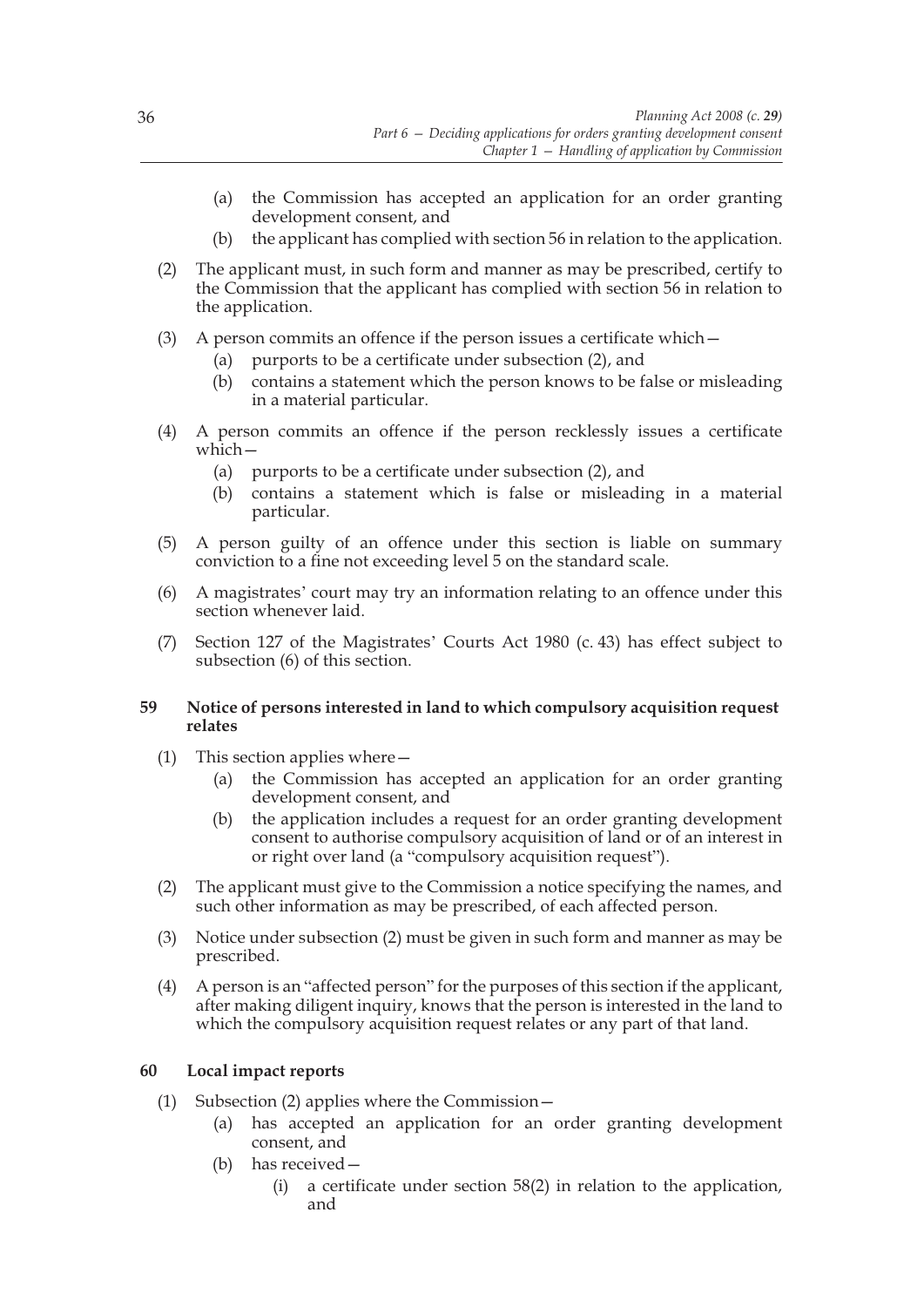- (ii) where section 59 applies, a notice under that section in relation to the application.
- (2) The Commission must give notice in writing to each of the following, inviting them to submit a local impact report to it—
	- (a) each authority which, in relation to the application, is a relevant local authority within the meaning given by section 102(5), and
	- (b) the Greater London Authority if the land to which the application relates, or any part of it, is in Greater London.
- (3) A "local impact report" is a report in writing giving details of the likely impact of the proposed development on the authority's area (or any part of that area).
- (4) "The proposed development" is the development for which the application seeks development consent.
- (5) A notice under subsection (2) must specify the deadline for receipt by the Commission of the local impact report.

## **61 Initial choice of Panel or single Commissioner**

- (1) Subsection (2) applies where the Commission—
	- (a) has accepted an application for an order granting development consent, and
	- (b) has received—
		- (i) a certificate under section 58(2) in relation to the application, and
		- (ii) where section 59 applies, a notice under that section in relation to the application.
- (2) The person appointed to chair the Commission must decide whether the application—
	- (a) is to be handled by a Panel under Chapter 2, or
	- (b) is to be handled by a single Commissioner under Chapter 3.
- (3) A person making a decision under subsection (2) must have regard to any guidance issued by the Secretary of State as to which applications to the Commission for orders granting development consent are to be handled by a Panel under Chapter 2 and which by a single Commissioner under Chapter 3.
- (4) Before making a decision under subsection (2), the person making the decision must consult—
	- (a) the other Commissioners who, for the purpose of responding to consultation about the decision, are members of the Council,
	- (b) any Commissioner not within paragraph (a) who the person thinks it appropriate to consult, and
	- (c) the chief executive of the Commission.
- (5) In making a decision under subsection (2), the person making the decision must have regard to any views expressed—
	- (a) by any of the other Commissioners, or
	- (b) by the chief executive of the Commission,

as to whether the application concerned should be handled by a Panel under Chapter 2 or by a single Commissioner under Chapter 3.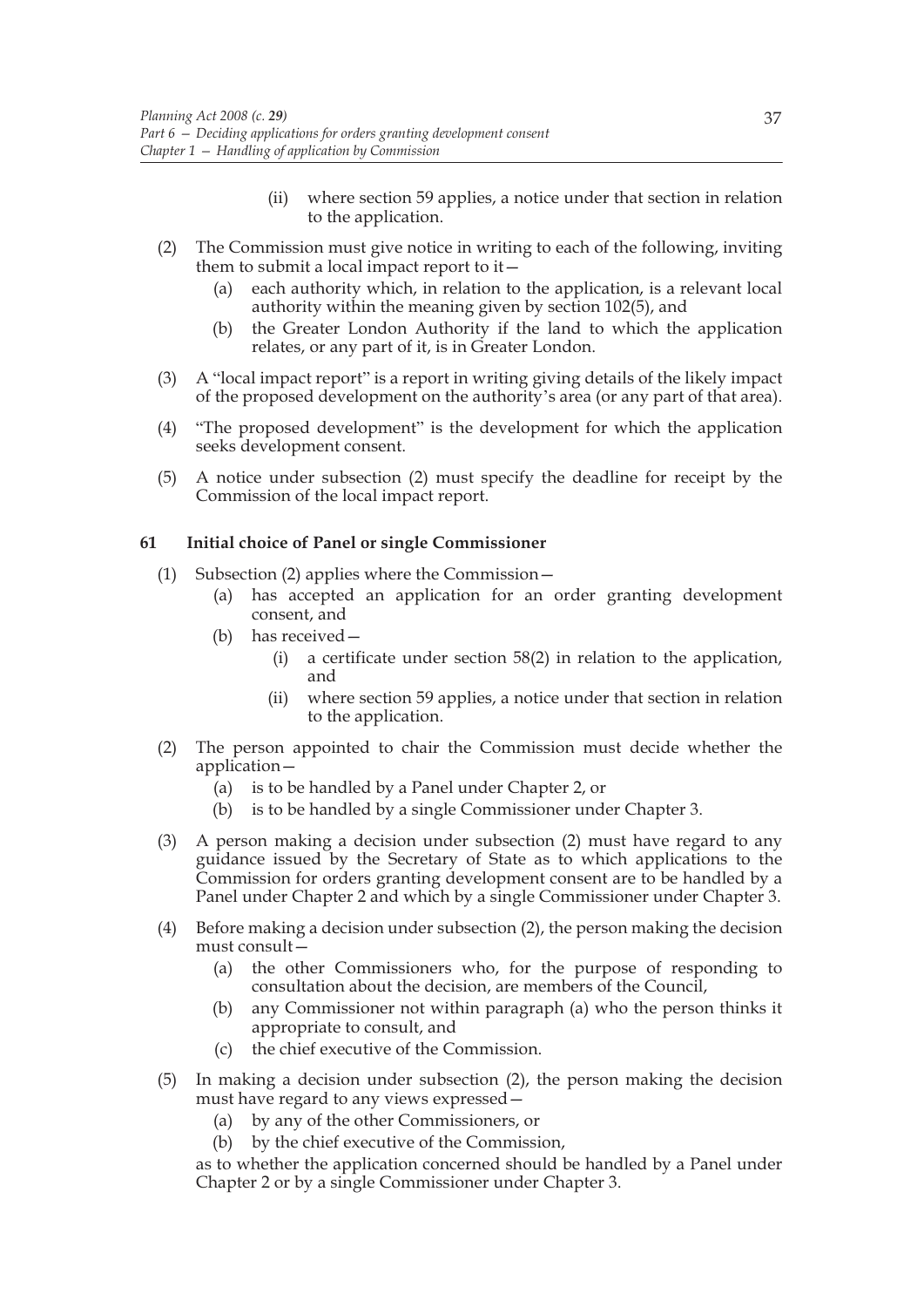## **62 Switching from single Commissioner to Panel**

- (1) Subsection (2) applies where an application for an order granting development consent is being handled by a single Commissioner under Chapter 3.
- (2) The person appointed to chair the Commission may decide that the application should instead be handled by a Panel under Chapter 2.
- (3) A person making a decision under subsection (2) must have regard to any guidance issued by the Secretary of State as to which applications are to be handled by a Panel under Chapter 2 and which by a single Commissioner under Chapter 3.
- (4) Before making a decision under subsection (2), the person making the decision must consult—
	- (a) the other Commissioners who, for the purpose of responding to consultation about the decision, are members of the Council,
	- (b) any Commissioner not within paragraph (a) who the person thinks it appropriate to consult, and
	- (c) the chief executive of the Commission.
- (5) In making a decision under subsection (2), the person making the decision must have regard to any views expressed—
	- (a) by any of the other Commissioners, or
	- (b) by the chief executive of the Commission,

as to whether the application concerned should be handled by a Panel under Chapter 2 instead of by a single Commissioner under Chapter 3.

## **63 Delegation of functions by person appointed to chair Commission**

- (1) Subsections (2) and (3) apply to any function conferred or imposed by this Part on the person appointed to chair the Commission ("the chair").
- (2) The chair may delegate the function to a person appointed as a deputy to the chair (a "deputy"), subject to subsections  $(5)$  to  $(10)$ .
- (3) If at any time there is (apart from this subsection) no-one who is able and available to carry out the function, each deputy may carry out the function.
- (4) A function delegated under subsection (2) may be delegated to such extent and on such terms as the chair determines.
- (5) Where the chair is a member of a Panel under Chapter 2, the chair's function under section  $66(5)(a)$  in relation to the chair's membership of the Panel is not exercisable by the chair but is exercisable by each deputy.
- (6) Where the chair is the lead member of a Panel under Chapter 2, the chair's function under section 66(5)(b) in relation to the chair's holding of the office of lead member of that Panel is not exercisable by the chair but is exercisable by each deputy.
- (7) Where the chair is the single Commissioner appointed to handle an application under Chapter 3, the chair's function under section 80(3) in relation to the chair's holding of the office of single Commissioner in relation to that application is not exercisable by the chair but is exercisable by each deputy.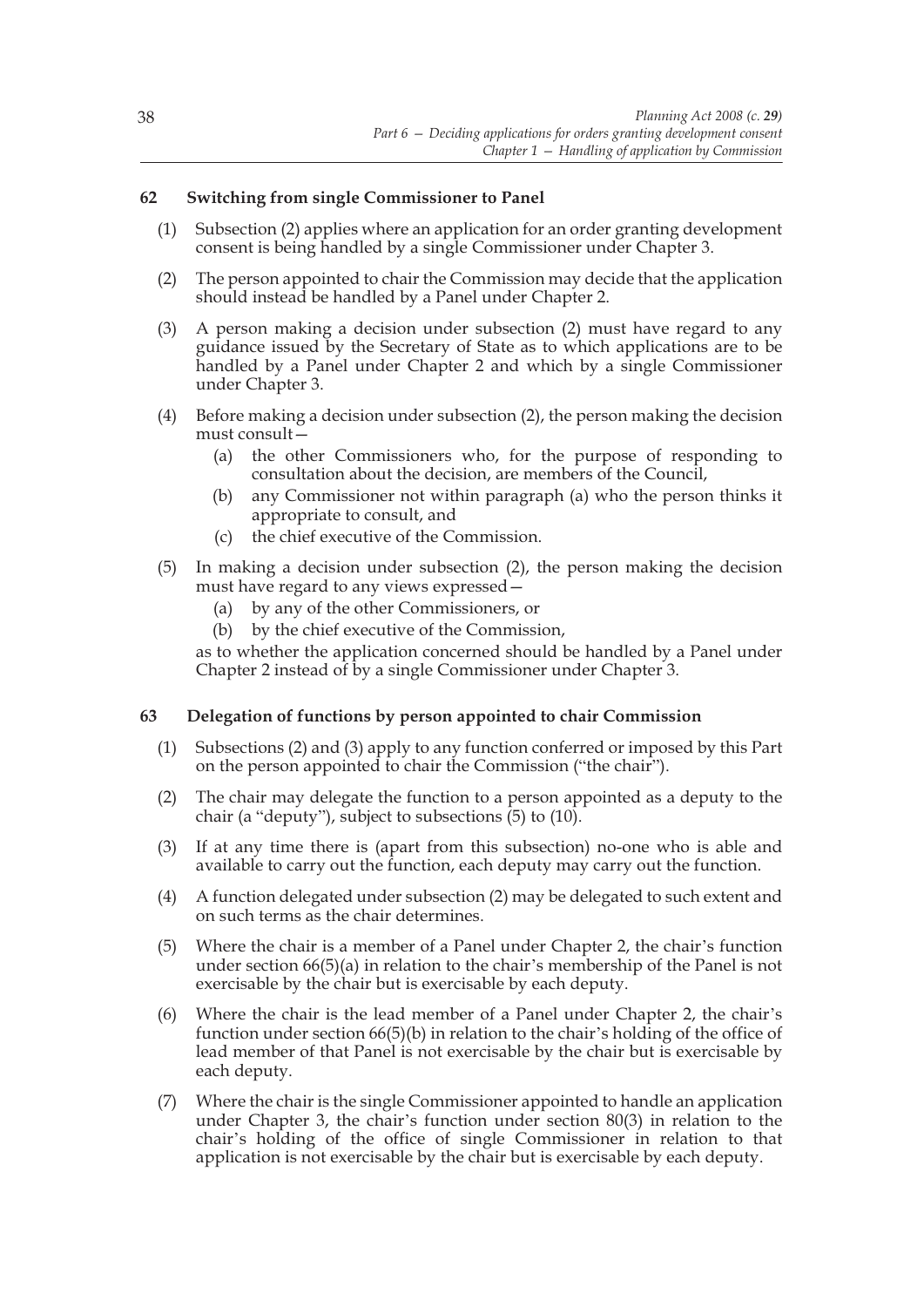- (8) Where a deputy is a member of a Panel under Chapter 2, the chair's function under section 66(5)(a) in relation to that deputy's membership of the Panel may not be delegated under subsection (2) to that deputy.
- (9) Where a deputy is the lead member of a Panel under Chapter 2, the chair's function under section 66(5)(b) in relation to that deputy's holding of the office of lead member of that Panel may not be delegated under subsection (2) to that deputy.
- (10) Where a deputy is the single Commissioner appointed to handle an application under Chapter 3, the chair's function under section 80(3) in relation to that deputy's holding of the office of single Commissioner in relation to that application may not be delegated under subsection (2) to that deputy.

#### **CHAPTER 2**

#### THE PANEL PROCEDURE

#### *Panels*

## **64 Panel for each application to be handled under this Chapter**

- (1) This Chapter applies where—
	- (a) the Commission accepts an application for an order granting development consent, and
	- (b) under section 61(2) or 62(2), it is decided that the application is to be handled by a Panel under this Chapter.
- (2) There is to be a Panel (referred to in this Chapter as "the Panel") to handle the application.

## **65 Appointment of members, and lead member, of Panel**

- (1) The person appointed to chair the Commission must appoint—
	- (a) three or more Commissioners to be members of the Panel, and
	- (b) one of those Commissioners to chair the Panel.
- (2) In this Chapter "the lead member" means the person who for the time being is appointed to chair the Panel.
- (3) A person may under subsection (1) make a self-appointment.
- (4) Before making an appointment under subsection (1), the person making the appointment must consult—
	- (a) the other Commissioners who, for the purpose of responding to consultation about the appointment, are members of the Council,
	- (b) any Commissioner not within paragraph (a) who the person thinks it appropriate to consult, and
	- (c) the chief executive of the Commission.
- (5) In making an appointment under subsection (1), the person making the appointment must have regard to any views expressed—
	- (a) by any of the other Commissioners, or
	- (b) by the chief executive of the Commission,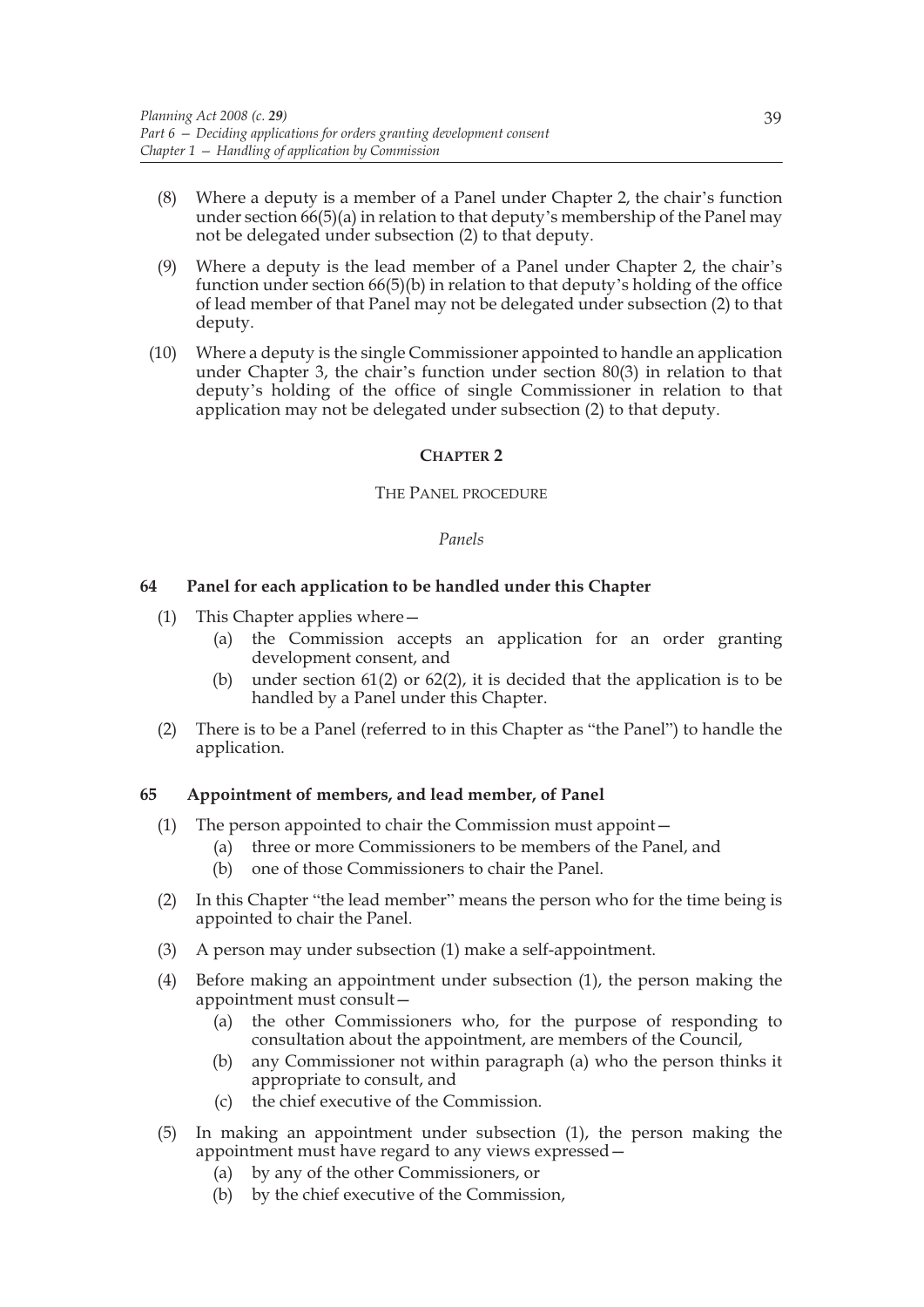about how many or which Commissioners should be appointed to the Panel.

## **66 Ceasing to be member, or lead member, of Panel**

- (1) A person ceases to be a member of the Panel if the person ceases to be a Commissioner, but this is subject to section 67.
- (2) The person appointed to be the lead member ceases to hold that office if the person ceases to be a member of the Panel.
- (3) A person may resign from membership of the Panel by giving notice in writing to the Commission.
- (4) The lead member may resign that office, without also resigning from membership of the Panel, by giving notice in writing to the Commission.
- (5) The person appointed to chair the Commission ("the chair")  $$ 
	- may remove a person ("the Panel member") from membership of the Panel if the chair is satisfied that the Panel member is unable, unwilling or unfit to perform the duties of Panel membership;
	- (b) may remove the lead member from that office, without also removing the lead member from membership of the Panel, if the chair is satisfied that the lead member is unable, unwilling or unfit to perform the duties of the office.

## **67 Panel member continuing though ceasing to be Commissioner**

- (1) This section applies if—
	- (a) a person ("the ex-Commissioner") ceases to hold office as a Commissioner (other than by being removed from office under paragraph 4(2) of Schedule 1),
	- (b) immediately before ceasing to hold office, the ex-Commissioner is—
		- (i) a member of the Panel, or
		- (ii) a member of the Panel and the lead member,
	- (c) the Panel is still handling the application at the time the ex-Commissioner ceases to hold office, and
	- (d) before ceasing to hold office, the ex-Commissioner elects to continue acting as a Commissioner in relation to the application.
- (2) For the purpose of the application, the ex-Commissioner is to be treated as continuing to hold office until—
	- (a) the Panel has decided, or (as the case may be) reported to the Secretary of State on, the application, or
	- (b) (if earlier) the ex-Commissioner ceases to be a member of the Panel.
- (3) For the purpose of any proceedings arising out of the application, the ex-Commissioner is to be treated as having continued to hold office until—
	- (a) the Panel had decided, or (as the case may be) reported to the Secretary of State on, the application, or
	- (b) (if earlier) the ex-Commissioner ceased to be a member of the Panel.
- (4) An election under subsection  $(1)(d)$  is effective only if made in writing to each of the following—
	- (a) the chief executive of the Commission;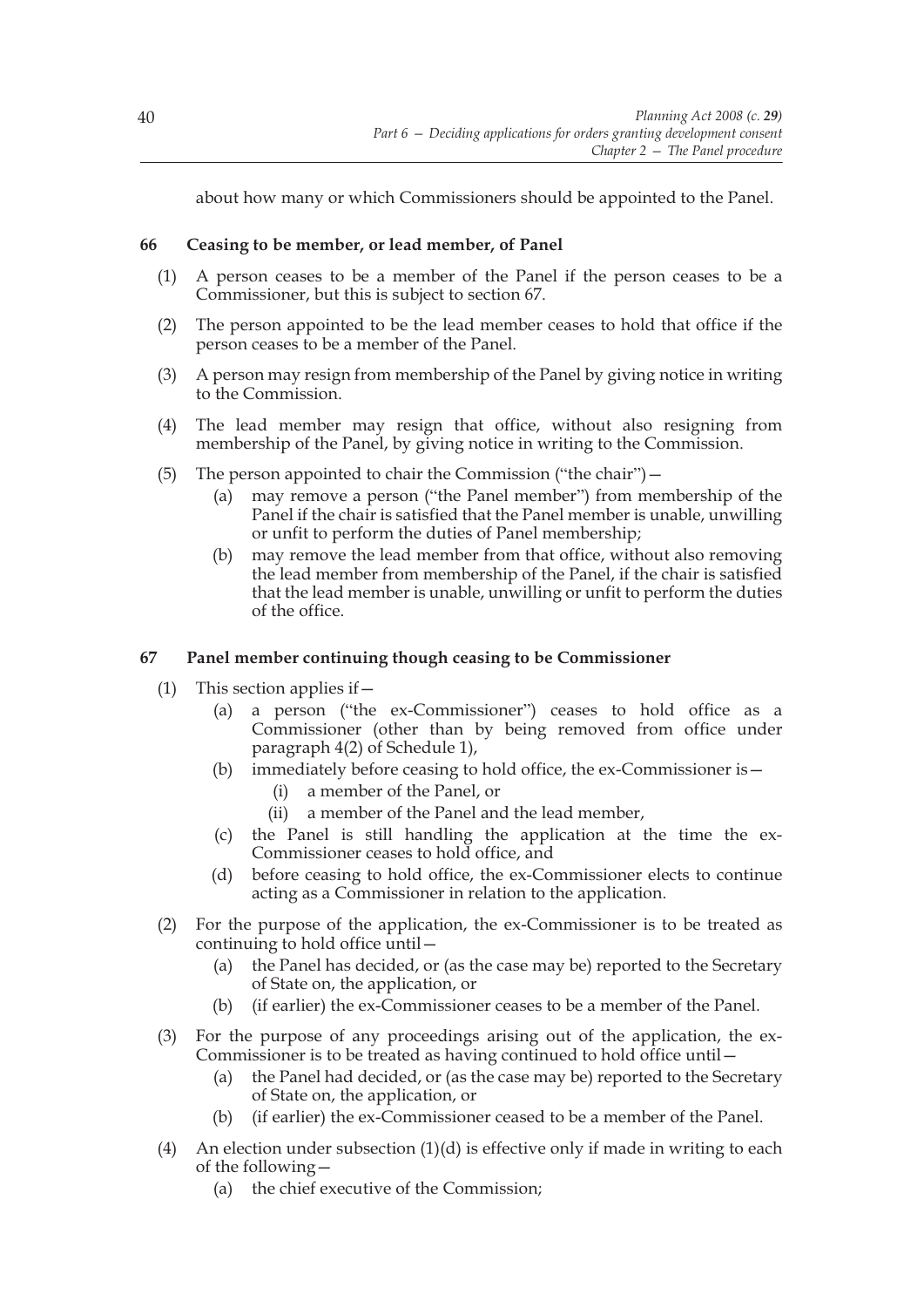- (b) the person appointed to chair the Commission, where the ex-Commissioner is not the person appointed to chair the Commission;
- (c) the lead member of the Panel, where the ex-Commissioner is not the lead member of the Panel.

## **68 Additional appointments to Panel**

- (1) Subsections (2) and (3) apply at any time after the initial members of the Panel have been appointed under section 65(1)(a).
- (2) The person appointed to chair the Commission may appoint a Commissioner to be a member of the Panel.
- (3) If at any time the Panel has only two members or a single member, it is the duty of the person appointed to chair the Commission to ensure that the power under subsection (2) is exercised so as to secure that the Panel again has at least three members.
- (4) A person appointed under subsection (2) becomes a member of the Panel in addition to any person who is otherwise a member of the Panel.
- (5) A person may under subsection (2) make a self-appointment.

# **69 Replacement of lead member of Panel**

- (1) Subsection (2) applies where a person ceases to hold the office of lead member.
- (2) The person appointed to chair the Commission must appoint a member of the Panel to chair the Panel.
- (3) A person may be appointed under subsection (2) even though that person was not a member of the Panel when the vacancy arose.
- (4) A person may under subsection (2) make a self-appointment.

# **70 Membership of Panel where application relates to land in Wales**

- (1) This section applies where the application relates to land in Wales (even if it also relates to land not in Wales).
- (2) A person exercising power under section  $65(1)(a)$  or  $68(2)$  must do so with a view to securing that, if reasonably practicable, at least one of the members of the Panel is—
	- (a) a Commissioner who was nominated for appointment as a Commissioner by the Welsh Ministers, or
	- (b) a Commissioner who is within subsection (3).
- (3) A Commissioner is within this subsection if, when appointed to be a member of the Panel, the Commissioner is one notified to the Commission by the Welsh Ministers as being a Commissioner who should be treated for the purposes of this section as being a Commissioner within subsection (2)(a).

## **71 Supplementary provision where Panel replaces single Commissioner**

(1) Subsections (2) and (3) apply where this Chapter applies as the result of a decision under section 62(2).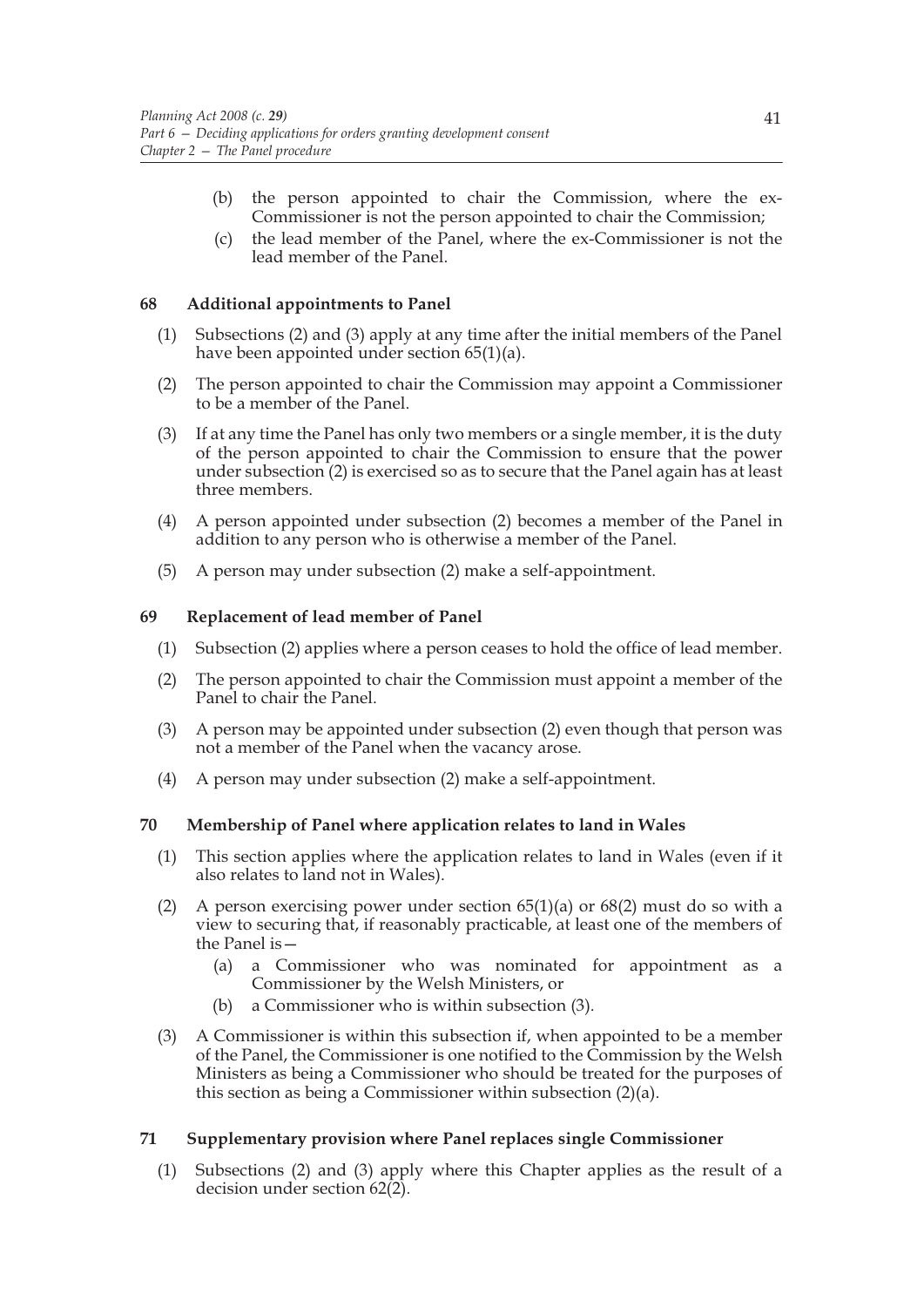- (2) A Commissioner who has handled the application under Chapter 3—
	- (a) may be appointed under section  $65(1)(a)$  or  $68(2)$  as a member of the Panel, and
	- (b) if a member of the Panel, may be appointed under section 65(1)(b) or 69(2) to chair the Panel.
- (3) The Panel may, so far as it thinks appropriate, decide to treat things done by or in relation to a Commissioner in proceedings under Chapter 3 on the application as done by or in relation to the Panel.
- (4) Where the Panel makes a decision under subsection (3), the lead member is under a duty to ensure that the membership of the Panel has the necessary knowledge of the proceedings under Chapter 3 on the application.

#### **72 Panel ceasing to have any members**

- (1) If the Panel ceases to have any members, a new Panel must be constituted under section 65(1).
- (2) At times after the new Panel has been constituted (but subject to the further application of this subsection in the event that the new Panel ceases to have any members), references in this Chapter to the Panel are to be read as references to the new Panel.
- (3) The new Panel may, so far as it thinks appropriate, decide to treat things  $-$ 
	- (a) done by or in relation to a previous Panel appointed to handle the application, or
	- (b) treated under section 71(3) as done by or in relation to a previous Panel appointed to handle the application,

as done by or in relation to the new Panel.

- (4) Where the Panel makes a decision under subsection (3), the lead member is under a duty to ensure that the membership of the Panel has the necessary knowledge of the proceedings on the application up until the reconstitution of the Panel.
- (5) The power under section 68(2) is not exercisable at times when the Panel has no members.

## **73 Consequences of changes in Panel**

- (1) The Panel's continuing identity is to be taken not to be affected by  $-$ 
	- (a) any change in the membership of the Panel;
	- (b) the Panel's coming to have only two members or a single member;
	- (c) any change in the lead member;
	- (d) a vacancy in that office.
- (2) When there is a change in the membership of the Panel, the lead member is under a duty to ensure that the membership of the Panel after the change has the necessary knowledge of the proceedings on the application up until the change.
- (3) Subsection (2) does not apply where the change occurs as a result of the Panel being reconstituted as required by section  $72(1)$ .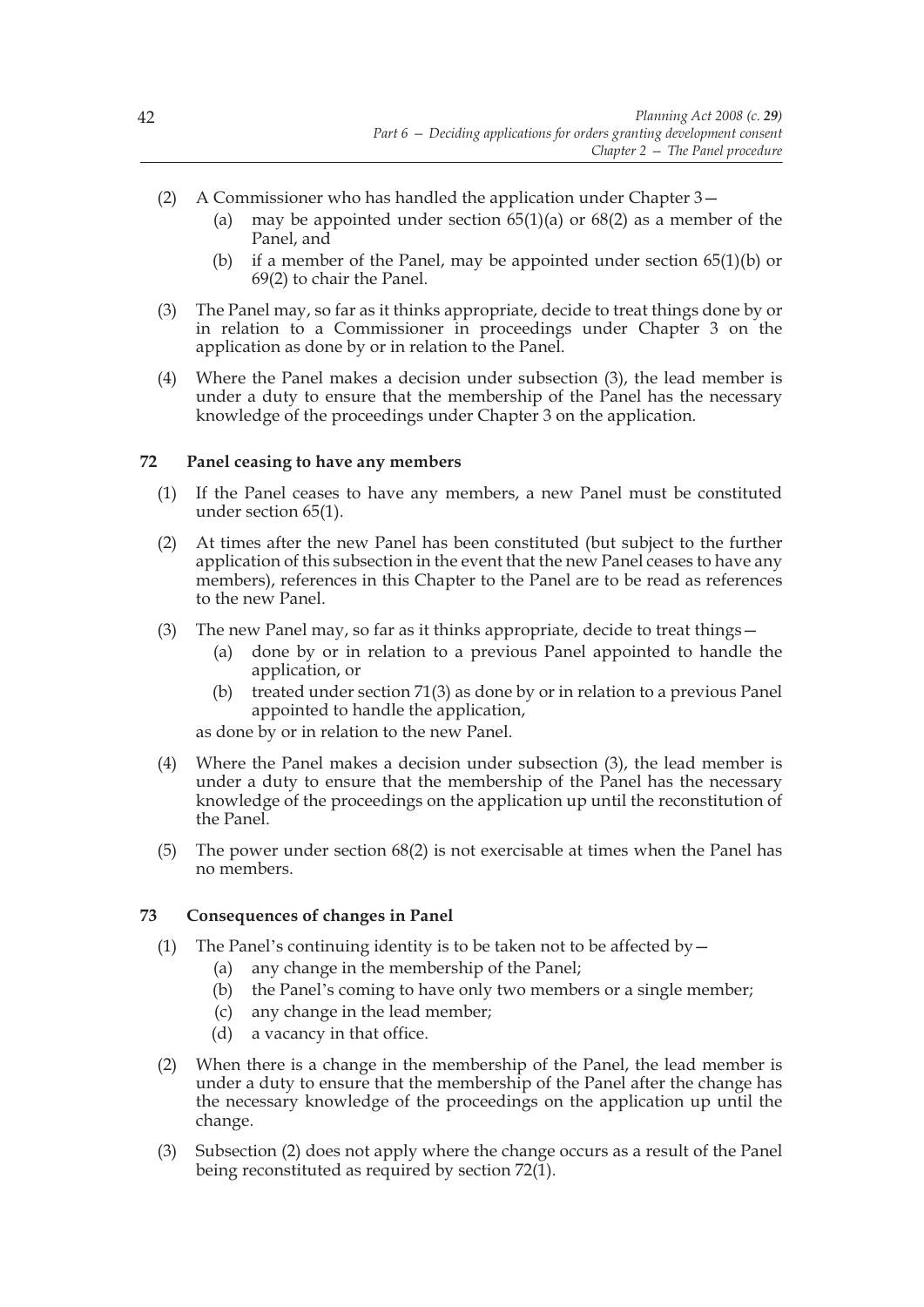#### *Panel's role in relation to application*

#### **74 Panel to decide, or make recommendation in respect of, application**

- (1) Where a national policy statement has effect in relation to development of the description to which the application relates, the Panel has the functions of—
	- (a) examining the application, and
	- (b) deciding the application.
- (2) In any other case, the Panel has the functions of  $-$ 
	- (a) examining the application, and
	- (b) making a report to the Secretary of State on the application setting out—
		- (i) the Panel's findings and conclusions in respect of the application, and
		- (ii) the Panel's recommendation as to the decision to be made on the application.
- (3) The Panel's functions under this section are to be carried out in accordance with Chapter 4.
- (4) The staff of the Commission have the function of providing or procuring support for members of the Panel undertaking the Panel's functions under this section.

## **75 Decision-making by the Panel**

- (1) The making of a decision by the Panel requires the agreement of a majority of its members.
- (2) The lead member has a second (or casting) vote in the event that the number of members of the Panel agreeing to a proposed decision is the same as the number of members not so agreeing.

## **76 Allocation within Panel of Panel's functions**

- (1) This section applies in relation to the Panel's examination of the application.
- (2) The Panel, as an alternative to itself undertaking a part of the examination, may allocate the undertaking of that part to any one or more of the members of the Panel.
- (3) Where there is an allocation under subsection  $(2)$  -
	- (a) anything that under Chapter 4 is required or authorised to be done by or to the Panel in connection with the allocated part of the examination may be done by or to the member or members concerned (or by or to the Panel), and
	- (b) findings and conclusions of the member or members concerned in respect of the matters allocated are to be taken to be the Panel's.
- (4) Subsection (3)(b) has effect subject to any decision of the Panel, made on the occasion of making the allocation or earlier, as to the status of any such findings or conclusions.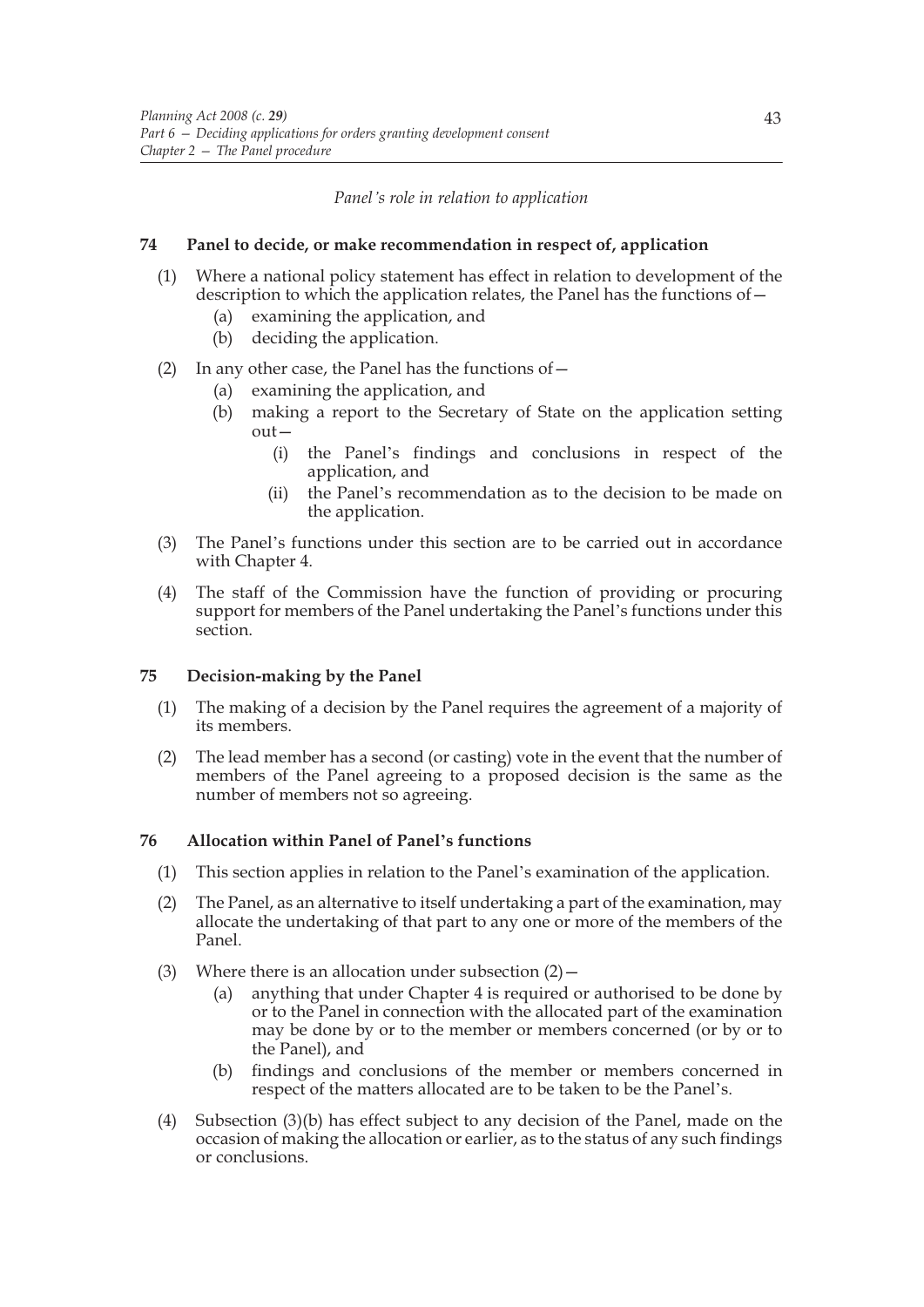(5) Where there is an allocation under subsection (2) to two or more of the members of the Panel, the making of a decision by the members concerned requires the agreement of all of them.

# **77 Exercise of Panel's powers for examining application**

- (1) In this section "procedural power" means any power conferred on the Panel for the purposes of its examination of the application.
- (2) A procedural power, as well as being exercisable by the Panel itself, is also (subject to subsection (3)) exercisable by any one or more of the members of the Panel.
- (3) The Panel may decide to restrict or prohibit the exercise of a procedural power otherwise than by the Panel itself.
- (4) Subsection  $(2)$ 
	- (a) applies whether or not there is an allocation under section 76(2), and
	- (b) where there is such an allocation, is in addition to section 76(3)(a).
- (5) Subsection (3) does not authorise curtailment of a power conferred by section 76(3)(a).

## **CHAPTER 3**

## THE SINGLE-COMMISSIONER PROCEDURE

## *The single Commissioner*

## **78 Single Commissioner to handle application**

- (1) This Chapter applies where—
	- (a) the Commission accepts an application for an order granting development consent, and
	- (b) under section 61(2), it is decided that the application is to be handled by a single Commissioner under this Chapter.
- (2) In this Chapter "the single Commissioner" means the person who is appointed to handle the application under this Chapter.

## **79 Appointment of single Commissioner**

- (1) The person appointed to chair the Commission must appoint a Commissioner to handle the application.
- (2) A person may under subsection (1) make a self-appointment.
- (3) Before making an appointment under subsection (1), the person making the appointment must consult—
	- (a) the other Commissioners who, for the purpose of responding to consultation about the appointment, are members of the Council,
	- (b) any Commissioner not within paragraph (a) who the person thinks it appropriate to consult, and
	- (c) the chief executive of the Commission.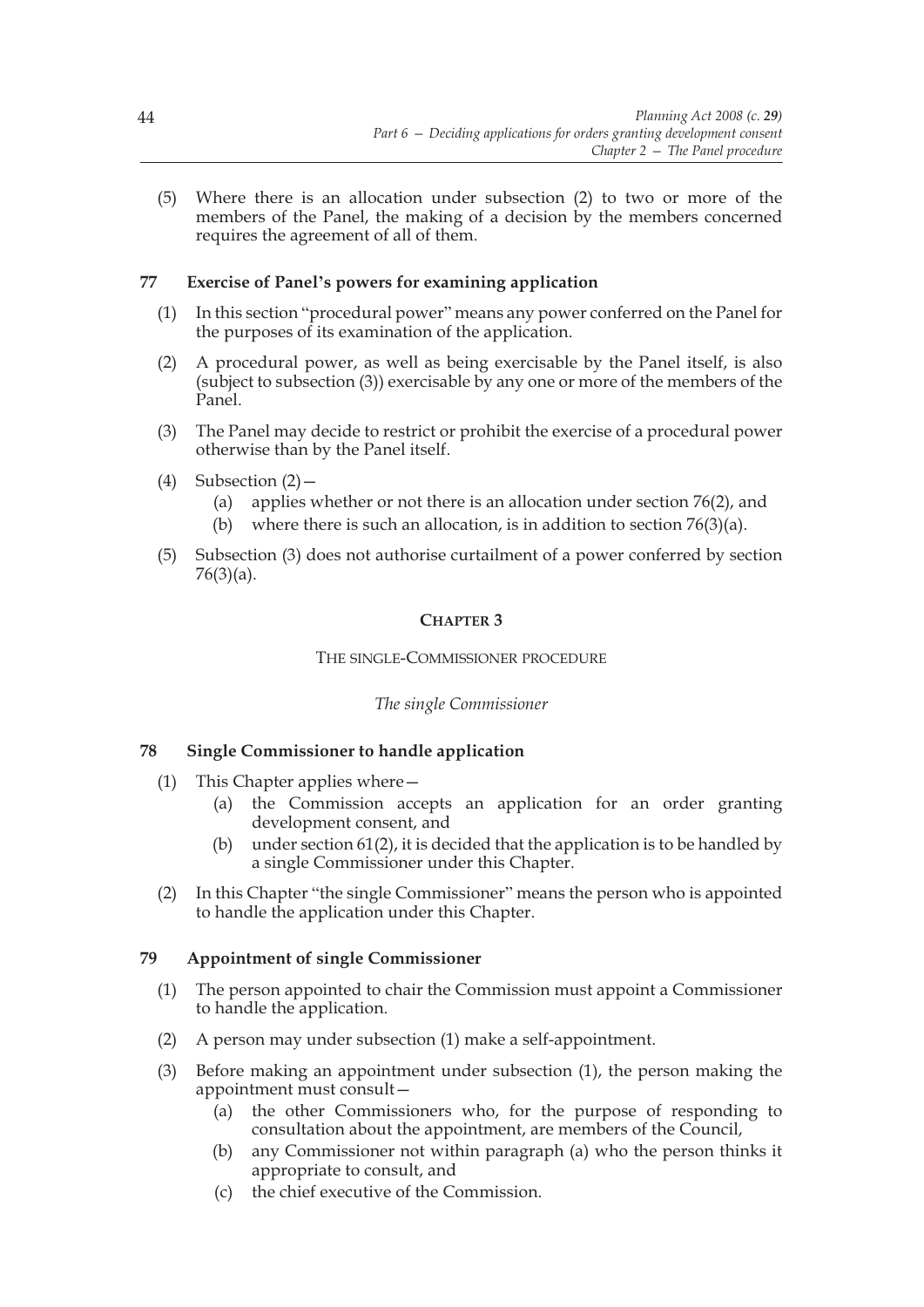- (4) In making an appointment under subsection (1), the person making the appointment must have regard to any views expressed—
	- (a) by any of the other Commissioners, or
	- (b) by the chief executive of the Commission,

as to which Commissioner should be appointed.

## **80 Ceasing to be the single Commissioner**

- (1) A person ceases to be the single Commissioner if the person ceases to be a Commissioner, but this is subject to section 81.
- (2) A person may resign from being the single Commissioner by giving notice in writing to the Commission.
- (3) The person appointed to chair the Commission ("the chair") may remove a person ("the appointee") from being the single Commissioner if the chair is satisfied that the appointee is unable, unwilling or unfit to perform the duties of the single Commissioner.

## **81 Single Commissioner continuing though ceasing to be Commissioner**

- (1) This section applies if—
	- (a) a person ("the ex-Commissioner") ceases to hold office as a Commissioner (other than by being removed from office under paragraph 4(2) of Schedule 1),
	- (b) immediately before ceasing to hold office, the ex-Commissioner is the single Commissioner,
	- (c) the ex-Commissioner is still handling the application at the time the ex-Commissioner ceases to hold office, and
	- (d) before ceasing to hold office, the ex-Commissioner elects to continue acting as a Commissioner in relation to the application.
- (2) For the purpose of the application, the ex-Commissioner is to be treated as continuing to hold office until—
	- (a) the ex-Commissioner has reported to the Commission, or (as the case may be) the Secretary of State, on the application, or
	- (b) (if earlier) the ex-Commissioner ceases to be the single Commissioner.
- (3) For the purpose of any proceedings arising out of the application, the ex-Commissioner is to be treated as having continued to hold office until—
	- (a) the ex-Commissioner had reported to the Commission, or (as the case may be) the Secretary of State, on the application, or
	- (b) (if earlier) the ex-Commissioner ceased to be the single Commissioner.
- (4) An election under subsection  $(1)(d)$  is effective only if made in writing to each of the following—
	- (a) the chief executive of the Commission;
	- (b) the person appointed to chair the Commission, where the ex-Commissioner is not the person appointed to chair the Commission.

## **82 Appointment of replacement single Commissioner**

(1) Where a person ceases to be the single Commissioner, a new appointment of a person to handle the application must be made under section 79.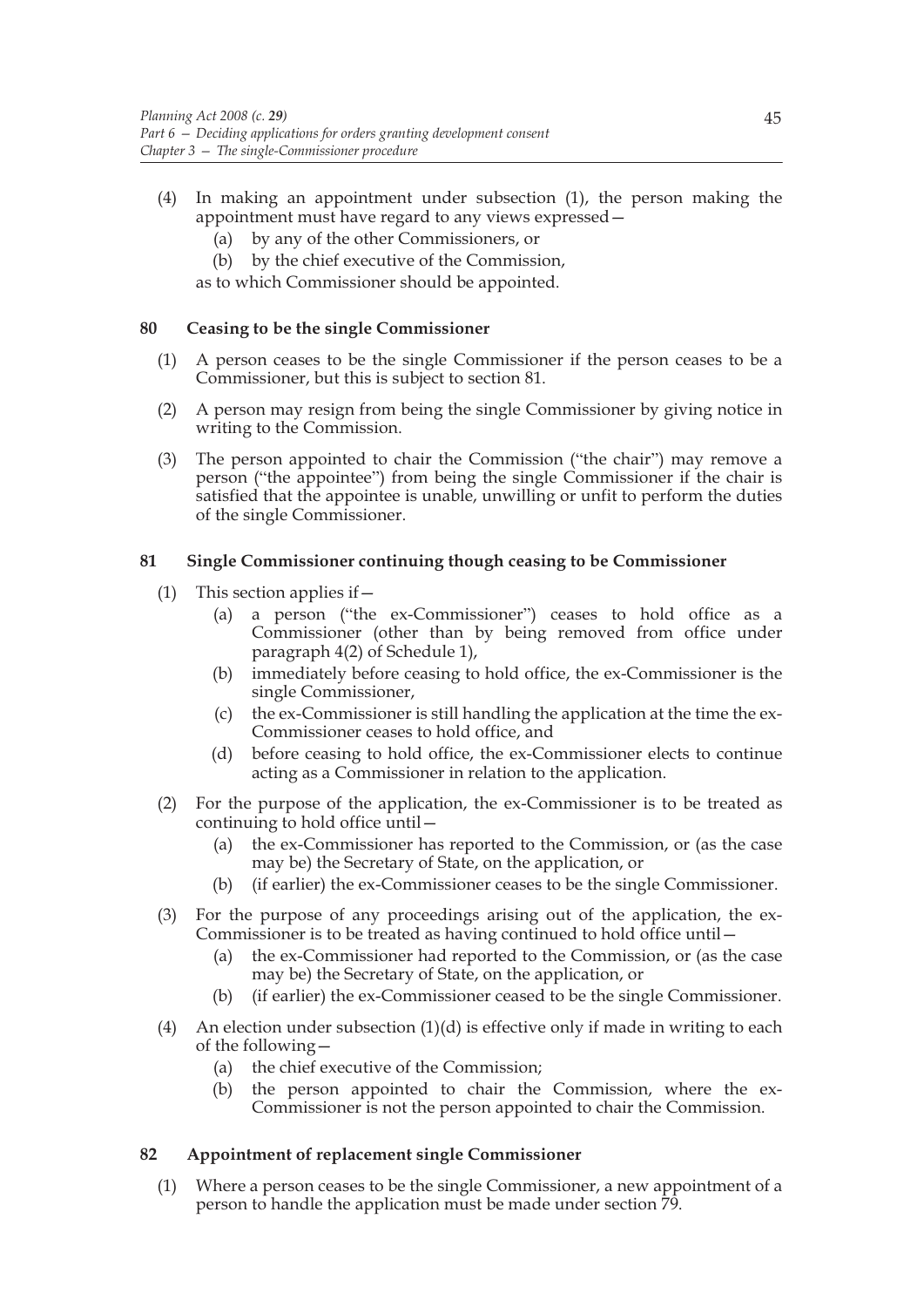- (2) Where that happens, the new single Commissioner may, so far as may be appropriate, decide to treat things done by or in relation to any previous single Commissioner as done by or in relation to the new single Commissioner.
- (3) Where the single Commissioner makes a decision under subsection (2), the single Commissioner is under a duty to acquire the necessary knowledge of the previous proceedings on the application.

*Single Commissioner's role in relation to application*

# **83 Single Commissioner to examine and report on application**

- (1) The single Commissioner has the functions of—
	- (a) examining the application, and
	- (b) making a report on the application setting out $-$ 
		- (i) the single Commissioner's findings and conclusions in respect of the application, and
		- (ii) the single Commissioner's recommendation as to the decision to be made on the application.
- (2) A report under subsection  $(1)(b)$  is to be made
	- (a) to the Commission, if a national policy statement has effect in relation to development of the description to which the application relates;
	- (b) to the Secretary of State, in any other case.
- (3) The single Commissioner's functions under subsection (1) are to be carried out in accordance with Chapter 4.
- (4) The staff of the Commission have the function of providing or procuring support for the single Commissioner in connection with the single Commissioner's carrying-out of the functions under subsection (1).

*Commission's role in respect of application*

## **84 Report from single Commissioner to be referred to Council**

- (1) This section applies where, in a case within section  $83(2)(a)$ , the Commission receives the single Commissioner's report on the application.
- (2) The Commission must—
	- (a) refer the application to the Council for decision, and
	- (b) supply the report to the Council.

## **85 Decisions made by the Council on the application**

- (1) This section applies to decisions made by the Council in deciding the application.
- (2) At least five members of the Council must participate in making a decision.
- (3) The making of a decision requires the agreement of a majority of the members of the Council who are participating in making it.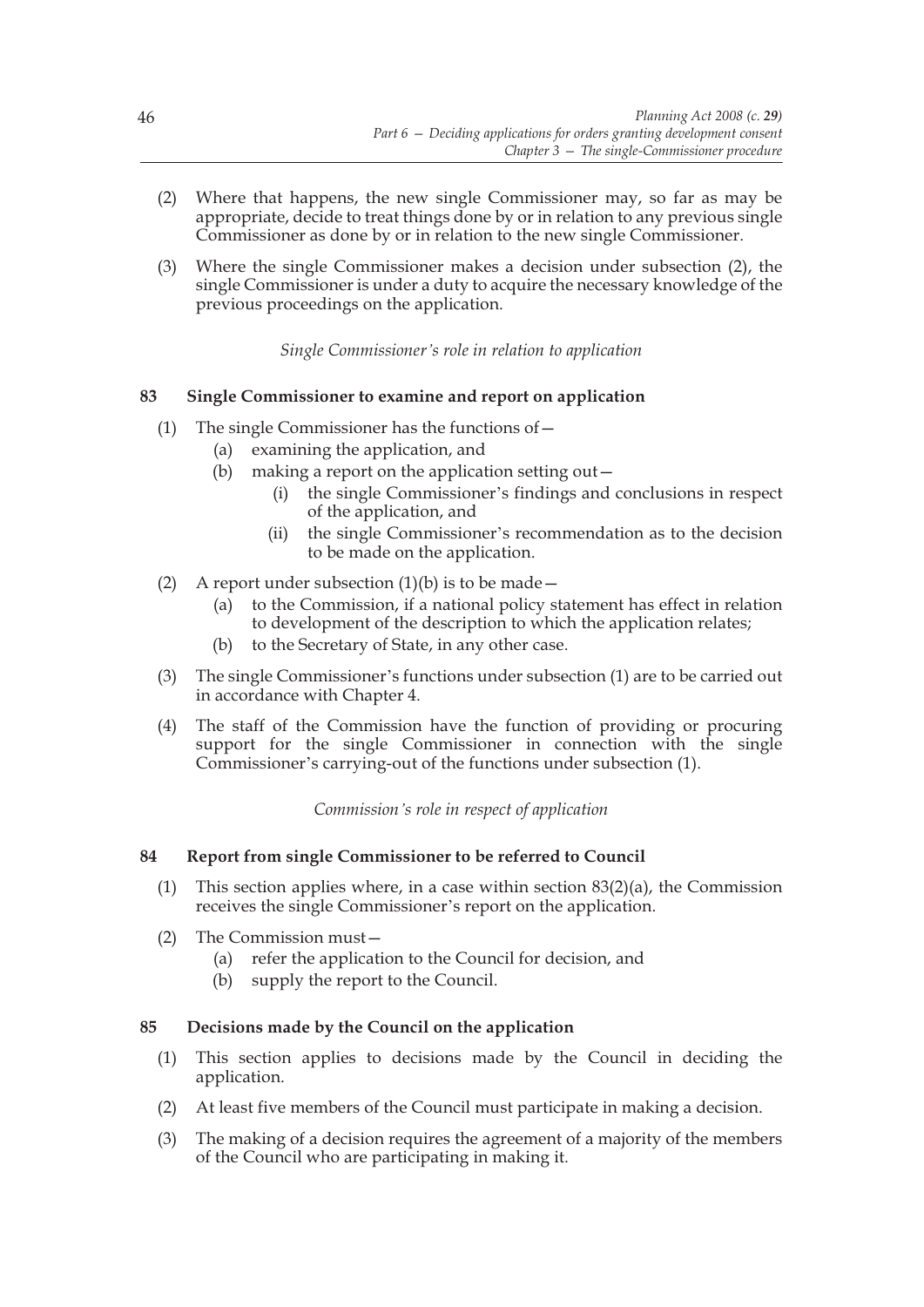(4) The person chairing the Council has a second (or casting) vote in the event that the number of members of the Council agreeing to a proposed decision is the same as the number of members not so agreeing.

# **CHAPTER 4**

#### EXAMINATION OF APPLICATIONS UNDER CHAPTER 2 OR 3

## **86 Chapter applies to examination by Panel or single Commissioner**

- (1) This Chapter applies—
	- (a) in relation to the examination of an application by a Panel under Chapter 2, and
	- (b) in relation to the examination of an application by a single Commissioner under Chapter 3.
- (2) In this Chapter as it applies in relation to the examination of an application by a Panel under Chapter 2, "the Examining authority" means the Panel.
- (3) In this Chapter as it applies in relation to the examination of an application by a single Commissioner under Chapter 3, "the Examining authority" means the single Commissioner.

## **87 Examining authority to control examination of application**

- (1) It is for the Examining authority to decide how to examine the application.
- (2) The Examining authority, in making any decision about how the application is to be examined, must—
	- (a) comply with—
		- (i) the following provisions of this Chapter, and
		- (ii) any rules made under section 97, and
	- (b) have regard to any guidance given by the Secretary of State, and any guidance given by the Commission, relevant to how the application is to be examined.
- (3) The Examining authority may in examining the application disregard representations if the Examining authority considers that the representations—
	- (a) are vexatious or frivolous,
	- (b) relate to the merits of policy set out in a national policy statement, or
	- (c) relate to compensation for compulsory acquisition of land or of an interest in or right over land.

# **88 Initial assessment of issues, and preliminary meeting**

- (1) The Examining authority must make such an initial assessment of the principal issues arising on the application as the Examining authority thinks appropriate.
- (2) After making that assessment, the Examining authority must hold a meeting.
- (3) The Examining authority must invite to the meeting—
	- (a) the applicant, and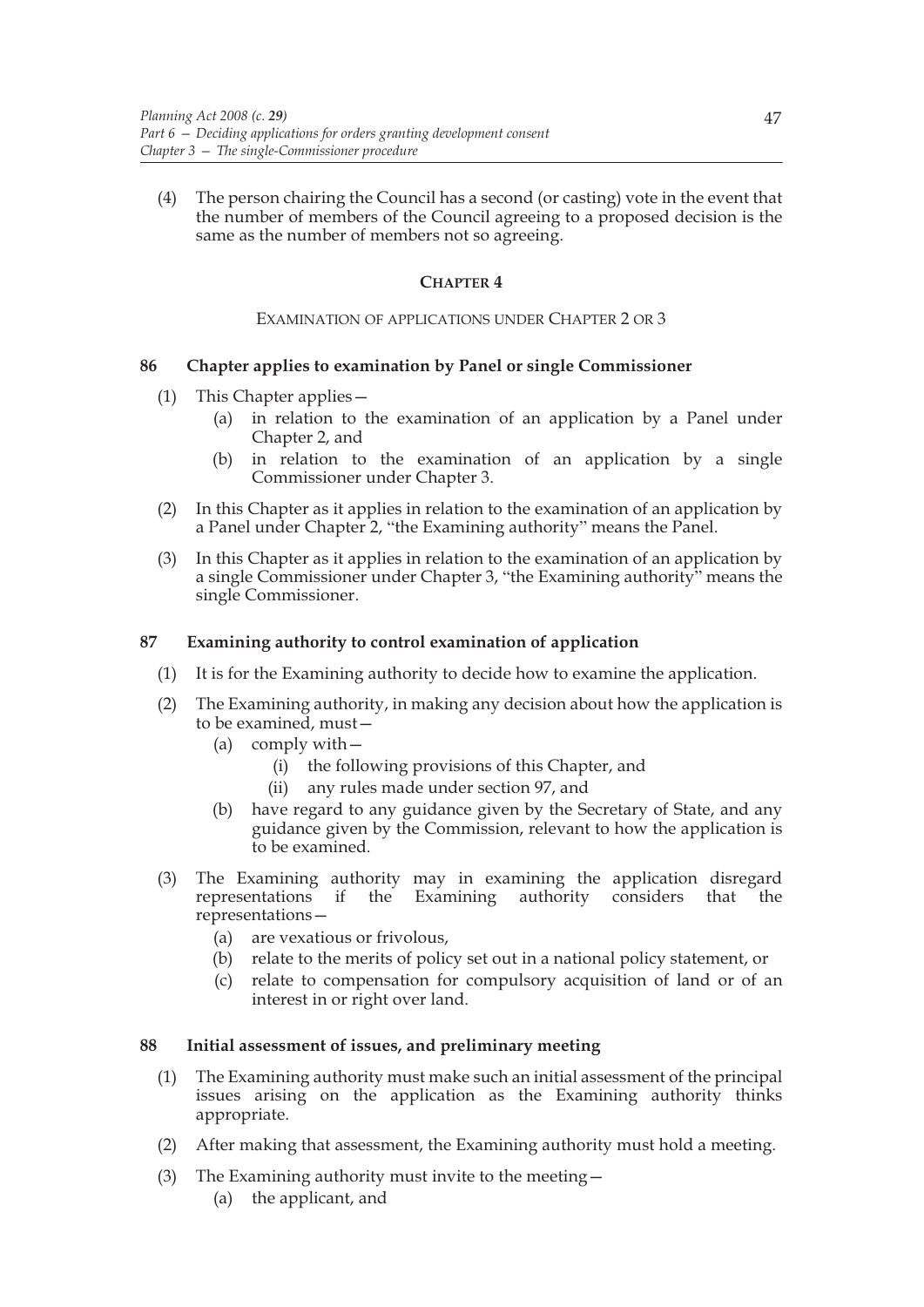(b) each other interested party,

whether or not the Examining authority is required by rules under section 97, or chooses, also to invite other persons.

- (4) The purposes of the meeting are—
	- (a) to enable invitees present at the meeting to make representations to the Examining authority about how the application should be examined,
	- (b) to discuss any other matter that the Examining authority wishes to discuss, and
	- (c) any other purpose that may be specified in rules under section 97.
- (5) Subsections (2) to (4) do not prevent the Examining authority holding other meetings.
- (6) Rules under section 97—
	- (a) may (in particular) make provision supplementing subsections (1) to (4), and
	- (b) must make provision as to when the assessment under subsection (1) is to be made and as to when the meeting required by subsection (2) is to be held.

## **89 Examining authority's decisions about how application is to be examined**

- (1) The Examining authority must in the light of the discussion at the meeting held under section 88(2) make such procedural decisions as the Examining authority thinks appropriate.
- (2) The decisions required by subsection (1) may be made at or after the meeting.
- (3) The Examining authority may make procedural decisions otherwise than as required by subsection (1), and may do so at any time before or after the meeting.
- (4) The Examining authority must inform each interested party of any procedural decision made by the Examining authority.
- (5) In this section "procedural decision" means a decision about how the application is to be examined.

# **90 Written representations**

- (1) The Examining authority's examination of the application is to take the form of consideration of written representations about the application.
- (2) Subsection (1) has effect subject to  $-$ 
	- (a) any requirement under section 91, 92 or 93 to cause a hearing to be held, and
	- (b) any decision by the Examining authority that any part of the examination is to take a form that is neither—
		- (i) consideration of written representations, nor
		- (ii) consideration of oral representations made at a hearing.
- (3) Rules under section 97 may (in particular) specify written representations about the application which are to be, or which may be or may not be, considered under subsection (1).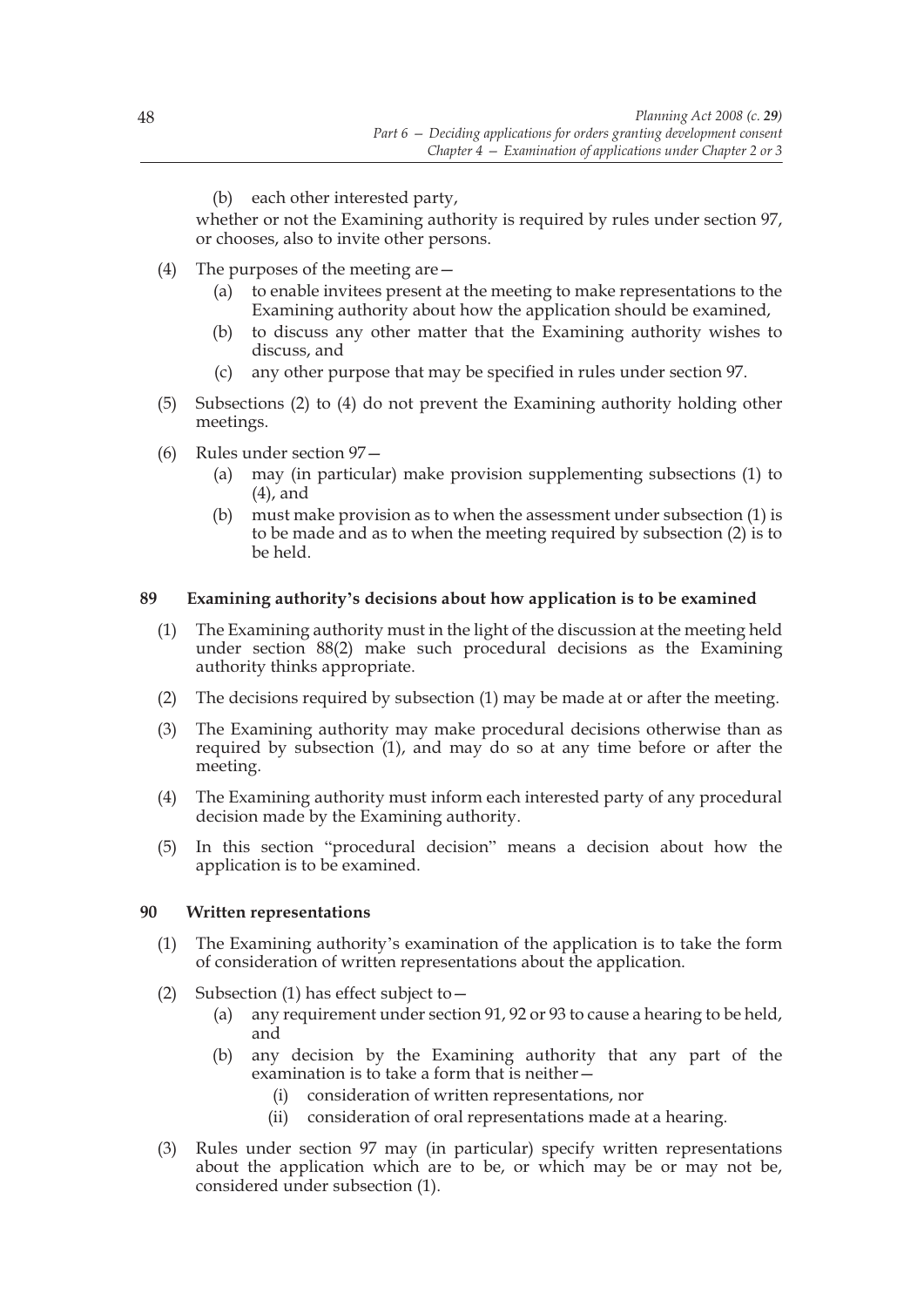## **91 Hearings about specific issues**

- (1) Subsections (2) and (3) apply where the Examining authority decides that it is necessary for the Examining authority's examination of the application to include the consideration of oral representations about a particular issue made at a hearing in order to ensure—
	- (a) adequate examination of the issue, or
	- (b) that an interested party has a fair chance to put the party's case.
- (2) The Examining authority must cause a hearing to be held for the purpose of receiving oral representations about the issue.
- (3) At the hearing, each interested party is entitled (subject to the Examining authority's powers of control over the conduct of the hearing) to make oral representations about the issue.
- (4) Where the Examining authority is a Panel acting under Chapter 2, any two or more hearings under subsection (2) may be held concurrently.

## **92 Compulsory acquisition hearings**

- (1) This section applies where the application includes a request for an order granting development consent to authorise compulsory acquisition of land or of an interest in or right over land (a "compulsory acquisition request").
- (2) The Examining authority must fix, and cause each affected person to be informed of, the deadline by which an affected person must notify the Commission that the person wishes a compulsory acquisition hearing to be held.
- (3) If the Commission receives notification from at least one affected person before the deadline, the Examining authority must cause a compulsory acquisition hearing to be held.
- (4) At a compulsory acquisition hearing, the following are entitled (subject to the Examining authority's powers of control over the conduct of the hearing) to make oral representations about the compulsory acquisition request—
	- (a) the applicant;
	- (b) each affected person.
- (5) A person is an "affected person" for the purposes of this section if the person's name has been given to the Commission in a notice under section 59.

## **93 Open-floor hearings**

- (1) The Examining authority must fix, and cause the interested parties to be informed of, the deadline by which an interested party must notify the Commission of the party's wish to be heard at an open-floor hearing.
- (2) If the Commission receives notification from at least one interested party before the deadline, the Examining authority must cause an open-floor hearing to be held.
- (3) At an open-floor hearing, each interested party is entitled (subject to the Examining authority's powers of control over the conduct of the hearing) to make oral representations about the application.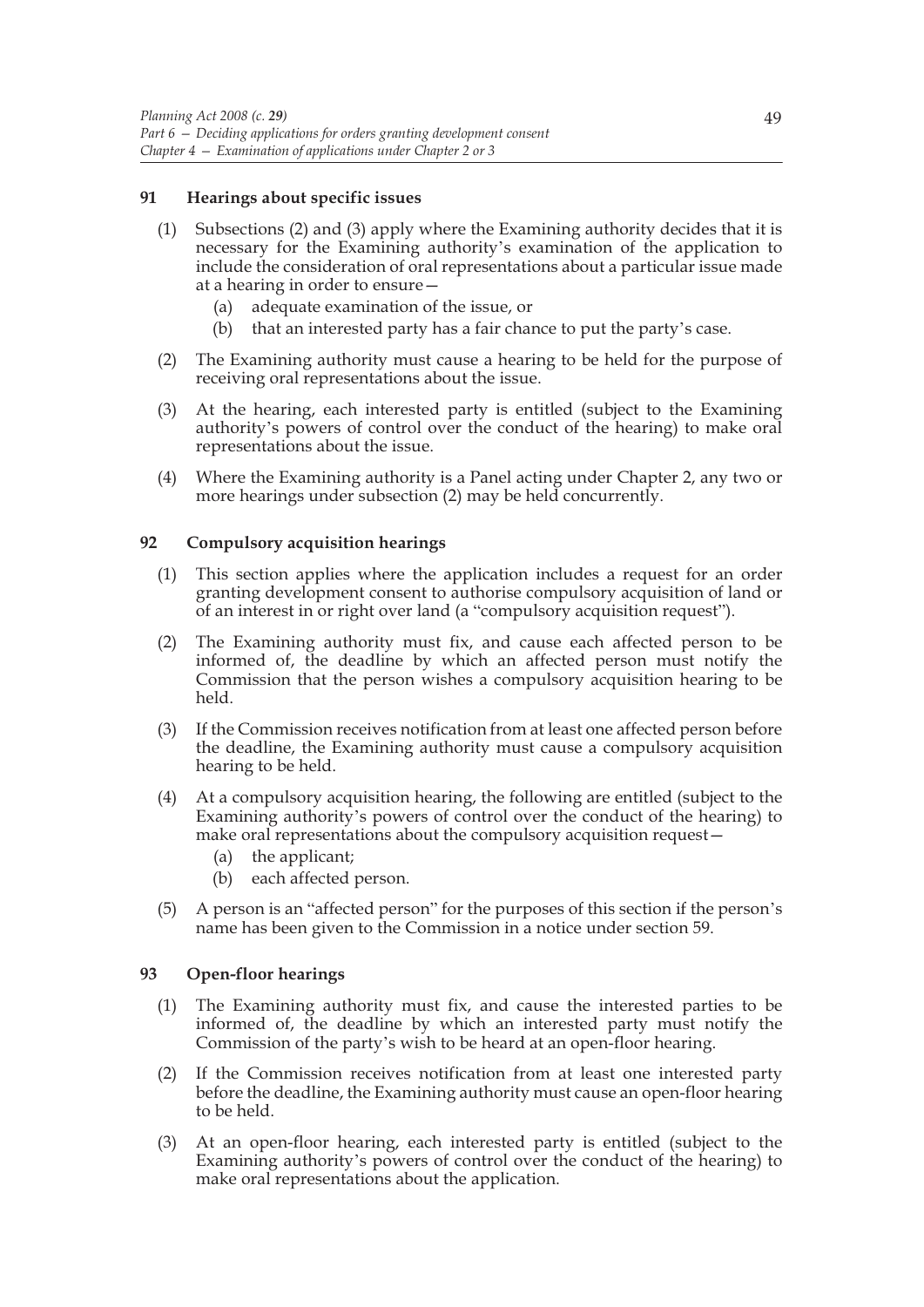# **94 Hearings: general provisions**

- (1) The following provisions of this section apply—
	- (a) to a hearing under section 91(2),
	- (b) to a compulsory acquisition hearing (see section 92), and
	- (c) to an open-floor hearing (see section 93).
- (2) The hearing—
	- (a) must be in public, and
	- (b) must be presided over by one or more of the members of the Panel or (as the case may be) the single Commissioner.
- (3) It is for the Examining authority to decide how the hearing is to be conducted.
- (4) In particular, it is for the Examining authority to decide—
	- (a) whether a person making oral representations at the hearing may be questioned at the hearing by another person and, if so, the matters to which the questioning may relate;
	- (b) the amount of time to be allowed at the hearing—
		- (i) for the making of a person's representations (including representations made in exercise of an entitlement under section 91(3), 92(4) or 93(3)), or
		- (ii) for any questioning by another person.
- (5) The Examining authority's powers under subsections (3) and (4) are subject to—
	- (a) subsection (2), and
	- (b) any rules made under section 97.
- (6) Although the Examining authority's powers under subsections (3) and (4) may be exercised for the purpose of controlling exercise of an entitlement under section 91(3), 92(4) or  $93(3)$ , those powers may not be exercised so as to deprive the person entitled of all benefit of the entitlement.
- (7) In making decisions under subsection  $(4)(a)$ , the Examining authority must apply the principle that any oral questioning of a person making representations at a hearing (whether the applicant or any other person) should be undertaken by the Examining authority except where the Examining authority thinks that oral questioning by another person is necessary in order to ensure—
	- (a) adequate testing of any representations, or
	- (b) that a person has a fair chance to put the person's case.
- (8) The Examining authority may refuse to allow representations to be made at the hearing (including representations made in exercise of an entitlement under section 91(3), 92(4) or 93(3)) if the Examining authority considers that the representations—
	- (a) are irrelevant, vexatious or frivolous,
	- (b) relate to the merits of policy set out in a national policy statement,
	- (c) repeat other representations already made (in any form and by any person), or
	- (d) relate to compensation for compulsory acquisition of land or of an interest in or right over land.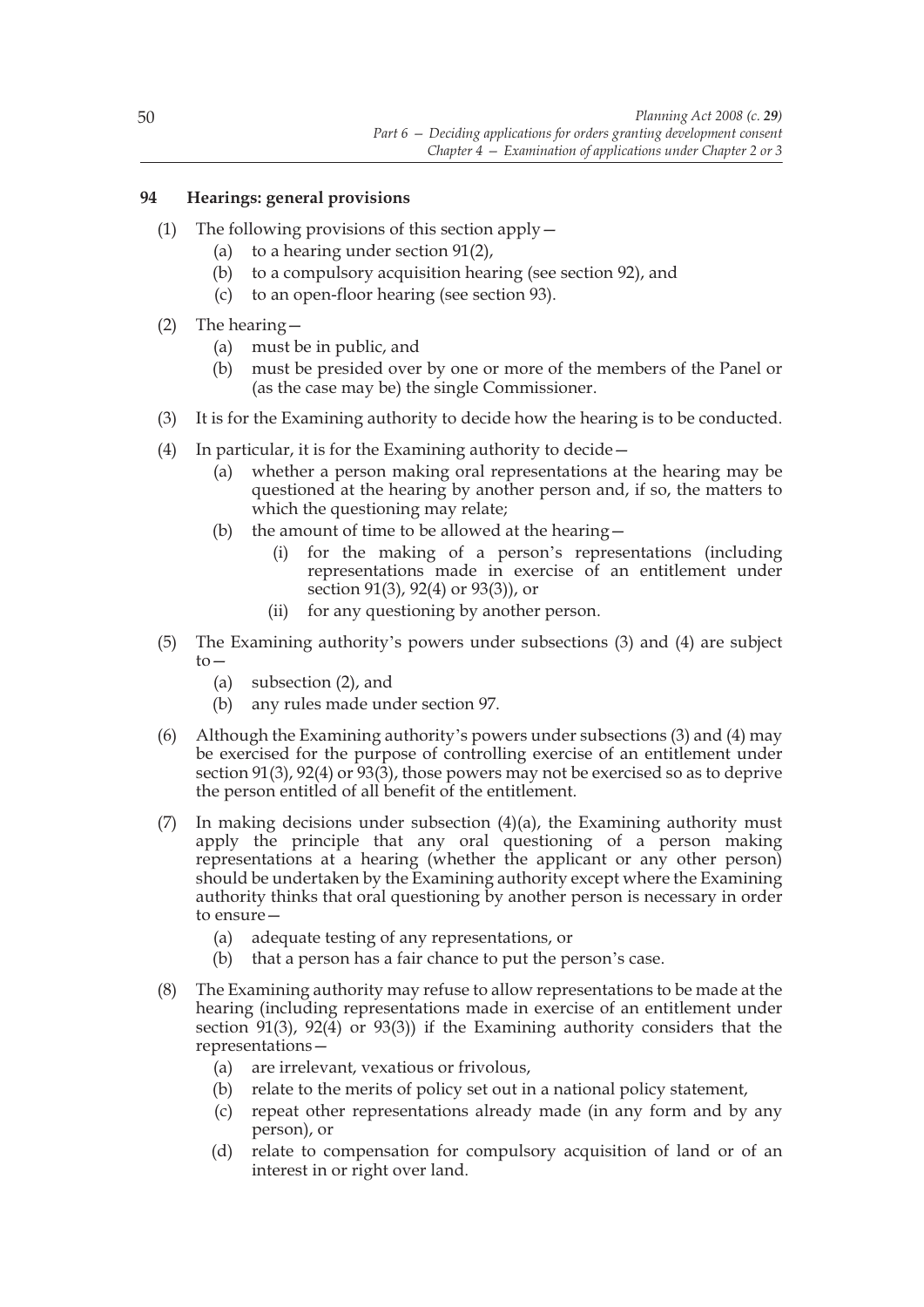## **95 Hearings: disruption, supervision and costs**

- (1) Where an interested party or any other person behaves in a disruptive manner at a hearing, the Examining authority may decide to do any one or more of the following—
	- (a) exclude the person from all, or part, of the remainder of the hearing;
	- (b) allow the person to continue to attend the hearing only if the person complies with conditions specified by the Examining authority;
	- (c) exclude the person from other hearings;
	- (d) direct that the person is allowed to attend other hearings only if the person complies with conditions specified by the Examining authority.
- (2) In this section "hearing" means—
	- (a) a preliminary meeting under section 88,
	- (b) a hearing under section 91(2),
	- (c) a compulsory acquisition hearing (see section 92),
	- (d) an open-floor hearing (see section 93),
	- (e) any other meeting or hearing that the Examining authority causes to be held for the purposes of the Examining authority's examination of the application, or
	- (f) a site visit.
- (3) The Examining authority's examination of the application is a statutory inquiry for the purposes of Schedule 7 to the Tribunals, Courts and Enforcement Act 2007 (c. 15) (functions etc. of Administrative Justice and Tribunals Council).
- (4) Subsection (5) of section 250 of the Local Government Act 1972 (c. 70) (provisions about costs applying where Minister causes a local inquiry to be held) applies in relation to the Examining authority's examination of the application as it applies in relation to an inquiry under that section, but with references to the Minister causing the inquiry to be held being read as references to the Examining authority.

This is subject to subsection (5) of this section.

(5) Subsections (6) to (8) of section 210 of the Local Government (Scotland) Act 1973 (c. 65) (provisions about expenses applying where Minister causes a local inquiry to be held) apply in relation to the Examining authority's examination of the application in so far as relating to a hearing held in Scotland as they apply in relation to an inquiry under that section, but with references to the Minister causing the inquiry to be held being read as references to the Examining authority.

## **96 Representations not made orally may be made in writing**

- (1) Subsection (2) applies where—
	- (a) a person asks the Examining authority to be allowed to make oral representations about the application at a hearing,
	- (b) the person does not (for whatever reason) make the representations orally at a hearing,
	- (c) written representations from the person are received by the Commission before the Examining authority completes the Examining authority's examination of the application, and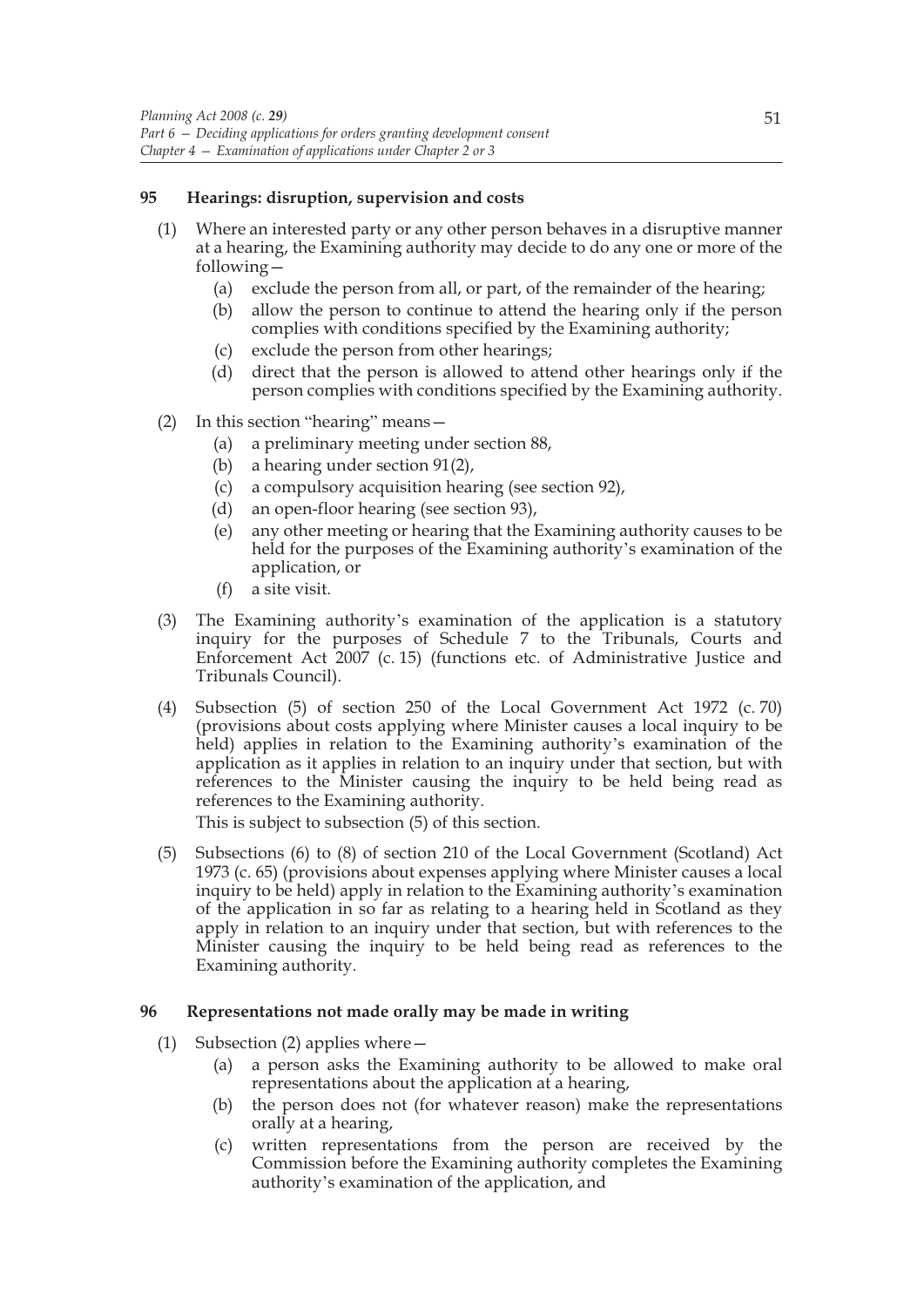- (d) the written representations state that they are ones that the person asked to be allowed to, but did not, make orally at a hearing.
- (2) The Examining authority must consider the written representations as part of the Examining authority's examination of the application, subject to section 87(3).

## **97 Procedure rules**

- (1) The Lord Chancellor or (if subsection (2) applies) the Secretary of State, after consultation with the Administrative Justice and Tribunals Council, may make rules regulating the procedure to be followed in connection with the Examining authority's examination of the application.
- (2) This subsection applies if the development to which the application relates (or part of the development) is the construction (other than by a gas transporter) of an oil or gas cross-country pipe-line—
	- (a) one end of which is in England or Wales, and
	- (b) the other end of which is in Scotland.
- (3) Rules under subsection (1) may make provision for or in connection with authorising the Examining authority, alone or with others, to enter onto land, including land owned or occupied otherwise than by the applicant, for the purpose of inspecting the land as part of the Examining authority's examination of the application.
- (4) Rules under subsection (1) may regulate procedure in connection with matters preparatory to the Examining authority's examination of the application, and in connection with matters subsequent to the examination, as well as in connection with the conduct of the examination.
- (5) Power under this section to make rules includes power to make different provision for different purposes.
- (6) Power under this section to make rules is exercisable by statutory instrument.
- (7) A statutory instrument containing rules under this section is subject to annulment pursuant to a resolution of either House of Parliament.

## **98 Timetable for examining, and reporting on, application**

- (1) The Examining authority is under a duty to complete the Examining authority's examination of the application by the end of the period of 6 months beginning with the day after the start day.
- (2) The start day is the day on which the meeting required by section 88 is held or, if that meeting is held on two or more days, the later or latest of those days.
- (3) In a case where the Examining authority is required to make a report to the Secretary of State under section  $74(2)(b)$  or  $83(2)(b)$ , the Examining authority is under a duty to make its report by the end of the period of 3 months beginning with the day after the deadline for completion of its examination of the application.
- (4) The person appointed to chair the Commission may set a date for a deadline under this section that is later than the date for the time being set.
- (5) The power under subsection (4) may be exercised—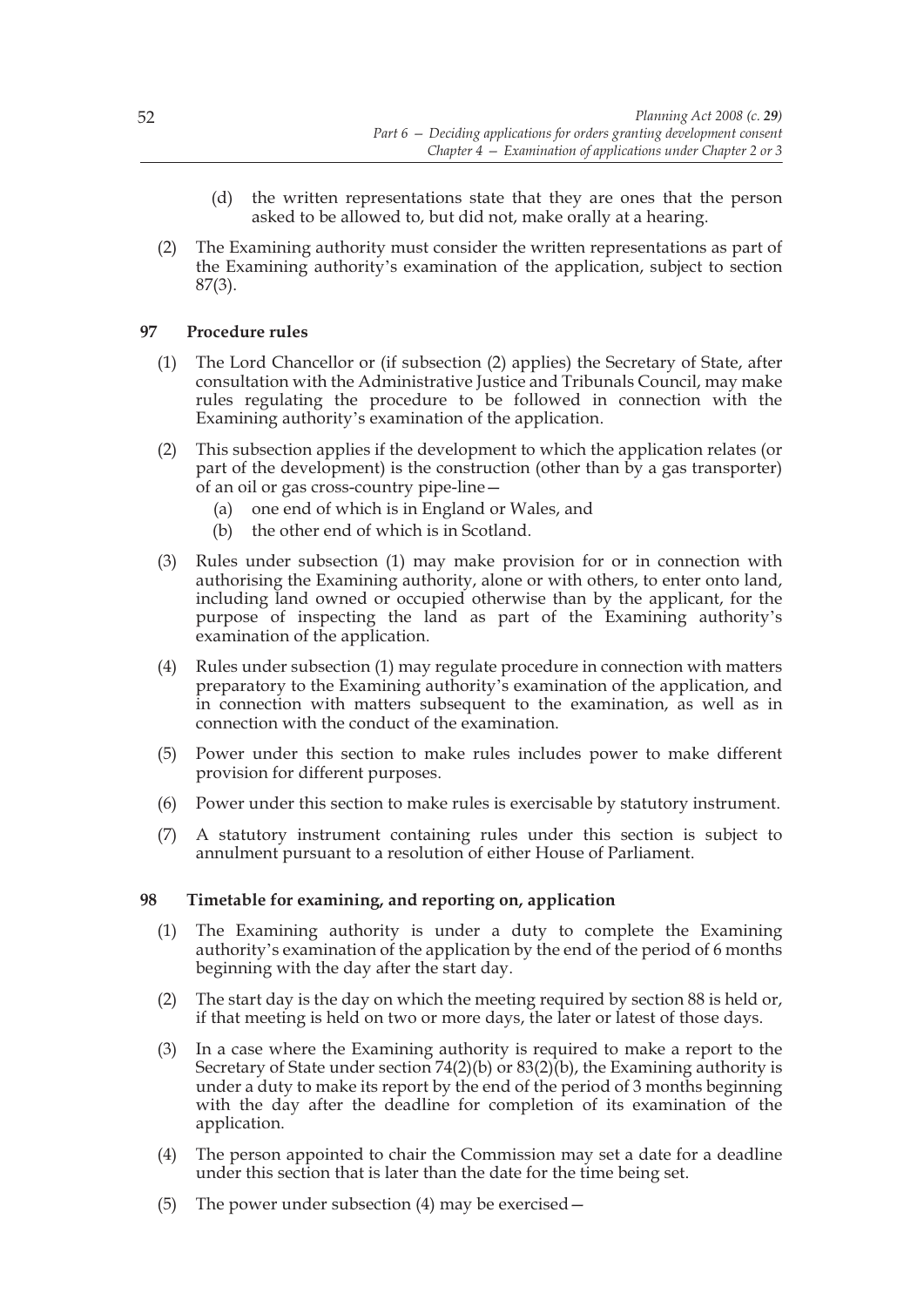- (a) more than once in relation to the same deadline;
- (b) after the date for the time being set for the deadline.
- (6) Where the power under subsection  $(4)$  is exercised  $-$ 
	- (a) the person exercising the power must notify the Secretary of State of what has been done and of the reasons for doing it, and
	- (b) the Commission's report under paragraph 17 of Schedule 1 for the financial year in which the power is exercised must mention and explain what has been done.

## **99 Completion of Examining authority's examination of application**

When the Examining authority has completed its examination of the application, it must inform each of the interested parties of that fact.

## **100 Assessors**

- (1) The person appointed to chair the Commission ("the chair") may, at the request of the Examining authority, appoint a person to act as an assessor to assist the Examining authority in the Examining authority's examination of the application.
- (2) A person may be appointed as an assessor only if it appears to the chair that the person has expertise that makes the person a suitable person to provide assistance to the Examining authority.

## **101 Legal advice and assistance**

- (1) The person appointed to chair the Commission may, at the request of the Examining authority, appoint a barrister, solicitor or advocate to provide legal advice and assistance to the Examining authority in connection with its examination of the application.
- (2) The assistance that may be given by a person appointed under subsection (1) includes carrying out on behalf of the Examining authority any oral questioning of a person making representations at a hearing.

## **102 Interpretation of Chapter 4: "interested party" and other expressions**

- (1) For the purposes of this Chapter, a person is an "interested party" if  $-$ 
	- (a) the person is the applicant,
	- (b) the person is a statutory party,
	- (c) the person is a relevant local authority,
	- (d) the person is the Greater London Authority and the land is in Greater London, or
	- (e) the person has made a relevant representation.
- (2) In this Chapter "representation" includes evidence, and references to the making of a representation include the giving of evidence.
- (3) In subsection (1) "statutory party" means a person specified in, or of a description specified in, regulations made by the Secretary of State.
- (4) A representation is a relevant representation for the purposes of subsection (1) to the extent that—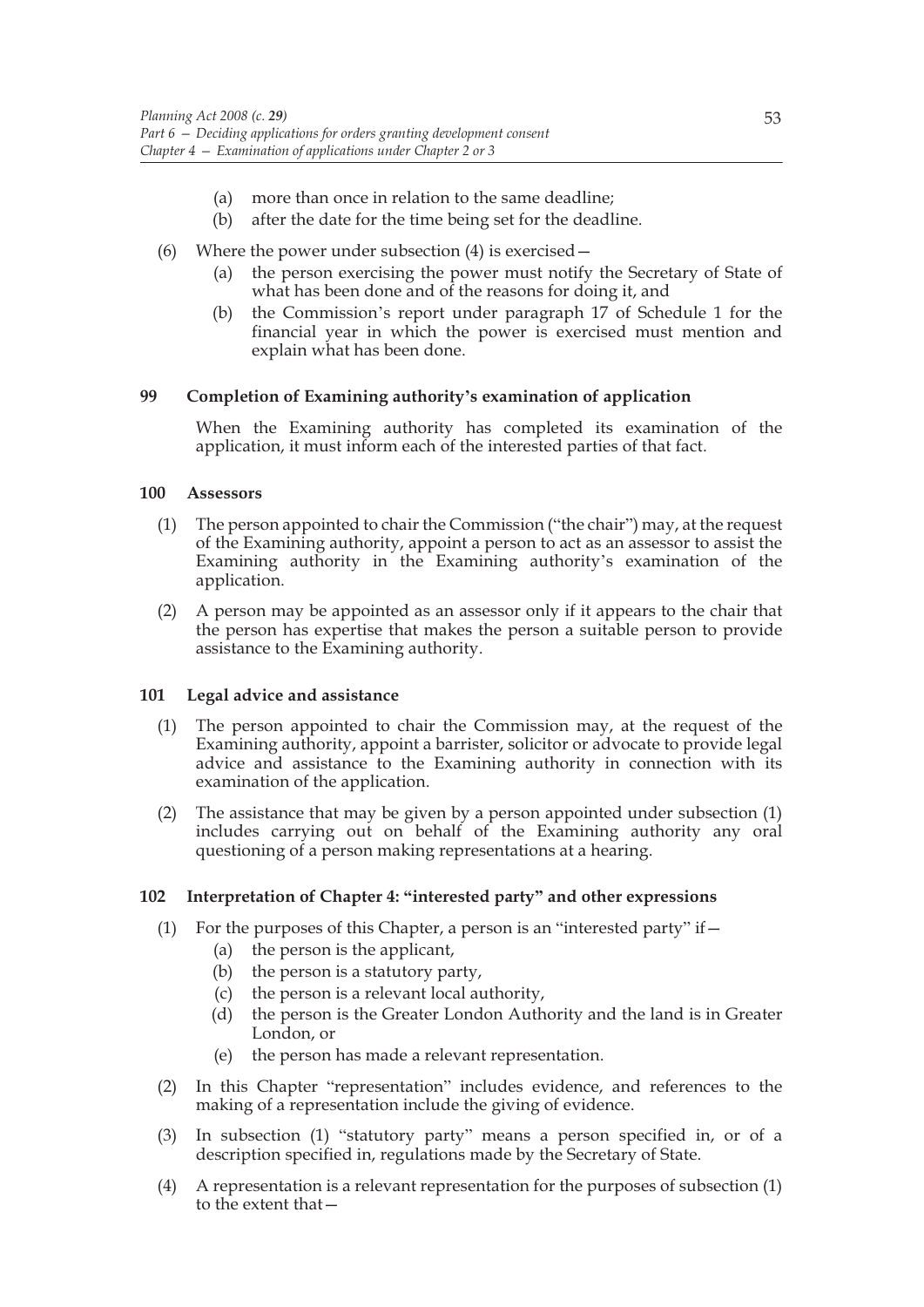- (a) it is a representation about the application,
- (b) it is made to the Commission in the prescribed form and manner,
- (c) it is received by the Commission no later than the deadline that applies under section 56 to the person making it,
- (d) it contains material of a prescribed description, and
- (e) it does not contain—
	- (i) material about compensation for compulsory acquisition of land or of an interest in or right over land,
	- (ii) material about the merits of policy set out in a national policy statement, or
	- (iii) material that is vexatious or frivolous.
- (5) In subsection (1) "relevant local authority" means a local authority within subsection (6) or (7).
- (6) A local authority is within this subsection if the land is in the authority's area.
- (7) A local authority ("A") is within this subsection if  $-$ 
	- (a) the land is in the area of another local authority ("B"), and
	- (b) any part of the boundary of A's area is also a part of the boundary of B's area.
- (8) In subsections (5) to (7) "local authority" means  $-$ 
	- (a) a county council, or district council, in England;
	- (b) a London borough council;
	- (c) the Common Council of the City of London;
	- (d) the Council of the Isles of Scilly;
	- (e) a county council, or county borough council, in Wales;
	- (f) a council constituted under section 2 of the Local Government etc. (Scotland) Act 1994 (c. 39);
	- (g) a National Park authority;
	- (h) the Broads Authority.
- (9) In this section "the land" means the land to which the application relates or any part of that land.

## **CHAPTER 5**

#### DECISIONS ON APPLICATIONS

# **103 Cases where Secretary of State is, and meaning of, decision-maker**

- (1) The Secretary of State has the function of deciding an application for an order granting development consent where—
	- (a) in a case within section 74(2), the Secretary of State receives the Panel's report on the application, or
	- (b) in a case within section 83(2)(b), the Secretary of State receives the single Commissioner's report on the application.
- (2) In this Act "decision-maker" in relation to an application for an order granting development consent—
	- (a) means the Panel that has the function of deciding the application, or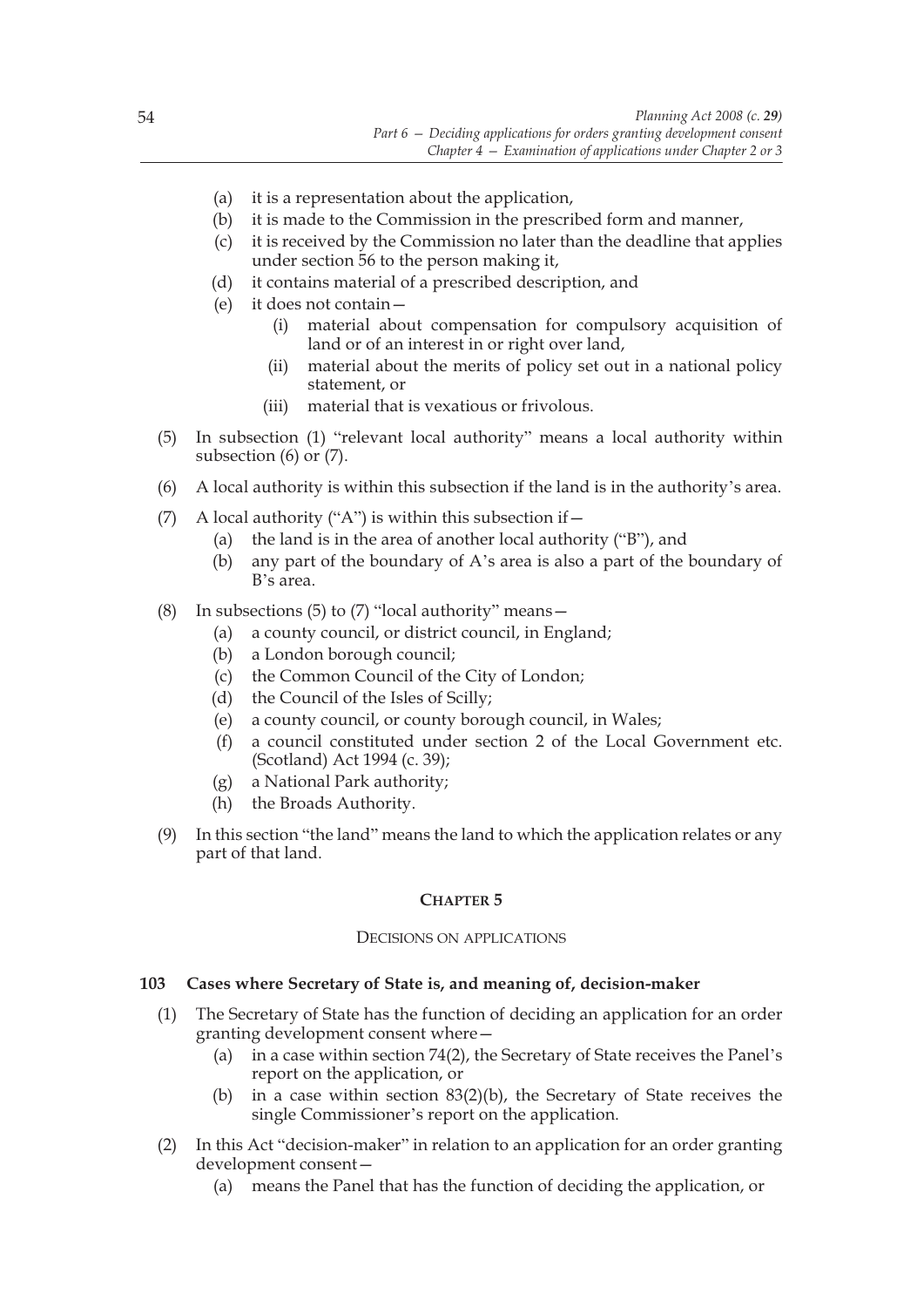(b) where the Council or the Secretary of State has the function of deciding the application, means the Council or (as the case may be) the Secretary of State.

# **104 Decisions of Panel and Council**

- (1) This section applies in relation to an application for an order granting development consent if the decision-maker is a Panel or the Council.
- (2) In deciding the application the Panel or Council must have regard to—
	- (a) any national policy statement which has effect in relation to development of the description to which the application relates (a "relevant national policy statement"),
	- (b) any local impact report (within the meaning given by section 60(3)) submitted to the Commission before the deadline specified in a notice under section 60(2),
	- (c) any matters prescribed in relation to development of the description to which the application relates, and
	- (d) any other matters which the Panel or Council thinks are both important and relevant to its decision.
- (3) The Panel or Council must decide the application in accordance with any relevant national policy statement, except to the extent that one or more of subsections (4) to (8) applies.
- (4) This subsection applies if the Panel or Council is satisfied that deciding the application in accordance with any relevant national policy statement would lead to the United Kingdom being in breach of any of its international obligations.
- (5) This subsection applies if the Panel or Council is satisfied that deciding the application in accordance with any relevant national policy statement would lead to the Panel or Council, or the Commission, being in breach of any duty imposed on it by or under any enactment.
- (6) This subsection applies if the Panel or Council is satisfied that deciding the application in accordance with any relevant national policy statement would be unlawful by virtue of any enactment.
- (7) This subsection applies if the Panel or Council is satisfied that the adverse impact of the proposed development would outweigh its benefits.
- (8) This subsection applies if the Panel or Council is satisfied that any condition prescribed for deciding an application otherwise than in accordance with a national policy statement is met.
- (9) For the avoidance of doubt, the fact that any relevant national policy statement identifies a location as suitable (or potentially suitable) for a particular description of development does not prevent one or more of subsections (4) to (8) from applying.

## **105 Decisions of Secretary of State**

- (1) This section applies in relation to an application for an order granting development consent if the decision-maker is the Secretary of State.
- (2) In deciding the application the Secretary of State must have regard to  $-$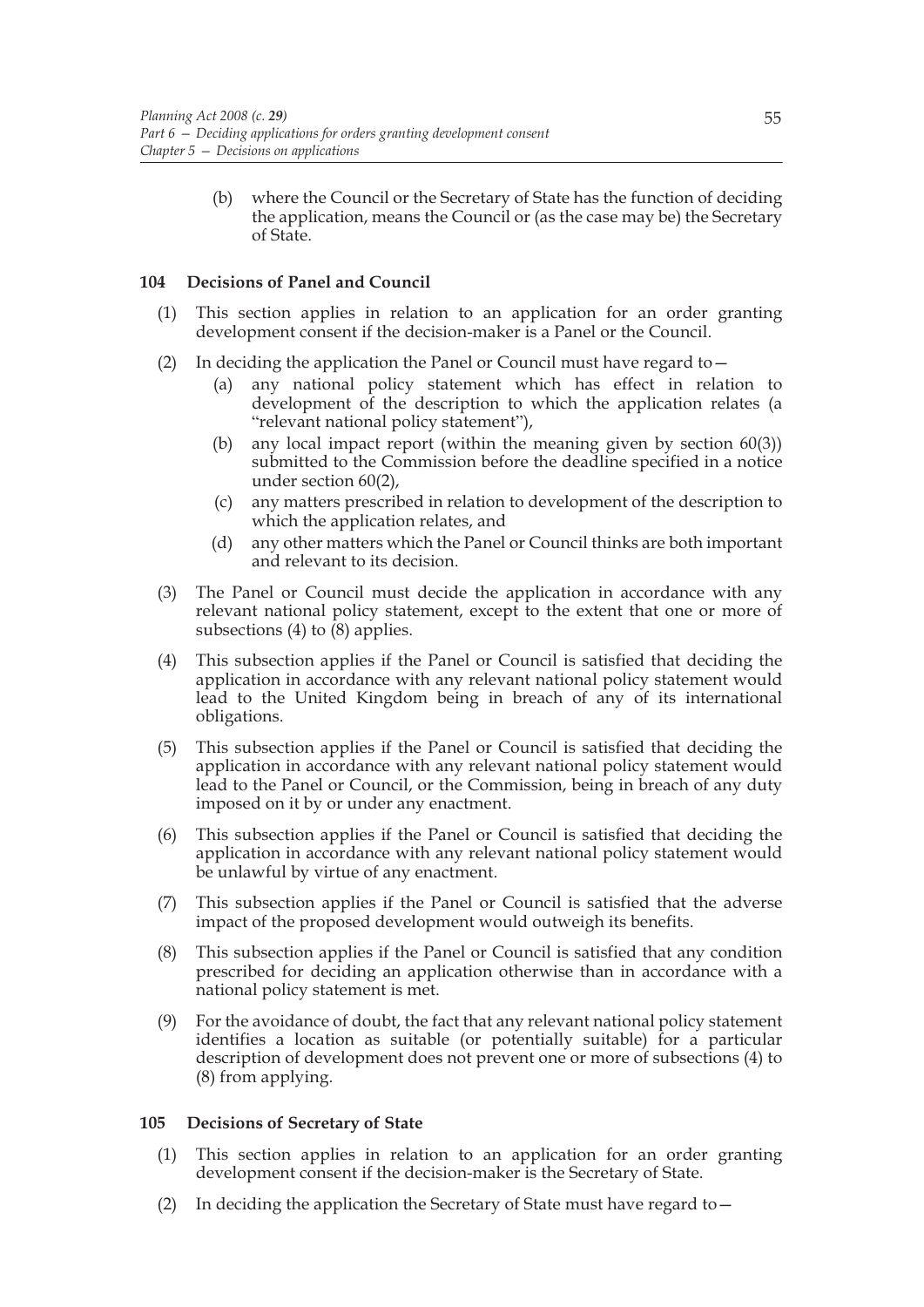- (a) any local impact report (within the meaning given by section 60(3)) submitted to the Commission before the deadline specified in a notice under section 60(2),
- (b) any matters prescribed in relation to development of the description to which the application relates, and
- (c) any other matters which the Secretary of State thinks are both important and relevant to the Secretary of State's decision.

## **106 Matters that may be disregarded when deciding application**

- (1) In deciding an application for an order granting development consent, the decision-maker may disregard representations if the decision-maker considers that the representations—
	- (a) are vexatious or frivolous,
	- (b) relate to the merits of policy set out in a national policy statement, or
	- (c) relate to compensation for compulsory acquisition of land or of an interest in or right over land.
- (2) In this section "representation" includes evidence.

## **107 Timetable for decisions**

- (1) The decision-maker is under a duty to decide an application for an order granting development consent by the end of the period of 3 months beginning with the day after the start day.
- (2) The start day is  $-$ 
	- (a) in a case where a Panel is the decision-maker, the deadline for the completion of its examination of the application under section 98;
	- (b) in a case where the Council is the decision-maker, the deadline for the completion of the single Commissioner's examination of the application under section 98;
	- (c) in a case where the Secretary of State is the decision-maker by virtue of section 103(1), the day on which the Secretary of State receives a report on the application under section  $74(2)(b)$  or  $83(2)(b)$ ;
	- (d) in a case where the Secretary of State is the decision-maker by virtue of section 113(2)(b), the deadline for the completion of the Secretary of State's examination of the application under section 113(2)(a).
- (3) The appropriate authority may set a date for the deadline under subsection (1) that is later than the date for the time being set.
- (4) The appropriate authority is—
	- (a) in a case where a Panel or the Council is the decision-maker, the person appointed to chair the Commission;
	- (b) in a case where the Secretary of State is the decision-maker, the Secretary of State.
- (5) The power under subsection (3) may be exercised—
	- (a) more than once in relation to the same deadline;
	- (b) after the date for the time being set for the deadline.
- (6) Where the power under subsection (3) is exercised other than by the Secretary of State—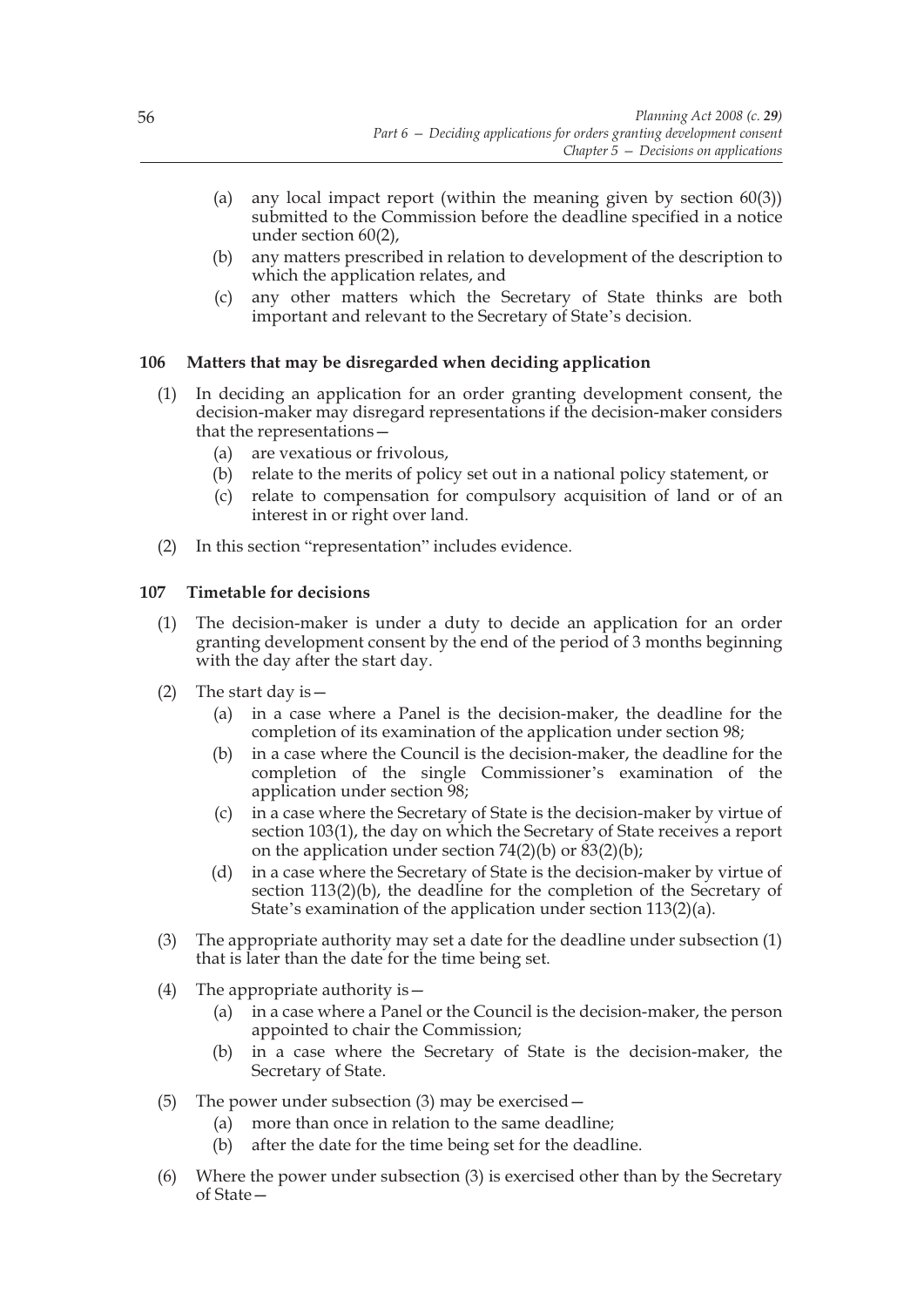- (a) the person exercising the power must notify the Secretary of State of what has been done and of the reasons for doing it, and
- (b) the Commission's report under paragraph 17 of Schedule 1 for the financial year in which the power is exercised must mention and explain what has been done.
- (7) Where the power under subsection (3) is exercised by the Secretary of State, the Secretary of State must—
	- (a) notify each interested party of what has been done and of the reasons for doing it, and
	- (b) lay before Parliament a report explaining what has been done.
- (8) A report under subsection (7)(b) must be published in such form and manner as the Secretary of State thinks appropriate.
- (9) "Interested party" means a person who is an interested party in relation to the application for the purposes of Chapter 4 (see section 102).

#### **CHAPTER 6**

#### SUSPENSION OF DECISION-MAKING PROCESS

#### **108 Suspension during review of national policy statement**

- (1) This section applies where  $-$ 
	- (a) an application is made for an order granting development consent for development of a description in relation to which a national policy statement has effect, and
	- (b) the Secretary of State thinks that, as a result of a change in circumstances since the national policy statement was first published or (if later) the statement or any part of it was last reviewed, all or part of the statement should be reviewed before the application is decided.
- (2) The Secretary of State may direct that, until the review has been completed and the Secretary of State has complied with section 6(5) in relation to the review, the following are suspended—
	- (a) examination of the application by a Panel under Chapter 2 or a single Commissioner under Chapter 3 (if not already completed), and
	- (b) decision of the application by that Panel or (as the case may be) the Council.

#### **CHAPTER 7**

#### INTERVENTION BY SECRETARY OF STATE

## **109 Intervention: significant change in circumstances**

- (1) Section 112 applies by virtue of this section if  $-$ 
	- (a) an application is made for an order granting development consent for development of a description in relation to which a national policy statement has effect,
	- (b) the Commission has accepted the application and has received a certificate under section  $58(2)$ , and (where section 59 applies) a notice under that section, in relation to the application, and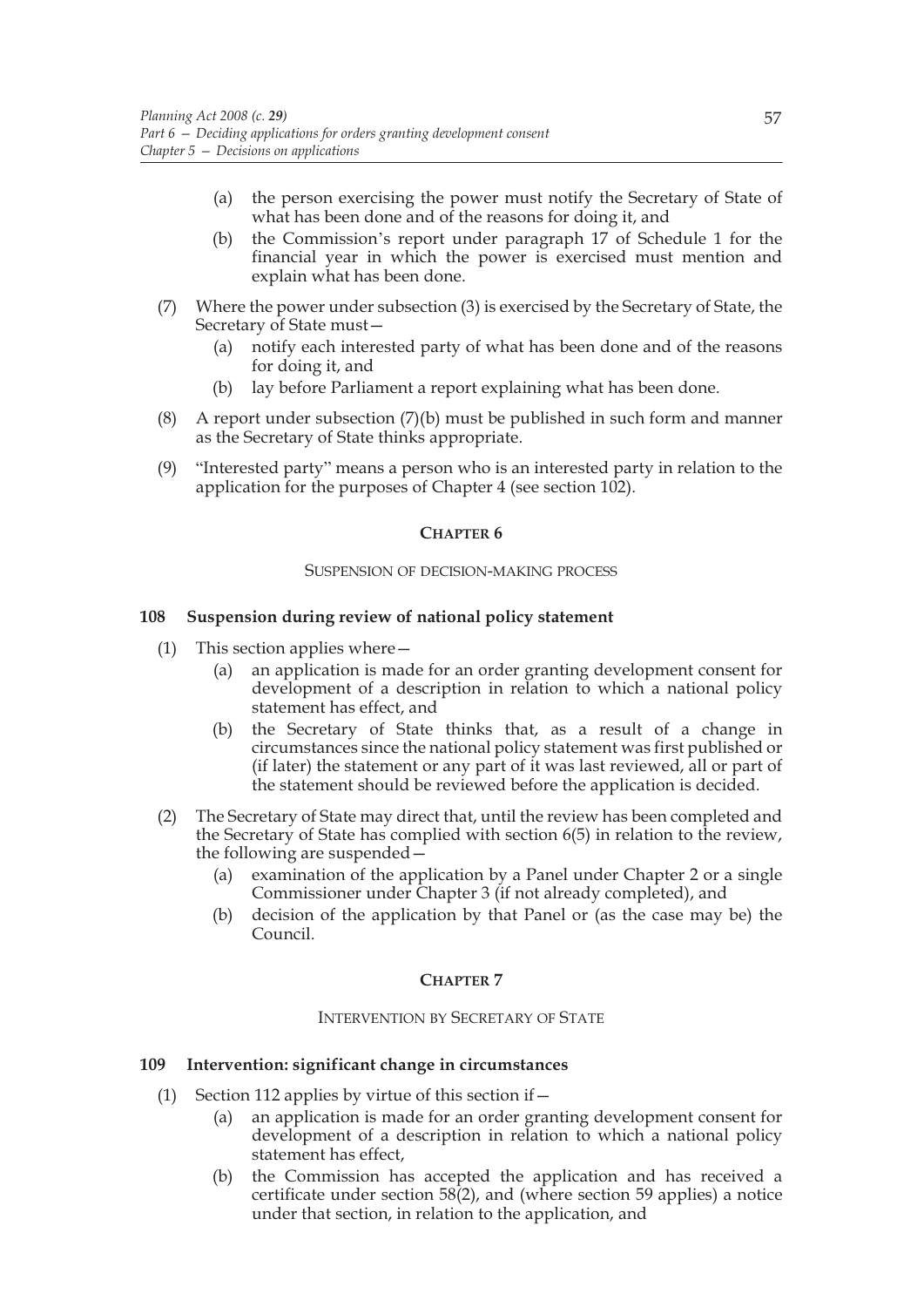- (c) the Secretary of State is satisfied that the condition in subsection (2) or (3) is met.
- (2) The condition is that—
	- (a) since the time when the national policy statement was first published or (if later) last reviewed, there has been a significant change in any circumstances on the basis of which any policy set out in the statement ("the relevant policy") was decided,
	- (b) the change was not anticipated at that time,
	- (c) if the change had been anticipated at that time, the relevant policy would have been materially different,
	- (d) if the relevant policy was materially different, it would be likely to have a material effect on the decision on the application, and
	- (e) there is an urgent need in the national interest for the application to be decided before the national policy statement is reviewed.
- (3) The condition is that—
	- (a) since the time when part of the national policy statement ("the relevant part") was first published or (if later) last reviewed, there has been a significant change in any circumstances on the basis of which any of the policy set out in the relevant part ("the relevant policy") was decided,
	- (b) the change was not anticipated at that time,
	- (c) if the change had been anticipated at that time, the relevant policy would have been materially different,
	- (d) if the relevant policy was materially different, it would be likely to have a material effect on the decision on the application, and
	- (e) there is an urgent need in the national interest for the application to be decided before the relevant part is reviewed.
- (4) In deciding whether the tests in subsection  $(2)(d)$  and  $(e)$ , or  $(3)(d)$  and  $(e)$ , are met, the Secretary of State must have regard to the views of the Commission.

# **110 Intervention: defence and national security**

Section 112 applies by virtue of this section if—

- (a) an application is made for an order granting development consent,
- (b) the Commission has accepted the application and has received a certificate under section 58(2) in relation to the application, and
- (c) the Secretary of State is satisfied that intervention by the Secretary of State would be in the interests of defence or national security.

# **111 Intervention: other circumstances**

The Secretary of State may by order specify other circumstances in which section 112 is to apply in relation to an application for an order granting development consent.

# **112 Power of Secretary of State to intervene**

(1) Where this section applies in relation to an application for an order granting development consent, the Secretary of State may direct that the application is to be referred to the Secretary of State.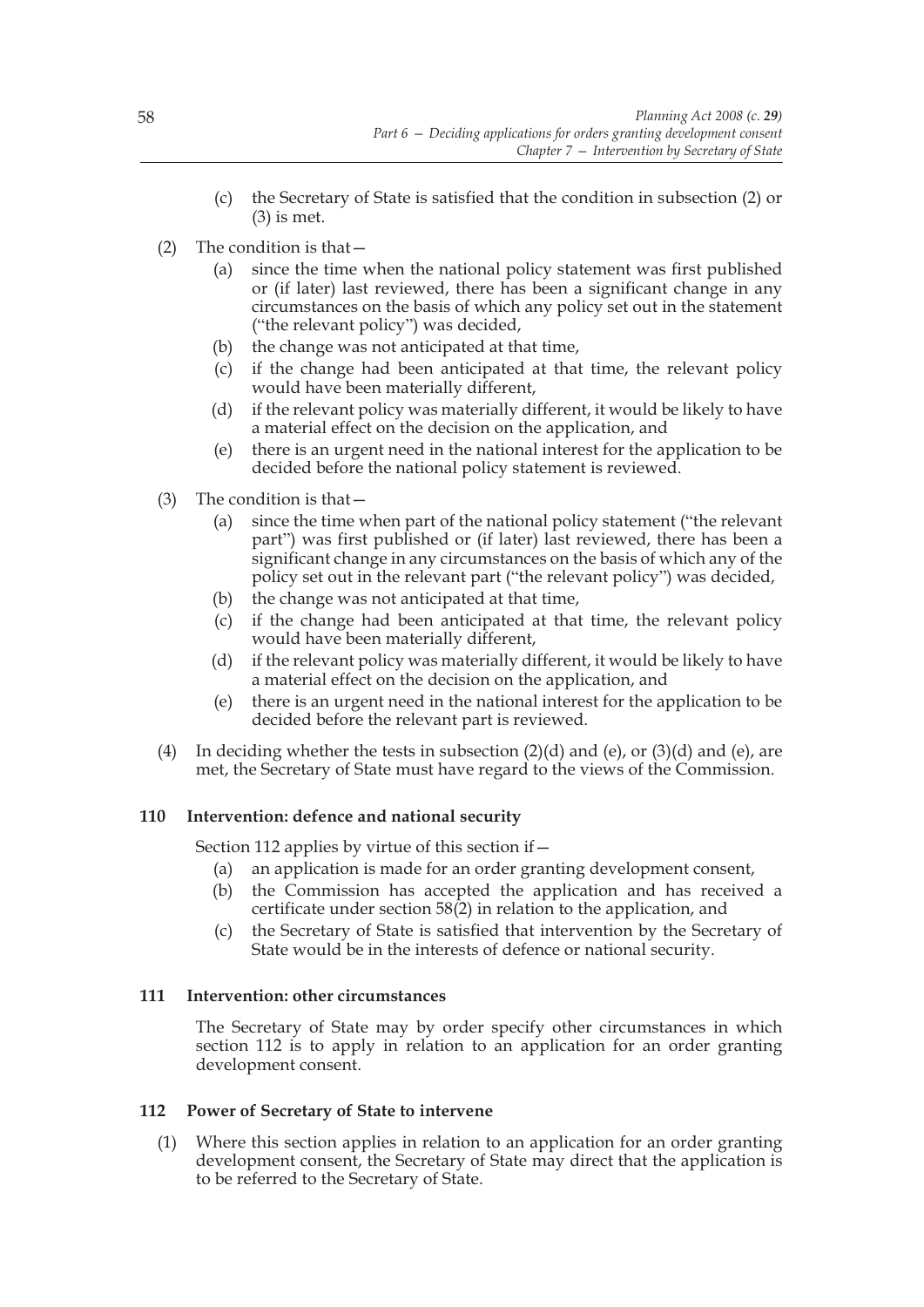- (2) A direction under subsection (1) must be given by the end of the period of 4 weeks beginning with the day after the end of the meeting held under section 88(2).
- (3) Subsection (2) does not apply if the Secretary of State thinks there are exceptional circumstances which justify a direction under subsection (1) being given at a later time.
- (4) In a case where this section applies by virtue of section 109, a direction under subsection (1) must state the Secretary of State's reasons for being satisfied that the condition in section 109(2) or (3) is met.

# **113 Effect of intervention**

- (1) This section applies if the Secretary of State gives a direction under section 112(1) in relation to an application.
- (2) The Secretary of State has the functions of—
	- (a) examining the application, and
	- (b) deciding the application.
- (3) The Secretary of State may discharge the function of examining the application  $by -$ 
	- (a) directing the Commission to examine such matters as may be specified by the Secretary of State;
	- (b) conducting an examination of any matters in relation to which a direction under paragraph (a) is not given.
- (4) Schedule 3 makes provision in relation to the Secretary of State's function of examining an application under this section.
- (5) An examination under subsection  $(3)(a)$  is to be conducted in accordance with paragraph 1 of Schedule 3.
- (6) An examination under subsection  $(3)(b)$  is to be conducted in accordance with paragraph 2 of Schedule 3.
- (7) Rules under paragraph 3 of Schedule 3 must provide for a deadline for the completion by the Secretary of State of—
	- (a) the examination of the application under subsection  $(2)(a)$ ;
	- (b) the examination of any matters under subsection  $(3)(b)$ .
- (8) The Secretary of State's examination of the application is a statutory inquiry for the purposes of Schedule 7 to the Tribunals, Courts and Enforcement Act 2007 (c. 15) (functions etc. of Administrative Justice and Tribunals Council).
- (9) Subsection (5) of section 250 of the Local Government Act 1972 (c. 70) (provisions about costs applying where Minister causes a local inquiry to be held) applies in relation to the Secretary of State's examination of the application as it applies in relation to an inquiry under that section, but with references to the Minister causing the inquiry to be held being read as references to the Secretary of State. This is subject to subsection (10).
- (10) Subsections (6) to (8) of section 210 of the Local Government (Scotland) Act 1973 (c. 65) (provisions about expenses applying where Minister causes a local inquiry to be held) apply in relation to the Secretary of State's examination of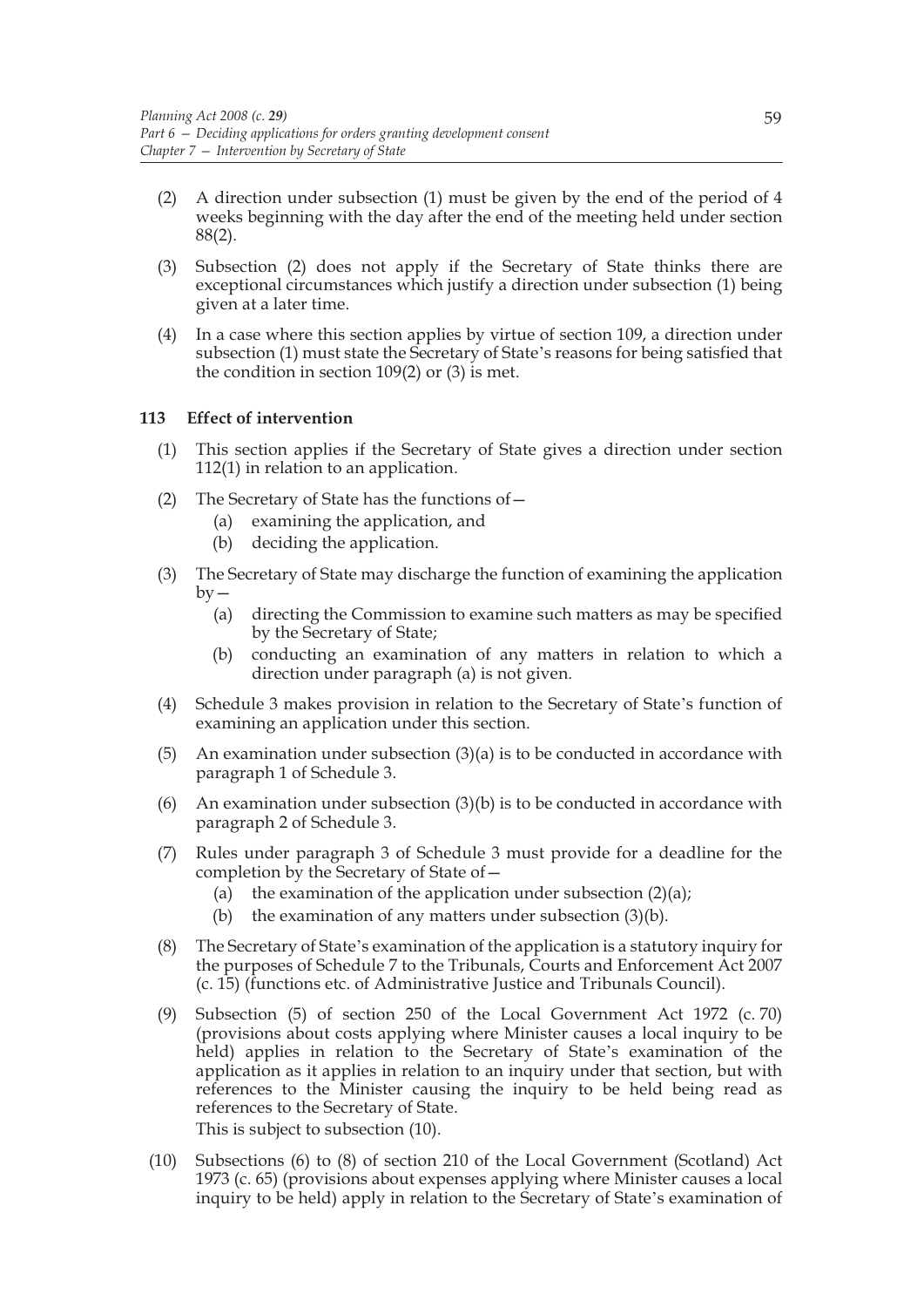the application in so far as relating to a hearing held in Scotland as they apply in relation to an inquiry under that section, but with references to the Minister causing the inquiry to be held being read as references to the Secretary of State.

- (11) In subsection (10) "hearing" means—
	- (a) any meeting or hearing that the Secretary of State causes to be held for the purposes of the Secretary of State's examination of the application, or
	- (b) a site visit.

## **CHAPTER 8**

#### GRANT OR REFUSAL

# **114 Grant or refusal of development consent**

- (1) When it has decided an application for an order granting development consent, the decision-maker must either—
	- (a) make an order granting development consent, or
	- (b) refuse development consent.
- (2) The Secretary of State may by regulations make provision regulating the procedure to be followed if the decision-maker proposes to make an order granting development consent on terms which are materially different from those proposed in the application.

## **115 Development for which development consent may be granted**

- (1) Development consent may be granted for development which is  $-$ 
	- (a) development for which development consent is required, or
		- (b) associated development.
- (2) "Associated development" means development which—
	- (a) is associated with the development within subsection  $(1)(a)$  (or any part of it),
	- (b) is not the construction or extension of one or more dwellings, and
	- (c) is within subsection  $(3)$  or  $(4)$ .
- (3) Development is within this subsection if it is to be carried out wholly in one or more of the following areas—
	- (a) England;
	- (b) waters adjacent to England up to the seaward limits of the territorial sea;
	- (c) in the case of development in the field of energy, a Renewable Energy Zone, except any part of a Renewable Energy Zone in relation to which the Scottish Ministers have functions.
- (4) Development is within this subsection if—
	- (a) it is to be carried out wholly in Wales,
	- (b) it is the carrying out or construction of surface works, boreholes or pipes, and
	- (c) the development within subsection  $(1)(a)$  with which it is associated is development within section 17(3).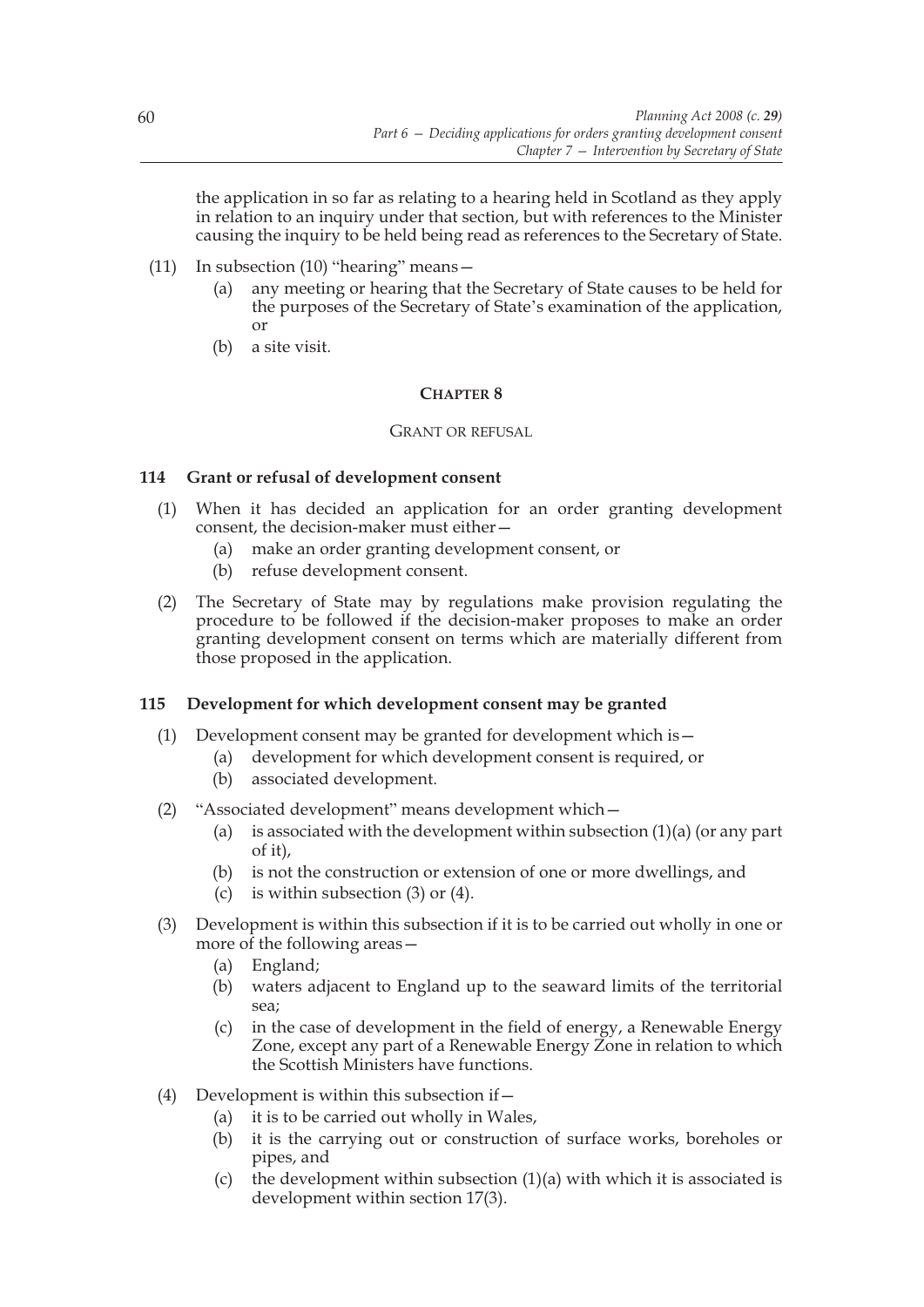- (5) To the extent that development consent is granted for associated development, section 33 applies to the development as it applies to development for which development consent is required.
- (6) In deciding whether development is associated development, a Panel or the Council must have regard to any guidance issued by the Secretary of State.

# **116 Reasons for decision to grant or refuse development consent**

- (1) The decision-maker must prepare a statement of its reasons for deciding to—
	- (a) make an order granting development consent, or
	- (b) refuse development consent.
- (2) The appropriate authority must provide a copy of the statement to each person who is an interested party in relation to the application for the purposes of Chapter 4 (see section 102).
- (3) The appropriate authority must publish the statement in such manner as the authority thinks appropriate.
- (4) In subsections (2) and (3) "the appropriate authority" means—
	- (a) the Commission where the decision-maker is a Panel or the Council;
	- (b) the Secretary of State where the decision-maker is the Secretary of State.

## **117 Orders granting development consent: formalities**

- (1) This section applies in relation to an order granting development consent.
- (2) If the order is made by a Panel or the Council it must be made in the name of the Commission.
- (3) Except in a case within subsection (4), the appropriate authority must publish the order in such manner as the authority thinks appropriate.
- (4) If the order includes provision made in the exercise of any of the powers conferred by section  $120(5)(a)$  or (b), the order must be contained in a statutory instrument.
- (5) If the instrument containing the order is made by a Panel or the Council in the name of the Commission, the Statutory Instruments Act 1946 (c. 36) applies in relation to the instrument as if it had been made by a Minister of the Crown.
- (6) As soon as practicable after the instrument is made, the appropriate authority must deposit in the office of the Clerk of the Parliaments a copy of—
	- (a) the instrument,
	- (b) the latest version of any plan supplied by the applicant in connection with the application for the order contained in the instrument, and
	- (c) the statement of reasons prepared under section 116(1).
- (7) In this section "the appropriate authority" means—
	- (a) the Commission where the decision-maker is a Panel or the Council;
	- (b) the Secretary of State where the decision-maker is the Secretary of State.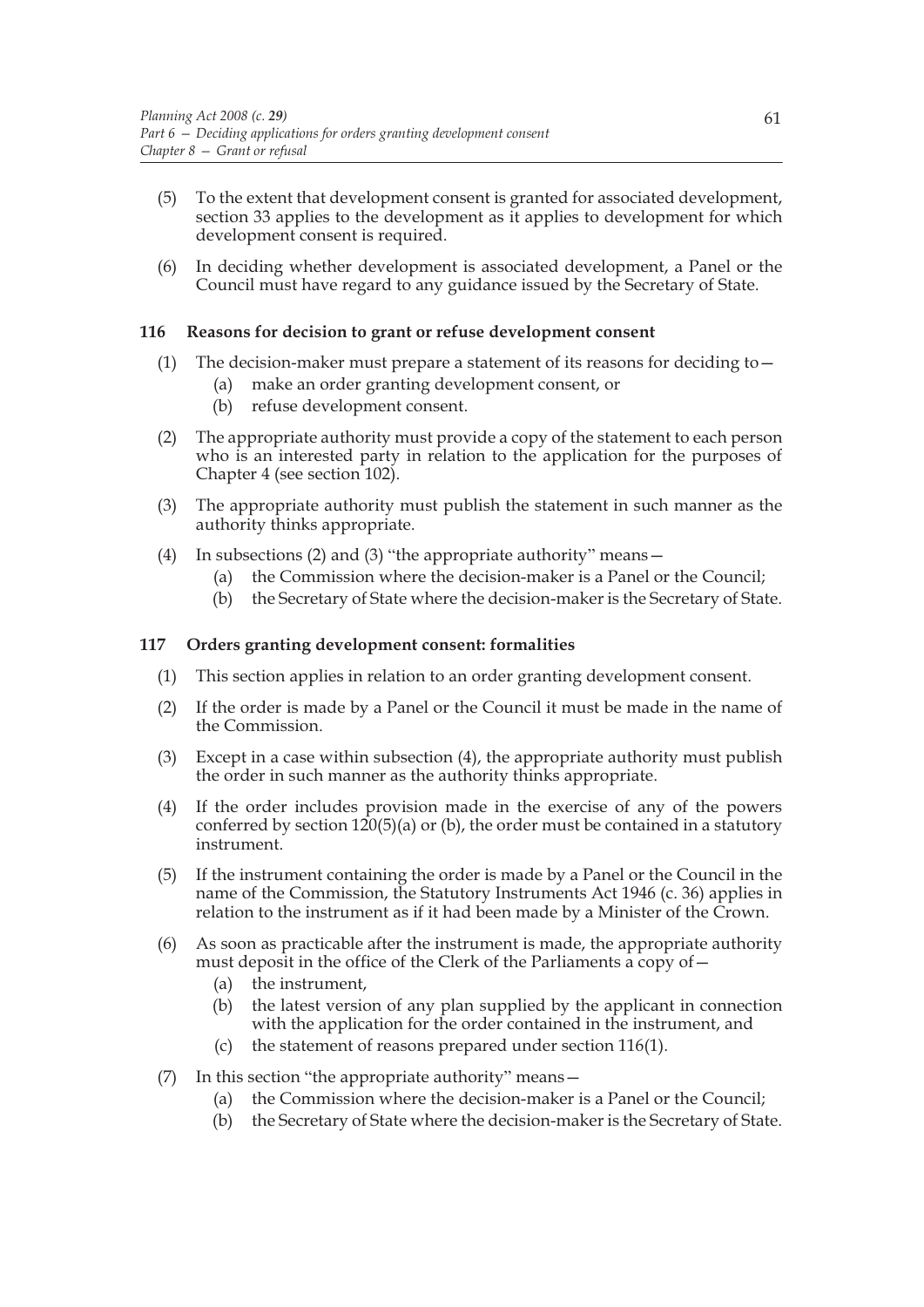# **CHAPTER 9**

### LEGAL CHALLENGES

# **118 Legal challenges relating to applications for orders granting development consent**

- (1) A court may entertain proceedings for questioning an order granting development consent only if—
	- (a) the proceedings are brought by a claim for judicial review, and
	- (b) the claim form is filed during the period of 6 weeks beginning with  $-$ 
		- (i) the day on which the order is published, or
		- (ii) if later, the day on which the statement of reasons for making the order is published.
- (2) A court may entertain proceedings for questioning a refusal of development consent only if—
	- (a) the proceedings are brought by a claim for judicial review, and
	- (b) the claim form is filed during the period of 6 weeks beginning with the day on which the statement of reasons for the refusal is published.
- (3) A court may entertain proceedings for questioning a decision of the Commission under section 55 not to accept an application for an order granting development consent only if—
	- (a) the proceedings are brought by a claim for judicial review, and
	- (b) the claim form is filed during the period of 6 weeks beginning with the day on which the Commission notifies the applicant as required by subsection (7) of that section.
- (4) A court may entertain proceedings for questioning a decision under paragraph 1 of Schedule 4 in relation to an error or omission in a decision document only  $if -$ 
	- (a) the proceedings are brought by a claim for judicial review, and
	- (b) the claim form is filed during the period of 6 weeks beginning with the day on which a correction notice in respect of the error or omission is issued under paragraph 2 of that Schedule or, if the correction is required to be made by order contained in a statutory instrument, the day on which the order is published.
- (5) A court may entertain proceedings for questioning a decision under paragraph 2(1) of Schedule 6 to make a change to an order granting development consent only if—
	- (a) the proceedings are brought by a claim for judicial review, and
	- (b) the claim form is filed during the period of 6 weeks beginning with the day on which notice of the change is given under paragraph 2(12)(b) of that Schedule or, if the change to the order is required to be made by order contained in a statutory instrument, the day on which the order making the change is published.
- (6) A court may entertain proceedings for questioning a decision under paragraph 3(1) of Schedule 6 to make a change to, or revoke, an order granting development consent only if—
	- (a) the proceedings are brought by a claim for judicial review, and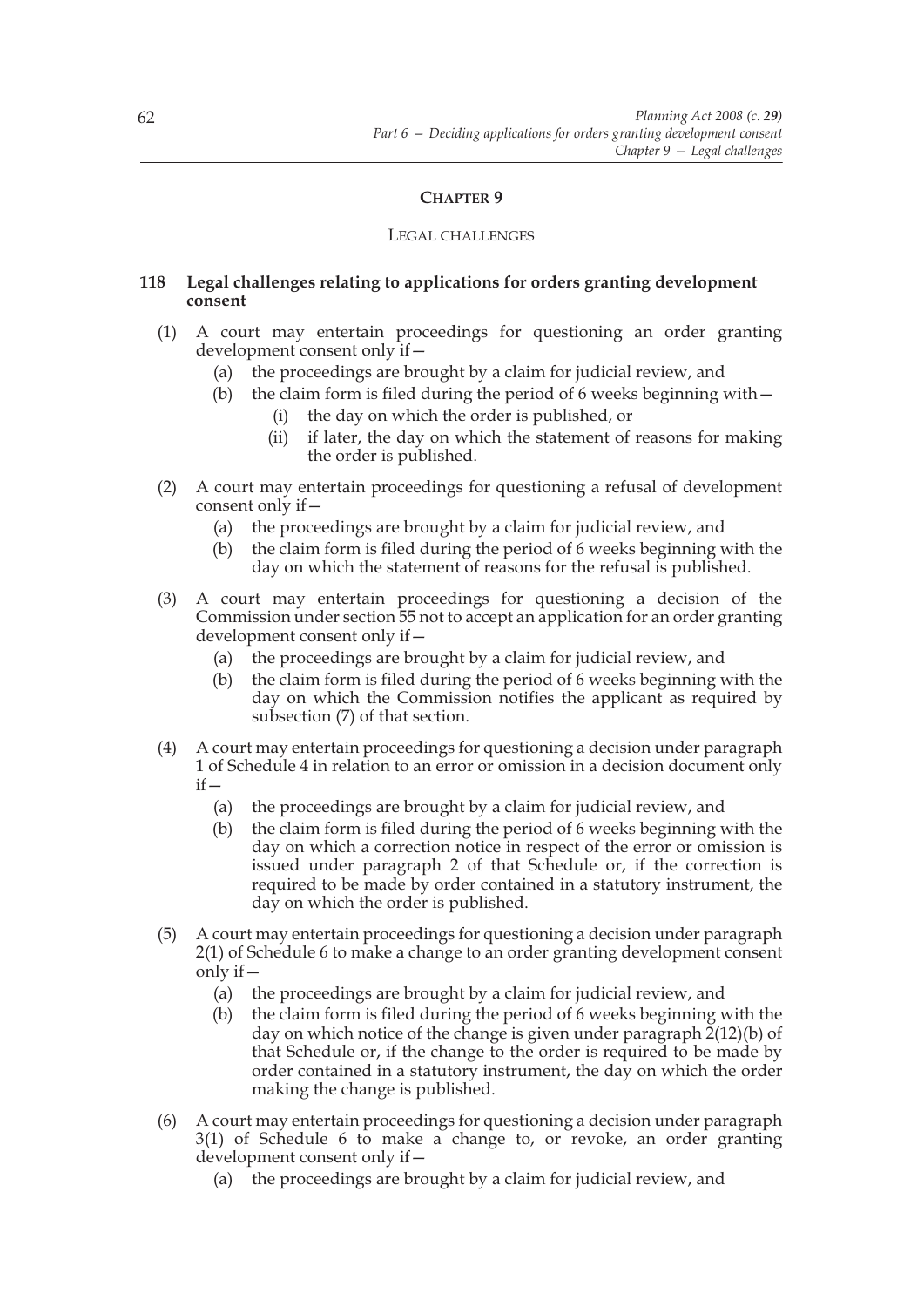- (b) the claim form is filed during the period of 6 weeks beginning with the day on which notice of the change or revocation is given under paragraph  $4(6)$  of that Schedule or, if the change or revocation is required to be made by order contained in a statutory instrument, the day on which the order making the change or revocation is published.
- (7) A court may entertain proceedings for questioning anything else done, or omitted to be done, by the Secretary of State or the Commission in relation to an application for an order granting development consent only if—
	- (a) the proceedings are brought by a claim for judicial review, and
	- (b) the claim form is filed during the period of 6 weeks beginning with the relevant day.
- (8) "The relevant day", in relation to an application for an order granting development consent, means the day on which—
	- (a) the application is withdrawn,
	- (b) the order granting development consent is published or (if later) the statement of reasons for making the order is published, or
	- (c) the statement of reasons for the refusal of development consent is published.
- (9) Subsections (7) and (8) do not apply in relation to  $-$ 
	- (a) a failure to decide an application for an order granting development consent, or
	- (b) anything which delays (or is likely to delay) the decision on such an application.

# **CHAPTER 10**

#### CORRECTION OF ERRORS

# **119 Correction of errors in development consent decisions**

Schedule 4 (correction of errors in development consent decisions) has effect.

#### **PART 7**

#### ORDERS GRANTING DEVELOPMENT CONSENT

# **CHAPTER 1**

#### CONTENT OF ORDERS

#### *General*

# **120 What may be included in order granting development consent**

- (1) An order granting development consent may impose requirements in connection with the development for which consent is granted.
- (2) The requirements may in particular include requirements corresponding to conditions which could have been imposed on the grant of any permission, consent or authorisation, or the giving of any notice, which (but for section 33(1)) would have been required for the development.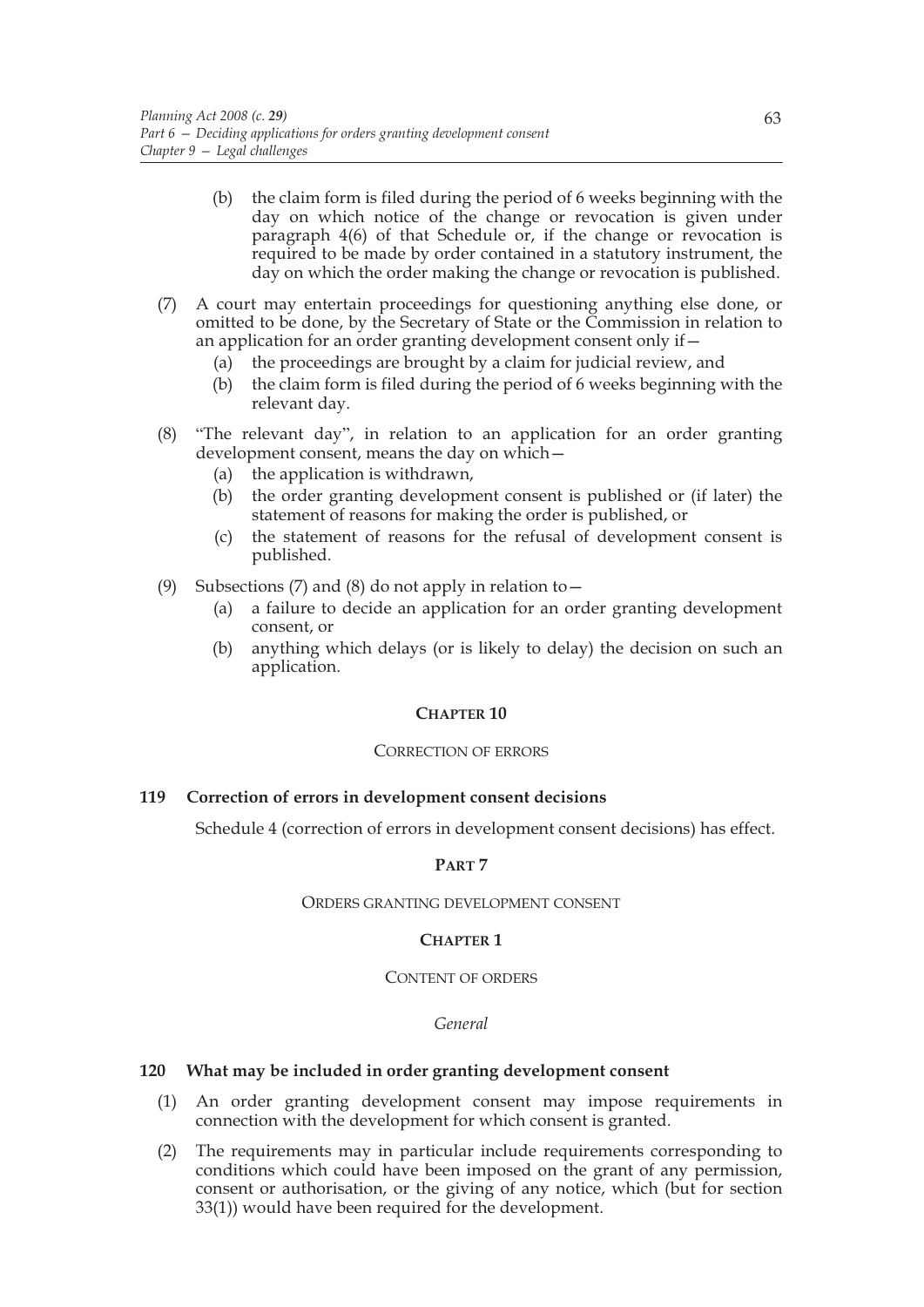- (3) An order granting development consent may make provision relating to, or to matters ancillary to, the development for which consent is granted.
- (4) The provision that may be made under subsection (3) includes in particular provision for or relating to any of the matters listed in Part 1 of Schedule 5.
- (5) An order granting development consent may—
	- (a) apply, modify or exclude a statutory provision which relates to any matter for which provision may be made in the order;
	- (b) make such amendments, repeals or revocations of statutory provisions of local application as appear to the decision-maker to be necessary or expedient in consequence of a provision of the order or in connection with the order;
	- (c) include any provision that appears to the decision-maker to be necessary or expedient for giving full effect to any other provision of the order;
	- (d) include incidental, consequential, supplementary, transitional or transitory provisions and savings.
- (6) In subsection (5) "statutory provision" means a provision of an Act or of an instrument made under an Act.
- (7) Subsections (3) to (6) are subject to subsection (8) and the following provisions of this Chapter.
- (8) An order granting development consent may not include provision—
	- (a) making byelaws or conferring power to make byelaws;
	- (b) creating offences or conferring power to create offences;
	- (c) changing an existing power to make byelaws or create offences.
- (9) To the extent that provision for or relating to a matter may be included in an order granting development consent, none of the following may include any such provision—
	- (a) an order under section 14 or 16 of the Harbours Act 1964 (c. 40) (orders in relation to harbours, docks and wharves);
	- (b) an order under section 4(1) of the Gas Act 1965 (c. 36) (order authorising storage of gas in underground strata);
	- (c) an order under section 1 or 3 of the Transport and Works Act 1992 (c. 42) (orders as to railways, tramways, inland waterways etc.).

### **121 Proposed exercise of powers in relation to legislation**

- (1) This section applies if a Panel, or the Council, proposes to make an order granting development consent which includes provision made in exercise of any of the powers conferred by section  $120(5)(a)$  and (b) ("the legislation powers").
- (2) Before making the order, the Panel or Council must send a draft of it to the Secretary of State.
- (3) If the Secretary of State thinks that any provision which the Panel or Council proposes to include in the order in exercise of the legislation powers would contravene Community law or any of the Convention rights, the Secretary of State may give a direction requiring the Panel or Council to make specified changes to the draft order.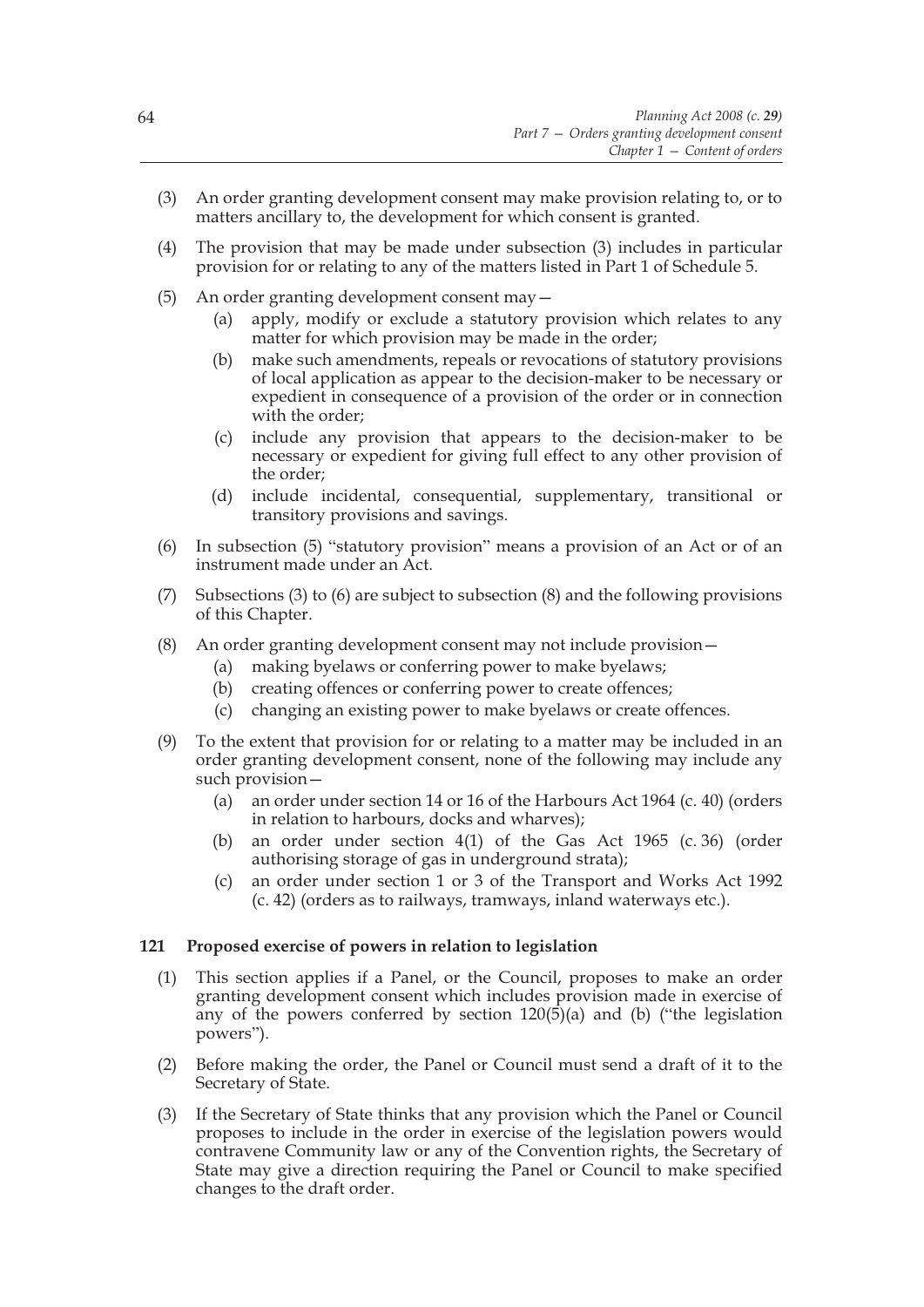- (4) The changes that may be specified in a direction under subsection (3) are limited to those that the Secretary of State thinks are required in order to prevent the contravention from arising.
- (5) The power of the Secretary of State to give a direction under subsection (3) is not exercisable after the end of the period of 28 days beginning with the day on which the Secretary of State receives the draft order.

# (6) In this section—

"Community law" means—

- (a) all the rights, powers, liabilities, obligations and restrictions from time to time created or arising by or under the Community Treaties, and
- (b) all the remedies and procedures from time to time provided for by or under the Community Treaties;
- "the Convention rights" has the same meaning as in the Human Rights Act 1998 (c. 42).

# *Compulsory acquisition*

# **122 Purpose for which compulsory acquisition may be authorised**

- (1) An order granting development consent may include provision authorising the compulsory acquisition of land only if the decision-maker is satisfied that the conditions in subsections (2) and (3) are met.
- (2) The condition is that the land—
	- (a) is required for the development to which the development consent relates,
	- (b) is required to facilitate or is incidental to that development, or
	- (c) is replacement land which is to be given in exchange for the order land under section 131 or 132.
- (3) The condition is that there is a compelling case in the public interest for the land to be acquired compulsorily.

# **123 Land to which authorisation of compulsory acquisition can relate**

- (1) An order granting development consent may include provision authorising the compulsory acquisition of land only if the decision-maker is satisfied that one of the conditions in subsections (2) to (4) is met.
- (2) The condition is that the application for the order included a request for compulsory acquisition of the land to be authorised.
- (3) The condition is that all persons with an interest in the land consent to the inclusion of the provision.
- (4) The condition is that the prescribed procedure has been followed in relation to the land.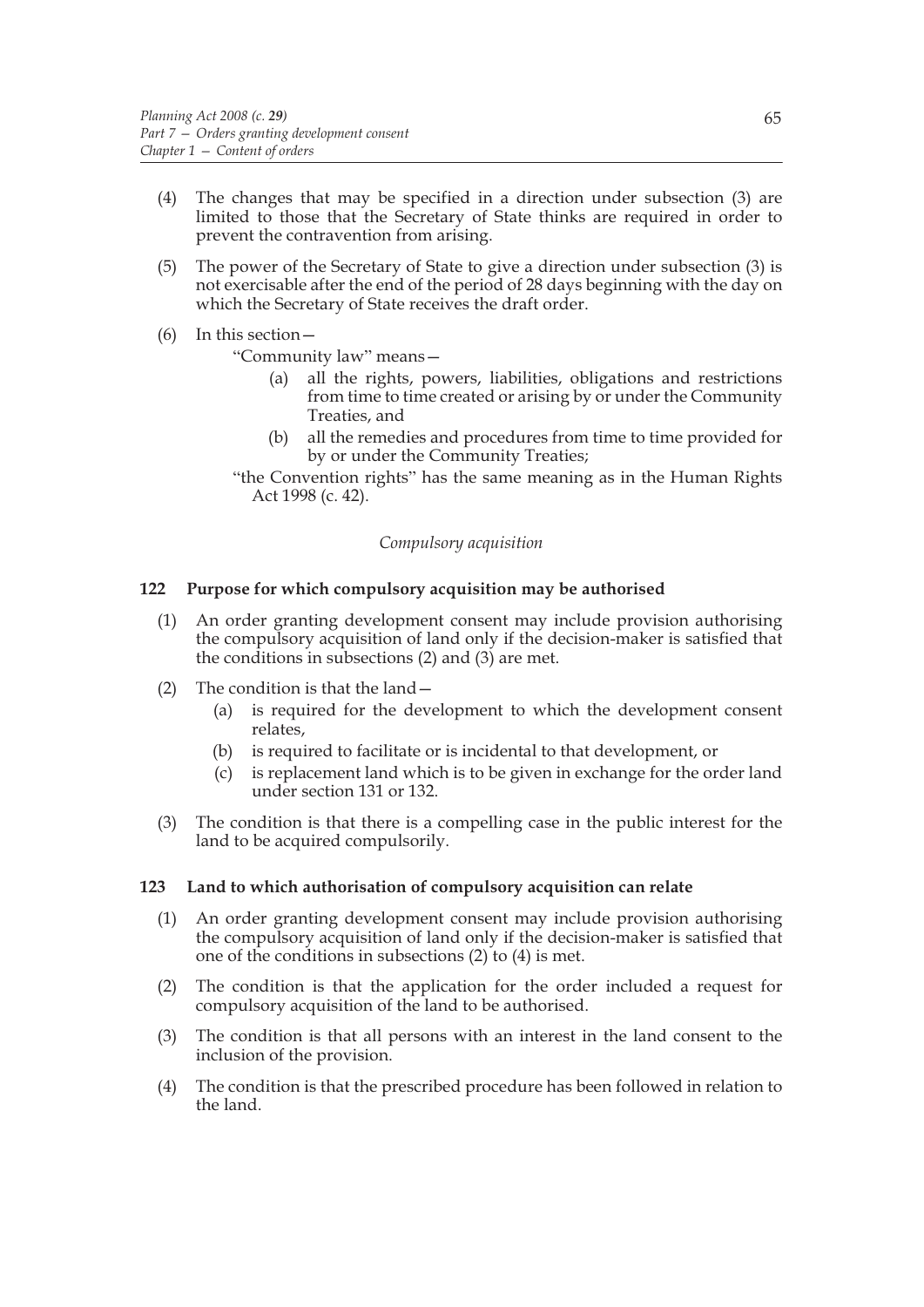# **124 Guidance about authorisation of compulsory acquisition**

- (1) The Secretary of State may issue guidance about the making of an order granting development consent which includes provision authorising the compulsory acquisition of land.
- (2) If a Panel or the Council proposes to make such an order, it must have regard to any guidance issued under subsection (1).

# **125 Application of compulsory acquisition provisions**

- (1) This section applies if an order granting development consent includes provision authorising the compulsory acquisition of land.
- (2) Part 1 of the Compulsory Purchase Act 1965 (c. 56) (procedure for compulsory purchase) applies to the compulsory acquisition of land under the order—
	- (a) as it applies to a compulsory purchase to which Part 2 of the Acquisition of Land Act 1981 (c. 67) applies, and
	- (b) as if the order were a compulsory purchase order under that Act.
- (3) Part 1 of the Compulsory Purchase Act 1965, as applied by subsection (2), has effect with the omission of the following provisions—
	- (a) section 4 (time limit for exercise of compulsory purchase powers);
	- (b) section 10 (compensation for injurious affection);
	- (c) paragraph 3(3) of Schedule 3 (provision as to giving of bonds).
- (4) In so far as the order includes provision authorising the compulsory acquisition of land in Scotland—
	- (a) subsections (2) and (3) do not apply, and
	- (b) the Acquisition of Land (Authorisation Procedure) (Scotland) Act 1947  $(c. 42)$  ("the 1947 Act") applies to the compulsory acquisition of that land under the order as if the order were a compulsory purchase order as defined in section 1(1) of that Act.
- (5) The 1947 Act, as applied by subsection (4), has effect with the omission of the following provisions—
	- (a) Parts 2 and 3 of the First Schedule (compulsory purchase by Ministers and special provisions as to certain descriptions of land);
	- (b) section 116 of the Lands Clauses Consolidation (Scotland) Act 1845 (c. 19) (time limit for exercise of compulsory purchase powers) (that section being incorporated into the 1947 Act by paragraph 1 of the Second Schedule to the 1947 Act).
- (6) Subsections (2) to (5) are subject to any contrary provision made by the order granting development consent.

# **126 Compensation for compulsory acquisition**

- (1) This section applies in relation to an order granting development consent which includes provision authorising the compulsory acquisition of land.
- (2) The order may not include provision the effect of which is to modify the application of a compensation provision, except to the extent necessary to apply the provision to the compulsory acquisition of land authorised by the order.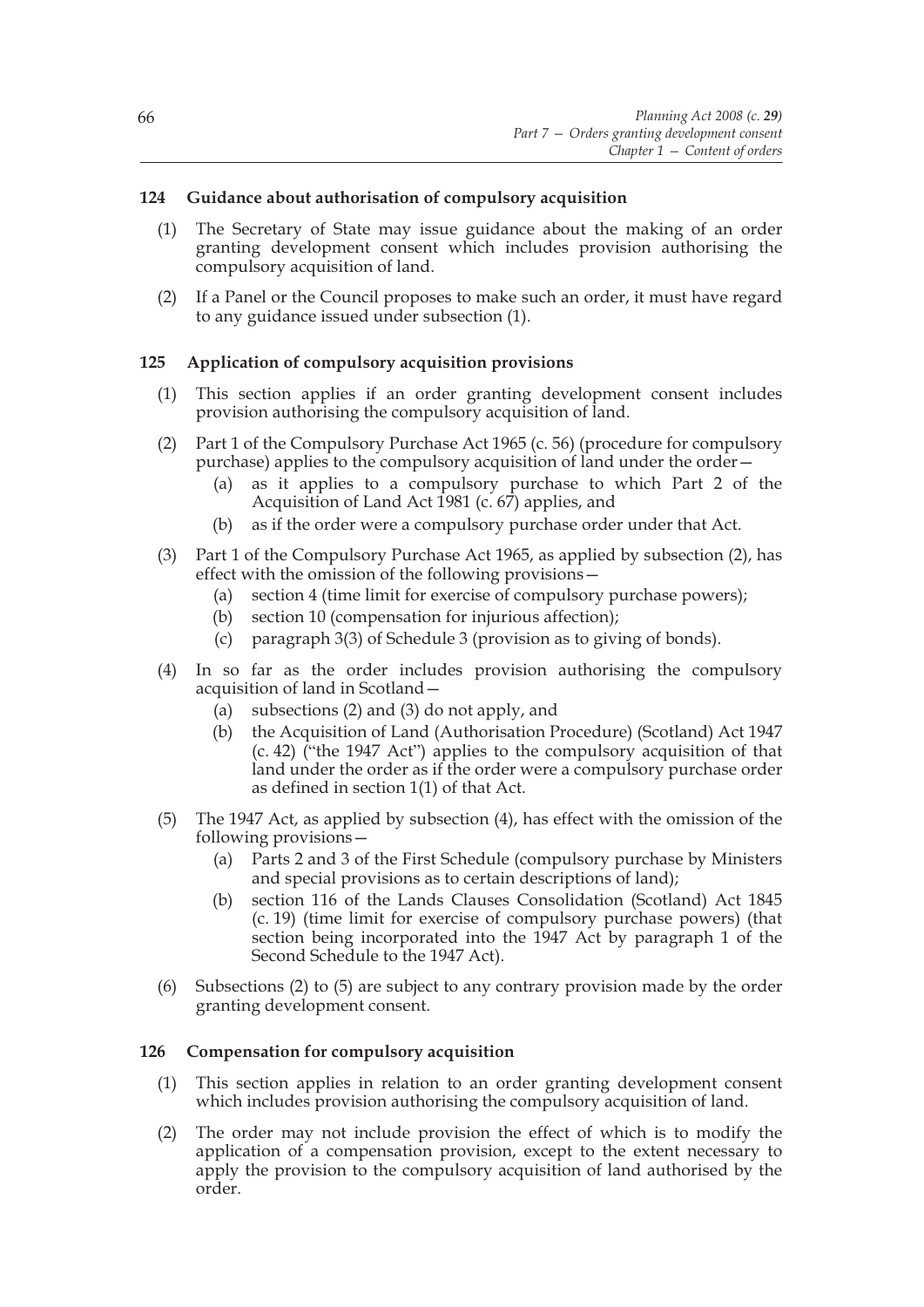- (3) The order may not include provision the effect of which is to exclude the application of a compensation provision.
- (4) A compensation provision is a provision of or made under an Act which relates to compensation for the compulsory acquisition of land.

### **127 Statutory undertakers' land**

- (1) This section applies in relation to land ("statutory undertakers' land") if  $-$ 
	- (a) the land has been acquired by statutory undertakers for the purposes of their undertaking,
	- (b) a representation has been made about an application for an order granting development consent before the completion of the examination of the application, and the representation has not been withdrawn, and
	- (c) as a result of the representation the decision-maker is satisfied that—
		- (i) the land is used for the purposes of carrying on the statutory undertakers' undertaking, or
		- (ii) an interest in the land is held for those purposes.
- (2) An order granting development consent may include provision authorising the compulsory acquisition of statutory undertakers' land only to the extent that the Secretary of State—
	- (a) is satisfied of the matters set out in subsection (3), and
	- (b) issues a certificate to that effect.
- (3) The matters are that the nature and situation of the land are such that—
	- (a) it can be purchased and not replaced without serious detriment to the carrying on of the undertaking, or
	- (b) if purchased it can be replaced by other land belonging to, or available for acquisition by, the undertakers without serious detriment to the carrying on of the undertaking.
- (4) Subsections (2) and (3) do not apply in a case within subsection (5).
- (5) An order granting development consent may include provision authorising the compulsory acquisition of a right over statutory undertakers' land by the creation of a new right over land only to the extent that the Secretary of State—
	- (a) is satisfied of the matters set out in subsection (6), and
	- (b) issues a certificate to that effect.
- (6) The matters are that the nature and situation of the land are such that  $-$ 
	- (a) the right can be purchased without serious detriment to the carrying on of the undertaking, or
	- (b) any detriment to the carrying on of the undertaking, in consequence of the acquisition of the right, can be made good by the undertakers by the use of other land belonging to or available for acquisition by them.
- (7) If the Secretary of State issues a certificate under subsection (2) or (5), the Secretary of State must—
	- (a) publish in one or more local newspapers circulating in the locality in which the statutory undertakers' land is situated a notice in the prescribed form that the certificate has been given, and
	- (b) in a case where a Panel or the Council is the decision-maker, notify the Commission that the certificate has been given.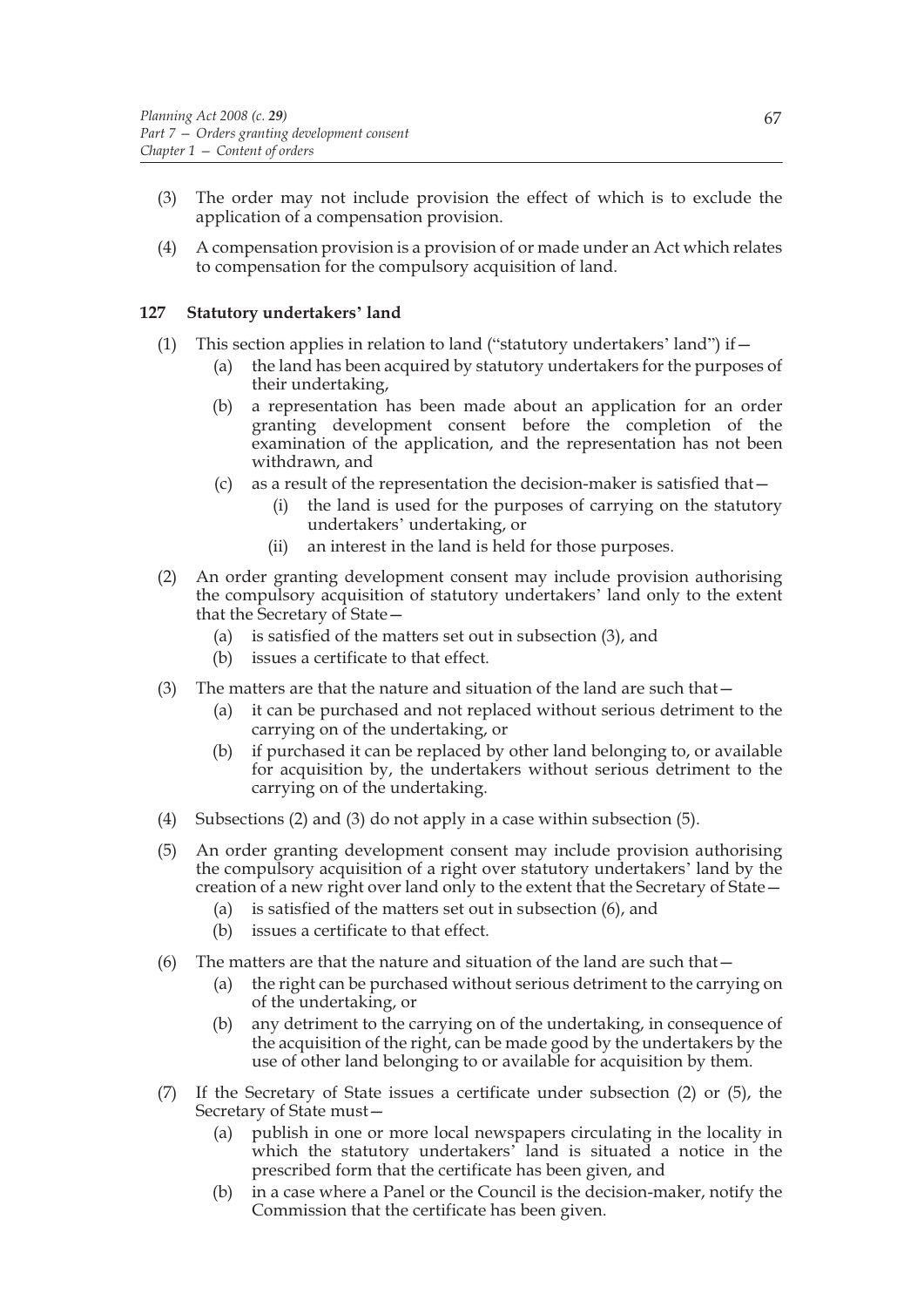(8) In this section—

- "statutory undertakers" has the meaning given by section 8 of the Acquisition of Land Act 1981  $(c, 67)$  and also includes the undertakers—
	- (a) which are deemed to be statutory undertakers for the purposes of that Act, by virtue of another enactment;
	- (b) which are statutory undertakers for the purposes of section 16(1) and (2) of that Act (see section 16(3) of that Act).
- (9) In the application of this section to a statutory undertaker which is a health service body (as defined in section 60(7) of the National Health Service and Community Care Act 1990 (c. 19)), references to land acquired or available for acquisition by the statutory undertakers are to be construed as references to land acquired or available for acquisition by the Secretary of State for use or occupation by the body.

# **128 Local authority and statutory undertakers' land: general**

- (1) This section applies to land which—
	- (a) is the property of a local authority, or
	- (b) has been acquired by statutory undertakers (other than a local authority) for the purposes of their undertaking.
- (2) An order granting development consent is subject to special parliamentary procedure, to the extent that the order authorises the compulsory acquisition of land to which this section applies, if the condition in subsection (3) is met.
- (3) The condition is that—
	- (a) a representation has been made by the local authority or (as the case may be) the statutory undertakers about the application for the order granting development consent before the completion of the examination of the application, and
	- (b) the representation has not been withdrawn.
- (4) Subsection (2) is subject to section 129.
- (5) In this section—
	- "local authority" has the meaning given by section 7(1) of the Acquisition of Land Act 1981;
	- "statutory undertakers" has the meaning given by section 8 of that Act and also includes the undertakers—
		- (a) which are deemed to be statutory undertakers for the purposes of that Act, by virtue of another enactment;
		- (b) which are statutory undertakers for the purposes of section 16(1) and (2) of that Act (see section 16(3) of that Act).
- (6) In the application of this section to a statutory undertaker which is a health service body (as defined in section 60(7) of the National Health Service and Community Care Act 1990), the reference to land acquired by statutory undertakers is to be construed as a reference to land acquired by the Secretary of State for use or occupation by the body.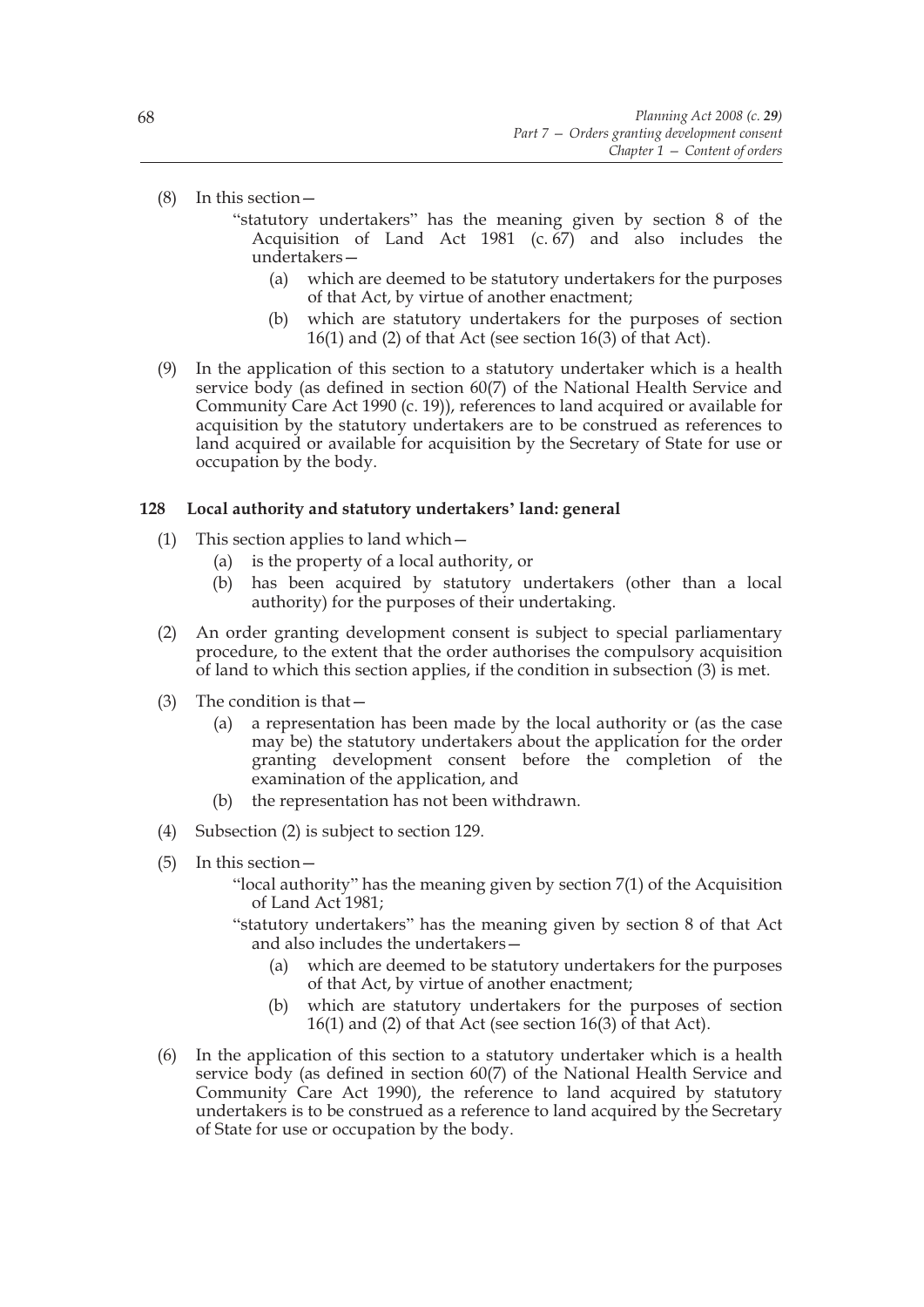# **129 Local authority and statutory undertakers' land: acquisition by public body**

- (1) Section 128(2) does not apply to the compulsory acquisition of land if the person acquiring the land is any of the following—
	- (a) a local authority;
	- (b) a National Park authority;
	- (c) an urban development corporation;
	- (d) a Welsh planning board;
	- (e) statutory undertakers;
	- (f) a Minister of the Crown.
- (2) In this section—
	- "local authority" has the meaning given by section 17(4) of the Acquisition of Land Act 1981 (c. 67);
	- "statutory undertakers" has the meaning given by section 8 of that Act and also includes the authorities, bodies and undertakers—
		- (a) which are deemed to be statutory undertakers for the purposes of that Act, by virtue of another enactment;
		- (b) which are statutory undertakers for the purposes of section 17(3) of that Act (see section 17(4) of that Act);
	- "Welsh planning board" means a board constituted under section 2(1B) of TCPA 1990.

# **130 National Trust land**

- (1) This section applies to land belonging to the National Trust which is held by the Trust inalienably.
- (2) An order granting development consent is subject to special parliamentary procedure, to the extent that the order authorises the compulsory acquisition of land to which this section applies, if the condition in subsection (3) is met.
- (3) The condition is that—
	- (a) a representation has been made by the National Trust about the application for the order granting development consent before the completion of the examination of the application, and
	- (b) the representation has not been withdrawn.
- (4) In this section "held inalienably", in relation to land belonging to the National Trust, means that the land is inalienable under section 21 of the National Trust Act 1907 (c. cxxxvi) or section 8 of the National Trust Act 1939 (c. lxxxvi).
- (5) In this section "the National Trust" means the National Trust for Places of Historic Interest or Natural Beauty incorporated by the National Trust Act 1907 (c. cxxxvi).

# **131 Commons, open spaces etc: compulsory acquisition of land**

- (1) This section applies to any land forming part of a common, open space or fuel or field garden allotment.
- (2) This section does not apply in a case to which section 132 applies.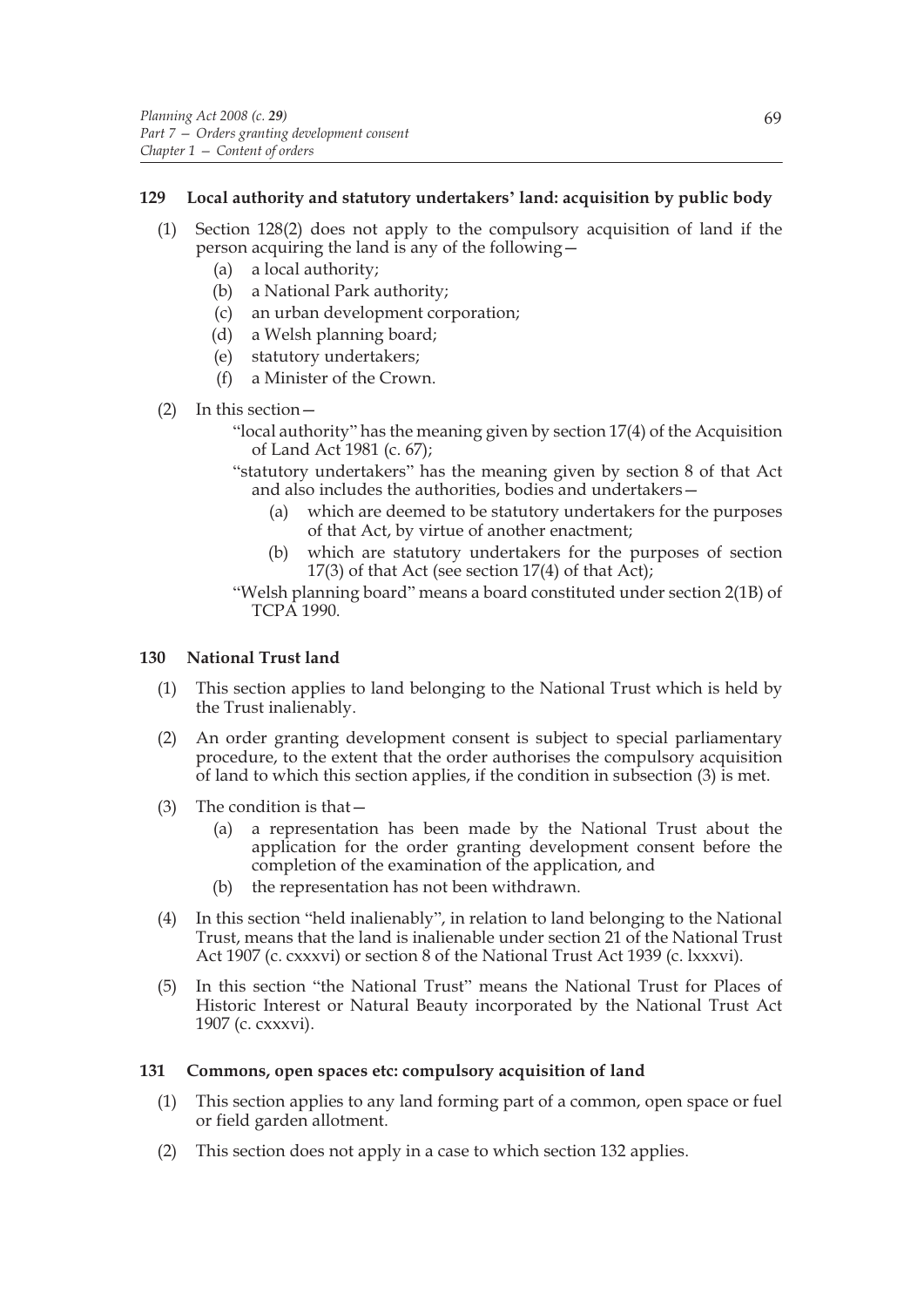- (3) An order granting development consent is subject to special parliamentary procedure, to the extent that the order authorises the compulsory acquisition of land to which this section applies, unless the Secretary of State—
	- (a) is satisfied that subsection (4) or (5) applies, and
	- (b) issues a certificate to that effect.
- (4) This subsection applies if  $-$ 
	- (a) replacement land has been or will be given in exchange for the order land, and
	- (b) the replacement land has been or will be vested in the prospective seller and subject to the same rights, trusts and incidents as attach to the order land.
- (5) This subsection applies if  $-$ 
	- (a) the order land does not exceed 200 square metres in extent or is required for the widening or drainage of an existing highway or partly for the widening and partly for the drainage of such a highway, and
	- (b) the giving in exchange of other land is unnecessary, whether in the interests of the persons, if any, entitled to rights of common or other rights or in the interests of the public.
- (6) If the Secretary of State proposes to issue a certificate under subsection (3), the Secretary of State must—
	- (a) give notice of the proposal or direct the person who applied for the order granting development consent to do so, and
	- (b) give any persons interested in the proposal an opportunity to make representations about the proposal.
- (7) The Secretary of State may also cause a public local inquiry to be held in relation to the proposal.
- (8) The Secretary of State may issue the certificate only after considering—
	- (a) any representations made about the proposal, and
	- (b) if an inquiry has been held under subsection (7), the report of the person who held the inquiry.
- (9) Notice under subsection (6)(a) must be given in such form and manner as the Secretary of State may direct.
- (10) If the Secretary of State issues a certificate under subsection (3), the Secretary of State must—
	- (a) publish in one or more local newspapers circulating in the locality in which the order land is situated a notice in the prescribed form that the certificate has been given, or direct the person who applied for the order granting development consent to do so, and
	- (b) in a case where a Panel or the Council is the decision-maker, notify the Commission that the certificate has been given, or direct the person who applied for the order granting development consent to do so.
- (11) If an order granting development consent authorises the compulsory acquisition of land to which this section applies, it may include provision—
	- (a) for vesting replacement land given in exchange as mentioned in subsection  $(4)(a)$  in the prospective seller and subject to the rights, trusts and incidents mentioned in subsection (4)(b), and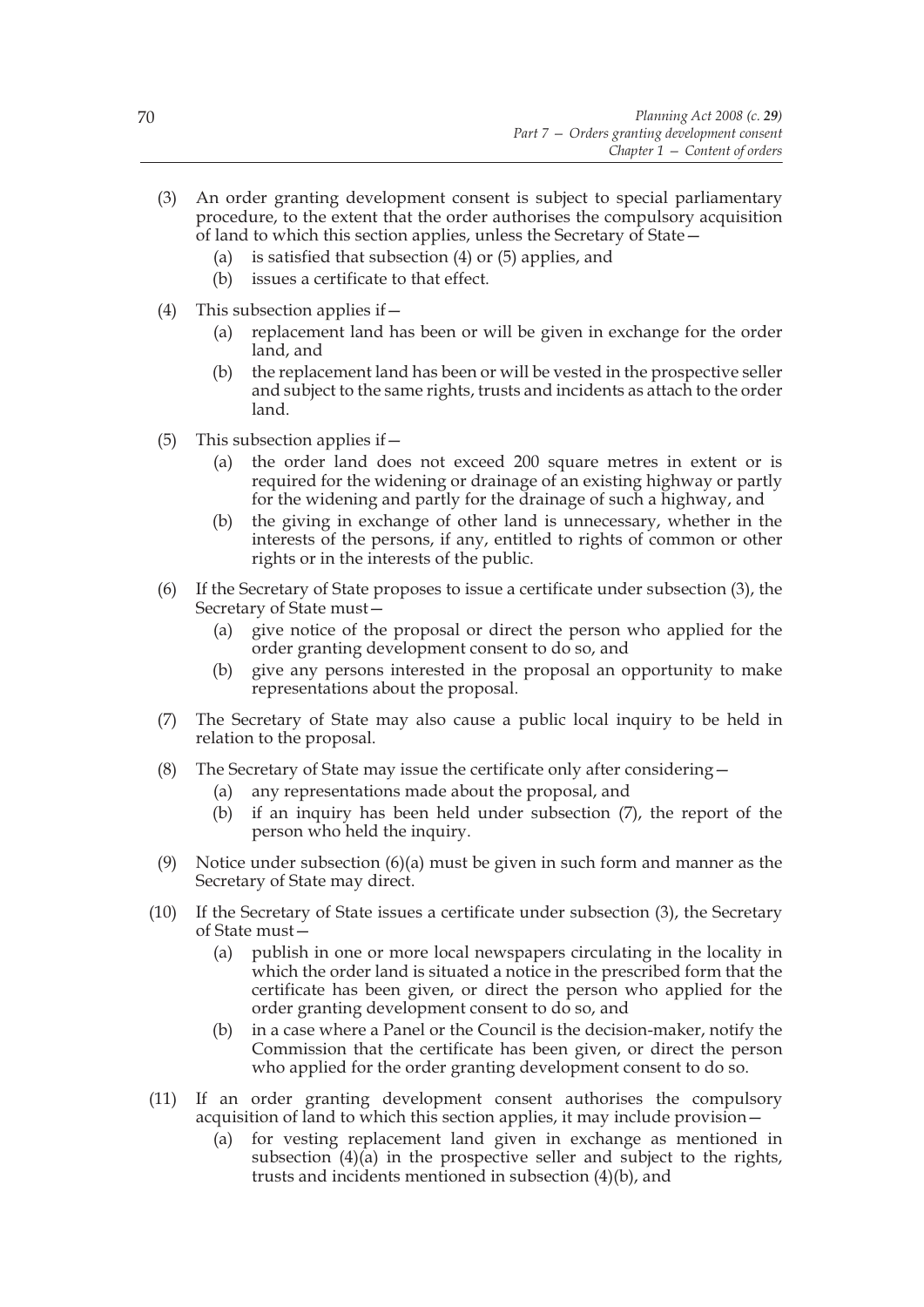(b) for discharging the order land from all rights, trusts and incidents to which it is subject.

### (12) In this section —

- "common", "fuel or field garden allotment" and "open space" have the same meanings as in section 19 of the Acquisition of Land Act 1981  $(c. 67)$ ;
- "the order land" means the land authorised to be compulsorily acquired;
- "the prospective seller" means the person or persons in whom the order land is vested;
- "replacement land" means land which is not less in area than the order land and which is no less advantageous to the persons, if any, entitled to rights of common or other rights, and to the public.

# **132 Commons, open spaces etc: compulsory acquisition of rights over land**

- (1) This section applies to any land forming part of a common, open space or fuel or field garden allotment.
- (2) An order granting development consent is subject to special parliamentary procedure, to the extent that the order authorises the compulsory acquisition of a right over land to which this section applies by the creation of a new right over land, unless the Secretary of State—
	- (a) is satisfied that one of subsections (3) to (5) applies, and
	- (b) issues a certificate to that effect.
- (3) This subsection applies if the order land, when burdened with the order right, will be no less advantageous than it was before to the following persons—
	- (a) the persons in whom it is vested,
	- (b) other persons, if any, entitled to rights of common or other rights, and
	- (c) the public.
- (4) This subsection applies if—
	- (a) replacement land has been or will be given in exchange for the order right, and
	- (b) the replacement land has been or will be vested in the persons in whom the order land is vested and subject to the same rights, trusts and incidents as attach to the order land (ignoring the order granting development consent).
- (5) This subsection applies if—
	- (a) the order land does not exceed 200 square metres in extent or the order right is required in connection with the widening or drainage of an existing highway or in connection partly with the widening and partly with the drainage of such a highway, and
	- (b) the giving of other land in exchange for the order right is unnecessary, whether in the interests of the persons, if any, entitled to rights of common or other rights or in the interests of the public.
- (6) If the Secretary of State proposes to issue a certificate under subsection (2), the Secretary of State must—
	- (a) give notice of the proposal or direct the person who applied for the order granting development consent to do so, and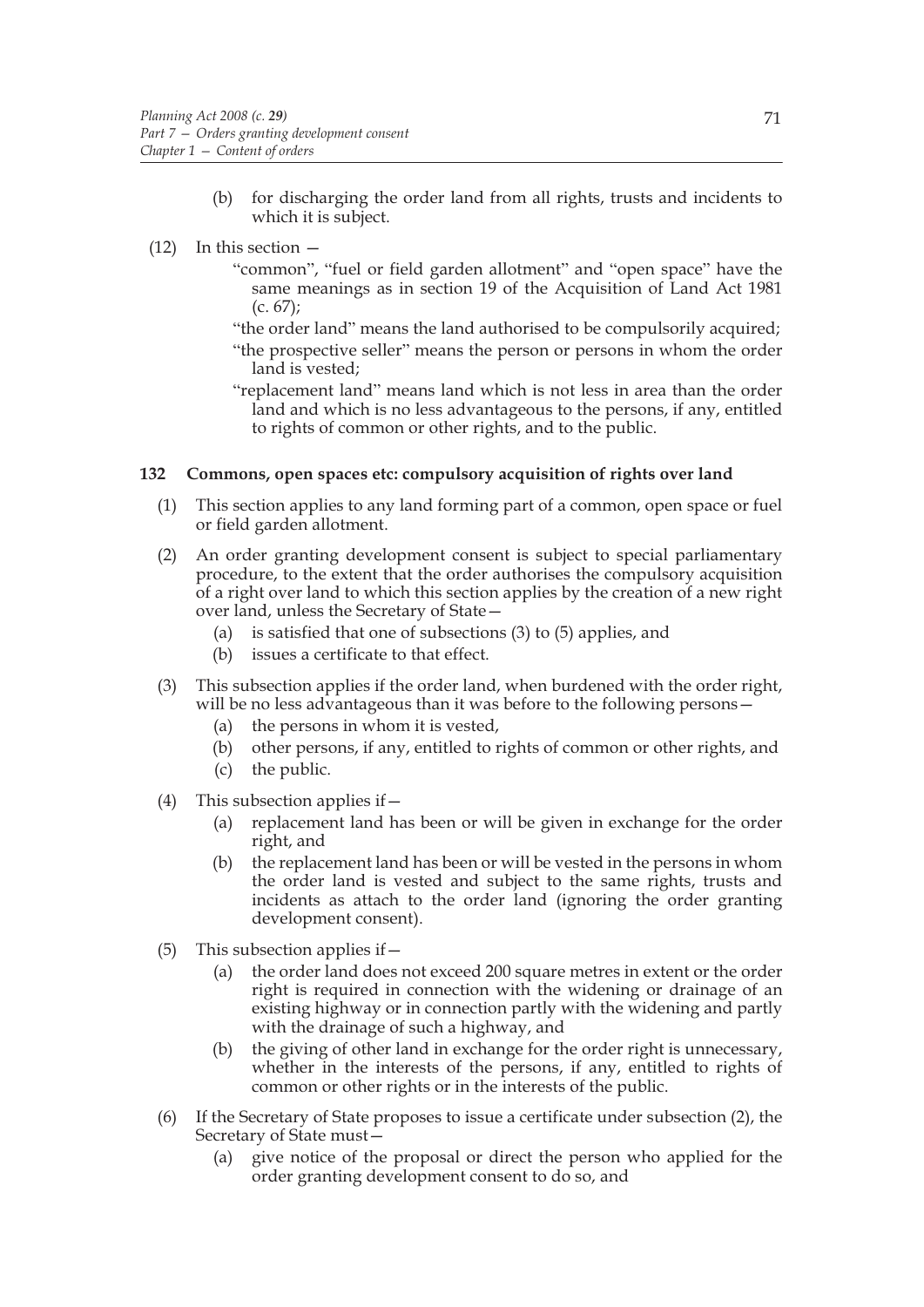- (b) give any persons interested in the proposal an opportunity to make representations about the proposal.
- (7) The Secretary of State may also cause a public local inquiry to be held in relation to the proposal.
- (8) The Secretary of State may issue the certificate only after considering—
	- (a) any representations made about the proposal, and
	- (b) if an inquiry has been held under subsection (7), the report of the person who held the inquiry.
- (9) Notice under subsection (6)(a) must be given in such form and manner as the Secretary of State may direct.
- (10) If the Secretary of State issues a certificate under subsection (2), the Secretary of State must—
	- (a) publish in one or more local newspapers circulating in the locality in which the order land is situated a notice in the prescribed form that the certificate has been given, or direct the person who applied for the order granting development consent to do so, and
	- (b) in a case where a Panel or the Council is the decision-maker, notify the Commission that the certificate has been given, or direct the person who applied for the order granting development consent to do so.
- (11) If an order granting development consent authorises the compulsory acquisition of a right over land to which this section applies by the creation of a new right over land, it may include provision—
	- (a) for vesting replacement land given in exchange as mentioned in subsection  $(4)(\overline{a})$  in the persons in whom the order land is vested and subject to the rights, trusts and incidents mentioned in subsection  $(4)(b)$ , and
	- (b) for discharging the order land from all rights, trusts and incidents to which it has previously been subject so far as their continuance would be inconsistent with the exercise of the order right.
- (12) In this section
	- "common", "fuel or field garden allotment" and "open space" have the same meanings as in section 19 of the Acquisition of Land Act 1981  $(c. 67);$
	- "the order land" means the land to which this section applies over which the order right is to be exercisable;
	- "the order right" means the right authorised to be compulsorily acquired;

"replacement land" means land which will be adequate to compensate the following persons for the disadvantages which result from the compulsory acquisition of the order right—

- (a) the persons in whom the order land is vested,
- (b) the persons, if any, entitled to rights of common or other rights over the order land, and
- (c) the public.

# **133 Rights in connection with underground gas storage facilities**

- (1) This section applies if—
	- (a) the development to which an order granting development consent relates is development within section  $14(1)(c)$ , and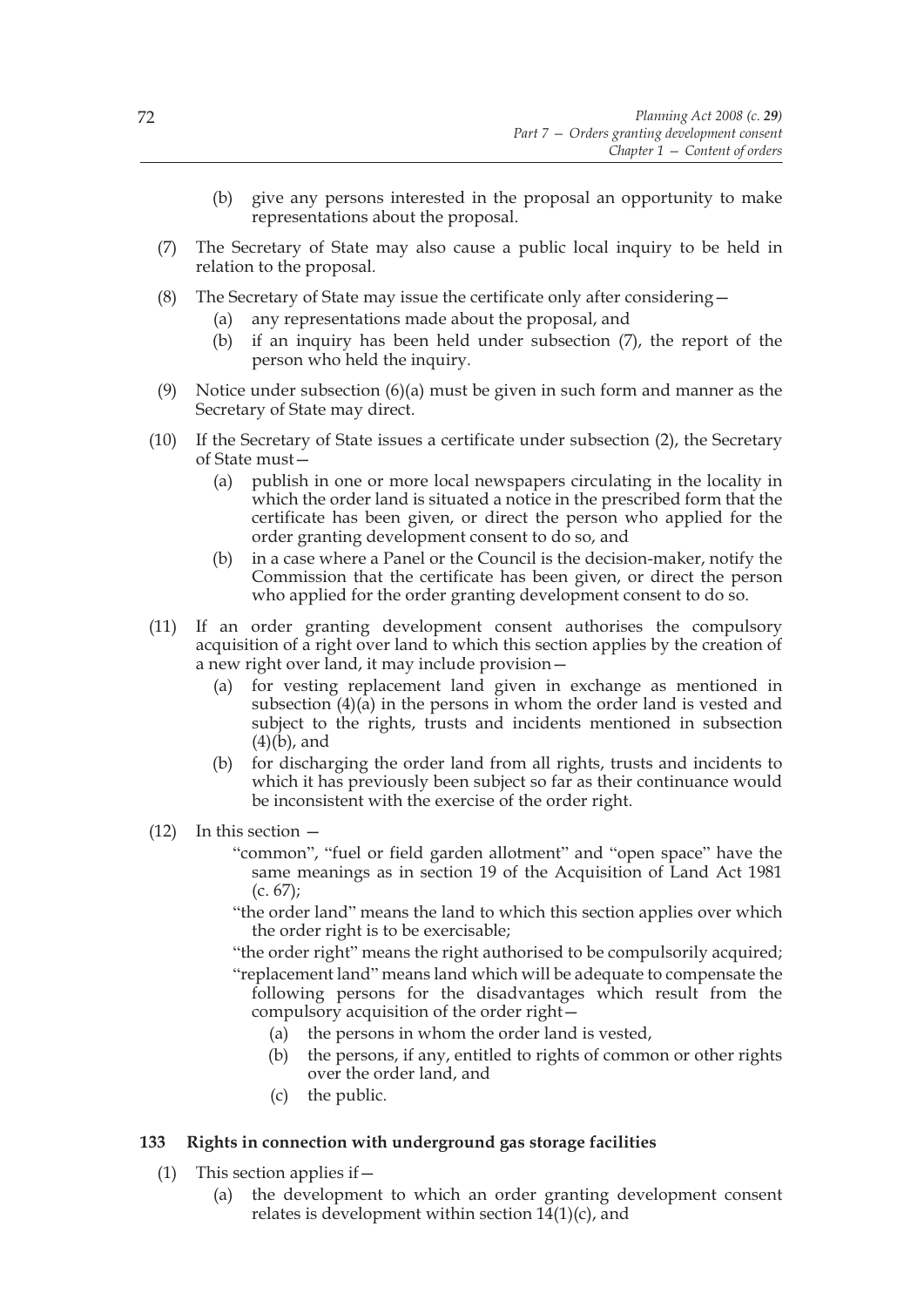- (b) the order authorises the compulsory acquisition of one or more rights within subsection (2).
- (2) The rights are—
	- (a) a right to store gas in underground gas storage facilities;
	- (b) a right to stop up a well, borehole or shaft, or prevent its use by another person;
	- (c) a right of way over land.
- (3) If the right within subsection (2) is an existing right to store gas in underground gas storage facilities, this Act has effect in relation to the compulsory acquisition of the right with the omission of section 131.
- (4) If the order authorises the compulsory acquisition of the right by the creation of a new right within subsection (2), this Act has effect in relation to the compulsory acquisition of the right with the omission of sections 127 to 132.

# **134 Notice of authorisation of compulsory acquisition**

- (1) This section applies if  $-$ 
	- (a) an order is made granting development consent, and
	- (b) the order includes provision authorising the compulsory acquisition of land.
- (2) In this section —

"the order land" means—

- (a) in a case where the order granting development consent authorises the compulsory acquisition of a right over land by the creation of a new right, the land over which the right is to be exercisable;
- (b) in any other case where the order granting development consent authorises the compulsory acquisition of land, the land authorised to be compulsorily acquired;

"the prospective purchaser" means—

- (a) in a case where the order granting development consent authorises the compulsory acquisition of a right over land by the creation of a new right, the person for whose benefit the order authorises the creation of the right;
- (b) in any other case where the order granting development consent authorises the compulsory acquisition of land, the person authorised by the order to compulsorily acquire the land.
- (3) After the order has been made, the prospective purchaser must—
	- (a) serve a compulsory acquisition notice and a copy of the order on each person to whom subsection (4) applies, and
	- (b) affix a compulsory acquisition notice to a conspicuous object or objects on or near the order land.
- (4) This subsection applies to any person who, if the order granting development consent were a compulsory purchase order, would be a qualifying person for the purposes of section 12(1) of the Acquisition of Land Act 1981 (c. 67) (notice to owners, lessees and occupiers).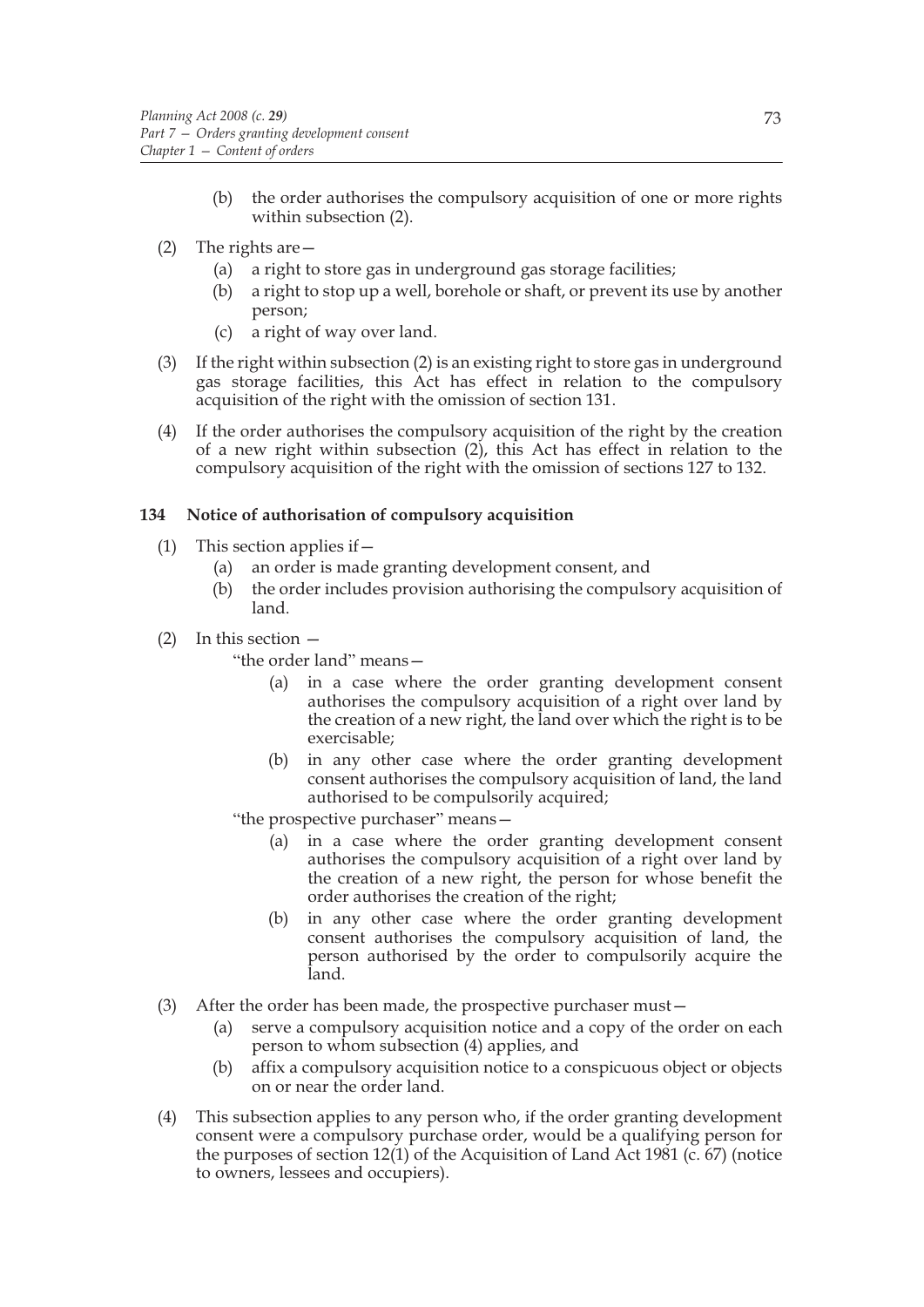- (5) A compulsory acquisition notice which is affixed under subsection (3)(b) must—
	- (a) be addressed to persons occupying or having an interest in the order land, and
	- (b) so far as practicable, be kept in place by the prospective purchaser until the end of the period of 6 weeks beginning with the date on which the order is published.
- (6) The prospective purchaser must also publish a compulsory acquisition notice in one or more local newspapers circulating in the locality in which the order land is situated.
- (7) A compulsory acquisition notice is a notice in the prescribed form—
	- (a) describing the order land,
	- (b) in a case where the order granting development consent authorises the compulsory acquisition of a right over land by the creation of a new right, describing the right,
	- (c) stating that the order granting development consent includes provision authorising the compulsory acquisition of a right over the land by the creation of a right over it or (as the case may be) the compulsory acquisition of the land, and
	- (d) stating that a person aggrieved by the order may challenge the order only in accordance with section 118.
- (8) A compulsory acquisition notice which is affixed under subsection (3)(b) must also name a place where a copy of the order granting development consent may be inspected at all reasonable hours.

#### *Miscellaneous*

# **135 Orders: Crown land**

- (1) An order granting development consent may include provision authorising the compulsory acquisition of an interest in Crown land only if—
	- (a) it is an interest which is for the time being held otherwise than by or on behalf of the Crown, and
	- (b) the appropriate Crown authority consents to the acquisition.
- (2) An order granting development consent may include any other provision applying in relation to Crown land, or rights benefiting the Crown, only if the appropriate Crown authority consents to the inclusion of the provision.
- (3) The reference in subsection (2) to rights benefiting the Crown does not include rights which benefit the general public.
- (4) For the purposes of this section "the Crown" includes—
	- (a) the Duchy of Lancaster;
	- (b) the Duchy of Cornwall;
	- (c) the Speaker of the House of Lords;
	- (d) the Speaker of the House of Commons;
	- (e) the Corporate Officer of the House of Lords;
	- (f) the Corporate Officer of the House of Commons.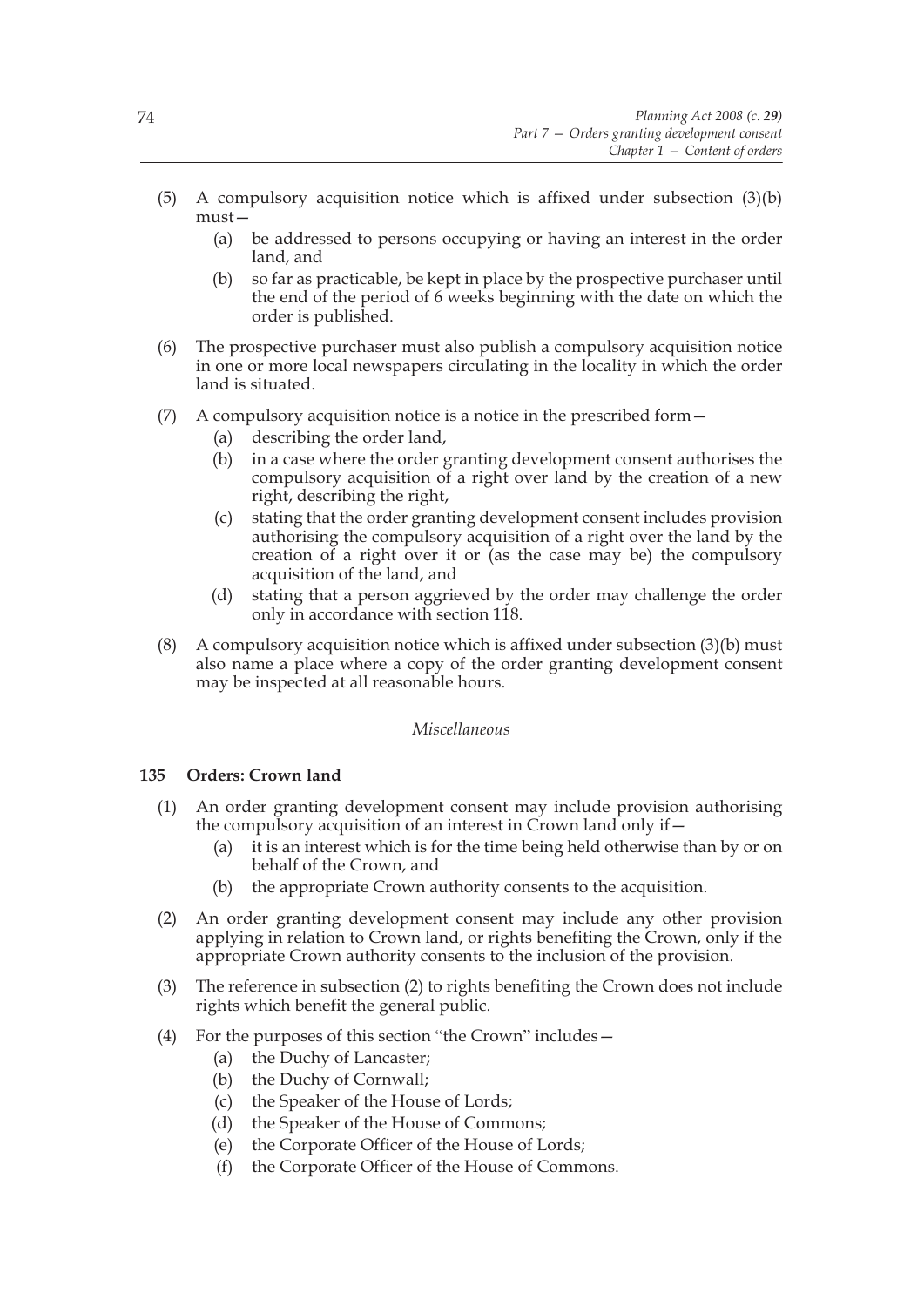# **136 Public rights of way**

- (1) An order granting development consent may extinguish a public right of way over land only if the decision-maker is satisfied that—
	- (a) an alternative right of way has been or will be provided, or
	- (b) the provision of an alternative right of way is not required.
- (2) The following provisions of this section apply if—
	- (a) an order granting development consent makes provision for the acquisition of land, compulsorily or by agreement,
	- (b) the order extinguishes a public right of way over the land, and
	- (c) the right of way is not a right enjoyable by vehicular traffic.
- (3) The order granting development consent may not provide for the right of way to be extinguished from a date which is earlier than the date on which the order is published.
- (4) Subsection  $(5)$  applies if  $-$ 
	- (a) the order granting development consent extinguishes the right of way from a date ("the extinguishment date") which is earlier than the date on which the acquisition of the land is completed, and
	- (b) at any time after the extinguishment date it appears to the appropriate authority that the proposal to acquire the land has been abandoned.
- (5) The appropriate authority must by order direct that the right is to revive.
- (6) "The appropriate authority" is  $-$ 
	- (a) if the order granting development consent was made by a Panel or the Council, the Commission;
	- (b) in any other case, the Secretary of State.
- (7) Nothing in subsection (5) prevents the making of a further order extinguishing the right of way.

# **137 Public rights of way: statutory undertakers' apparatus etc.**

- (1) The following provisions of this section apply if  $-$ 
	- (a) an order granting development consent makes provision for the acquisition of land, compulsorily or by agreement,
	- (b) a public right of way exists over the land,
	- (c) the right of way is not a right enjoyable by vehicular traffic, and
	- (d) the right of way is over land falling within subsection (2).
- (2) Land falls within this subsection if it is land on, over or under which there is—
	- (a) apparatus belonging to statutory undertakers, or
	- (b) electronic communications apparatus kept installed for the purposes of an electronic communications code network.
- (3) The order granting development consent may include provision for the right of way to be extinguished only if the undertakers or the operator of the network (as the case may be) consent to the inclusion of the provision.
- (4) The consent referred to in subsection  $(3)$ 
	- (a) may be given subject to the condition that there are included in the order such provisions for the protection of the undertakers or the operator (as the case may be) as they may reasonably require, and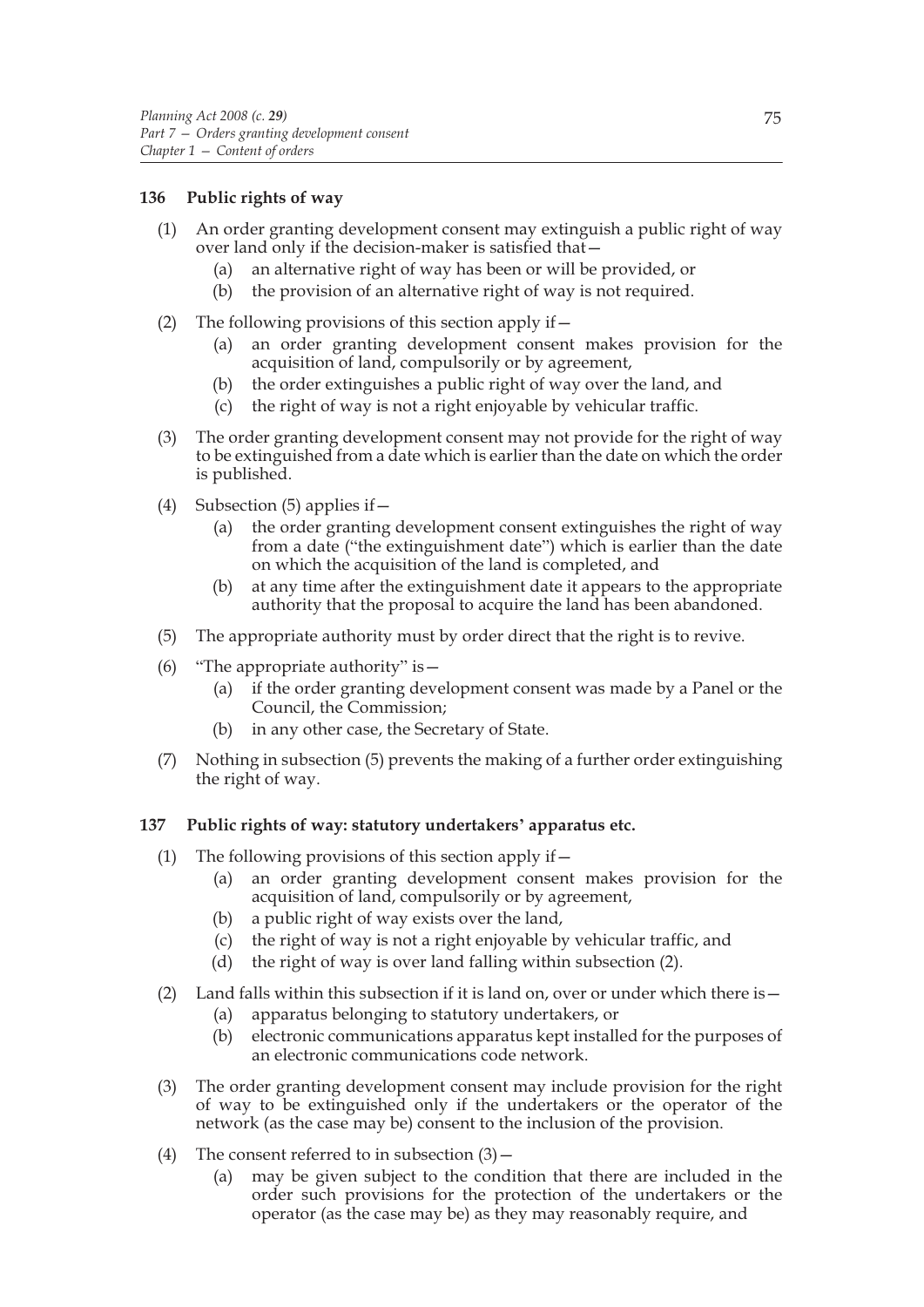- (b) must not be unreasonably withheld.
- (5) Any question arising under subsection (4) whether any requirement or refusal is reasonable is to be determined by the Secretary of State.
- (6) The question of which Secretary of State should make a determination under subsection (5) is to be determined by the Treasury, if it arises.
- (7) In this section and section 138 "statutory undertakers" means persons who are, or are deemed to be, statutory undertakers for the purposes of any provision of Part 11 of TCPA 1990.
- (8) In this section and section 138 the following terms have the meanings given in paragraph 1(1) of Schedule 17 to the Communications Act 2003 (c.  $21$ ) –
	- "electronic communications apparatus";
	- "electronic communications code";
	- "electronic communications code network";

"operator".

### **138 Extinguishment of rights, and removal of apparatus, of statutory undertakers etc.**

- (1) This section applies if an order granting development consent authorises the acquisition of land (compulsorily or by agreement) and—
	- (a) there subsists over the land a relevant right, or
	- (b) there is on, under or over the land relevant apparatus.
- (2) "Relevant right" means a right of way, or a right of laying down, erecting, continuing or maintaining apparatus on, under or over the land, which—
	- (a) is vested in or belongs to statutory undertakers for the purpose of the carrying on of their undertaking, or
	- (b) is conferred by or in accordance with the electronic communications code on the operator of an electronic communications code network.
- (3) "Relevant apparatus" means—
	- (a) apparatus vested in or belonging to statutory undertakers for the purpose of the carrying on of their undertaking, or
	- (b) electronic communications apparatus kept installed for the purposes of an electronic communications code network.
- (4) The order may include provision for the extinguishment of the relevant right, or the removal of the relevant apparatus, only if—
	- (a) the decision-maker is satisfied that the extinguishment or removal is necessary for the purpose of carrying out the development to which the order relates, and
	- (b) in a case within subsection (5), the Secretary of State has consented to the inclusion of the provision.
- (5) A case is within this subsection if a representation has been made about the application for the order granting development consent before the completion of the examination of the application—
	- (a) in a case falling within subsection  $(2)(a)$  or  $(3)(a)$ , by the statutory undertakers;
	- (b) in a case falling within subsection  $(2)(b)$  or  $(3)(b)$ , by the operator of the electronic communications code network,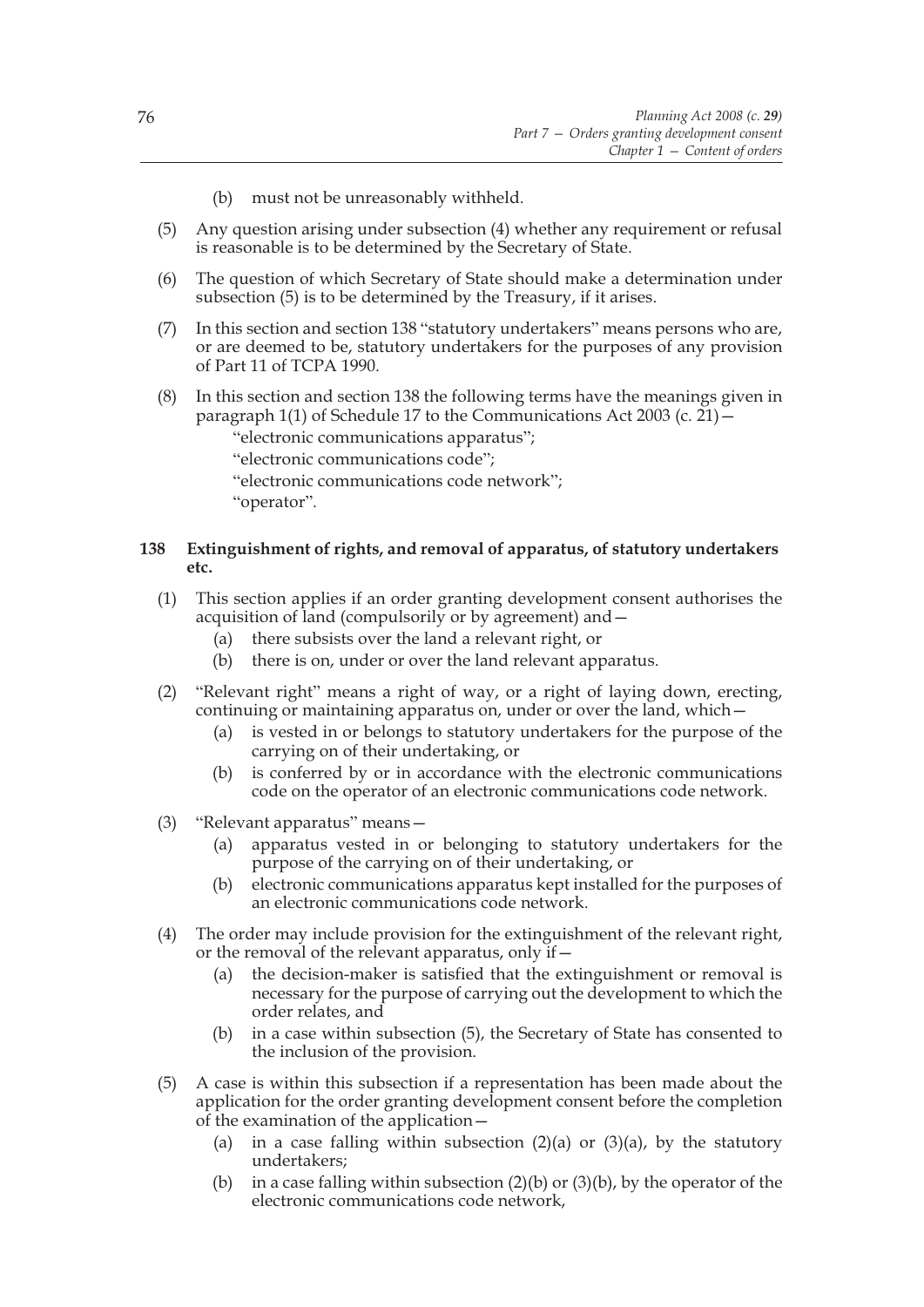and the representation has not been withdrawn.

(6) The question of which Secretary of State should give consent under subsection  $(4)(b)$  is to be determined by the Treasury, if it arises.

### **139 Common land and rights of common**

- (1) An order granting development consent may not include provision the effect of which is to exclude or modify the application of a provision of or made under the Commons Act 2006, except in accordance with section 131 or 132.
- (2) For the purposes of section  $38(6)$ (a) of the Commons Act 2006, works carried out under a power conferred by an order granting development consent are not to be taken to be carried out under a power conferred by or under an enactment, except in a case to which section 131 or 132 applies.
- (3) An order granting development consent may not authorise the suspension of, or extinguishment or interference with, registered rights of common, except in accordance with section 131 or 132.
- (4) "Registered rights of common" means rights of common registered under—
	- (a) the Commons Act 2006, or
	- (b) the Commons Registration Act 1965.

### **140 Operation of generating stations**

An order granting development consent may include provision authorising the operation of a generating station only if the development to which the order relates is or includes the construction or extension of the generating station.

### **141 Keeping electric lines installed above ground**

An order granting development consent may include provision authorising an electric line to be kept installed above ground only if the development to which the order relates is or includes the installation of the line above ground.

#### **142 Use of underground gas storage facilities**

An order granting development consent may include provision authorising the use of underground gas storage facilities only if the development to which the order relates is or includes development within section  $17(2)$ , (3) or (5).

#### **143 Diversion of watercourses**

- (1) An order granting development consent may include provision authorising the diversion of any part of a navigable watercourse only if the condition in subsection (2) is met.
- (2) The new length of watercourse must be navigable in a reasonably convenient manner by vessels of a kind that are accustomed to using the part of the watercourse which is to be diverted.
- (3) In deciding whether the condition in subsection (2) is met, the effect of any bridge or tunnel must be ignored if the construction of the bridge or tunnel is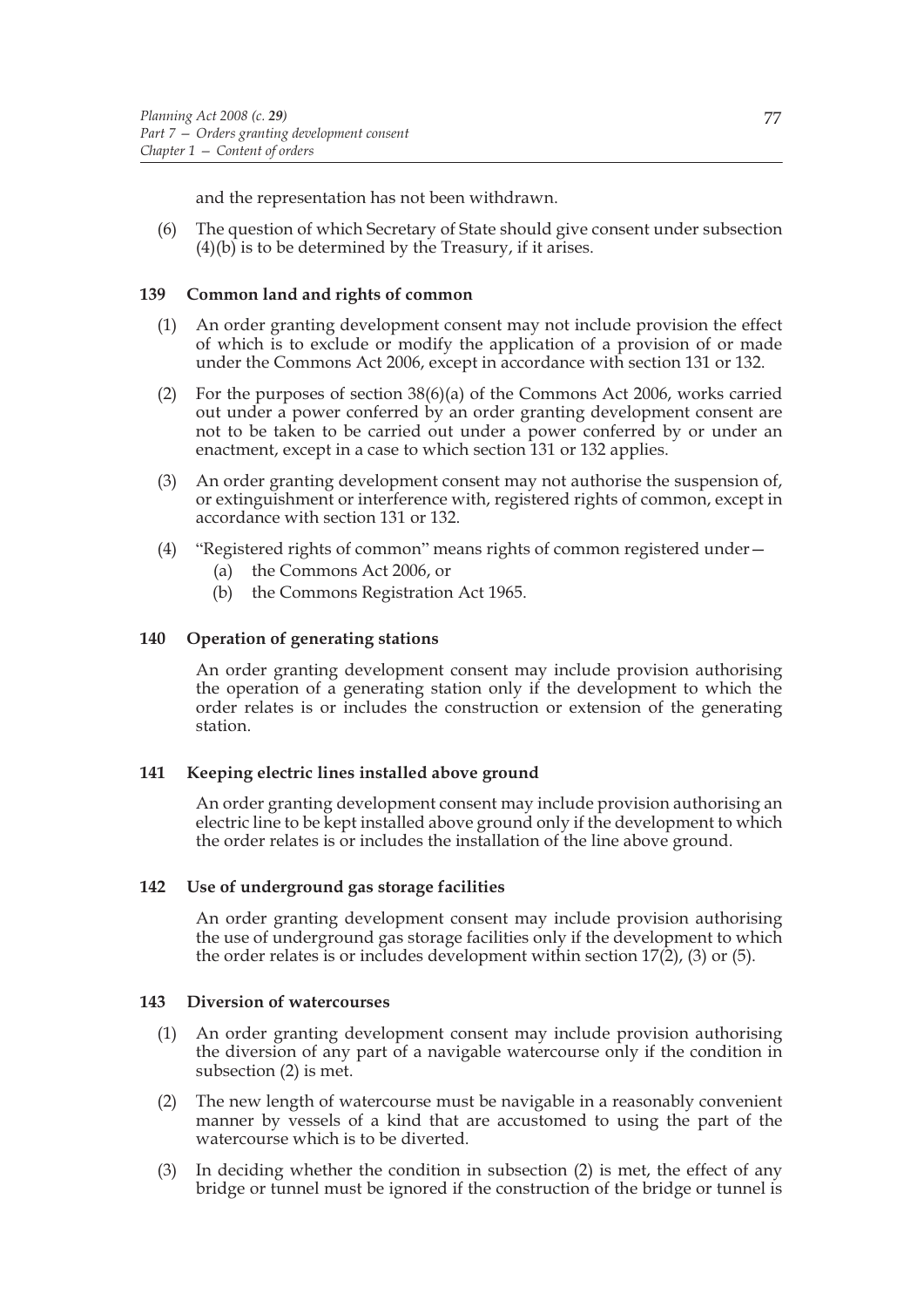part of the development for which consent is granted by the order granting development consent.

(4) If an order granting development consent includes provision authorising the diversion of any part of a navigable watercourse, the order is also to be taken to authorise the diversion of any tow path or other way adjacent to that part.

# **144 Highways**

- (1) An order granting development consent may include provision authorising the charging of tolls in relation to a highway only if a request to that effect has been included in the application for the order.
- (2) If an order granting development consent includes provision authorising the charging of tolls in relation to a highway, the order is treated as a toll order for the purposes of sections 7 to 18 of the New Roads and Street Works Act 1991 (c. 22).
- (3) An order granting development consent may include provision authorising— (a) the appropriation of a highway by a person, or
	- (b) the transfer of a highway to a person,

only if the appropriation or transfer is connected with the construction or improvement by the person of a highway which is designated by the order as a special road.

# **145 Harbours**

- (1) An order granting development consent may include provision for the creation of a harbour authority only if—
	- (a) the development to which the order relates is or includes the construction or alteration of harbour facilities, and
	- (b) the creation of a harbour authority is necessary or expedient for the purposes of the development.
- (2) An order granting development consent may include provision changing the powers or duties of a harbour authority only if—
	- (a) the development to which the order relates is or includes the construction or alteration of harbour facilities, and
	- (b) the authority has requested the inclusion of the provision or has consented in writing to its inclusion.
- (3) An order granting development consent may include provision authorising the transfer of property, rights or liabilities from one harbour authority to another only if—
	- (a) the development to which the order relates is or includes the construction or alteration of harbour facilities, and
	- (b) the order makes provision for the payment of compensation of an amount—
		- (i) determined in accordance with the order, or
		- (ii) agreed between the parties to the transfer.
- (4) An order granting development consent which includes provision for the creation of a harbour authority, or changing the powers or duties of a harbour authority, may also make other provision in relation to the authority. This is subject to subsection (6).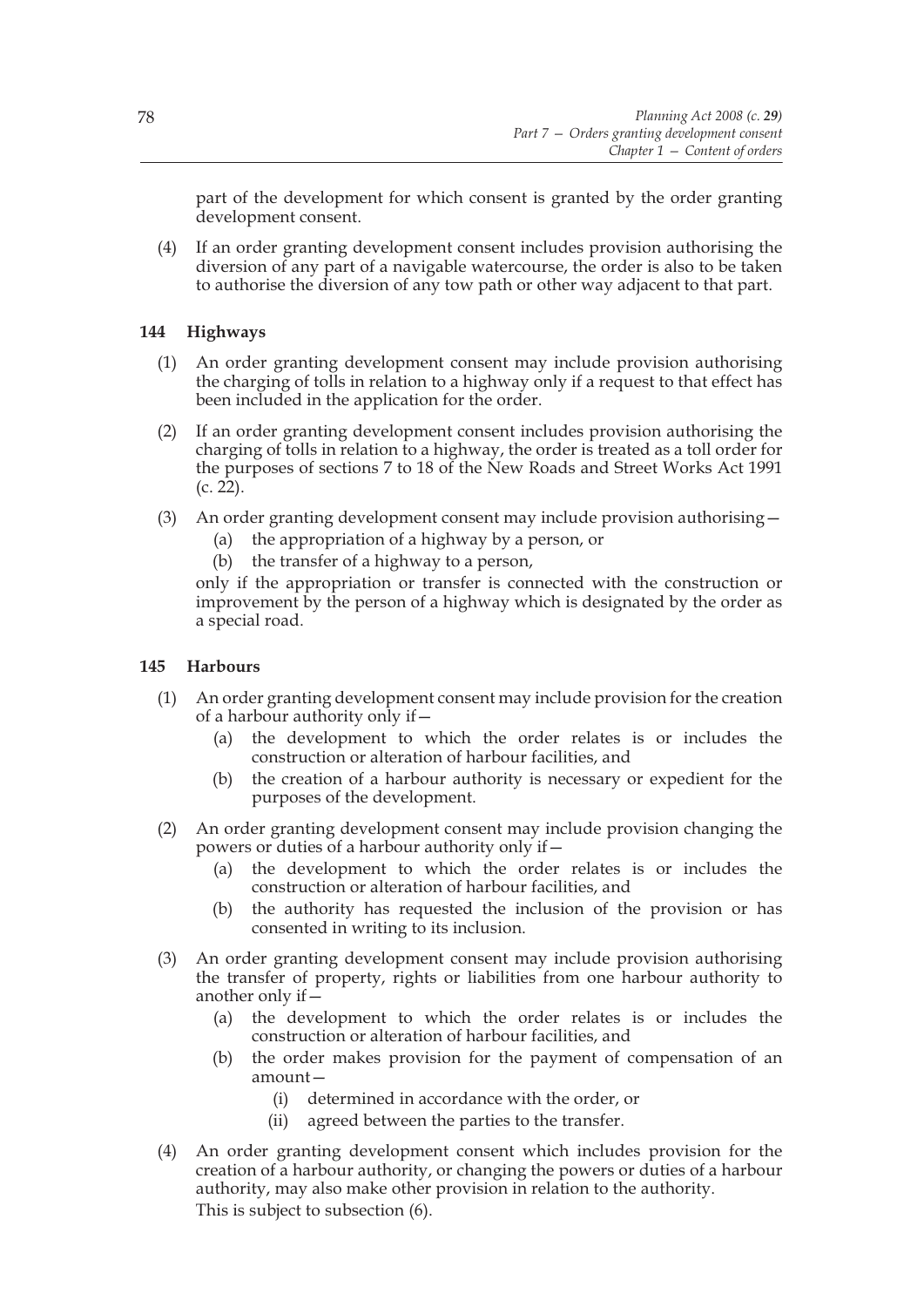- (5) Subject to subsection (6), the provision which may be included in relation to a harbour authority includes in particular—
	- (a) any provision in relation to a harbour authority which could be included in a harbour revision order under section 14 of the Harbours Act 1964 (c. 40) by virtue of any provision of Schedule 2 to that Act;
	- (b) provision conferring power on the authority to change provision made in relation to it (by the order or by virtue of this paragraph), where the provision is about—
		- (i) the procedures (including financial procedures) of the authority;
		- (ii) the power of the authority to impose charges;
		- (iii) the power of the authority to delegate any of its functions;
		- (iv) the welfare of officers and employees of the authority and financial and other provision made for them.
- (6) The order may not include provision—
	- (a) which, by virtue of any other provision of this Act, is not permitted to be included in an order granting development consent;
	- (b) conferring power on a harbour authority to delegate, or makes changes to its powers so as to permit the delegation of, any of the functions mentioned in paragraphs (a) to (f) of paragraph 9B of Schedule 2 to the Harbours Act 1964.

# **146 Discharge of water**

- (1) This section applies if—
	- (a) an order granting development consent includes provision authorising the discharge of water into inland waters or underground strata, and
	- (b) but for the order, the person to whom development consent is granted would have had no power to take water, or to require discharges to be made, from the inland waters or other source from which the discharges authorised by the order are intended to be made.
- (2) The order does not have the effect of conferring any such power on that person.

# **147 Development of Green Belt land**

- (1) This section applies if an order granting development consent includes provision—
	- (a) authorising the acquisition of Green Belt land, compulsorily or by agreement,
	- (b) authorising the sale, exchange or appropriation of Green Belt land, or
	- (c) freeing land from any restriction imposed upon it by or under the Green Belt (London and Home Counties) Act 1938 (c. xciii), or by a covenant or other agreement entered into for the purposes of that Act.
- (2) The decision-maker must notify the relevant local authorities of the provision made by the order.
- (3) If the decision-maker is a Panel or the Council, the decision-maker must also notify the Secretary of State of the provision made by the order.
- (4) The relevant local authorities are—
	- (a) each local authority in whose area all or part of the land is situated,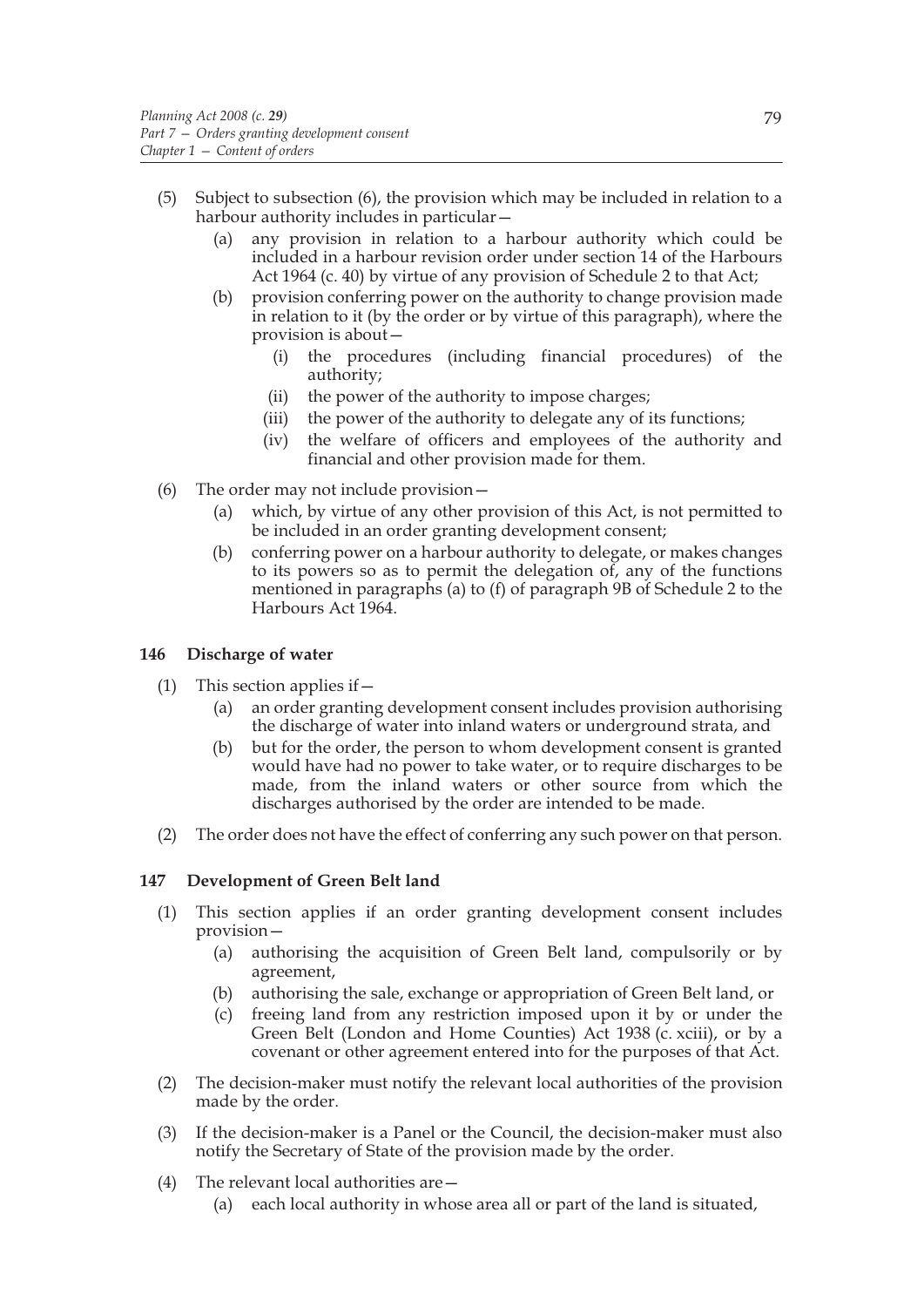- (b) any local authority in whom all or part of the land is vested, and
- (c) each contributing local authority.
- (5) In this section "local authority" and "contributing local authority" have the same meanings as in the Green Belt (London and Home Counties) Act 1938 (c. xciii) (see section 2(1) of that Act).

# **148 Deemed consent under section 34 of the Coast Protection Act 1949**

- (1) An order granting development consent may include provision deeming consent under section 34 of the Coast Protection Act 1949 (c. 74) to have been given for any operations only if the operations are to be carried out wholly in one or more of the areas specified in subsection (2).
- (2) The areas are—
	- (a) England;
	- (b) Wales;
	- (c) waters adjacent to England or Wales up to the seaward limits of the territorial sea;
	- (d) an area designated under section 1(7) of the Continental Shelf Act 1964 (c. 29).
- (3) Subsection (4) applies if an order granting development consent includes provision—
	- (a) deeming consent under section 34 of the Coast Protection Act 1949 to have been given subject to specified conditions, and
	- (b) deeming those conditions to have been imposed by the Secretary of State under that section.
- (4) A person who fails to comply with such a condition does not commit an offence under section 161 of this Act.

# **149 Deemed licences under Part 2 of the Food and Environment Protection Act 1985**

- (1) An order granting development consent may include provision deeming a licence to have been issued under Part 2 of the Food and Environment Protection Act 1985 (c. 48) for any operations only if the operations are to be carried out wholly in one or more of the areas specified in subsection (2).
- (2) The areas are—
	- (a) England;
	- (b) waters adjacent to England up to the seaward limits of the territorial sea;
	- (c) a Renewable Energy Zone, except any part of a Renewable Energy Zone in relation to which the Scottish Ministers have functions;
	- (d) an area designated under section 1(7) of the Continental Shelf Act 1964, except any part of that area which is within a part of a Renewable Energy Zone in relation to which the Scottish Ministers have functions.
- (3) Subsections (4) and (5) apply if an order granting development consent includes provision—
	- (a) deeming a licence to have been issued under Part 2 of the Food and Environment Protection Act 1985 subject to specified provisions, and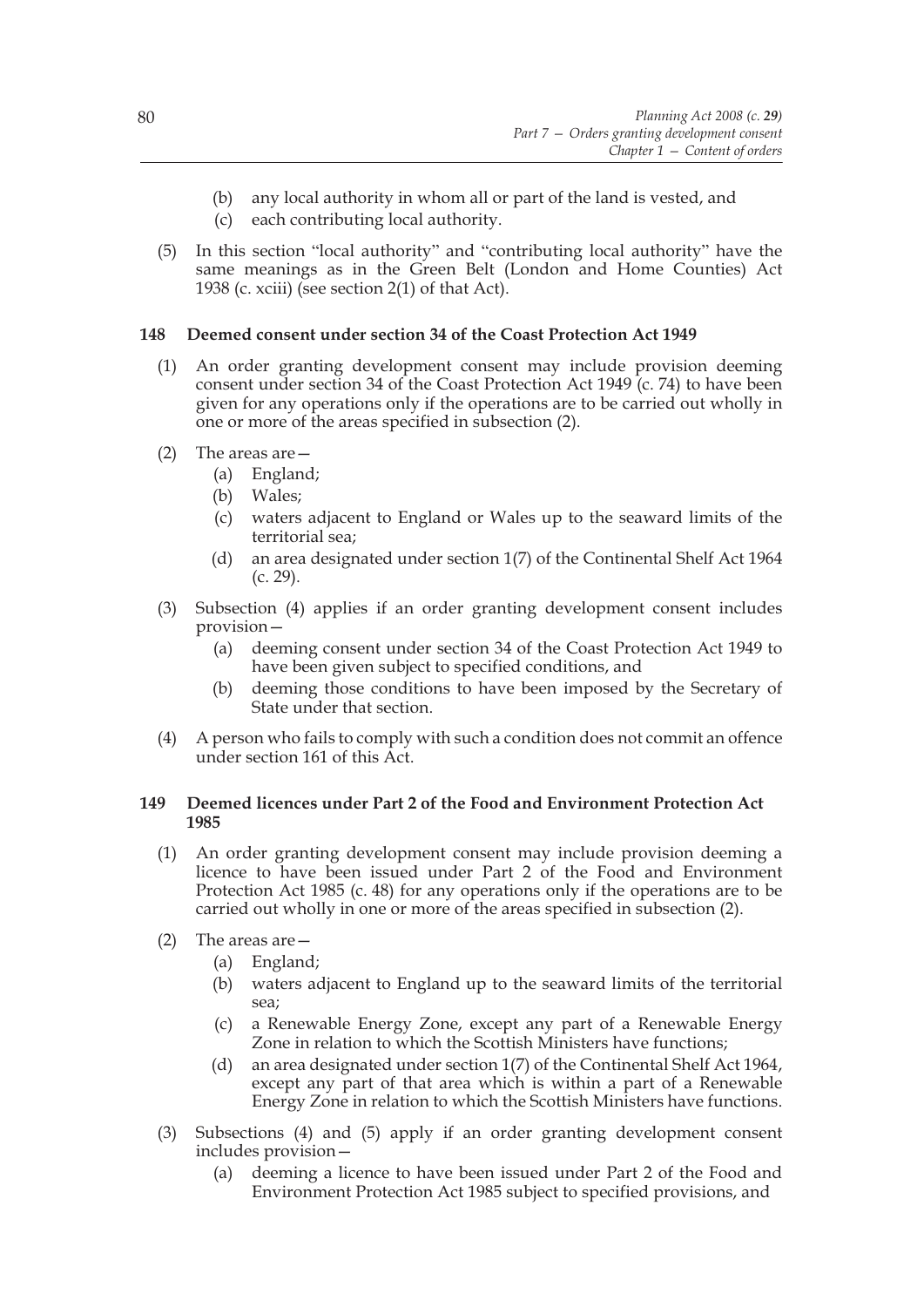- (b) deeming those provisions to have been included in the licence by virtue of that Act.
- (4) A person who fails to comply with such a provision does not commit an offence under section 161 of this Act.
- (5) Paragraphs 1 and 2 of Schedule 3 to the Food and Environment Protection Act 1985 (c. 48) (licences: right to make representations etc.) do not apply in relation to the deemed licence.

### **150 Removal of consent requirements**

- (1) An order granting development consent may include provision the effect of which is to remove a requirement for a prescribed consent or authorisation to be granted, only if the relevant body has consented to the inclusion of the provision.
- (2) "The relevant body" is the person or body which would otherwise be required to grant the prescribed consent or authorisation.

### **151 Liability under existing regimes**

An order granting development consent may not include provision the effect of which is to exclude or modify the application of—

- (a) any provision of the Nuclear Installations Act 1965 (c. 57);
- (b) section 28 of, and Schedule 2 to, the Reservoirs Act 1975 (c. 23) (liability for damage and injury due to escape of water from a reservoir constructed after 1930);
- (c) section 209 of the Water Industry Act 1991 (c. 56) (civil liability of water undertakers for escapes of water from pipes);
- (d) section 48A of the Water Resources Act 1991 (c. 57) (civil remedies for loss or damage due to water abstraction).

### **152 Compensation in case where no right to claim in nuisance**

- (1) This section applies if, by virtue of section 158 or an order granting development consent, there is a defence of statutory authority in civil or criminal proceedings for nuisance in respect of any authorised works.
- (2) "Authorised works" are—
	- (a) development for which consent is granted by an order granting development consent;
	- (b) anything else authorised by an order granting development consent.
- (3) A person by whom or on whose behalf any authorised works are carried out must pay compensation to any person whose land is injuriously affected by the carrying out of the works.
- (4) A dispute as to whether compensation under subsection (3) is payable, or as to the amount of the compensation, must be referred to the Lands Tribunal.
- (5) Subsection (2) of section 10 of the Compulsory Purchase Act 1965 (c. 56) (limitation on compensation) applies to subsection (3) of this section as it applies to that section.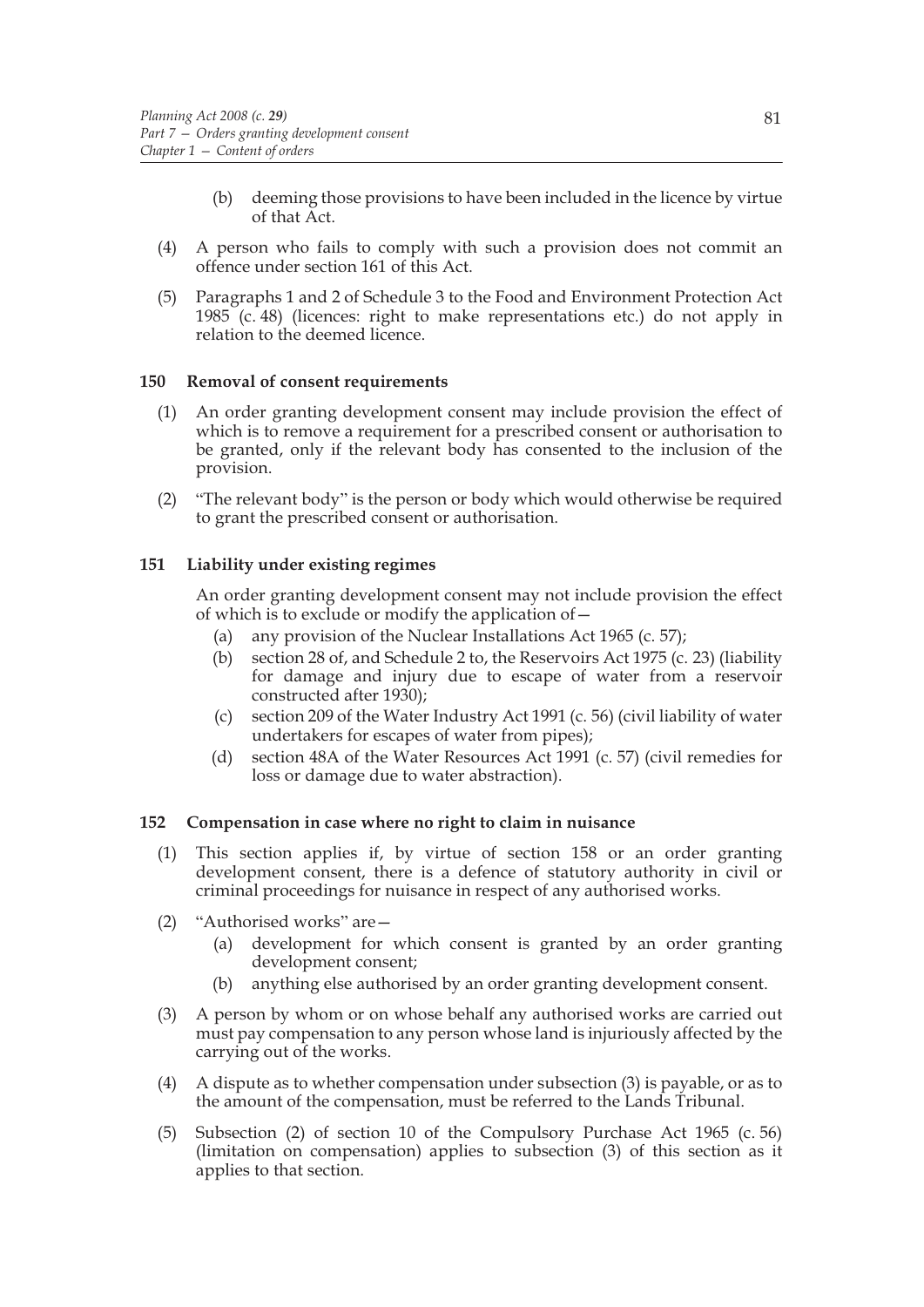- (6) Any rule or principle applied to the construction of section 10 of that Act must be applied to the construction of subsection (3) of this section (with any necessary modifications).
- (7) Part 1 of the Land Compensation Act 1973 (c. 26) (compensation for depreciation of land value by physical factors caused by use of public works) applies in relation to authorised works as if—
	- (a) references in that Part to any public works were to any authorised works;
	- (b) references in that Part to the responsible authority were to the person for whose benefit the order granting development consent has effect for the time being;
	- (c) sections 1(6) and 17 were omitted.
- (8) An order granting development consent may not include provision the effect of which is to remove or modify the application of any of subsections (1) to (7).

# **CHAPTER 2**

### CHANGES TO, AND REVOCATION OF, ORDERS

# **153 Changes to, and revocation of, orders granting development consent**

Schedule 6 (changes to, and revocation of, orders granting development consent) has effect.

# **CHAPTER 3**

#### GENERAL

# **154 Duration of order granting development consent**

- (1) Development for which development consent is granted must be begun before the end of  $-$ 
	- (a) the prescribed period, or
	- (b) such other period (whether longer or shorter than that prescribed) as is specified in the order granting the consent.
- (2) If the development is not begun before the end of the period applicable under subsection  $(1)$ , the order granting development consent ceases to have effect at the end of that period.
- (3) Where an order granting development consent authorises the compulsory acquisition of land, steps of a prescribed description must be taken in relation to the compulsory acquisition before the end of—
	- (a) the prescribed period, or
	- (b) such other period (whether longer or shorter than that prescribed) as is specified in the order.
- (4) If steps of the prescribed description are not taken before the end of the period applicable under subsection (3), the authority to compulsorily acquire the land under the order ceases to have effect.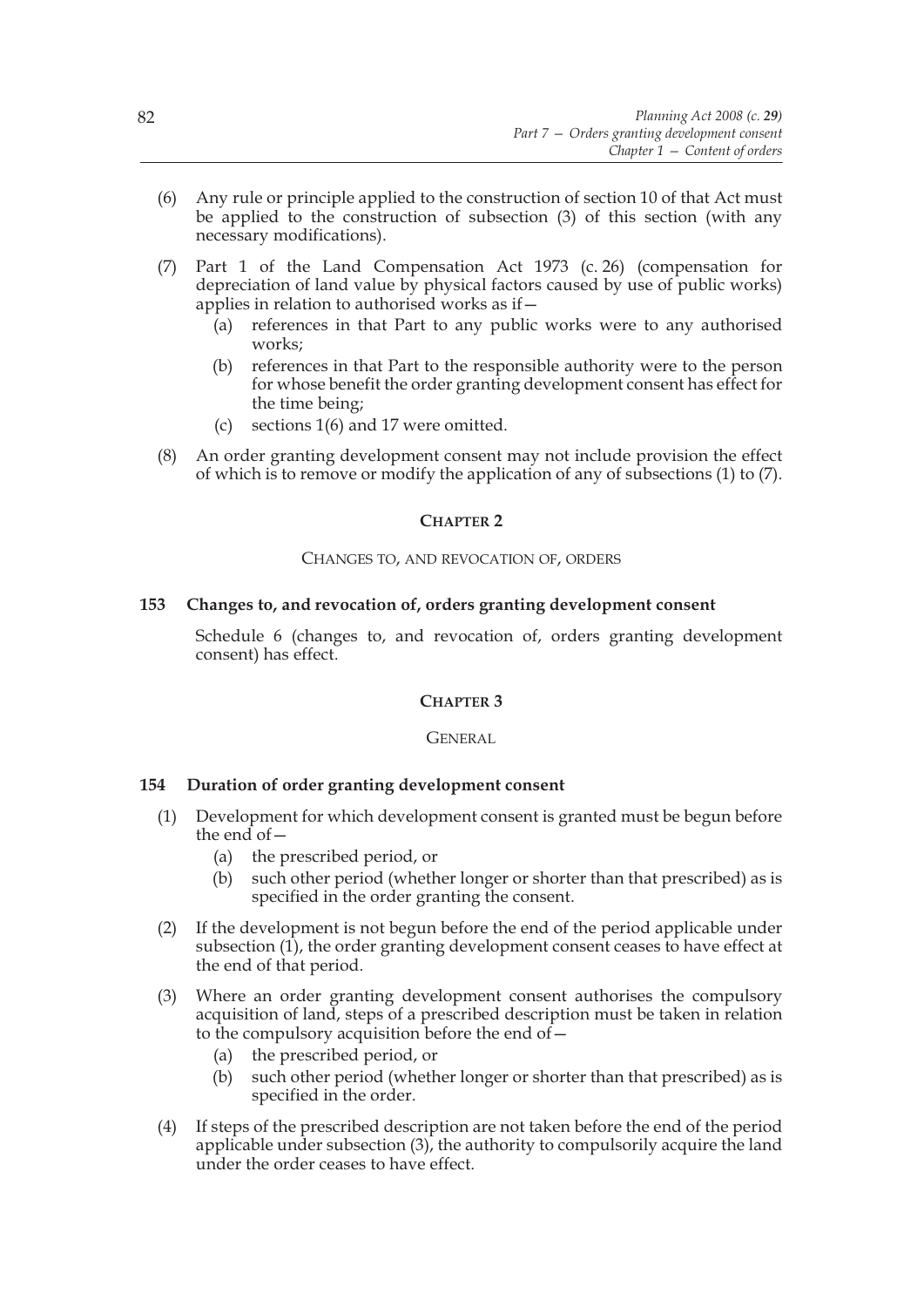# **155 When development begins**

- (1) For the purposes of this Act (except Part 11) development is taken to begin on the earliest date on which any material operation comprised in, or carried out for the purposes of, the development begins to be carried out.
- (2) "Material operation" means any operation except an operation of a prescribed description.

### **156 Benefit of order granting development consent**

- (1) If an order granting development consent is made in respect of any land, the order has effect for the benefit of the land and all persons for the time being interested in the land.
- (2) Subsection (1) is subject to subsection (3) and any contrary provision made in the order.
- (3) To the extent that the development for which development consent is granted is development within section 17(3), the order granting the consent has effect for the benefit of a person for the time being interested in the land only if the person is a gas transporter.

### **157 Use of buildings in respect of which development consent granted**

- (1) If development consent is granted for development which includes the erection, extension, alteration or re-erection of a building, the order granting consent may specify the purposes for which the building is authorised to be used.
- (2) If no purpose is so specified, the consent is taken to authorise the use of the building for the purpose for which it is designed.

# **158 Nuisance: statutory authority**

- (1) This subsection confers statutory authority for  $-$ 
	- (a) carrying out development for which consent is granted by an order granting development consent;
	- (b) doing anything else authorised by an order granting development consent.
- (2) Statutory authority under subsection (1) is conferred only for the purpose of providing a defence in civil or criminal proceedings for nuisance.
- (3) Subsections (1) and (2) are subject to any contrary provision made in any particular case by an order granting development consent.

#### **159 Interpretation: land and rights over land**

- (1) This section applies for the purposes of this Part.
- (2) "Land" includes any interest in or right over land.
- (3) Acquiring a right over land includes acquiring it by the creation of a new right as well as by the acquisition of an existing one.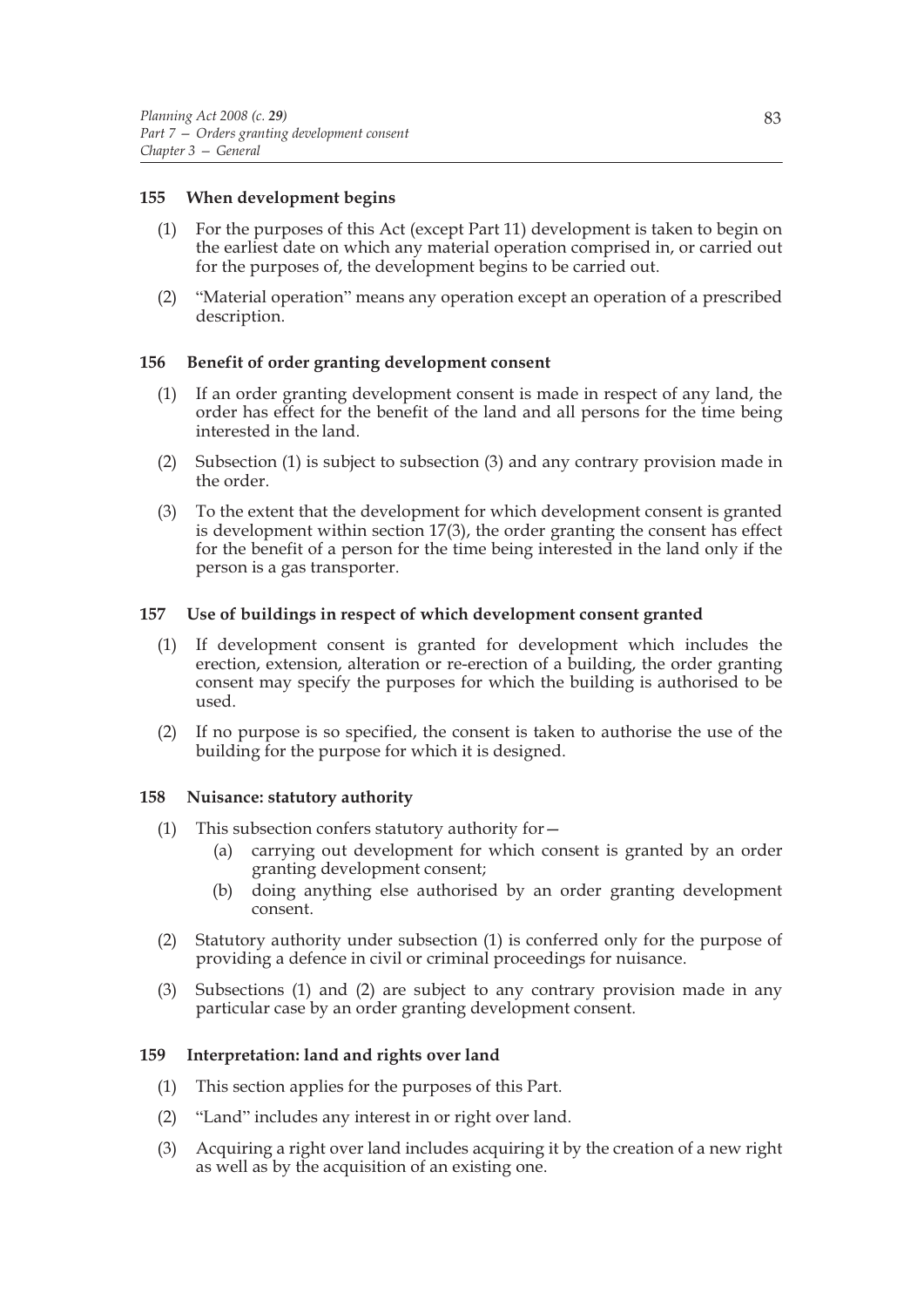# **PART 8**

# **ENFORCEMENT**

### *Offences*

### **160 Development without development consent**

- (1) A person commits an offence if the person carries out, or causes to be carried out, development for which development consent is required at a time when no development consent is in force in respect of the development.
- (2) A person guilty of an offence under this section is liable—
	- (a) on summary conviction, to a fine not exceeding £50,000, or
	- (b) on conviction on indictment, to a fine.
- (3) The Secretary of State may by order amend subsection (2)(a) to increase the level of the fine for the time being specified in that provision.

### **161 Breach of terms of order granting development consent**

- (1) A person commits an offence if without reasonable excuse the person—
	- (a) carries out, or causes to be carried out, development in breach of the terms of an order granting development consent, or
	- (b) otherwise fails to comply with the terms of an order granting development consent.
- (2) Subsection (1) is subject to sections 148(4) and 149(4).
- (3) It is a defence for a person charged with an offence under this section to prove that—
	- (a) the breach or failure to comply occurred only because of an error or omission in the order, and
	- (b) a correction notice specifying the correction of the error or omission has been issued under paragraph 2 of Schedule 4.
- (4) A person guilty of an offence under this section is liable—
	- (a) on summary conviction, to a fine not exceeding £50,000, or
	- (b) on conviction on indictment, to a fine.
- (5) The Secretary of State may by order amend subsection (4)(a) to increase the level of the fine for the time being specified in that provision.

### **162 Time limits**

- (1) A person may not be charged with an offence under section 160 or 161 after the end of—
	- (a) the relevant 4-year period, or
	- (b) if subsection (3) applies, the extended period.
- (2) The "relevant 4-year period" means—
	- (a) in the case of an offence under section 160, the period of 4 years beginning with the date on which the development was substantially completed;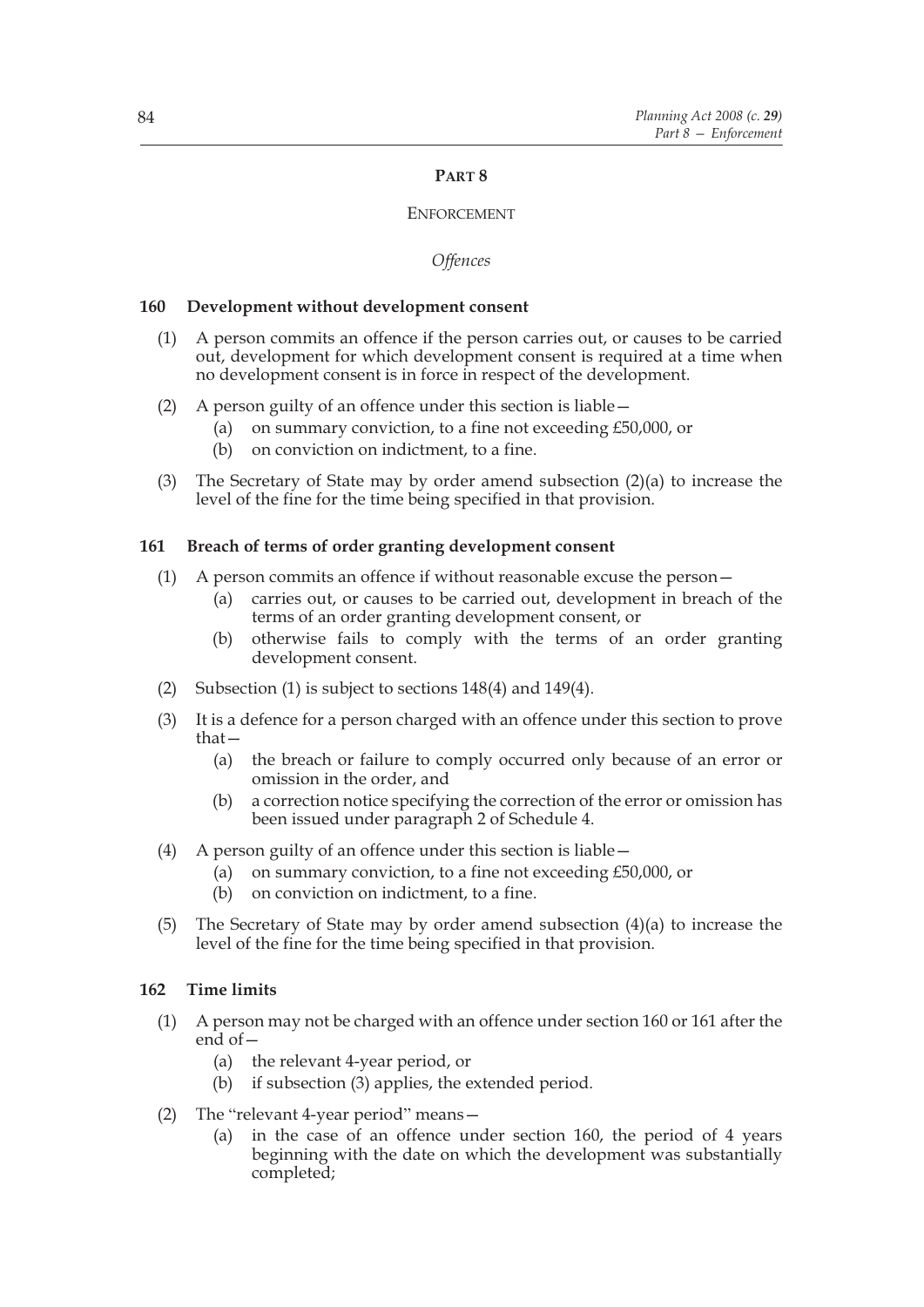- (b) in the case of an offence under section 161, the period of 4 years beginning with the later of—
	- (i) the date on which the development was substantially completed, and
	- (ii) the date on which the breach or failure to comply occurred.
- (3) This subsection applies if during the relevant 4-year period—
	- (a) an information notice has been served under section 167, or
	- (b) an injunction has been applied for under section 171.
- (4) The "extended period" means the period of 4 years beginning with—
	- (a) the date of service of the information notice, if subsection  $(3)(a)$  applies;
	- (b) the date of the application for the injunction, if subsection  $(3)(b)$  applies;
	- (c) the later (or latest) of those dates, if both paragraphs (a) and (b) of subsection (3) apply.

# *Rights of entry*

### **163 Right to enter without warrant**

- (1) This section applies in relation to any land if the relevant local planning authority has reasonable grounds for suspecting that an offence under section 160 or 161 is being, or has been, committed on or in respect of the land.
- (2) A person authorised in writing by the relevant local planning authority may at any reasonable hour enter the land for the purpose of ascertaining whether an offence under section 160 or 161 is being, or has been, committed on the land.
- (3) A person may enter a building used as a dwelling-house under subsection (2) only if 24 hours' notice of the intended entry has been given to the occupier of the building.

# **164 Right to enter under warrant**

- (1) This section applies if it is shown to the satisfaction of a justice of the peace on sworn information in writing—
	- (a) that there are reasonable grounds for suspecting that an offence under section 160 or 161 is being, or has been, committed on or in respect of any land, and
	- (b) that the condition in subsection (2) is met.
- (2) The condition is that—
	- (a) admission to the land has been refused, or a refusal is reasonably apprehended, or
	- (b) the case is one of urgency.
- (3) The justice of the peace may issue a warrant authorising any person who is authorised in writing for the purpose by the relevant local planning authority to enter the land.
- (4) For the purposes of subsection (2)(a) admission to land is to be regarded as having been refused if no reply is received to a request for admission within a reasonable period.
- (5) A warrant authorises entry on one occasion only and that entry must be—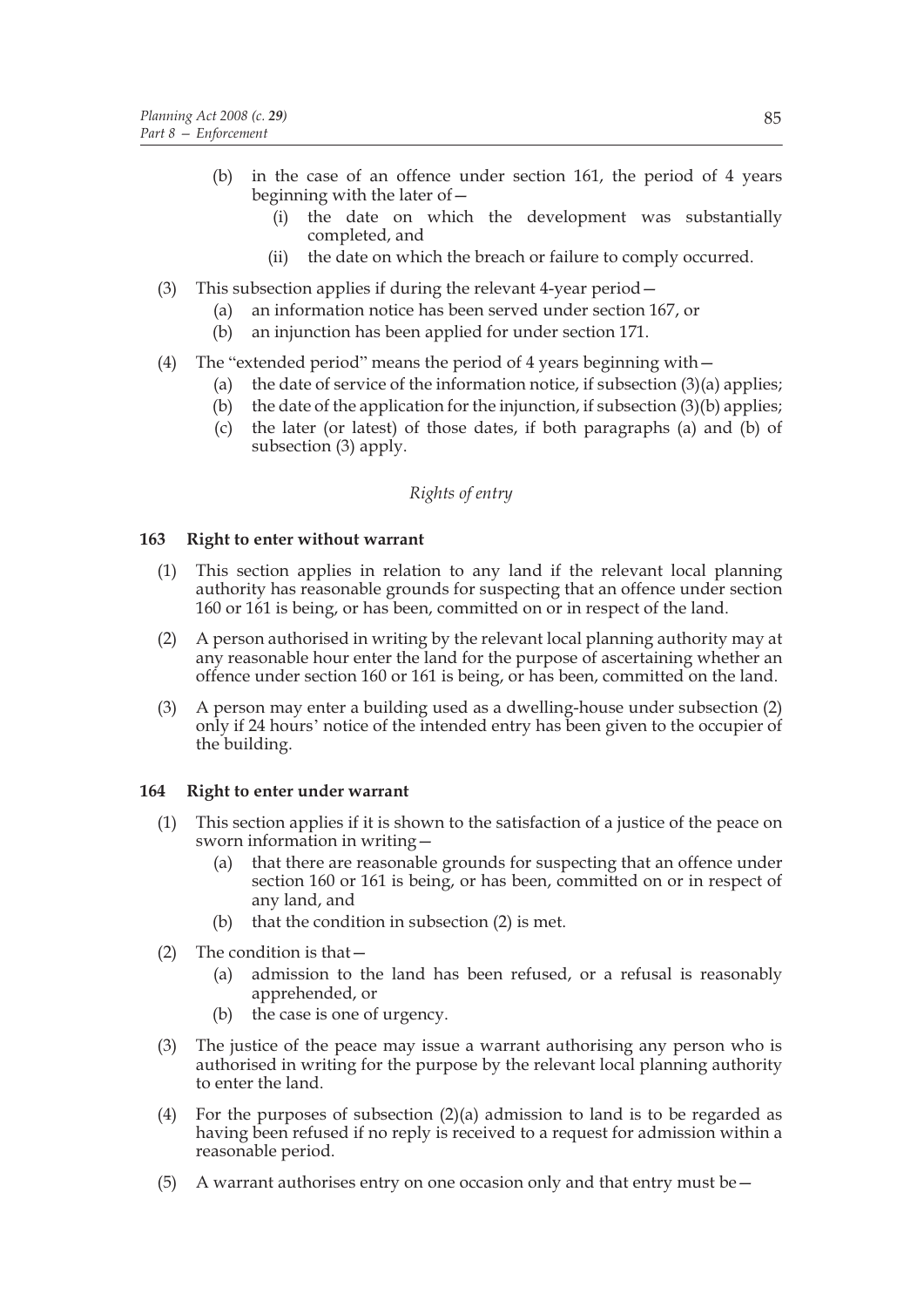- (a) before the end of the period of one month beginning with the date of the issue of the warrant, and
- (b) at a reasonable hour, unless the case is one of urgency.

# **165 Rights of entry: supplementary provisions**

- (1) A person authorised to enter land in pursuance of a right of entry conferred under or by virtue of section 163 or 164 ("a relevant right of entry")  $-$ 
	- (a) must, if so required, produce evidence of the authority and state the purpose of entry before entering the land,
	- (b) may take on to the land such other persons as may be necessary, and
	- (c) must, if the person leaves the land at a time when the owner or occupier is not present, leave it as effectively secured against trespassers as it was found.
- (2) A person commits an offence if the person wilfully obstructs a person acting in the exercise of a relevant right of entry.
- (3) A person guilty of an offence under subsection (2) is liable on summary conviction to a fine not exceeding level 3 on the standard scale.
- (4) If any damage is caused to land or chattels in the exercise of a relevant right of entry, compensation may be recovered by any person suffering the damage from the local planning authority that authorised the entry.
- (5) Except so far as otherwise provided by regulations, any question of disputed compensation under subsection (4) is to be referred to and determined by the Lands Tribunal.
- (6) In relation to the determination of any such question, the provisions of sections 2 and 4 of the Land Compensation Act 1961 (c. 33) apply subject to any necessary modifications and to any other prescribed modifications.

# **166 Rights of entry: Crown land**

Sections 163 and 164 do not apply to Crown land.

# *Information notices*

# **167 Power to require information**

- (1) This section applies in relation to any land if it appears to the relevant local planning authority that an offence under section 160 or 161 may have been committed on or in respect of the land.
- (2) The relevant local planning authority may serve an information notice.
- (3) The information notice may be served on any person who—
	- (a) is the owner or occupier of the land or has any other interest in it, or
	- (b) is carrying out operations on the land or is using it for any purpose.
- (4) The information notice may require the person on whom it is served to give such of the following information as may be specified in the notice—
	- (a) information about any operations being carried out in, on, over or under the land, any use of the land and any other activities being carried out in, on, over or under the land, and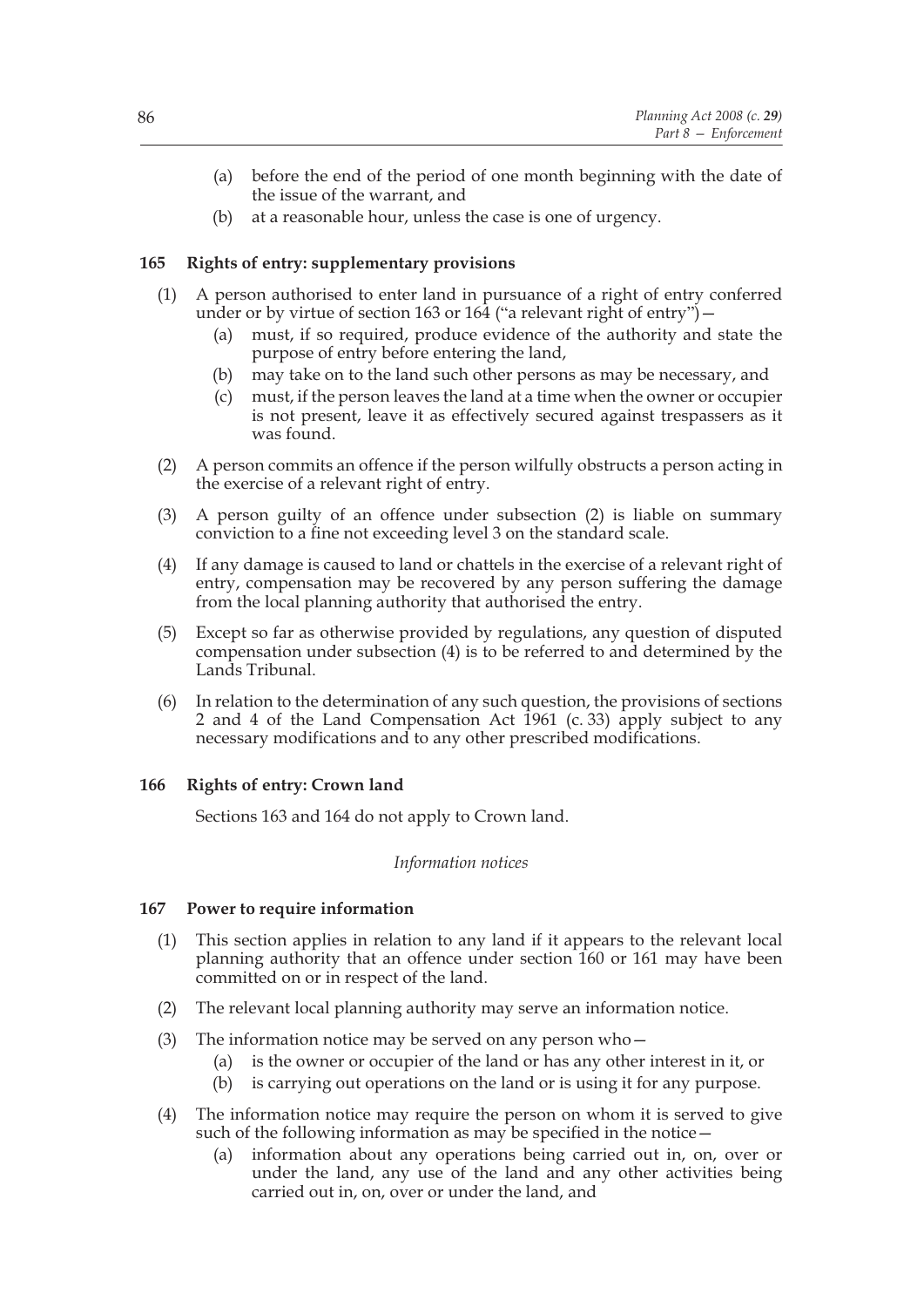- (b) information about the provisions of any order granting development consent for development of the land.
- (5) An information notice must inform the person on whom it is served of the likely consequences of a failure to respond to the notice.
- (6) A requirement of an information notice is complied with by giving the required information to the relevant local planning authority in writing.

# **168 Offences relating to information notices**

- (1) A person commits an offence if without reasonable excuse the person fails to comply with any requirement of an information notice served under section 167 before the end of the period mentioned in subsection (2).
- (2) The period referred to in subsection (1) is the period of 21 days beginning with the day on which the information notice is served.
- (3) A person guilty of an offence under subsection (1) is liable on summary conviction to a fine not exceeding level 3 on the standard scale.
- (4) A person commits an offence if the person—
	- (a) makes any statement purporting to comply with a requirement of an information notice which he knows to be false or misleading in a material respect, or
	- (b) recklessly makes such a statement which is false or misleading in a material respect.
- (5) A person guilty of an offence under subsection (4) is liable on summary conviction to a fine not exceeding level 5 on the standard scale.

#### *Notices of unauthorised development*

#### **169 Notice of unauthorised development**

- (1) Subsection (2) applies if a person is found guilty of an offence under section 160 committed on or in respect of any land.
- (2) The relevant local planning authority may serve a notice of unauthorised development on the person requiring such steps as may be specified in the notice to be taken—
	- (a) to remove the development, and
	- (b) to restore the land on which the development has been carried out to its condition before the development was carried out.
- (3) Subsection (4) applies if a person is found guilty of an offence under section 161 committed on or in respect of any land.
- (4) The relevant local planning authority may serve a notice of unauthorised development on the person requiring the person to remedy the breach or failure to comply.
- (5) A notice of unauthorised development—
	- (a) must specify the period within which any steps are required to be taken, and
	- (b) may specify different periods for different steps.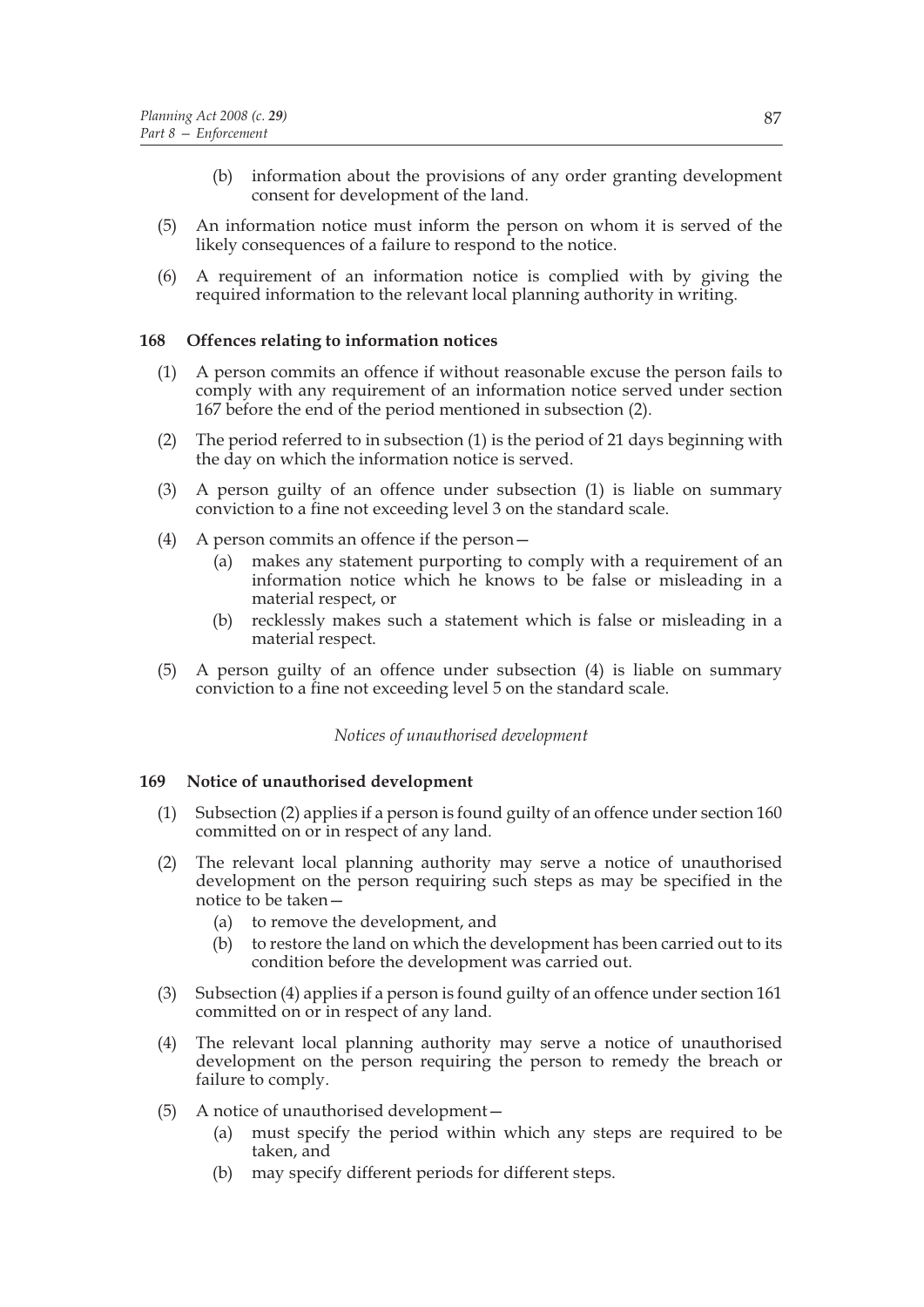- (6) Where different periods apply to different steps, references in this Part to the period for compliance with a notice of unauthorised development, in relation to any step, are to the period within which the step is required to be taken.
- (7) A notice of unauthorised development must specify such additional matters as may be prescribed.

### **170 Execution of works required by notice of unauthorised development**

- (1) If any of the steps specified in a notice of unauthorised development have not been taken before the end of the period for compliance with the notice, the relevant local planning authority may—
	- (a) enter the land on which the development has been carried out and take those steps, and
	- (b) recover from the person who is then the owner of the land any expenses reasonably incurred by it in doing so.
- (2) Where a notice of unauthorised development has been served in respect of development—
	- (a) any expenses incurred by the owner or occupier of the land for the purposes of complying with it, and
	- (b) any sums paid by the owner of the land under subsection (1) in respect of expenses incurred by the relevant local planning authority in taking steps required by it,

are to be deemed to be incurred or paid for the use and at the request of the person found guilty of the offence under section 160 or 161.

- (3) Regulations may provide that all or any of the following sections of the Public Health Act 1936 (c. 49) are to apply, subject to such adaptations and modifications as may be specified in the regulations, in relation to any steps required to be taken by a notice of unauthorised development
	- section 276 (power of local authorities to sell materials removed in executing works under that Act subject to accounting for the proceeds of sale);
	- section 289 (power to require the occupier of any premises to permit works to be executed by the owner of the premises);
	- section 294 (limit on liability of persons holding premises as agents or trustees in respect of the expenses recoverable under that Act).
- (4) Regulations under subsection (3) applying all or any of section 289 of that Act may include adaptations and modifications for the purpose of giving the owner of land to which such a notice relates the right, as against all other persons interested in the land, to comply with the requirements of the notice.
- (5) Regulations under subsection (3) may also provide for the charging on the land on which the development is carried out of any expenses recoverable by the relevant local planning authority under subsection  $(1)$ .
- (6) A person commits an offence if the person wilfully obstructs a person acting in the exercise of powers under subsection (1).
- (7) A person guilty of an offence under subsection (6) is liable on summary conviction to a fine not exceeding level 3 on the standard scale.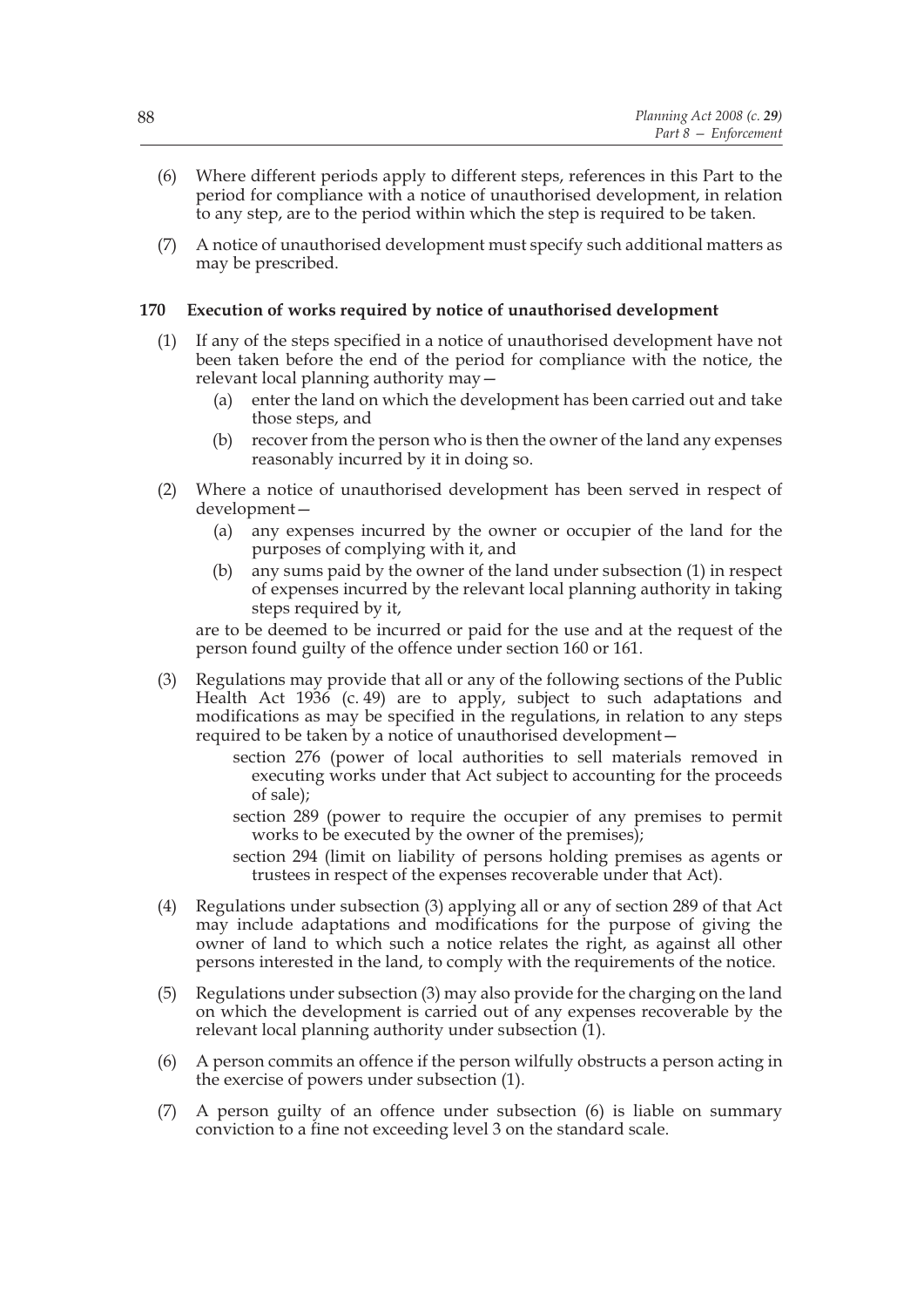# *Injunctions*

# **171 Injunctions**

- (1) A local planning authority may apply to the court for an injunction if it considers it necessary or expedient for any actual or apprehended prohibited activity to be restrained by injunction.
- (2) Prohibited activity means activity that constitutes an offence under section 160 or 161 in relation to land in the area of the local planning authority.
- (3) On an application under this section the court may grant such an injunction as the court thinks fit for the purpose of restraining the prohibited activity.
- (4) In this section "the court" means the High Court or a county court.

### *Isles of Scilly*

# **172 Isles of Scilly**

- (1) The Secretary of State may by order provide for the exercise by the Council of the Isles of Scilly in relation to land in the Council's area of any functions exercisable by a local planning authority under any provision of this Part.
- (2) Before making an order under this section the Secretary of State must consult the Council of the Isles of Scilly.

# *The relevant local planning authority*

# **173 The relevant local planning authority**

- (1) This section applies for the purposes of this Part.
- (2) The relevant local planning authority in relation to any land is the local planning authority for the area in which the land is situated. This is subject to subsections (3) to (5).
- (3) Subsections (4) and (5) apply if the land is in an area for which there is both a district planning authority and a county planning authority.
- (4) If any of the relevant development is the construction or alteration of a hazardous waste facility within section  $14(1)(p)$ , the relevant local planning authority is the county planning authority.
- (5) In any other case, the relevant local planning authority is the district planning authority.
- (6) "The relevant development" is—
	- (a) if the relevant offence is an offence under section 160 or 161(1)(a), the development referred to in section 160(1) or 161(1)(a);
	- (b) if the relevant offence is an offence under section  $161(1)(b)$ , the development to which the order granting development consent mentioned in section  $161(1)(b)$  relates.
- (7) "The relevant offence" is the offence by reference to which a provision of this Part confers a function on a local planning authority.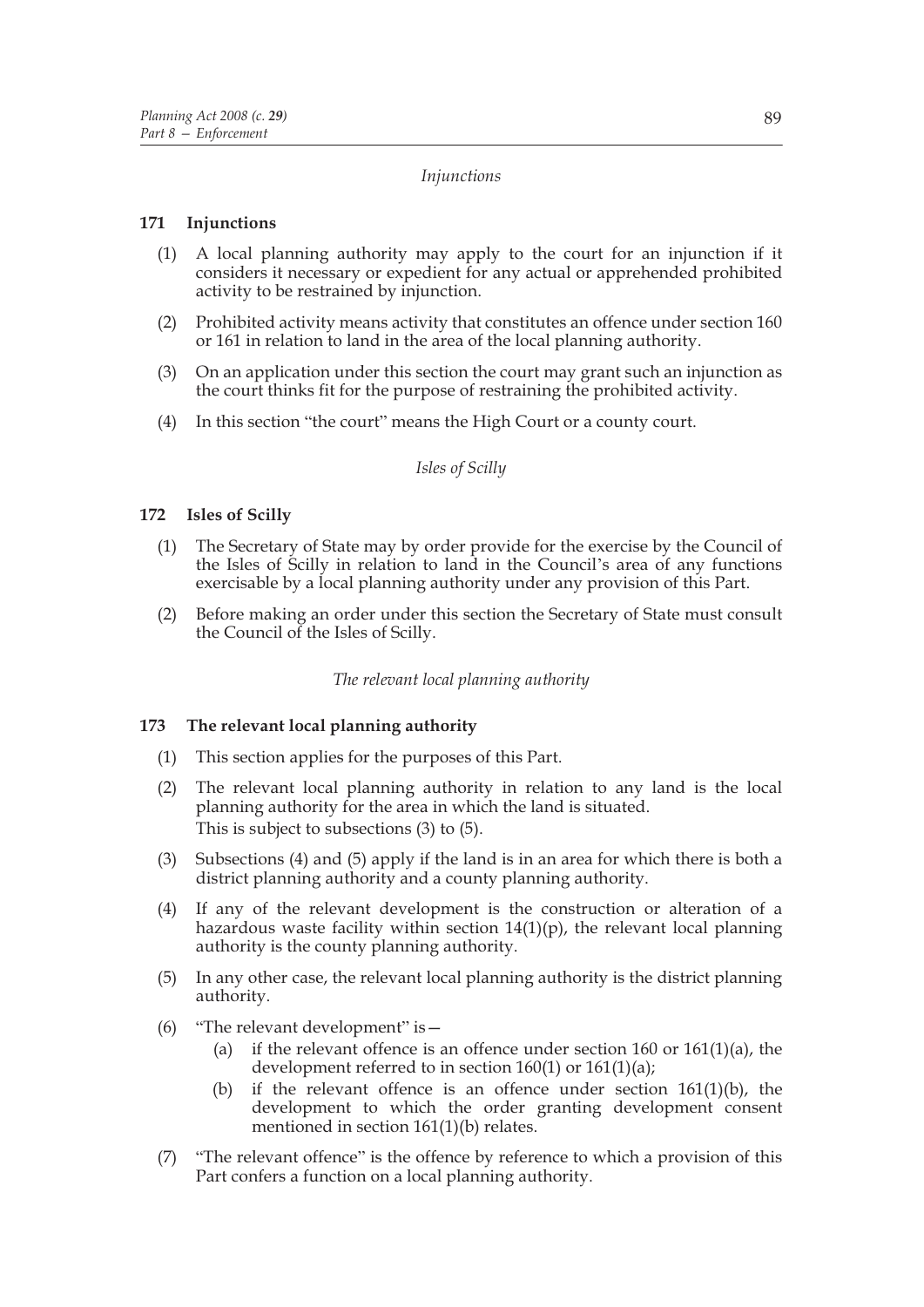# **PART 9**

### CHANGES TO EXISTING PLANNING REGIMES

# **CHAPTER 1**

#### CHANGES RELATED TO DEVELOPMENT CONSENT REGIME

### *Planning obligations*

# **174 Planning obligations**

- (1) TCPA 1990 is amended as follows.
- (2) In section 106 (planning obligations)—
	- (a) after subsection (1) insert—
		- "(1A) In the case of a development consent obligation, the reference to development in subsection (1)(a) includes anything that constitutes development for the purposes of the Planning Act 2008.";
	- (b) in subsection (9) after paragraph (a) insert—
		- "(aa) if the obligation is a development consent obligation, contains a statement to that effect;";
	- (c) after subsection (13) insert—
		- "(14) In this section and section 106A "development consent obligation" means a planning obligation entered into in connection with an application (or a proposed application) for an order granting development consent."
- (3) In section 106A(11) (modification and discharge of planning obligations: meaning of "the appropriate authority") after paragraph (a) insert—
	- "(aa) the Secretary of State, in the case of any development consent obligation where the application in connection with which the obligation was entered into was (or is to be) decided by the Secretary of State;
	- (ab) the Infrastructure Planning Commission, in the case of any other development consent obligation;".
- (4) In section 106B(1) (appeals) after "an authority" insert "(other than the Secretary of State or the Infrastructure Planning Commission)".
- (5) After section 106B insert—

#### **"106C Legal challenges relating to development consent obligations**

- (1) A court may entertain proceedings for questioning a failure by the Secretary of State or the Infrastructure Planning Commission to give notice as mentioned in section 106A(7) only if—
	- (a) the proceedings are brought by a claim for judicial review, and
	- (b) the claim form is filed during the period of 6 weeks beginning with the day on which the period prescribed under section 106A(7) ends.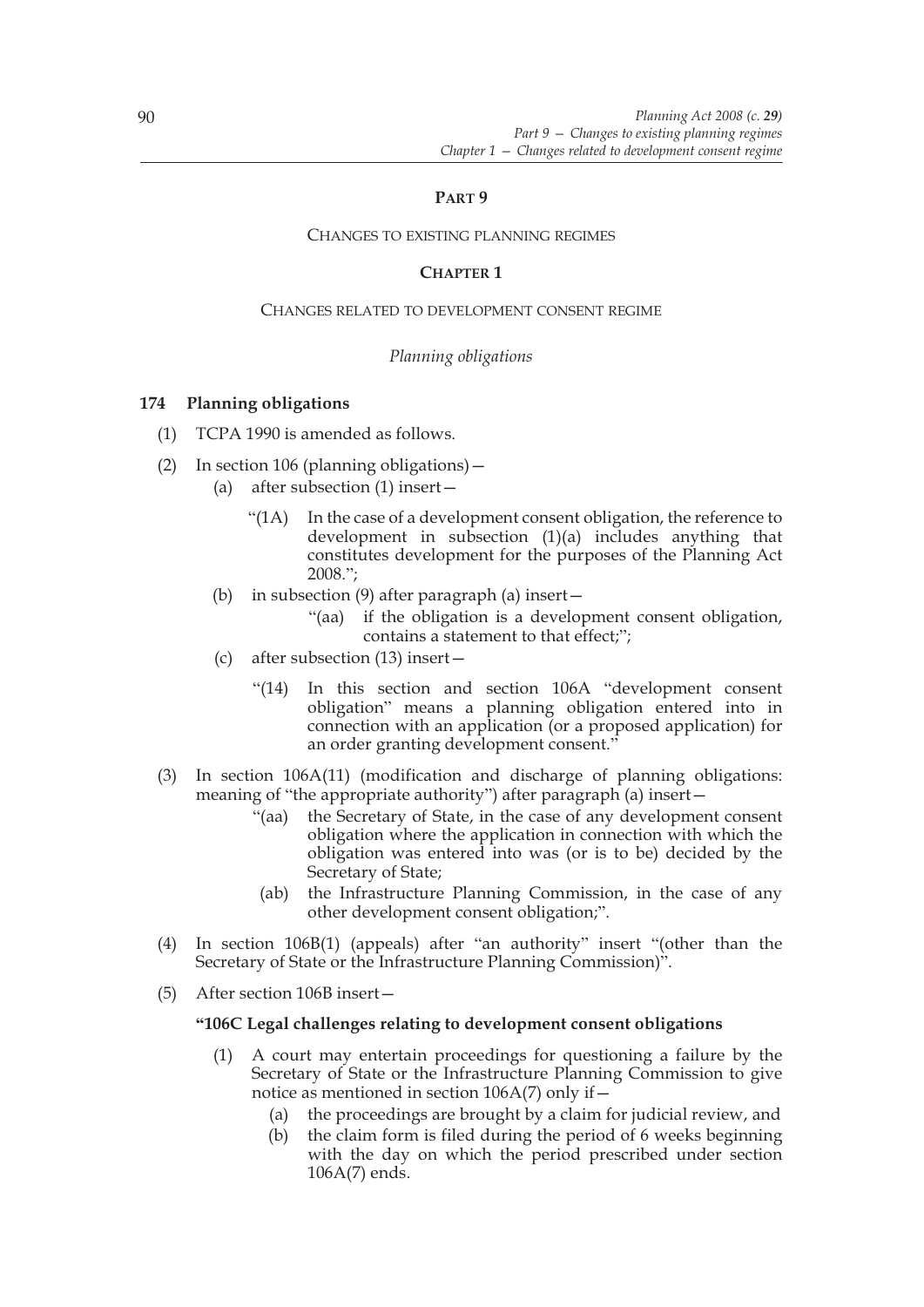- (2) A court may entertain proceedings for questioning a determination by the Secretary of State or the Infrastructure Planning Commission that a planning obligation shall continue to have effect without modification only if $-$ 
	- (a) the proceedings are brought by a claim for judicial review, and
	- (b) the claim form is filed during the period of 6 weeks beginning with the day on which notice of the determination is given under section 106A(7)."

# *Blighted land*

# **175 Blighted land: England and Wales**

- (1) TCPA 1990 is amended as follows.
- (2) In Schedule 13 (blighted land) after paragraph 23 insert—
	- "24 Land falls within this paragraph if—
		- (a) the compulsory acquisition of the land is authorised by an order granting development consent, or
		- (b) the land falls within the limits of deviation within which powers of compulsory acquisition conferred by an order granting development consent are exercisable, or
		- (c) an application for an order granting development consent seeks authority to compulsorily acquire the land.

*Land identified in national policy statements*

25 Land falls within this paragraph if the land is in a location identified in a national policy statement as suitable (or potentially suitable) for a specified description of development.

*Note*

Land ceases to fall within this paragraph when the national policy statement—

- (a) ceases to have effect, or
- (b) ceases to identify the land as suitable or potentially suitable for that description of development."
- (3) In section  $150(1)(b)$  (notices requiring purchase of blighted land)
	- (a) for "21 or" insert "21,",
	- (b) after "notes)" insert "or paragraph 24", and
	- (c) after "Schedule 13 and" insert "(except in the case of land falling within paragraph 24(c) of that Schedule)".
- (4) In section 151 (counter-notices objecting to blight notices) after subsection (7) insert—
	- "(7A) The grounds on which objection may be made in a counter-notice to a blight notice served by virtue of paragraph 25 of Schedule 13 do not include those mentioned in subsection (4)(b)."
- (5) After section 165 (power of Secretary of State to acquire land affected by orders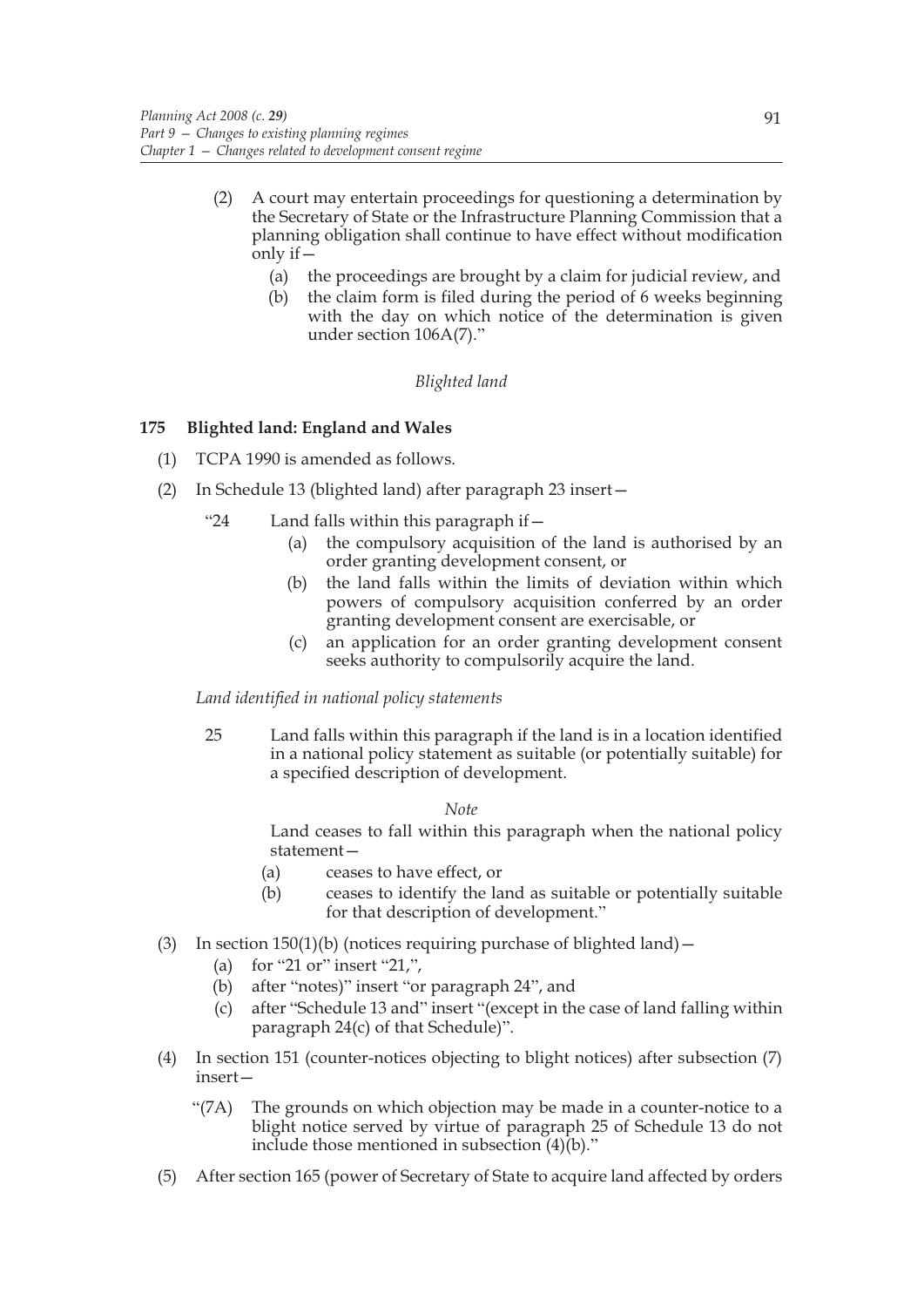relating to new towns etc. where blight notice served) insert—

# **"165A Power of Secretary of State to acquire land identified in national policy statements where blight notice served**

Where a blight notice has been served in respect of land falling within paragraph 25 of Schedule 13, the Secretary of State has power to acquire compulsorily any interest in the land in pursuance of the blight notice served by virtue of that paragraph."

- (6) In section 169 (meaning of "the appropriate authority" for purposes of Chapter 2 of Part 6) after subsection (5) insert—
	- "(6) In relation to land falling within paragraph 25 of Schedule 13, "the appropriate authority" is—
		- (a) if the national policy statement identifies a statutory undertaker as an appropriate person to carry out the specified description of development in the location, the statutory undertaker;
		- (b) in any other case, the Secretary of State.
	- (7) If any question arises by virtue of subsection  $(6)$  -
		- (a) whether the appropriate authority in relation to any land for the purposes of this Chapter is the Secretary of State or a statutory undertaker; or
		- (b) which of two or more statutory undertakers is the appropriate authority in relation to any land for those purposes,

that question shall be referred to the Secretary of State, whose decision shall be final.

- (8) In subsections (6) and (7) "statutory undertaker" means a person who is, or is deemed to be, a statutory undertaker for the purposes of any provision of Part 11."
- (7) In section 170 ("appropriate enactment" for purposes of Chapter 2) after subsection (8) insert—
	- "(8A) In relation to land falling within paragraph  $24(a)$  or (b) of that Schedule, "the appropriate enactment" is the order granting development consent.
		- (8B) In relation to land falling within paragraph 24(c) of that Schedule, "the appropriate enactment" is an order in the terms of the order applied for.
	- (8C) In relation to land falling within paragraph 25 of that Schedule, "the appropriate enactment" is section 165A."
- (8) In section 171(1) (general interpretation of Chapter 2 of Part 6) at the appropriate place insert—

""national policy statement" has the meaning given by section 5(2) of the Planning Act 2008;".

# **176 Blighted land: Scotland**

(1) The Town and Country Planning (Scotland) Act 1997 (c. 8) is amended as follows.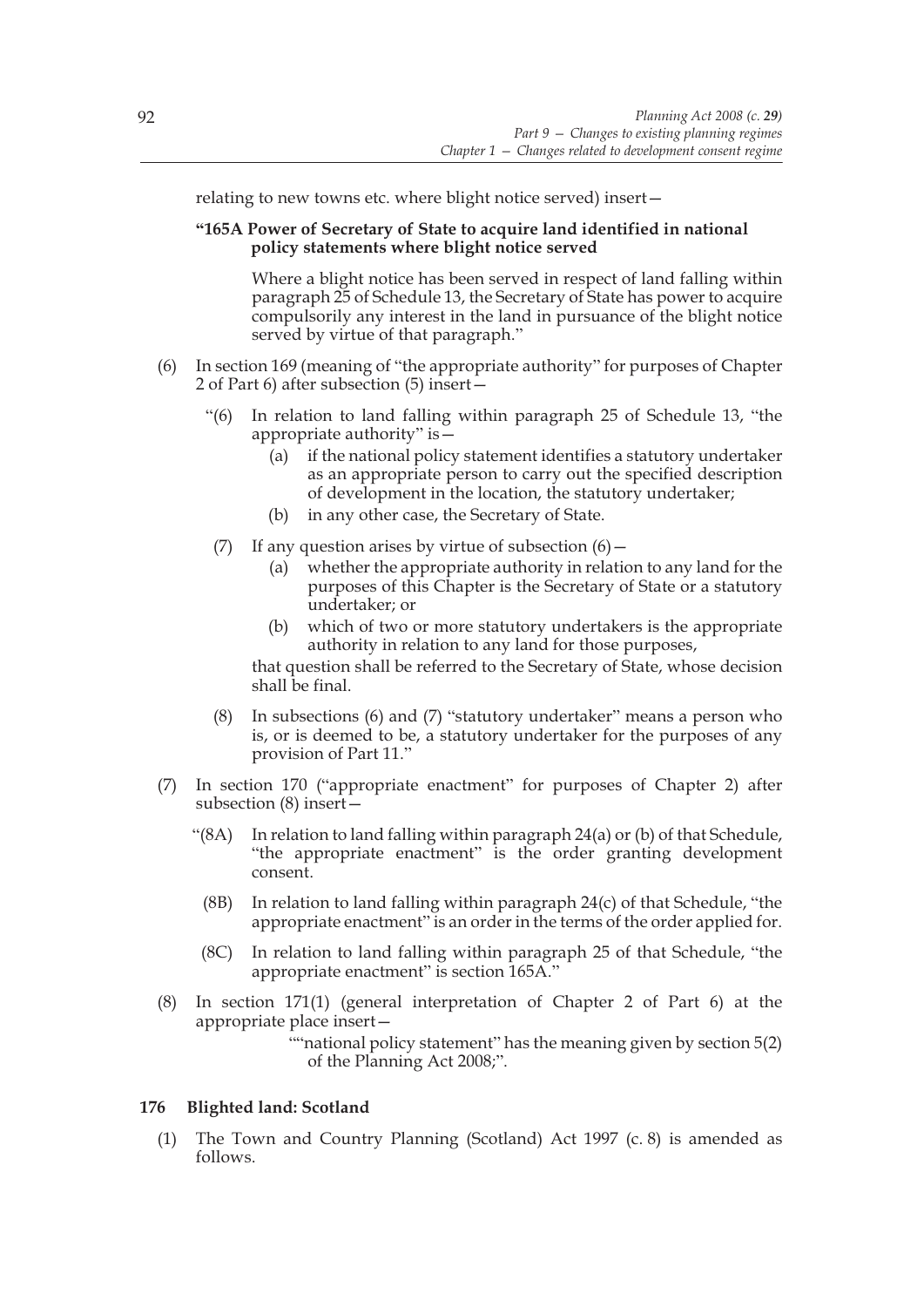- (2) In Schedule 14 (blighted land) after paragraph 16 insert—
	- "17 (1) This paragraph applies to land which relates to the construction (other than by a gas transporter) of an oil or gas cross-country pipeline—
		- (a) one end of which is in England or Wales, and
		- (b) the other end of which is in Scotland,

where one of the following conditions is met.

- (2) The conditions are—
	- (a) the compulsory acquisition of the land is authorised by an order granting development consent under the Planning Act 2008,
	- (b) the land falls within the limits of deviation within which powers of compulsory acquisition conferred by such an order are exercisable,
	- (c) an application for such an order seeks authority to compulsorily acquire the land.

#### *Land identified in national policy statements so far as relating to certain pipe-lines*

- 18 This paragraph applies to land which is in a location identified in a national policy statement as suitable (or potentially suitable) for the construction (other than by a gas transporter) of an oil or gas crosscountry pipe-line—
	- (a) one end of which is in England or Wales, and
	- (b) the other end of which is in Scotland.

#### *Note*

Land ceases to be within this paragraph when the national policy statement—

- (a) ceases to have effect, or
- (b) ceases to identify the land as suitable or potentially suitable for the construction of such a pipe-line."
- (3) In section 100 (scope of Chapter 2 of Part 5) after subsection (5) insert—
	- "(5A) In the application of subsections  $(3)(a)$  and  $(4)$  in relation to land to which paragraph 17 or 18 of Schedule 14 applies, references to the Scottish Ministers are to be read as references to the Secretary of State."
- (4) In section  $101(1)(b)$  (notices requiring purchase of blighted land)
	- (a) for "or 15" substitute ", 15 or 17", and
	- (b) after "Schedule 14 and" insert "(except in the case of land falling within paragraph 17 by virtue of paragraph  $17(2)(c)$ ".
- (5) In section 102 (counter-notices objecting to blight notices) after subsection (7) insert—
	- "(7A) An objection may not be made on the ground mentioned in paragraph (b) of subsection (4) in a counter-notice to a blight notice served by virtue of paragraph 18 of Schedule 14."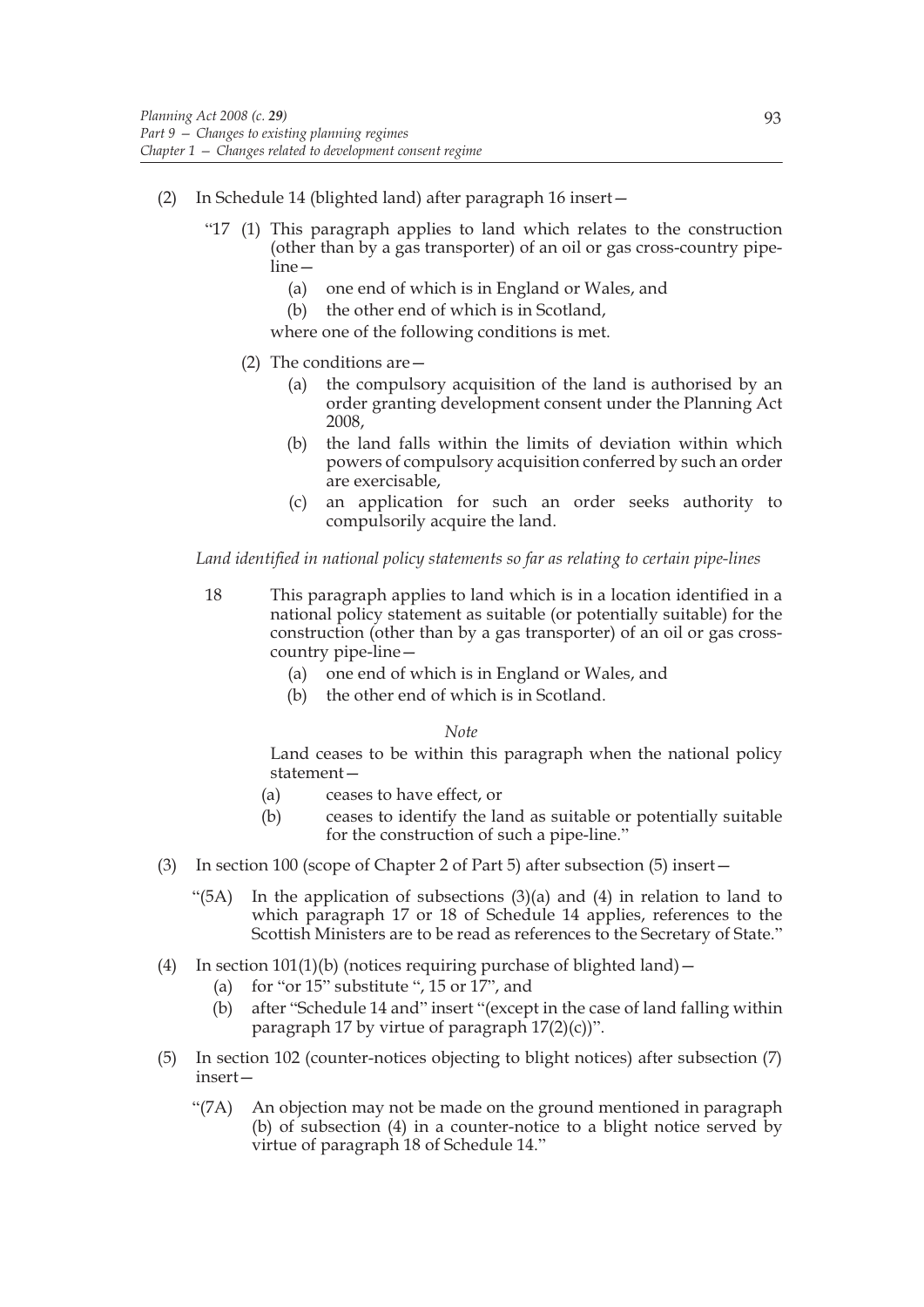(6) After section 116 insert—

# **"116A Power of Secretary of State to acquire land identified in national policy statements where blight notice served**

Where a blight notice has been served in respect of land falling within paragraph 18 of Schedule 14, the Secretary of State has power to acquire compulsorily any interest in the land in pursuance of the blight notice served by virtue of that paragraph."

- (7) In section 120 (meaning of "the appropriate authority" for purposes of Chapter 2 of Part 5) after subsection (4) insert—
	- "(5) In relation to land falling within paragraph 18 of Schedule 14, "the appropriate authority" is—
		- (a) if the national policy statement identifies a statutory undertaker as an appropriate person to carry out the specified description of development in the location, the statutory undertaker;
		- (b) in any other case, the Secretary of State.
	- (6) If any question arises by virtue of subsection  $(5)$  -
		- (a) whether the appropriate authority in relation to any land for the purposes of this Chapter is the Secretary of State or a statutory undertaker; or
		- (b) which of two or more statutory undertakers is the appropriate authority in relation to any land for those purposes,

that question shall be referred to the Secretary of State, whose decision shall be final.

- (7) In subsections (5) and (6) "statutory undertaker" means a person who is, or is deemed to be, a statutory undertaker for the purposes of any provision of Part 10."
- (8) In section 121 ("appropriate enactment" for purposes of Chapter 2) after subsection (7) insert—
	- "(7A) In relation to land falling within paragraph 17 of that Schedule by virtue of paragraph  $17(2)(a)$  or (b), "the appropriate enactment" means the order granting development consent.
		- (7B) In relation to land falling within paragraph 17 of that Schedule by virtue of paragraph  $17(2)(c)$ , "the appropriate enactment" means an order in the terms of the order applied for.
	- (7C) In relation to land falling within paragraph 18 of that Schedule, "the appropriate enactment" means section 116A."
- (9) In section 122 (general interpretation of Chapter 2 of Part 5)—
	- (a) after the definition of "crofter" insert—
		- ""cross-country pipe-line" has the meaning given by section 66 of the Pipe-lines Act 1962 (c. 58);
		- "gas transporter" has the same meaning as in Part 1 of the Gas Act 1986 (see section 7(1) of that Act);", and
	- (b) after the definition of "hereditament" insert—
		- ""national policy statement" has the meaning given by section 5(2) of the Planning Act 2008;".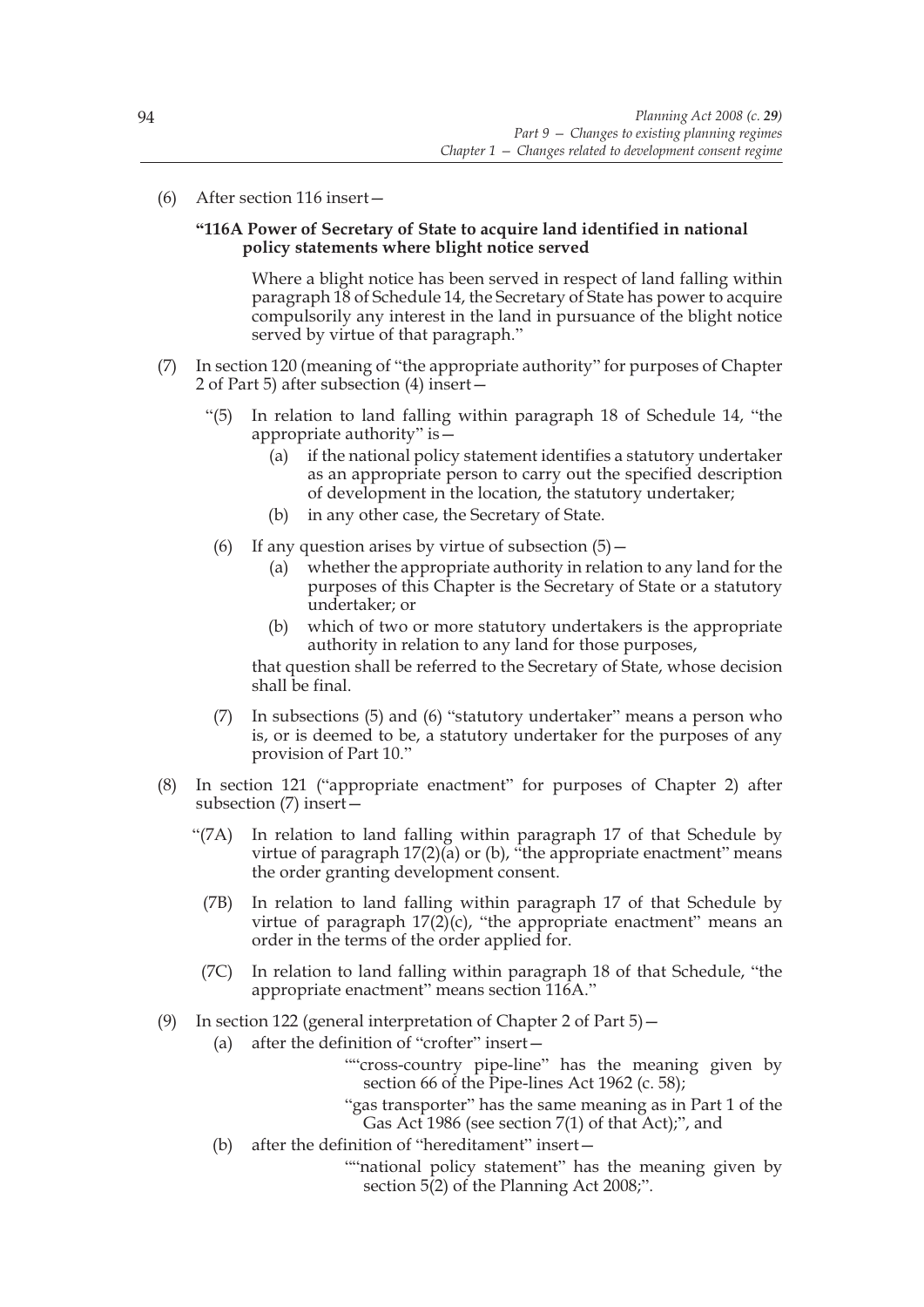#### *Grants*

### **177 Grants for advice and assistance: England and Wales**

In section 304A(1) of TCPA 1990 (grants for assisting the provision of advice and assistance in connection with planning matters), after paragraph (b) insert—

"(ba) the Planning Act 2008;".

### **178 Grants for advice and assistance: Scotland**

- (1) The Secretary of State may make grants for the purpose of assisting any person to provide advice and assistance in connection with any matter which is related to the application of this Act to Scotland.
- (2) The Secretary of State may, as respects any such grant, provide that it is to be subject to such terms and conditions as the Secretary of State thinks appropriate.

#### **CHAPTER 2**

### OTHER CHANGES TO EXISTING PLANNING REGIMES

### *Regional functions*

# **179 Delegation of functions of regional planning bodies**

(1) In Part 1 of PCPA 2004 (regional functions) after section 4 insert—

#### **"4A Delegation of RPB functions to regional development agencies**

- (1) The RPB may make arrangements with the regional development agency for its region for the exercise by the agency on behalf of the RPB of any of the RPB's functions.
- (2) Subsection (3) applies if, by virtue of section 2(7), the Secretary of State has power to exercise any functions of the RPB.
- (3) The Secretary of State may make arrangements with the regional development agency for the region of the RPB for the exercise by the agency on behalf of the Secretary of State of any of the RPB's functions.
- (4) Subsection (5) applies if, by virtue of section 10(3), the Secretary of State has power to prepare a draft revision of the RSS because of a failure to comply by the RPB.
- (5) The Secretary of State may make arrangements with the regional development agency for the region of the RPB for the exercise by the agency on behalf of the Secretary of State of the Secretary of State's function under section 10(3).
- (6) Arrangements under this section—
	- (a) may be made only if the regional development agency agrees to the making of the arrangements and their terms;
	- (b) may be varied only if the regional development agency agrees to the variation and the terms of the variation.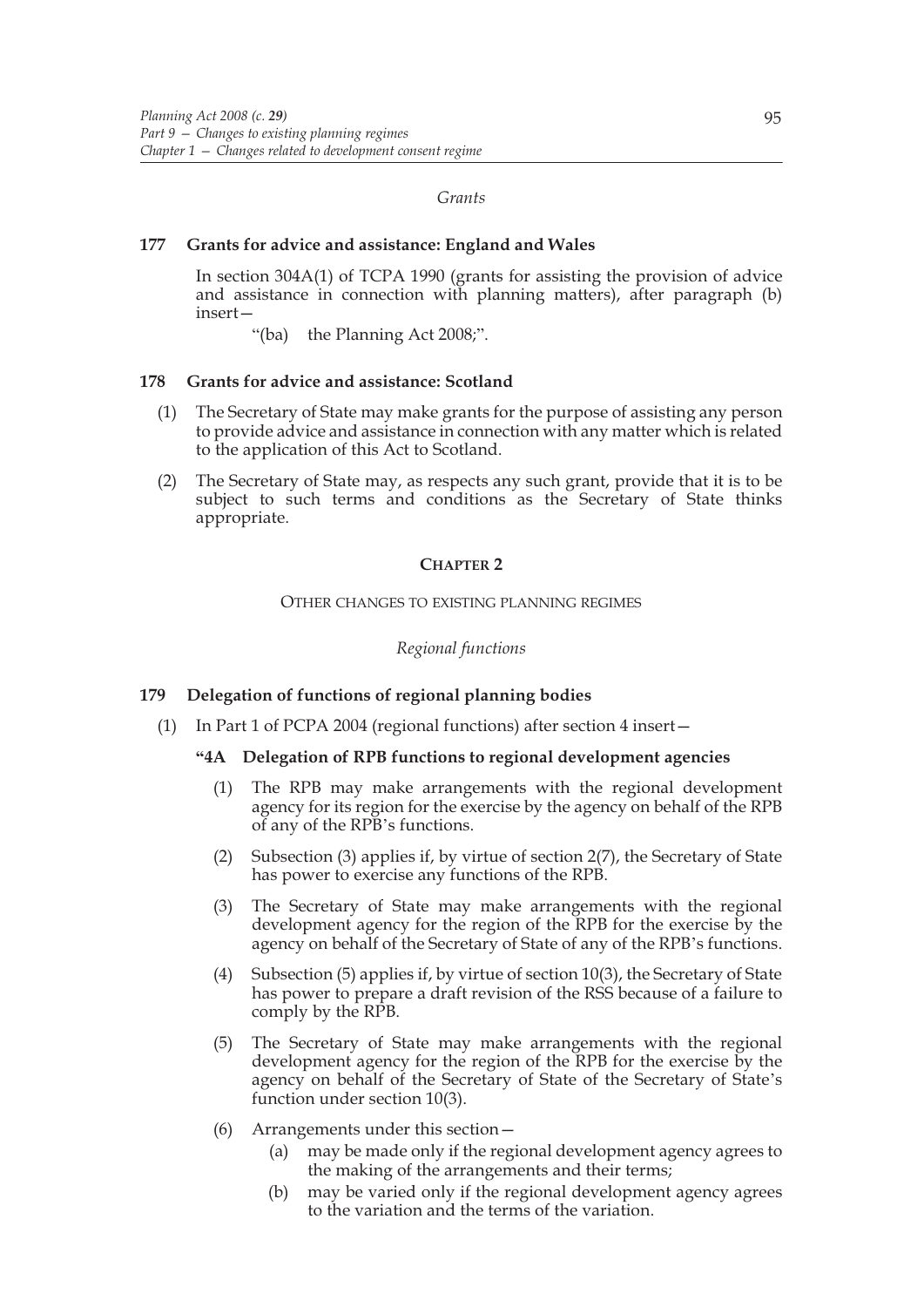- (7) Arrangements under subsection (1) may be brought to an end at any time by the RPB.
- (8) Arrangements under subsection (3) or (5) may be brought to an end at any time by the Secretary of State.
- (9) A regional development agency which, by virtue of arrangements under this section, has power, or is required, to exercise a function of the RPB, may do anything which is calculated to facilitate, or is conducive or incidental to, the exercise of the function.
- (10) Arrangements under subsection (1) for the exercise of a function by a regional development agency do not prevent the RPB from exercising the function.
- (11) Arrangements under subsection (3) or (5) for the exercise of a function by a regional development agency do not prevent the Secretary of State from exercising the function.
- (12) "Regional development agency" means a development agency established under section 1 of the Regional Development Agencies Act 1998."'.
- (2) The Regional Development Agencies Act 1998 (c. 45) is amended as follows.
- (3) In section 8 (regional consultation) after subsection (2) insert—
	- "(2A) The reference in subsection  $(2)(b)$  to the functions of a regional development agency does not include any function conferred by arrangements under section 4A of the Planning and Compulsory Purchase Act 2004 (delegation of functions of regional planning bodies to regional development agencies)."
- (4) In section 11 (borrowing) after subsection (4) insert—
	- "(4A) The references in subsections (2) and (4) to the functions of a regional development agency do not include any function conferred by arrangements under section 4A of the Planning and Compulsory Purchase Act 2004 (delegation of functions of regional planning bodies to regional development agencies)."
- (5) In section 18 (regional accountability) after subsection (1) insert—
	- "(1A) The reference in subsection  $(1)(c)$  to the functions of a regional development agency does not include any function conferred by arrangements under section 4A of the Planning and Compulsory Purchase Act 2004 (delegation of functions of regional planning bodies to regional development agencies)."
- (6) In paragraph 7 of Schedule 2 (delegation of functions by regional development agencies) after sub-paragraph (1) insert—
	- "(1A) The reference in sub-paragraph (1) to anything authorised or required to be done under an enactment includes a reference to anything authorised or required to be done under arrangements made under an enactment."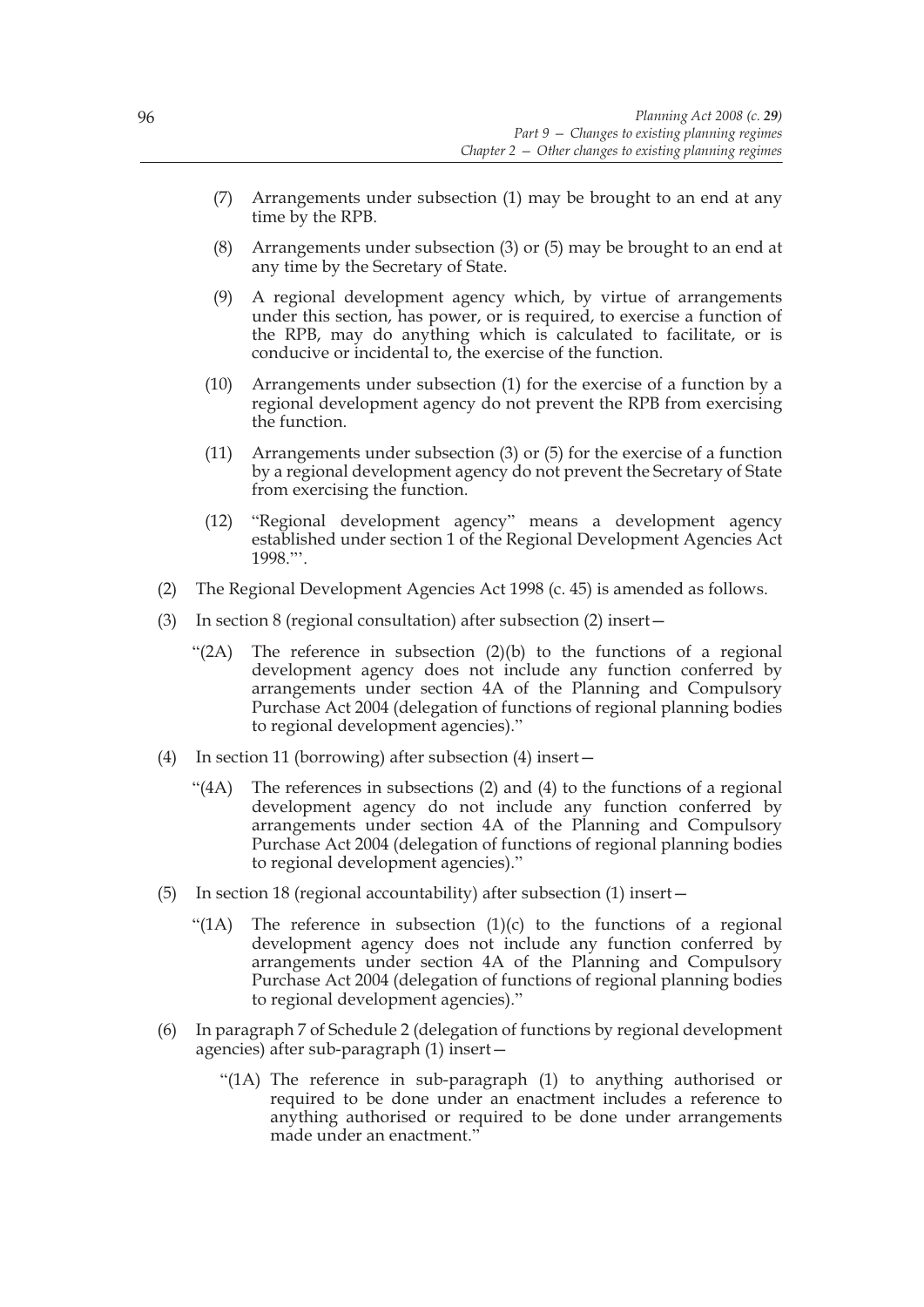#### *Local development*

#### **180 Local development documents**

- (1) PCPA 2004 is amended as follows.
- (2) In section 15(2) (matters which must be specified in local development scheme)—
	- (a) omit paragraph (a);
	- (b) before paragraph (b) insert—
		- "(aa) the local development documents which are to be development plan documents;";
	- (c) in paragraph (b) for "document" substitute "development plan document";
	- (d) omit paragraph (c);
	- (e) in paragraphs (d) and (f) for "documents" substitute "development plan documents".
- (3) In section 17 (local development documents)—
	- (a) omit subsections (1) and (2);
	- (b) in subsection (3) for "The local development documents" substitute "The local planning authority's local development documents";
	- (c) in subsection (4) for the words before "in relation to development which is a county matter" substitute "Where a county council is required to prepare a minerals and waste development scheme in respect of an area, the council's local development documents must (taken as a whole) set out the council's policies (however expressed) for that area";
	- (d) in subsection  $(7)$ , before paragraph (a) insert
		- "(za) which descriptions of documents are, or if prepared are, to be prepared as local development documents;".
- (4) In section 18 (statements of community involvement)—
	- (a) for subsection  $(3)$  substitute  $-$ 
		- "(3) For the purposes of this Part (except sections 19(2) and 24) the statement of community involvement is a local development document.
			- This is subject to section 17(8).";
	- (b) after subsection (3) insert—
		- "(3A) The statement of community involvement must not be specified as a development plan document in the local development scheme.";
	- (c) omit subsections (4) to (6).
- (5) In section 19 (preparation of local development documents)—
	- (a) in subsection (1) for "Local development documents" substitute "Development plan documents";
	- (b) in subsection (2) after "In preparing a" insert "development plan document or any other";
	- (c) in subsection (3) for "other local development documents" substitute "local development documents (other than their statement of community involvement)";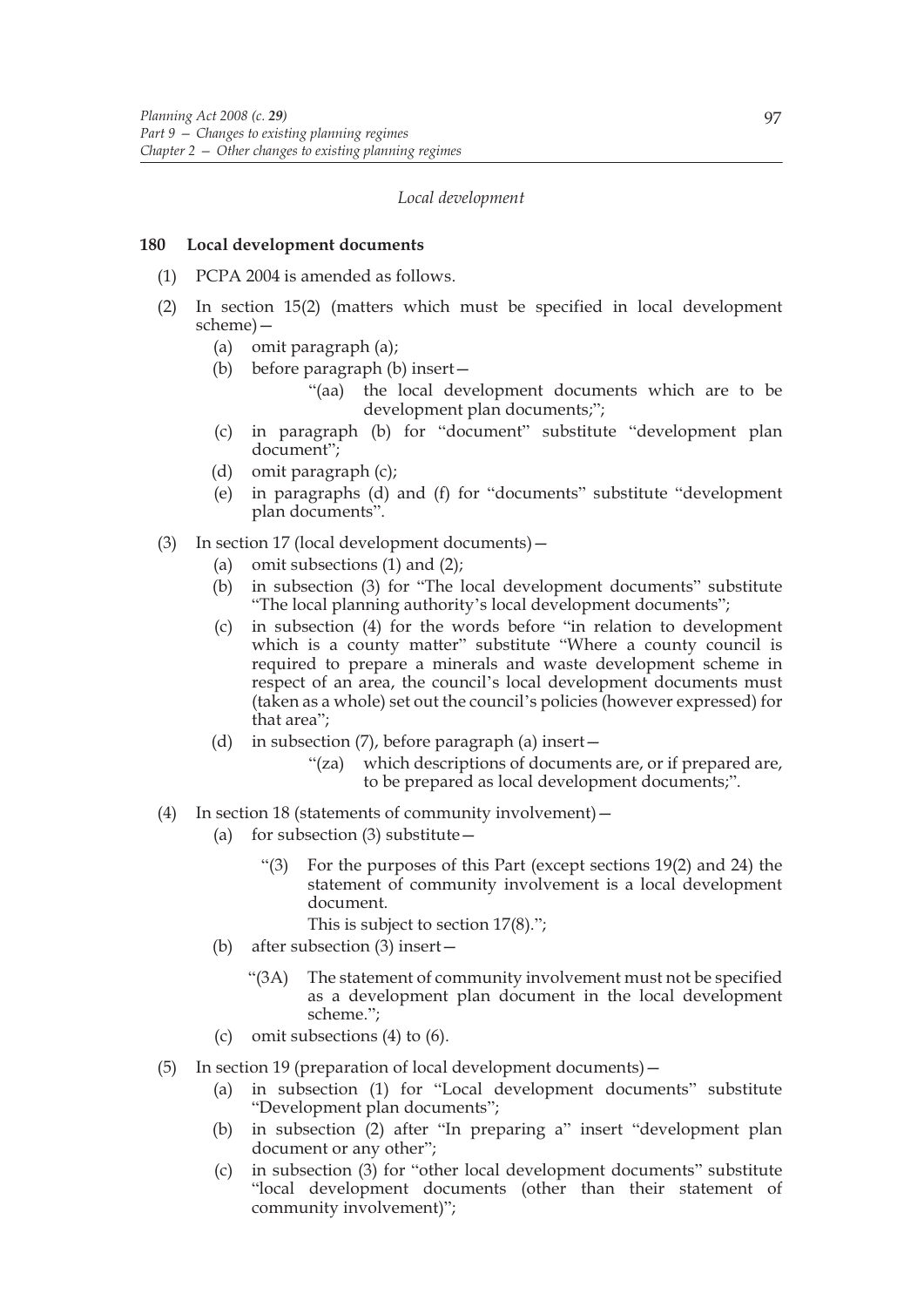- (d) in subsection (5) for "document" substitute "development plan document".
- (6) In section 37 (interpretation of Part 2)—
	- (a) in subsection (2) for "section 17" substitute "sections 17 and  $18(3)$ ";
	- (b) for subsection (3) substitute—
		- "(3) A development plan document is a local development document which is specified as a development plan document in the local development scheme."
- (7) In section 38 (development plan) after subsection (8) insert—
	- "(9) Development plan document must be construed in accordance with section 37(3)."

#### *Climate change*

### **181 Regional spatial strategies: climate change policies**

- (1) Section 1 of PCPA 2004 (regional functions: regional spatial strategies) is amended as follows.
- (2) After subsection (2) insert—
	- "(2A) The RSS must include policies designed to secure that the development and use of land in the region contribute to the mitigation of, and adaptation to, climate change."
- (3) In subsection (3) for "subsection (2)" substitute "subsections (2) and (2A)".

#### **182 Development plan documents: climate change policies**

In section 19 of PCPA 2004 (preparation of local development documents) after subsection (1) insert—

"(1A) Development plan documents must (taken as a whole) include policies designed to secure that the development and use of land in the local planning authority's area contribute to the mitigation of, and adaptation to, climate change."

*Good design*

### **183 Good design**

In section 39 of PCPA 2004 (sustainable development) after subsection (2) insert—

"(2A) For the purposes of subsection (2) the person or body must (in particular) have regard to the desirability of achieving good design."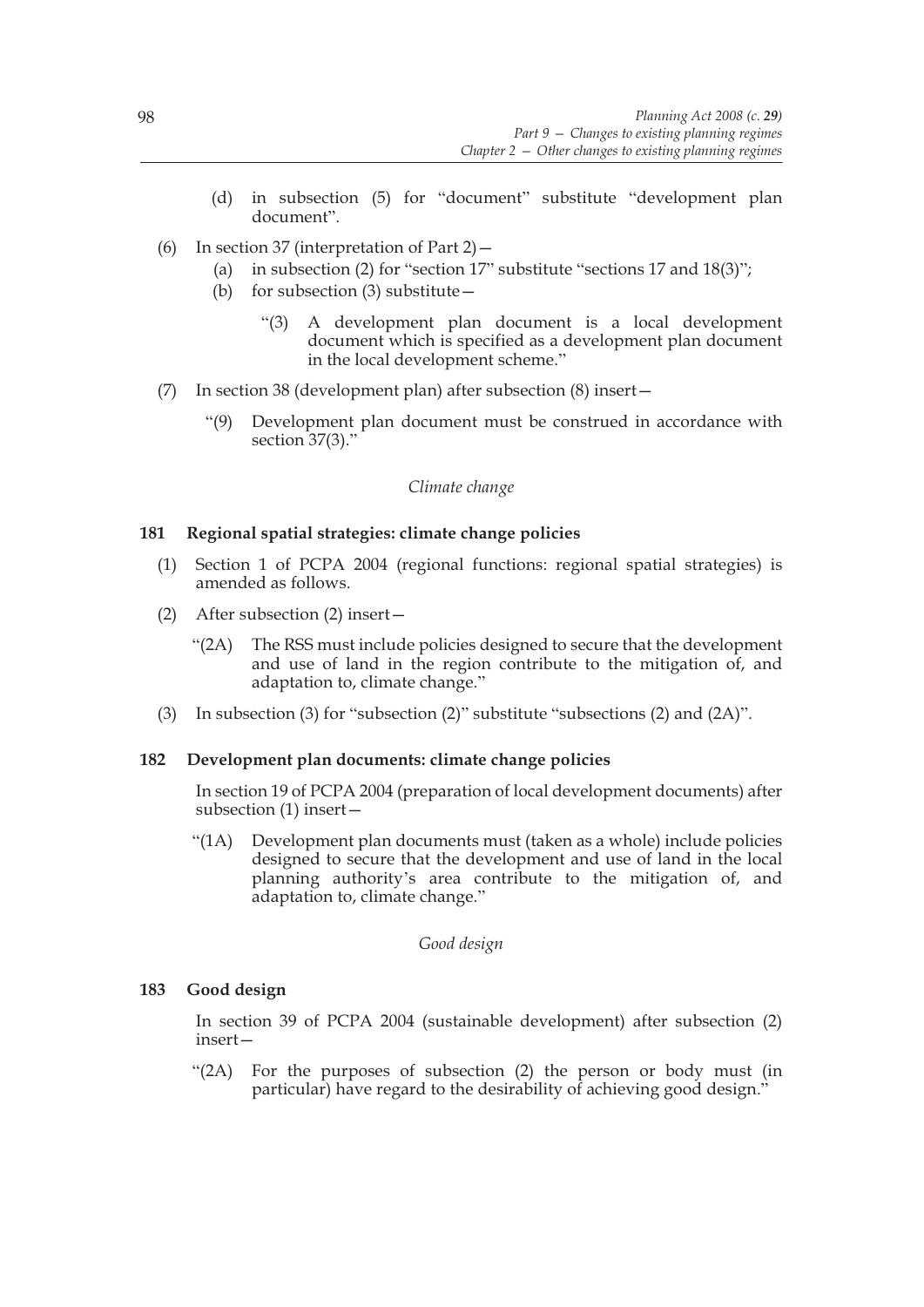### *Correction of errors*

### **184 Correction of errors in decisions**

In section 56(3)(c) of PCPA 2004 (appropriate consent required for correction of errors) at the beginning insert "in a case where the decision document relates to the exercise of a function in relation to Wales,".

*Validity of strategies, plans and documents*

### **185 Power of High Court to remit strategies, plans and documents**

In section 113 of PCPA 2004 (validity of strategies, plans and documents) for subsection (7) substitute—

- "(7) The High Court may—
	- (a) quash the relevant document;
	- (b) remit the relevant document to a person or body with a function relating to its preparation, publication, adoption or approval.
- (7A) If the High Court remits the relevant document under subsection (7)(b) it may give directions as to the action to be taken in relation to the document.
- (7B) Directions under subsection (7A) may in particular—
	- (a) require the relevant document to be treated (generally or for specified purposes) as not having been approved or adopted;
	- (b) require specified steps in the process that has resulted in the approval or adoption of the relevant document to be treated (generally or for specified purposes) as having been taken or as not having been taken;
	- (c) require action to be taken by a person or body with a function relating to the preparation, publication, adoption or approval of the document (whether or not the person or body to which the document is remitted);
	- (d) require action to be taken by one person or body to depend on what action has been taken by another person or body.
- (7C) The High Court's powers under subsections (7) and (7A) are exercisable in relation to the relevant document—
	- (a) wholly or in part;
	- (b) generally or as it affects the property of the applicant."

### **186 Power of High Court to remit unitary development plans in Wales**

- (1) Subsection (2) applies in relation to section 287 of TCPA 1990 (proceedings for questioning validity of development plans etc.), as that section continues to have effect by virtue of paragraph (3) of article 3 of the Planning and Compulsory Purchase Act 2004 (Commencement No. 6, Transitional Provisions and Savings) Order 2005 (S.I. 2005/2847) for the purposes of the transitional arrangements mentioned in that paragraph.
- (2) In that section, after subsection (3) insert—
	- "(3A) Subsections (3B) to (3E) apply if  $-$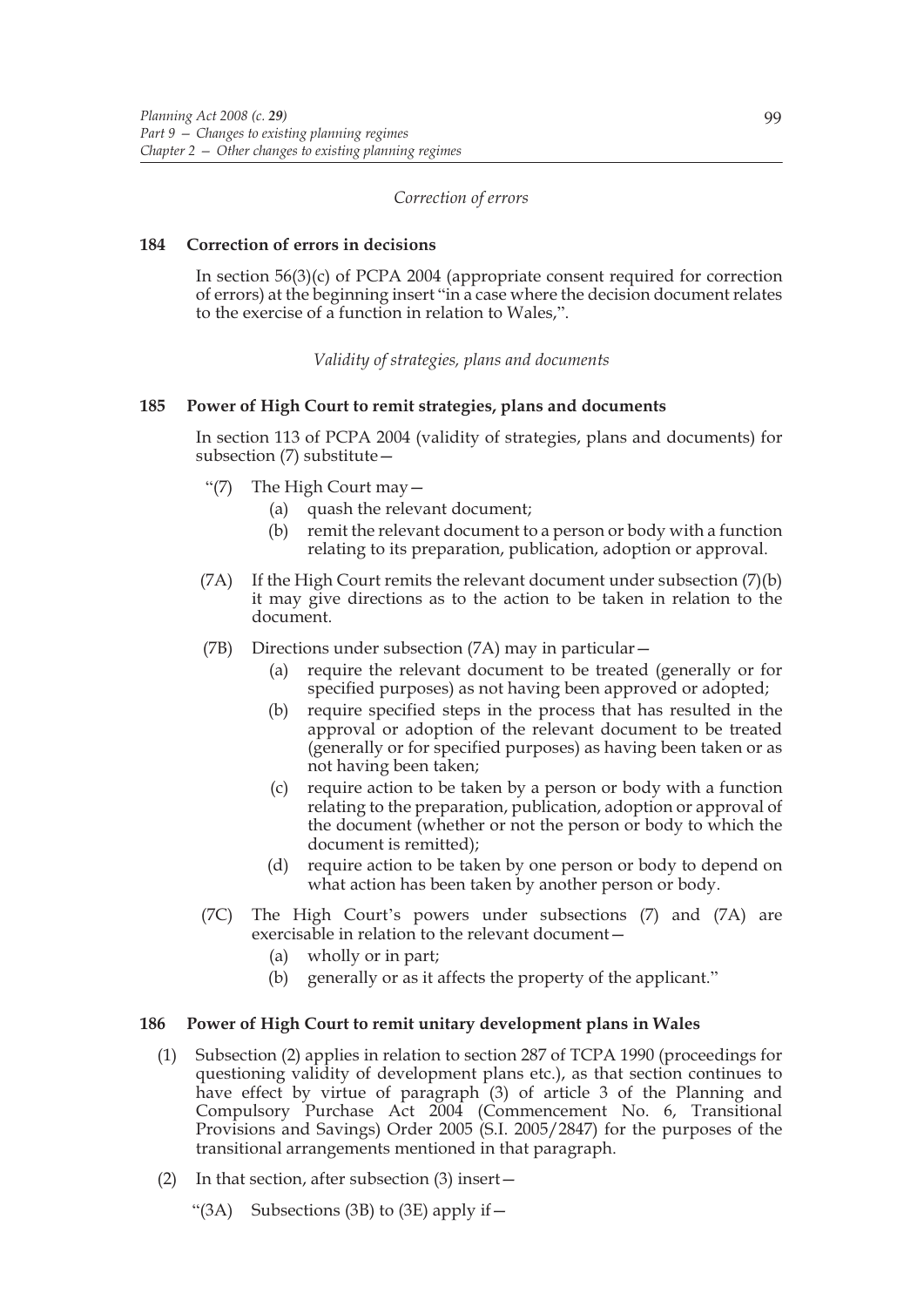- (a) an application is made under this section in relation to a unitary development plan, and
- (b) on the application the High Court is satisfied as mentioned in subsection (2)(b).
- (3B) The High Court may remit the plan to a person or body with a function relating to its preparation, publication, adoption or approval.
- (3C) If the High Court remits the plan under subsection (3B) it may give directions as to the action to be taken in relation to the plan.
- (3D) Directions under subsection (3B) may in particular—
	- (a) require the plan to be treated (generally or for specified purposes) as not having been approved or adopted;
	- (b) require specified steps in the process that has resulted in the approval or adoption of the plan to be treated (generally or for specified purposes) as having been taken or as not having been taken;
	- (c) require action to be taken by a person or body with a function relating to the preparation, publication, adoption or approval of the plan (whether or not the person or body to which it is remitted);
	- (d) require action to be taken by one person or body to depend on what action has been taken by another person or body.
- (3E) The High Court's powers under subsections (3B) and (3C) are exercisable in relation to the plan—
	- (a) wholly or in part;
	- (b) generally or as it affects the property of the applicant."

#### *Determination of applications*

#### **187 Power to decline to determine applications: amendments**

Schedule 7 (power to decline to determine applications: amendments) has effect.

#### *Planning permission*

#### **188 Local development orders: removal of requirement to implement policies**

- (1) Section 61A of TCPA 1990 (local development orders) is amended as set out in subsections (2) and (3).
- (2) Omit subsection (1) (requirement to implement policies).
- (3) In subsection (2) for "A local development order may" substitute "A local planning authority may by order (a local development order)".
- (4) In paragraph 2 of Schedule 4A to TCPA 1990 (revision of local development orders) omit sub-paragraphs (4) and (5).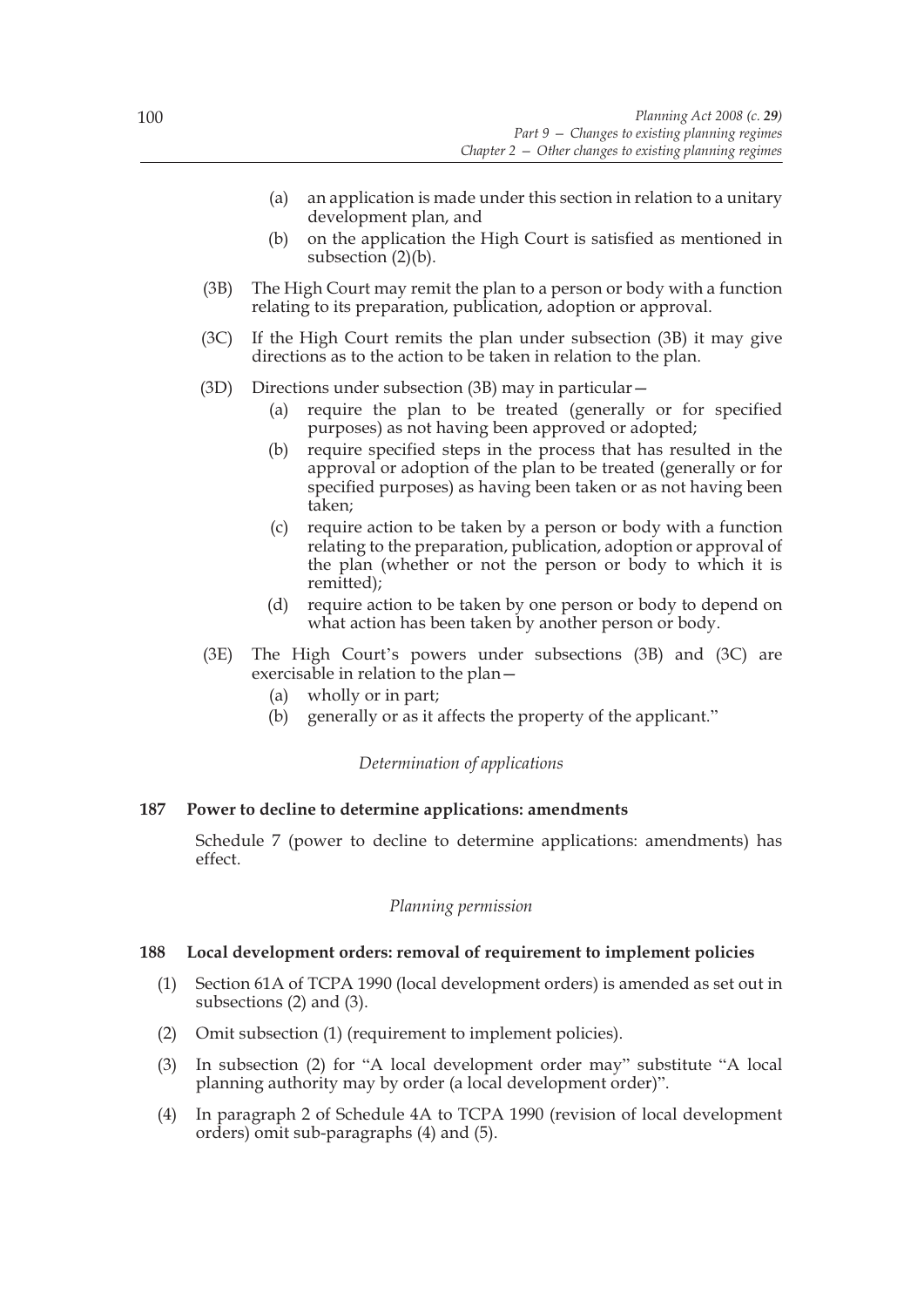# **189 Compensation where development order or local development order withdrawn**

- (1) Section 108 of TCPA 1990 (compensation for refusal or conditional grant of planning permission formerly granted by development order or local development order) is amended as follows.
- (2) After subsection (2) insert—

" $(2A)$  Where  $-$ 

- (a) planning permission granted by a development order for development in England of a prescribed description is withdrawn by the issue of directions under powers conferred by the order, or
- (b) planning permission granted by a local development order for development in England is withdrawn by the issue of directions under powers conferred by the order,

this section applies only if the application referred to in subsection (1)(b) is made before the end of the period of 12 months beginning with the date on which the directions took effect."

- (3) After subsection (3A) insert—
	- "(3B) This section does not apply if—
		- (a) in the case of planning permission granted by a development order, the condition in subsection (3C) is met;
		- (b) in the case of planning permission granted by a local development order, the condition in subsection (3D) is met.
	- (3C) The condition referred to in subsection  $(3B)(a)$  is that  $-$ 
		- (a) the planning permission is granted for development in England of a prescribed description,
		- (b) the planning permission is withdrawn in the prescribed manner,
		- (c) notice of the withdrawal was published in the prescribed manner not less than 12 months or more than the prescribed period before the withdrawal took effect, and
		- (d) either—
			- (i) the development authorised by the development order had not started before the notice was published, or
			- (ii) the development order includes provision in pursuance of section 61D permitting the development to be completed after the permission is withdrawn.
	- (3D) The condition referred to in subsection  $(3B)(b)$  is that  $-$ 
		- (a) the planning permission is granted for development in England,
		- (b) the planning permission is withdrawn by the revocation or amendment of the local development order, or by the issue of directions under powers conferred by the local development order,
		- (c) notice of the revocation, amendment or directions was published in the prescribed manner not less than 12 months or more than the prescribed period before the revocation, amendment or directions (as the case may be) took effect, and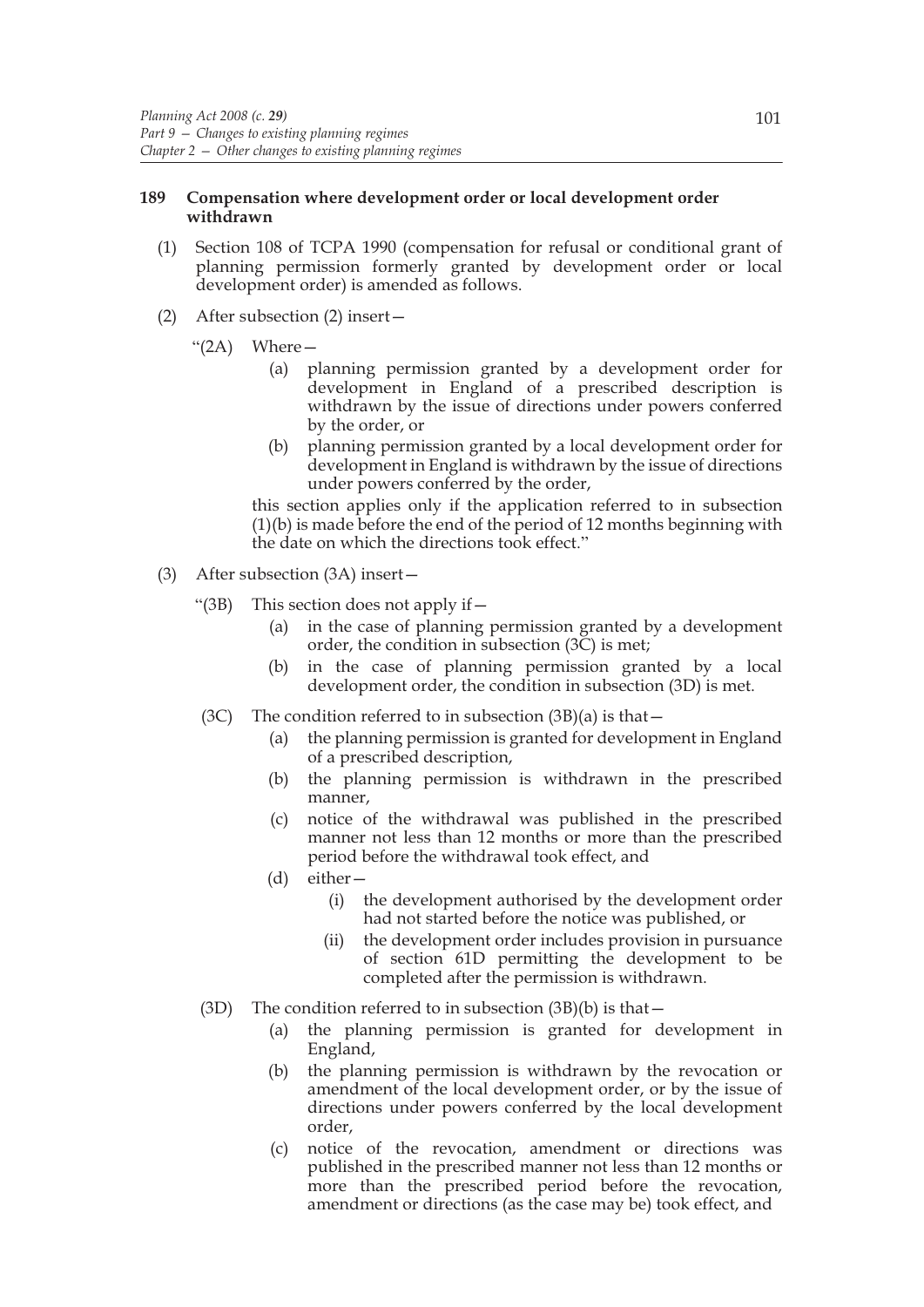- (d) either—
	- (i) the development authorised by the local development order had not started before the notice was published, or
	- (ii) the local development order includes provision in pursuance of section 61D permitting the development to be completed after the permission is withdrawn."
- (4) After subsection (4) insert—
	- "(5) Regulations under this section prescribing a description of development may (in particular) do so by reference to one or more classes or descriptions of development specified in a development order.
	- (6) In this section "prescribed" means prescribed by regulations made by the Secretary of State."

# **190 Power to make non-material changes to planning permission**

- (1) TCPA 1990 is amended as follows.
- (2) After section 96 insert—

## *"Non-material changes to planning permission*

# **96A Power to make non-material changes to planning permission**

- (1) A local planning authority in England may make a change to any planning permission relating to land in their area if they are satisfied that the change is not material.
- (2) In deciding whether a change is material, a local planning authority must have regard to the effect of the change, together with any previous changes made under this section, on the planning permission as originally granted.
- (3) The power conferred by subsection (1) includes power—
	- (a) to impose new conditions;
	- (b) to remove or alter existing conditions.
- (4) The power conferred by subsection (1) may be exercised only on an application made by or on behalf of a person with an interest in the land to which the planning permission relates.
- (5) An application under subsection (4) must be made in the form and manner prescribed by development order.
- (6) Subsection (7) applies in relation to an application under subsection (4) made by or on behalf of a person with an interest in some, but not all, of the land to which the planning permission relates.
- (7) The application may be made only in respect of so much of the planning permission as affects the land in which the person has an interest.
- (8) A local planning authority must comply with such requirements as may be prescribed by development order as to consultation and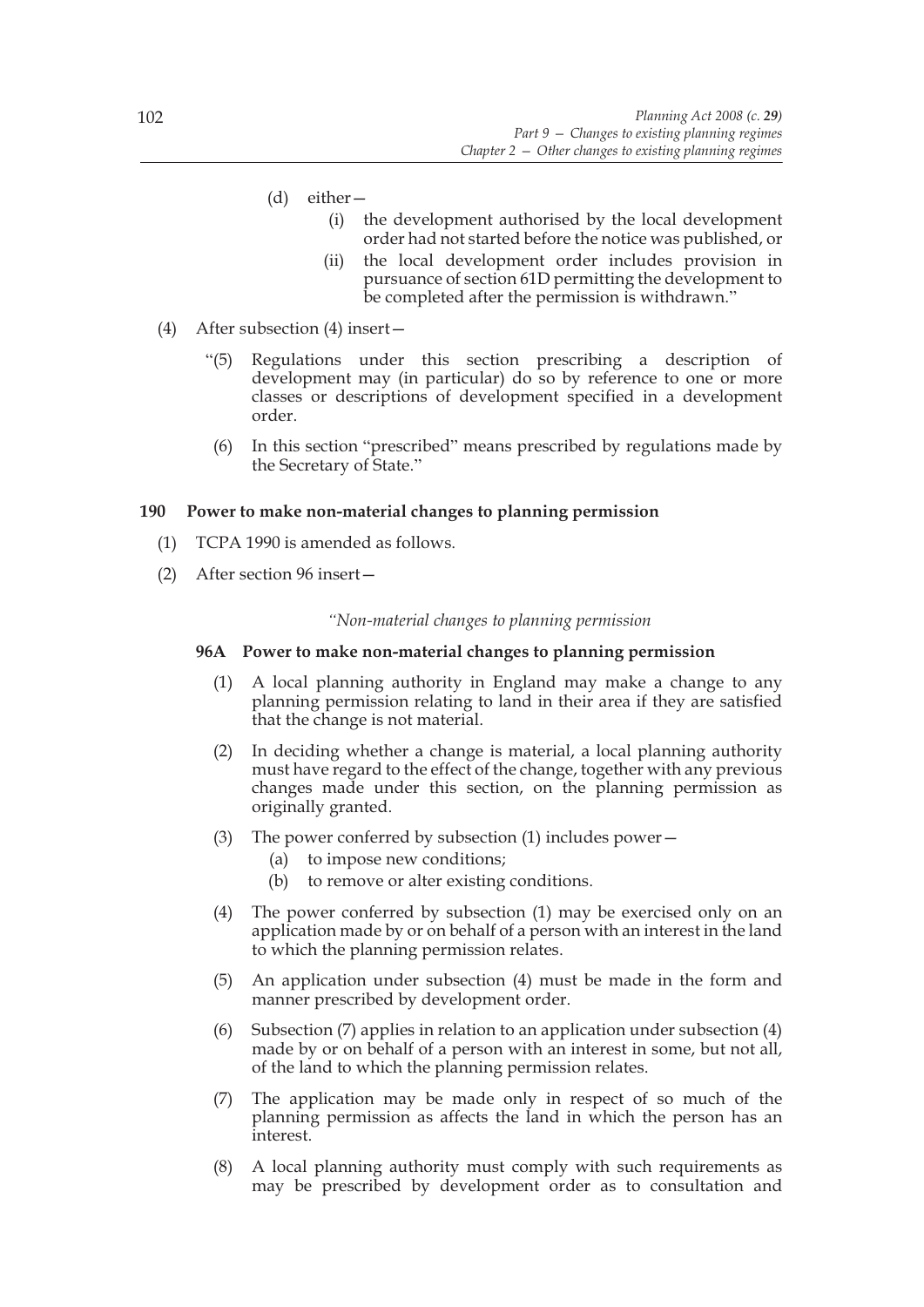publicity in relation to the exercise of the power conferred by subsection (1)."

- (3) In section 5(3) (purposes for which Broads Authority is the sole local district planning authority) for "97" substitute "96A".
- (4) In section 69(1) (register of applications etc)  $-$ 
	- (a) after paragraph (a) insert—
		- "(aa) applications for non-material changes to planning permission under section 96A;",
	- (b) in subsection  $(2)(a)$  after " $(1)(a)$ " insert "and  $(aa)$ ", and
	- (c) in subsection (4) after " $(1)(a)$ " insert ",  $(aa)$ ".
- (5) In section 286(1) (challenges to validity on ground of authority's powers) after paragraph (a) insert—
	- "(aa) an application for non-material changes to planning permission under section 96A;".
- (6) In Schedule 1 (local planning authorities: distribution of functions), in paragraph 3(1), after paragraph (a) insert—
	- "(aa) applications for non-material changes to planning permission under section 96A;".

*Validity of planning decisions*

### **191 Validity of orders, decisions and directions**

- (1) Section 284(3) of TCPA 1990 (validity of certain actions on the part of the Secretary of State) is amended as follows.
- (2) Before paragraph (a) insert—
	- "(za) any decision on an application referred to the Secretary of State under section 76A;".
- (3) In paragraph (a) omit "for planning permission".

*Trees*

### **192 Tree preservation orders**

- (1) Chapter 1 of Part 8 of TCPA 1990 (special controls: trees) is amended as follows.
- (2) In section 198 (power to make tree preservation orders) omit—
	- (a) subsections (3) and (4) (provision that may be made by tree preservation orders),
	- (b) subsection (6) (matters to which tree preservation orders do not apply), and
	- (c) subsections (8) and (9) (power to make provision about application for consent under tree preservation order).
- (3) Omit section 199 (form of and procedure applicable to tree preservation orders).
- (4) Omit section 201 (provisional tree preservation orders).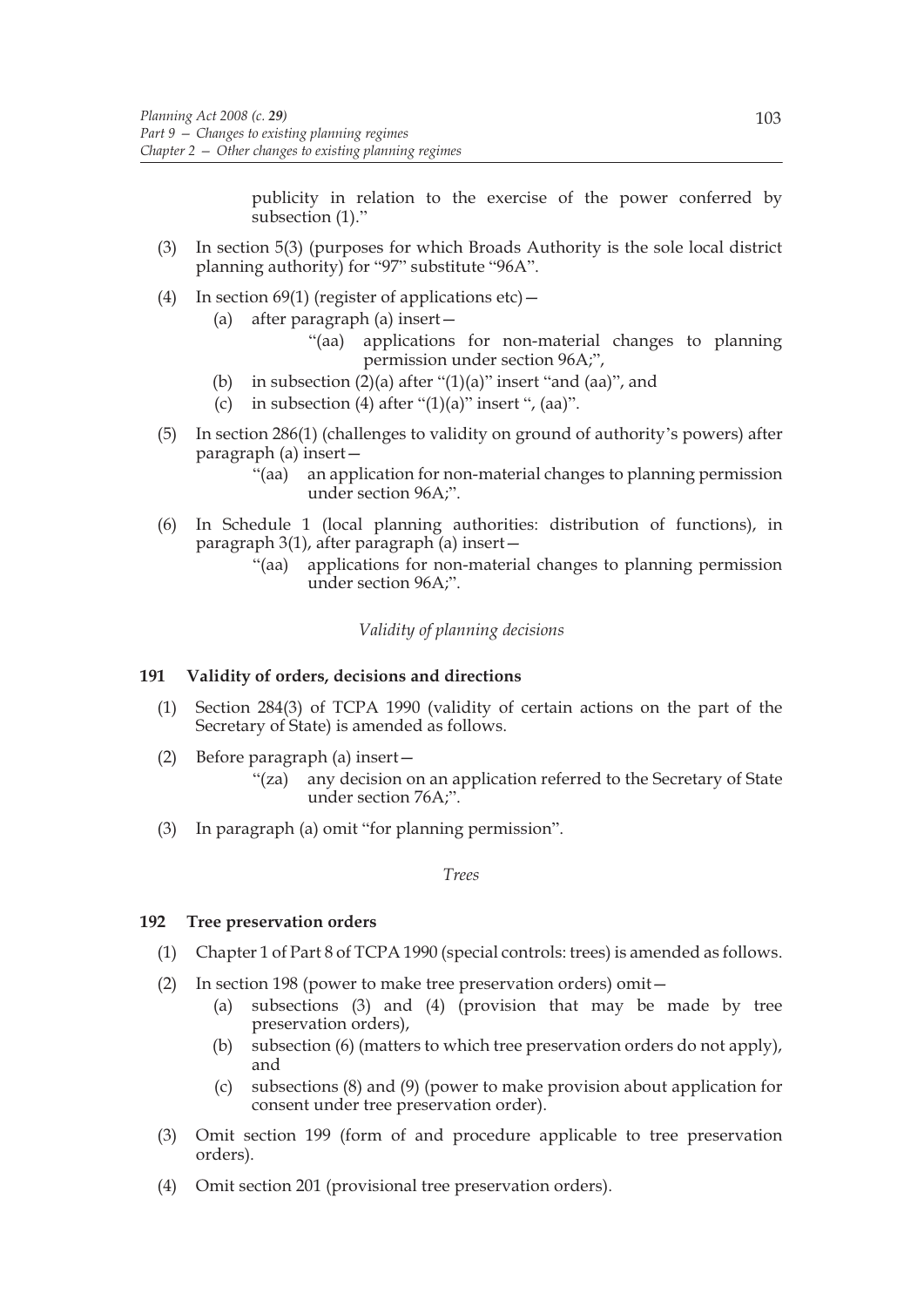- (5) In section 202 (power for Secretary of State or Welsh Ministers to make tree preservation orders), omit subsection (3) (procedure applicable to orders made by Secretary of State or Welsh Ministers).
- (6) Omit sections 203 to 205 (compensation in connection with tree preservation orders).
- (7) After section 202 insert—

## **"202A Tree preservation regulations: general**

- (1) The appropriate national authority may by regulations make provision in connection with tree preservation orders.
- (2) Sections 202B to 202G make further provision about what may, in particular, be contained in regulations under subsection (1).
- (3) In this section and those sections "tree preservation order" includes an order under section 202(1).
- (4) In this Act "tree preservation regulations" means regulations under subsection (1).
- (5) In subsection (1) "the appropriate national authority"—
	- (a) in relation to England means the Secretary of State, and
	- (b) in relation to Wales means the Welsh Ministers.
- (6) Section 333(3) does not apply in relation to tree preservation regulations made by the Welsh Ministers.
- (7) Tree preservation regulations made by the Welsh Ministers are subject to annulment in pursuance of a resolution of the National Assembly for Wales.

## **202B Tree preservation regulations: making of tree preservation orders**

- (1) Tree preservation regulations may make provision about—
	- (a) the form of tree preservation orders;
	- (b) the procedure to be followed in connection with the making of tree preservation orders;
	- (c) when a tree preservation order takes effect.
- (2) If tree preservation regulations make provision for tree preservation orders not to take effect until confirmed, tree preservation regulations may—
	- (a) make provision for tree preservation orders to take effect provisionally until confirmed;
	- (b) make provision about who is to confirm a tree preservation order;
	- (c) make provision about the procedure to be followed in connection with confirmation of tree preservation orders.

## **202C Tree preservation regulations: prohibited activities**

- (1) Tree preservation regulations may make provision for prohibiting all or any of the following—
	- (a) cutting down of trees;
	- (b) topping of trees;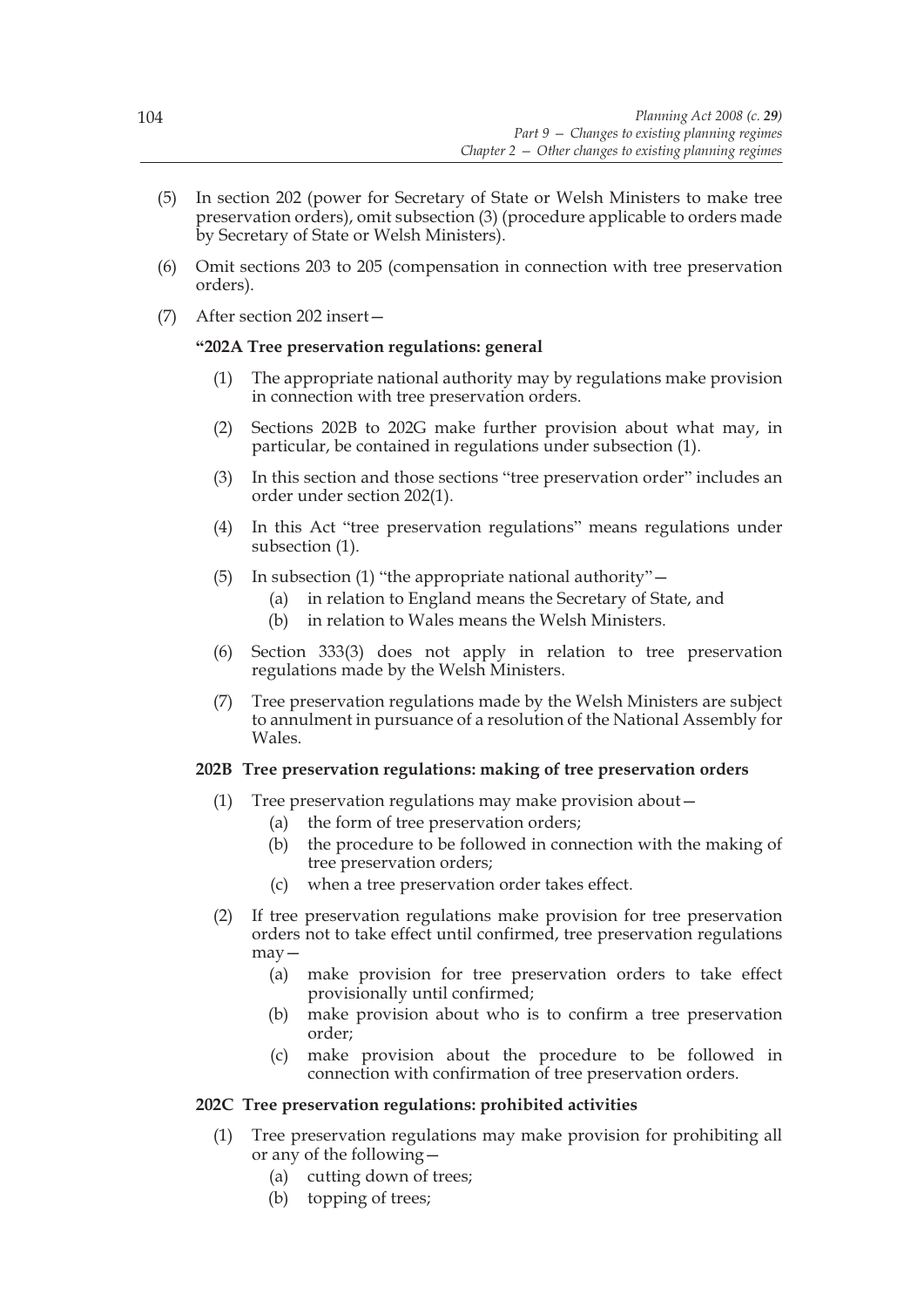- (c) lopping of trees;
- (d) uprooting of trees;
- (e) wilful damage of trees;
- (f) wilful destruction of trees.
- (2) A prohibition imposed on a person may (in particular) relate to things whose doing the person causes or permits (as well as to things the person does).
- (3) A prohibition may be imposed subject to exceptions.
- (4) In particular, provision may be made for a prohibition not to apply to things done with consent.
- (5) In this section "tree" means a tree in respect of which a tree preservation order is in force.

### **202D Tree preservation regulations: consent for prohibited activities**

- (1) This section applies if tree preservation regulations make provision under section 202C(4).
- (2) Tree preservation regulations may make provision—
	- (a) about who may give consent;
	- (b) for the giving of consent subject to conditions;
	- (c) about the procedure to be followed in connection with obtaining consent.
- (3) The conditions for which provision may be made under subsection  $(2)(b)$  include —
	- (a) conditions as to planting of trees;
	- (b) conditions requiring approvals to be obtained from the person giving the consent;
	- (c) conditions limiting the duration of the consent.
- (4) The conditions mentioned in subsection  $(3)(a)$  include
	- (a) conditions requiring trees to be planted;
	- (b) conditions about the planting of any trees required to be planted by conditions within paragraph (a), including conditions about how, where or when planting is to be done;
	- (c) conditions requiring things to be done, or installed, for the protection of any trees planted in pursuance of conditions within paragraph (a).
- (5) In relation to any tree planted in pursuance of a condition within subsection (4)(a), tree preservation regulations may make provision  $-$ 
	- (a) for the tree preservation order concerned to apply to the tree;
	- (b) authorising the person imposing the condition to specify that the tree preservation order concerned is not to apply to the tree.
- (6) "The tree preservation order concerned" is the order in force in relation to the tree in respect of which consent is given under tree preservation regulations.
- (7) The provision that may be made under subsection (2)(c) includes provision about applications for consent, including provision as to—
	- (a) the form or manner in which an application is to be made;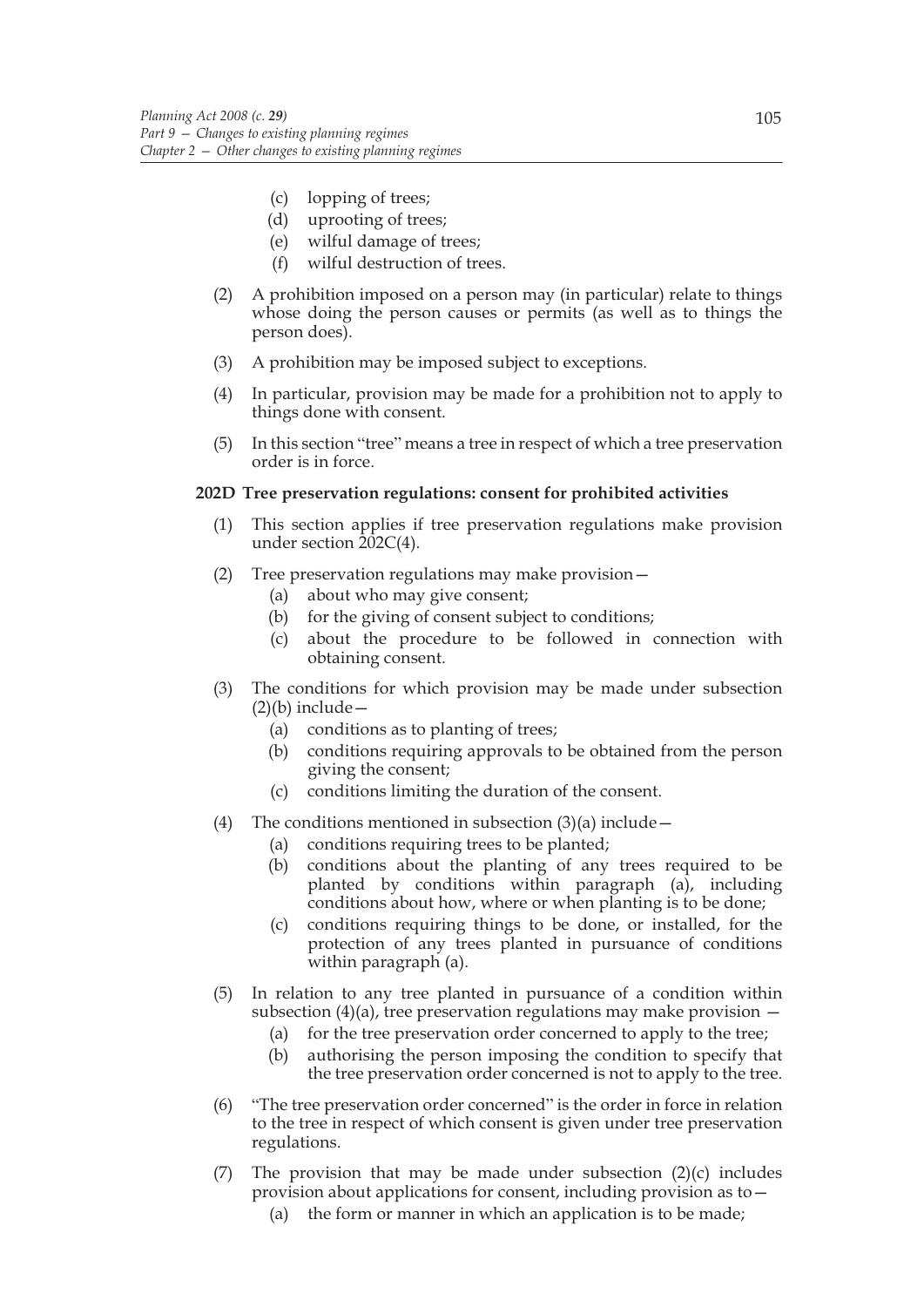- (b) what is to be in, or is to accompany, an application.
- (8) Tree preservation regulations may make provision for appeals—
	- (a) against refusal of consent;
	- (b) where there is a failure to decide an application for consent;
	- (c) against conditions subject to which consent is given;
	- (d) against refusal of an approval required by a condition;
	- (e) where there is a failure to decide an application for such an approval.
- (9) Tree preservation regulations may make provision in connection with appeals under provision made under subsection (8), including—
	- (a) provision imposing time limits;
	- (b) provision for further appeals;
	- (c) provision in connection with the procedure to be followed on an appeal (or further appeal);
	- (d) provision about who is to decide an appeal (or further appeal);
	- (e) provision imposing duties, or conferring powers, on a person deciding an appeal (or further appeal).

# **202E Tree preservation regulations: compensation**

- (1) Tree preservation regulations may make provision for the payment of compensation—
	- (a) where any consent required under tree preservation regulations is refused;
	- (b) where any such consent is given subject to conditions;
	- (c) where any approval required under such a condition is refused.
- (2) Tree preservation regulations may provide for entitlement conferred under subsection  $(1)$  to apply only in, or to apply except in, cases specified in tree preservation regulations.
- (3) Tree preservation regulations may provide for entitlement conferred by provision under subsection (1) to be subject to conditions, including conditions as to time limits.
- (4) Tree preservation regulations may, in relation to compensation under provision under subsection (1), make provision about—
	- (a) who is to pay the compensation;
	- (b) who is entitled to the compensation;
	- (c) what the compensation is to be paid in respect of;
	- (d) the amount, or calculation of, the compensation.
- (5) Tree preservation regulations may make provision about the procedure to be followed in connection with claiming any entitlement conferred by provision under subsection (1).
- (6) Tree preservation regulations may make provision for the determination of disputes about entitlement conferred by provision under subsection (1), including provision for and in connection with the referral of any such disputes to, and their determination by, the Lands Tribunal, the First-tier Tribunal or the Upper Tribunal.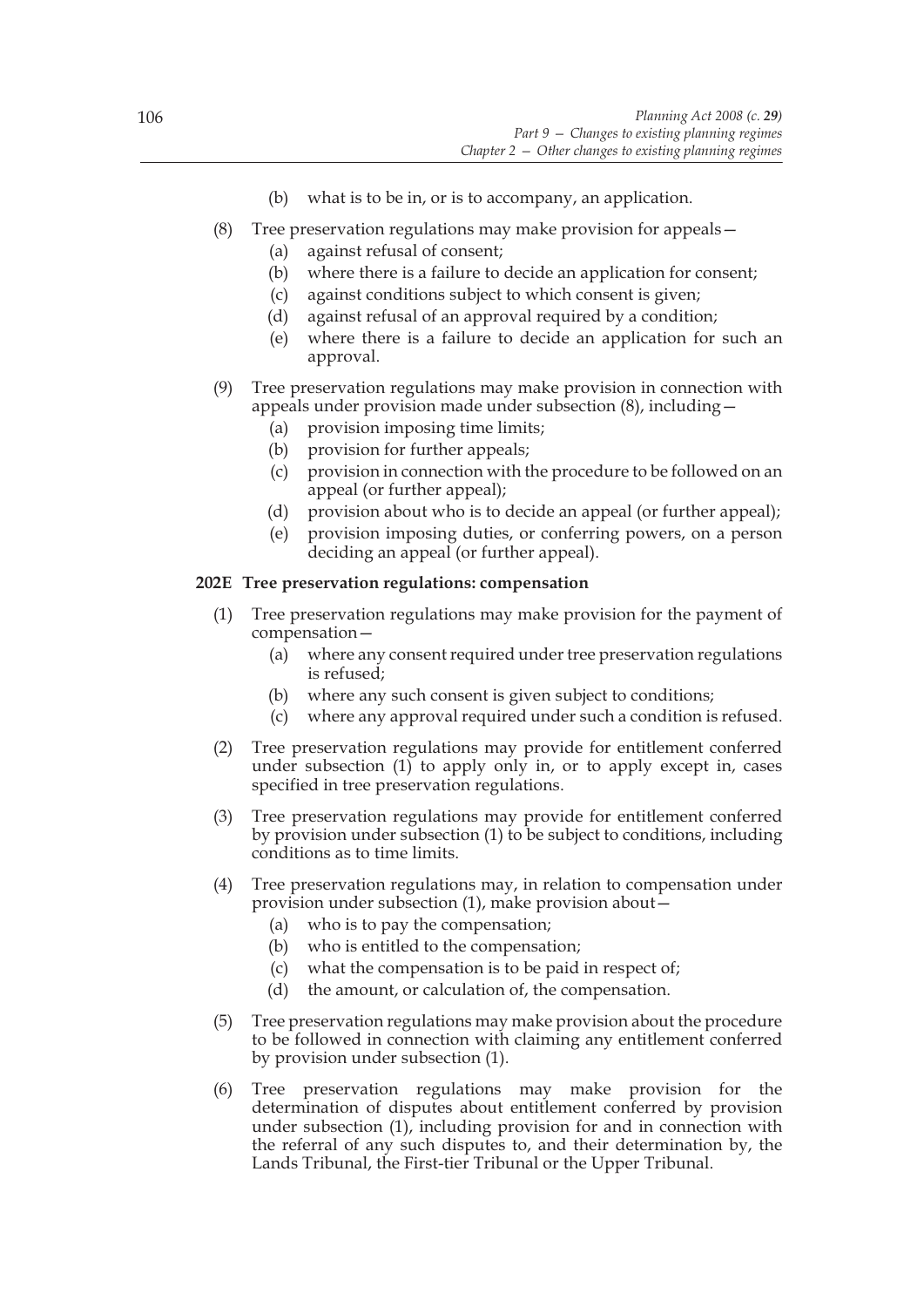### **202F Tree preservation regulations: registers**

Tree preservation regulations may make provision for the keeping of, and public access to, registers containing information related to tree preservation orders.

# **202G Tree preservation regulations: supplementary**

- (1) Tree preservation regulations may provide for the application (with or without modifications) of, or make provision comparable to, any provision of this Act mentioned in subsection (2).
- (2) The provisions are any provision of Part 3 relating to planning permission or applications for planning permission, except sections 56,  $62, 65, 69(3)$  and  $(4)$ , 71, 91 to 96, 100 and 101 and Schedule 8.
- (3) Tree preservation regulations may make provision comparable to  $-$ 
	- (a) any provision made by the Town and Country Planning (Tree Preservation Order) Regulations 1969 or the Town and Country Planning (Trees) Regulations 1999;
	- (b) any provision that could have been made under section 199(2) and (3).
- (4) Tree preservation regulations may contain incidental, supplementary, consequential, transitional and transitory provision and savings."
- (8) Schedule 8 makes further amendments in connection with tree preservation orders.

### **193 Existing tree preservation orders: transitional provision**

- (1) This section applies to a tree preservation order made before the appointed day.
- (2) With effect from the beginning of the appointed day, a tree preservation order to which this section applies shall have effect with the omission of all of its provisions other than any that have effect for the purpose of identifying the order or for the purpose of identifying the trees, groups of trees or woodlands in respect of which the order—
	- (a) is in force, or
	- (b) may at any later time be in force.
- (3) In this section—

"the appointed day"—

- (a) in relation to England means the day on which subsection (1) comes fully into force in relation to England, and
- (b) in relation to Wales means the day on which subsection (1) comes fully into force in relation to Wales;

"tree preservation order" means an order made under, or an order having effect as if made under, section 198(1) of TCPA 1990.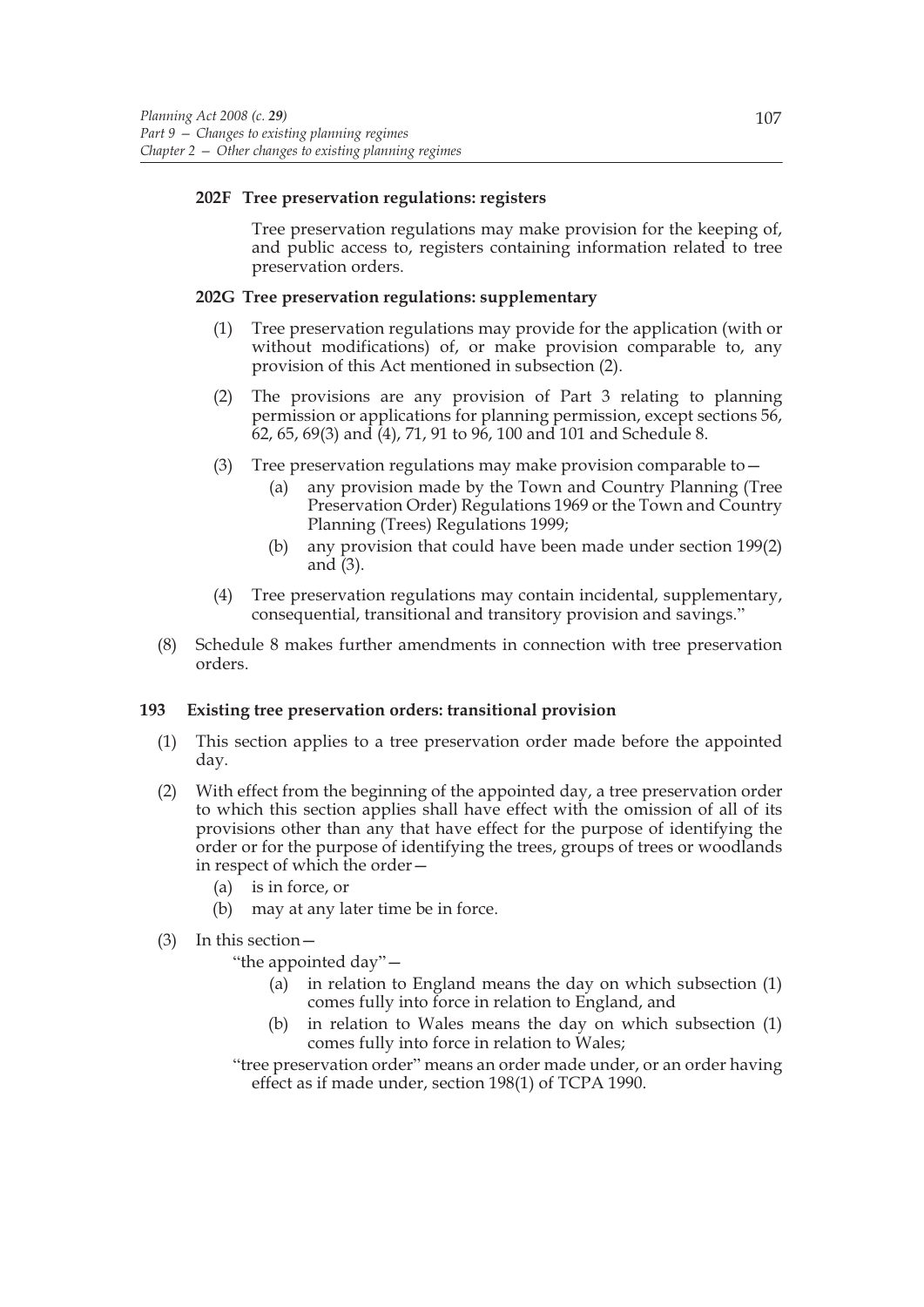# *Use of land*

### **194 Use of land: power to override easements and other rights**

- (1) Schedule 9 (use of land: power to override easements and other rights when use is in accordance with planning permission) has effect.
- (2) The Welsh Ministers may by order amend Schedule 4 to the Welsh Development Agency Act 1975 (c. 70) for the purpose of authorising the use in accordance with planning permission of land acquired under section 21A of that Act, even if the use involves—
	- (a) interference with an interest or right to which paragraph 6 of that Schedule applies, or
	- (b) a breach of a restriction as to the user of land arising by virtue of a contract.
- (3) The power to make an order under subsection (2) is exercisable by statutory instrument.
- (4) The power includes—
	- (a) power to make different provision for different purposes (including different areas);
	- (b) power to make incidental, consequential, supplementary, transitional or transitory provision or savings.
- (5) No order may be made under subsection (2) unless a draft of the instrument containing the order has been laid before, and approved by resolution of, the National Assembly for Wales.

### *Statutory undertakers*

## **195 Applications and appeals by statutory undertakers**

In section 266 of TCPA 1990 (applications for planning permission by statutory undertakers), after subsection  $(1)$  insert –

"(1A) Subsection (1) has effect in relation to an application or appeal relating to land in England only if the Secretary of State or the appropriate Minister has given a direction for it to have effect in relation to the application or appeal (and the direction has not been revoked)."

## *Determination of procedure*

## **196 Determination of procedure for certain proceedings**

(1) After section 319 of TCPA 1990 insert—

### *"Determination of procedure*

### **319A Determination of procedure for certain proceedings**

(1) The Secretary of State must make a determination as to the procedure by which proceedings to which this section applies are to be considered.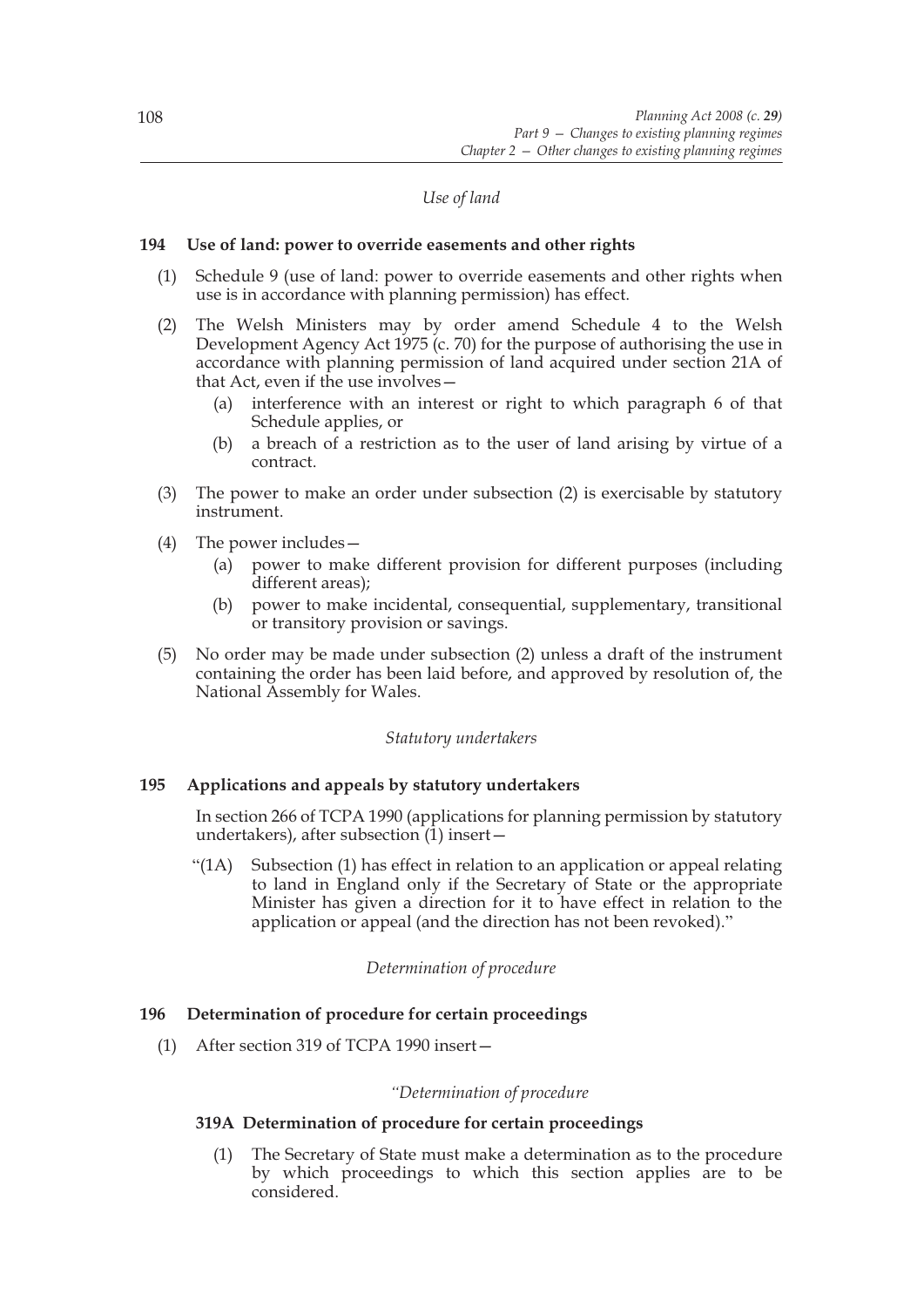- (2) A determination under subsection (1) must provide for the proceedings to be considered in whichever of the following ways appears to the Secretary of State to be most appropriate—
	- (a) at a local inquiry;
	- (b) at a hearing;
	- (c) on the basis of representations in writing.
- (3) The Secretary of State must make a determination under subsection (1) in respect of proceedings to which this section applies before the end of the prescribed period.
- (4) A determination under subsection (1) may be varied by a subsequent determination under that subsection at any time before the proceedings are determined.
- (5) The Secretary of State must notify the appellant or applicant (as the case may be) and the local planning authority of any determination made under subsection (1).
- (6) The Secretary of State must publish the criteria that are to be applied in making determinations under subsection (1).
- (7) This section applies to—
	- (a) an application referred to the Secretary of State under section 77 instead of being dealt with by a local planning authority in England;
	- (b) an appeal under section 78 against a decision of a local planning authority in England;
	- (c) an appeal under section 174 against an enforcement notice issued by a local planning authority in England;
	- (d) an appeal under section 195 against a decision of a local planning authority in England; and
	- (e) an appeal under section 208 against a notice under section  $207(1)$  issued by a local planning authority in England.
- (8) But this section does not apply to proceedings if they are referred to a Planning Inquiry Commission under section 101; and on proceedings being so referred, any determination made in relation to the proceedings under subsection (1) of this section ceases to have effect.
- (9) The Secretary of State may by order amend subsection (7) to—
	- (a) add proceedings to, or remove proceedings from, the list of proceedings to which this section applies, or
	- (b) otherwise modify the descriptions of proceedings to which this section applies.
- (10) An order under subsection (9) may—
	- (a) contain incidental, supplementary, consequential, transitional and transitory provision and savings;
	- (b) amend, repeal or revoke any provision made by or under this Act or by or under any other Act."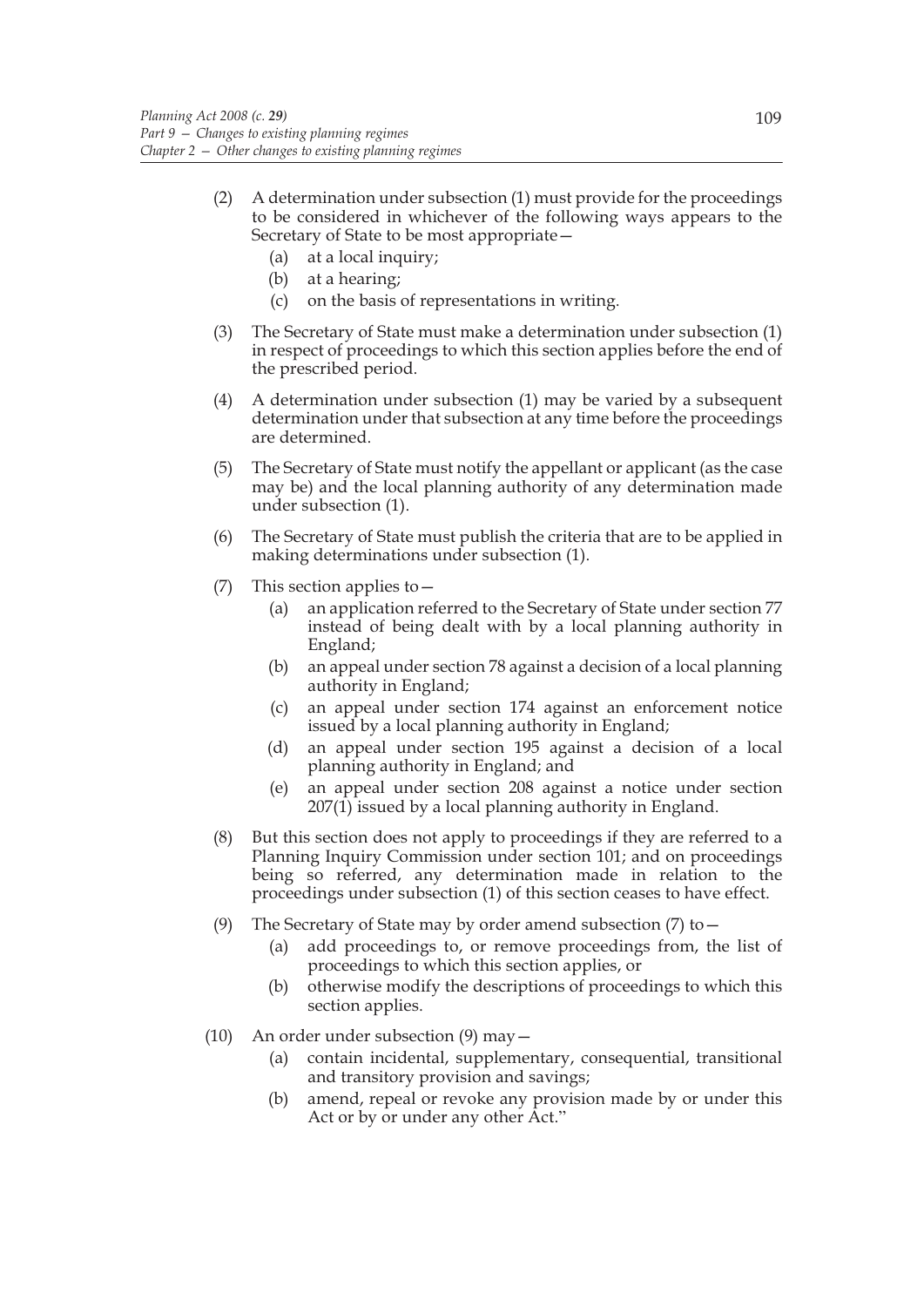(2) After section 88C of the Listed Buildings Act insert—

### **"88D Determination of procedure for certain proceedings**

- (1) The Secretary of State must make a determination as to the procedure by which proceedings to which this section applies are to be considered.
- (2) A determination under subsection (1) must provide for the proceedings to be considered in whichever of the following ways appears to the Secretary of State to be most appropriate—
	- (a) at a local inquiry;
	- (b) at a hearing;
	- (c) on the basis of representations in writing.
- (3) The Secretary of State must make a determination under subsection (1) in respect of proceedings to which this section applies before the end of the prescribed period.
- (4) A determination under subsection (1) may be varied by a subsequent determination under that subsection at any time before the proceedings are determined.
- (5) The Secretary of State must notify the appellant or applicant (as the case may be) and the local planning authority of any determination made under subsection (1).
- (6) The Secretary of State must publish the criteria that are to be applied in making determinations under subsection (1).
- (7) This section applies to—
	- (a) an application referred to the Secretary of State under section 12 instead of being dealt with by a local planning authority in England;
	- (b) an appeal under section 20 against a decision of a local planning authority in England; and
	- (c) an appeal under section 39 against a listed building enforcement notice issued by a local planning authority in England.
- (8) The Secretary of State may by order amend subsection (7) to—
	- (a) add proceedings under this Act to, or remove proceedings under this Act from, the list of proceedings to which this section applies, or
	- (b) otherwise modify the descriptions of proceedings under this Act to which this section applies.
- (9) An order under subsection (8) may—
	- (a) contain incidental, supplementary, consequential, transitional and transitory provision and savings;
	- (b) amend, repeal or revoke any provision made by or under this Act or by or under any other Act."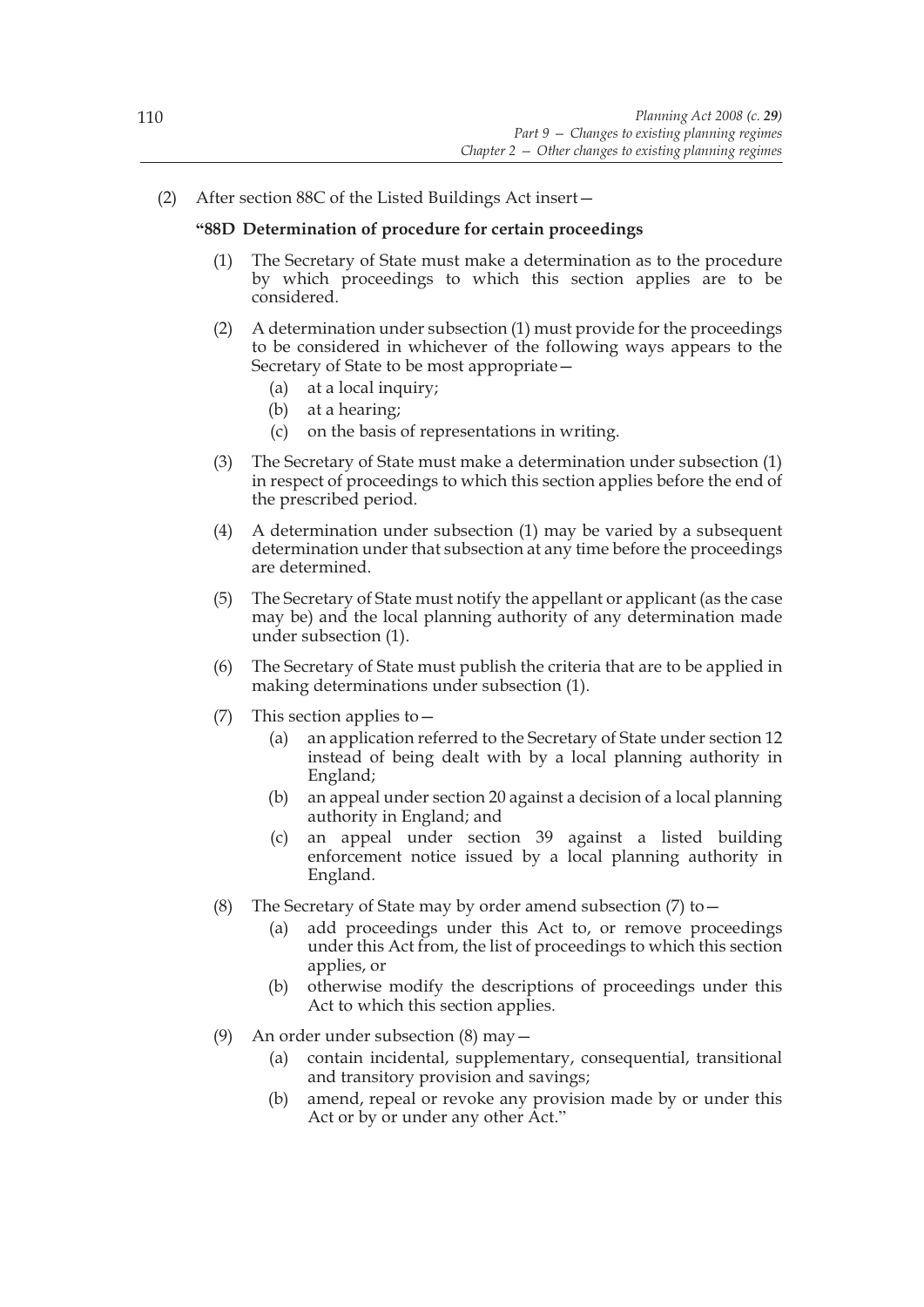(3) After section 21 of the Hazardous Substances Act insert—

## **"21A Determination by Secretary of State of procedure for certain proceedings**

- (1) The Secretary of State must make a determination as to the procedure by which proceedings to which this section applies are to be considered.
- (2) A determination under subsection (1) must provide for the proceedings to be considered in whichever of the following ways appears to the Secretary of State to be most appropriate—
	- (a) at a local inquiry;
	- (b) at a hearing;
	- (c) on the basis of representations in writing.
- (3) The Secretary of State must make a determination under subsection (1) in respect of proceedings to which this section applies before the end of the prescribed period.
- (4) A determination under subsection (1) may be varied by a subsequent determination under that subsection at any time before the proceedings are determined.
- (5) The Secretary of State must notify the appellant or applicant (as the case may be) and the hazardous substances authority of any determination made under subsection (1).
- (6) The Secretary of State must publish the criteria that are to be applied in making determinations under subsection (1).
- (7) This section applies to—
	- (a) an application referred to the Secretary of State under section 20 instead of being dealt with by a hazardous substances authority in England;
	- (b) an appeal under section 21 against a decision of a hazardous substances authority in England.
- (8) The Secretary of State may by order amend subsection  $(7)$  to  $-$ 
	- (a) add proceedings under this Act to, or remove proceedings under this Act from, the list of proceedings to which this section applies, or
	- (b) otherwise modify the descriptions of proceedings under this Act to which this section applies.
- (9) An order under subsection (8) may—
	- (a) contain incidental, supplementary, consequential, transitional and transitory provision and savings;
	- (b) amend, repeal or revoke any provision made by or under this Act or by or under any other Act.
- (10) The power to make an order under subsection (8) is exercisable by statutory instrument.
- (11) No order may be made under subsection (8) unless a draft of the instrument containing the order has been laid before, and approved by resolution of, each House of Parliament."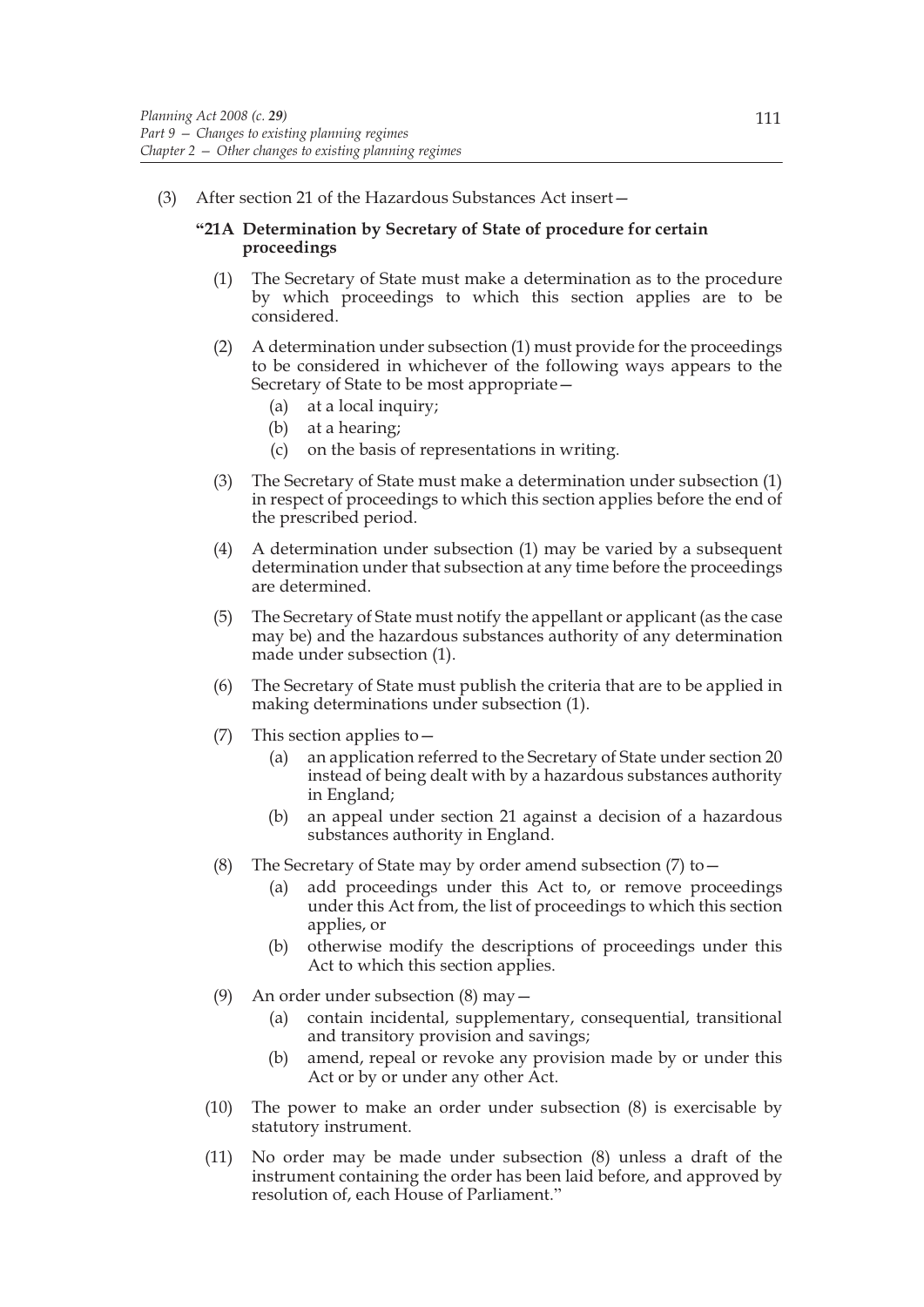(4) Schedule 10 (further provisions as to the procedure for certain proceedings) has effect.

# *Appeals*

## **197 Appeals: miscellaneous amendments**

Schedule 11 (appeals: miscellaneous amendments) has effect.

## **198 Appeals relating to old mining permissions**

- (1) Schedule 6 to TCPA 1990 (determination of certain appeals by person appointed by Secretary of State) is amended as set out in subsections (2) and (3).
- (2) In paragraph 1—
	- (a) in sub-paragraph (1) after "208" insert "of this Act, paragraph 5 of Schedule 2 to the Planning and Compensation Act 1991", and
	- (b) in sub-paragraph (4) for "any instrument made under it" substitute "any other Act or any instrument made under this Act or any other Act<sup>5</sup>.
- (3) In paragraph 2—
	- (a) after sub-paragraph  $(1)(d)$  insert -
		- "(e) in relation to an appeal under paragraph 5 of Schedule 2 to the Planning and Compensation Act 1991, as the Secretary of State has under paragraph 6(1) and (3) of that Schedule.", and
	- (b) in sub-paragraph (2) after "208(5)" insert "of this Act and paragraph 6(2) of Schedule 2 to the Planning and Compensation Act 1991".
- (4) In paragraph 5 of Schedule 2 to the Planning and Compensation Act 1991 (c. 34) (registration of old mining permissions: right of appeal) after subparagraph (8) insert—
	- "(9) Schedule 6 to the principal Act (determination of appeals by persons appointed by Secretary of State) applies to appeals under this paragraph."

*Fees*

## **199 Fees for planning applications**

For section 303 of TCPA 1990 substitute—

## **"303 Fees for planning applications etc.**

- (1) The appropriate authority may by regulations make provision for the payment of a fee or charge to a local planning authority in respect of—
	- (a) the performance by the local planning authority of any function they have;
	- (b) anything done by them which is calculated to facilitate or is conducive or incidental to the performance of any such function.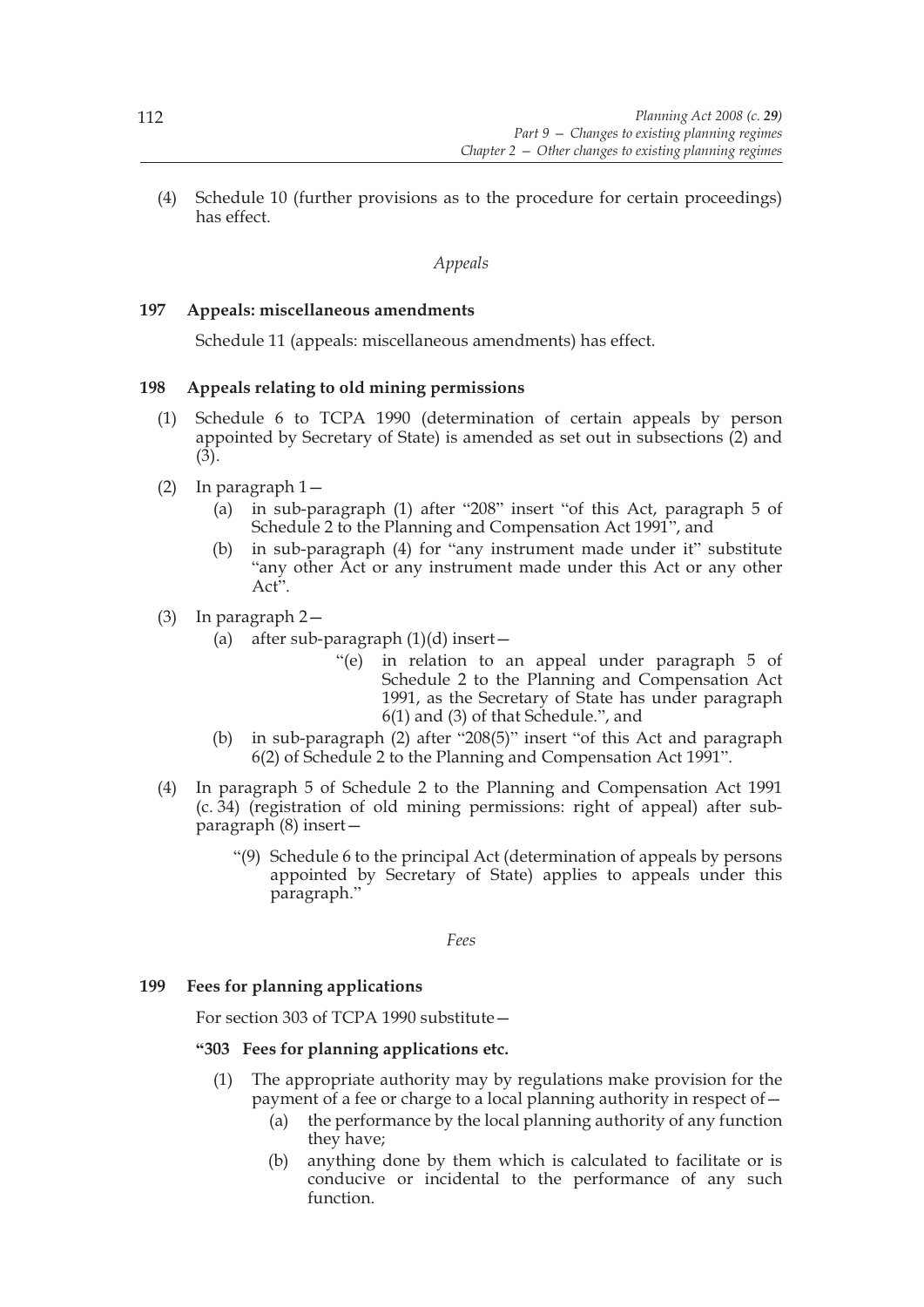- (2) The appropriate authority may by regulations make provision for the payment of a fee to the appropriate authority or the local planning authority (or of fees to both the appropriate authority and the local planning authority) in respect of any application for planning permission deemed to be made under section 177(5).
- (3) The appropriate authority may by regulations make provision for the payment of a fee to the appropriate authority in respect of any application for planning permission which is deemed to be made to the appropriate authority under—
	- (a) any provision of this Act other than section 177(5), or
	- (b) any order or regulations made under this Act.
- (4) The appropriate authority may by regulations make provision for the payment of a fee to the appropriate authority in respect of an application for planning permission made under section 293A (urgent Crown development).
- (5) Regulations under this section may in particular—
	- (a) make provision as to when a fee or charge payable under the regulations is to be paid;
	- (b) make provision as to who is to pay a fee or charge payable under the regulations;
	- (c) make provision as to how a fee or charge payable under the regulations is to be calculated (including who is to make the calculation);
	- (d) prescribe circumstances in which a fee or charge payable under the regulations is to be remitted or refunded (wholly or in part);
	- (e) prescribe circumstances in which no fee or charge is to be paid;
	- (f) make provision as to the effect of paying or failing to pay a fee or charge in accordance with the regulations;
	- (g) prescribe circumstances in which a fee or charge payable under the regulations to one local planning authority is to be transferred to another local planning authority.
- (6) Regulations under this section may—
	- (a) contain incidental, supplementary, consequential, transitional and transitory provision and savings;
	- (b) in the case of regulations made by virtue of subsection (5)(f) or paragraph (a) of this subsection, amend, repeal or revoke any provision made by or under this Act or by or under any other Act.
- (7) In this section "the appropriate authority" means—
	- (a) the Secretary of State in relation to England;
	- (b) the Welsh Ministers in relation to Wales.
- (8) No regulations shall be made under this section unless a draft of the regulations has been laid before and approved by resolution of—
	- (a) each House of Parliament, in the case of regulations made by the Secretary of State;
	- (b) the National Assembly for Wales, in the case of regulations made by the Welsh Ministers.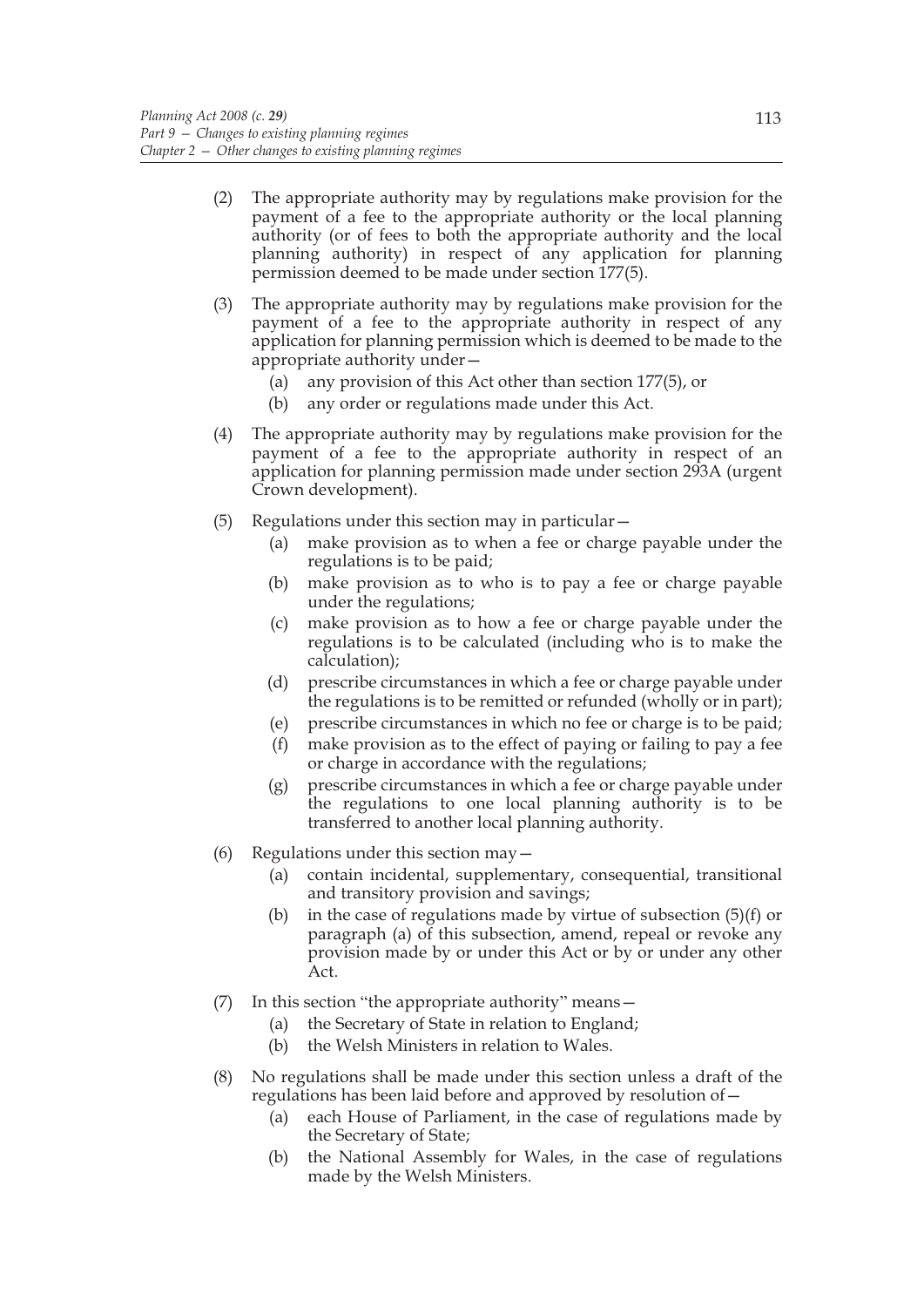- (9) Section 333(3) does not apply in relation to regulations made under this section by the Welsh Ministers.
- (10) If a local planning authority calculate the amount of fees or charges in pursuance of provision made by regulations under subsection  $(1)$  the authority must secure that, taking one financial year with another, the income from the fees or charges does not exceed the cost of performing the function or doing the thing (as the case may be).
- (11) A financial year is the period of 12 months beginning with 1 April."

# **200 Fees for appeals**

In TCPA 1990 after section 303 insert—

## **"303ZA Fees for appeals**

- (1) The appropriate authority may by regulations make provision for the payment of a fee to the appropriate authority in respect of an appeal to the appropriate authority under any provision made by or under—
	- (a) this Act;
	- (b) the Planning (Listed Buildings and Conservation Areas) Act 1990.
- (2) The regulations may in particular—
	- (a) make provision as to when a fee payable under the regulations is to be paid;
	- (b) make provision as to how such a fee is to be calculated (including who is to make the calculation);
	- (c) prescribe circumstances in which such a fee is to be remitted or refunded (wholly or in part);
	- (d) prescribe circumstances in which no fee is to be paid;
	- (e) make provision as to the effect of paying or failing to pay a fee in accordance with the regulations.
- (3) A fee payable to the appropriate authority under regulations made under this section is payable—
	- (a) by the appellant;
	- (b) in addition to any fee payable to the appropriate authority under regulations made under section 303.
- (4) Regulations under this section may—
	- (a) contain incidental, supplementary, consequential, transitional and transitory provision and savings;
	- (b) in the case of regulations made by virtue of subsection (2)(e) or paragraph (a) of this subsection, amend, repeal or revoke any provision made by or under this Act or by or under any other Act.
- (5) In this section "the appropriate authority" means—
	- (a) the Secretary of State in relation to England;
	- (b) the Welsh Ministers in relation to Wales.
- (6) No regulations shall be made under this section unless a draft of the regulations has been laid before and approved by resolution of—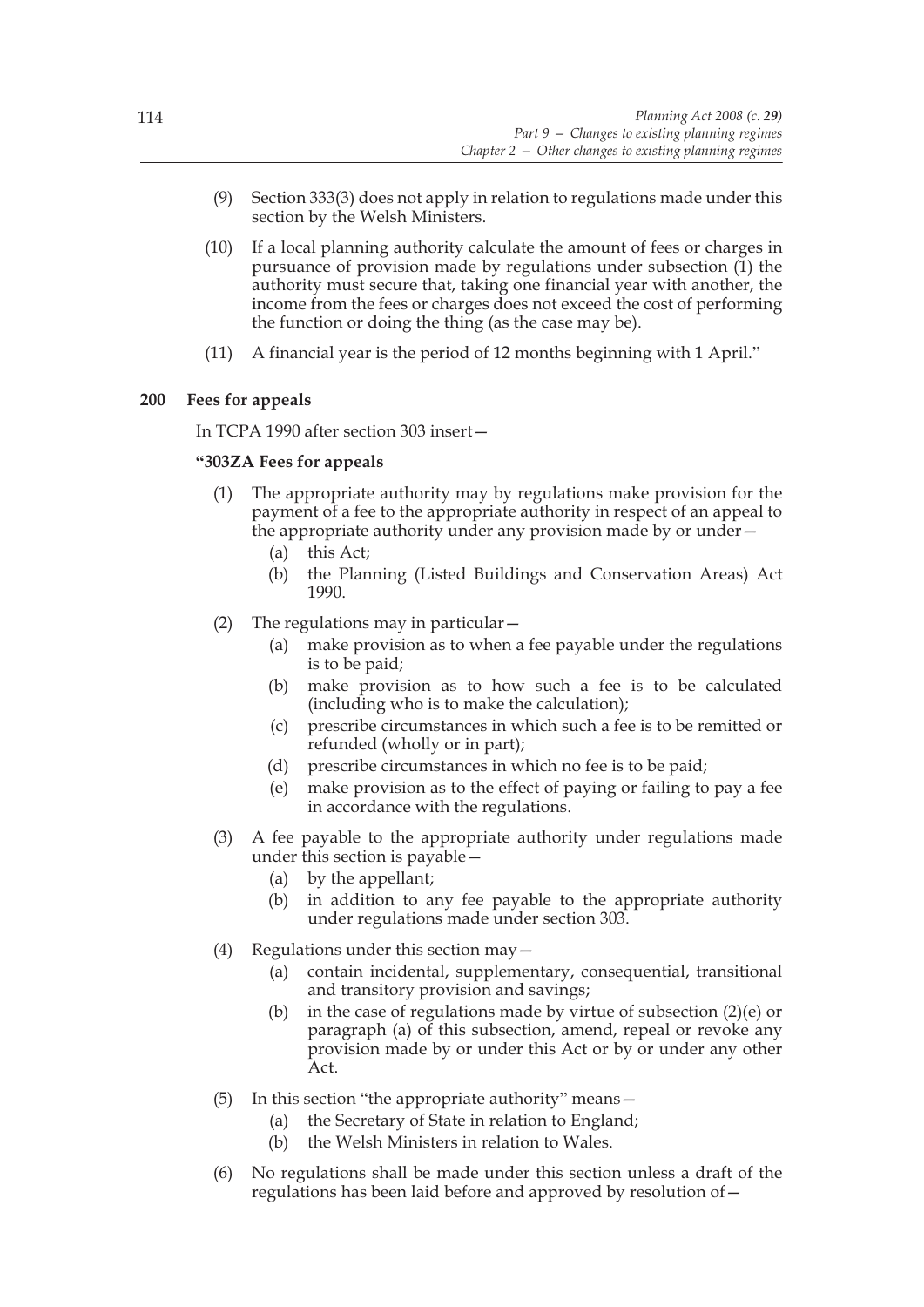- (a) each House of Parliament, in the case of regulations made by the Secretary of State;
- (b) the National Assembly for Wales, in the case of regulations made by the Welsh Ministers.
- (7) Section 333(3) does not apply in relation to regulations made under this section by the Welsh Ministers."

*Meaning of "local authority"*

# **201 Meaning of "local authority" in planning Acts**

In section 336(1) of TCPA 1990 (interpretation) in the definition of "local authority" after paragraph (aa) insert—

"(ab) the London Fire and Emergency Planning Authority;".

#### **PART 10**

#### **WALES**

#### **202 Powers of National Assembly for Wales**

In Part 1 of Schedule 5 to the Government of Wales Act 2006 (c. 32) (Assembly measures: matters within Assembly's legislative competence), after the heading "*Field 18: town and country planning*" insert—

### "*Matter 18.1*

Provision for and in connection with—

- (a) plans of the Welsh Ministers in relation to the development and use of land in Wales, and
- (b) removing requirements for any such plans.

 This does not include provision about the status to be given to any such plans in connection with the decision on an application for an order granting development consent under the Planning Act 2008.

#### *Matter 18.2*

 Provision for and in connection with the review by local planning authorities of matters which may be expected to affect—

- (a) the development of the authorities' areas, or
- (b) the planning of the development of the authorities' areas.

*Matter 18.3*

Provision for and in connection with—

- (a) plans of local planning authorities in relation to the development and use of land in their areas, and
- removing requirements for any such plans.

 This does not include provision about the status to be given to any such plans in connection with the decision on an application for an order granting development consent under the Planning Act 2008.

 *Interpretation of this field* In this field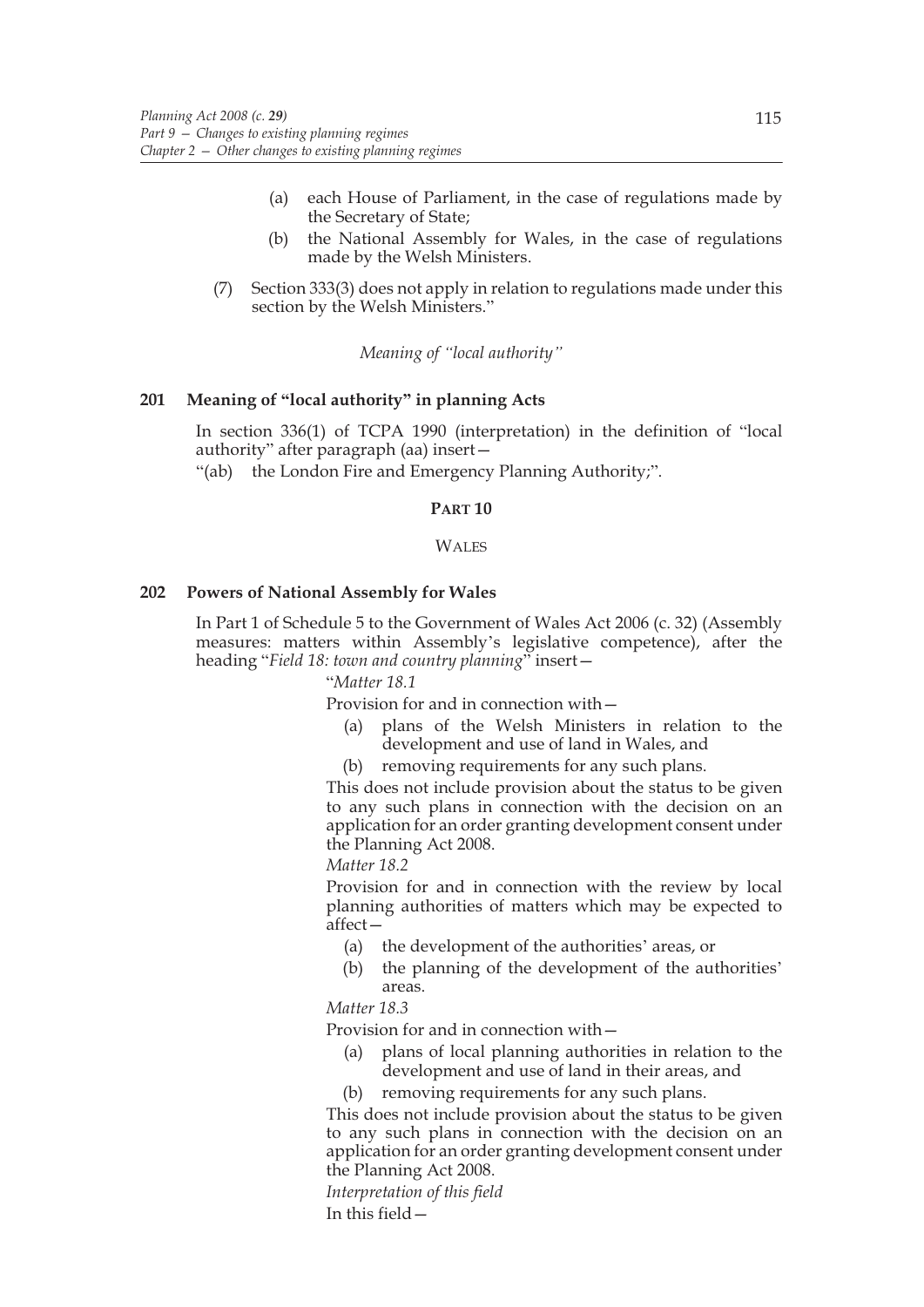"local planning authority" in relation to an area means—

- (a) a National Park authority, in relation to a National Park in Wales;
- (b) a county council in Wales or a county borough council, in any other case;
- "Wales" has the meaning given by Schedule 1 to the Interpretation Act 1978."

### **203 Power to make provision in relation to Wales**

- (1) The Welsh Ministers may by order make provision—
	- (a) which has an effect in relation to Wales that corresponds to the effect an England-only provision has in relation to England;
	- (b) conferring power on the Welsh Ministers to do anything in relation to Wales that corresponds to anything the Secretary of State has power to do by virtue of an England-only provision.
- (2) The England-only provisions are—

section 184 (correction of errors in decisions);

- section 189 (compensation where development order or local development order withdrawn);
- section 190 (power to make non-material changes to planning permission);
- section 194(1) and Schedule 9 (use of land: power to override easements and other rights);
- section 195 (applications and appeals by statutory undertakers);
- section 196 and Schedule 10 (determination of procedure for certain proceedings);
- paragraphs 2(3) and (4) and 3(3) of Schedule 7.
- (3) Before an England-only provision is brought into force—
	- (a) the reference in subsection  $(1)(a)$  to the effect an England-only provision has is to be read as a reference to the effect the provision would have, if it were in force;
	- (b) the reference in subsection  $(1)(b)$  to anything the Secretary of State has power to do by virtue of an England-only provision is to be read as a reference to anything the Secretary of State would have power to do by virtue of the provision, if it were in force.
- (4) The Welsh Ministers may by order make provision for the purpose of reversing the effect of any provision made in exercise of the power conferred by subsection (1).
- (5) The Secretary of State may make an order in consequence of an order under subsection (1) for the purpose of ensuring that an England-only provision continues to have (or will when brought into force have) the effect in relation to England that it would have had if the order under subsection (1) had not been made.
- (6) An order under this section may amend, repeal, revoke or otherwise modify a provision of—
	- (a) an Act, or
	- (b) an instrument made under an Act.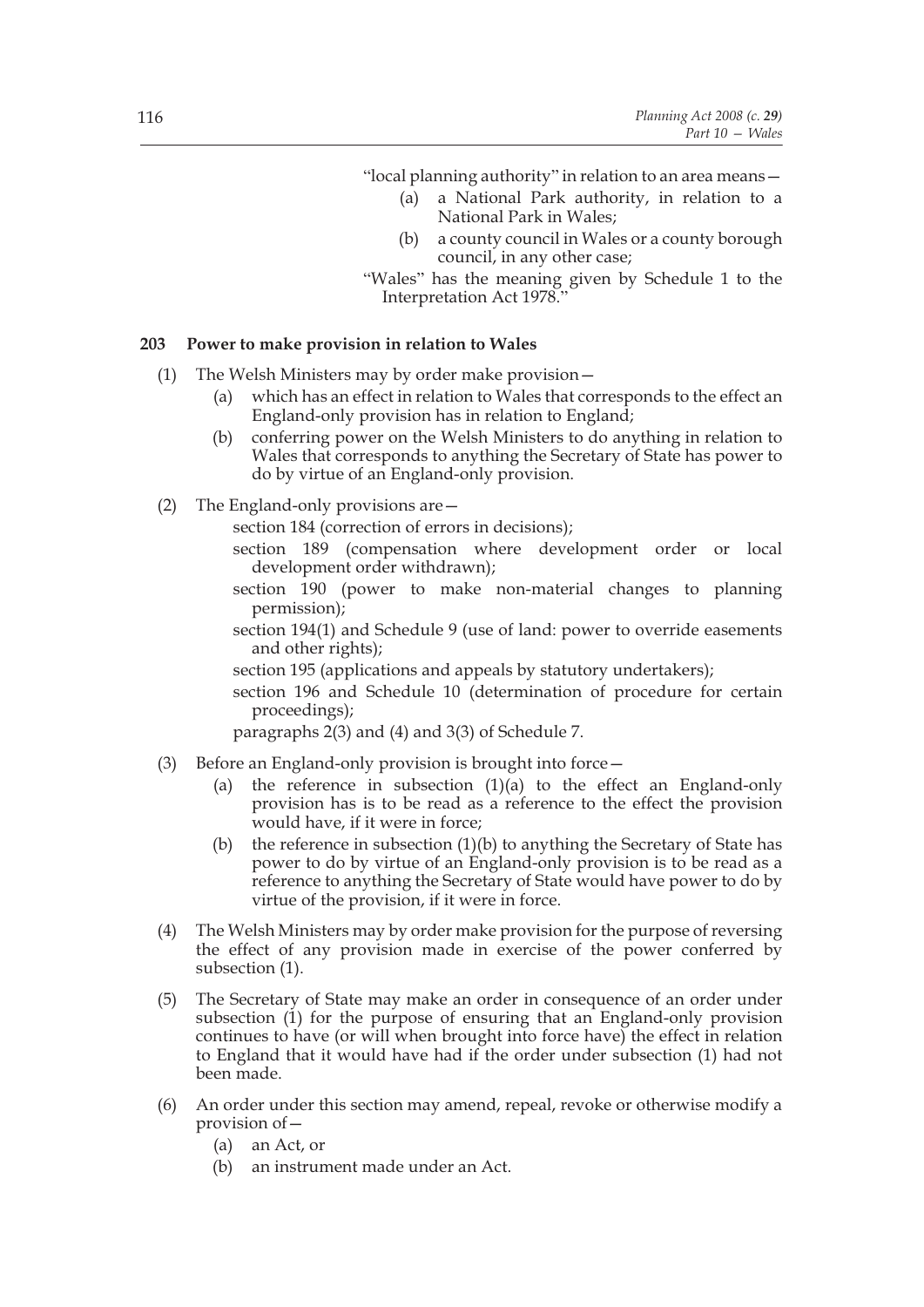- (7) The powers of the Welsh Ministers to make orders under this section are exercisable by statutory instrument.
- (8) Those powers include—
	- (a) power to make different provision for different purposes (including different areas);
	- (b) power to make incidental, consequential, supplementary, transitional or transitory provision or savings.
- (9) No order may be made by the Welsh Ministers under this section unless a draft of the instrument containing the order has been laid before, and approved by resolution of, the National Assembly for Wales.

## **204 Wales: transitional provision in relation to blighted land**

- (1) During the transitional period the repeal by PCPA 2004 of paragraphs 1 to 4 of Schedule 13 to TCPA 1990 in relation to Wales is subject to subsection (2).
- (2) That repeal does not affect anything which is required or permitted to be done for the purposes of Chapter 2 of Part 6 of TCPA 1990 (interests affected by planning proposals: blight) in relation to land falling within any of paragraphs 1, 2, 3 and 4 of Schedule 13 to TCPA 1990.
- (3) The transitional period is the period during which  $-$ 
	- (a) in the case of land falling within paragraph 1 of Schedule 13 to TCPA 1990, a structure plan continues to be or to be comprised in the development plan for an area in Wales by virtue of Part 3 of Schedule 5 to the Local Government (Wales) Act 1994 (c. 19) and Part 1A of Schedule 2 to TCPA 1990;
	- (b) in the case of land falling within paragraph 2 of Schedule 13 to TCPA 1990, a local plan continues to be or to be comprised in the development plan for an area in Wales by virtue of Part 3 of Schedule 5 to the Local Government (Wales) Act 1994 and Part 1A of Schedule 2 to TCPA 1990;
	- (c) in the case of land falling within paragraphs 3 or 4 of Schedule 13 to TCPA 1990, a unitary development plan continues to form part of the development plan for an area in Wales by virtue of article  $3(1)$  and (2) of the PCPA No.6 Order 2005.
- (4) In this section "PCPA No.6 Order 2005" means the Planning and Compulsory Purchase Act 2004 (Commencement No.6, Transitional Provisions and Savings) Order 2005 (S.I. 2005/2847).
- (5) This section is deemed to have come into force on the same day as the repeal of paragraphs 1 to 4 of Schedule 13 to TCPA 1990 came into force in relation to Wales (see Article 2(e) and (g) of the PCPA No.6 Order 2005).

## **PART 11**

## COMMUNITY INFRASTRUCTURE LEVY

## **205 The levy**

(1) The Secretary of State may with the consent of the Treasury make regulations providing for the imposition of a charge to be known as Community Infrastructure Levy (CIL).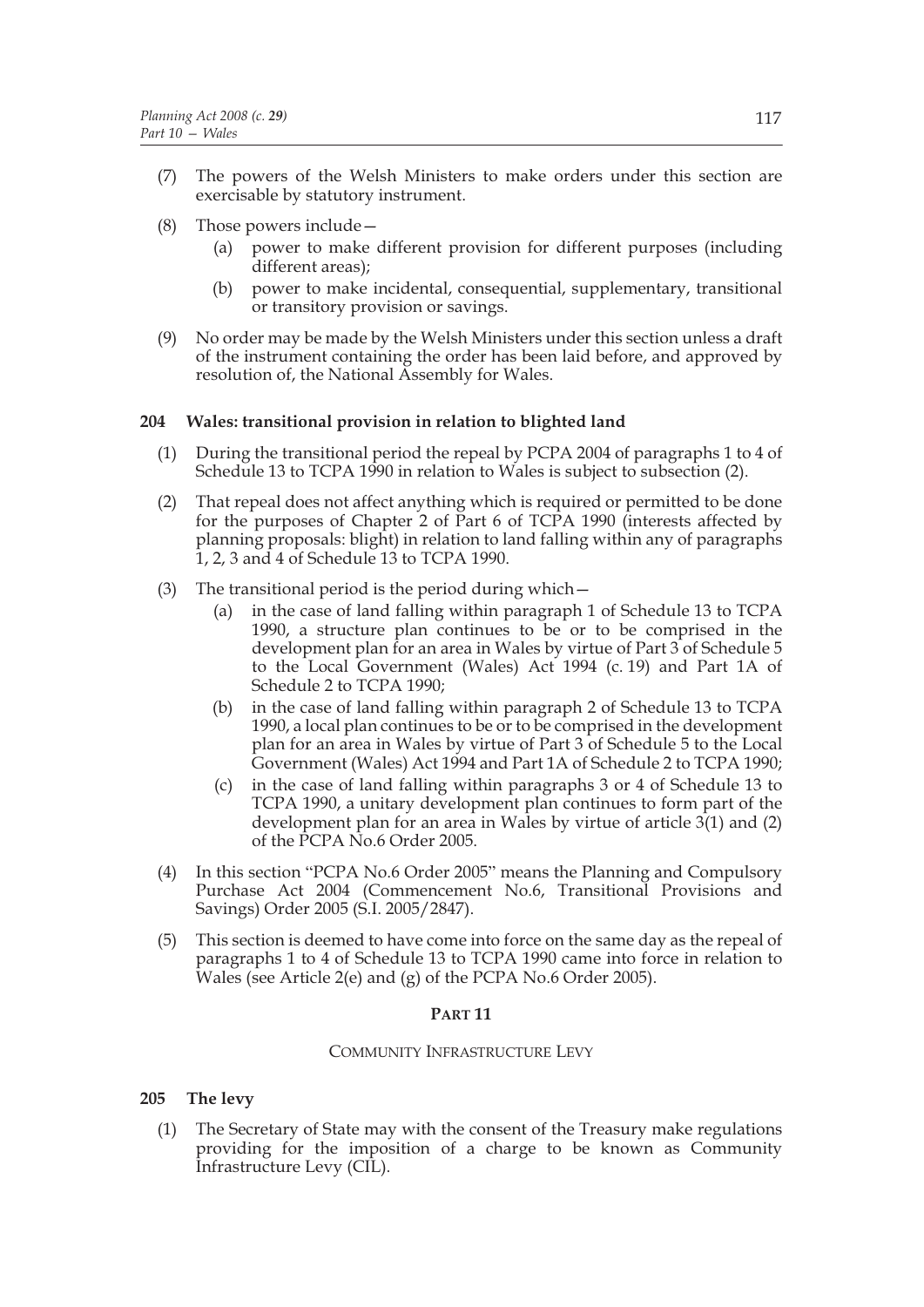(2) In making the regulations the Secretary of State shall aim to ensure that the overall purpose of CIL is to ensure that costs incurred in providing infrastructure to support the development of an area can be funded (wholly or partly) by owners or developers of land.

| Section              | Topic                               |
|----------------------|-------------------------------------|
| Section 206          | The charge                          |
| Section 207          | Joint committees                    |
| Sections 208 and 209 | Liability                           |
| Section 210          | Charities                           |
| Section 211          | Amount                              |
| Sections 212 to 214  | Charging schedule                   |
| Section 215          | Appeals                             |
| Section 216          | Application                         |
| Section 217          | Collection                          |
| Section 218          | Enforcement                         |
| Section 219          | Compensation                        |
| Section 220          | Procedure                           |
| Section 221          | Secretary of State                  |
| Section 222          | CIL regulations and orders: general |
| Section 223          | Relationship with other powers      |
| Section 224          | Amendments                          |
| Section 225          | Repeals                             |

(3) The Table describes the provisions of this Part.

(4) In those sections regulations under this section are referred to as "CIL regulations".

# **206 The charge**

- (1) A charging authority may charge CIL in respect of development of land in its area.
- (2) A local planning authority is the charging authority for its area.
- (3) But—
	- (a) the Mayor of London is a charging authority for Greater London (in addition to the local planning authorities),
	- (b) the Broads Authority is the only charging authority for the Broads (within the meaning given by section  $2(3)$  of the Norfolk and Suffolk Broads Act 1988 (c.  $\widetilde{4}$ )), and
	- (c) the Council of the Isles of Scilly is the only charging authority for the Isles of Scilly.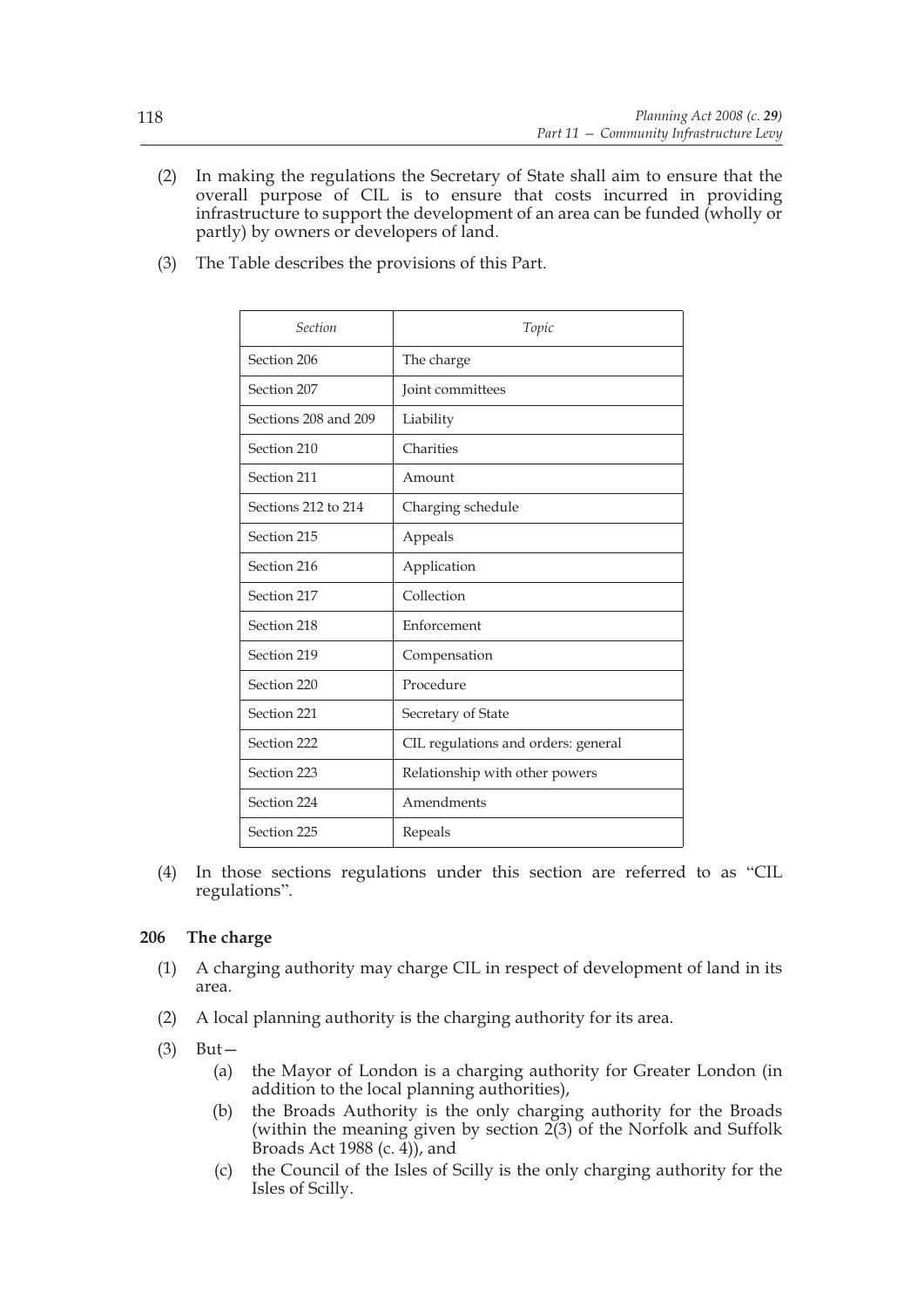- (4) CIL regulations may provide for any of the following to be the charging authority for an area, or in the case of Greater London one of the charging authorities, in place of the charging authority under subsection (2), (3)(b) or  $(c)$  —
	- (a) a county council,
	- (b) a county borough council,
	- (c) a district council,
	- (d) a metropolitan district council, and
	- (e) a London borough council (within the meaning of TCPA 1990).
- (5) In this section, "local planning authority" has the meaning given by  $-$ 
	- (a) section 37 of PCPA 2004 in relation to England, and
	- (b) section 78 of PCPA 2004 in relation to Wales.

# **207 Joint committees**

- (1) This section applies if a joint committee that includes a charging authority is established under section 29 of PCPA 2004.
- (2) CIL regulations may provide that the joint committee is to exercise specified functions, in respect of the area specified in the agreement under section 29(1) of PCPA 2004, on behalf of the charging authority.
- (3) The regulations may make provision corresponding to provisions relating to joint committees in Part 6 of the Local Government Act 1972 (c. 70) in respect of the discharge of the specified functions.

# **208 Liability**

- (1) Where liability to CIL would arise in respect of proposed development (in accordance with provision made by a charging authority under and by virtue of section 206 and CIL regulations) a person may assume liability to pay the levy.
- (2) An assumption of liability—
	- (a) may be made before development commences, and
	- (b) must be made in accordance with any provision of CIL regulations about the procedure for assuming liability.
- (3) A person who assumes liability for CIL before the commencement of development becomes liable when development is commenced in reliance on planning permission.
- (4) CIL regulations must make provision for an owner or developer of land to be liable for CIL where development is commenced in reliance on planning permission if—
	- (a) nobody has assumed liability in accordance with the regulations, or
	- (b) other specified circumstances arise (such as the insolvency or withdrawal of a person who has assumed liability).
- (5) CIL regulations may make provision about—
	- (a) joint liability (with or without several liability);
	- (b) liability of partnerships;
	- (c) assumption of partial liability (and subsection (4)(a) applies where liability has not been wholly assumed);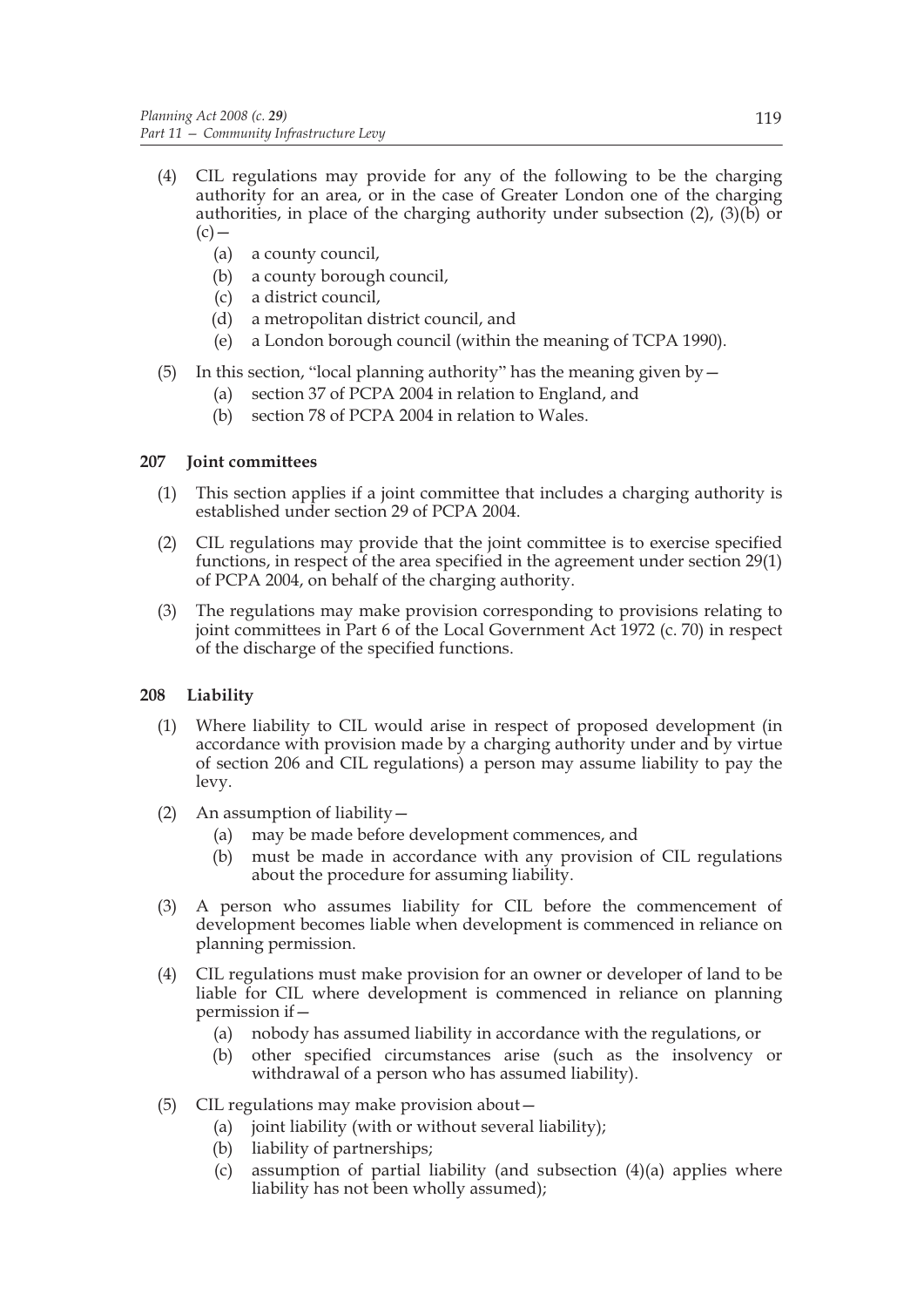- (d) apportionment of liability (which may—
	- (i) include provision for referral to a specified person or body for determination, and
	- (ii) include provision for appeals);
- (e) withdrawal of assumption of liability;
- (f) cancellation of assumption of liability by a charging authority (in which case subsection  $(4)(a)$  applies);
- (g) transfer of liability (whether before or after development commences and whether or not liability has been assumed).
- (6) The amount of any liability for CIL is to be calculated by reference to the time when planning permission first permits the development as a result of which the levy becomes payable.
- (7) CIL regulations may make provision for liability for CIL to arise where development which requires planning permission is commenced without it (and subsection (6) is subject to this subsection).
- (8) CIL regulations may provide for liability to CIL to arise in respect of a development where—
	- (a) the development was exempt from CIL, or subject to a reduced rate of CIL charge, and
	- (b) the description or purpose of the development changes.

# **209 Liability: interpretation of key terms**

- (1) In section 208 "development" means—
	- (a) anything done by way of or for the purpose of the creation of a new building, or
	- (b) anything done to or in respect of an existing building.
- (2) CIL regulations may provide for—
	- (a) works or changes in use of a specified kind not to be treated as development;
	- (b) the creation of, or anything done to or in respect of, a structure of a specified kind to be treated as development.
- (3) CIL regulations must include provision for determining when development is treated as commencing.
- (4) Regulations under subsection (3) may, in particular, provide for development to be treated as commencing when some specified activity or event is undertaken or occurs, where the activity or event—
	- (a) is not development within the meaning of subsection (1), but
	- (b) has a specified kind of connection with a development within the meaning of that subsection.
- (5) CIL regulations must define planning permission (which may include planning permission within the meaning of TCPA 1990 and any other kind of permission or consent (however called, and whether general or specific)).
- (6) CIL regulations must include provision for determining the time at which planning permission is treated as first permitting development; and the regulations may, in particular, make provision—
	- (a) about outline planning permission;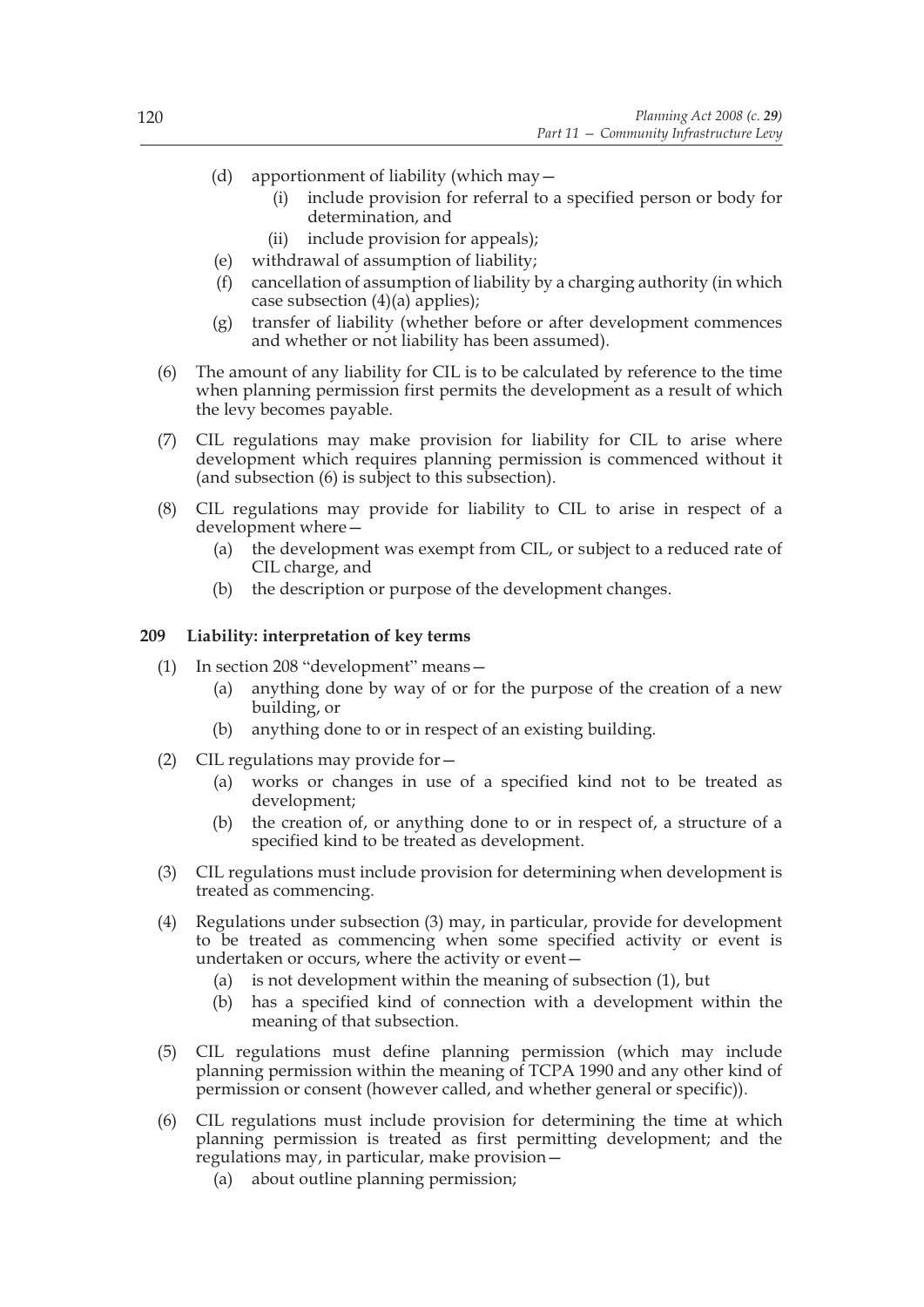- (b) for permission to be treated as having been given at a particular time in the case of general consents.
- (7) For the purposes of section 208—
	- (a) "owner" of land means a person who owns an interest in the land, and
	- (b) "developer" means a person who is wholly or partly responsible for carrying out a development.
- (8) CIL regulations may make provision for a person to be or not to be treated as an owner or developer of land in specified circumstances.

# **210 Charities**

- (1) CIL regulations must provide for an exemption from liability to pay CIL in respect of a development where—
	- (a) the person who would otherwise be liable to pay CIL in respect of the development is a relevant charity in England and Wales, and
	- (b) the building or structure in respect of which CIL liability would otherwise arise is to be used wholly or mainly for a charitable purpose of the charity within the meaning of section 2 of the Charities Act 2006 (c. 50).
- (2) CIL regulations may—
	- (a) provide for an exemption from liability to pay CIL where the person who would otherwise be liable to pay CIL in respect of the development is an institution established for a charitable purpose;
	- (b) require charging authorities to make arrangements for an exemption from, or reduction in, liability to pay CIL where the person who would otherwise be liable to pay CIL in respect of the development is an institution established for a charitable purpose.
- (3) Regulations under subsection (1) or (2) may provide that an exemption or reduction does not apply if specified conditions are satisfied.
- (4) For the purposes of subsection (1), a relevant charity in England and Wales is an institution which—
	- (a) is registered in the register of charities kept by the Charity Commission under section 3 of the Charities Act 1993 (c. 10), or
	- (b) is a charity within the meaning of section 1(1) of the Charities Act 2006 but is not required to be registered in the register kept under section 3 of the Charities Act 1993.
- (5) In subsection (2), a charitable purpose is a purpose falling within section 2(2) of the Charities Act 2006; but CIL regulations may provide for an institution of a specified kind to be, or not to be, treated as an institution established for a charitable purpose.

# **211 Amount**

- (1) A charging authority which proposes to charge CIL must issue a document (a "charging schedule") setting rates, or other criteria, by reference to which the amount of CIL chargeable in respect of development in its area is to be determined.
- (2) A charging authority, in setting rates or other criteria, must have regard, to the extent and in the manner specified by CIL regulations, to—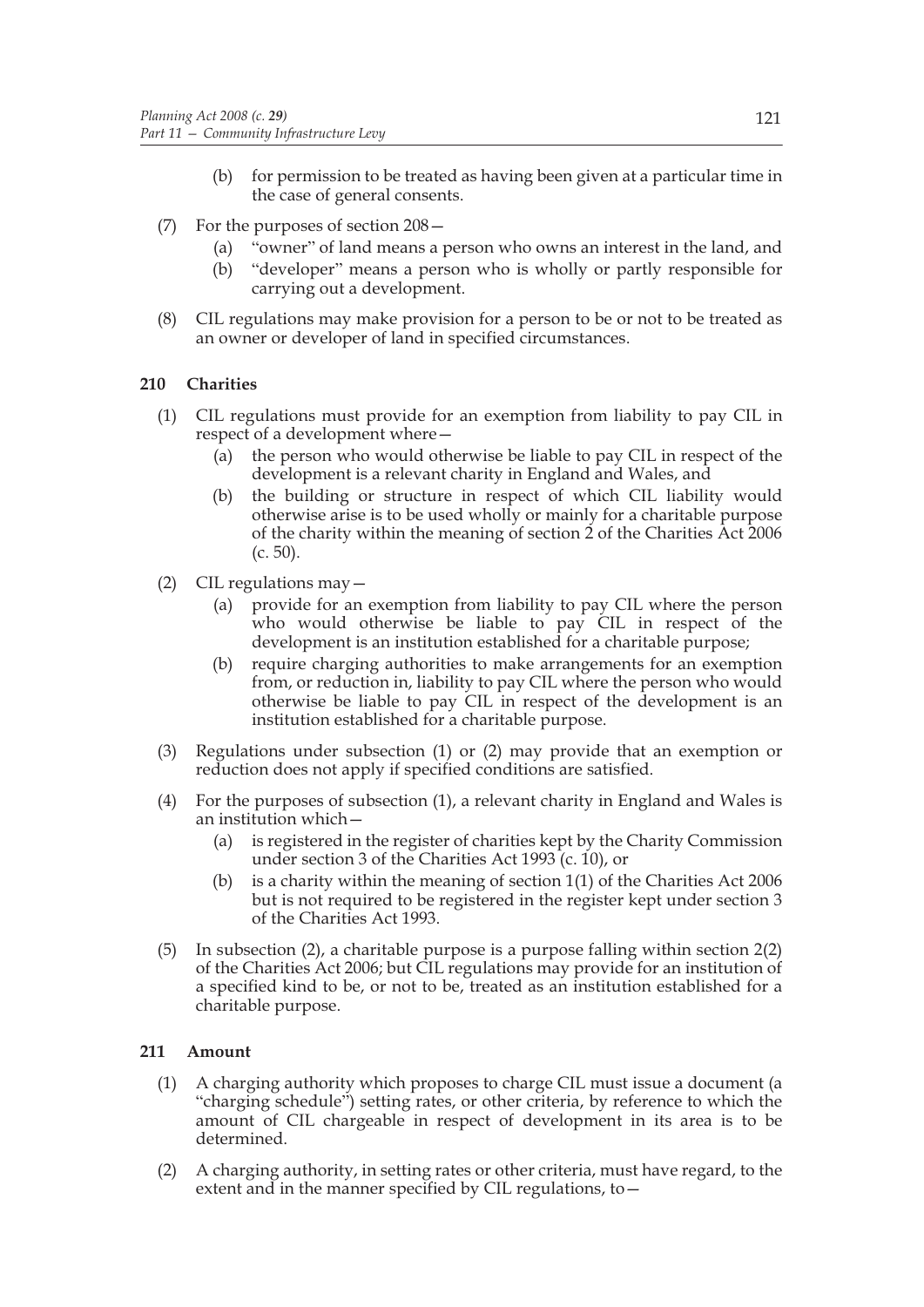- (a) actual and expected costs of infrastructure (whether by reference to lists prepared by virtue of section  $216(5)(a)$  or otherwise);
- (b) matters specified by CIL regulations relating to the economic viability of development (which may include, in particular, actual or potential economic effects of planning permission or of the imposition of CIL);
- (c) other actual and expected sources of funding for infrastructure.
- (3) CIL regulations may make other provision about setting rates or other criteria.
- (4) The regulations may, in particular, permit or require charging authorities in setting rates or other criteria—
	- (a) to have regard, to the extent and in the manner specified by the regulations, to actual or expected administrative expenses in connection with CIL;
	- (b) to have regard, to the extent and in the manner specified by the regulations, to values used or documents produced for other statutory purposes;
	- (c) to integrate the process, to the extent and in the manner specified by the regulations, with processes undertaken for other statutory purposes;
	- (d) to produce charging schedules having effect in relation to specified periods (subject to revision).
- (5) The regulations may permit or require charging schedules to adopt specified methods of calculation.
- (6) In particular, the regulations may  $-$ 
	- (a) permit or require charging schedules to operate by reference to descriptions or purposes of development;
	- (b) permit or require charging schedules to operate by reference to any measurement of the amount or nature of development (whether by reference to measurements of floor space, to numbers or intended uses of buildings, to numbers or intended uses of units within buildings, to allocation of space within buildings or units, to values or expected values or in any other way);
	- (c) permit or require charging schedules to operate by reference to the nature or existing use of the place where development is undertaken;
	- (d) permit or require charging schedules to operate by reference to an index used for determining a rate of inflation;
	- (e) permit or require charging schedules to operate by reference to values used or documents produced for other statutory purposes;
	- (f) provide, or permit or require provision, for differential rates, which may include provision for supplementary charges, a nil rate, increased rates or reductions.
- (7) A charging authority may consult, or take other steps, in connection with the preparation of a charging schedule (subject to CIL regulations).
- (8) The regulations may require a charging authority to provide in specified circumstances an estimate of the amount of CIL chargeable in respect of development of land.
- (9) A charging authority may revise a charging schedule.
- (10) This section and sections 212, 213 and 214(1) and (2) apply to the revision of a charging schedule as they apply to the preparation of a charging schedule.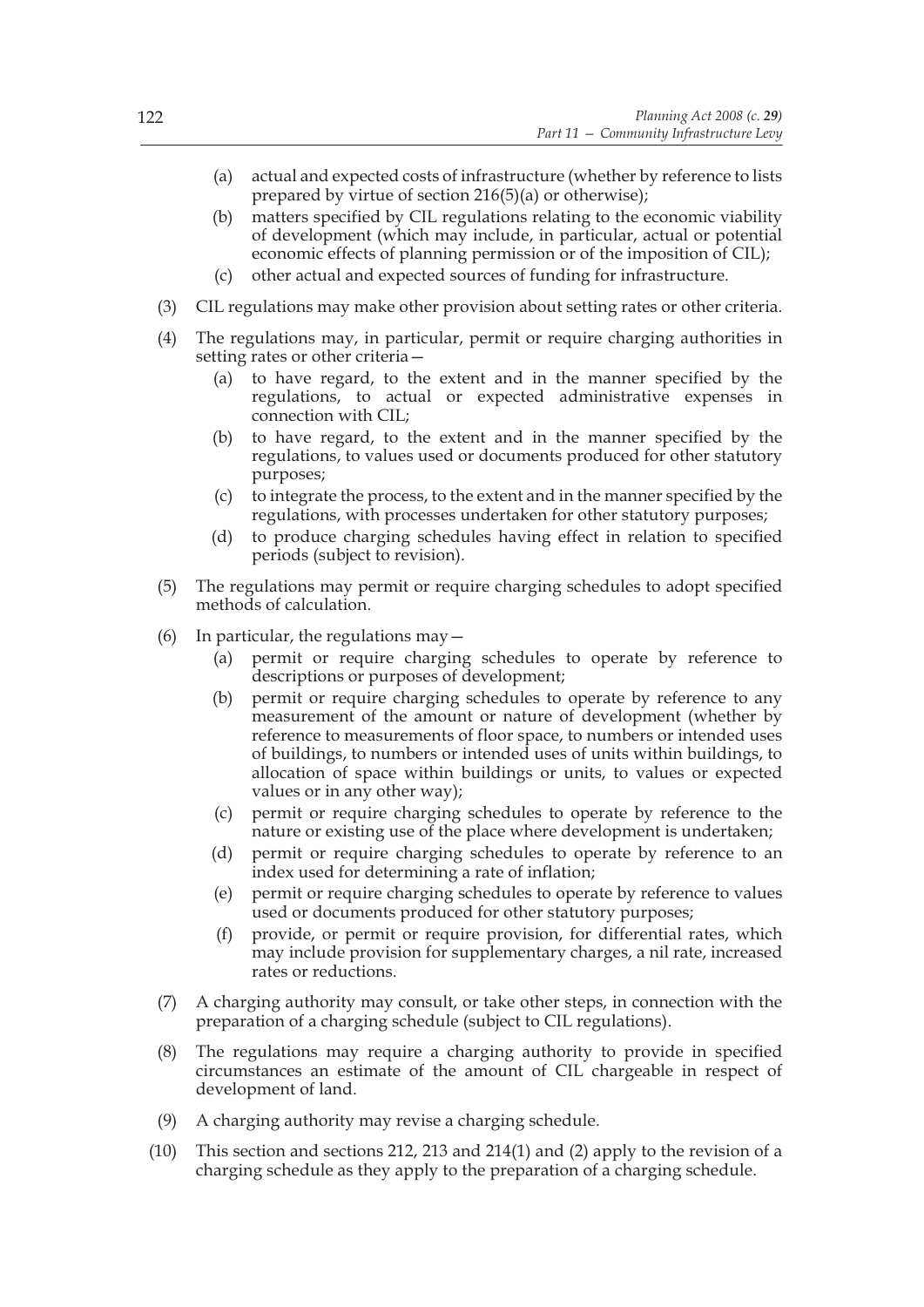# **212 Charging schedule: examination**

- (1) Before approving a charging schedule a charging authority must appoint a person ("the examiner") to examine a draft.
- (2) The charging authority must appoint someone who, in the opinion of the authority—
	- (a) is independent of the charging authority, and
	- (b) has appropriate qualifications and experience.
- (3) The charging authority may, with the agreement of the examiner, appoint persons to assist the examiner.
- (4) The draft submitted to the examiner must be accompanied by a declaration (approved under subsection  $(5)$  or  $(6)$ ) –
	- (a) that the charging authority has complied with the requirements of this Part and CIL regulations (including the requirements to have regard to the matters listed in section 211(2) and  $(4)$ ,
	- (b) that the charging authority has used appropriate available evidence to inform the draft charging schedule, and
	- (c) dealing with any other matter prescribed by CIL regulations.
- (5) A charging authority (other than the Mayor of London) must approve the declaration—
	- (a) at a meeting of the authority, and
	- (b) by a majority of votes of members present.
- (6) The Mayor of London must approve the declaration personally.
- (7) The examiner must consider the matters listed in subsection (4) and—
	- (a) recommend that the draft charging schedule be approved, rejected or approved with specified modifications, and
	- (b) give reasons for the recommendations.
- (8) The charging authority must publish the recommendations and reasons.
- (9) CIL regulations must require a charging authority to allow anyone who makes representations about a draft charging schedule to be heard by the examiner; and the regulations may make provision about timing and procedure.
- (10) CIL regulations may make provision for examiners to reconsider their decisions with a view to correcting errors (before or after the approval of a charging schedule).
- (11) The charging authority may withdraw a draft.

# **213 Charging schedule: approval**

- (1) A charging authority may approve a charging schedule only—
	- (a) if the examiner under section 212 has recommended approval, and
	- (b) subject to any modifications recommended by the examiner.
- (2) A charging authority (other than the Mayor of London) must approve a charging schedule—
	- (a) at a meeting of the authority, and
	- (b) by a majority of votes of members present.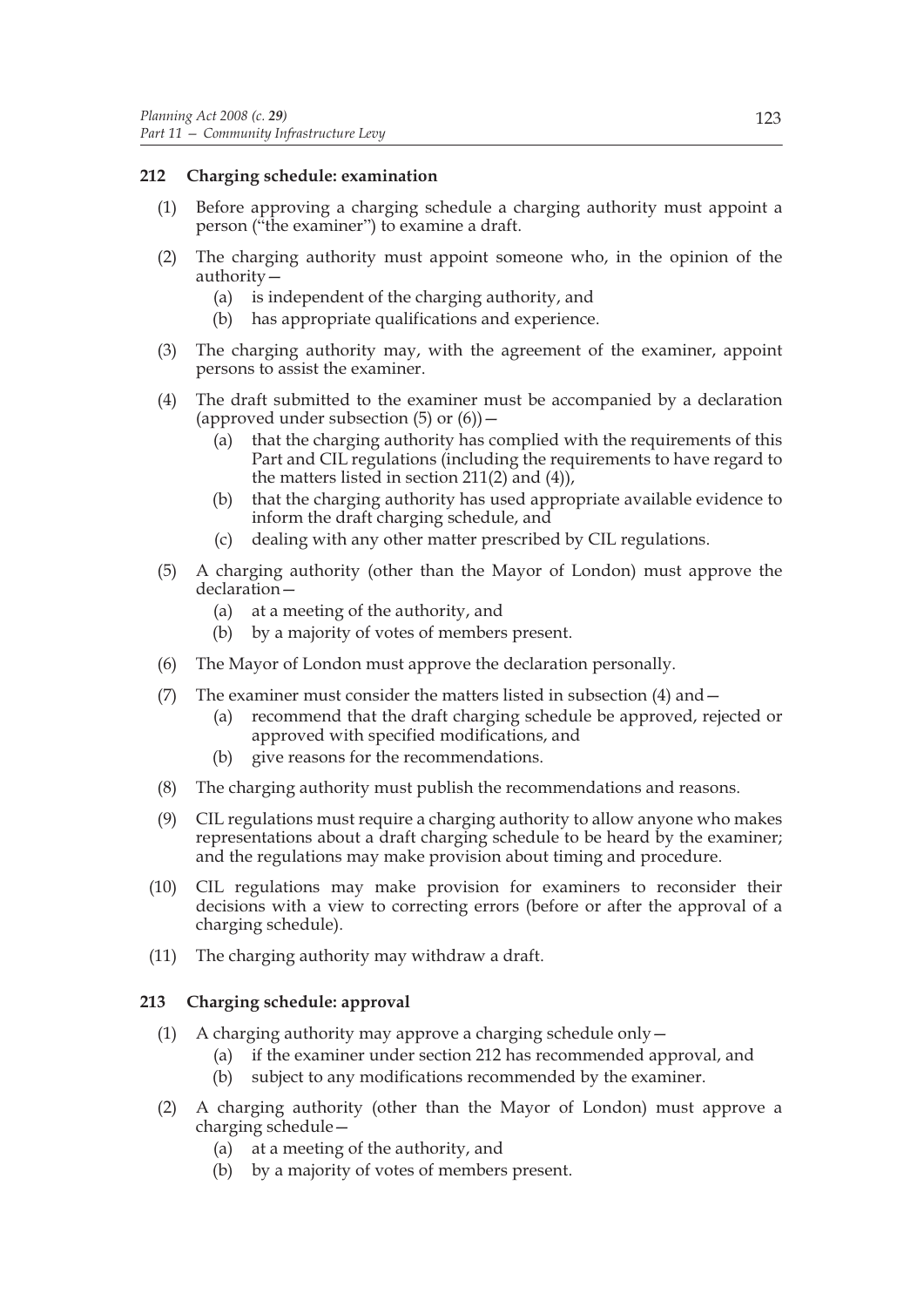- (3) The Mayor of London must approve a charging schedule personally.
- (4) CIL regulations may make provision for the correction of errors in a charging schedule after approval.

### **214 Charging schedule: effect**

- (1) A charging schedule approved under section 213 may not take effect before it is published by the charging authority.
- (2) CIL regulations may make provision about publication of a charging schedule after approval.
- (3) A charging authority may determine that a charging schedule is to cease to have effect.
- (4) CIL regulations may provide that a charging authority may only make a determination under subsection (3) in circumstances specified by the regulations.
- (5) A charging authority (other than the Mayor of London) must make a determination under subsection (3)—
	- (a) at a meeting of the authority, and
	- (b) by a majority of votes of members present.
- (6) The Mayor of London must make a determination under subsection (3) personally.

## **215 Appeals**

- (1) CIL regulations must provide for a right of appeal on a question of fact in relation to the application of methods for calculating CIL to a person appointed by the Commissioners for Her Majesty's Revenue and Customs.
- (2) The regulations must require that the person appointed under subsection (1)  $iS -$ 
	- (a) a valuation officer appointed under section 61 of the Local Government Finance Act 1988 (c.  $41$ ), or
	- (b) a district valuer within the meaning of section 622 of the Housing Act 1985 (c. 68).
- (3) Regulations under this section or section  $208(5)(d)(ii)$  may, in particular, make provision about—
	- (a) the period within which the right of appeal may be exercised,
	- (b) the procedure on an appeal, and
	- (c) the payment of fees, and award of costs, in relation to an appeal.
- (4) In any proceedings for judicial review of a decision on an appeal, the defendant shall be the Commissioners for Her Majesty's Revenue and Customs and not the person appointed under subsection (1).

### **216 Application**

- (1) Subject to section 219(5), CIL regulations must require the authority that charges CIL to apply it, or cause it to be applied, to funding infrastructure.
- (2) In subsection (1) "infrastructure" includes—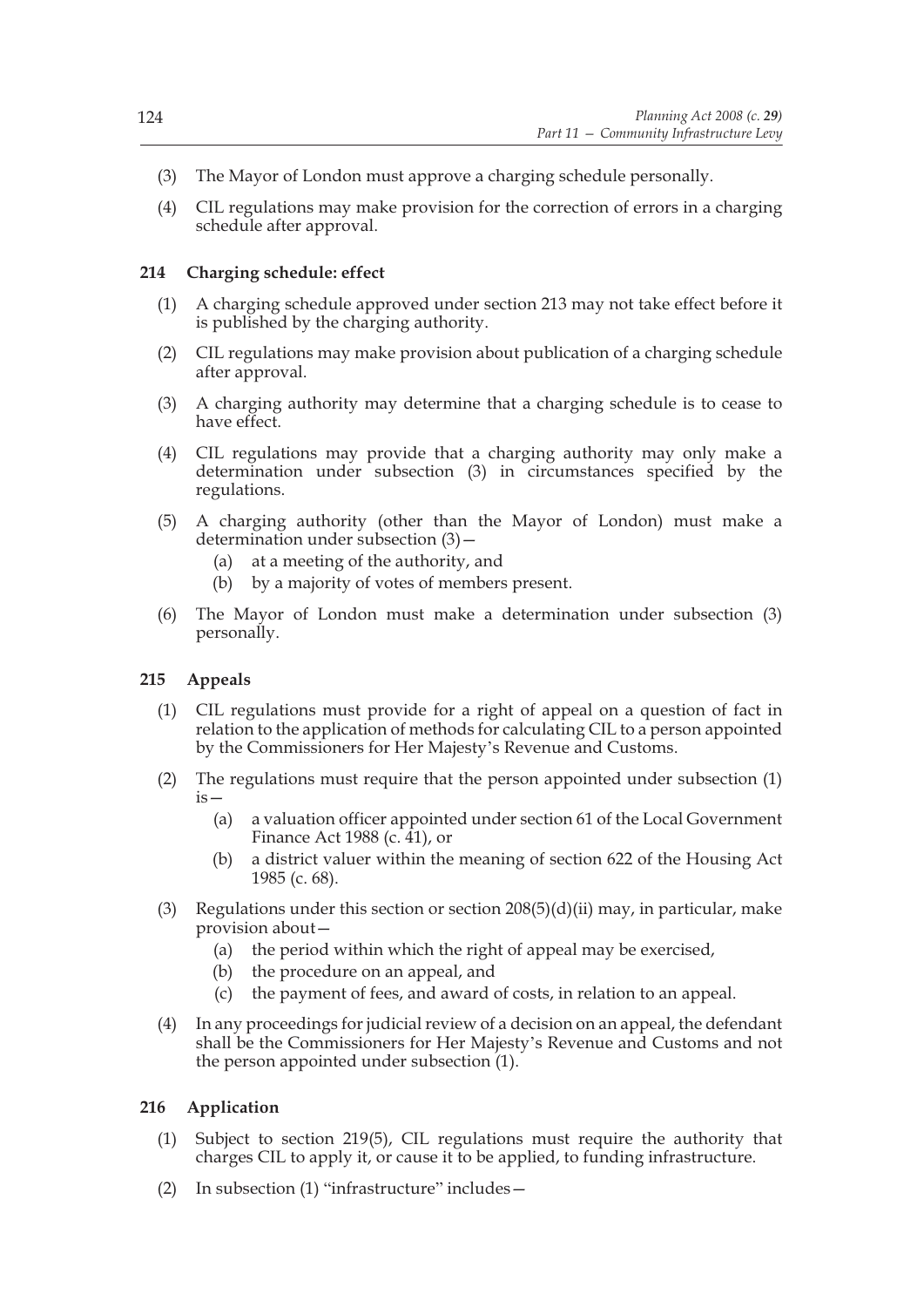- (a) roads and other transport facilities,
- (b) flood defences,
- (c) schools and other educational facilities,
- (d) medical facilities,
- (e) sporting and recreational facilities,
- (f) open spaces, and
- (g) affordable housing (being social housing within the meaning of Part 2 of the Housing and Regeneration Act 2008 (c. 17) and such other housing as CIL regulations may specify).
- (3) The regulations may amend subsection (2) so as to  $-$ 
	- (a) add, remove or vary an entry in the list of matters included within the meaning of "infrastructure";
	- (b) list matters excluded from the meaning of "infrastructure".
- (4) The regulations may specify  $-$ 
	- (a) works, installations and other facilities that are to be, or not to be, funded by CIL,
	- (b) criteria for determining the areas in relation to which infrastructure may be funded by CIL in respect of land, and
	- (c) what is to be, or not to be, treated as funding.
- (5) The regulations may—
	- (a) require charging authorities to prepare and publish a list of projects that are to be, or may be, wholly or partly funded by CIL;
	- (b) include provision about the procedure to be followed in preparing a list (which may include provision for consultation, for the appointment of an independent person or a combination);
	- (c) include provision about the circumstances in which a charging authority may and may not apply CIL to projects not included on the list.
- (6) In making provision about funding the regulations may, in particular  $-$ 
	- (a) permit CIL to be used to reimburse expenditure already incurred;
	- (b) permit CIL to be reserved for expenditure that may be incurred on future projects;
	- (c) permit CIL to be applied (either generally or subject to limits set by or determined in accordance with the regulations) to administrative expenses in connection with infrastructure or in connection with CIL;
	- (d) include provision for the giving of loans, guarantees or indemnities;
	- (e) make provision about the application of CIL where the projects to which it was to be applied no longer require funding.
- (7) The regulations may—
	- (a) require a charging authority to account separately, and in accordance with the regulations, for CIL received or due;
	- (b) require a charging authority to monitor the use made and to be made of CIL in its area;
	- (c) require a charging authority to report on actual or expected charging, collection and application of CIL;
	- (d) permit a charging authority to cause money to be applied in respect of things done outside its area;
	- (e) permit a charging authority or other body to spend money;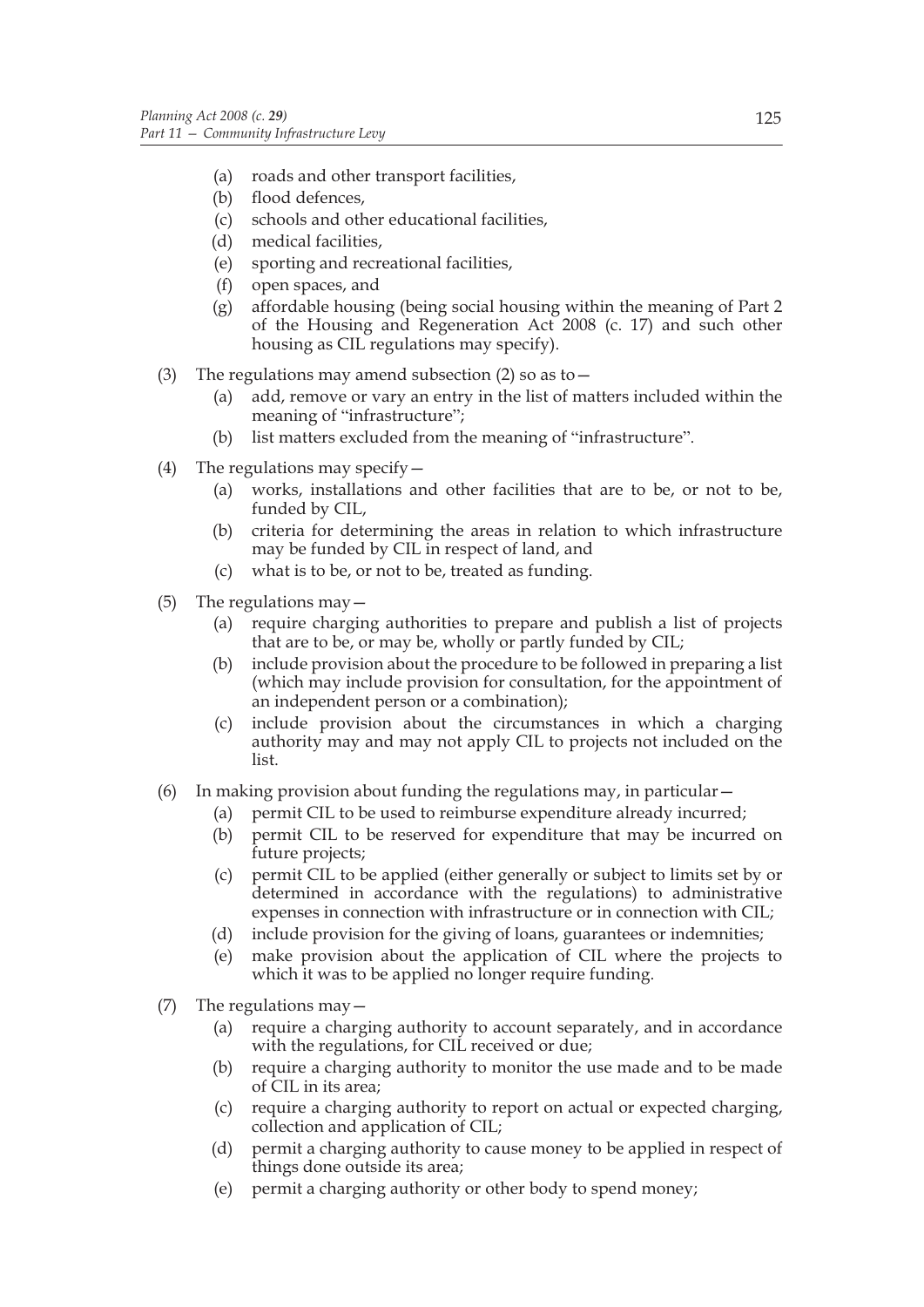(f) permit a charging authority to pass money to another body (and in paragraphs (a) to (e) a reference to a charging authority includes a reference to a body to which a charging authority passes money in reliance on this paragraph).

# **217 Collection**

- (1) CIL regulations must include provision about the collection of CIL.
- (2) The regulations may make provision for payment—
	- (a) on account;
	- (b) by instalments.
- (3) The regulations may make provision about repayment (with or without interest) in cases of overpayment.
- (4) The regulations may make provision about payment in forms other than money (such as making land available, carrying out works or providing services).
- (5) The regulations may permit or require a charging authority or other public authority to collect CIL charged by another authority; and section  $216(7)(a)$  and (c) apply to a collecting authority in respect of collection as to a charging authority.
- (6) Regulations under this section may replicate or apply (with or without modifications) any enactment relating to the collection of a tax.
- (7) Regulations under this section may make provision about the source of payments in respect of Crown interests.

## **218 Enforcement**

- (1) CIL regulations must include provision about enforcement of CIL.
- (2) The regulations must make provision about the consequences of late payment and failure to pay.
- (3) The regulations may make provision about the consequences of failure to assume liability, to give a notice or to comply with another procedure under CIL regulations in connection with CIL.
- (4) The regulations may, in particular, include provision—
	- (a) for the payment of interest;
	- (b) for the imposition of a penalty or surcharge;
	- (c) for the suspension or cancellation of a decision relating to planning permission;
	- (d) enabling an authority to prohibit development pending assumption of liability for CIL or pending payment of CIL;
	- (e) conferring a power of entry onto land;
	- (f) requiring the provision of information;
	- (g) creating a criminal offence (including, in particular, offences relating to evasion or attempted evasion or to the provision of false or misleading information or failure to provide information, and offences relating to the prevention or investigation of other offences created by the regulations);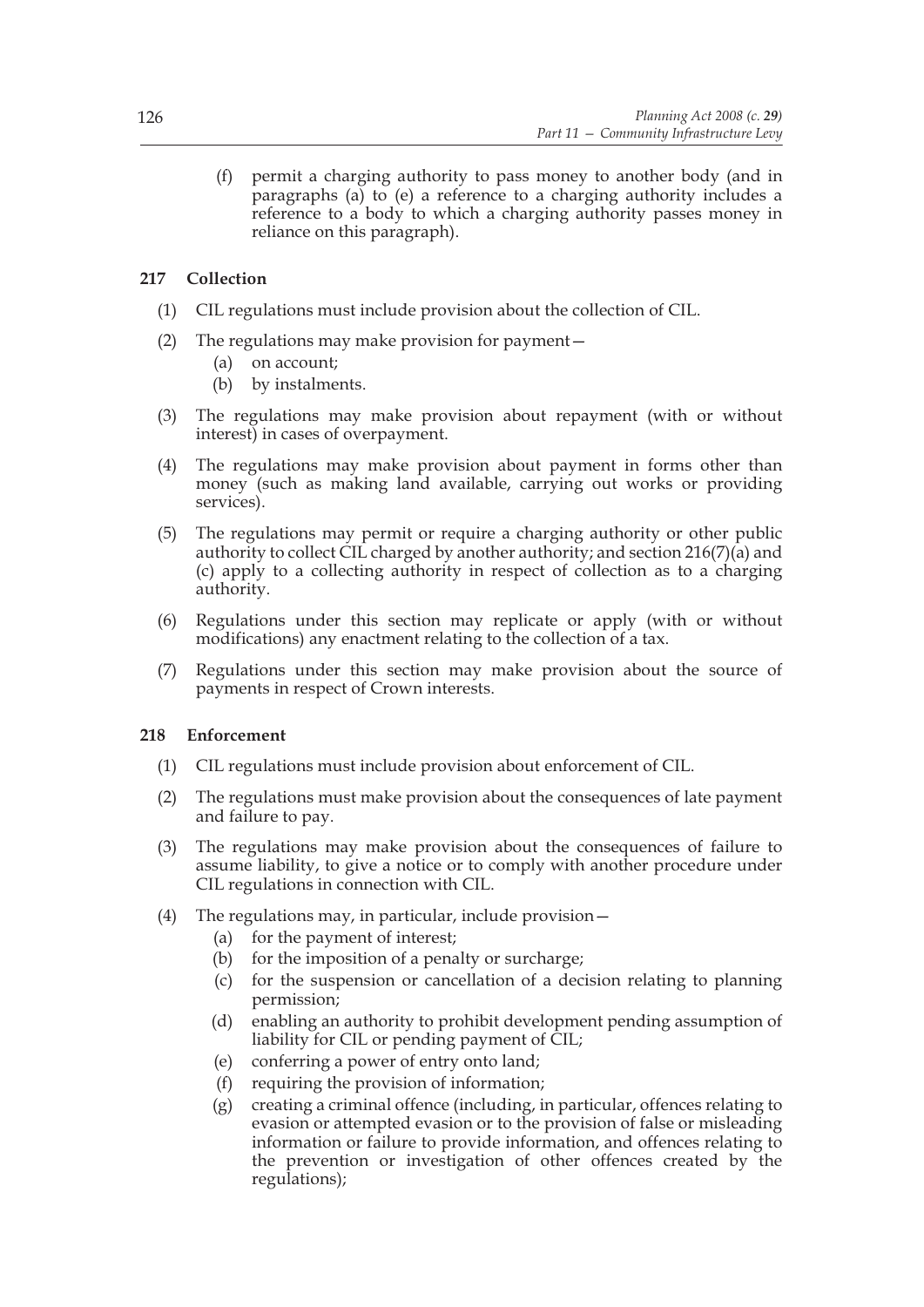- (h) conferring power to prosecute an offence;
- (i) for enforcement of sums owed (whether by action on a debt, by distraint against goods or in any other way);
- (j) conferring jurisdiction on a court to grant injunctive or other relief to enforce a provision of the regulations (including a provision included in reliance on this section);
- (k) for enforcement in the case of death or insolvency of a person liable for CIL.
- (5) CIL regulations may include provision (whether or not in the context of late payment or failure to pay) about registration or notification of actual or potential liability to CIL; and the regulations may include provision—
	- (a) for the creation of local land charges;
	- (b) for the registration of local land charges;
	- (c) for enforcement of local land charges (including, in particular, for enforcement—
		- (i) against successive owners, and
		- (ii) by way of sale or other disposal with consent of a court);
	- (d) for making entries in statutory registers;
	- (e) for the cancellation of charges and entries.
- (6) Regulations under this section may—
	- (a) replicate or apply (with or without modifications) any enactment relating to the enforcement of a tax;
	- (b) provide for appeals.
- (7) Regulations under this section may provide that any interest, penalty or surcharge payable by virtue of the regulations is to be treated for the purposes of sections 216 to 220 as if it were CIL.
- (8) The regulations providing for a surcharge or penalty must ensure that no surcharge or penalty in respect of an amount of CIL exceeds the higher of—
	- (a) 30% of that amount, and
	- (b) £20,000.
- (9) But the regulations may provide for more than one surcharge or penalty to be imposed in relation to a CIL charge.
- (10) The regulations may not authorise entry to a private dwelling without a warrant issued by a justice of the peace.
- (11) Regulations under this section creating a criminal offence may not provide for—
	- (a) a maximum fine exceeding £20,000 on summary conviction,
	- (b) a maximum term of imprisonment exceeding 6 months on summary conviction, or
	- (c) a maximum term of imprisonment exceeding 2 years on conviction on indictment.
- (12) The Secretary of State may by order amend subsection (11) to reflect commencement of section 283 of the Criminal Justice Act 2003 (c. 44).
- (13) In this Part a reference to administrative expenses in connection with CIL includes a reference to enforcement expenses.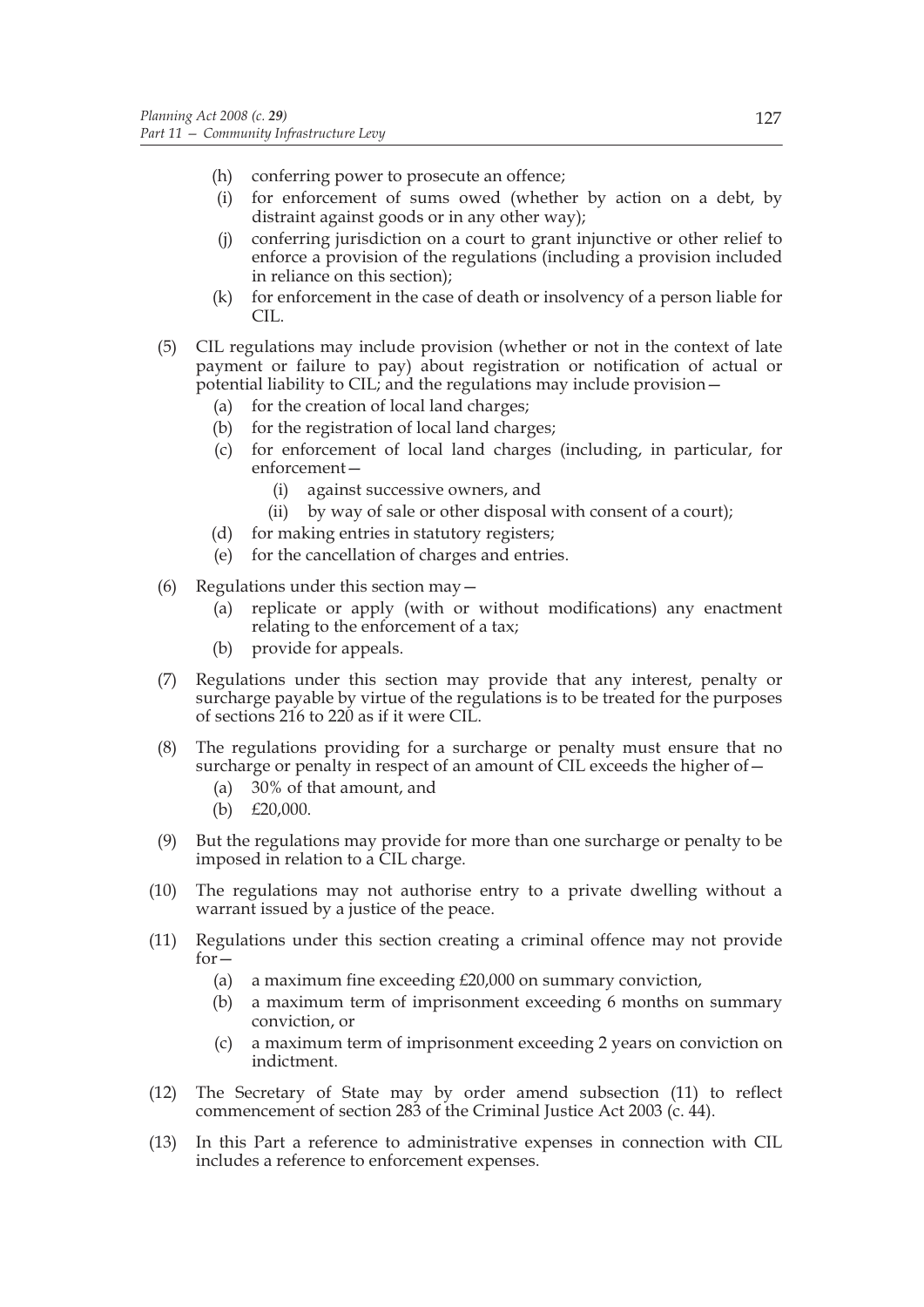# **219 Compensation**

- (1) CIL regulations may require a charging authority or other public authority to pay compensation in respect of loss or damage suffered as a result of enforcement action.
- (2) In this section, "enforcement action" means action taken under regulations under section 218, including—
	- (a) the suspension or cancellation of a decision relating to planning permission, and
	- (b) the prohibition of development pending assumption of liability for CIL or pending payment of CIL.
- (3) The regulations shall not require payment of compensation—
	- (a) to a person who has failed to satisfy a liability to pay CIL, or
	- (b) in other circumstances specified by the regulations.
- (4) Regulations under this section may make provision about—
	- (a) the time and manner in which a claim for compensation is to be made, and
	- (b) the sums, or the method of determining the sums, payable by way of compensation.
- (5) CIL regulations may permit or require a charging authority to apply CIL (either generally or subject to limits set by or determined in accordance with the regulations) for expenditure incurred under this section.
- (6) A dispute about compensation may be referred to and determined by the Lands Tribunal.
- (7) In relation to the determination of any such question, the provisions of sections 2 and 4 of the Land Compensation Act 1961 (c. 33) apply subject to any necessary modifications and to the provisions of CIL regulations.

# **220 Community Infrastructure Levy: procedure**

- (1) CIL regulations may include provision about procedures to be followed in connection with CIL.
- (2) In particular, the regulations may make provision about—
	- (a) procedures to be followed by a charging authority proposing to begin charging CIL;
	- (b) procedures to be followed by a charging authority in relation to charging CIL;
	- (c) procedures to be followed by a charging authority proposing to stop charging CIL;
	- (d) consultation;
	- (e) the publication or other treatment of reports;
	- (f) timing and methods of publication;
	- (g) making documents available for inspection;
	- (h) providing copies of documents (with or without charge);
	- (i) the form and content of documents;
	- (j) giving notice;
	- (k) serving notices or other documents;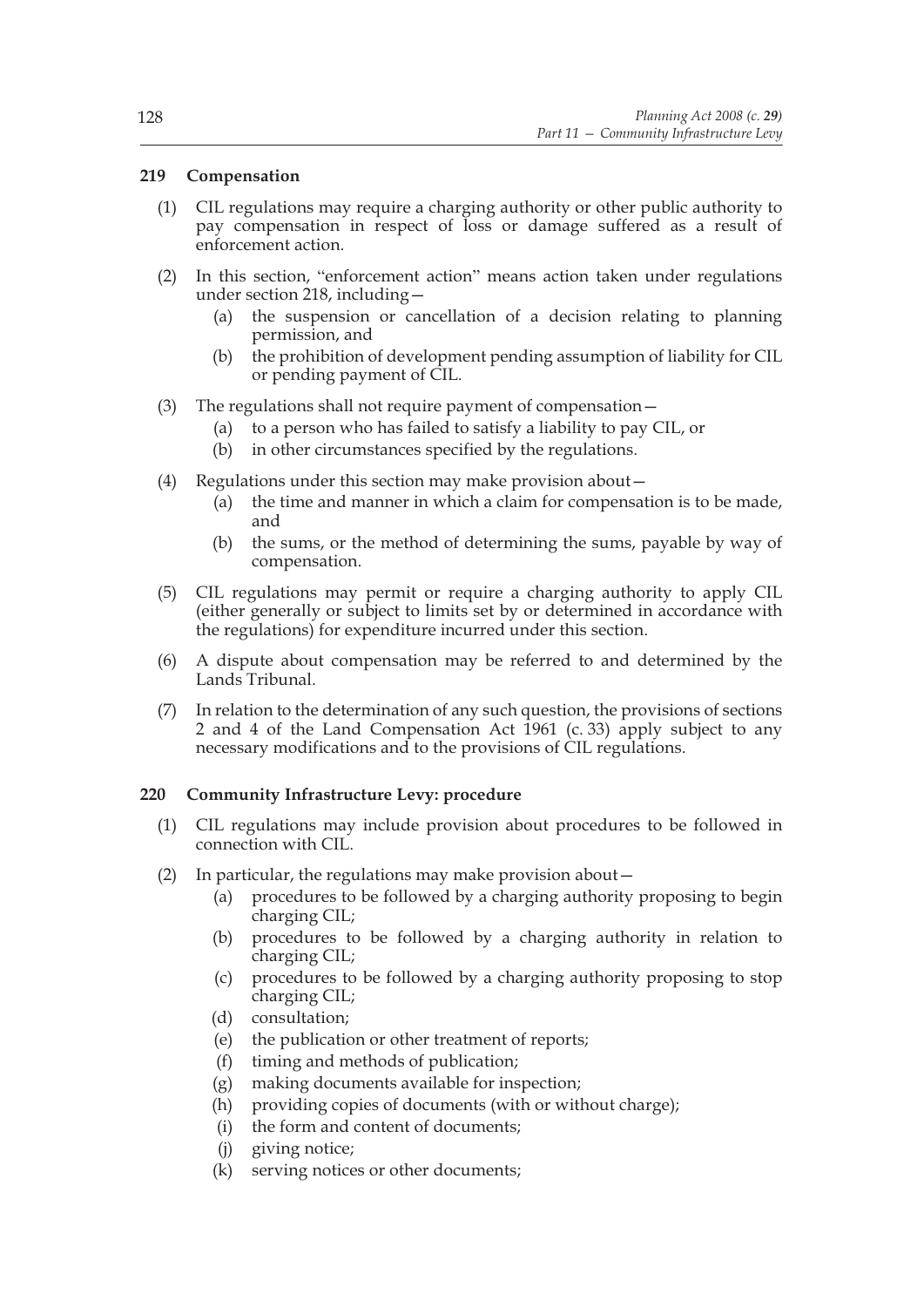- (l) examinations to be held in public in the course of setting or revising rates or other criteria or of preparing lists;
- (m) the terms and conditions of appointment of independent persons;
- (n) remuneration and expenses of independent persons (which may be required to be paid by the Secretary of State or by a charging authority);
- (o) other costs in connection with examinations;
- (p) reimbursement of expenditure incurred by the Secretary of State (including provision for enforcement);
- (q) apportionment of costs;
- (r) combining procedures in connection with CIL with procedures for another purpose of a charging authority (including a purpose of that authority in another capacity);
- (s) procedures to be followed in connection with actual or potential liability for CIL.
- (3) CIL regulations may make provision about the procedure to be followed in respect of an exemption from CIL or a reduction of CIL; in particular, the regulations may include provision—
	- (a) about the procedure for determining whether any conditions are satisfied;
	- (b) requiring a charging authority or other person to notify specified persons of any exemption or reduction;
	- (c) requiring a charging authority or other person to keep a record of any exemption or reduction.
- (4) A provision of this Part conferring express power to make procedural provision in a specified context includes, in particular, power to make provision about the matters specified in subsection (2).
- (5) A power in this Part to make provision about publishing something includes a power to make provision about making it available for inspection.
- (6) Sections 229 to 231 do not apply to this Part (but CIL regulations may make similar provision).

# **221 Secretary of State**

The Secretary of State may give guidance to a charging authority or other public authority (including an examiner appointed under section 212) about any matter connected with CIL; and the authority must have regard to the guidance.

## **222 Regulations and orders: general**

- (1) CIL regulations—
	- (a) may make provision that applies generally or only to specified cases, circumstances or areas,
	- (b) may make different provision for different cases, circumstances or areas,
	- (c) may provide, or allow a charging schedule to provide, for exceptions,
	- (d) may confer, or allow a charging schedule to confer, a discretionary power on the Secretary of State, a local authority or another specified person,
	- (e) may apply an enactment, with or without modifications, and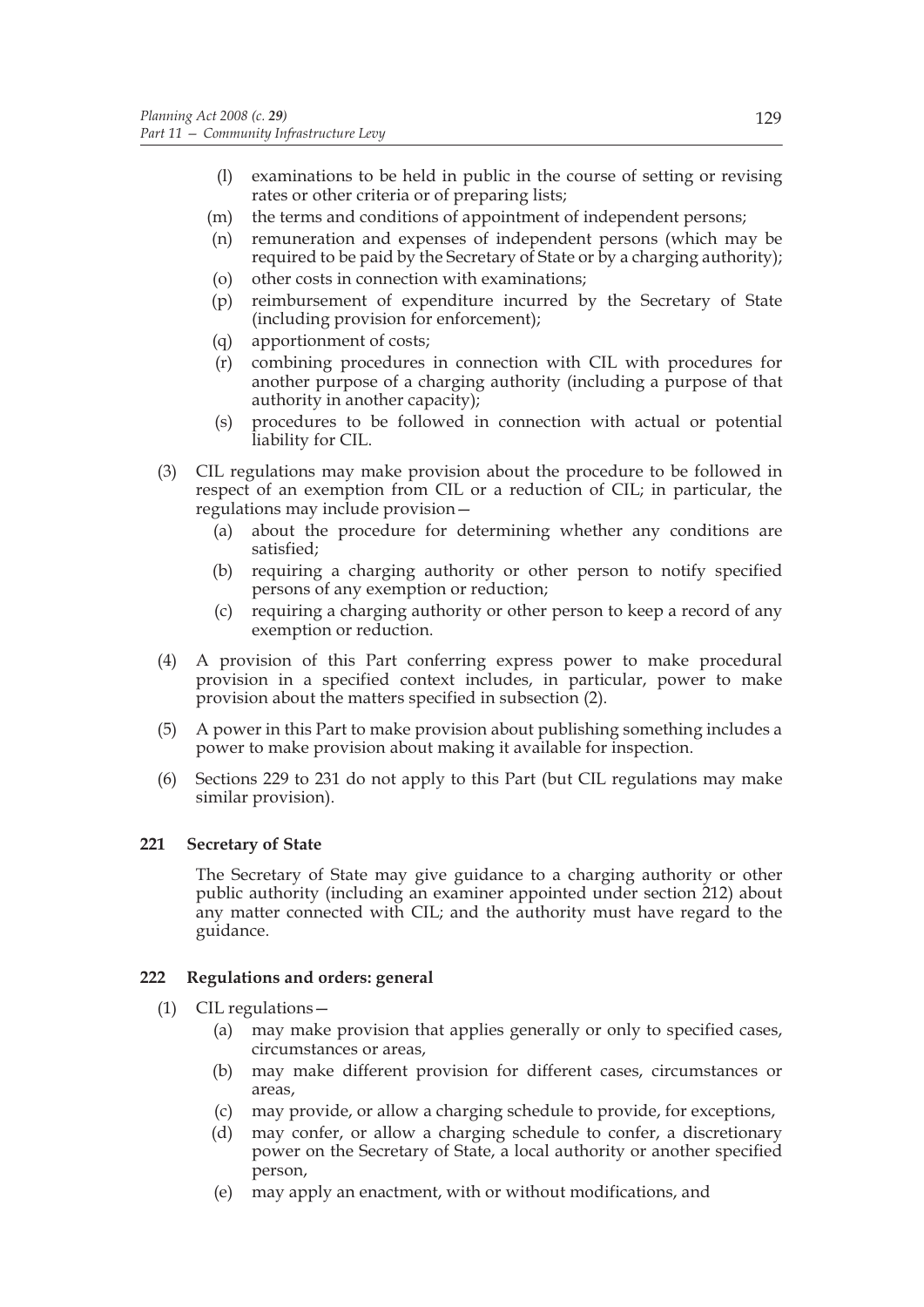- (f) may include provision of a kind permitted by section 232(3)(b) (and incidental, supplemental or consequential provision may include provision disapplying, modifying the effect of or amending an enactment).
- (2) CIL regulations—
	- (a) shall be made by statutory instrument, and
	- (b) shall not be made unless a draft has been laid before and approved by resolution of the House of Commons.
- (3) An order under section 218(12) or 225(2)—
	- (a) shall be made by statutory instrument, and
	- (b) may include provision of a kind permitted by subsection  $(1)(a)$ ,  $(b)$  or (f) above, but may not amend an Act of Parliament in reliance on subsection (1)(f).
- (4) An order under section 218(12) shall be subject to annulment in pursuance of a resolution of either House of Parliament.
- (5) An order under section 225(2) shall be subject to annulment in pursuance of a resolution of the House of Commons.

# **223 Relationship with other powers**

- (1) CIL regulations may include provision about how the following powers are to be used, or are not to be used—
	- (a) section 106 of TCPA 1990 (planning obligations), and
	- (b) section 278 of the Highways Act 1980 (c. 66) (execution of works).
- (2) CIL regulations may include provision about the exercise of any other power relating to planning or development.
- (3) The Secretary of State may give guidance to a charging or other authority about how a power relating to planning or development is to be exercised; and authorities must have regard to the guidance.
- (4) Provision may be made under subsection (1) or (2), and guidance may be given under subsection (3), only if the Secretary of State thinks it necessary or expedient for—
	- (a) complementing the main purpose of CIL regulations,
	- (b) enhancing the effectiveness, or increasing the use, of CIL regulations,
	- (c) preventing agreements, undertakings or other transactions from being used to undermine or circumvent CIL regulations,
	- (d) preventing agreements, undertakings or other transactions from being used to achieve a purpose that the Secretary of State thinks would better be achieved through the application of CIL regulations, or
	- (e) preventing or restricting the imposition of burdens, the making of agreements or the giving of undertakings, in addition to CIL.
- (5) CIL regulations may provide that a power to give guidance or directions may not be exercised—
	- (a) in relation to matters specified in the regulations,
	- (b) in cases or circumstances specified in the regulations,
	- (c) for a purpose specified in the regulations, or
	- (d) to an extent specified in the regulations.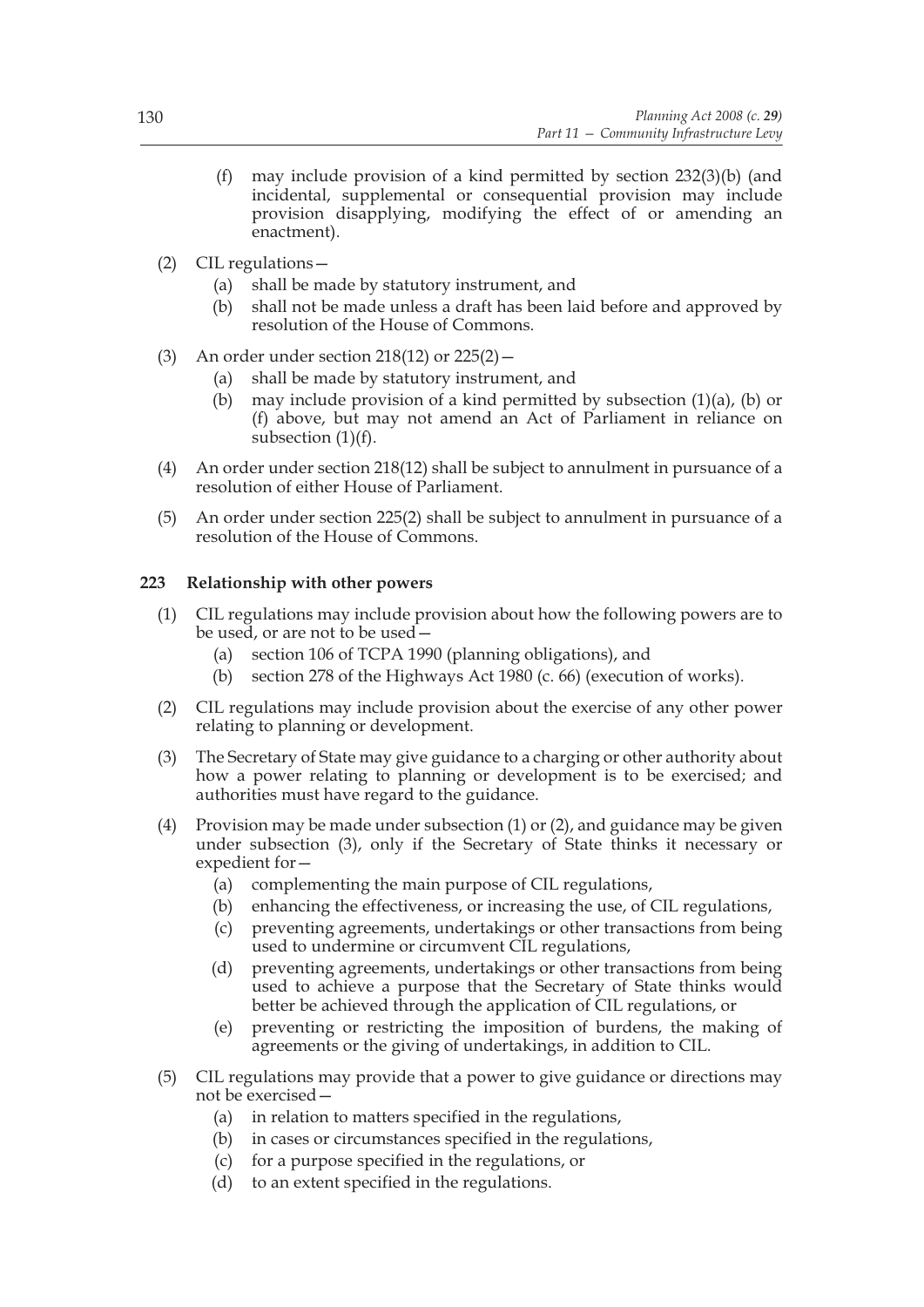# **224 Community Infrastructure Levy: amendments**

- (1) In section 101 of the Local Government Act 1972 (c. 70) (arrangements for discharge of functions by local authorities) after subsection (6) insert—
	- "(6A) Community Infrastructure Levy under Part 11 of the Planning Act 2008 is not a rate for the purposes of subsection (6)."
- (2) In section 9 of the Norfolk and Suffolk Broads Act 1988 (c. 4) (the Navigation Committee)—
	- (a) in subsection (8), after "Subject" insert "to subsection (8A) and";
	- (b) after subsection (8) insert—
		- "(8A) Subsection (8) does not apply in relation to functions under Part 11 of the Planning Act 2008 (Community Infrastructure Levy)."
- (3) In section 71(3) of the Deregulation and Contracting Out Act 1994 (c. 40) (contracting out: functions of local authorities) omit the word "and" at the end of paragraph (g) and after paragraph (h) insert "; and
	- (i) sections 217 and 218 of the Planning Act 2008 (Community Infrastructure Levy: collection and enforcement)."
- (4) In section 38 of the Greater London Authority Act 1999 (c. 29) (delegation), after subsection (2) insert—
	- "(2A) In relation to functions exercisable by the Mayor under Part 11 of the Planning Act 2008 (Community Infrastructure Levy) subsection (2) has effect with the omission of paragraphs (c) to (f)."

## **225 Community Infrastructure Levy: repeals**

- (1) The following provisions of PCPA 2004 shall cease to have effect—
	- (a) sections 46 to 48 (planning contribution), and
	- (b) paragraph 5 of Schedule 6 (repeal of sections 106 to 106B of TCPA 1990 (planning obligations)).
- (2) The Treasury may by order repeal the Planning-gain Supplement (Preparations) Act 2007 (c. 2).

## **PART 12**

## FINAL PROVISIONS

## *The Crown and Parliament*

## **226 The Crown**

- (1) This Act binds the Crown, subject to subsections (2) and (3).
- (2) Sections 40, 54, 135, 166, 228 and 231 make special provision in relation to the application of some provisions of this Act to the Crown.
- (3) The amendments made by this Act bind the Crown only to the extent that the provisions amended bind the Crown.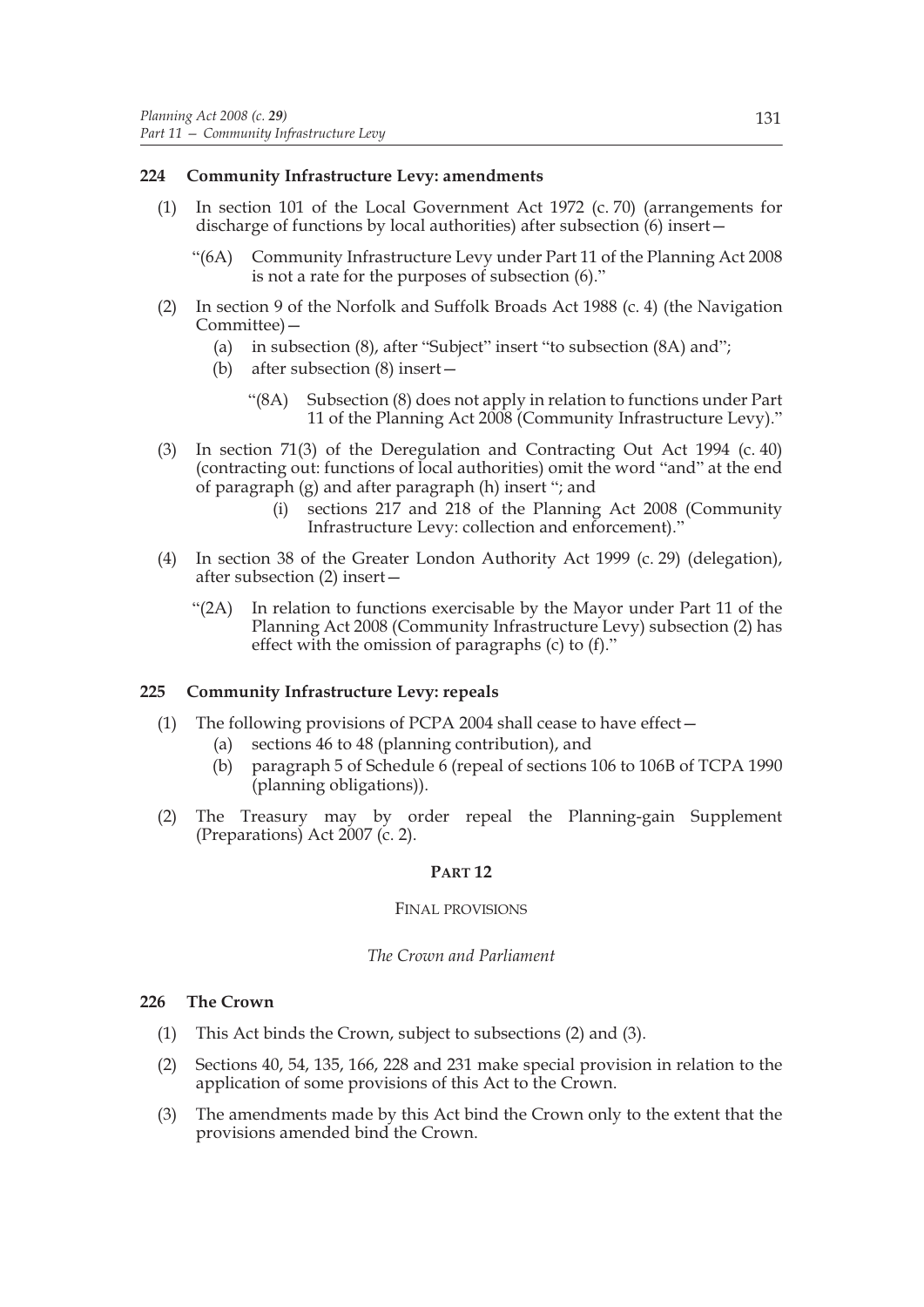# **227 "Crown land" and "the appropriate Crown authority"**

- (1) In this Act, "Crown land" and "the appropriate Crown authority" must be read in accordance with this section.
- (2) "Crown land" is land in which there is a Crown interest or a Duchy interest.
- (3) For the purposes of this section, a Crown interest is any of the following—
	- (a) an interest belonging to Her Majesty in right of the Crown or in right of Her private estates;
	- (b) an interest belonging to a government department or held in trust for Her Majesty for the purposes of a government department;
	- (c) an interest belonging to an office-holder in the Scottish Administration or held in trust for Her Majesty for the purposes of the Scottish Administration by such an office-holder;
	- (d) the interest of the Speaker of the House of Lords in those parts of the Palace of Westminster and its precincts occupied on 23 March 1965 by or on behalf of the House of Lords;
	- (e) the interest of the Speaker of the House of Commons in those parts of the Palace of Westminster and its precincts occupied on 23 March 1965 by or on behalf of the House of Commons;
	- (f) the interest in any land of  $-$ 
		- (i) the Corporate Officer of the House of Lords;
		- (ii) the Corporate Officer of the House of Commons;
		- (iii) those two Corporate Officers acting jointly;
	- (g) such other interest as the Secretary of State specifies by order.
- (4) For the purposes of this section, a Duchy interest is—
	- (a) an interest belonging to Her Majesty in right of the Duchy of Lancaster, or
	- (b) an interest belonging to the Duchy of Cornwall.
- (5) "The appropriate Crown authority" in relation to any land is  $-$ 
	- (a) in the case of land belonging to Her Majesty in right of the Crown and forming part of the Crown Estate, the Crown Estate Commissioners;
	- (b) in relation to any other land belonging to Her Majesty in right of the Crown, the government department or, as the case may be, officeholder in the Scottish Administration, having the management of the land;
	- (c) in relation to land belonging to Her Majesty in right of Her private estates, a person appointed by Her Majesty in writing under the Royal Sign Manual or, if no such appointment is made, the Secretary of State;
	- (d) in relation to land belonging to Her Majesty in right of the Duchy of Lancaster, the Chancellor of the Duchy;
	- (e) in relation to land belonging to the Duchy of Cornwall, such person as the Duke of Cornwall, or the possessor for the time being of the Duchy, appoints;
	- (f) in the case of land belonging to a government department or held in trust for Her Majesty for the purposes of a government department, the department;
	- (g) in the case of land belonging to an office-holder in the Scottish Administration or held in trust for Her Majesty for the purposes of such an office-holder, the office-holder;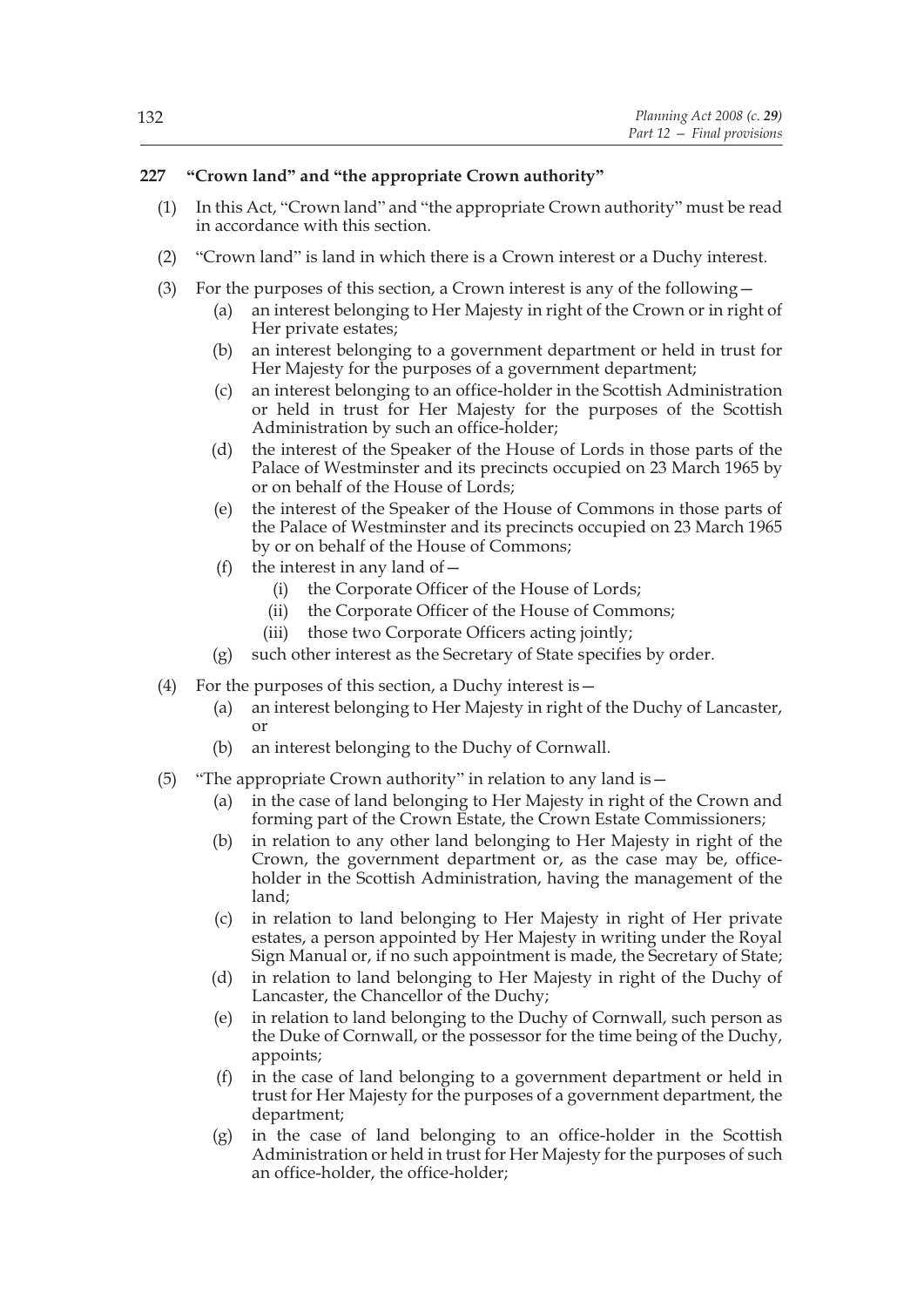- (h) in relation to Westminster Hall and the Chapel of St Mary Undercroft, the Lord Great Chamberlain and the Speakers of the House of Lords and the House of Commons acting jointly:
- (i) in relation to Her Majesty's Robing Room in the Palace of Westminster, the adjoining staircase and ante-room and the Royal Gallery, the Lord Great Chamberlain.
- (j) in relation to land in which there is a Crown interest by virtue of subsection (3)(d) or (f)(i), the Corporate Officer of the House of Lords;
- (k) in relation to land in which there is a Crown interest by virtue of subsection (3)(e) or (f)(ii), the Corporate Officer of the House of Commons;
- (l) in relation to land in which there is a Crown interest by virtue of subsection (3)(f)(iii), those two Corporate Officers acting jointly.
- (6) If any question arises as to what authority is the appropriate Crown authority in relation to any land it must be referred to the Treasury, whose decision is final.
- (7) References to Her Majesty's private estates must be construed in accordance with section 1 of the Crown Private Estates Act 1862 (c. 37).
- (8) References to an office-holder in the Scottish Administration are to be construed in accordance with section 126(7) of the Scotland Act 1998 (c. 46).

## **228 Enforcement in relation to the Crown and Parliament**

- (1) No act or omission done or suffered by or on behalf of the Crown constitutes an offence under this Act.
- (2) For the purposes of this section "the Crown" includes—
	- (a) the Duchy of Lancaster;
	- (b) the Duchy of Cornwall;
	- (c) the Speaker of the House of Lords;
	- (d) the Speaker of the House of Commons;
	- (e) the Corporate Officer of the House of Lords;
	- (f) the Corporate Officer of the House of Commons.

*Service of notices and other documents*

## **229 Service of notices: general**

- (1) A notice or other document required or authorised to be served, given or supplied under this Act may be served, given or supplied in any of these ways—
	- (a) by delivering it to the person on whom it is to be served or to whom it is to be given or supplied,
	- (b) by leaving it at the usual or last known place of abode of that person or, in a case where an address for service has been given by that person, at that address,
	- (c) by sending it by post, addressed to that person at that person's usual or last known place of abode or, in a case where an address for service has been given by that person, at that address,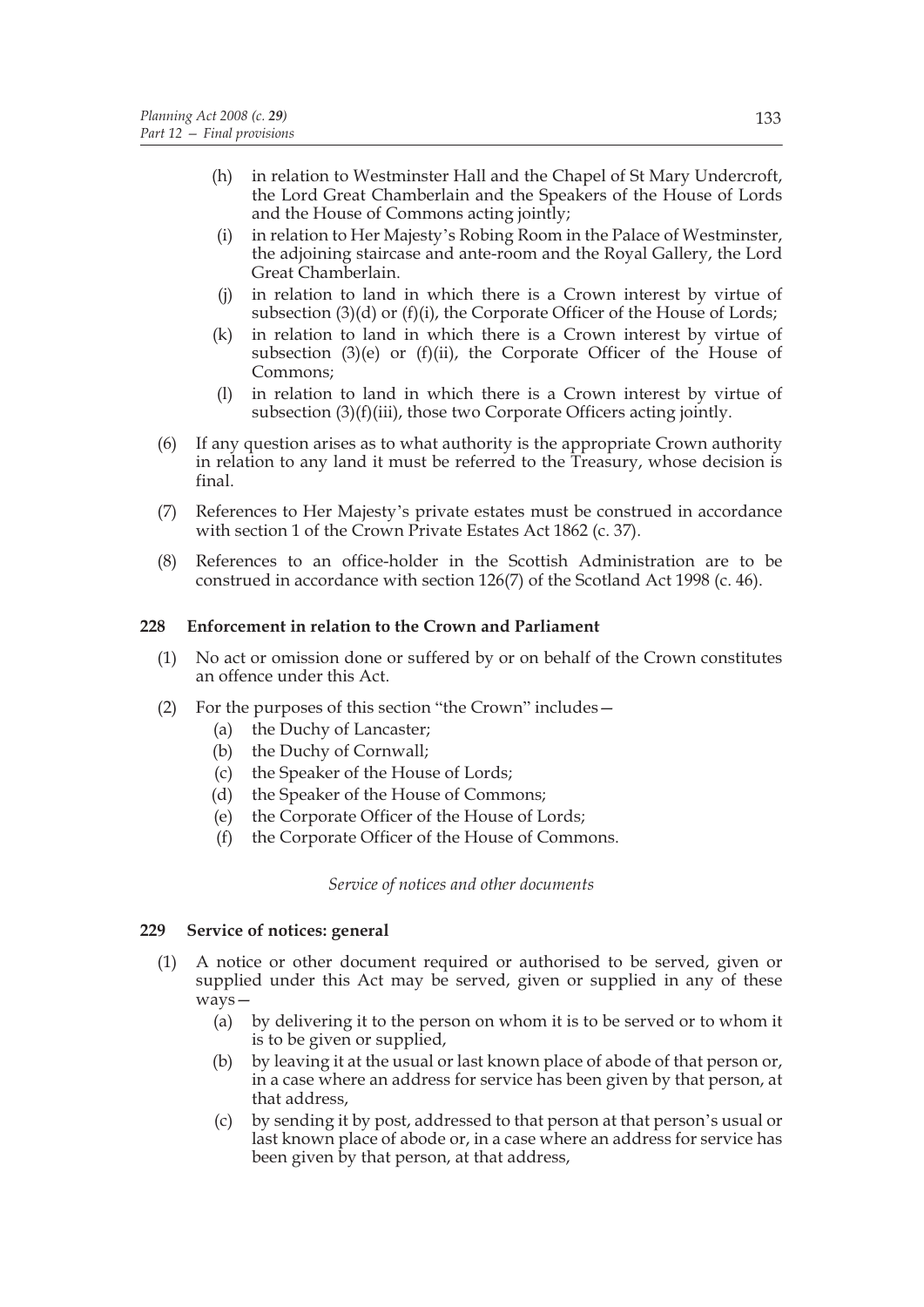- (d) by sending it in a prepaid registered letter, or by the recorded delivery service, addressed to that person at that person's usual or last known place of abode or, in a case where an address for service has been given by that person, at that address,
- (e) in a case where an address for service using electronic communications has been given by that person, by sending it using electronic communications, in accordance with the condition set out in subsection (2), to that person at that address,
- (f) in the case of an incorporated company or body  $-$ 
	- (i) by delivering it to the secretary or clerk of the company or body at their registered or principal office,
	- (ii) by sending it by post, addressed to the secretary or clerk of the company or body at that office,
	- (iii) by sending it in a prepaid registered letter or, or by the recorded delivery service, addressed to the secretary or clerk of the company or body at that office.
- (2) The condition mentioned in subsection  $(1)(e)$  is that the notice or other document must be—
	- (a) capable of being accessed by the person mentioned in that provision,
	- (b) legible in all material respects, and
	- (c) in a form sufficiently permanent to be used for subsequent reference.
- (3) For the purposes of subsection (2), "legible in all material respects" means that the information contained in the notice or document is available to that person to no lesser extent than it would be if served, given or supplied by means of a notice or document in printed form.
- (4) Subsection (1)(c), (e) and (f)(ii) do not apply to the service, giving or supply of any of the following—
	- (a) notice under section  $53(4)(b)$ ;
	- (b) a compulsory acquisition notice under section 134;
	- (c) notice under section 163(3);
	- (d) an information notice under section 167;
	- (e) a notice of unauthorised development under section 169.
- (5) This section is without prejudice to section 233 of the Local Government Act 1972 (c. 70) (general provisions as to service of notices by local authorities).
- (6) This section is subject to any contrary provision made by or under this Act.

# **230 Service of documents to persons interested in or occupying premises**

- (1) Subsection (2) applies if—
	- (a) a notice or document is required or authorised to be served on or given or supplied to any person as having an interest in premises, and the name of that person cannot be ascertained after reasonable inquiry, or
	- (b) a notice or document is required or authorised to be served on or given or supplied to any person as an occupier of premises.
- (2) The notice or document is to be taken to be duly served, given or supplied if either the condition in subsection (3) or the condition in subsection (4) is met.
- (3) The condition is that the notice or document—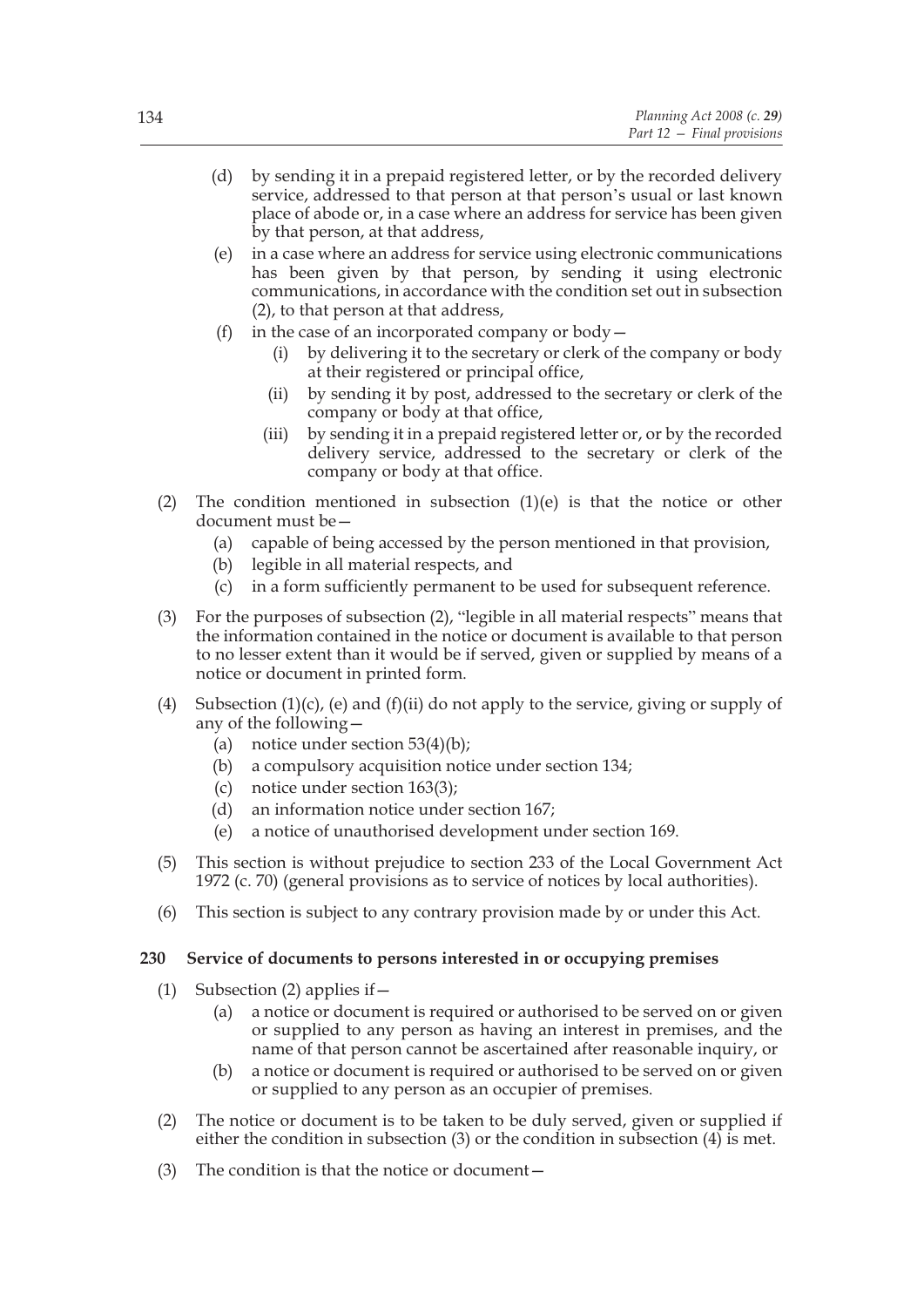- (a) is addressed to the person either by name or by the description of "the owner" or, as the case may be, "the occupier" of the premises (describing them), and
- (b) is delivered or sent—
	- (i) in the case of a notice mentioned in section 229(4), in the manner specified in section 229(1)(a), (b) or (d), and
	- (ii) in any other case, in the manner specified in section  $229(1)(a)$ , (b), (c) or (d).
- (4) The condition is that the notice or document is so addressed and is marked in such a manner as may be prescribed for securing that it is plainly identifiable as an important communication and—
	- (a) it is sent to the premises in a prepaid registered letter or by the recorded delivery service and is not returned to the authority sending it, or
	- (b) it is delivered to a person on those premises, or is affixed conspicuously to an object on those premises.
- (5) Subsection (6) applies if  $-$ 
	- (a) a notice or other document is required to be served on or given or supplied to all persons who have interests in or are occupiers of premises comprised in any land, and
	- (b) it appears to the authority required or authorised to serve, give or supply the notice or other document that any part of that land is unoccupied.
- (6) The notice or other document is to be taken to be duly served on or given or supplied to all persons having interests in, and on any occupiers of, premises comprised in that part of the land (other than a person who has given to that authority an address for the service of the notice or document on him) if  $-$ 
	- (a) it is addressed to "the owners and any occupiers" of that part of the land (describing it), and
	- (b) it is affixed conspicuously to an object on the land.
- (7) This section is subject to any contrary provision made by or under this Act.

# **231 Service of notices on the Crown and Parliament**

- (1) Any notice or other document required under this Act to be served on or given or supplied to the Crown must be served on or given or supplied to the appropriate Crown authority.
- (2) Sections 229 and 230 do not apply for the purposes of the service, giving or supply of such a notice or document.
- (3) For the purposes of this section "the Crown" includes—
	- (a) the Duchy of Lancaster;
	- (b) the Duchy of Cornwall;
	- (c) the Speaker of the House of Lords;
	- (d) the Speaker of the House of Commons;
	- (e) the Corporate Officer of the House of Lords;
	- (f) the Corporate Officer of the House of Commons.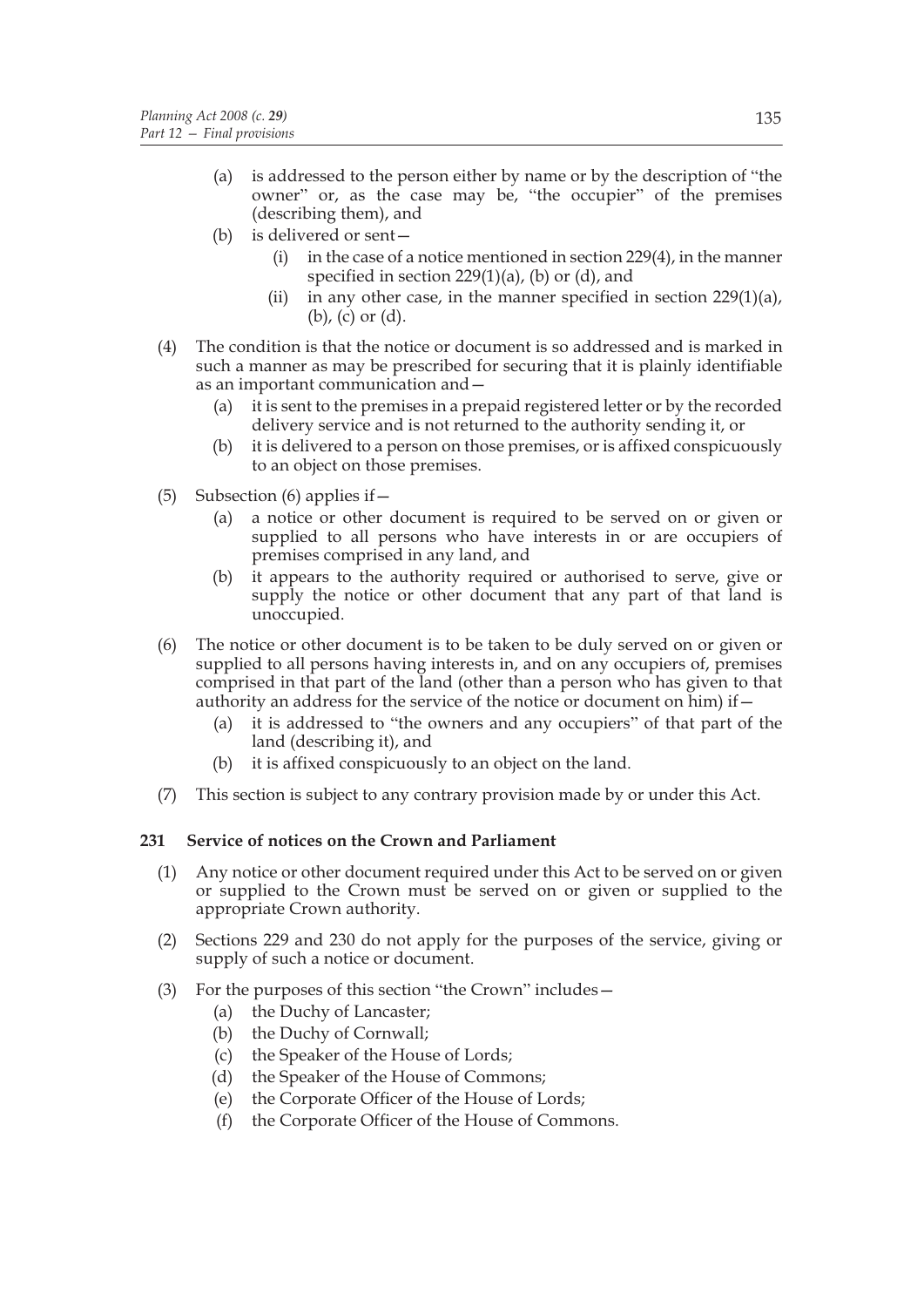### *General*

# **232 Orders and regulations**

- (1) Subsections (2) and (3) apply to a power to make an order or regulations conferred on the Secretary of State by this Act, except—
	- (a) power to make an order granting development consent;
	- (b) a power conferred by paragraph 1(4) of Schedule 4;
	- (c) a power to make changes to, or revoke, an order granting development consent;
	- (d) a power conferred by Part 11 or section 237 or 241.
- (2) The power is exercisable by statutory instrument.
- (3) The power includes—
	- (a) power to make different provision for different purposes (including different areas);
	- (b) power to make incidental, consequential, supplementary, transitional or transitory provision or savings.
- (4) A statutory instrument containing an order or regulations under this Act is subject to annulment pursuant to a resolution of either House of Parliament. This is subject to subsection (5) (and section 222(5)).
- (5) Subsection (4) does not apply to a statutory instrument containing—
	- (a) an order granting development consent;
	- (b) an order made by virtue of paragraph 1(8) of Schedule 4;
	- (c) an order changing or revoking an order granting development consent;
	- (d) an order under section 14(3), 111, 160(3), 161(5), 172(1), 203(5) or  $227(3)(g);$
	- (e) regulations under section  $104(2)(c)$  or  $105(2)(b)$ .
- (6) No order may be made under section 14(3), 111, 160(3), 161(5), 203(5) or  $227(3)(g)$  unless a draft of the instrument containing the order has been laid before, and approved by resolution of, each House of Parliament.
- (7) No regulations may be made under section  $104(2)(c)$  or  $105(2)(b)$  unless a draft of the instrument containing the regulations has been laid before, and approved by resolution of, each House of Parliament.

# **233 Directions**

- (1) A direction given under this Act must be in writing.
- (2) A power conferred by this Act to give a direction includes power to vary or revoke the direction.

# **234 Abbreviated references to Acts**

In this Act—

- "the Hazardous Substances Act" means the Planning (Hazardous Substances) Act 1990 (c. 10);
- "the Listed Buildings Act" means the Planning (Listed Buildings and Conservation Areas) Act 1990 (c. 9);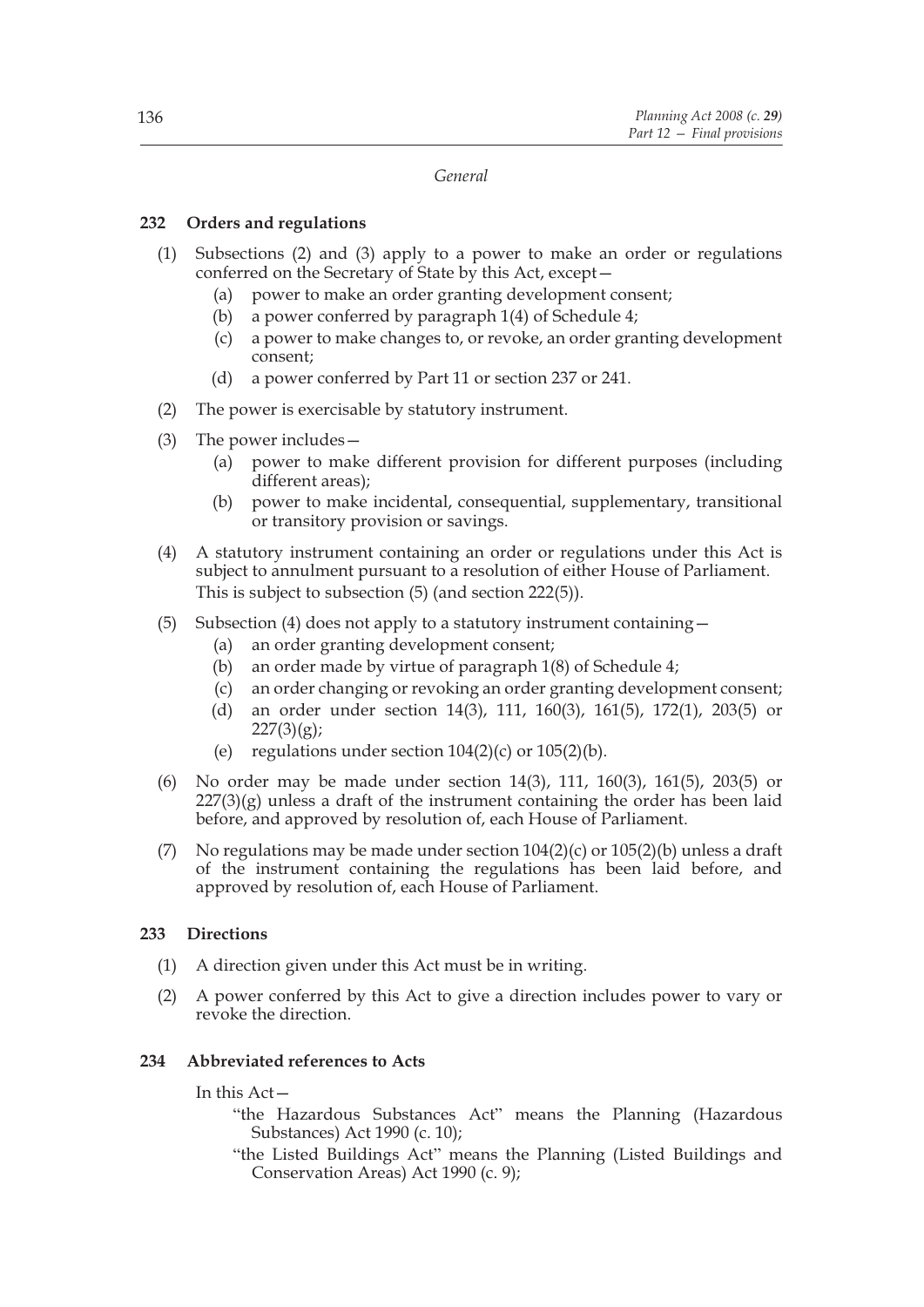"PCPA 2004" means the Planning and Compulsory Purchase Act 2004  $(c. 5)$ ;

"TCPA 1990" means the Town and Country Planning Act 1990 (c. 8).

# **235 Interpretation**

- (1) In this Act (except in Part  $11$ )  $-$ 
	- "airport" has the meaning given by section 82(1) of the Airports Act 1986 (c. 31);
	- "alteration", in relation to an airport, must be read in accordance with section 23(6);
	- "alteration", in relation to a highway, includes stopping up the highway or diverting, improving, raising or lowering it;
	- "appropriate Crown authority" has the meaning given by section 227;
	- "building" has the meaning given by section 336(1) of TCPA 1990;
	- "the Commission" means the Infrastructure Planning Commission;

"Commissioner" means a member of the Commission;

- "construction", in relation to so much of a generating station as comprises or is to comprise renewable energy installations, has the same meaning as in Chapter 2 of Part 2 of the Energy Act 2004 (c. 20) (see section 104 of that Act) (and related expressions must be read accordingly);
- "construction", in relation to a pipe-line, includes placing (and related expressions must be read accordingly);
- "the Council" means the Commission's Council;
- "cross-country pipe-line" has the same meaning as in the Pipe-lines Act 1962 (c. 58) (see section 66 of that Act);
- "Crown land" has the meaning given by section 227;
- "decision-maker" has the meaning given by section 103(2);
- "development" has the meaning given by section 32;
- "development consent" has the meaning given by section 31;
- "electric line" has the same meaning as in Part 1 of the Electricity Act 1989  $(c. 29)$  (see section  $64(1)$  of that Act);
- "extension", in relation to a generating station, has the meaning given by section 36(9) of the Electricity Act 1989 (and "extend" must be read accordingly);

"gas" includes natural gas;

- "gas reception facility" must be read in accordance with section 19(3);
- "gas transporter" has the same meaning as in Part 1 of the Gas Act 1986  $(c. 44)$  (see section  $7(1)$  of that Act);
- "generating station" has the same meaning as in Part 1 of the Electricity Act 1989 (see section 64(1) of that Act);
- "goods" has the meaning given by section 83(1) of the Railways Act 1993  $(c. 43);$
- "Green Belt land" has the meaning given by section 2(1) of the Green Belt (London and Home Counties) Act 1938 (c. xciii);
- "harbour" and "harbour authority" have the meanings given by section 57(1) of the Harbours Act 1964 (c. 40);
- "highway" has the meaning given by section 328 of the Highways Act 1980 (c. 66);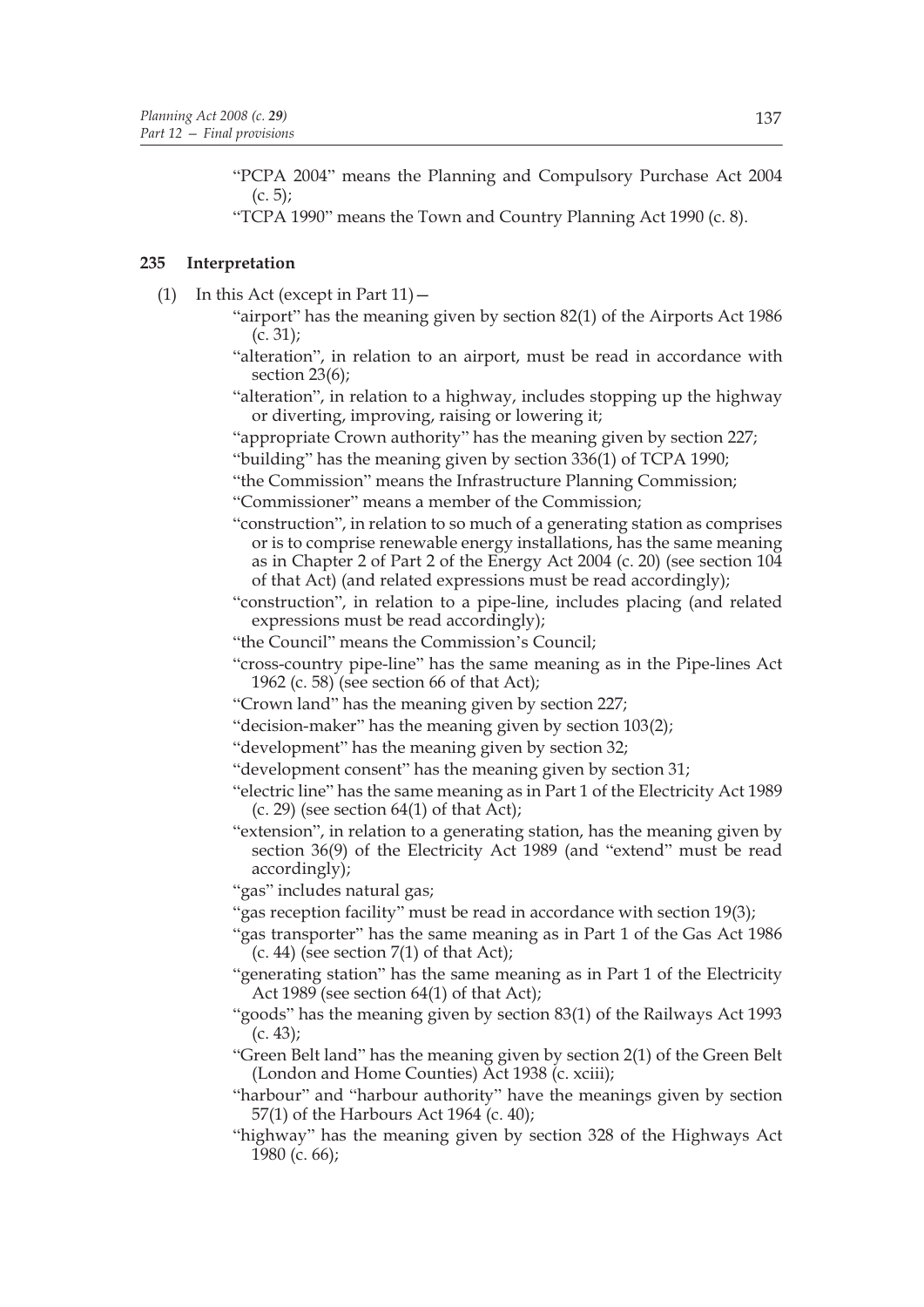- "highway authority" has the same meaning as in the Highways Act 1980 (c. 66) (see sections 1 to 3 of that Act);
- "improvement", in relation to a highway, has the meaning given by section 329(1) of the Highways Act 1980;
- "inland waters" has the same meaning as in the Water Resources Act 1991  $(c. 57)$  (see section 221(1) of that Act);
- "land" includes buildings and monuments, and land covered with water, and in relation to Part 7 must be read in accordance with section 159;
- "LNG facility" must be read in accordance with section 18(3);
- "local planning authority" has the same meaning as in TCPA 1990 (see section 336(1) of that Act);
- "monument" has the same meaning as in the Ancient Monuments and Archaeological Areas Act 1979 (c. 46) (see section 61 of that Act);
- "nationally significant infrastructure project" has the meaning given by Part 3;
- "national policy statement" has the meaning given by section 5(2);
- "natural gas" means any gas derived from natural strata (including gas originating outside the United Kingdom);
- "navigable watercourse" has the same meaning as in Part 6 of the Highways Act 1980 (see section 111(1) of that Act);
- "non-navigable watercourse" means a watercourse that is not a navigable watercourse;
- "pipe-line" has the meaning given by section 65 of the Pipe-lines Act 1962  $(c. 58);$
- "planning permission" means permission under Part 3 of TCPA 1990;
- "prescribed" means prescribed by regulations made by the Secretary of State (except in relation to matters authorised or required by this Act to be prescribed in another way);
- "rail freight interchange" means a facility for the transfer of goods between railway and road, or between railway and another form of transport;
- "railway" has the meaning given by section 67(1) of the Transport and Works Act 1992 (c. 42);
- "renewable energy installation" has the same meaning as in Chapter 2 of Part 2 of the Energy Act 2004 (c. 20) (see section 104 of that Act);
- "Renewable Energy Zone" has the meaning given by section 84(4) of the Energy Act 2004;
- "special road" means a highway which is a special road in accordance with section 16 of the Highways Act 1980 or by virtue of an order granting development consent;
- "standard", in relation to a volume of gas, means the volume of gas at a pressure of 101.325 kiloPascals and a temperature of 273 Kelvin;
- "trunk road" means a highway which is a trunk road by virtue of—
	- (a) section 10(1) or 19 of the Highways Act 1980,
	- (b) an order or direction under section 10 of that Act, or
	- (c) an order granting development consent,
	- or under any other enactment;
- "underground gas storage facilities" must be read in accordance with section 17(6);
- "use" has the meaning given by section 336(1) of TCPA 1990.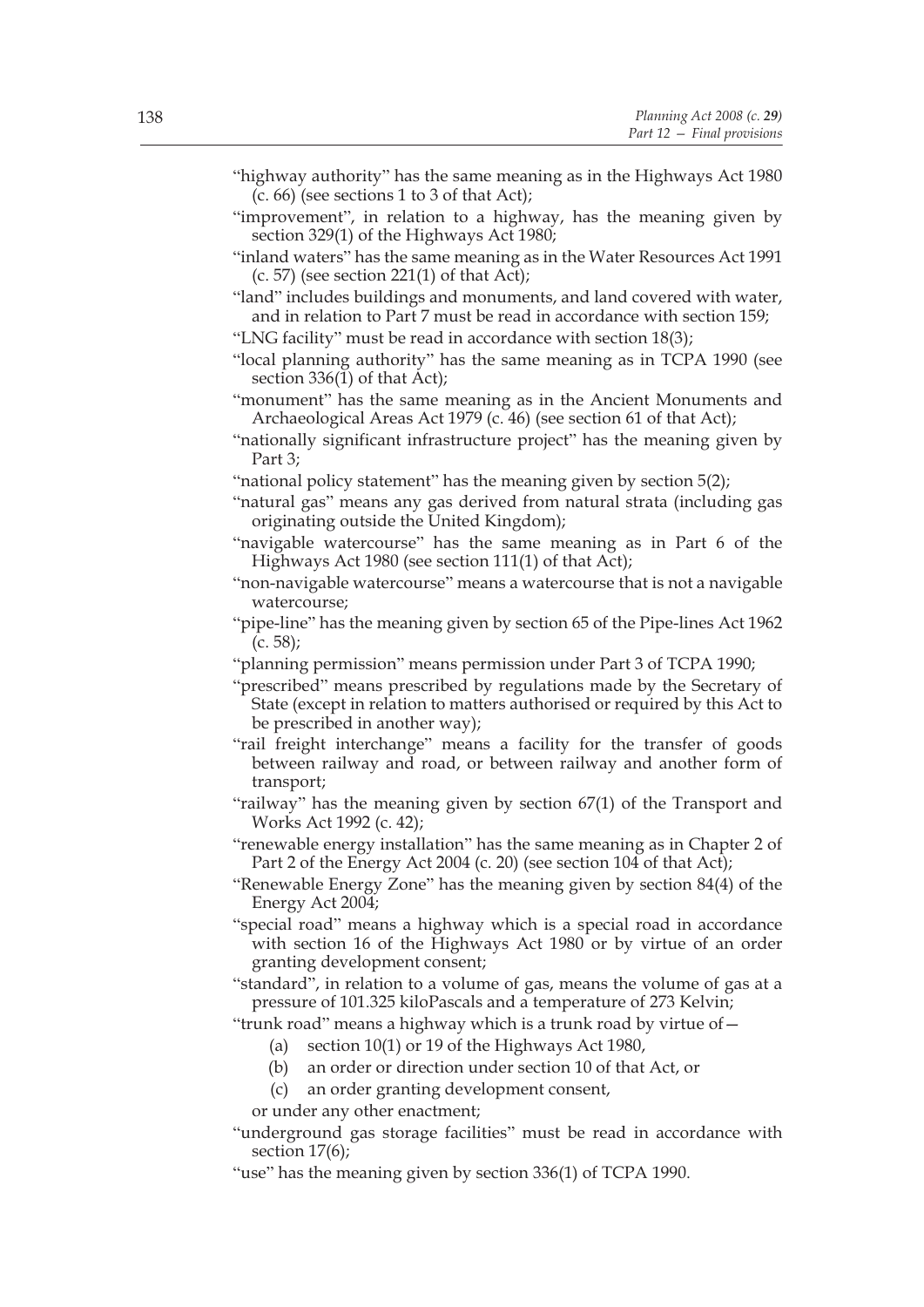- (2) A reference in this Act to a right over land includes a reference to a right to do, or to place and maintain, anything in, on or under land or in the air-space above its surface.
- (3) Subsection (4) applies to the question of which parts of waters up to the seaward limits of the territorial sea -
	- (a) are adjacent to Wales (and, in consequence, are not adjacent to England), or
	- (b) are not adjacent to Wales (and, in consequence, are adjacent to England).
- (4) The question is to be determined by reference to an order or Order in Council made under or by virtue of section 158(3) or (4) of the Government of Wales Act 2006 (c. 32) (apportionment of sea areas) if, or to the extent that, the order or Order in Council is expressed to apply—
	- (a) by virtue of this subsection, for the purposes of this Act, or
	- (b) if no provision has been made by virtue of paragraph (a), for the general or residual purposes of that Act.
- (5) Subsection (6) applies to the question of which parts of waters up to the seaward limits of the territorial sea—
	- (a) are adjacent to Scotland (and, in consequence, are not adjacent to England), or
	- (b) are not adjacent to Scotland (and, in consequence, are adjacent to England).
- (6) The question is to be determined by reference to an Order in Council made under section 126(2) of the Scotland Act 1998 (c. 46) if, or to the extent that, the Order in Council is expressed to apply—
	- (a) by virtue of this subsection, for the purposes of this Act, or
	- (b) if no provision has been made by virtue of paragraph (a), for the general or residual purposes of that Act.

# **236 Application of Act to Scotland: modifications**

The modifications set out in Schedule 12 have effect in the application of this Act to Scotland for the purpose mentioned in section 240(4).

# **237 Supplementary and consequential provision**

- (1) The Secretary of State may by order made by statutory instrument make—
	- (a) such supplementary, incidental or consequential provision, or
	- (b) such transitory, transitional or saving provision,

as the Secretary of State thinks appropriate for the general purposes, or any particular purpose, of this Act or in consequence of, or for giving full effect to, any provision made by this Act.

- (2) The power conferred by subsection (1) includes power to make different provision for different purposes (including different areas).
- (3) An order under subsection (1) may amend, repeal, revoke or otherwise modify—
	- (a) an Act passed on or before the last day of the Session in which this Act is passed, or
	- (b) an instrument made under an Act before the passing of this Act.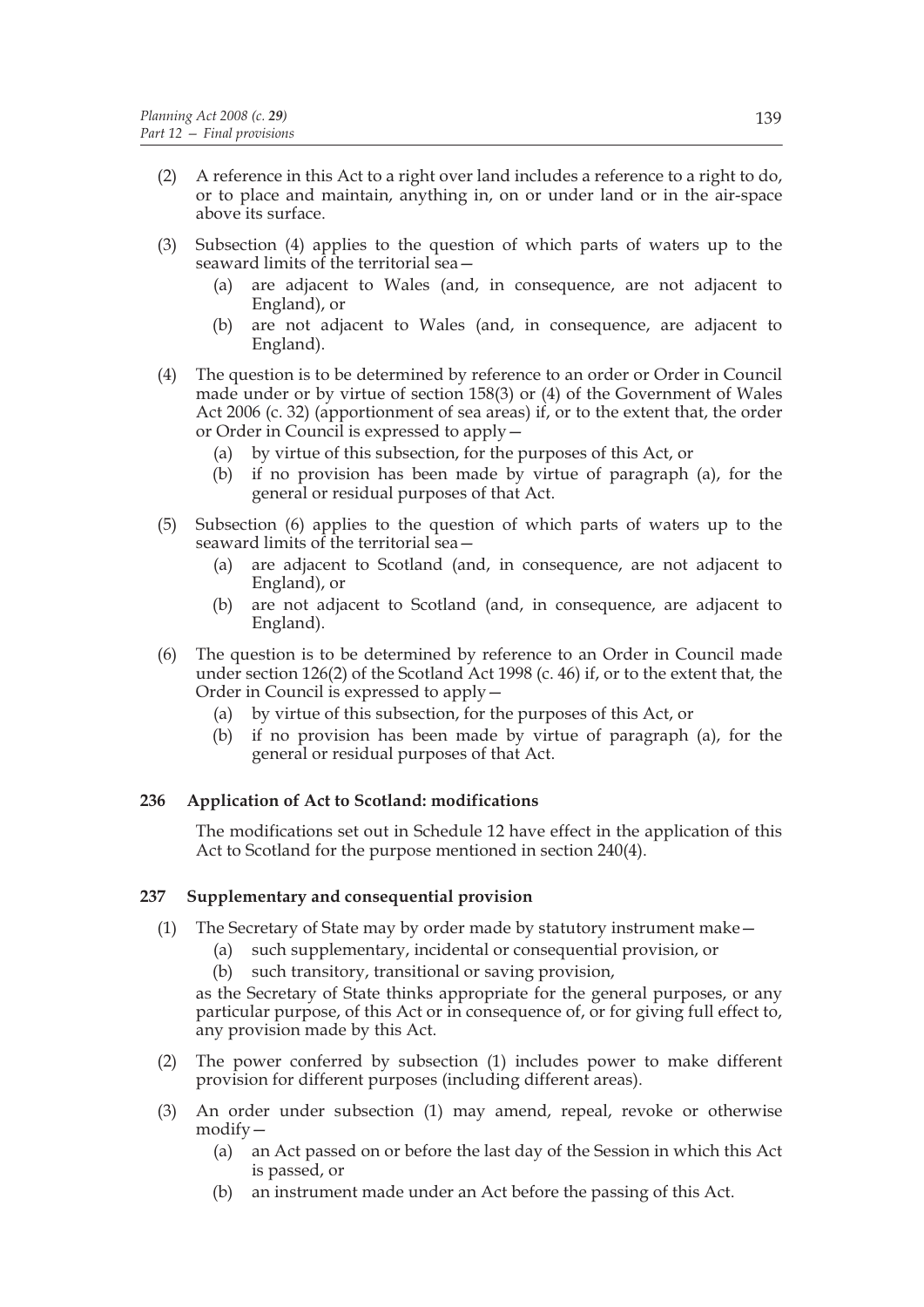- (4) An order under this section which amends or repeals any provision of an Act may not be made unless a draft of the instrument containing the order has been laid before, and approved by resolution of, each House of Parliament.
- (5) A statutory instrument containing an order under this section which does not amend or repeal any provision of an Act is subject to annulment pursuant to a resolution of either House of Parliament.
- (6) In this section any reference to an Act (other than this Act) includes a reference to an Act of the Scottish Parliament.

# **238 Repeals**

Schedule 13 contains repeals (including repeals of spent provisions).

# **239 Financial provisions**

There is to be paid out of money provided by Parliament—

- (a) any expenditure incurred under or by virtue of this Act by the Secretary of State, and
- (b) any increase attributable to this Act in the sums payable under or by virtue of any other Act out of money so provided.

# **240 Extent**

- (1) The following provisions of this Act extend to England and Wales only—
	- (a) in Part 2, section 13;
	- (b) in Part 3, sections 15 to 20 and 22 to 30;
	- (c) in Part 6, section 118;
	- (d) in Part 7, sections 133 and 139 to 149;
	- (e) in Part 9, sections 193 and 194;
	- (f) in Part 10, sections 203 and 204;
	- (g) Part 11.
- (2) Section 178 extends to Scotland only.
- (3) The following provisions of this Act extend to England and Wales and (subject to subsection  $(4)$ ) to Scotland –
	- (a) Parts 1 to 8 (except the sections listed in paragraphs (a) to (d) of subsection (1));
	- (b) this Part.
- (4) Those provisions extend to Scotland only so far as required for the purpose of the construction (other than by a gas transporter) of an oil or gas cross-country pipe-line—
	- (a) one end of which is in England or Wales, and
	- (b) the other end of which is in Scotland.
- (5) Subsections (3) and (4) are subject to subsection (6).
- (6) So far as it amends or repeals an enactment, this Act has the same extent as the enactment amended or repealed.
- (7) An order under section 225(2) extends to each part of the United Kingdom.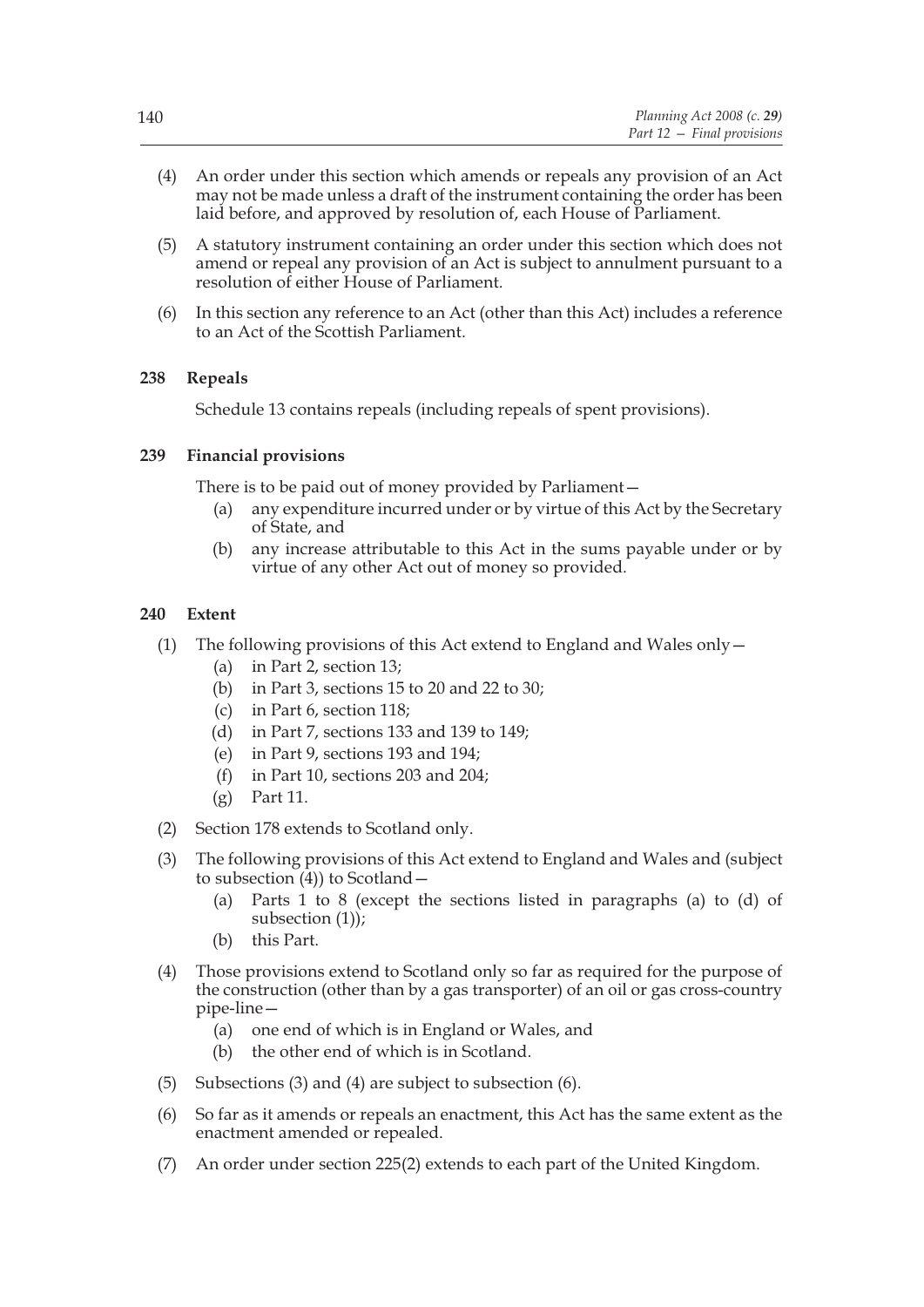# **241 Commencement**

- (1) The following provisions of this Act come into force on the day on which this Act is passed—
	- (a) the provisions of Parts 1 to 9 (except section 194(2) to (5) and paragraph 7 of Schedule 7) which—
		- (i) confer power to make orders (other than orders granting, or making changes to orders granting, development consent), regulations or rules, or
		- (ii) make provision about what is (or is not) permitted to be done, or what is required to be done, in the exercise of any such power;
	- (b) Part 11, except sections 206, 211(7), 224 and 225;
	- (c) this Part, except section 238.
- (2) Nothing in subsection  $(1)(a)$  affects the operation of section 13 of the Interpretation Act 1978 (c. 30) in relation to this Act.
- (3) Except as provided by subsection (1)(a), the provisions listed in subsection (4) come into force on such day as may be appointed by order made by—
	- (a) the Welsh Ministers, in relation to Wales;
	- (b) the Secretary of State, in relation to England.
- (4) The provisions are—
	- (a) sections 183, 185, 187, 188, 191(1) and (3), 192, 193 and 197 to 200;
	- (b) paragraphs 1, 2(1) and (2), 3(1), (2) and (4) and 4 to 6 of Schedule 7;
	- (c) Schedules 8 and 11;
	- (d) the repeals in  $-$ 
		- (i) TCPA 1990 (except those in Schedules 1 and 1A to that Act);
		- (ii) the Environmental Protection Act 1990 (c. 43);
		- (iii) the Planning and Compensation Act 1991 (c. 34);
		- (iv) sections  $42(3)$  and 53 of PCPA 2004.
- (5) Section 186 and the repeal in Schedule 1A to TCPA 1990 come into force on such day as the Welsh Ministers may by order appoint.
- (6) Sections 194(2) to (5), 201, 202, 203 and 225 (together with related entries in Schedule 13), and paragraph 7 of Schedule 7, come into force at the end of two months beginning with the day on which this Act is passed.
- (7) Section 204 comes into force in accordance with subsection (5) of that section.
- (8) The other provisions of this Act come into force on such day as the Secretary of State may by order appoint.
- (9) The powers conferred by this section are exercisable by statutory instrument.
- (10) An order under this section may—
	- (a) appoint different days for different purposes (including different areas);
	- (b) contain transitional, transitory or saving provision in connection with the coming into force of this Act.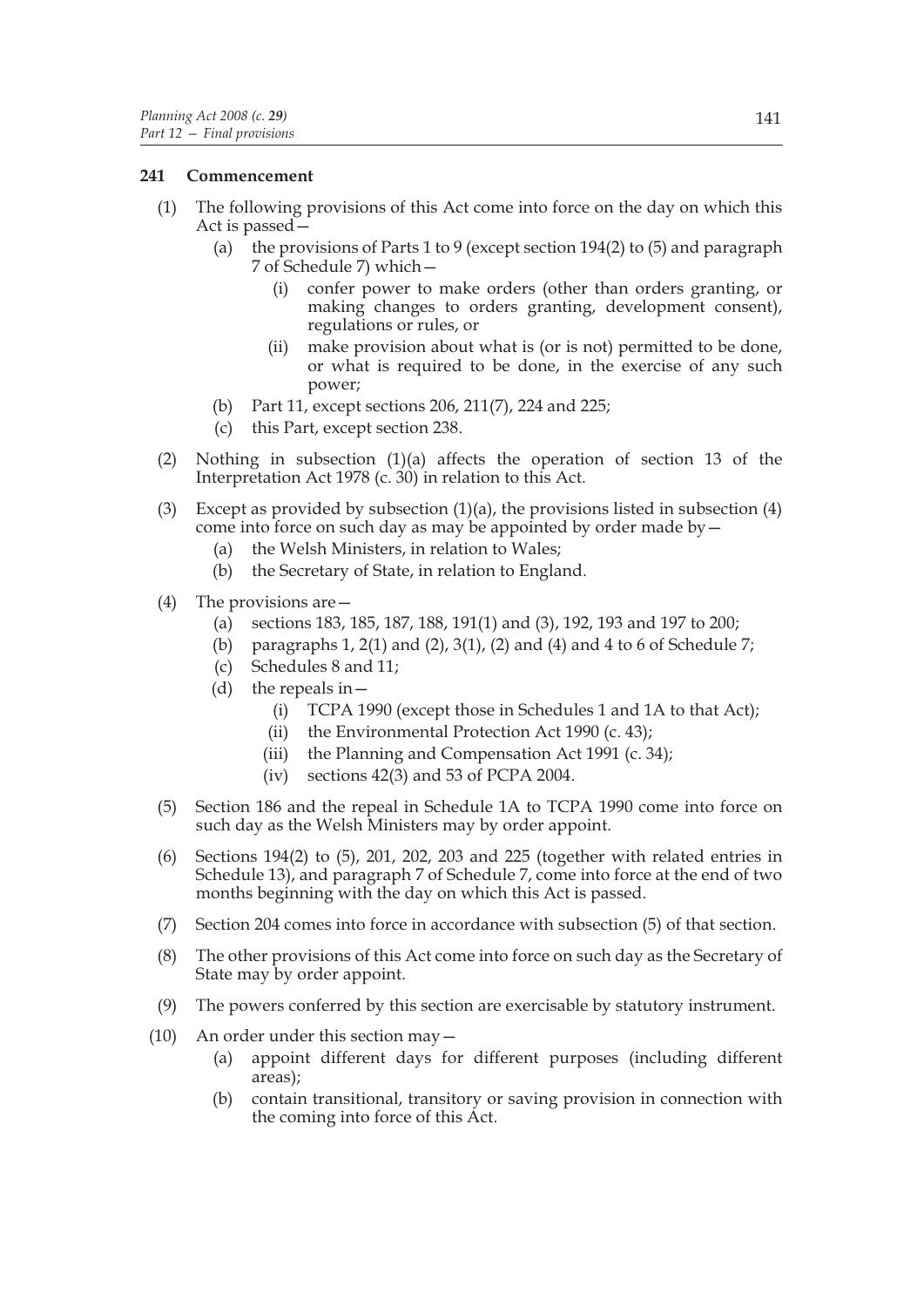# **242 Short title**

This Act may be cited as the Planning Act 2008.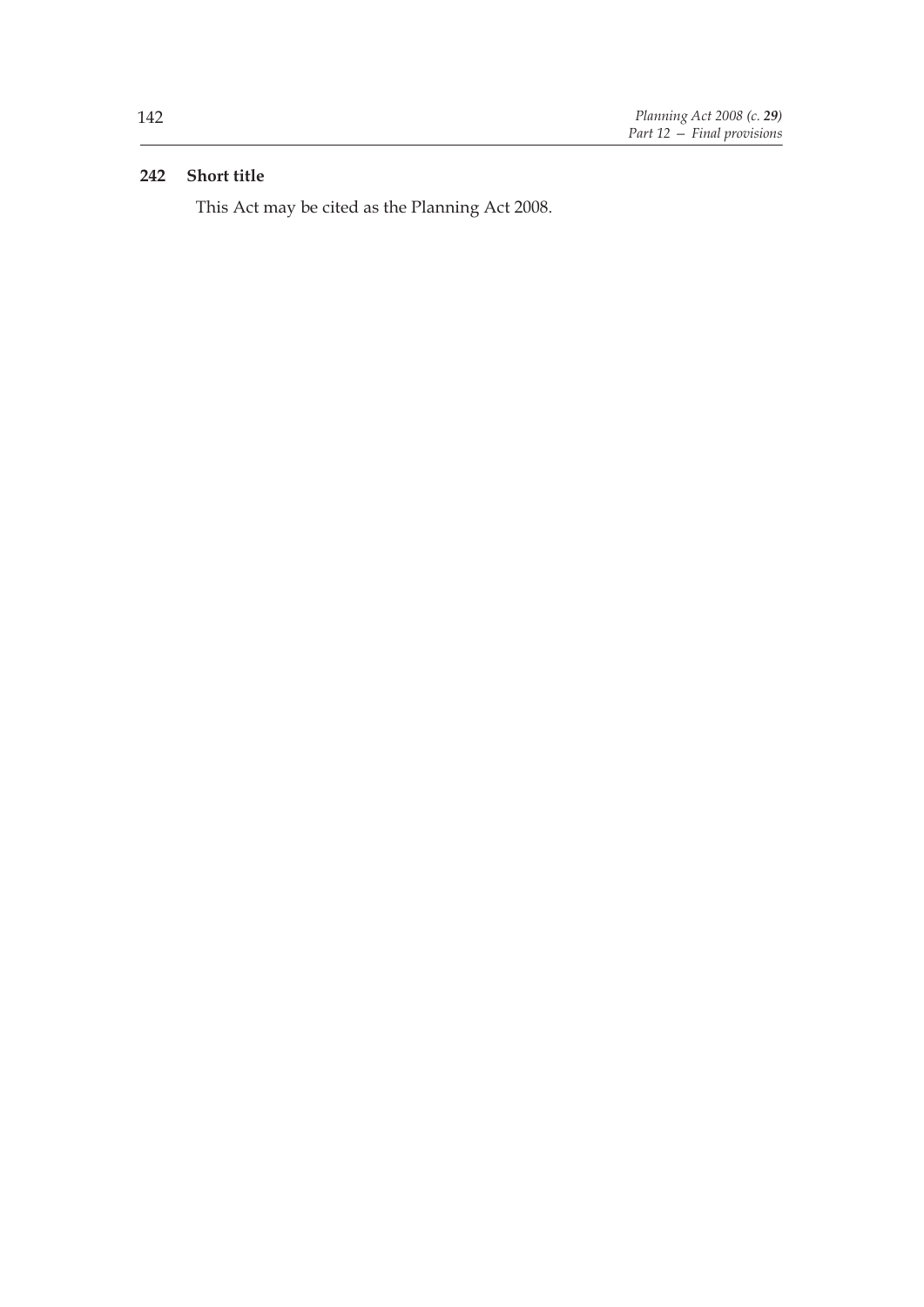# SCHEDULES

# SCHEDULE 1 Section 1

#### THE INFRASTRUCTURE PLANNING COMMISSION

*Membership, chair and deputies*

- 1 (1) The members of the Commission ("Commissioners") are to be—
	- (a) a person appointed by the Secretary of State to chair the Commission ("the chair"),
	- (b) at least two persons appointed by the Secretary of State as deputies to the chair ("deputies"), and
	- (c) other Commissioners appointed by the Secretary of State.
	- (2) In appointing Commissioners, the Secretary of State must have regard to the desirability of securing that the Commission is able to perform its functions effectively and efficiently.

### *Terms of appointment*

2 Subject to the other provisions of this Schedule, the chair, deputies and other Commissioners hold and vacate office as such in accordance with the terms of their appointments.

# *Tenure*

- 3 (1) The chair, or a deputy or other Commissioner, must be appointed for a fixed period.
	- (2) The fixed period must not be less than 5 years or more than 8 years.
- 4 (1) A person may resign as the chair, or as a deputy or other Commissioner, by giving at least 3 months' notice in writing to the Secretary of State.
	- (2) The Secretary of State may remove a person from office as the chair, or as a deputy or other Commissioner, if the Secretary of State is satisfied that—
		- (a) the person is unable or unwilling to perform the duties of the office,
		- (b) the person has been convicted of a criminal offence, or
		- (c) the person is otherwise unfit to perform the duties of the office.
	- (3) In deciding whether a Commissioner is unfit to perform the duties of the Commissioner's office, the Secretary of State must have regard to the provisions of the code of conduct issued under section 2.
	- (4) A person who holds or has held an office of one of the descriptions set out in sub-paragraph (6) may be re-appointed as a Commissioner, whether or not to an office of the same description.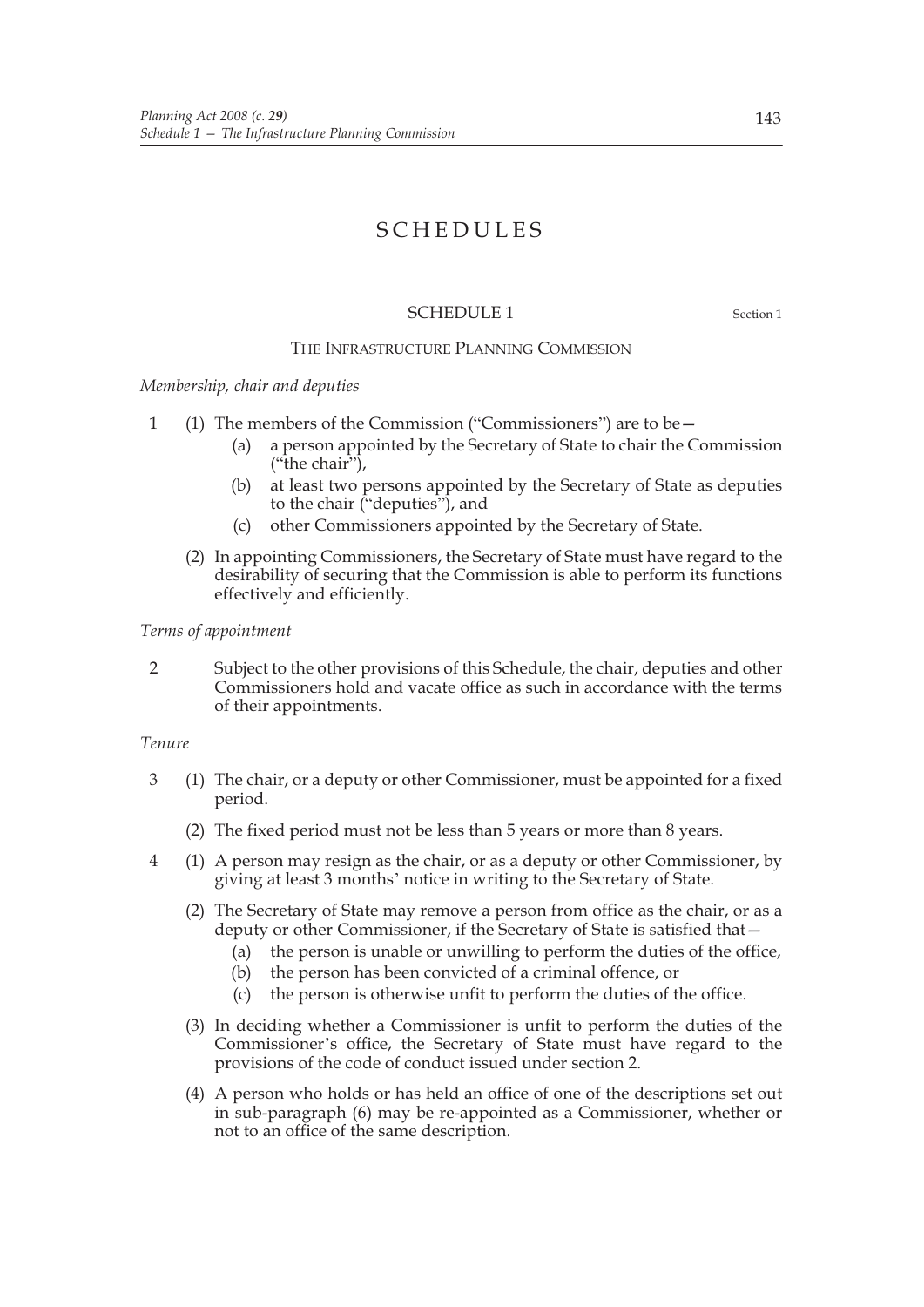- (5) If a person who holds an office of one of those descriptions ("the first office") becomes the holder of an office of another of those descriptions, the person ceases to hold the first office.
- (6) The descriptions are—
	- (a) office as the chair;
	- (b) office as a deputy;
	- (c) office as one of the other Commissioners.

*Remuneration etc. of Commissioners*

- 5 (1) The Commission must pay the Commissioners such remuneration and allowances as the Secretary of State may determine.
	- (2) The Commission must—
		- (a) pay to or in respect of the Commissioners such pensions as the Secretary of State may determine, and
		- (b) pay such sums as the Secretary of State may determine in respect of the provision of pensions to or in respect of the Commissioners.
	- (3) The Commission may pay sums to the Commissioners in respect of expenses.
	- (4) Sub-paragraph  $(5)$  applies if  $-$ 
		- (a) a person ceases to hold office as a Commissioner, and
		- (b) the Secretary of State thinks that there are special circumstances that make it right for the person to receive compensation.
	- (5) The Commission must pay the person such compensation as the Secretary of State may determine.

# *Council*

- 6 (1) There is to be a body of Commissioners to be known as the Commission's Council ("the Council").
	- (2) The members of the Council may be different for different purposes.
	- (3) Those purposes include (in particular)—
		- (a) the purpose of deciding a particular application referred under section 84:
		- (b) the purpose of responding to consultation about a matter.
	- (4) The members of the Council for any particular purpose are—
		- (a) the chair,
		- (b) each deputy, and
		- (c) the Commissioners appointed under paragraph 7 to be ordinary members of the Council for that purpose.
	- (5) The chair has the function of chairing the Council.
	- (6) The staff of the Commission have the function of providing or procuring support for members of the Council undertaking functions of the Council.
- 7 (1) The chair may appoint a Commissioner not within paragraph 6(4)(a) or (b) to be an ordinary member of the Council—
	- (a) for a particular purpose or for particular purposes,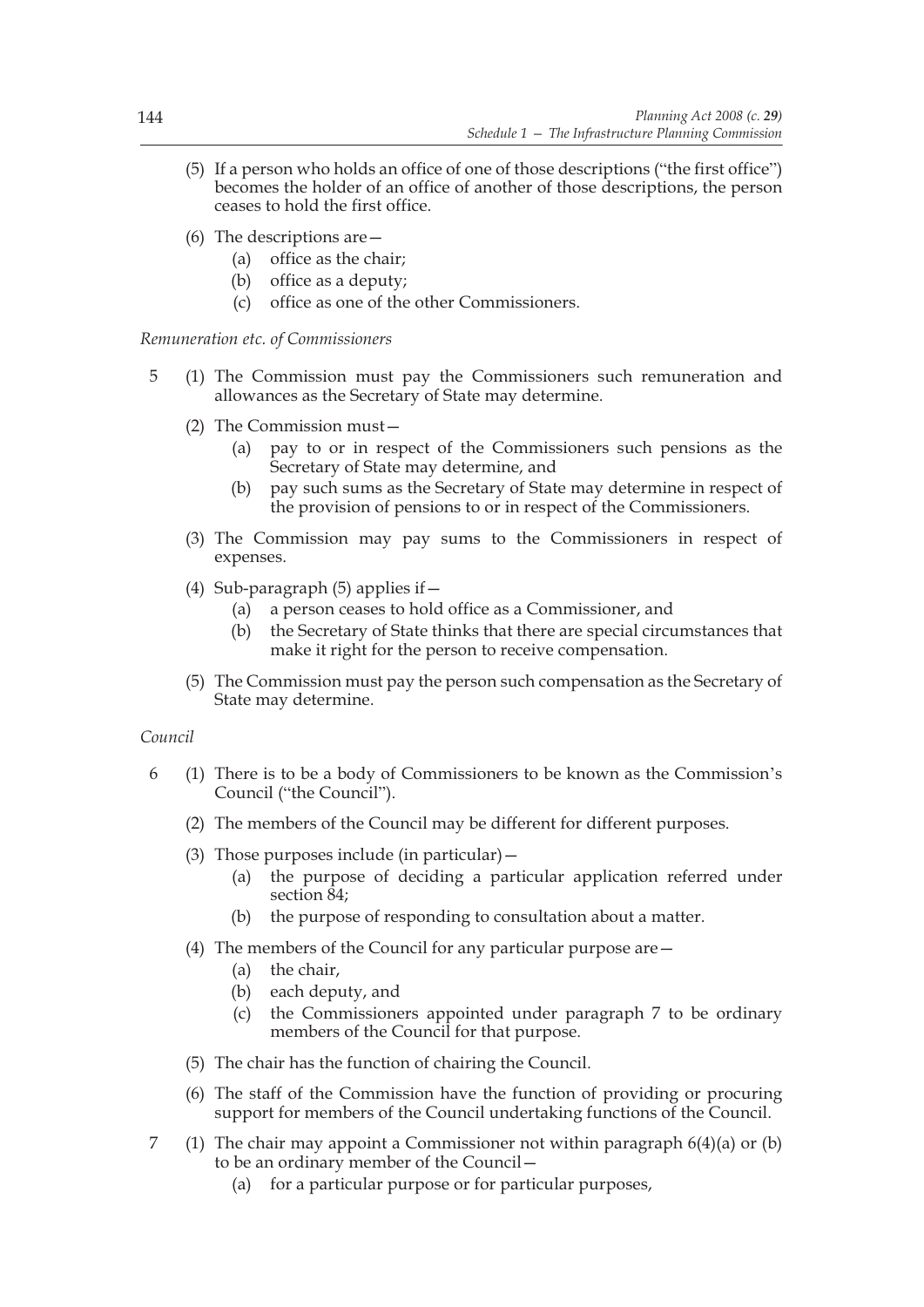- (b) for all purposes, or
- (c) for all purposes other than any specified on making the appointment.
- (2) The chair may at any time end a person's appointment as an ordinary member of the Council.
- (3) A person may resign from being an ordinary member of the Council by giving notice in writing to the Commission.
- (4) The power under sub-paragraph (2) may be exercised, and a person may under sub-paragraph (3) resign, in relation to all, or some one or more, of the purposes for which the person is an ordinary member of the Council.
- (5) A person ceases to be an ordinary member of the Council if the person ceases to be a Commissioner.
- (6) The power under sub-paragraph (1) is to be exercised so as to secure that the Council has for any particular purpose at least 5, but no more than 9, members in total.
- (7) The Council's continuing identity for any particular purpose is to be taken not to be affected by—
	- (a) a person ceasing to be a member of the Council for that purpose, so long as there continue to be at least 5 people who are members of the Council for that purpose;
	- (b) any change in the person chairing the Council.
- 8 (1) Sub-paragraphs (2) and (3) apply to any function conferred or imposed on the chair by paragraph 6(5) or 7.
	- (2) The chair may delegate the function to a deputy.
	- (3) If at any time there is (apart from this sub-paragraph) no-one who is able and available to carry the function, each deputy may carry out the function.
	- (4) A function delegated under sub-paragraph (2) may be delegated to such extent and on such terms as the chair determines.
- 9 (1) Before making or ending an appointment under paragraph 7, the person doing so must consult—
	- (a) the other Commissioners who, for the purpose of responding to consultation about the matter, are members of the Council,
	- (b) any Commissioner not within paragraph (a) who the person thinks it appropriate to consult, and
	- (c) the chief executive of the Commission.
	- (2) In making or ending an appointment under paragraph 7, the person doing so must have regard to any views expressed about the matter—
		- (a) by any of the other Commissioners, or
		- (b) by the chief executive of the Commission.
- 10 (1) This paragraph applies where an application referred to the Council under section 84 relates to land in Wales (even if the application also relates to land not in Wales).
	- (2) A person appointing Commissioners under paragraph 7(1) as ordinary members of the Council for the purpose of deciding the application must do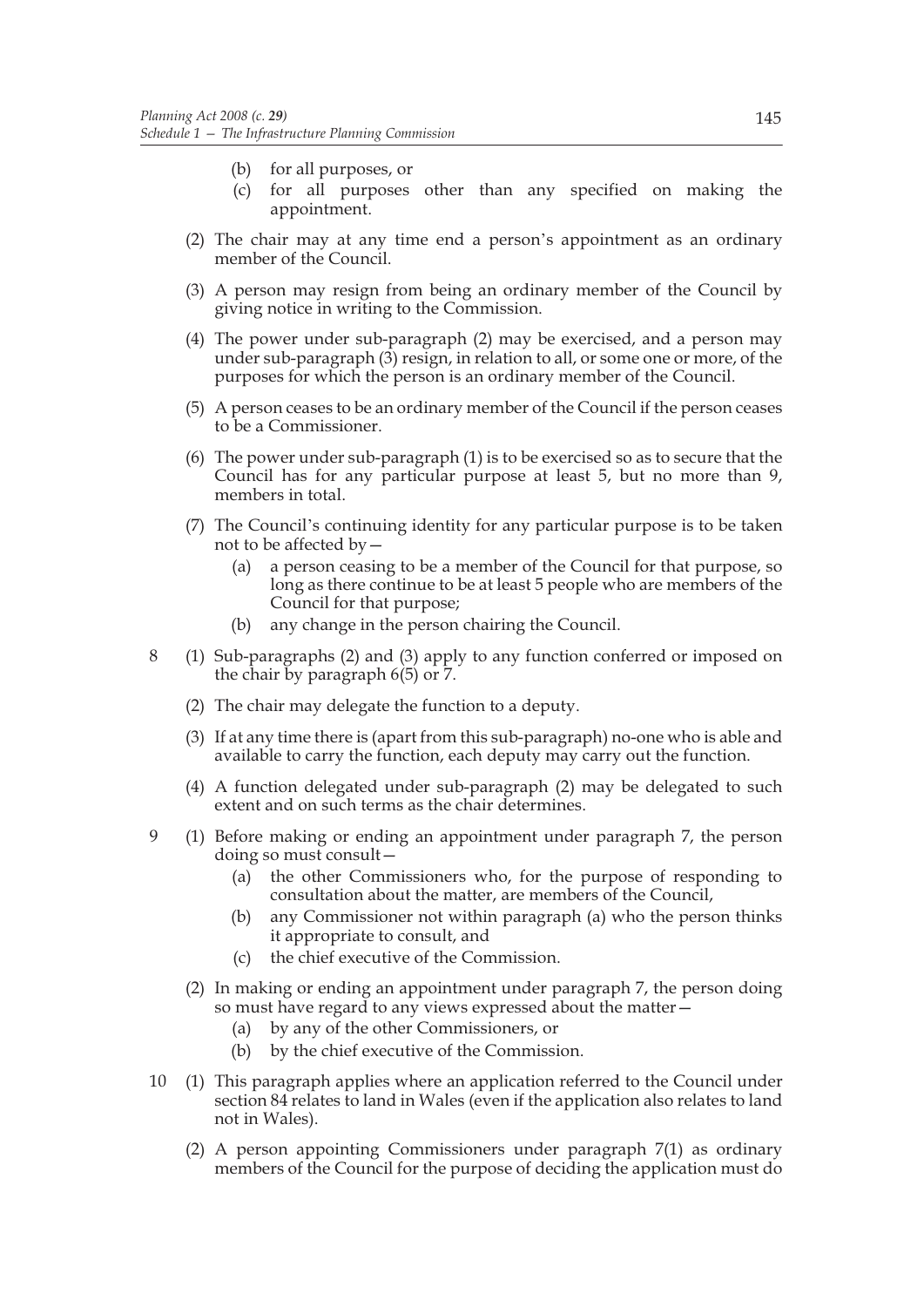so with a view to securing that, if reasonably practicable, at least one of the members of the Council for that purpose is—

- (a) a Commissioner who was nominated for appointment as a Commissioner by the Welsh Ministers, or
- (b) a Commissioner who is within sub-paragraph (3).
- (3) A Commissioner is within this sub-paragraph if, when appointed to be a member of the Council, the Commissioner is one notified to the Commission by the Welsh Ministers as being a Commissioner who should be treated for the purposes of this paragraph as being a Commissioner within subparagraph (2)(a).

*Chief executive and staff*

- 11 (1) The Secretary of State must appoint a person as the chief executive of the Commission.
	- (2) The chief executive—
		- (a) is not to be a Commissioner, and
		- (b) is to be a member of the Commission's staff.
	- (3) The chief executive's terms and conditions of service are to be determined by the Secretary of State.
- 12 (1) The Commission may appoint such other staff as it thinks appropriate.
	- (2) A member of the Commission's staff is not to be a Commissioner.
	- (3) Before the Commission appoints any staff, it must obtain the approval of the Secretary of State to the overall number of staff it proposes to appoint.
	- (4) The Commission must also obtain the approval of the Secretary of State to the terms and conditions of service of any staff it proposes to appoint.
- 13 The terms and conditions of service of the chief executive and any other member of staff may include provision—
	- (a) for the payment of remuneration, allowances and sums in respect of expenses,
	- (b) for the payment to or in respect of the person of pensions or sums in respect of the provision of pensions, and
	- (c) for the payment to or in respect of the person of compensation for loss of employment or reduction of remuneration.

# *Arrangements for assistance*

- 14 (1) The Commission may make arrangements with such persons as it thinks appropriate for assistance to be provided to it.
	- (2) The arrangements may include provision for the payment of fees.

### *Delegation*

15 (1) The Commission may delegate, to any one or more of the Commissioners, any of its functions under any of the following provisions section 37(4) or (5); section 50;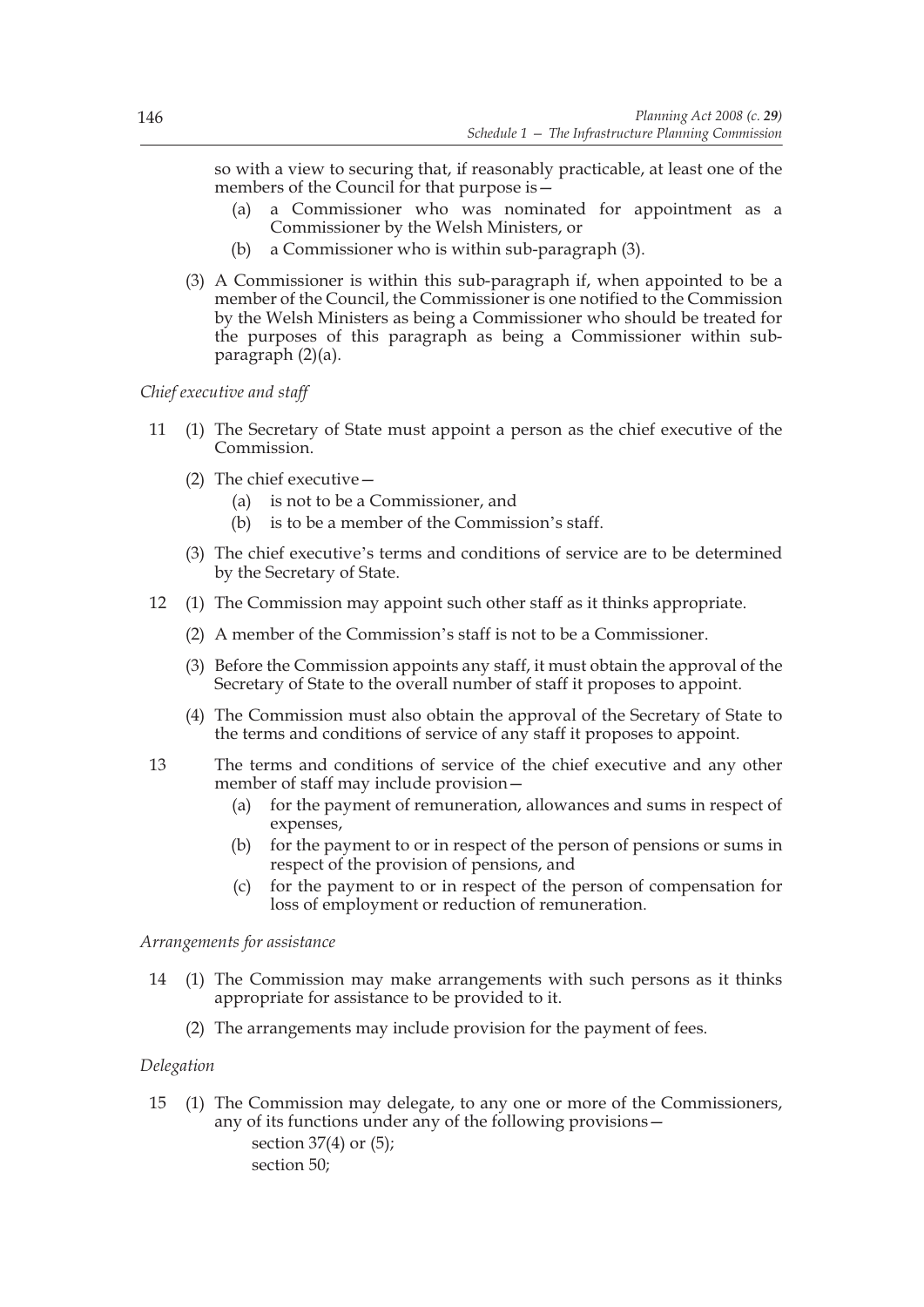section 52; section 53; section 55; section 109(4); section 136(5); in Schedule 3, paragraph 1(2); in Schedule 4, paragraphs 1 and 2(1); in Schedule 6, paragraphs 2, 3 and 4.

- (2) The Commission may delegate any of its other functions to  $-$ 
	- (a) any one or more of the Commissioners,
	- (b) the chief executive, or
	- (c) any other member of its staff.
- (3) Functions delegated under sub-paragraph (1) or (2) may be delegated to such extent and on such terms as the Commission determines.
- (4) References in this Act or any other enactment to the Commission, in connection with the exercise of any function of the Commission, are to be read, so far as necessary, as references to a person or body to whom the Commission has delegated the function under sub-paragraph (1) or (2).
- 16 (1) The chief executive may authorise (generally or specifically) any other member of the Commission's staff to do anything authorised or required to be done by the chief executive.
	- (2) But sub-paragraph (1) does not apply to anything authorised or required to be done by the chief executive in relation to the certification of the annual accounts of the Commission.

# *Reports*

- 17 (1) In respect of each financial year the Commission must prepare a report relating to its performance of its functions during the year.
	- (2) The report must—
		- (a) give details of any orders granting development consent made by the Commission during the year which have included provision authorising the compulsory acquisition of land or of an interest in or right over land, and
		- (b) deal with such matters as the Secretary of State may direct.
	- (3) The Commission must send the Secretary of State copies of the report as soon as practicable after the end of the financial year.
	- (4) The Commission must arrange for the report to be published in the manner it thinks appropriate.
	- (5) The Secretary of State must lay before Parliament a copy of every report sent under sub-paragraph (3).
	- (6) "Financial year" means—
		- (a) the period beginning with the day on which the Commission is established and ending with the following 31 March, and
		- (b) each successive period of 12 months.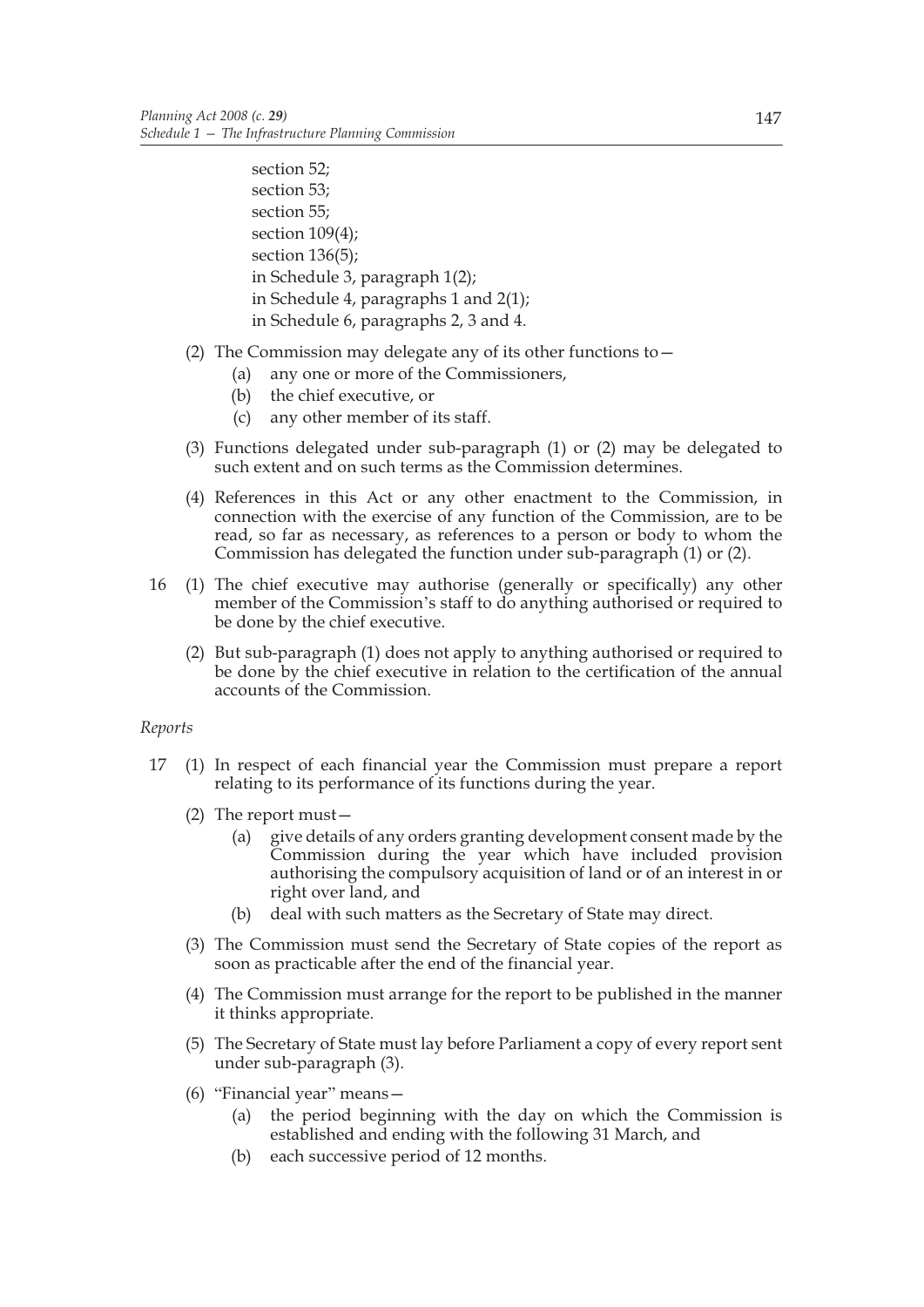- 18 (1) Sub-paragraph (2) applies if the Secretary of State asks the Commission to provide a report or information relating to an aspect of the Commission's performance of its functions.
	- (2) The Commission must provide the Secretary of State with the report or information.

### *Funding*

- 19 (1) The Secretary of State may make such payments to the Commission as the Secretary of State thinks appropriate for the purpose of enabling the Commission to meet its expenses.
	- (2) Payments under sub-paragraph (1) are to be made out of money provided by Parliament.
	- (3) Payments under sub-paragraph (1) are to be made at such times and subject to such conditions (if any) as the Secretary of State thinks appropriate.

#### *Accounts*

- 20 (1) The Commission must keep accounts in such form as the Secretary of State directs.
	- (2) The Commission must prepare annual accounts in respect of each financial year in such form as the Secretary of State directs.
	- (3) Before the end of such period following each financial year as the Secretary of State directs, the Commission must send a copy of the annual accounts for the year—
		- (a) to the Secretary of State, and
		- (b) to the Comptroller and Auditor General.
	- (4) The Comptroller and Auditor General must—
		- (a) examine, certify and report on the annual accounts, and
		- (b) give a copy of the Comptroller and Auditor General's report to the Secretary of State.
	- (5) In respect of each financial year, the Secretary of State must lay before Parliament a document consisting of—
		- (a) a copy of the annual accounts for the year, and
		- (b) a copy of the Comptroller and Auditor General's report on the annual accounts.
	- (6) "Financial year" means—
		- (a) the period beginning with the day on which the Commission is established and ending with the following 31 March, and
		- (b) each successive period of 12 months.

#### *Status*

- 21 (1) The Commission is not to be regarded—
	- (a) as the servant or agent of the Crown, or
	- (b) as enjoying any status, immunity or privilege of the Crown.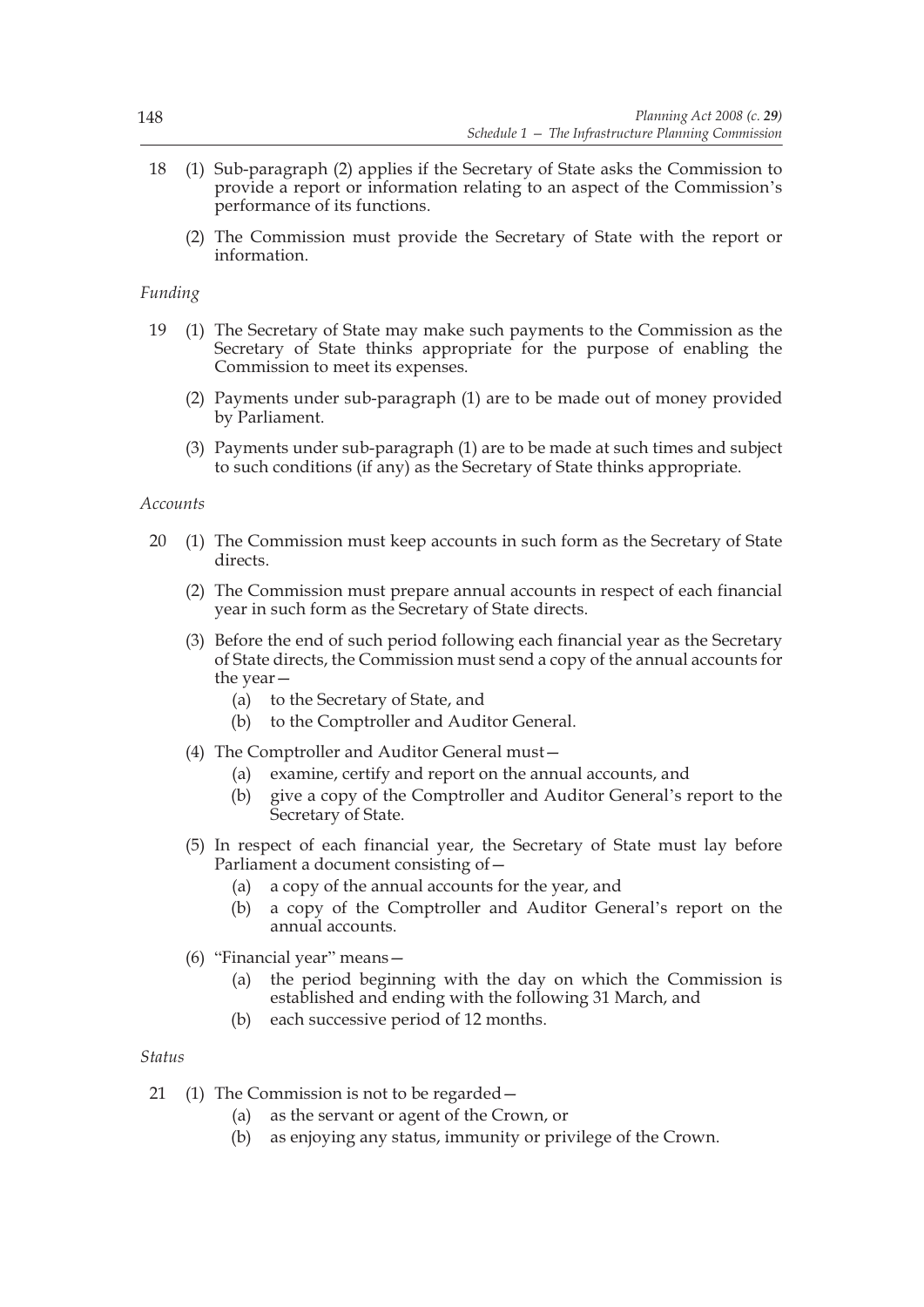- (2) The Commission's property is not to be regarded as property of or held on behalf of the Crown.
- (3) The Commission's staff are not to be regarded as servants or agents of the Crown or as enjoying any status, immunity or privilege of the Crown.

# *Validity of proceedings*

- 22 The validity of proceedings of the Commission or the Council is not affected  $bv -$ 
	- (a) a defect in the appointment of the chair, or a deputy, or any other Commissioner, or
	- (b) a vacancy in the office of the chair or a deputy or amongst the other Commissioners.

# *Application of seal and proof of instruments*

- 23 (1) The application of the Commission's seal is authenticated by the signature of a Commissioner, or a member of the Commission's staff, who has been authorised (generally or specifically) by the Commission for the purpose.
	- (2) A document purporting to be duly executed under the seal of the Commission or to be signed on its behalf-
		- (a) is to be received in evidence, and
		- (b) is to be taken to be executed or signed in that way, unless the contrary is proved.

# *Parliamentary Commissioner*

24 In Schedule 2 to the Parliamentary Commissioner Act 1967 (c. 13) (departments etc. subject to investigation) at the appropriate place insert— "Infrastructure Planning Commission."

# *Disqualification*

25 (1) In Part 2 of Schedule 1 to the House of Commons Disqualification Act 1975 (c. 24) (bodies of which all members are disqualified) at the appropriate place insert—

"The Infrastructure Planning Commission."

(2) In Part 2 of Schedule 1 to the Northern Ireland Assembly Disqualification Act 1975 (c. 25) (bodies of which all members are disqualified) at the appropriate place insert—

"The Infrastructure Planning Commission."

# *Public records*

26 In Schedule 1 to the Public Records Act 1958 (c. 51) (definition of public records) in Part 2 of the Table at the end of paragraph 3 at the appropriate place insert—

"Infrastructure Planning Commission."

# *Freedom of information*

27 In Part 6 of Schedule 1 to the Freedom of Information Act 2000 (c. 36) (other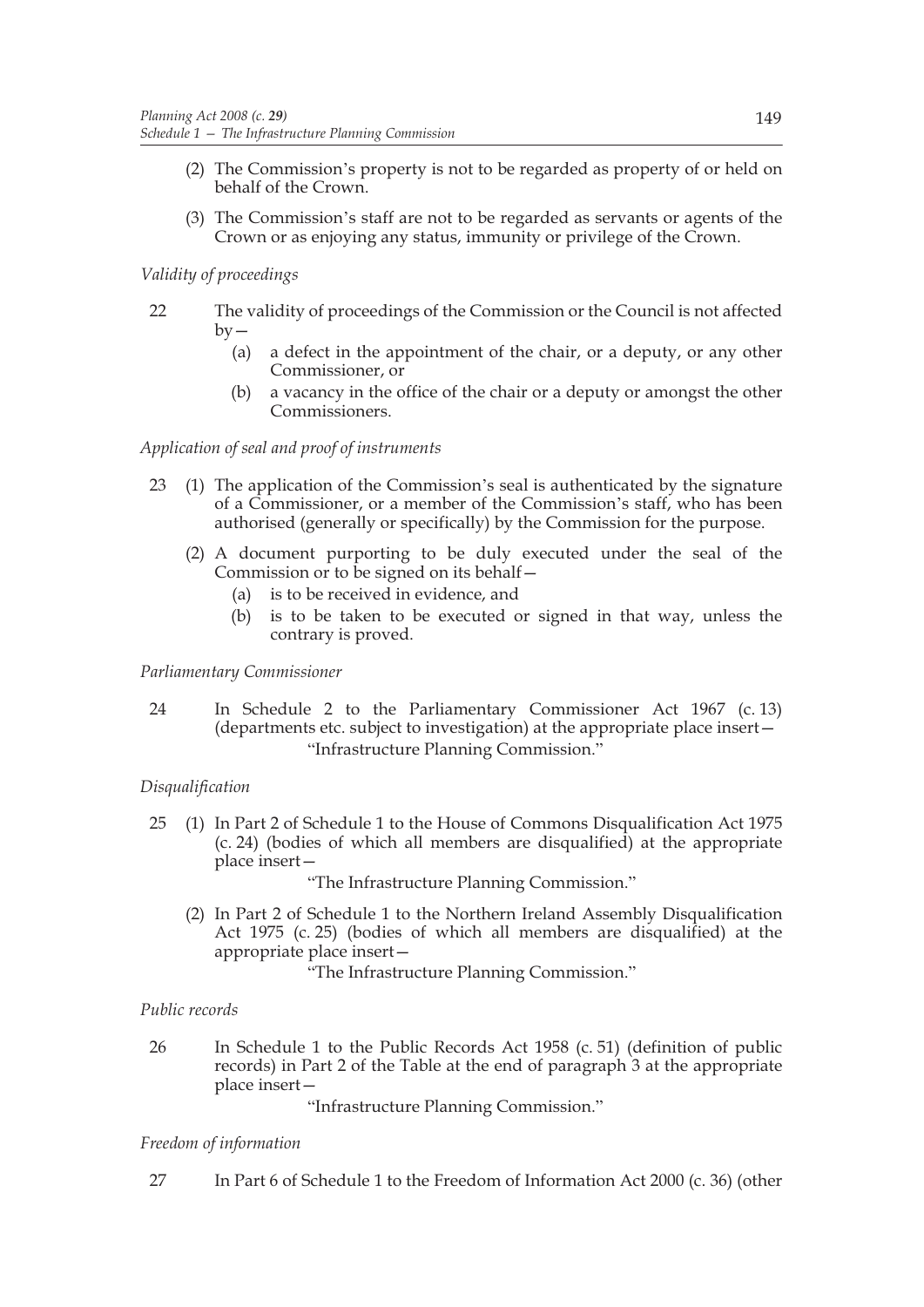# public bodies and offices: general) at the appropriate place insert— "The Infrastructure Planning Commission."

# SCHEDULE 2 Section 36

### AMENDMENTS CONSEQUENTIAL ON DEVELOPMENT CONSENT REGIME

*Green Belt (London and Home Counties) Act 1938 (c. xciii)*

- 1 The Green Belt (London and Home Counties) Act 1938 is amended as follows.
- 2 In section 10 (restriction on erection of buildings) after subsection (1) insert—
	- "(1A) Subsection (1) of this section is subject to section  $33(1)$  of the Planning Act 2008 (exclusion of requirement for other consents for development for which development consent required)."
- 3 In section 11 (saving for lines, pipes, sewers etc.) after subsection (1) insert—
	- "(1A) The proviso to subsection (1) of this section is subject to section  $33(1)$ of the Planning Act 2008 (exclusion of requirement for other consents for development for which development consent required)."
- 4 In section 12 (erection of buildings for certain statutory purposes) after subsection (1) insert—
	- "(1A) Subsection (1) of this section is subject to section 33(1) of the Planning Act 2008 (exclusion of requirement for other consents for development for which development consent required)."

*Pipe-lines Act 1962 (c. 58)*

- 5 The Pipe-lines Act 1962 is amended as follows.
- 6 (1) Section 1 (cross-country pipe-lines not to be constructed without authorisation) is amended as follows.
	- (2) After subsection (1) insert—
		- "(1ZA) Subsection (1) is subject to section 33(1) of the Planning Act 2008 (exclusion of requirement for other consents for development for which development consent required)."
	- (3) In subsection (1A)(b) for "pipe-line which is the subject of a pipe-line construction authorisation" substitute "nationally significant pipe-line".
	- (4) After subsection (1A) insert—
		- "(1B) For the purposes of subsection (1A), a pipe-line is a nationally significant pipe-line if—
			- (a) its construction has been authorised by a pipe-line construction authorisation, or
			- (b) development consent under the Planning Act 2008 is required for its construction by virtue of section  $14(1)(g)$  of that Act, and has been granted."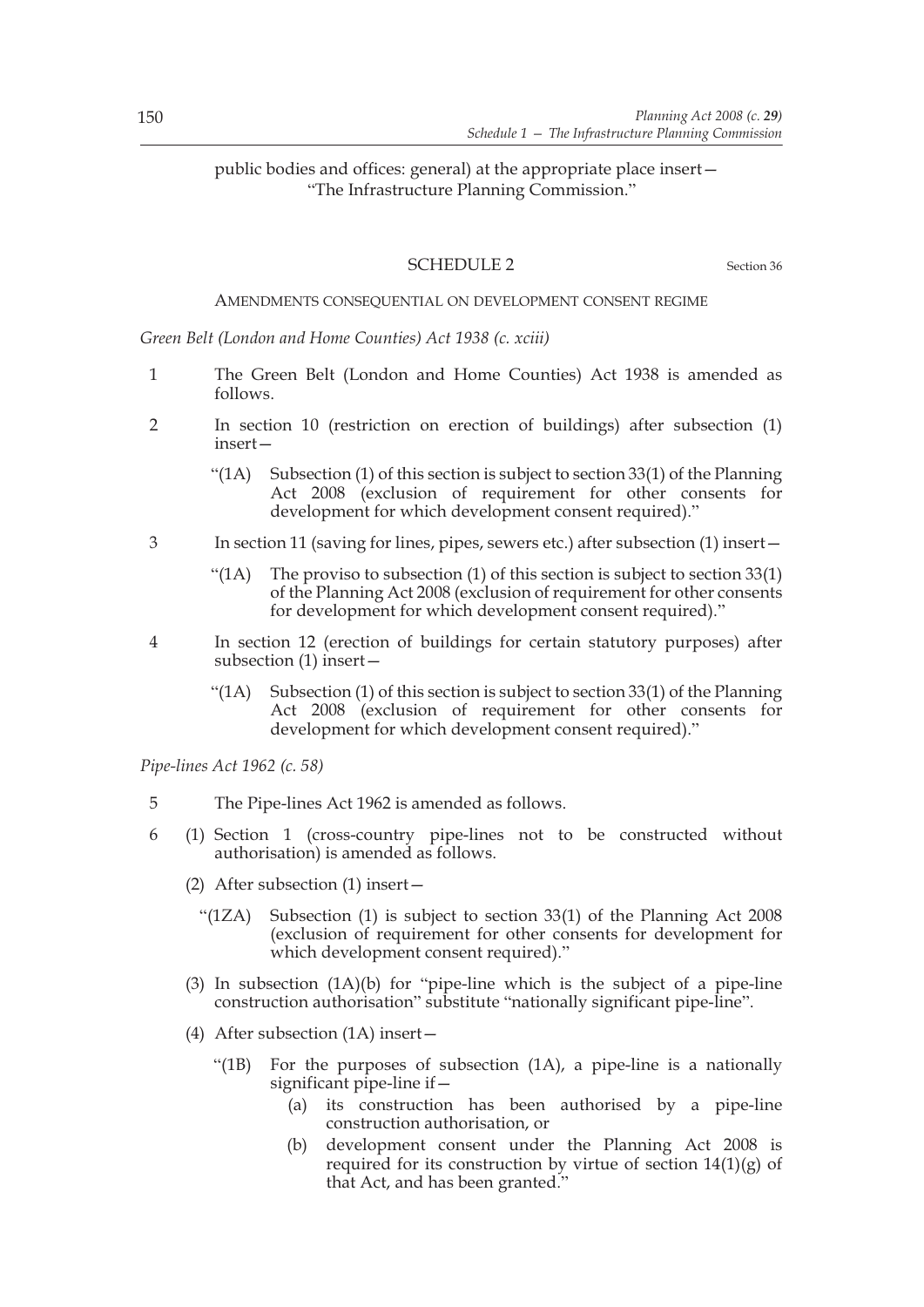- 7 In section 66(1) (general interpretation provisions) in the definition of "diversion"—
	- (a) after paragraph (a) insert—
		- "(aa) if no such authorisation is required, beyond the limits of lateral diversion permitted by development consent under the Planning Act 2008 relating to that pipe-line, or";
	- (b) in paragraph (b) after "no such authorisation" insert "or consent".

*Harbours Act 1964 (c. 40)*

- 8 The Harbours Act 1964 is amended as follows.
- 9 In section 14 (harbour revision orders) after subsection (1) insert—
	- "(1A) Subsection (1) is subject to  $-$ 
		- (a) section 33(2) of the Planning Act 2008 (exclusion of powers to authorise development);
		- (b) section 120(9) of that Act (exclusion of power to include ancillary provision in orders)."
- 10 In section 16 (harbour empowerment orders) after subsection (3) insert-
	- "(3A) Subsections (1) to (3) are subject to  $-$ 
		- (a) section 33(2) of the Planning Act 2008 (exclusion of powers to authorise development);
		- (b) section 120(9) of that Act (exclusion of power to include ancillary provision in orders)."

*Gas Act 1965 (c. 36)*

- 11 The Gas Act 1965 is amended as follows.
- 12 In section 4 (storage authorisation orders) after subsection (2) insert—
	- "(2A) So far as relating to development within section  $17(2)$ , (3) or (5) of the Planning Act 2008—
		- (a) subsection (1) is subject to section 33(2) of that Act (exclusion of powers to authorise development for which development consent required), and
		- (b) subsection (2) is subject to section 33(1) of that Act (exclusion of requirement for other consents for development for which development consent required).
		- (2B) So far as relating to the use of strata for the storage of gas, subsections (1) and (2) are subject to section 120(9) of the Planning Act 2008 (exclusion of power to include ancillary provision in orders)."
- 13 In section 5 (control of mining and other operations in gas storage area and protective area) after subsection (2) insert—
	- "( $2A$ ) Subsection (2) does not apply so far as the controlled operations are authorised by an order granting development consent under the Planning Act 2008."
- 14 (1) Section 6 (controlled operations: carrying out of works to remedy a default) is amended as follows.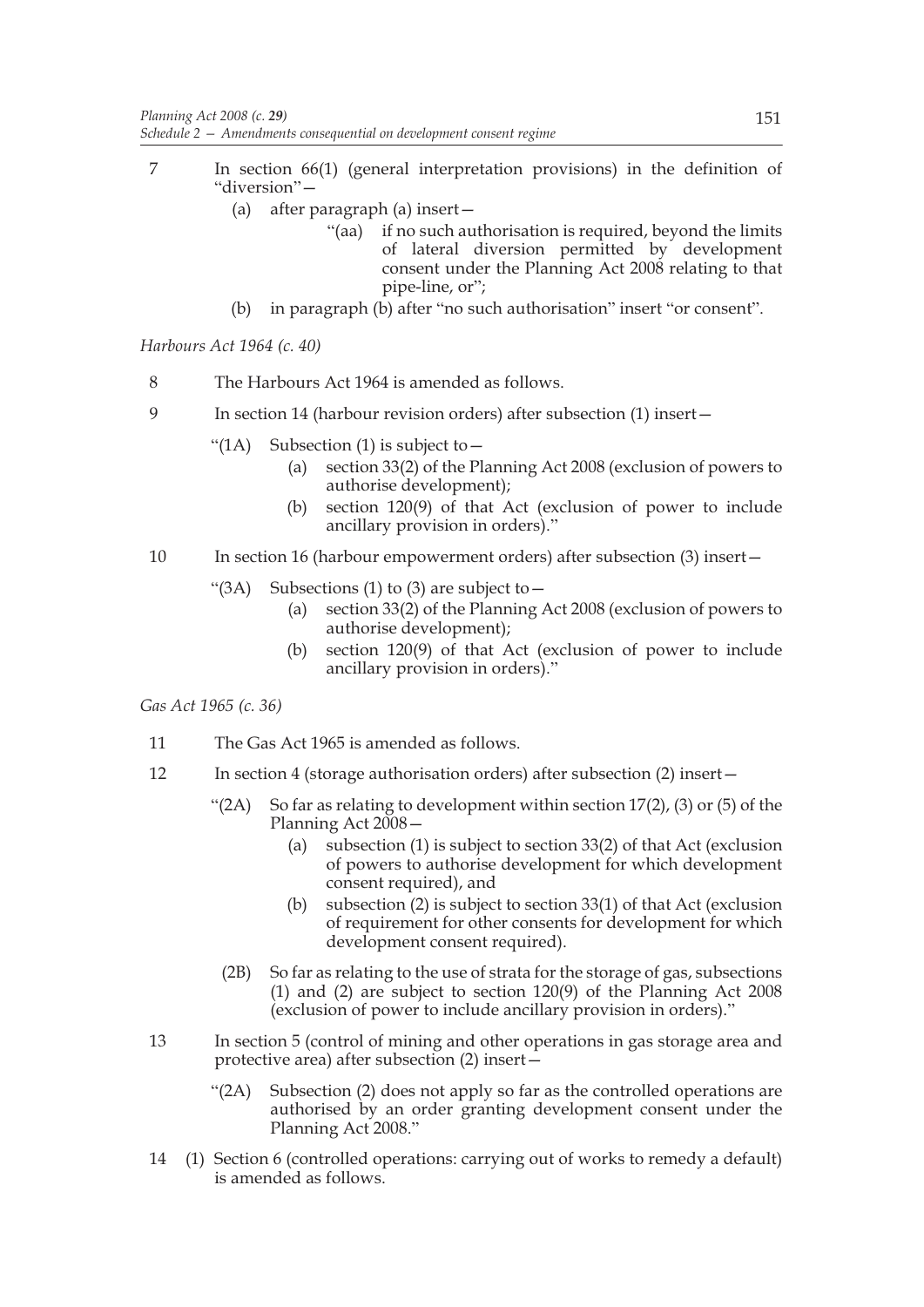- (2) In subsection  $(1)$ 
	- (a) for "without the consent of the Minister" substitute "in breach of section 5(2)",
	- (b) for "failure to comply with any conditions subject to which the Minister's consent to the carrying out of any controlled operations has been granted" substitute "relevant failure to comply", and
	- (c) after "foregoing section" insert "or in circumstances involving a relevant failure to comply".
- (3) In subsection (5) for the words from "failed" to the end substitute "was responsible for the relevant failure to comply."
- (4) After subsection (8) insert—
	- "(9) In this section "relevant failure to comply" means—
		- (a) in a case where the Minister's consent to the carrying out of controlled operations has been obtained under section 5, a failure to comply with any conditions subject to which the Minister's consent was granted;
		- (b) in a case where the carrying out of controlled operations has been authorised by an order granting development consent under the Planning Act 2008, a breach of the terms of the order or other failure to comply with the terms of the order."

*Energy Act 1976 (c. 76)*

- 15 In section 14 of the Energy Act 1976 (fuelling of new and converted power stations) after subsection (1) insert—
	- "(1A) Subsection (1) is subject to section 33(1) of the Planning Act 2008 (exclusion of requirement for notice to be given of development for which development consent required)."

*Ancient Monuments and Archaeological Areas Act 1979 (c. 46)*

- 16 The Ancient Monuments and Archaeological Areas Act 1979 is amended as follows.
- 17 In section 2(1) (offence of executing works affecting scheduled monuments without authorisation) after "authorised under this Part of this Act" insert "or by development consent".
- 18 In section 28(2) (offence of damaging ancient monuments: exception for authorised works) after "order under section 3)" insert "or for which development consent has been granted".
- 19 In section 37 (exemptions from offence under section 35) after subsection (1) insert—
	- "(1A) Section 35 does not apply to the carrying out of any operations for which development consent has been granted."
- 20 In section 61(1) (interpretation of Act) at the appropriate place insert— ""development consent" means development consent under the Planning Act 2008;".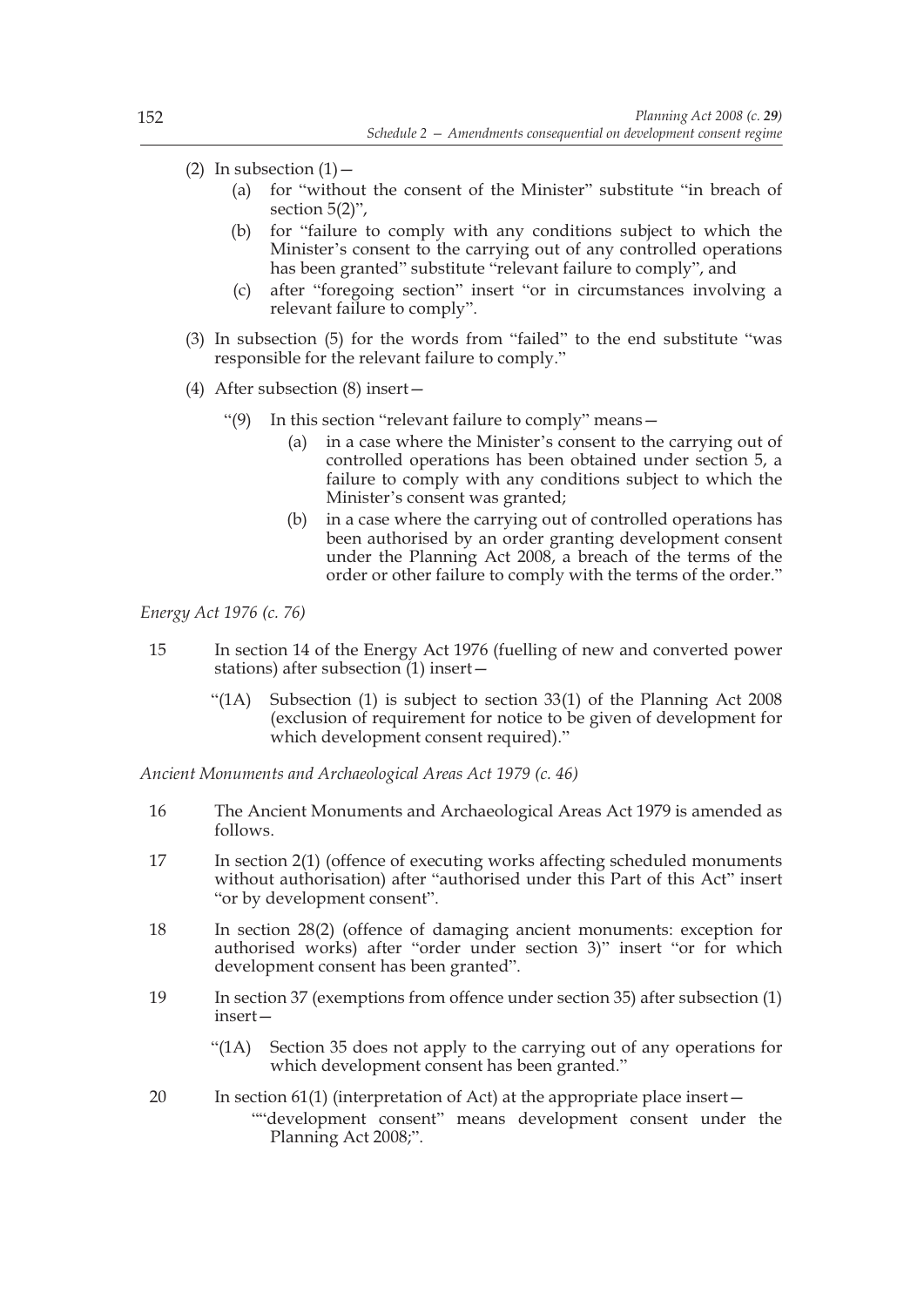*Highways Act 1980 (c. 66)*

- 21 The Highways Act 1980 is amended as follows.
- 22 In section 10 (general provision as to trunk roads) after subsection (2) insert—
	- "(2A) Subsection (2) is subject to section 33(4) of the Planning Act 2008 (exclusion of powers to make or confirm orders in relation to highways for which development consent required)."
- 23 In section 14 (powers as respects roads that cross or join trunk roads etc.) after subsection (1) insert—
	- "(1A) Subsection (1) is subject to section 33(4) of the Planning Act 2008 (exclusion of powers to make or confirm orders in relation to highways for which development consent required)."
- 24 In section 16 (general provision as to special roads) after subsection (3) insert—
	- "(3A) Subsection (3) is subject to section 33(4) of the Planning Act 2008 (exclusion of powers to make or confirm schemes in relation to highways for which development consent required)."
- 25 In section 18 (supplementary orders relating to special roads) after subsection (1) insert—
	- "(1A) Subsection (1) is subject to section 33(4) of the Planning Act 2008 (exclusion of powers to make or confirm orders in relation to highways for which development consent required)."
- 26 In section 106 (orders and schemes providing for construction of bridges over or tunnels under navigable waters) after subsection (4) insert—
	- "(4A) Subsections (1) and (3) are subject to section 33(4) of the Planning Act 2008 (exclusion of powers to make or confirm orders or schemes in relation to highways for which development consent required)."
- 27 In section 108 (power to divert navigable watercourses) after subsection (1) insert—
	- "(1A) Subsection (1) is subject to section 33(4) of the Planning Act 2008 (exclusion of powers to make or confirm orders in relation to highways for which development consent required)."
- 28 In section 110 (power to divert non-navigable watercourses and to carry out other works) after subsection (1) insert—
	- "(1A) Subsection (1) is subject to section 33(4) of the Planning Act 2008 (exclusion of powers to make or confirm orders in relation to highways for which development consent required)."
- 29 (1) Section 329(1) (further provision as to interpretation of Act) is amended as follows.
	- (2) In the definition of "special road" after "section 16 above" insert "or by virtue of an order granting development consent under the Planning Act 2008".
	- (3) In the definition of "trunk road" after "section 10 above" insert "or an order granting development consent under the Planning Act 2008,".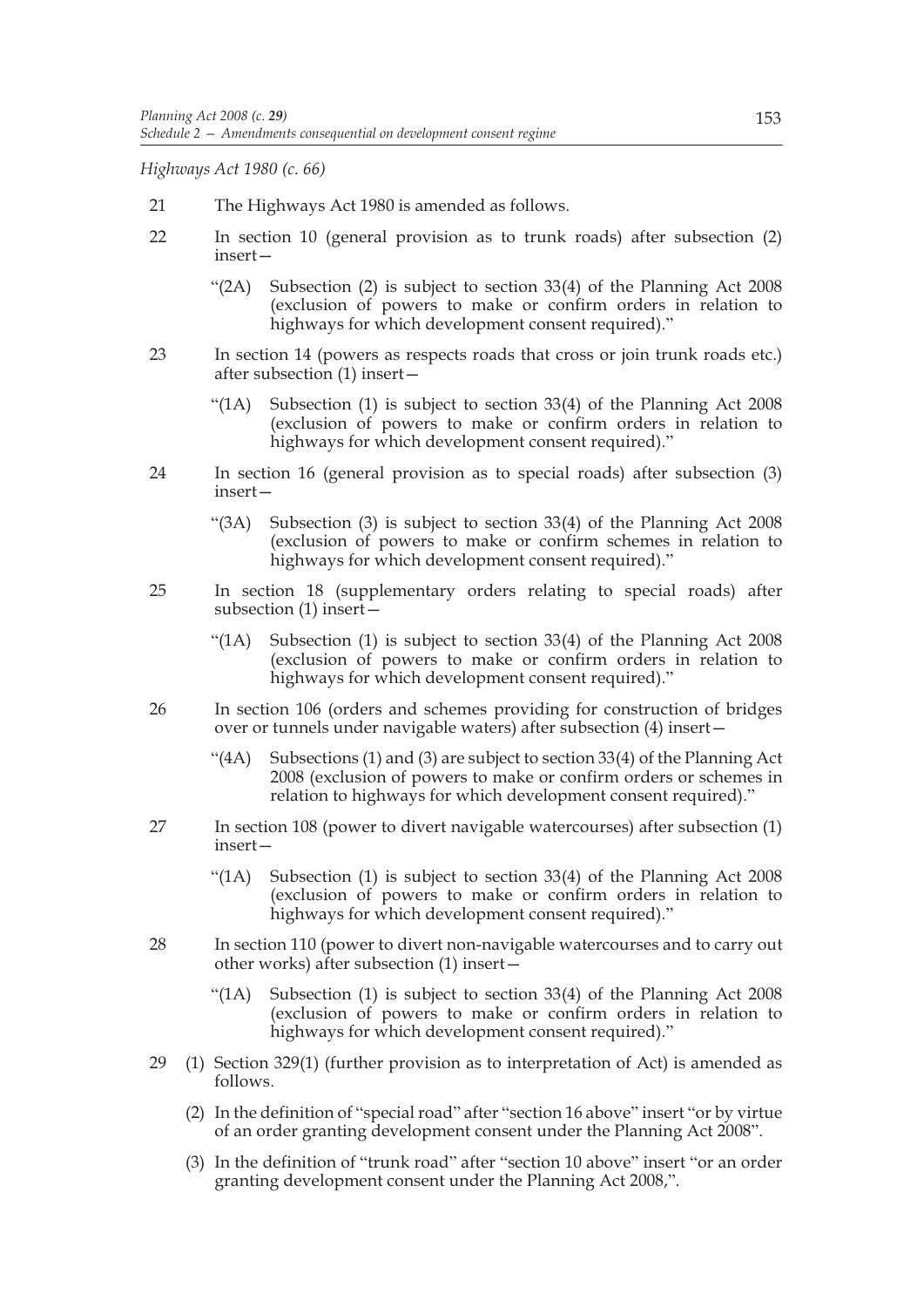30 For section 337 (saving for obligation to obtain planning permission) substitute—

# **"337 Saving for obligation to obtain planning permission or development consent**

Nothing in this Act authorises—

- (a) the carrying out of any development of land for which permission is required by virtue of section 57 of the Town and Country Planning Act 1990 and which is not authorised by permission granted or deemed to be granted under or for the purposes of Part 3 of that Act; or
- (b) the carrying out of any development for which development consent is required under the Planning Act 2008 and for which development consent has not been granted under that Act."

*Electricity Act 1989 (c. 29)*

- 31 The Electricity Act 1989 is amended as follows.
- 32 (1) Section 36 (consent for construction etc. of generating stations) is amended as follows.
	- (2) In subsection (1) after "subsections" insert "(1A) to".
	- (3) After subsection (1) insert—
		- "(1A) So far as relating to the construction or extension of a generating station, subsection (1) is subject to section 33(1) of the Planning Act 2008 (exclusion of requirement for other consents for development for which development consent required).
			- (1B) So far as relating to the operation of a generating station, subsection (1) does not apply if the operation is authorised by an order granting development consent under the Planning Act 2008."
- 33 (1) Section 37 (consent for overhead lines) is amended as follows.
	- (2) In subsection (1) for "subsection (2)" substitute "subsections (1A) to (2)".
	- (3) After subsection (1) insert—
		- "(1A) So far as relating to the installation of an electric line, subsection (1) is subject to section 33(1) of the Planning Act 2008 (exclusion of requirement for other consents for development for which development consent required).
			- (1B) So far as relating to keeping an electric line installed, subsection (1) does not apply if keeping the line installed is authorised by an order granting development consent under the Planning Act 2008."

*Town and Country Planning Act 1990 (c. 8)*

- 34 TCPA 1990 is amended as follows.
- 35 In section 57 (planning permission required for development) after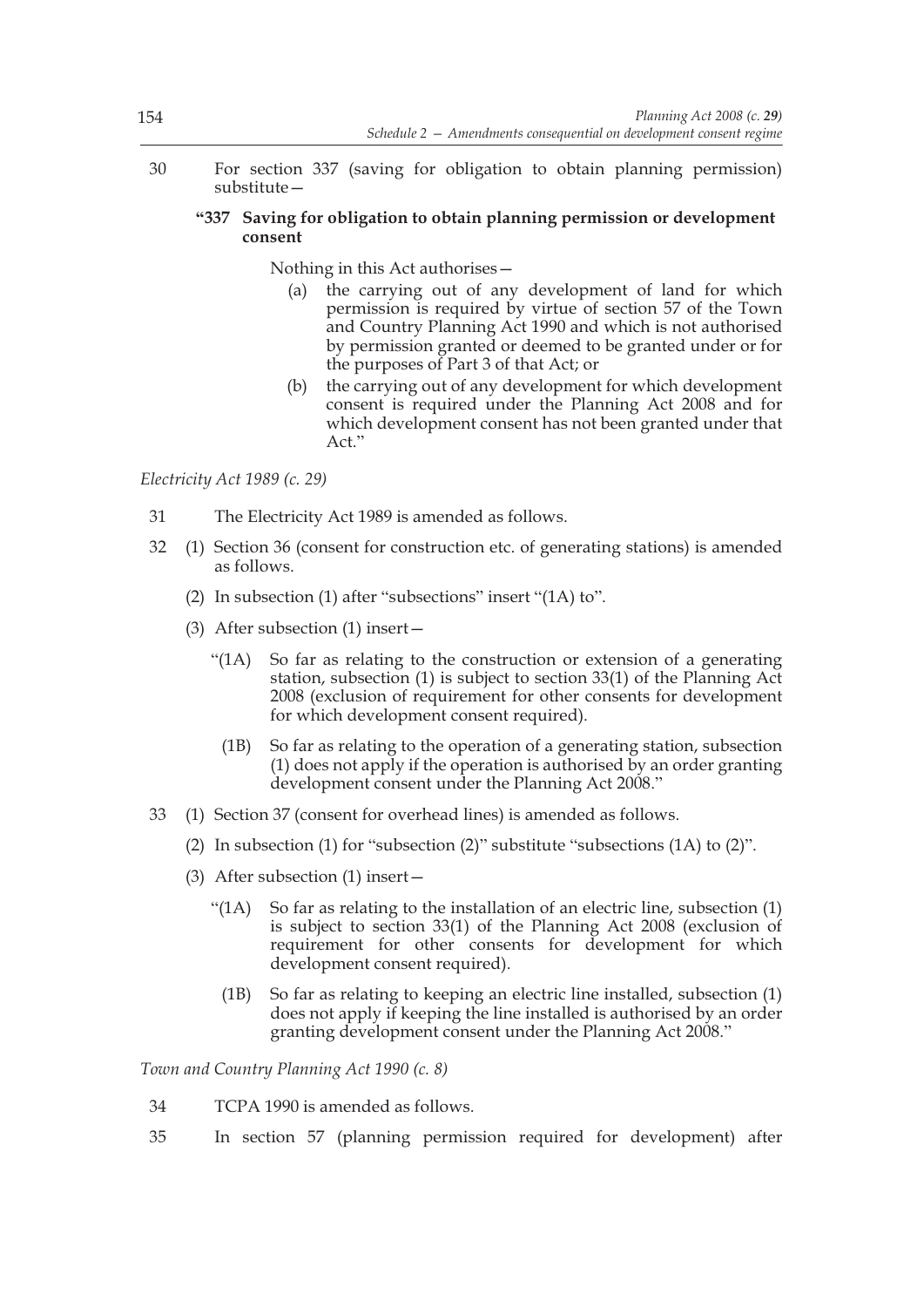subsection (1) insert—

- "(1A) Subsection (1) is subject to section 33(1) of the Planning Act 2008 (exclusion of requirement for planning permission etc. for development for which development consent required)."
- 36 (1) Section 211 (preservation of trees in conservation areas) is amended as follows.
	- (2) After subsection (1) insert—
		- "(1A) Subsection (1) does not apply so far as the act in question is authorised by an order granting development consent."
	- (3) After subsection (5) insert—
		- "(5A) Subsection (5) does not apply so far as the act in question is authorised by an order granting development consent."
- 37 In section 336(1) (interpretation) at the appropriate place insert— ""development consent" means development consent under the Planning Act 2008;".

*Planning (Listed Buildings and Conservation Areas) Act 1990 (c. 9)*

- 38 The Listed Buildings Act is amended as follows.
- 39 (1) Section 7 (restriction on works affecting listed buildings) is amended as follows.
	- (2) At the beginning insert "(1)".
	- (3) After "authorised" insert "under section 8".
	- (4) At the end insert—
		- "(2) Subsection (1) is subject to section 33(1) of the Planning Act 2008 (exclusion of requirement for other consents for development for which development consent required)."
- 40 In section 59(3) (offence relating to acts causing or likely to result in damage to listed building: exceptions) after paragraph (b) insert "; or
	- (c) of works for which development consent has been granted under the Planning Act 2008."
- 41 In section 74 (control of demolition in conservation areas) after subsection  $(1)$  insert –
	- "(1A) Subsection (1) is subject to section 33(1) of the Planning Act 2008 (exclusion of requirement for other consents for development for which development consent required)."

*Planning (Hazardous Substances) Act 1990 (c. 10)*

- 42 The Hazardous Substances Act is amended as follows.
- 43 In section 9(2)(c) (determination of applications for hazardous substances consent: material considerations) after "planning permission" insert "or development consent".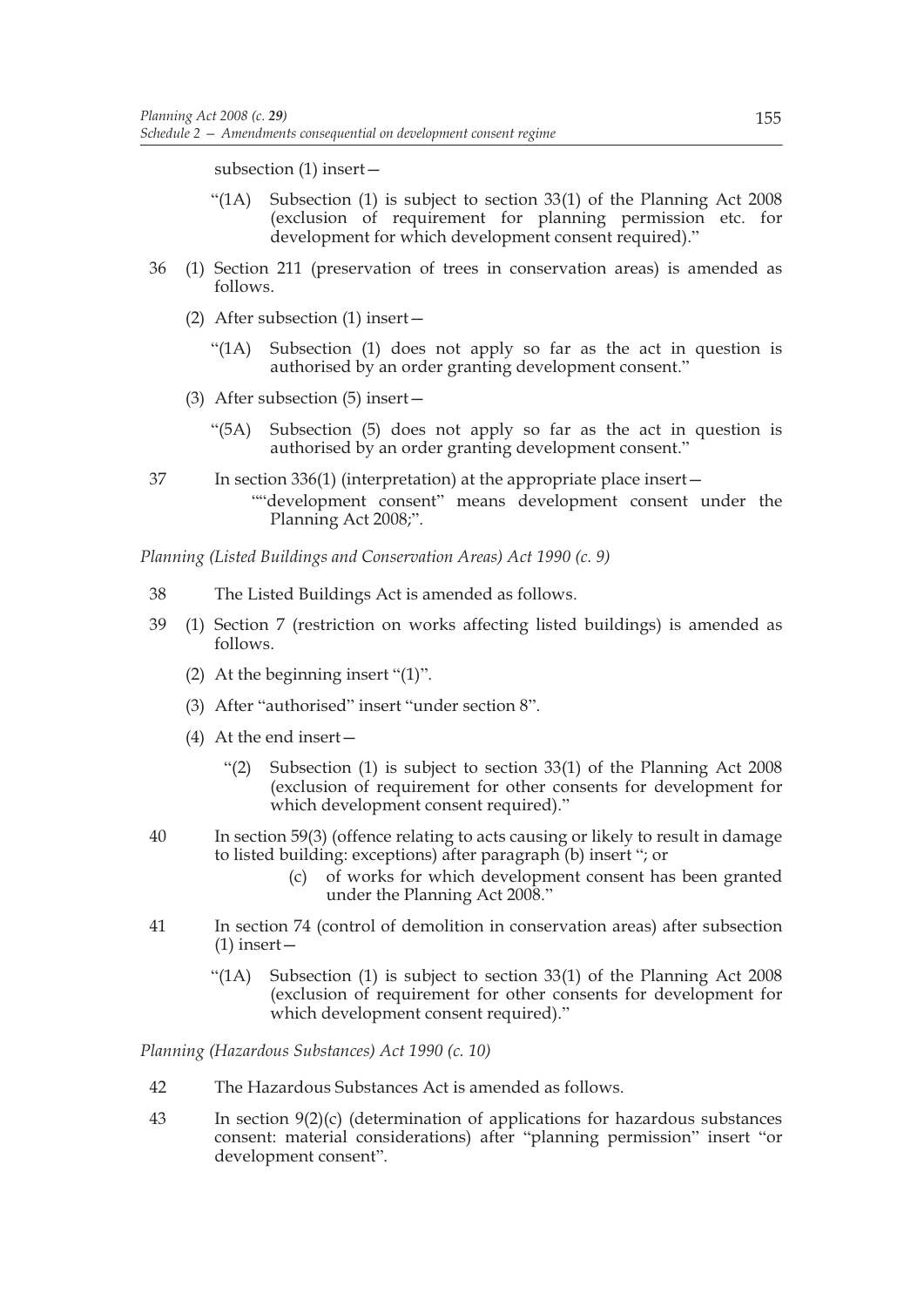- 44 In section 10(1) (conditions on grant of hazardous substances consent) after "planning permission" insert "or development consent".
- 45 (1) Section 12 (deemed hazardous substances consent: government authorisation) is amended as follows.
	- (2) After subsection (2A) insert—
		- "(2B) On making an order granting development consent in respect of development that would involve the presence of a hazardous substance in circumstances requiring hazardous substances consent, the person making the order may direct that hazardous substances consent shall be deemed to be granted, subject to such conditions (if any) as may be specified in the direction."
	- (3) For subsection (3) substitute—
		- "(3) Before giving a direction under any of subsections (1) to (2B), the person having power to give the direction must consult the Health and Safety Commission."
	- (4) In subsection  $(6)$ 
		- (a) for "government department or the Secretary of State" substitute "person", and
		- (b) after "directions" insert "given by the person".
- 46 In section 14(2)(b) (power to revoke or modify hazardous substances consent)—
	- (a) after "planning permission" insert "or development consent";
	- (b) after "the permission" insert "or development consent".
- 47 In section 39(1) (interpretation) at the appropriate place insert— ""development consent" means development consent under the Planning Act 2008;".

*New Roads and Street Works Act 1991 (c. 22)*

- 48 The New Roads and Street Works Act 1991 is amended as follows.
- 49 In section 6 (toll orders) after subsection (1) insert—
	- "(1A) Subsection (1) is subject to section 33(4) of the Planning Act 2008 (exclusion of powers to make or confirm orders in relation to highways for which development consent required)."

*Water Industry Act 1991 (c. 56)*

- 50 In section 167(1) of the Water Industry Act 1991 (compulsory works orders)—
	- (a) after "water undertaker" insert "whose area is wholly or partly in Wales", and
	- (b) after "functions" insert "in relation to an area in Wales".

*Transport and Works Act 1992 (c. 42)*

- 51 The Transport and Works Act 1992 is amended as follows.
- 52 In section 1 (orders as to railways, tramways etc.) after subsection (1)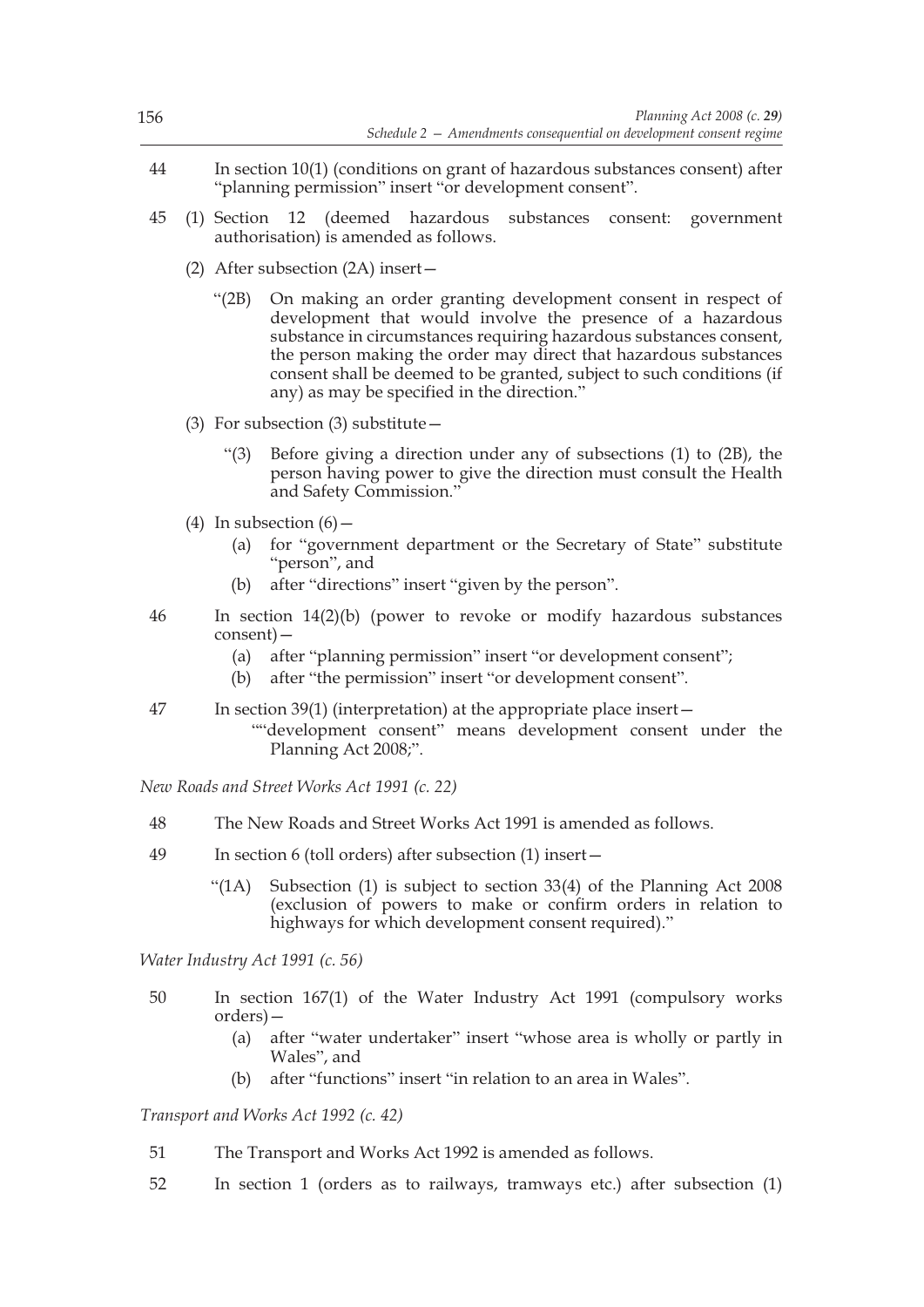insert—

- "(1A) Subsection (1) is subject to  $$ 
	- section 33(2) of the Planning Act 2008 (exclusion of powers to authorise development);
	- (b) section 120(9) of that Act (exclusion of power to include ancillary provision in orders)."
- 53 In section 3 (orders as to inland waterways etc.) after subsection (1) insert—
	- "(1A) Subsection (1) is subject to  $-$ 
		- (a) section 33(2) of the Planning Act 2008 (exclusion of powers to authorise development);
		- (b) section 120(9) of that Act (exclusion of power to include ancillary provision in orders)."

*Town and Country Planning (Scotland) Act 1997 (c. 8)*

- 54 The Town and Country Planning (Scotland) Act 1997 is amended as follows.
- 55 In section 28 (planning permission required for development) after subsection (1) insert—
	- "(1A) Subsection (1) is subject to section 33(1) of the Planning Act 2008 (exclusion of requirement for planning permission etc. for development for which development consent required)."
- 56 In section 160(6) (tree preservation orders: exemptions) after paragraph (b) insert—
	- "(ba) it is authorised by an order granting development consent,".
- 57 (1) Section 172 (preservation of trees in conservation areas) is amended as follows.
	- (2) After subsection (1) insert—
		- "(1A) Subsection (1) does not apply so far as the act in question is authorised by an order granting development consent."
	- (3) After subsection (5) insert—
		- "(5A) Subsection (5) does not apply so far as the act in question is authorised by an order granting development consent."
- 58 In section 277(1) (interpretation) at the appropriate place insert— ""development consent" means development consent under the Planning Act 2008;".

*Planning (Hazardous Substances) (Scotland) Act 1997 (c. 10)*

- 59 The Planning (Hazardous Substances) (Scotland) Act 1997 is amended as follows.
- 60 In section 7(2)(c) (determination of applications for hazardous substances consent: material considerations) after "planning permission" insert "or development consent".
- 61 In section 8(1) (conditions on grant of hazardous substances consent) after "planning permission" insert "or development consent".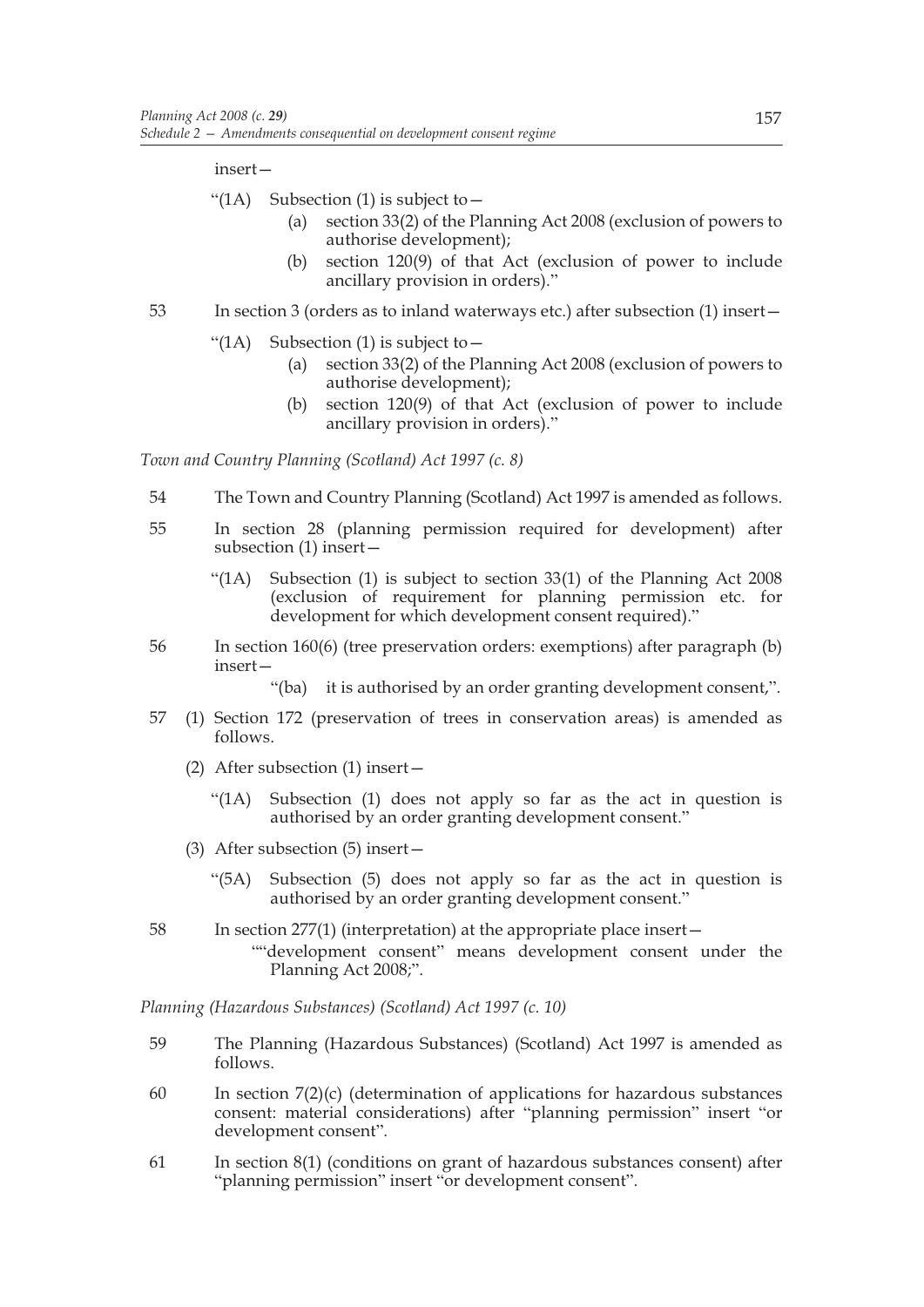- 62 (1) Section 10 (deemed hazardous substances consent: government authorisation) is amended as follows.
	- (2) After subsection (2A) insert—
		- "(2B) On making an order granting development consent in respect of development that would involve the presence of a hazardous substance in circumstances requiring hazardous substances consent, the person making the order may direct that hazardous substances consent shall be deemed to be granted, subject to such conditions (if any) as may be specified in the direction."
	- (3) For subsection (3) substitute  $-$ 
		- "(3) Before giving a direction under any of subsections (1) to (2B), the person having power to give the direction must consult the Health and Safety Commission."
	- (4) In subsection  $(6)$ 
		- (a) for the words from "government" to "Ministers" substitute "person", and
		- (b) after "directions" insert "given by the person".
- 63 In section 12(2)(b) (power to revoke or modify hazardous substances consent)—
	- (a) after "planning permission" insert "or development consent", and
	- (b) after "the permission" insert "or development consent".
- 64 In section 38(1) (interpretation) at the appropriate place insert— ""development consent" means development consent under the Planning Act 2008,".

*Housing and Regeneration Act 2008 (c. 17)*

- 65 In section 13(5) of the Housing and Regeneration Act 2008 (power of Secretary of State to make designation orders) in the definition of "permitted purposes" at the end insert ", and
	- (d) Part 8 of the Planning Act 2008,".

*Crossrail Act 2008 (c. 18)*

- 66 (1) Section 48 of the Crossrail Act 2008 (application of Act to extensions) is amended as follows.
	- (2) Before subsection (1) insert—
		- "(A1) Development consent under the Planning Act 2008 is not required for—
			- (a) an extension of Crossrail, or
			- (b) the provision, otherwise than as part of an extension of Crossrail, of a railway facility for use for the purposes of or in connection with Crossrail."
	- (3) In subsection (1) for paragraphs (a) and (b) substitute "a matter mentioned in subsection  $(A1)(a)$  or  $(b)$ ."
	- (4) In subsection (2) for "(1)" substitute "(A1)".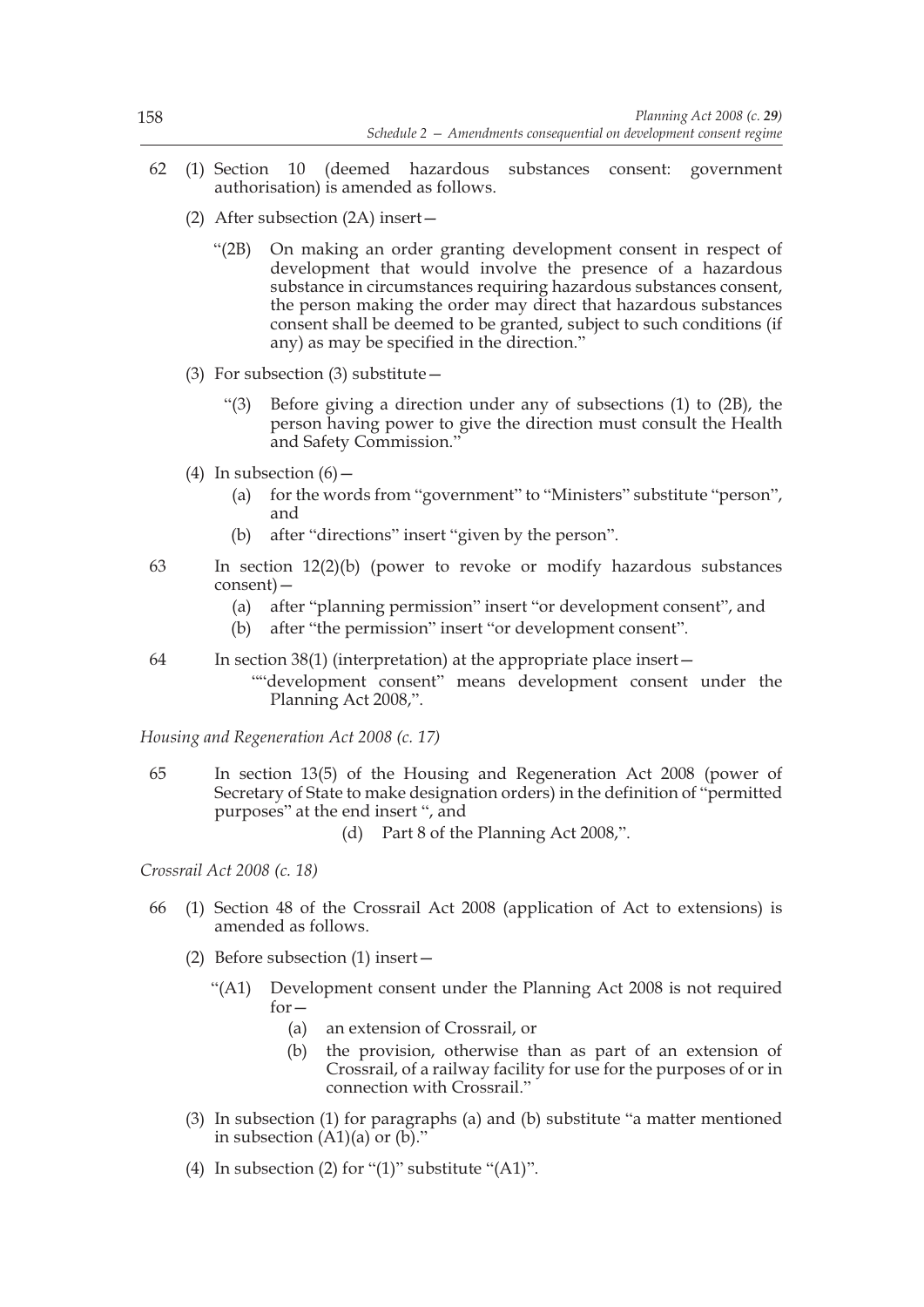(5) In subsection (5) for " $(1)$ " substitute " $(A1)$ ".

### SCHEDULE 3 Section 113

EXAMINATION OF APPLICATIONS BY SECRETARY OF STATE

*Examination of matters by Commission: procedure*

- 1 (1) This paragraph applies if—
	- (a) the Secretary of State gives a direction under section 112(1) in relation to an application, and
	- (b) for the purpose of the examination of the application under section 113(2)(a), the Secretary of State gives a direction under section  $113(3)(a)$  for specified matters to be examined by the Commission.
	- (2) The Commission must secure that—
		- (a) an examination of the specified matters is conducted by a Panel or a single Commissioner, and
		- (b) a report is made by the Panel or Commissioner to the Secretary of State setting out the Panel or Commissioner's findings and conclusions on those matters.
	- (3) The Panel or single Commissioner must—
		- (a) complete the examination under sub-paragraph (2)(a) by the end of the period specified by the Secretary of State, and
		- (b) report under sub-paragraph (2)(b) by the end of the period specified by the Secretary of State.
	- (4) The Secretary of State may direct that things done in connection with the examination of the application under Chapter 2 or 3 of Part 6 are to be treated as done in connection with the examination under sub-paragraph  $(2)(a)$ .
	- (5) The following provisions of Part 6 apply in relation to the specified matters as if for references to an application for an order granting development consent there were substituted references to the specified matters —
		- (a) in Chapter 1, sections  $61(2)$  to  $(5)$ ,  $62$  and  $63$ ;
		- (b) in Chapter 2, sections 64 (except subsection  $(1)(a)$ ), 65 to 73, 74(2) to (4) and 75 to 77;
		- (c) in Chapter 3, sections 78 (except subsection  $(1)(a)$ ), 79 to 82 and 83 (except subsection  $(2)(a)$ );
		- (d) in Chapter 4, sections 86 to 97 and 99 to 102.
	- (6) As applied by sub-paragraph  $(5)$ , those provisions apply  $-$ 
		- (a) with any necessary modifications, and
		- (b) with such other modifications as may be prescribed.

*Examination of matters by Secretary of State: procedure*

- 2 (1) This paragraph applies if—
	- (a) the Secretary of State gives a direction under section 112(1) in relation to an application, and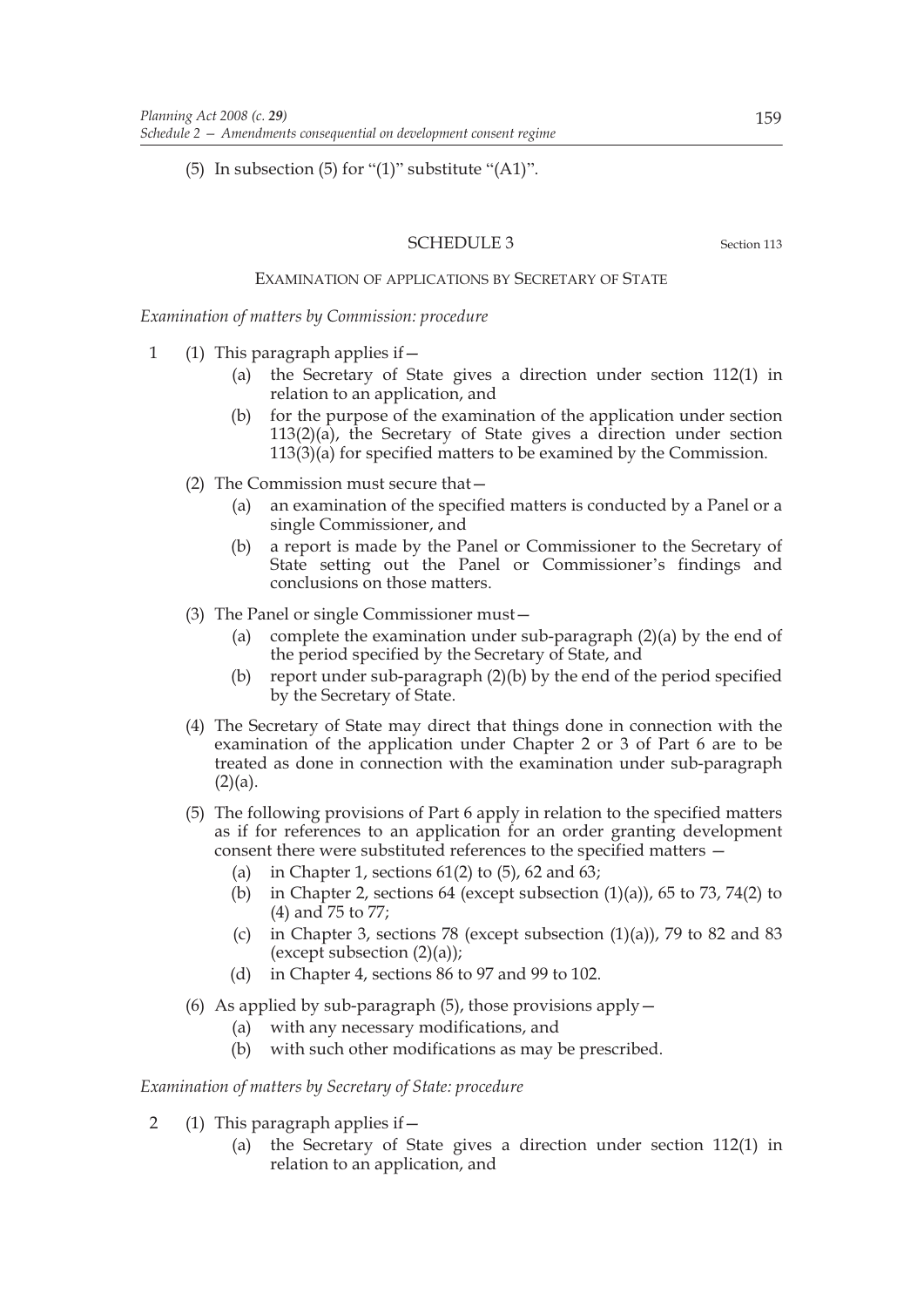- (b) for the purpose of the examination of the application under section 113(2)(a), the Secretary of State is to conduct an examination of any matters under section 113(3)(b).
- (2) It is for the Secretary of State to decide how to conduct the examination under section 113(3)(b).
- (3) The Secretary of State may in particular decide that all or part of the examination is to take the form of  $-$ 
	- (a) consideration of written representations;
	- (b) consideration of oral representations at a hearing.
- (4) The Secretary of State may treat things done in connection with the examination of the application under Chapter 2 or 3 of Part 6 as done in connection with the examination under section 113(3)(b).
- (5) Sub-paragraph (6) applies if—
	- (a) the direction under section 112(1) is given by virtue of section 110,
	- (b) the Secretary of State has decided that all or part of the examination is to take the form of consideration of oral representations at a hearing, and
	- (c) the Secretary of State is satisfied that—
		- (i) the making of particular representations at the hearing would be likely to result in the disclosure of information as to defence or national security, and
		- (ii) the public disclosure of that information would be contrary to the national interest.
- (6) The Secretary of State may direct that representations of a specified description may be made only to persons of a specified description (instead of being made in public).
- (7) "Specified" means specified in the direction.
- (8) The Secretary of State's powers under sub-paragraphs (2) to (4) are subject  $t_0$ 
	- (a) sub-paragraphs (5) to (7), and
	- (b) any rules made under paragraph 3.
- (9) In this paragraph "representation" includes evidence.

#### *Rules*

- 3 (1) The Lord Chancellor or (if sub-paragraph (2) applies) the Secretary of State, after consultation with the Administrative Justice and Tribunals Council, may make rules regulating the procedure to be followed in connection with the Secretary of State's examination of an application under section 113.
	- (2) This sub-paragraph applies if the development to which the application relates (or part of the development) is the construction (other than by a gas transporter) of an oil or gas cross-country pipe-line—
		- (a) one end of which is in England or Wales, and
		- (b) the other end of which is in Scotland.
	- (3) Rules under sub-paragraph (1) may make provision for or in connection with authorising the Secretary of State, alone or with others, to enter onto land, including land owned or occupied otherwise than by the applicant, for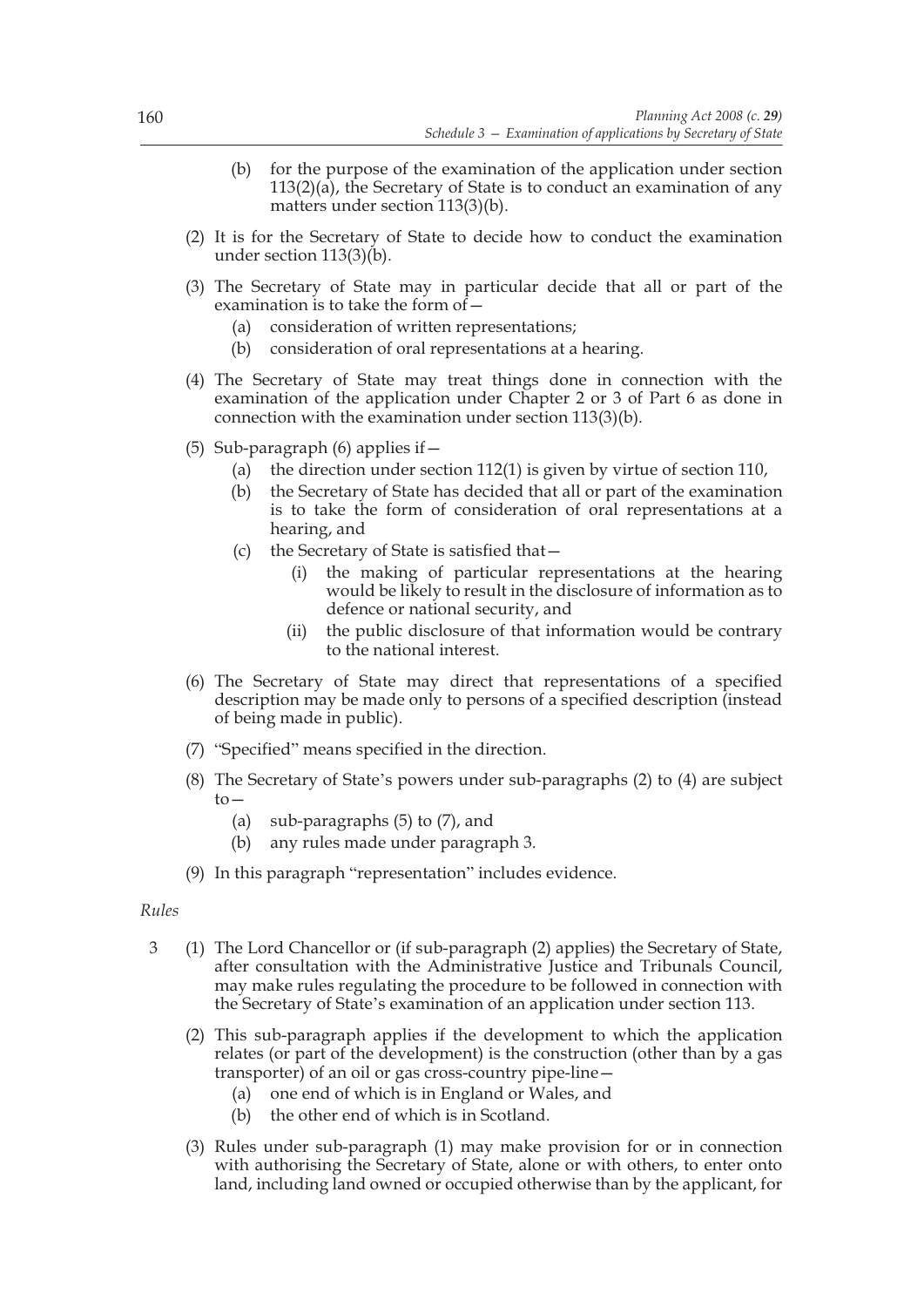the purpose of inspecting the land as part of the Secretary of State's examination.

- (4) Rules under sub-paragraph (1) may regulate procedure in connection with matters preparatory to the Secretary of State's examination, and in connection with matters subsequent to the examination, as well as in connection with the conduct of the examination.
- (5) Power under this paragraph to make rules includes power to make different provision for different purposes.
- (6) Power under this paragraph to make rules is exercisable by statutory instrument.
- (7) A statutory instrument containing rules under this paragraph is subject to annulment pursuant to a resolution of either House of Parliament.

### *Appointed representatives*

- 4 (1) Sub-paragraph (2) applies if the Secretary of State gives a direction under paragraph 2(6) for representations of a specified description to be made only to persons of a specified description (instead of being made in public).
	- (2) The Attorney General or (where the representations are to be made in Scotland) the Advocate General for Scotland may appoint a person (an "appointed representative") to represent the interests of an interested party who (by virtue of the direction) is prevented from being present when the representations are made.
	- (3) "Interested party" means a person who is an interested party in relation to the application for the purposes of Chapter 4 of Part 6 (see section 102).
	- (4) Rules under paragraph 3 may make provision as to the functions of an appointed representative.
	- (5) The Secretary of State may direct a person (a "responsible person") to pay the fees and expenses of an appointed representative, if the Secretary of State thinks that the responsible person is interested in the hearing in relation to any representations that are the subject of the direction under paragraph  $2(6)$ .
	- (6) If the Secretary of State gives a direction under sub-paragraph (5) and the appointed representative and the responsible person are unable to agree the amount of the fees and expenses, the amount must be determined by the Secretary of State.
	- (7) The Secretary of State must cause the amount agreed between the appointed representative and the responsible person, or determined by the Secretary of State, to be certified.
	- (8) An amount so certified is recoverable from the responsible person as a civil debt.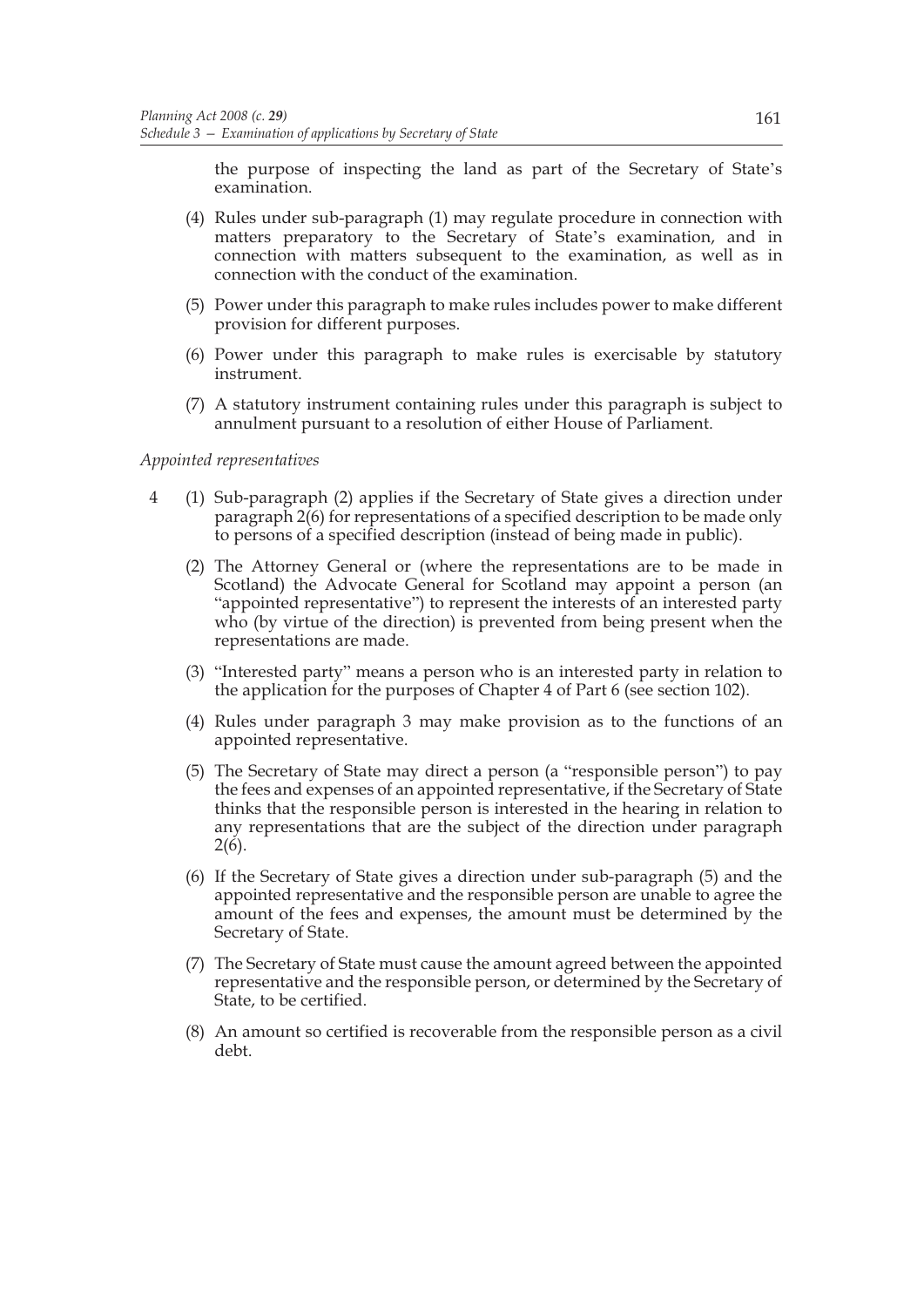# SCHEDULE 4 Section 119

#### CORRECTION OF ERRORS IN DEVELOPMENT CONSENT DECISIONS

### *Correction of errors*

- 1 (1) This paragraph applies if—
	- (a) the decision-maker makes an order granting development consent, or refuses development consent, and
	- (b) the decision document contains a correctable error.
	- (2) The decision document is—
		- (a) in the case of an order granting development consent, the order;
		- (b) in the case of a refusal of development consent, the document recording the refusal.
	- (3) A correctable error is an error or omission which—
		- (a) is in a part of the decision document which records the decision, and
		- (b) is not part of the statement of reasons for the decision.
	- (4) The appropriate authority may correct the error or omission if (but only if) the conditions in sub-paragraphs (5) and (7) are met. This is subject to sub-paragraph (11).
	- (5) The condition is that, before the end of the relevant period—
		- (a) the appropriate authority receives a written request to correct the error or omission from any person, or
		- (b) the appropriate authority sends a statement in writing to the applicant which explains the error or omission and states that the appropriate authority is considering making the correction.
	- (6) The relevant period is  $-$ 
		- (a) if the decision document is an order granting development consent, the period specified in section 118(1)(b);
		- (b) if the decision document is the document recording a refusal of development consent, the period specified in section  $\tilde{118}(2)(b)$ .
	- (7) The condition is that the appropriate authority informs each relevant local planning authority that the request mentioned in sub-paragraph (5)(a) has been received or the statement mentioned in sub-paragraph (5)(b) has been sent (as the case may be).
	- $(8)$  If  $-$ 
		- (a) the decision document is an order granting development consent, and
		- (b) the order was required to be contained in a statutory instrument,

the power conferred by sub-paragraph (4) may be exercised only by order contained in a statutory instrument.

- (9) If the instrument containing the order is made by the Commission, the Statutory Instruments Act 1946 (c. 36) applies in relation to the instrument as if it had been made by a Minister of the Crown.
- (10) As soon as practicable after the instrument is made, the appropriate authority must deposit a copy of it in the office of the Clerk of the Parliaments.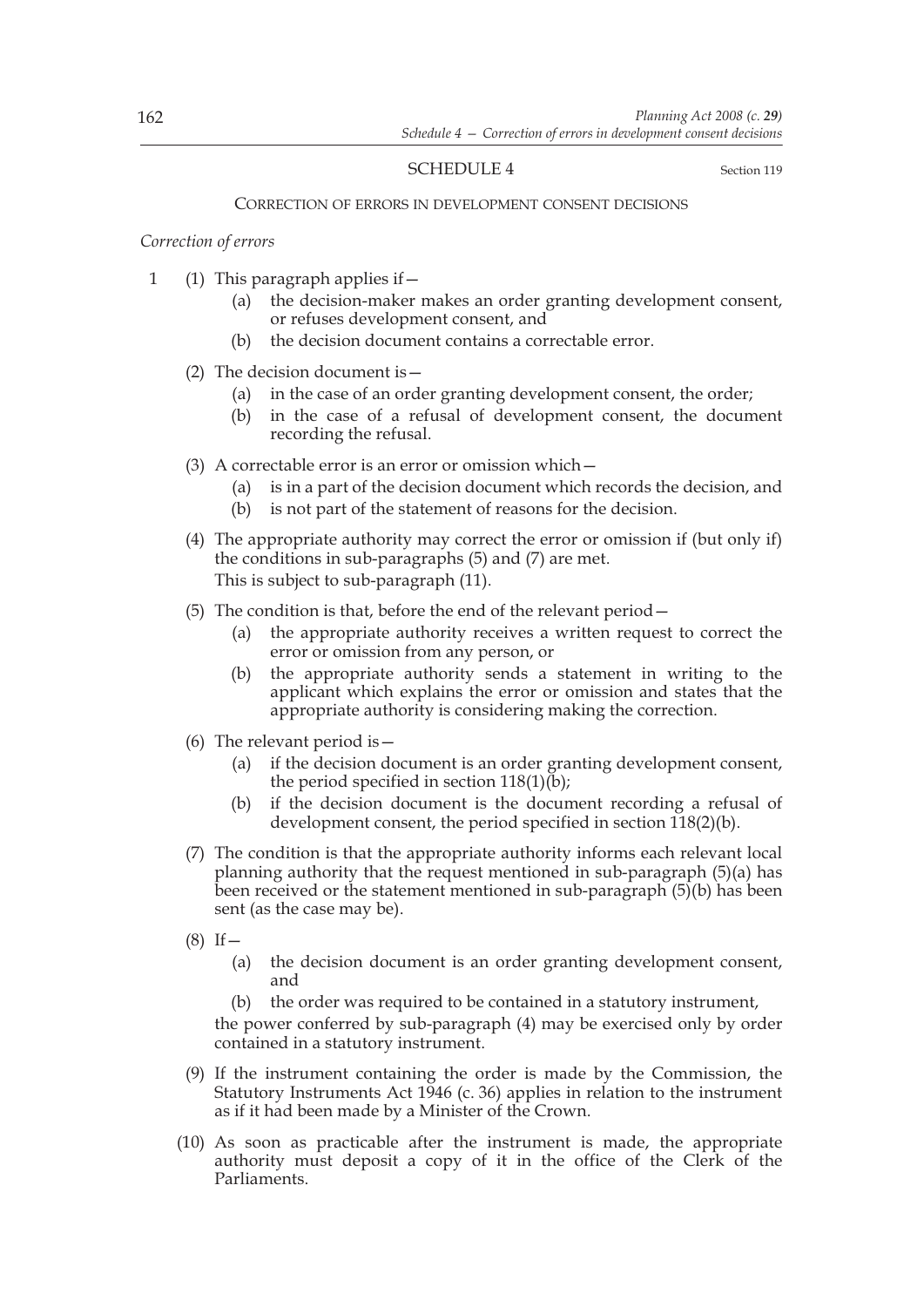(11) The power conferred by sub-paragraph (4) may not be exercised in relation to provision included in an order granting development consent by virtue of any of paragraphs 27 to 30 of Schedule 5 (deemed consent under Coast Protection Act 1949 (c. 74) and deemed licences under Food and Environment Protection Act 1985 (c. 48)).

# *Correction notice*

- 2 (1) If paragraph 1(5)(a) or (b) applies the appropriate authority must issue a notice in writing (a "correction notice") which—
	- (a) specifies the correction of the error or omission, or
	- (b) gives notice of the decision not to correct the error or omission.
	- (2) The appropriate authority must issue the correction notice as soon as practicable after making the correction or deciding not to make the correction.
	- (3) The appropriate authority must give the correction notice to  $-$ 
		- (a) the applicant,
		- (b) each relevant local planning authority, and
		- (c) if the correction was requested by any other person, that person.
	- (4) The Secretary of State may by order specify any other person or description of person to whom a correction notice must be given.

# *Effect of a correction*

- 3 (1) If a correction is made in pursuance of paragraph 1—
	- (a) the original decision and the decision document containing it continue in force, and
	- (b) the decision document is treated as corrected as specified in the correction notice issued under paragraph 2 with effect from the date the correction notice is issued, or, if the correction is required to be made by order contained in a statutory instrument, the date specified in the order.
	- (2) If a correction is not made—
		- (a) the original decision continues to have full force and effect, and
		- (b) nothing in this Schedule affects anything done in pursuance of or in respect of the original decision.
	- (3) "The original decision" means the decision to—
		- (a) make an order granting development consent, or
		- (b) refuse development consent.

# *Interpretation*

4 In this Schedule—

"the applicant" means the person who made the application to which the decision relates;

- "the appropriate authority" means—
	- (a) the Commission where the decision-maker is a Panel or the Council;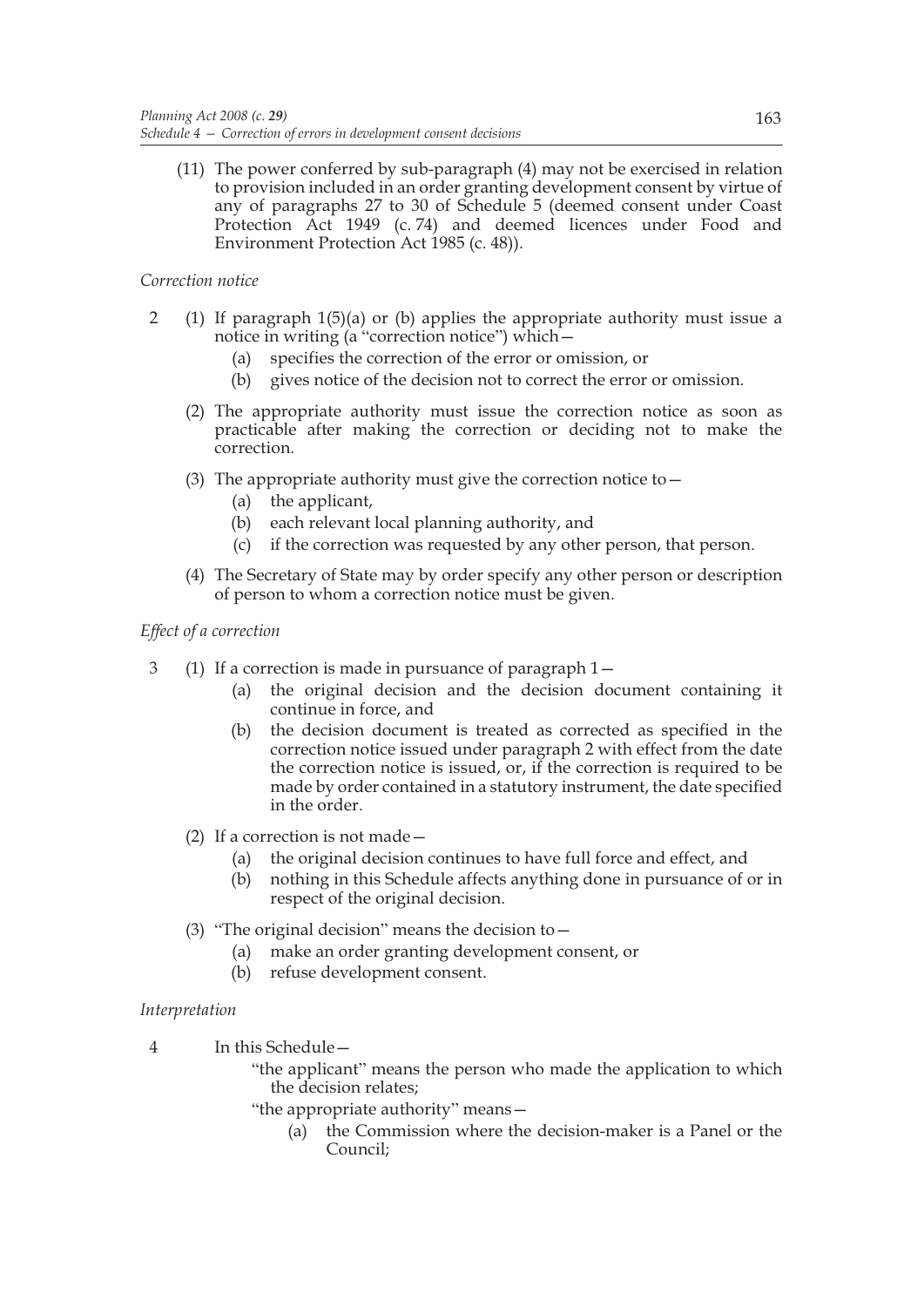- (b) the Secretary of State where the decision-maker is the Secretary of State;
- "a relevant local planning authority" means a local planning authority for all or any part of the area in which the land to which the decision relates is situated.

# SCHEDULE 5 Section 120

#### PROVISION RELATING TO, OR TO MATTERS ANCILLARY TO, DEVELOPMENT

#### PART 1

#### THE MATTERS

- 1 The acquisition of land, compulsorily or by agreement.
- 2 The creation, suspension or extinguishment of, or interference with, interests in or rights over land (including rights of navigation over water), compulsorily or by agreement.
- 3 The abrogation or modification of agreements relating to land.
- 4 Carrying out specified excavation, mining, quarrying or boring operations in a specified area.
- 5 The operation of a generating station.
- 6 Keeping electric lines installed above ground.
- 7 The use of underground gas storage facilities.
- 8 The sale, exchange or appropriation of Green Belt land.
- 9 Freeing land from any restriction imposed on it by or under the Green Belt (London and Home Counties) Act 1938 (c. xciii), or by a covenant or other agreement entered into for the purposes of that Act.
- 10 The protection of the property or interests of any person.
- 11 The imposition or exclusion of obligations or liability in respect of acts or omissions.
- 12 Carrying out surveys or taking soil samples.
- 13 Cutting down, uprooting, topping or lopping trees or shrubs or cutting back their roots.
- 14 The removal, disposal or re-siting of apparatus.
- 15 Carrying out civil engineering or other works.
- 16 The diversion of navigable or non-navigable watercourses.
- 17 The stopping up or diversion of highways.
- 18 Charging tolls, fares and other charges.
- 19 The designation of a highway as a trunk road or special road.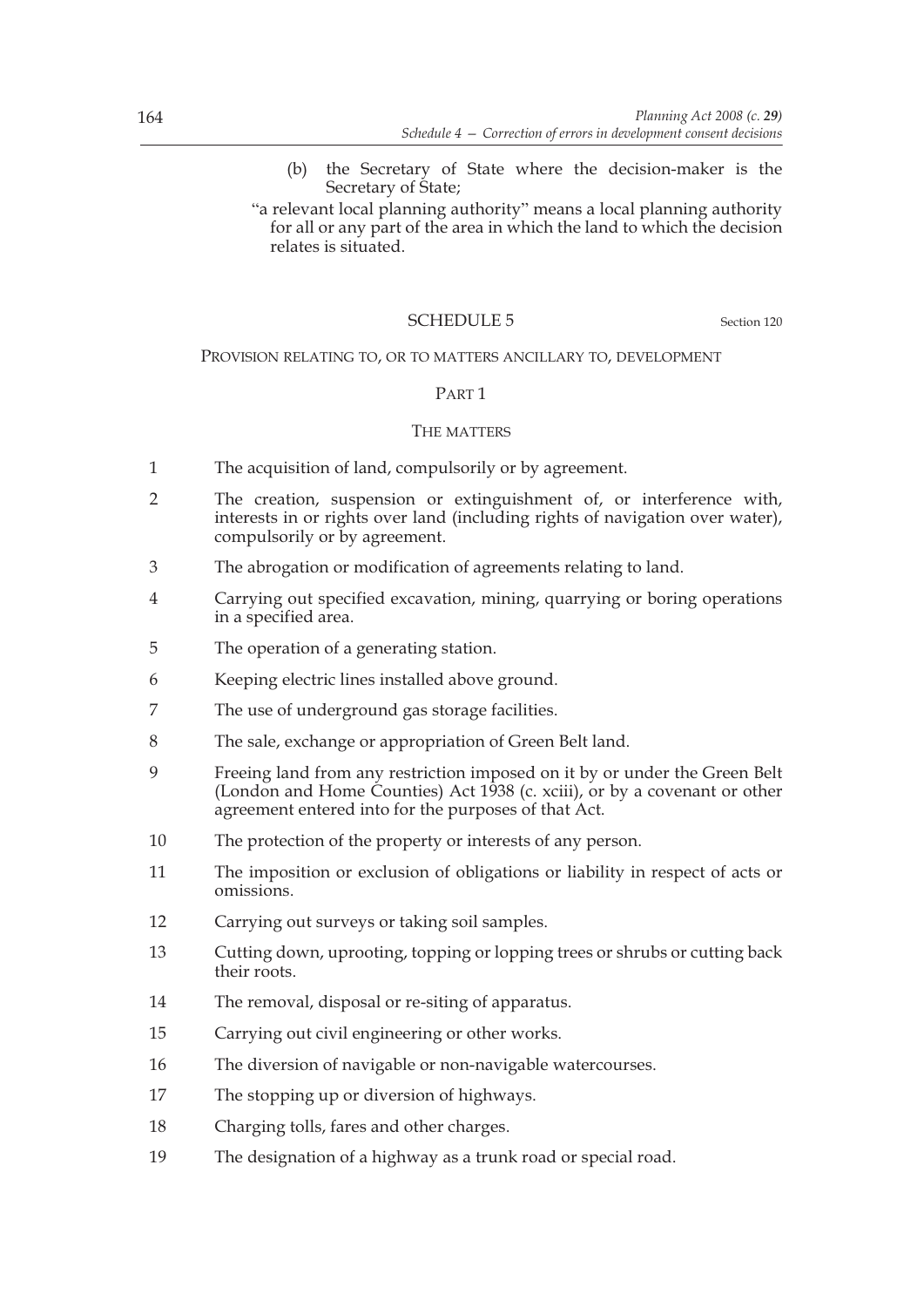- 20 The specification of the classes of traffic authorised to use a highway.
- 21 The appropriation of a highway for which the person proposing to construct or improve a highway is the highway authority.
- 22 The transfer to the person proposing to construct or improve a highway of a highway for which that person is not the highway authority.
- 23 The specification of the highway authority for a highway.
- 24 The operation and maintenance of a transport system.
- 25 Entering into an agreement for the provision of police services.
- 26 The discharge of water into inland waters or underground strata.
- 27 Deeming consent under section 34 of the Coast Protection Act 1949 (c. 74) to have been given by the Secretary of State for operations specified in the order and subject to such conditions as may be specified in the order.
- 28 Deeming any such conditions to have been imposed by the Secretary of State under that section.
- 29 Deeming a licence under Part 2 of the Food and Environment Protection Act 1985 (c. 48) to have been issued by a specified licensing authority for operations specified in the order and subject to such provisions as may be specified in the order.
- 30 Deeming any such provisions to have been included in the licence by the specified licensing authority by virtue of that Act.
- 31 The creation of a harbour authority.
- 32 Changing the powers and duties of a harbour authority.
- 33 The transfer of property, rights, liabilities, or functions.
- 34 The transfer, leasing, suspension, discontinuance and revival of undertakings.
- 35 The payment of contributions.
- 36 The payment of compensation.
- 37 The submission of disputes to arbitration.
- 38 The alteration of borrowing limits.

#### PART 2

### INTERPRETATION

- 39 (1) This paragraph applies for the purposes of this Schedule.
	- (2) "Transport system" means any of the following—
		- (a) a railway,
		- (b) a tramway,
		- (c) a trolley vehicle system,
		- (d) a system using a mode of guided transport prescribed by order under section  $2$  of the Transport and Works Act 1992 (c. 42).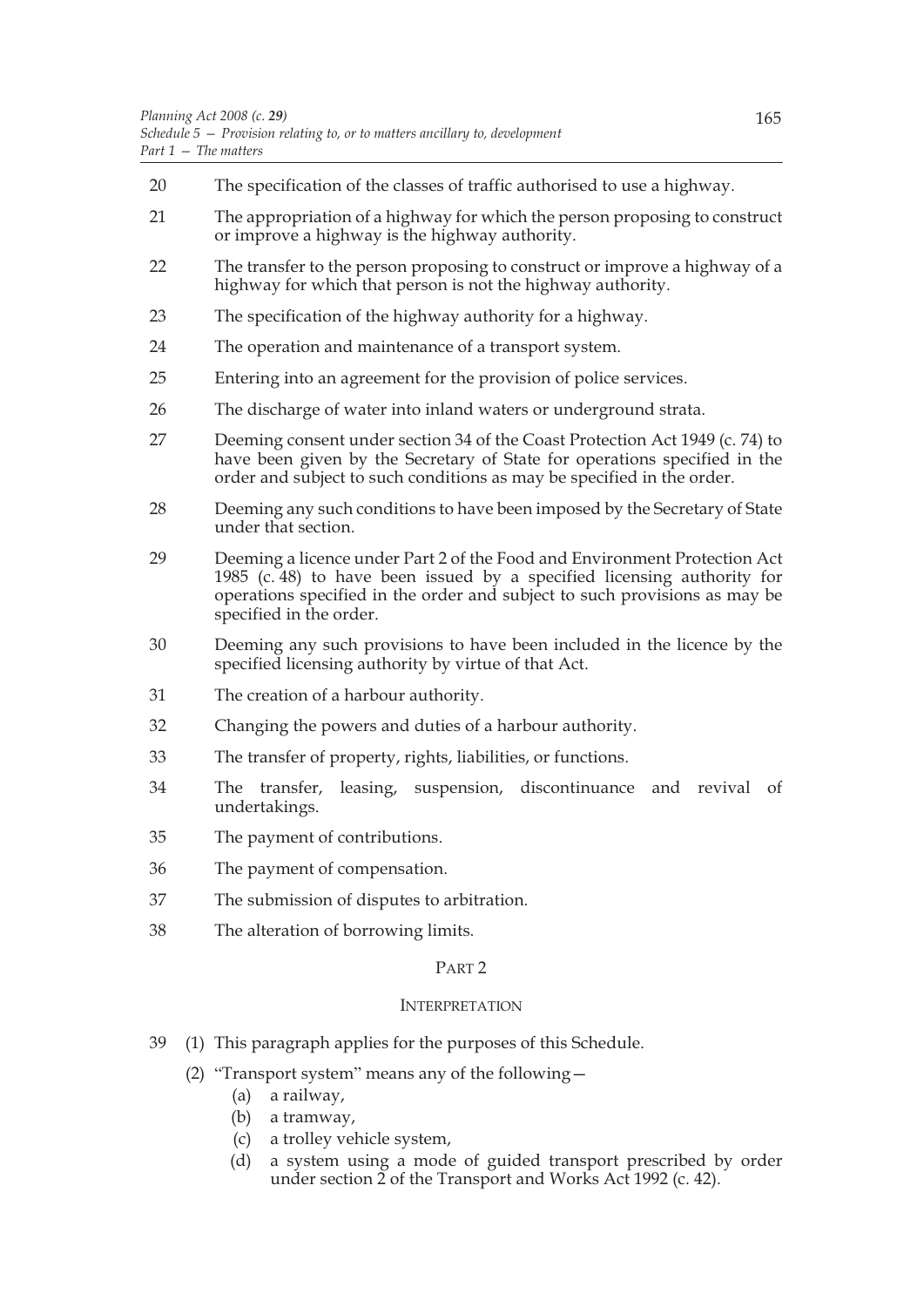- (3) "Maintenance", in relation to a transport system, includes the inspection, repair, adjustment, alteration, removal, reconstruction or replacement of the system.
- (4) The following terms have the meanings given by section 67(1) (interpretation) of the Transport and Works Act  $1992$  (c.  $42$ ) –
	- "guided transport", "tramway", "trolley vehicle system".

# SCHEDULE 6 Section 153

CHANGES TO, AND REVOCATION OF, ORDERS GRANTING DEVELOPMENT CONSENT

# *Preliminary*

- 1 (1) This paragraph applies for the purposes of this Schedule.
	- (2) "The applicant", in relation to a development consent order, means the person who applied for the order.
	- (3) "A successor in title of the applicant" means a person who—
		- (a) derives title to the land from the applicant (whether directly or indirectly), and
		- (b) has an interest in the land.
	- (4) "The appropriate authority" means—
		- (a) in a case where a Panel or the Council made the order granting development consent, the Commission;
		- (b) in a case where the Secretary of State made the order, the Secretary of State.
	- (5) "Development consent order" means an order granting development consent.
	- (6) "The land", in relation to a development consent order, means the land to which the order relates or any part of that land.

# *Non-material changes*

- 2 (1) The appropriate authority may make a change to a development consent order if it is satisfied that the change is not material. This is subject to sub-paragraph (13).
	- (2) In deciding whether a change is material, the appropriate authority must have regard to the effect of the change, together with any previous changes made under this paragraph, on the development consent order as originally made.
	- (3) The power conferred by sub-paragraph  $(1)$  includes power  $-$ 
		- (a) to impose new requirements in connection with the development for which consent is granted by the development consent order;
		- (b) to remove or alter existing requirements.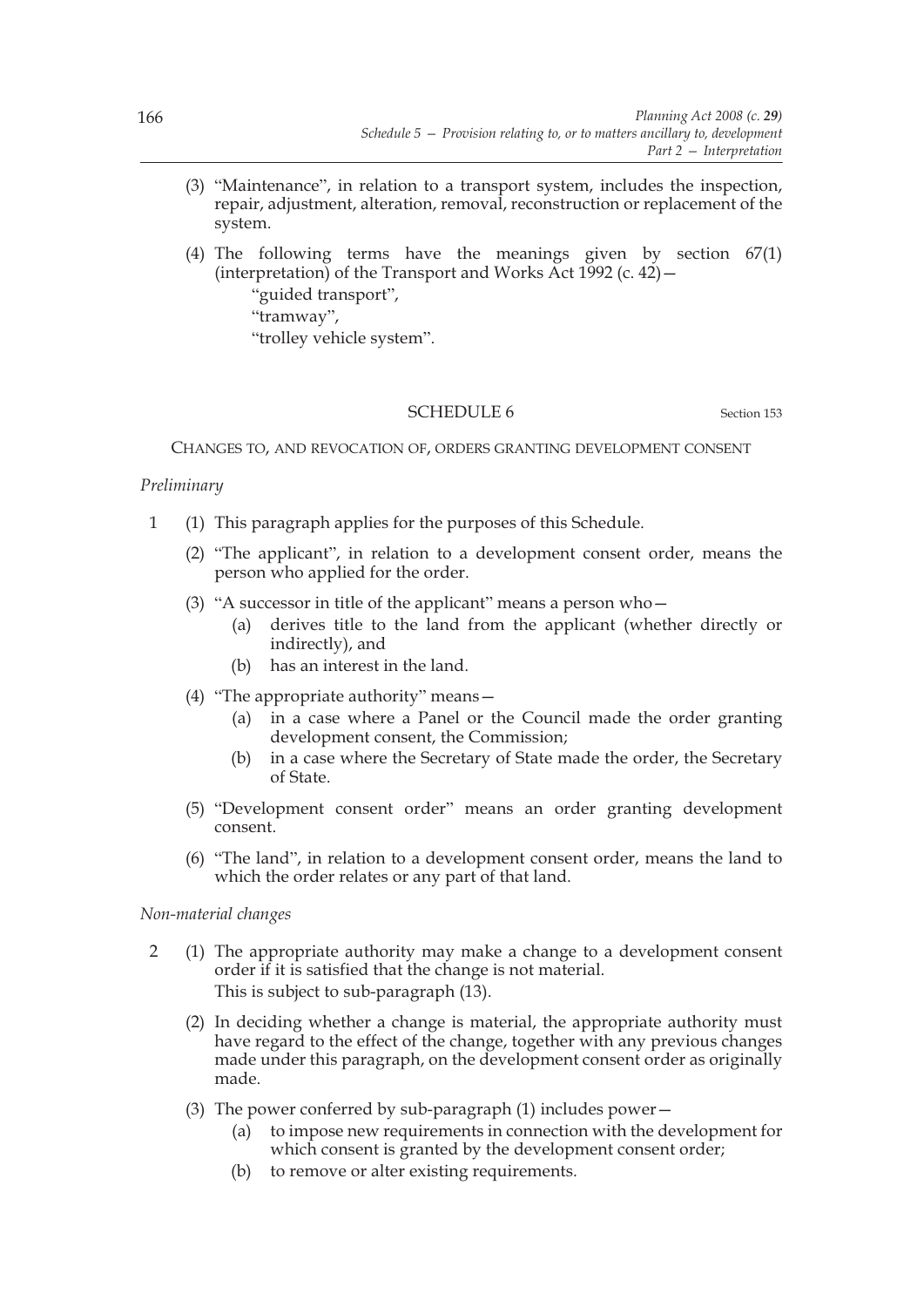- (4) The power conferred by sub-paragraph (1) may be exercised only on an application made to the Commission by or on behalf of—
	- (a) the applicant or a successor in title of the applicant,
	- (b) a person with an interest in the land, or
	- (c) any other person for whose benefit the development consent order has effect.
- (5) An application under sub-paragraph (4) must be made in the prescribed form and manner.
- (6) Sub-paragraph (7) applies in relation to an application under sub-paragraph (4) made by or on behalf of a person with an interest in some, but not all, of the land to which the development consent order relates.
- (7) The application may be made only in respect of so much of the order as affects the land in which the person has an interest.
- (8) The appropriate authority must comply with such requirements as may be prescribed as to consultation and publicity in relation to the exercise of the power conferred by sub-paragraph (1). This is subject to sub-paragraphs (9) to (11).
- (9) If the development consent order was required to be contained in a statutory instrument, the power conferred by sub-paragraph (1) may be exercised only by order contained in a statutory instrument.
- (10) If the instrument containing the order is made by the Commission, the Statutory Instruments Act 1946 (c. 36) applies in relation to the instrument as if it had been made by a Minister of the Crown.
- (11) As soon as practicable after the instrument is made, the appropriate authority must deposit a copy of it in the office of the Clerk of the Parliaments.
- (12) If a change is made to a development consent order under the power conferred by sub-paragraph  $(1)$  –
	- (a) the order continues in force,
	- (b) the appropriate authority must give notice of the change to the order to such persons as may be prescribed, and
	- (c) the change to the order takes effect from the date on which the notice is issued, or, if the change to the order is required to be made by order contained in a statutory instrument, the date specified in the order making the change.
- (13) The power conferred by sub-paragraph (1) may not be exercised in relation to provision included in an order granting development consent by virtue of any of paragraphs 27 to 30 of Schedule 5 (deemed consent under Coast Protection Act 1949 (c. 74) and deemed licences under Food and Environment Protection Act 1985 (c. 48)).

# *Changes to, and revocation of, orders granting development consent*

- 3 (1) The appropriate authority may by order make a change to, or revoke, a development consent order.
	- (2) The power conferred by sub-paragraph (1) may be exercised only in accordance with—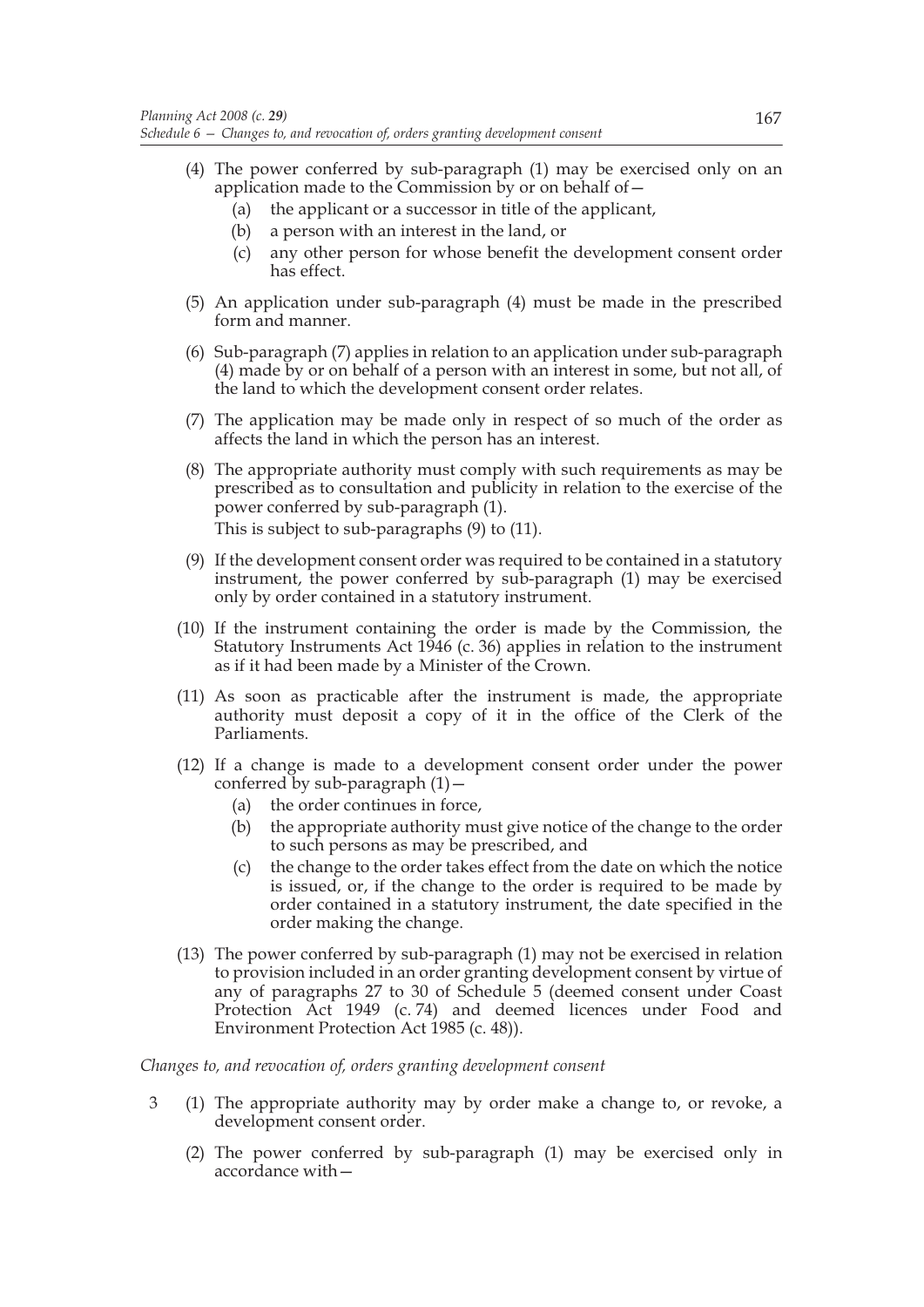- (a) the following provisions of this paragraph, and
- (b) paragraphs 4 and 5.
- (3) The power may be exercised without an application being made if the appropriate authority is satisfied that—
	- (a) the development consent order contains a significant error, and
	- (b) it would not be appropriate for the error to be corrected by means of the power conferred by paragraph 1 of Schedule 4 or paragraph 2 of this Schedule.
- (4) The power may be exercised on an application made by or on behalf of  $-$ 
	- (a) the applicant or a successor in title of the applicant,
		- (b) a person with an interest in the land, or
		- (c) any other person for whose benefit the development consent order has effect.
- (5) The power may be exercised on an application made by a local planning authority if the appropriate authority is satisfied that—
	- (a) the development consent order grants development consent for development on land all or part of which is in the local planning authority's area,
	- (b) the development has begun but has been abandoned, and
	- (c) the amenity of other land in the local planning authority's area or an adjoining area is adversely affected by the condition of the land.
- (6) Where the appropriate authority is the Commission, the power may be exercised on an application made by the Secretary of State if the Commission is satisfied that—
	- (a) if the development were carried out in accordance with the development consent order, there would be a contravention of Community law or any of the Convention rights, or
	- (b) there are other exceptional circumstances that make it appropriate to exercise the power.
- (7) Where the appropriate authority is the Secretary of State, the power may be exercised without an application being made if the Secretary of State is satisfied that—
	- (a) if the development were carried out in accordance with the development consent order, there would be a contravention of Community law or any of the Convention rights, or
	- (b) there are other exceptional circumstances that make it appropriate to exercise the power.
- (8) In this paragraph—
	- "Community law" means—
		- (a) all the rights, powers, liabilities, obligations and restrictions from time to time created or arising by or under the Community Treaties, and
		- (b) all the remedies and procedures from time to time provided for by or under the Community Treaties;
	- "the Convention rights" has the same meaning as in the Human Rights Act 1998 (c. 42).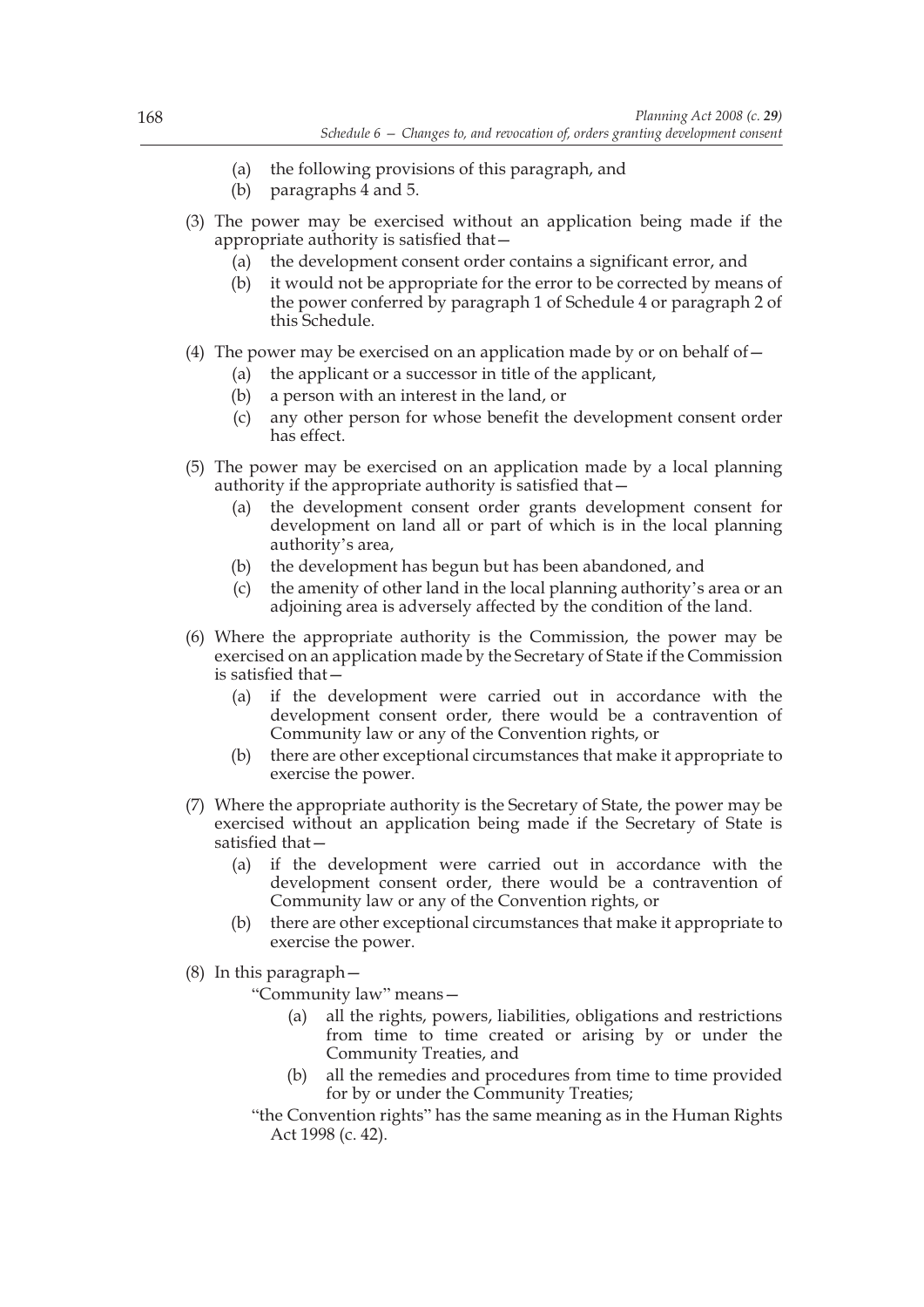*Changes to, and revocation of, orders: supplementary*

- 4 (1) An application under paragraph 3 must be—
	- (a) made in the prescribed form and manner, and
	- (b) accompanied by information of a prescribed description.
	- (2) Sub-paragraph (3) applies in relation to an application under paragraph 3(4) made by or on behalf of a person with an interest in some, but not all, of the land to which the development consent order relates.
	- (3) The application may be made only in respect of so much of the order as affects the land in which the person has an interest.
	- (4) The Secretary of State may by regulations make provision about—
		- (a) the procedure to be followed before an application under paragraph 3 is made;
		- (b) the making of such an application;
		- (c) the decision-making process in relation to the exercise of the power conferred by paragraph 3(1);
		- (d) the making of the decision as to whether to exercise that power;
		- (e) the effect of a decision to exercise that power.
	- (5) Paragraphs (c) to (e) of sub-paragraph (4) apply in relation to the exercise of the power conferred by paragraph  $3(1)$  –
		- (a) on an application under paragraph 3, or
		- (b) on the initiative of the appropriate authority under paragraph 3(3) or (7).
	- (6) If a development consent order is changed or revoked in the exercise of the power conferred by paragraph 3(1), the appropriate authority must give notice of the change or revocation to such persons as may be prescribed.
	- (7) If a development consent order was required to be contained in a statutory instrument, an order changing or revoking the development consent order made in the exercise of the power conferred by paragraph 3(1) must also be contained in a statutory instrument.
	- (8) If the instrument containing the order is made by the Commission, the Statutory Instruments Act 1946 (c. 36) applies in relation to the instrument as if it had been made by a Minister of the Crown.
	- (9) As soon as practicable after the instrument is made, the appropriate authority must deposit a copy of it in the office of the Clerk of the Parliaments.
- 5 (1) This paragraph applies in relation to the power conferred by paragraph 3(1) to make a change to, or revoke, a development consent order.
	- (2) The power may not be exercised after the end of the period of 4 years beginning with the date on which the relevant development was substantially completed.
	- (3) Sub-paragraph (2) does not prevent the exercise of the power—
		- (a) in relation to requirements imposed by the development consent order in connection with the relevant development, or
		- (b) to revoke the development consent order.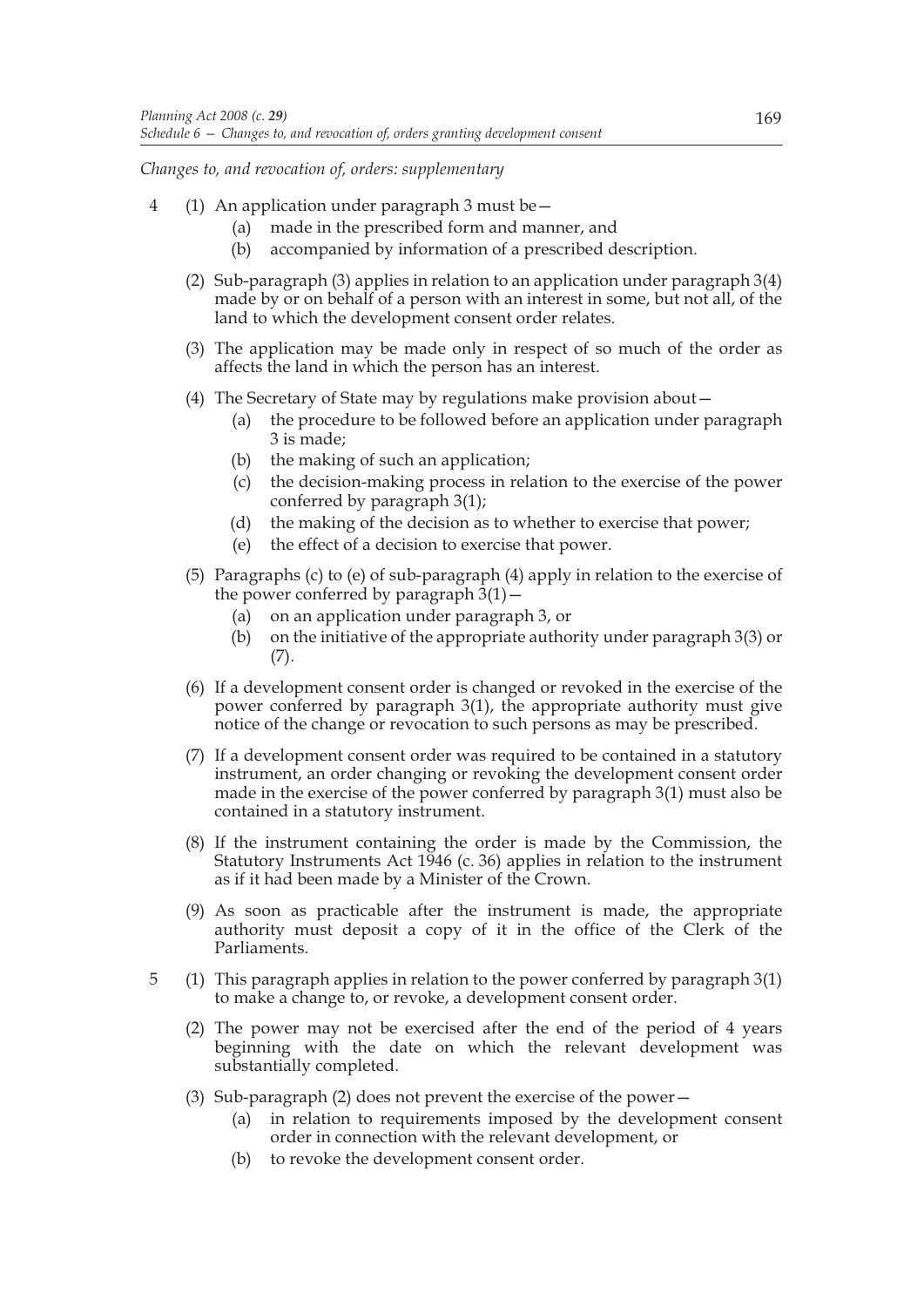- (4) The power includes power—
	- (a) to require the removal or alteration of buildings or works;
	- (b) to require the discontinuance of a use of land;
	- (c) to impose specified requirements in connection with the continuance of a use of land;
	- (d) to impose new requirements in connection with the relevant development;
	- (e) to remove or alter existing requirements.
- (5) Subject to sub-paragraph (4)(a), the exercise of the power does not affect any building or other operations carried out in pursuance of the development consent order before the power is exercised.
- (6) The power may not be exercised in relation to provision included in an order granting development consent by virtue of any of paragraphs 27 to 30 of Schedule 5 (deemed consent under Coast Protection Act 1949 (c. 74) and deemed licences under Food and Environment Protection Act 1985 (c. 48)).
- (7) "The relevant development" is the development for which consent is granted by the development consent order.

## *Compensation*

- 6 (1) This paragraph applies if  $-$ 
	- (a) in exercise of the power conferred by paragraph 3, the appropriate authority makes a change to, or revokes, a development consent order,
	- (b) the case in which the power is exercised is one falling within subparagraph (3), (6) or (7) of that paragraph,
	- (c) on a claim for compensation under this paragraph it is shown that a person with an interest in the land, or for whose benefit the development consent order has effect
		- has incurred expenditure in carrying out work which is rendered abortive by the change or revocation, or
		- (ii) has otherwise sustained loss or damage which is directly attributable to the change or revocation, and
	- (d) the claim is made to the appropriate authority in the prescribed manner and before the end of the prescribed period.
	- (2) Compensation in respect of the expenditure, loss or damage is payable to the person by—
		- (a) the appropriate authority, if the change or revocation is made in a case falling within paragraph 3(3);
		- (b) the Secretary of State, if the change or revocation is made in a case falling within paragraph  $3(6)$  or  $(7)$ .
	- (3) The reference in sub-paragraph  $(1)(c)(i)$  to expenditure incurred in carrying out any work includes a reference to expenditure incurred —
		- (a) in the preparation of plans for the purposes of the work, or
		- (b) on other similar matters preparatory to carrying out the work.
	- (4) Subject to sub-paragraph (3), no compensation is to be paid under this paragraph—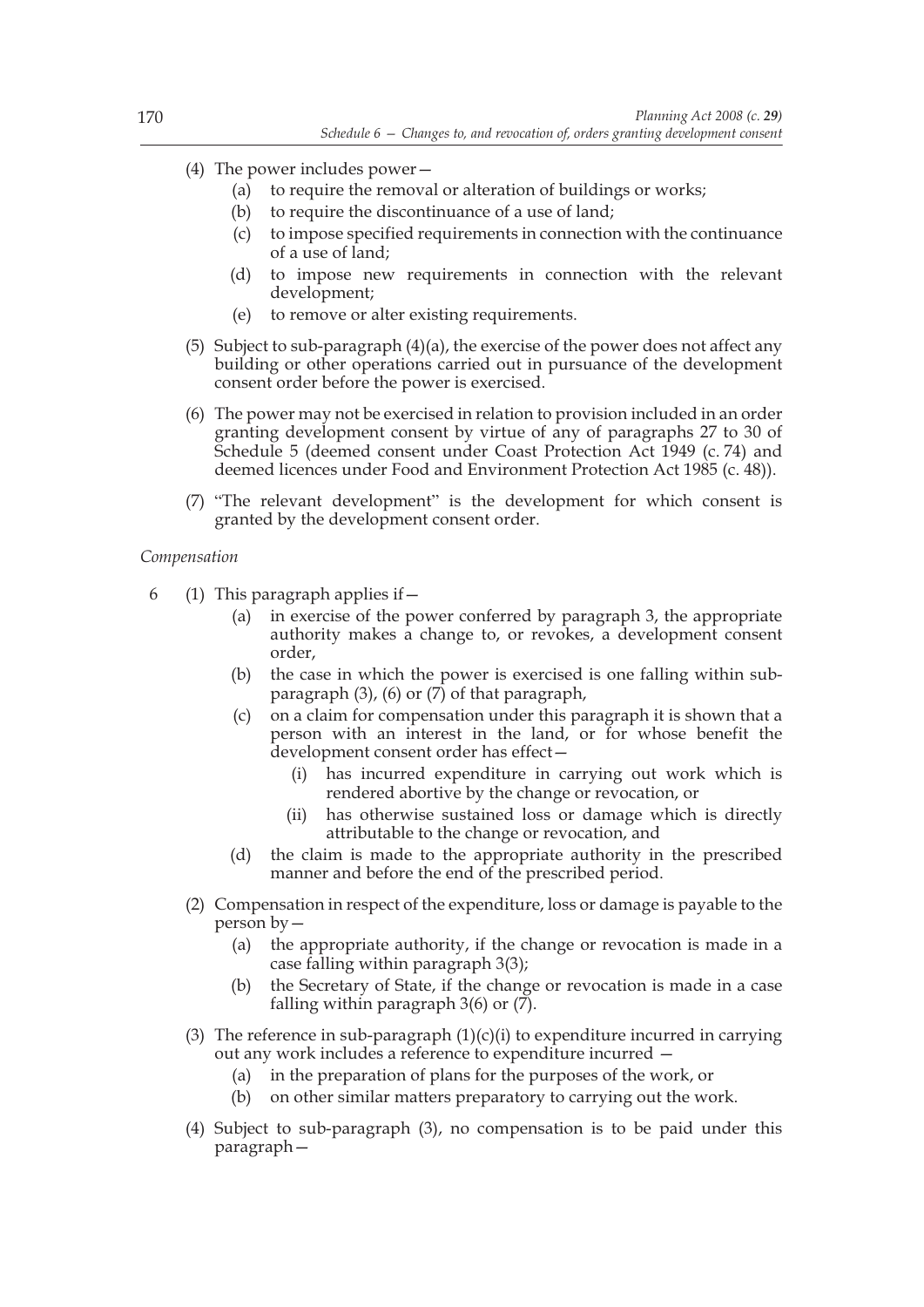- (a) in respect of any work carried out before the development consent order was made, or
- (b) in respect of any other loss or damage arising out of anything done or omitted to be done before the development consent order was made (other than loss or damage consisting of depreciation of the value of an interest in land).
- (5) The Secretary of State may by regulations make provision about the assessment of compensation payable under this paragraph.
- (6) The regulations may in particular include provision—
	- (a) for the reference of disputes about compensation for depreciation to, and the determination of such disputes by, the Lands Tribunal, the Lands Tribunal for Scotland, the First-tier Tribunal or the Upper Tribunal;
	- (b) applying, with or without modifications, a provision of or made under an Act.
- 7 (1) In this paragraph "compensation for depreciation" means compensation payable under paragraph 6 in respect of loss or damage consisting of depreciation of the value of an interest in land.
	- (2) The Secretary of State may by regulations make provision about the apportionment of compensation for depreciation between different parts of the land to which the claim for the compensation relates.
	- (3) The regulations may in particular include provision about—
		- (a) who is to make an apportionment;
		- (b) the persons to whom notice of an apportionment is to be given;
		- (c) how an apportionment is to be made;
		- (d) the reference of disputes about an apportionment to, and the determination of such disputes by, the Lands Tribunal, the Lands Tribunal for Scotland, the First-tier Tribunal or the Upper Tribunal.
	- (4) The Secretary of State may by regulations make provision for, and in connection with, the giving of notice of compensation for depreciation.
	- (5) The regulations may in particular include provision about—
		- (a) the persons to whom notice of compensation for depreciation is to be given;
		- (b) the status of such a notice;
		- (c) the registration of such a notice.

# SCHEDULE 7 Section 187

## POWER TO DECLINE TO DETERMINE APPLICATIONS: AMENDMENTS

*Town and Country Planning Act 1990 (c. 8)*

- 1 TCPA 1990 is amended as follows.
- 2 (1) Section 70A (power of local planning authority to decline to determine subsequent application) is amended as follows.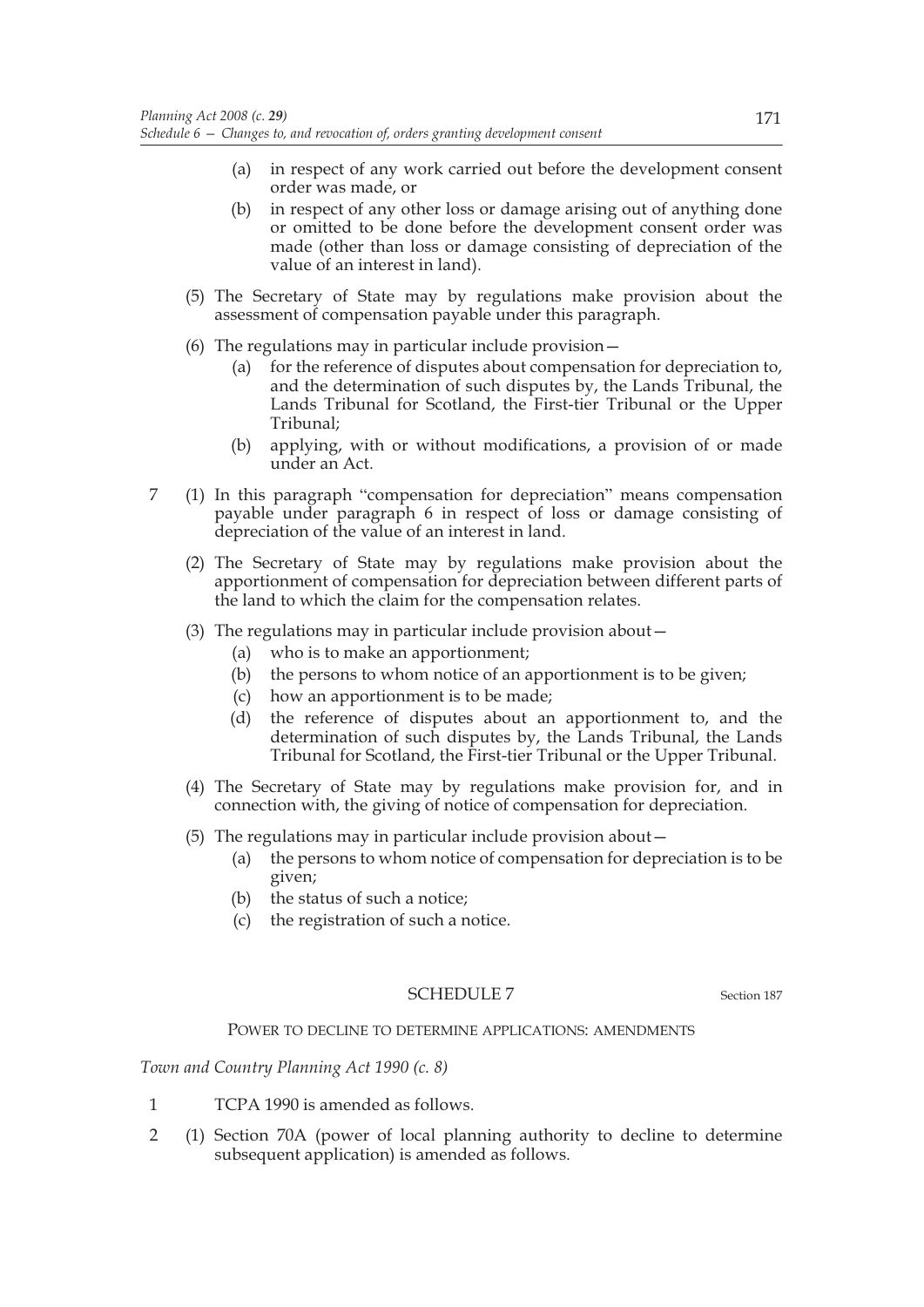- (2) At the end of subsection  $(4)(b)$  insert "or, if there has been such an appeal, it has been withdrawn".
- (3) After subsection (4) insert—
	- "(4A) A local planning authority in England may also decline to determine a relevant application if—
		- (a) the condition in subsection (4B) is satisfied, and
		- (b) the authority think there has been no significant change in the relevant considerations since the relevant event.
		- (4B) The condition is that—
			- (a) in the period of two years ending with the date on which the application mentioned in subsection (4A) is received the Secretary of State has refused a similar application,
			- (b) the similar application was an application deemed to have been made by section 177(5), and
			- (c) the land to which the application mentioned in subsection (4A) and the similar application relate is in England."
- (4) In subsection  $(7)(a)$  for "and  $(4)$ " substitute ",  $(4)$  and  $(4B)$ ".
- 3 (1) Section 70B (power of local planning authority to decline to determine overlapping application) is amended as follows.
	- (2) In subsection (1) after "which is" insert "—
		- (a) made on the same day as a similar application, or
		- $(b)$  ".
	- (3) After subsection (4) insert—
		- "(4A) A local planning authority in England may also decline to determine an application for planning permission for the development of any land in England which is made at a time when the condition in subsection  $(4B)$  applies in relation to a similar application.
			- (4B) The condition is that—
				- (a) a similar application is under consideration by the Secretary of State,
				- (b) the similar application is an application deemed to have been made by section 177(5), and
				- (c) the Secretary of State has not issued his decision."
	- (4) After subsection (6) insert—
		- "(7) If a local planning authority exercise their power under subsection (1)(a) to decline to determine an application made on the same day as a similar application, they may not also exercise that power to decline to determine the similar application."

*Planning (Listed Buildings and Conservation Areas) Act 1990 (c. 9)*

- 4 The Listed Buildings Act is amended as follows.
- 5 In section 81A (power of local planning authority to decline to determine subsequent application) at the end of subsection  $(4)(b)$  insert "or, if there has been such an appeal, it has been withdrawn".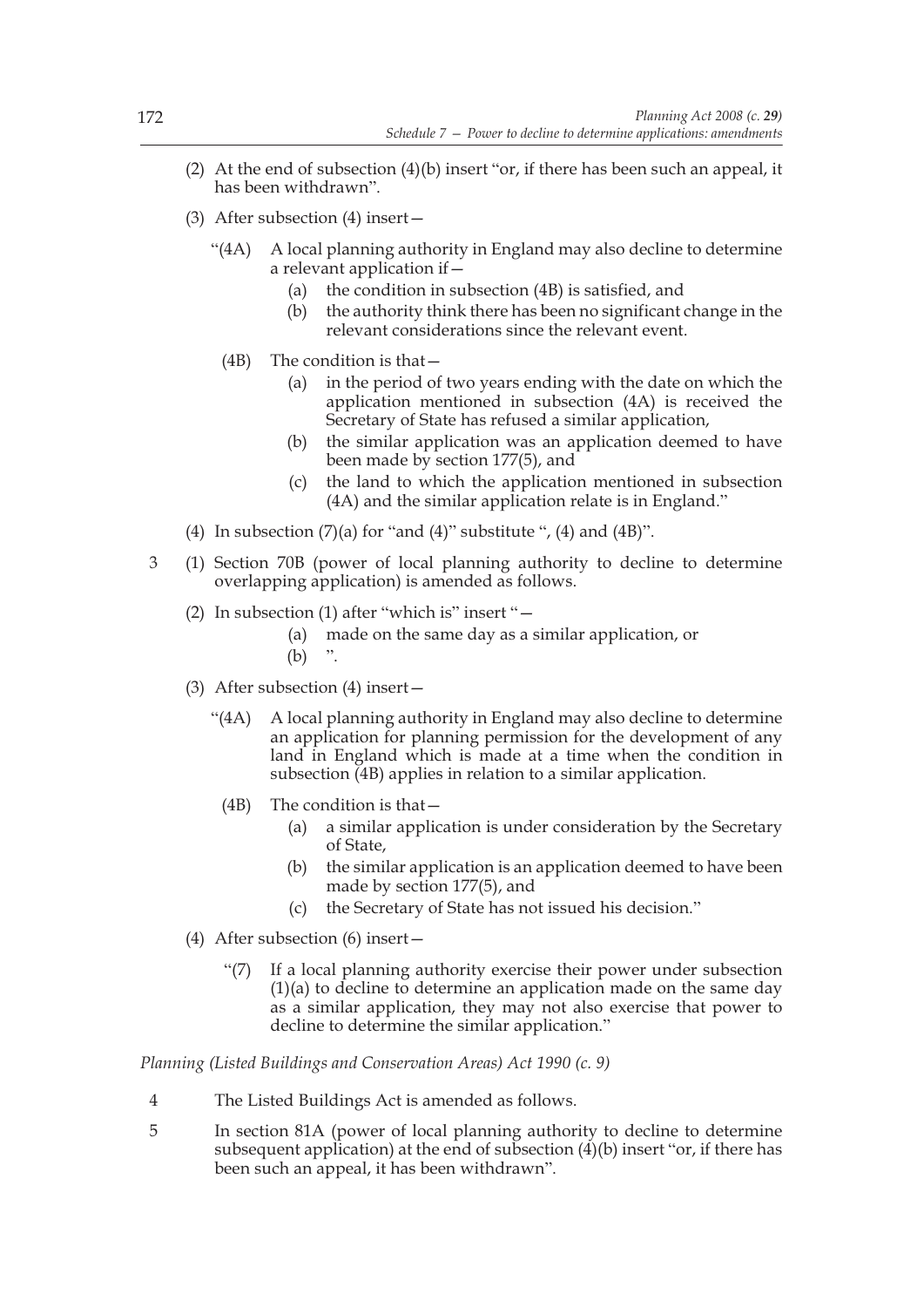- 6 (1) Section 81B (power of local planning authority to decline to determine overlapping application) is amended as follows.
	- (2) In subsection (1) after "which is" insert "—
		- (a) made on the same day as a similar application, or  $(b)$
	- (3) After subsection (4) insert—
		- "(4A) If a local planning authority exercise their power under subsection (1)(a) to decline to determine an application made on the same day as a similar application, they may not also exercise that power to decline to determine the similar application."

*Planning and Compulsory Purchase Act 2004 (c. 5)*

- 7 In section 121 of PCPA 2004 (commencement) after subsection (3) insert—
	- "(3A) Subsections (1) and (2) are subject to subsection (3B).
		- (3B) Section 43 (power to decline to determine applications) (so far as not in force on the day on which paragraph 7 of Schedule 7 of the Planning Act 2008 comes into force) comes into force on such day as may be appointed by order made by  $-$ 
			- (a) the Secretary of State in relation to England;
			- (b) the Welsh Ministers in relation to Wales."

## SCHEDULE 8 Section 192

## TREE PRESERVATION ORDERS: FURTHER AMENDMENTS

*Forestry Act 1967 (c. 10)*

- 1 The Forestry Act 1967 is amended as follows.
- 2 (1) Section 15 (trees subject to preservation orders under Planning Acts) is amended as follows.
	- (2) In subsection (1) for "consent under the order" substitute "relevant consent".
	- (3) After subsection (1) insert—
		- "(1A) In subsection (1) "relevant consent" means—
			- (a) in the case of trees in England and Wales, consent under tree preservation regulations;
			- (b) in the case of trees in Scotland, consent under the tree preservation order."
	- (4) In subsection (5) for the words from "application" to "thereunder" substitute "relevant application shall be entertained".
	- (5) After subsection (5) insert—
		- "(5A) In subsection (5) "relevant application" means—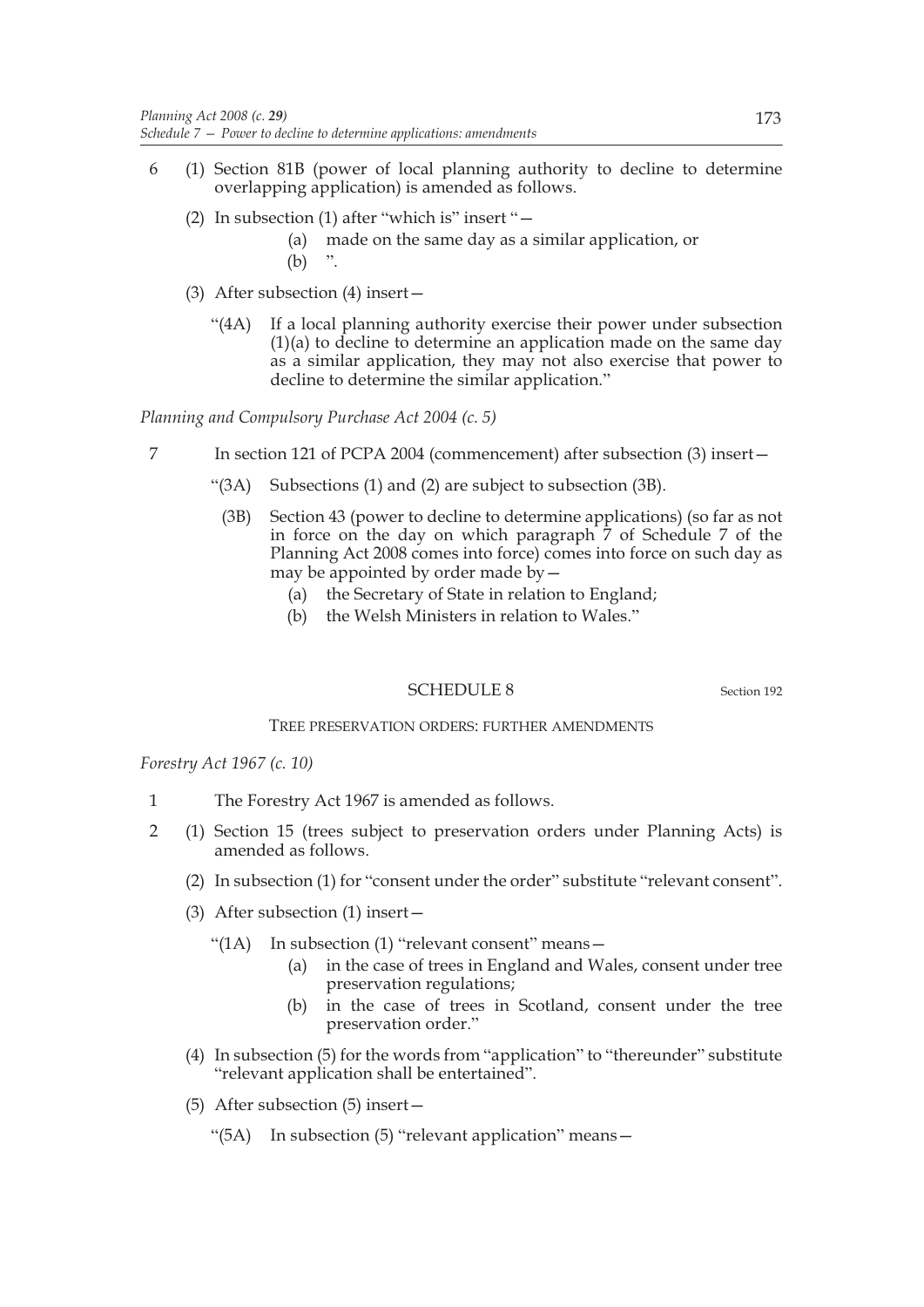- (a) in the case of trees in England and Wales, an application under tree preservation regulations for consent under the regulations;
- (b) in the case of trees in Scotland, an application under a tree preservation order for consent under the order."
- 3 In section 18 (felling directions), in subsection (5) for the words from "shall" to the end substitute "shall be sufficient authority for the felling, notwithstanding anything in—
	- (a) tree preservation regulations, in the case of trees in England or Wales;
	- (b) the tree preservation order, in the case of trees in Scotland.
- 4 In section 21 (courses open to person adversely affected by felling direction), in subsection (7), after "a tree preservation order" insert ", or under tree preservation regulations,".

5 In section 35 (interpretation of Part 2) at the appropriate place insert—

- ""tree preservation regulations" means regulations made under section 202A(1) of the Town and Country Planning Act 1990;".
- 6 (1) Schedule 3 (proceedings under Town and Country Planning Acts in relation to tree preservation orders) is amended as follows.
	- (2) In paragraph 2—
		- (a) for "under the said Acts" substitute "under the Town and Country Planning (Scotland) Act 1997",
		- (b) omit the words from "section 77" to "(for Scotland)",
		- (c) for "provisions of the said Acts" substitute "provisions of that Act", and
		- (d) omit "the said section 77 or (for Scotland)".
	- (3) After paragraph 2 insert—
		- "2A (1) Where under section 15(2)(a) an application, on being referred to the appropriate national authority, falls to be dealt with under the Town and Country Planning Act 1990, the appropriate national authority must decide the application as if it were an application for consent for the felling of trees made under tree preservation regulations.
			- (2) In this paragraph, "the appropriate national authority" means—
				- (a) the Secretary of State in relation to England;
				- (b) the Welsh Ministers in relation to Wales.".
	- (4) In paragraph 3—
		- (a) for "the Town and Country Planning Acts" substitute "the Town and Country Planning (Scotland) Act 1997", and
		- (b) for "the Town and Country Planning Act 1990 or (for Scotland) the Town and Country Planning (Scotland) Act 1997<sup>"</sup> substitute "that Act".
	- (5) After paragraph 3 insert—
		- "3A Where under section 15(3)(a) an application, on being referred to an authority who have made a tree preservation order, falls to be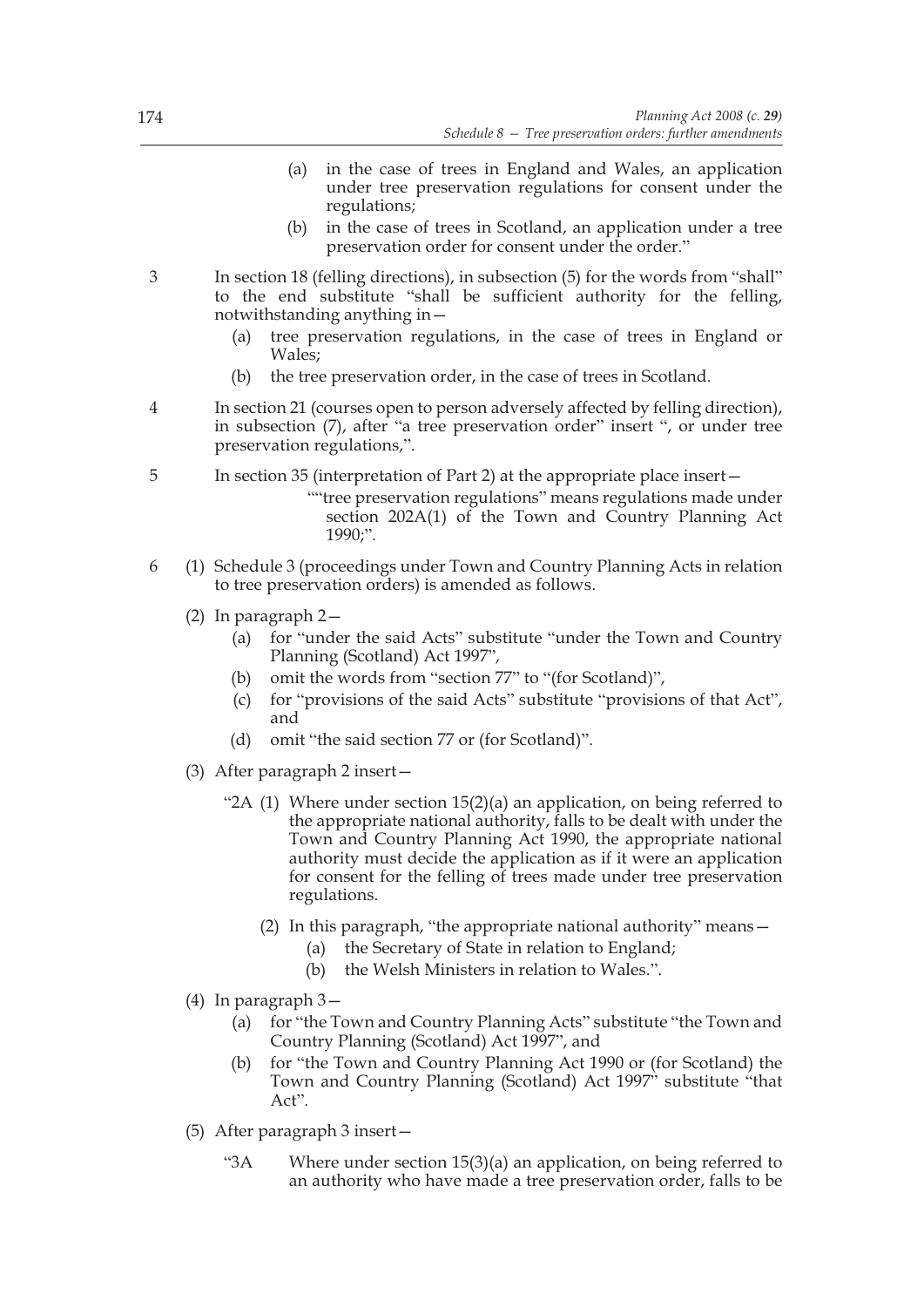dealt with under the Town and Country Planning Act 1990, the authority must decide the application as if it were an application for consent for the felling of trees made under tree preservation regulations.".

*Town and Country Planning Act 1990 (c. 8)*

- 7 TCPA 1990 is amended as follows.
- 8 In section 198(7) (provisions subject to which section has effect), for "This section" substitute "Tree preservation regulations".
- 9 In section 200(1) (tree preservation orders do not affect things done or approved by Forestry Commissioners), for "A tree preservation order does not" substitute "Tree preservation regulations do not".
- 10 In section 202(2) (effect of order made by Secretary of State or Welsh Ministers), for the words from "have the same effect" to the end substitute ", once it has taken effect in accordance with tree preservation regulations, have the same effect as if it had been made by the local planning authority under section 198(1)."
- 11 In section 206(1) (duty to plant replacement tree)
	- (a) in paragraph (a), for "the order" substitute "tree preservation regulations", and
	- (b) in paragraph (b), for the words from "at a time" to the end of the paragraph substitute "at a prescribed time,".
- 12 In section 207(1) (enforcement of duties to replace trees), in paragraph (b), for "a tree preservation order" substitute "tree preservation regulations".
- 13 (1) Section 210 (penalties for non-compliance with tree preservation order) is amended as follows.
	- (2) In subsection  $(1)$ 
		- (a) for "a tree preservation order" substitute "tree preservation regulations",
		- (b) in paragraph (a) omit the "or" at the end, and
		- (c) after paragraph (b) insert—"or
			- (c) causes or permits the carrying out of any of the activities in paragraph (a) or (b),".
	- (3) In subsection (4), for "a tree preservation order" substitute "tree preservation regulations".
	- (4) In the side-note, for "order" substitute "regulations".
- 14 In section 211 (preservation of trees in conservation areas)—
	- (a) in subsection (1), for "which might by virtue of section 198(3)(a) be prohibited by a tree preservation order" substitute "which might by virtue of section 202C be prohibited by tree preservation regulations", and
	- (b) in subsection (4), for "a tree preservation order" substitute "tree preservation regulations".
- 15 In section 212 (power to disapply section 211) omit subsection (4).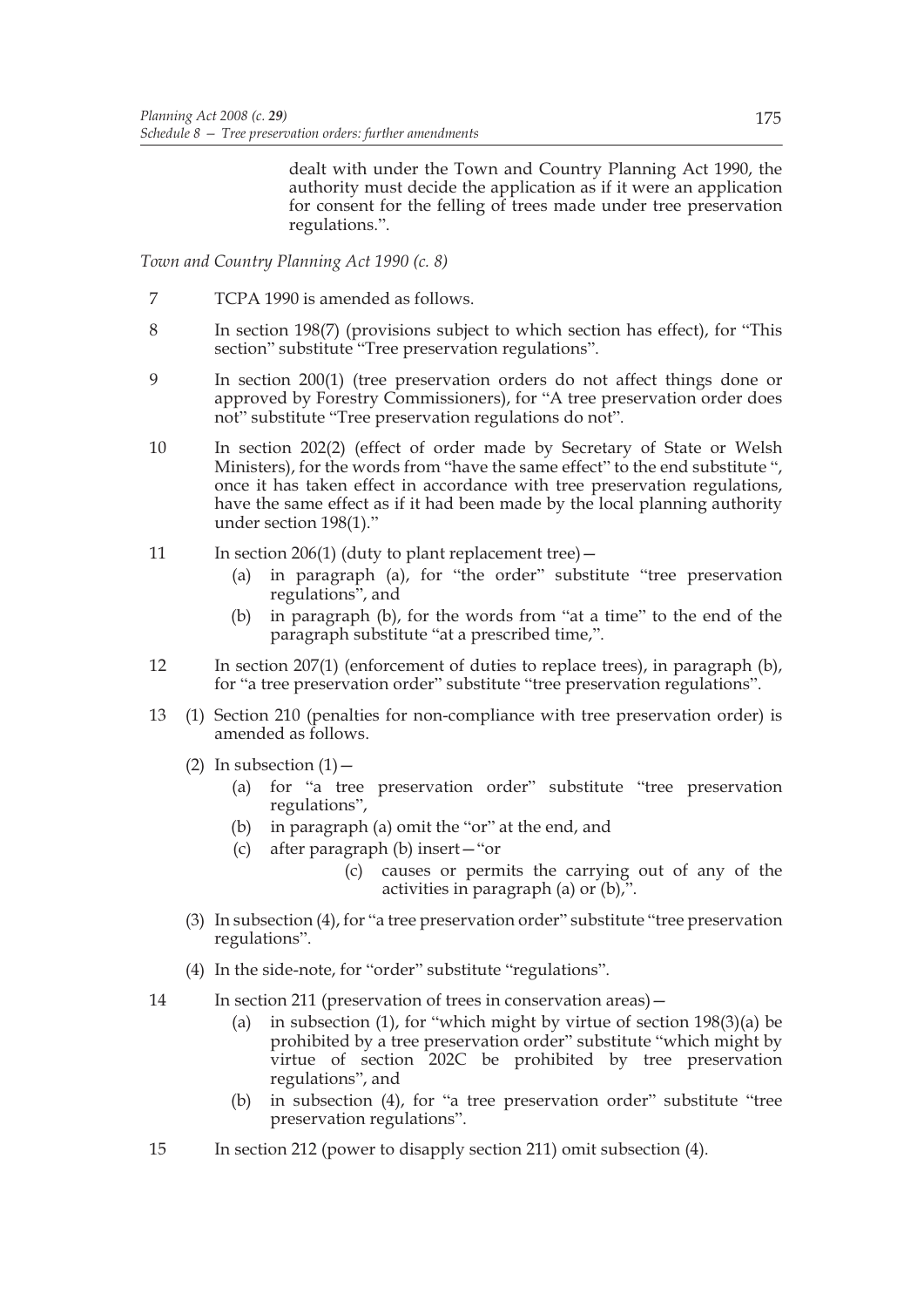| 176 | Planning Act 2008 (c. 29)<br>Schedule $8$ – Tree preservation orders: further amendments                                                                                                                                                 |
|-----|------------------------------------------------------------------------------------------------------------------------------------------------------------------------------------------------------------------------------------------|
| 16  | In section $213(1)(b)$ (duty to plant replacement tree in conservation area), for<br>the words from "at a time" to the end of the paragraph substitute "at a<br>prescribed time,".                                                       |
| 17  | In section $284(3)(h)(i)$ (decision relating to an application for consent under<br>a tree preservation order is an action to which the section applies), for "a tree<br>preservation order" substitute "tree preservation regulations". |
| 18  | In section $329(3B)(i)$ (section $329(1)(cc)$ does not apply to things done in<br>connection with tree preservation orders), for "regulations under section<br>199" substitute "tree preservation regulations".                          |
| 19  | In section $336(1)$ (interpretation) at the appropriate place insert –<br>""tree preservation regulations" means regulations under<br>section $202A(1)$ ;".                                                                              |
|     | Planning and Compensation Act 1991 (c. 34)                                                                                                                                                                                               |

- 20 (1) Part 1 of Schedule 18 to the Planning and Compensation Act 1991 (compensation provisions that do not provide for interest) is amended as follows.
	- (2) After the entry for section 186 of the Town and Country Planning Act 1990  $(c. 8)$  insert  $-$

| "Section 202E of that Act | $Date-$ |                                                                         |
|---------------------------|---------|-------------------------------------------------------------------------|
|                           | (a)     | any consent required by<br>tree<br>preservation regulations is refused, |
|                           | (b)     | any such consent is granted subject to<br>conditions, or                |
|                           | (C)     | any approval required under such a<br>condition is refused."            |
|                           |         |                                                                         |

(3) Omit the entries for sections 203 and 204 of the Town and Country Planning  $Act 1990$ 

## SCHEDULE 9 Section 194

## USE OF LAND: POWER TO OVERRIDE EASEMENTS AND OTHER RIGHTS

*Local Government, Planning and Land Act 1980 (c. 65)*

- 1 (1) Paragraph 6 of Schedule 28 to the Local Government, Planning and Land Act 1980 (urban development corporations: power to override easements) is amended as follows.
	- (2) After sub-paragraph (1) insert—
		- "(1A) The use of any land in England which has been vested in or acquired by an urban development corporation or local highway authority for the purposes of this Part of this Act, whether the use is by the corporation or authority or by any other person, is authorised by virtue of this paragraph if it is in accordance with planning permission even if the use involves—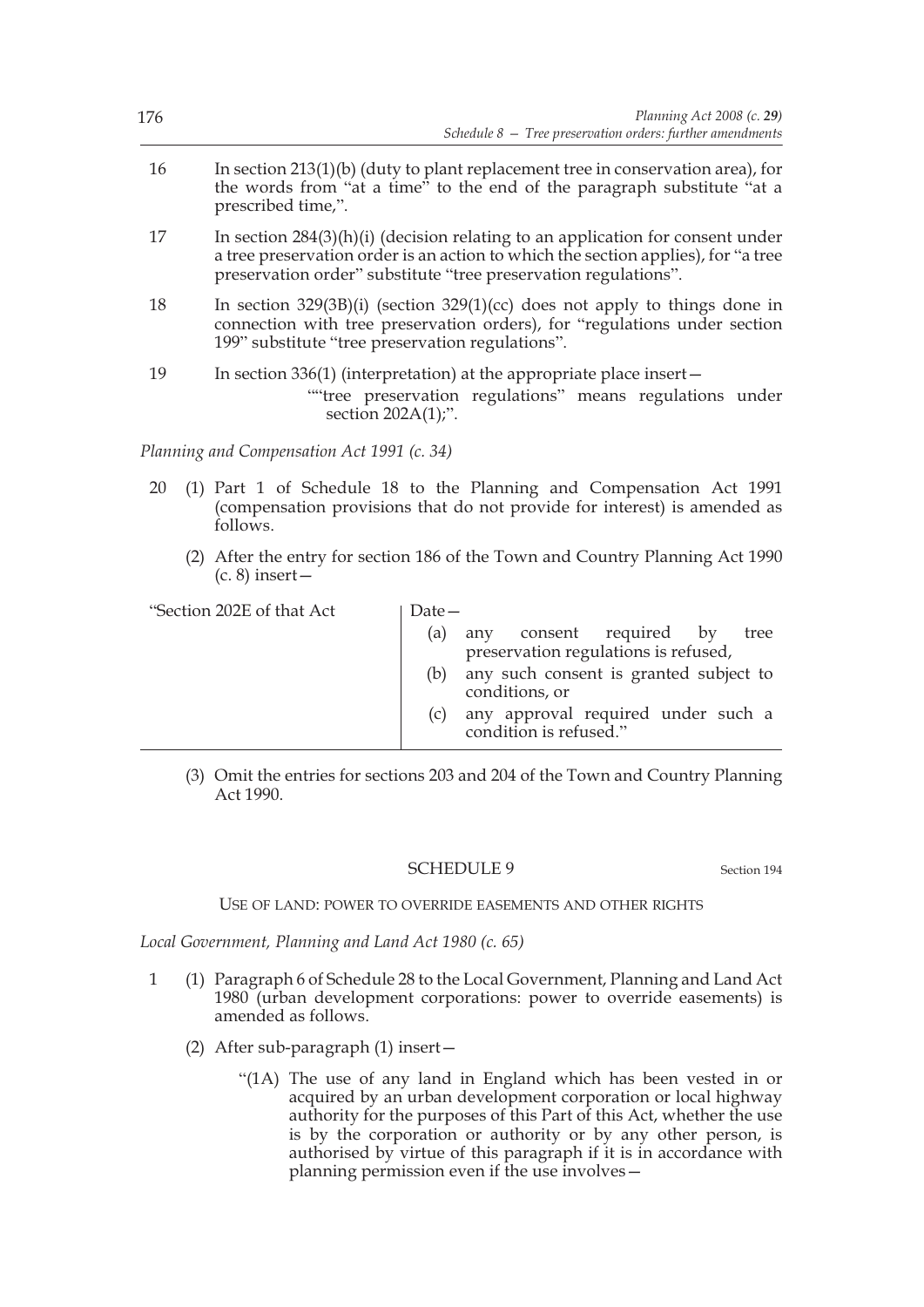- (a) interference with an interest or right to which this paragraph applies, or
- (b) a breach of a restriction as to the user of land arising by virtue of a contract."
- (3) In sub-paragraph (2) after "sub-paragraph (1)" insert "or (1A)".
- (4) In sub-paragraph  $(4)$  -
	- (a) after "sub-paragraph (1)" insert "or (1A)", and
	- (b) after "works on" insert ", or use of,".
- (5) In sub-paragraph (7) after "sub-paragraph (1)" insert "or (1A)".

*New Towns Act 1981 (c. 64)*

- 2 (1) Section 19 of the New Towns Act 1981 (power to override easements and other rights) is amended as follows.
	- (2) After subsection (1) insert—
		- "(1A) Subject to subsection (3), the use of any land in England which has been acquired by a development corporation or local highway authority for the purposes of this Act, whether the use is by the corporation or authority or by any other person, is authorised by virtue of this section if it is in accordance with planning permission even if the use involves—
			- (a) interference with an interest or right to which this section applies, or
			- (b) a breach of a restriction as to the user of land arising by virtue of a contract."
	- (3) In subsection (2) after "subsection (1)" insert "or (1A)".
	- (4) In subsection  $(4)$ 
		- (a) after "subsection (1)" insert "or (1A)", and
		- (b) in paragraph (b) after "works on" insert ", or use of,".
	- (5) In subsection (7) after "subsection (1)" insert "or (1A)".

*Housing Act 1988 (c. 50)*

- 3 (1) Paragraph 5 of Schedule 10 to the Housing Act 1988 (power to override easements) is amended as follows.
	- (2) After sub-paragraph (1) insert—
		- "(1A) The use of any land in England which has been vested in or acquired by a housing action trust for the purposes of Part 3 of this Act, whether the use is by the trust or by any other person, is authorised by virtue of this paragraph if it is in accordance with planning permission even if the use involves—
			- (a) interference with an interest or right to which this paragraph applies, or
			- (b) a breach of a restriction as to the user of land arising by virtue of a contract."
	- (3) In sub-paragraph (2) after "sub-paragraph (1)" insert "or (1A)".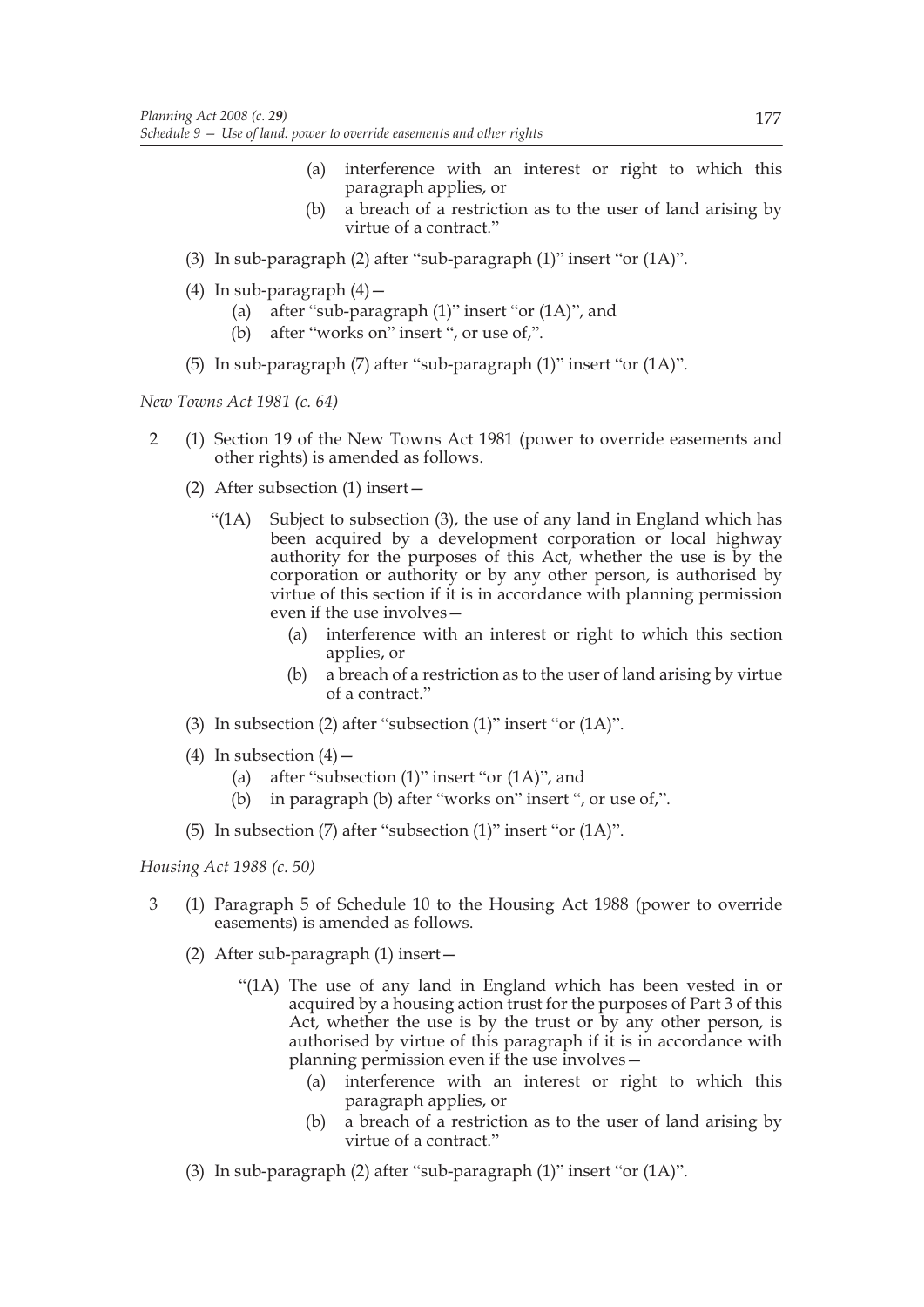- (4) In sub-paragraph  $(4)$  -
	- (a) after "sub-paragraph (1)" insert "or (1A)", and
	- (b) after "works on" insert ", or use of,".
- (5) In sub-paragraph (7) after "sub-paragraph (1)" insert "or (1A)".

*Town and Country Planning Act 1990 (c. 8)*

- 4 (1) Section 237 of TCPA 1990 (power to override easements and other rights) is amended as follows.
	- (2) After subsection (1) insert—
		- "(1A) Subject to subsection (3), the use of any land in England which has been acquired or appropriated by a local authority for planning purposes (whether the use is by the local authority or by a person deriving title under them) is authorised by virtue of this section if it is in accordance with planning permission even if the use involves—
			- (a) interference with an interest or right to which this section applies, or
			- (b) a breach of a restriction as to the user of land arising by virtue of a contract."
	- (3) In subsection  $(4)$ 
		- (a) after "subsection (1)" insert "or (1A)", and
		- (b) in paragraph (b)(ii) after "works on" insert ", or use of,".
	- (4) In subsection (7) after "subsection (1)" insert "or (1A)".

*Leasehold Reform, Housing and Urban Development Act 1993 (c. 28)*

- 5 (1) Paragraph 5 of Schedule 20 to the Leasehold Reform, Housing and Urban Development Act 1993 (the Agency: power to override easements) is amended as follows.
	- (2) After sub-paragraph (1) insert—
		- "(1A) The use of any land in England which has been vested in or acquired by the Agency under this Part of this Act, whether the use is by the Agency or by any other person, is authorised by virtue of this paragraph if it is in accordance with planning permission even if the use involves—
			- (a) interference with an interest or right to which this paragraph applies, or
			- (b) a breach of a restriction as to the user of land arising by virtue of a contract."
	- (3) In sub-paragraph (2) after "sub-paragraph (1)" insert "or (1A)".
	- (4) In sub-paragraph  $(4)$  -
		- (a) after "sub-paragraph (1)" insert "or (1A)", and
		- (b) after "works on" insert ", or use of,".
	- (5) In sub-paragraph (7) after "sub-paragraph (1)" insert "or (1A)".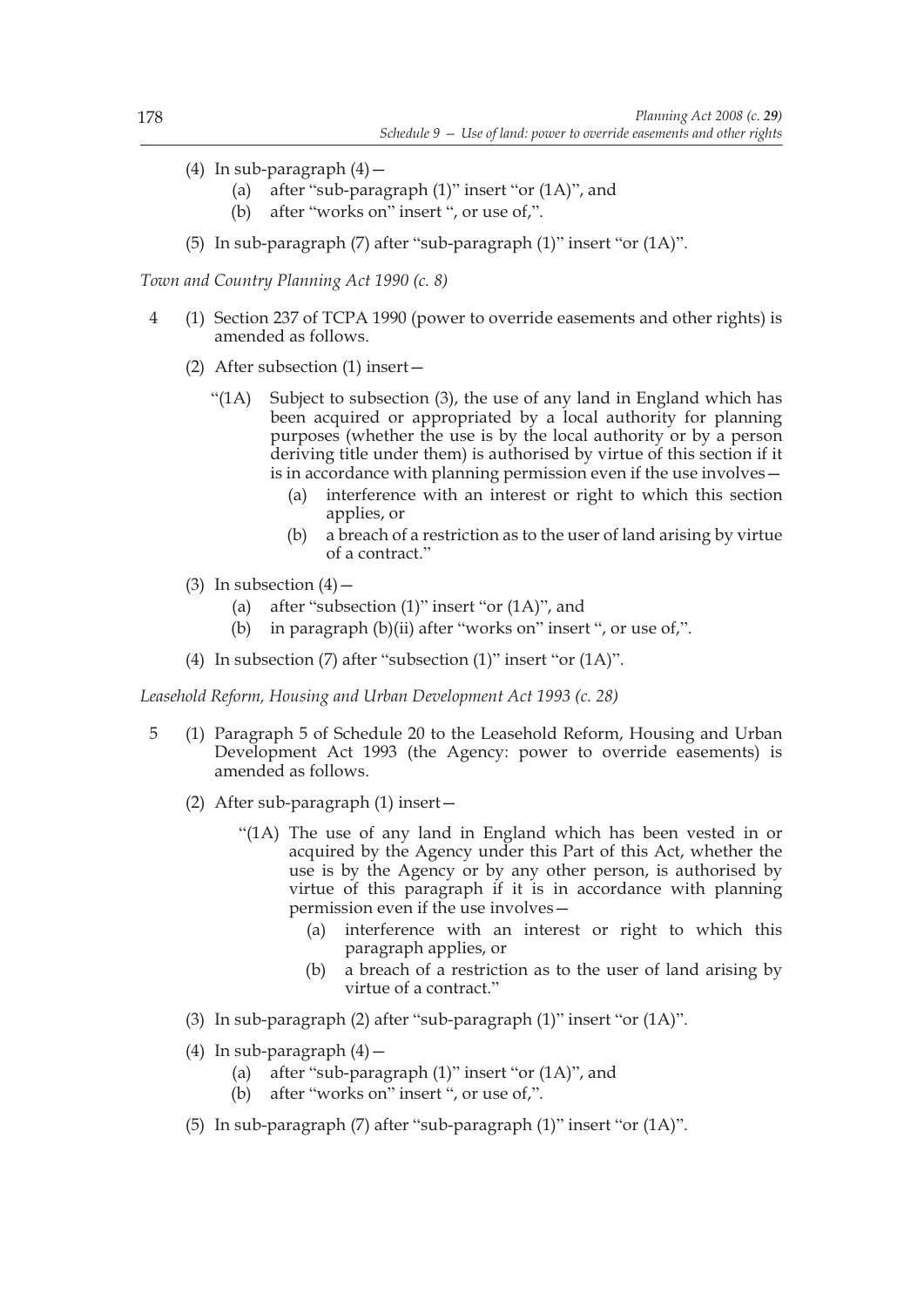*Regional Development Agencies Act 1998 (c. 45)*

- 6 (1) Paragraph 2 of Schedule 6 to the Regional Development Agencies Act 1998 (vesting and acquisition of land: power to override easements) is amended as follows.
	- (2) After sub-paragraph (1) insert—
		- "(1A) The use of any land in England which has been vested in or acquired by a regional development agency under this Act, whether the use is by the agency or by any other person, is authorised by virtue of this paragraph if it is in accordance with planning permission even if the use involves—
			- (a) interference with an interest or right to which this paragraph applies, or
			- (b) a breach of a restriction as to the user of land arising by virtue of a contract."
	- (3) In sub-paragraph (2) after "sub-paragraph (1)" insert "or (1A)".
	- (4) In sub-paragraph  $(4)$  -
		- (a) after "sub-paragraph (1)" insert "or (1A)", and
		- (b) after "works on" insert ", or use of,".
	- (5) In sub-paragraph (7) after "sub-paragraph (1)" insert "or (1A)".

SCHEDULE 10 Section 196

FURTHER PROVISIONS AS TO THE PROCEDURE FOR CERTAIN PROCEEDINGS

*Town and Country Planning Act 1990 (c. 8)*

- 1 TCPA 1990 is amended as follows.
- 2 In section 77 (reference of applications to Secretary of State) for subsection (6) substitute—
	- "(6) Subsection (5) does not apply to  $-$ 
		- (a) an application for planning permission referred to a Planning Inquiry Commission under section 101; or
		- (b) an application referred to the Secretary of State under this section instead of being dealt with by a local planning authority in England."
- 3 In section 78(5) (appeals against failure to take planning decisions)—
	- (a) for "79(1)" substitute "79(1) and  $(3)$ ", and
	- (b) for "and 288(10)(b)" substitute ", 288(10)(b) and 319A(7)(b)".
- 4 In section 79 (determination of appeals under section 78) for subsection (3) substitute—
	- "(3) Subsection (2) does not apply to—
		- (a) an appeal referred to a Planning Inquiry Commission under section 101; or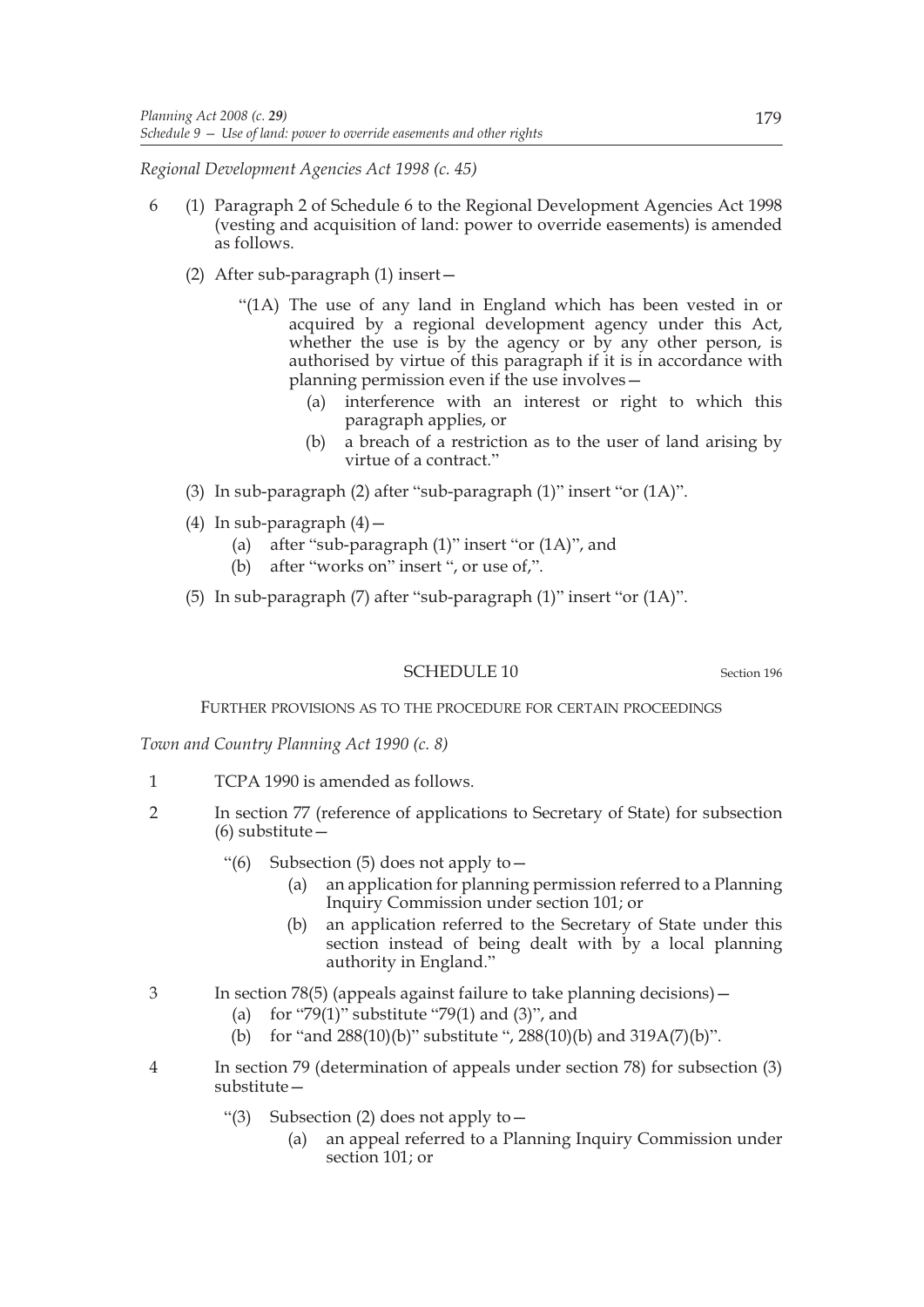- (b) an appeal against a decision of a local planning authority in England."
- 5 In section 175 (supplementary provisions about appeals against enforcement notices) after subsection (3) insert—
	- "(3A) Subsection (3) does not apply to an appeal against an enforcement notice issued by a local planning authority in England."
- 6 In section 176(4) (determination of appeals: disapplication of section  $175(3)$ ) –
	- (a) after "If" insert "section 175(3) would otherwise apply and", and
	- (b) after "subsection (3)" insert "of this section".
- 7 In section 195(5) (appeals against failure to give decision on application under section 191 or 192) for "section 288(10)(b)" substitute "sections 196(1A), 288(10)(b) and 319A(7)(d)".
- 8 (1) Amend section 196 (further provision as to appeals to Secretary of State under section 195) as follows.
	- (2) After subsection (1) insert—
		- "(1A) Subsection (1) does not apply to an appeal against a decision of a local planning authority in England."
	- (3) In subsection (2) for "such an appeal" substitute "an appeal under section  $195(1)$ ".
- 9 (1) Amend section 208 (appeals against notices under section 207) as follows.
	- (2) After subsection (5) insert—
		- "(5A) Subsection (5) does not apply to an appeal against a notice issued by a local planning authority in England."
	- (3) In subsection (6) for "such an appeal is brought" substitute "an appeal is brought under subsection (1)".
- 10 In section 322 (orders as to costs of parties where no local inquiry held) after subsection (1) insert—
	- "(1A) This section also applies to proceedings under this Act to which section 319A applies."
- 11 In section 322A (orders as to costs: supplementary) after subsection (1) insert—
	- "(1A) This section also applies where  $-$ 
		- (a) arrangements are made for a local inquiry or a hearing to be held pursuant to a determination under section 319A;
		- (b) the inquiry or hearing does not take place; and
		- (c) if it had taken place, the Secretary of State or a person appointed by the Secretary of State would have had power to make an order under section 250(5) of the Local Government Act 1972 requiring any party to pay any costs of any other party."
- 12 (1) Amend section 323 (procedure on certain appeals and applications) as follows.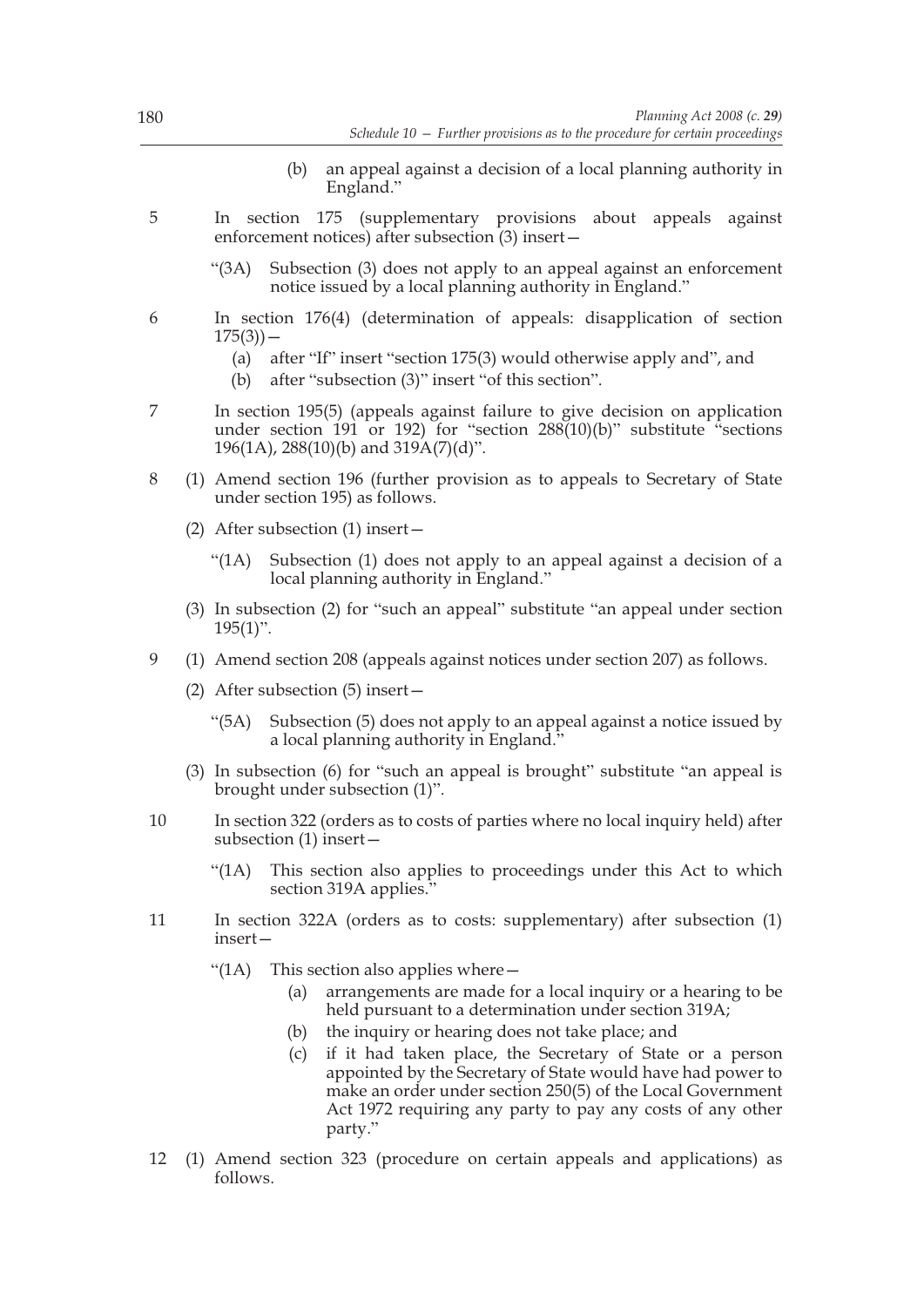- (2) After subsection (1) insert—
	- "(1A) The Secretary of State may by regulations prescribe the procedure to be followed in connection with proceedings under this Act which, pursuant to a determination under section 319A, are to be considered on the basis of representations in writing."
- (3) In subsections (2) and (3) for "The regulations may" substitute "Regulations under this section may".
- (4) In subsection  $(2)(a)$  for "such an inquiry or hearing" substitute "an inquiry or hearing to which rules under section 9 of the Tribunals and Inquiries Act 1992 would apply".
- 13 (1) Amend section 333 (regulations and orders) as follows.
	- (2) In subsection (4) for "and 319" substitute ", 319 and 319A(9)".
	- (3) After subsection (5) insert—
		- "(5A) No order may be made under section 319A(9) unless a draft of the instrument containing the order has been laid before, and approved by resolution of, each House of Parliament."
- 14 (1) Amend Schedule 6 (determination of certain appeals by person appointed by Secretary of State) as follows.
	- (2) In paragraph 2 for sub-paragraph (5) substitute—
		- "(5) Sub-paragraph (2) does not apply—
			- (a) in the case of an appeal to which section 319A applies; or
			- (b) in the case of an appeal under section 78 if the appeal is referred to a Planning Inquiry Commission under section 101."
	- (3) After sub-paragraph (9) of that paragraph insert—
		- "(10) Sub-paragraph (9) does not apply to references to the Secretary of State in section 319A (powers and duties of the Secretary of State in relation to the determination of procedure for certain proceedings)."
	- (4) In paragraph 3 for sub-paragraph (5) substitute—
		- "(5) Sub-paragraph (4) does not apply—
			- (a) in the case of an appeal to which section 319A applies; or
			- (b) in the case of an appeal under section 78 if the appeal is referred to a Planning Inquiry Commission under section 101.
		- (5A) In the case of an appeal to which section 319A applies, the Secretary of State must give the appellant, the local planning authority and any person who has made any representations mentioned in sub-paragraph (2) an opportunity to make further representations if the reasons for the direction raise matters with respect to which any of those persons have not made representations."
	- (5) In sub-paragraph (6) of that paragraph after "(4)" insert "or (5A)".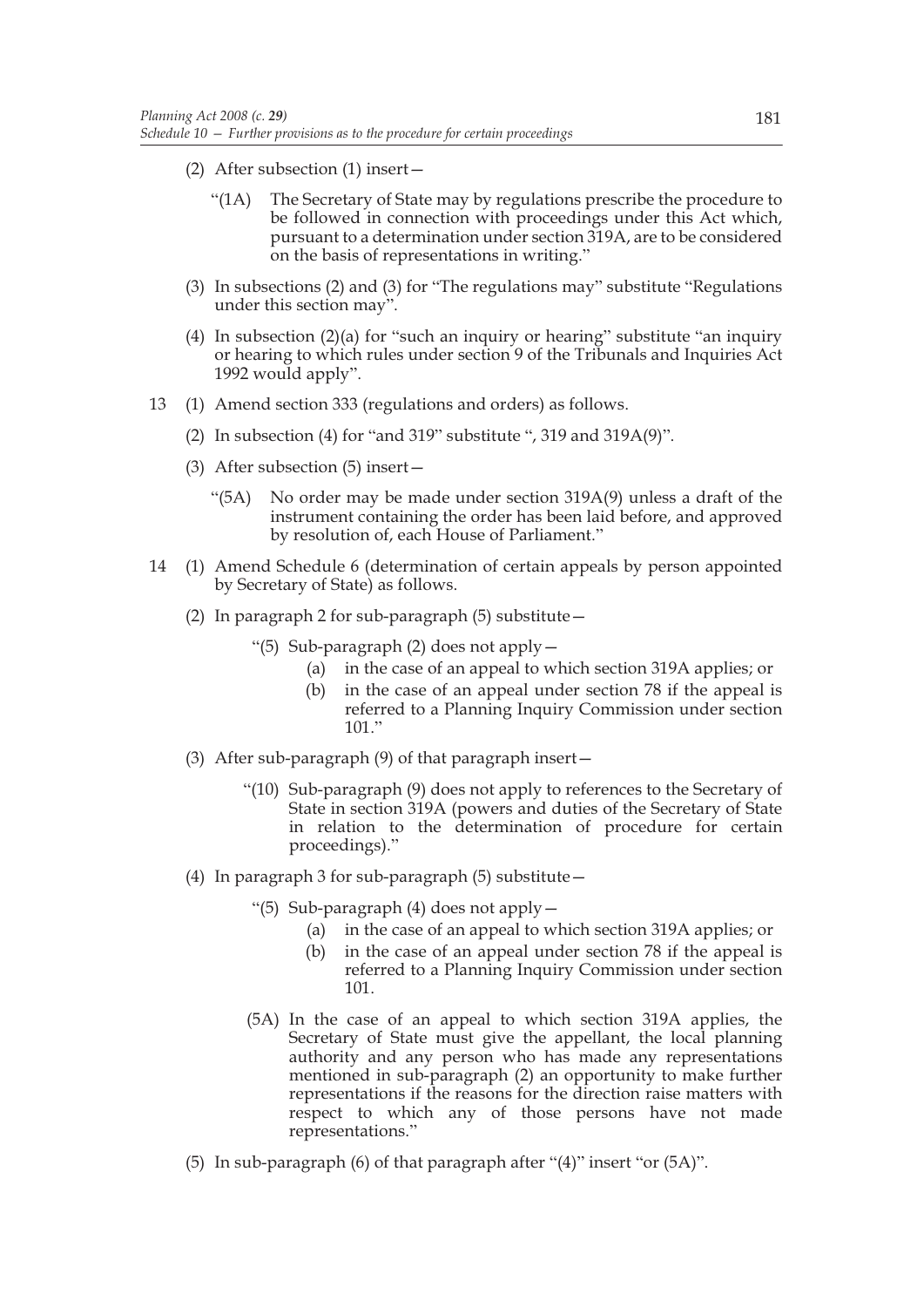- (6) In paragraph 6 after sub-paragraph (1) insert—
	- "(1A) Sub-paragraph (1) does not apply in the case of an appeal to which section 319A applies; but an appointed person may hold a hearing or local inquiry in connection with such an appeal pursuant to a determination under that section."
- (7) In sub-paragraph (2)(a) of that paragraph after "2(4)" insert "or this paragraph".

*Planning (Listed Buildings and Conservation Areas) Act 1990 (c. 9)*

- 15 The Listed Buildings Act is amended as follows.
- 16 In section 12 (reference of applications to Secretary of State) after subsection (4) insert—
	- "(4A) Subsection (4) does not apply to an application referred to the Secretary of State under this section instead of being dealt with by a local planning authority in England."
- 17 In section 20(4) (right of appeal in case of failure to give notice of decision) for "22(1) and  $\frac{63(7)}{b}$ " substitute "22(1) and (2A),  $\frac{63(7)}{b}$  and  $\frac{88D(7)}{b}$ ".
- 18 (1) Amend section 22 (determination of appeals under section 20) as follows.
	- (2) After subsection (2) insert—
		- "(2A) Subsection (2) does not apply to an appeal against a decision of a local planning authority in England."
	- (3) In subsection (3) for "the appeal" substitute "an appeal under section 20".
- 19 In section 40 (supplementary provisions about appeals against listed building enforcement notices) after subsection (2) insert—
	- "(2A) Subsection (2) does not apply to an appeal against a listed building enforcement notice issued by a local planning authority in England."
- 20 In section 41(4) (determination of appeals: disapplication of section  $40(2)$ )
	- (a) after "If" insert "section 40(2) would otherwise apply and", and
	- (b) after "subsection (3)" insert "of this section".
- 21 In section 74(3) (application of certain provisions in relation to buildings in conservation areas) after "82D" insert ", 88D".
- 22 In section 89 (application of certain general provisions of TCPA 1990) after subsection (1) insert—
	- "(1ZA) In the application of sections 322, 322A and 323 of that Act by virtue of this section, references to section 319A of that Act shall have effect as references to section 88D of this Act."
- 23 (1) Amend section 93 (regulations and orders) as follows.
	- (2) In subsection (4) after "75(7)" insert ", 88D(8)".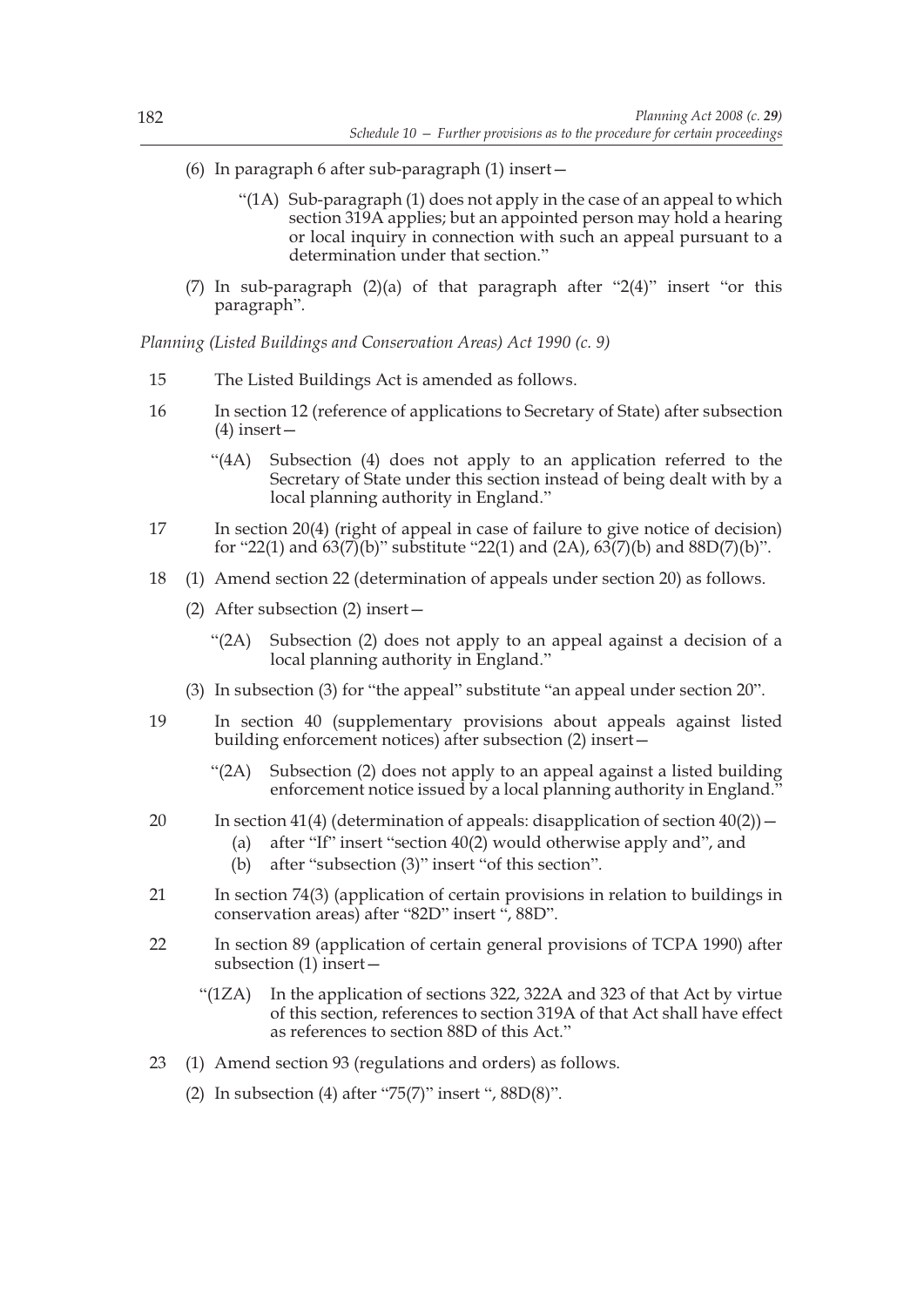- (3) After subsection (5) insert—
	- "(5A) No order may be made under section 88D(8) unless a draft of the instrument containing the order has been laid before, and approved by resolution of, each House of Parliament."
- 24 (1) Amend Schedule 3 (determination of certain appeals by person appointed by Secretary of State) as follows.
	- (2) In paragraph 2 after sub-paragraph (4) insert—
		- "(4A) Sub-paragraph (2) does not apply in the case of an appeal to which section 88D applies."
	- (3) After sub-paragraph (8) of that paragraph insert—
		- "(9) Sub-paragraph (8) does not apply to references to the Secretary of State in section 88D (powers and duties of the Secretary of State in relation to the determination of procedure for certain proceedings)."
	- (4) In paragraph 3 after sub-paragraph (4) insert—
		- "(4A) Sub-paragraph (4) does not apply in the case of an appeal to which section 88D applies.
			- (4B) In the case of an appeal to which section 88D applies, the Secretary of State must give the appellant, the local planning authority and any person who has made any representations mentioned in subparagraph (2) an opportunity to make further representations if the reasons for the direction raise matters with respect to which any of those persons have not made representations."
	- (5) In sub-paragraph (5) of that paragraph after "(4)" insert "or (4B)".
	- (6) In paragraph 6 after sub-paragraph (1) insert—
		- "(1A) Sub-paragraph (1) does not apply in the case of an appeal to which section 88D applies; but an appointed person may hold a hearing or local inquiry in connection with such an appeal pursuant to a determination under that section."
	- (7) In sub-paragraph (2)(a) of that paragraph after "2(4)" insert "or this paragraph".

*Planning (Hazardous Substances) Act 1990 (c. 10)*

- 25 The Hazardous Substances Act is amended as follows.
- 26 In section 20 (reference of applications to Secretary of State) after subsection (4) insert—
	- "(4A) Subsection (4) does not apply to an application referred to the Secretary of State under this section instead of being dealt with by a hazardous substances authority in England."
- 27 In section 21 (appeals against decisions or failure to take decisions relating to hazardous substances) after subsection (5) insert—
	- "(5A) Subsection (5) does not apply to an appeal against a decision of a hazardous substances authority in England."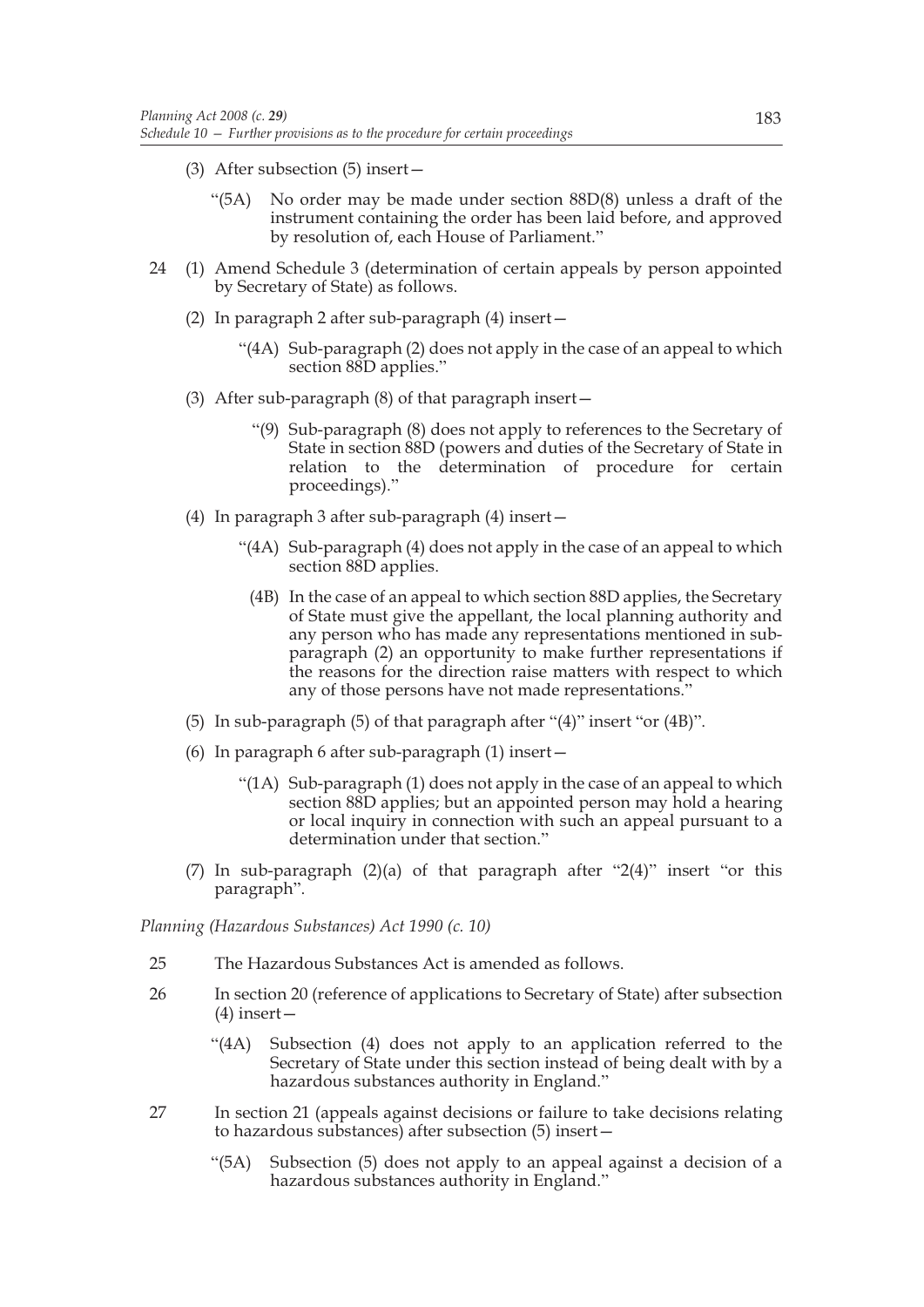- 28 In section 25(1) (appeals against hazardous substances contravention notices)—
	- (a) in paragraph  $(b)(v)$  after "principal Act" insert "and section 21A of this Act", and
	- (b) in paragraph (c) for "that Act" substitute "the principal Act".
- 29 In section 37 (application of certain general provisions of TCPA 1990) after subsection (2) insert—
	- "(3) In the application of sections 322, 322A and 323 of that Act by virtue of this section, references to section 319A of that Act shall have effect as references to section 21A of this Act."
- 30 (1) Amend the Schedule (determination of appeals by person appointed by Secretary of State) as follows.
	- (2) In paragraph 2 after sub-paragraph (4) insert—
		- "(4A) Sub-paragraph (2) does not apply to an appeal against a decision of a hazardous substances authority in England."
	- (3) After sub-paragraph (8) of that paragraph insert—
		- "(9) Sub-paragraph (8) does not apply to references to the Secretary of State in section 21A (powers and duties of the Secretary of State in relation to the determination of procedure for certain proceedings)."
	- (4) In paragraph 3 after sub-paragraph (4) insert—
		- "(4A) Sub-paragraph (4) does not apply in the case of an appeal against a decision of a hazardous substances authority in England.
			- (4B) In the case of an appeal to which section 21A applies, the Secretary of State must give the appellant, the hazardous substances authority and any person who has made any representations mentioned in sub-paragraph (2) an opportunity to make further representations if the reasons for the direction raise matters with respect to which any of those persons have not made representations."
	- (5) In sub-paragraph (5) of that paragraph after "(4)" insert "or (4B)".
	- (6) In paragraph 6 after sub-paragraph (1) insert—
		- "(1A) Sub-paragraph (1) does not apply in the case of an appeal against a decision of a hazardous substances authority in England; but an appointed person may hold a hearing or a local inquiry in connection with such an appeal pursuant to a determination under section 21A."
	- (7) In sub-paragraphs (2)(a) and (3)(a) of that paragraph after "2(4)" insert "or this paragraph".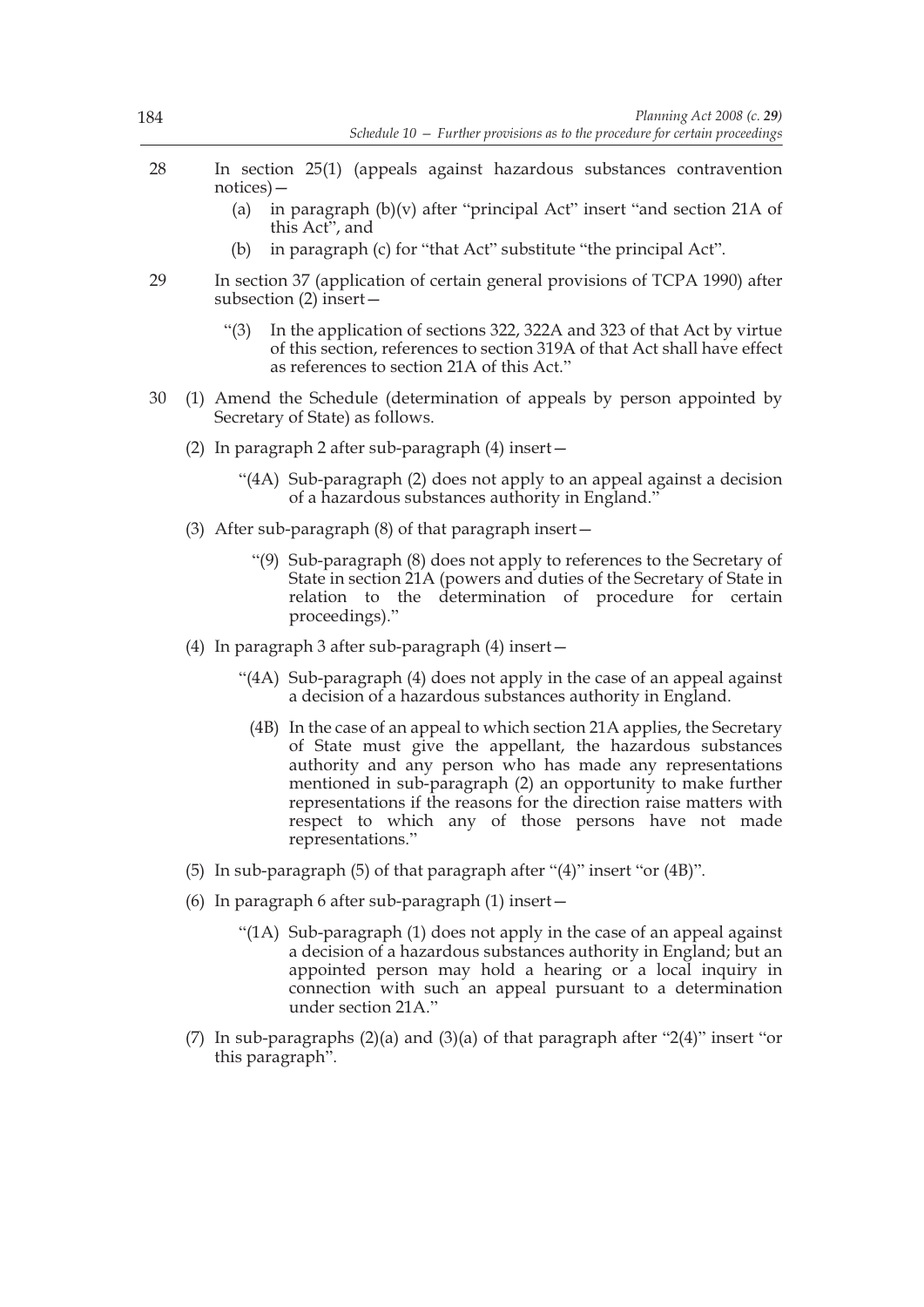## SCHEDULE 11 Section 197

#### APPEALS: MISCELLANEOUS AMENDMENTS

*Town and Country Planning Act 1990 (c. 8)*

- 1 TCPA 1990 is amended as follows.
- 2 In section 78 (appeals against planning decisions and failure to take planning decisions) after subsection (4) insert—
	- "(4A) A notice of appeal under this section must be accompanied by such information as may be prescribed by a development order.
		- (4B) The power to make a development order under subsection (4A) is exercisable by—
			- (a) the Secretary of State, in relation to England;
			- (b) the Welsh Ministers, in relation to Wales.
	- (4C) Section 333(5) does not apply in relation to a development order under subsection (4A) made by the Welsh Ministers.
	- (4D) A development order under subsection (4A) made by the Welsh Ministers is subject to annulment in pursuance of a resolution of the National Assembly for Wales."

3 In section 195 (appeals against refusal or failure to give decision on application under section 191 or 192) before subsection (2) insert—

- "(1B) A notice of appeal under this section must be  $-$ 
	- (a) served within such time and in such manner as may be prescribed by a development order;
	- (b) accompanied by such information as may be prescribed by such an order.
- (1C) The time prescribed for the service of a notice of appeal under this section must not be less than—
	- (a) 28 days from the date of notification of the decision on the application; or
	- (b) in the case of an appeal under subsection  $(1)(b)$ , 28 days from—
		- (i) the end of the period prescribed as mentioned in subsection  $(1)(b)$ , or
		- (ii) as the case may be, the extended period mentioned in subsection  $(1)(b)$ .
- (1D) The power to make a development order under subsection (1B) is exercisable by—
	- (a) the Secretary of State, in relation to England;
	- (b) the Welsh Ministers, in relation to Wales.
- (1E) Section 333(5) does not apply in relation to a development order under subsection (1B) made by the Welsh Ministers.
- (1F) A development order under subsection (1B) made by the Welsh Ministers is subject to annulment in pursuance of a resolution of the National Assembly for Wales."

185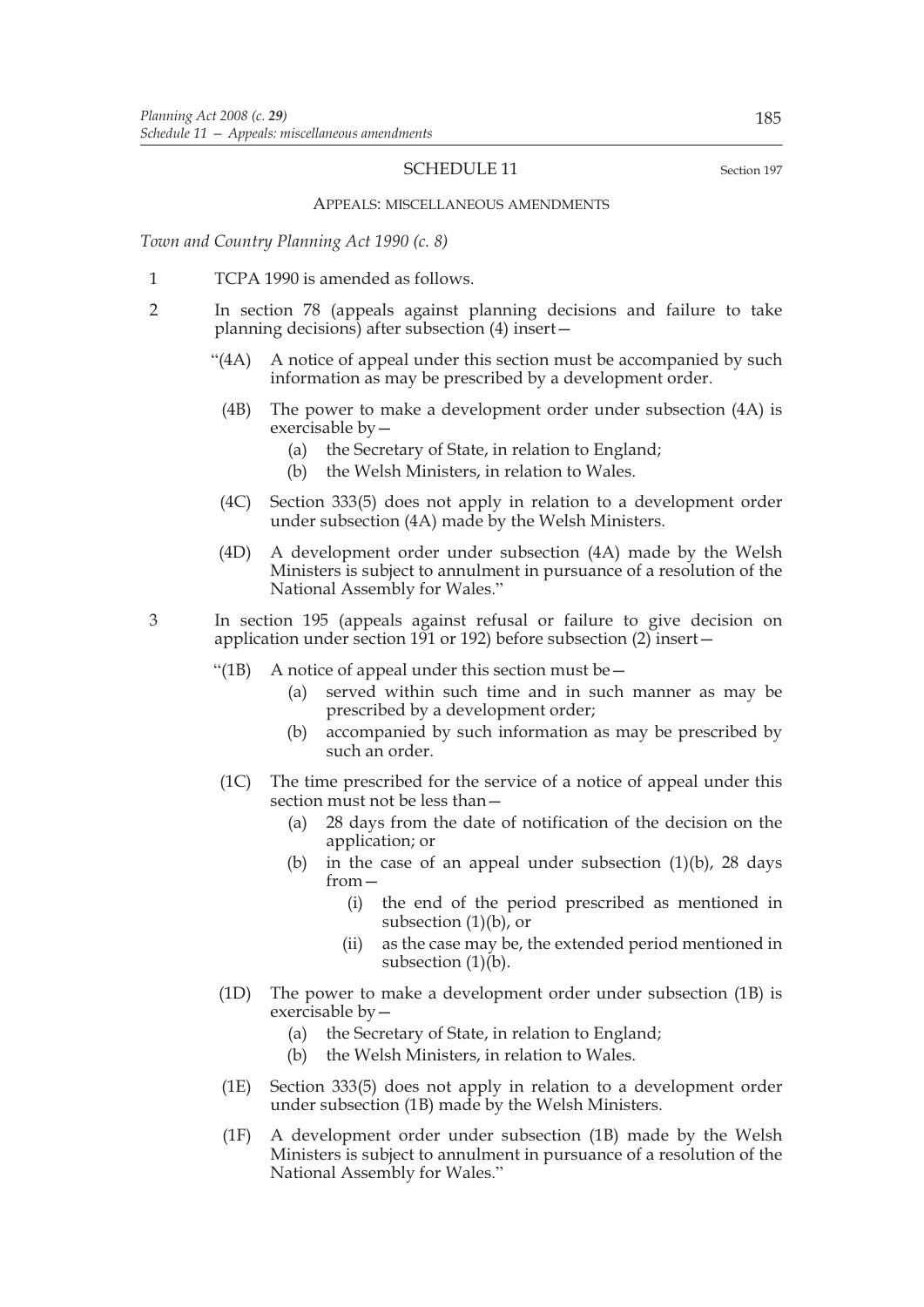- 4 (1) Section 208 (appeals against notices under section 207) is amended as follows.
	- (2) For subsection (4) substitute—
		- "(4) The notice shall—
			- (a) indicate the grounds of the appeal,
			- (b) state the facts on which the appeal is based, and
			- (c) be accompanied by such information as may be prescribed.
		- (4A) The power to make regulations under subsection  $(4)(c)$  is exercisable  $by -$ 
			- (a) the Secretary of State, in relation to England;
			- (b) the Welsh Ministers, in relation to Wales.
		- (4B) Section 333(3) does not apply in relation to regulations under subsection (4)(c) made by the Welsh Ministers.
		- (4C) Regulations under subsection (4)(c) made by the Welsh Ministers are subject to annulment in pursuance of a resolution of the National Assembly for Wales."
	- (3) In subsection (5) for "any such appeal" substitute "an appeal under subsection (1)".

*Planning (Listed Buildings and Conservation Areas) Act 1990 (c. 9)*

- 5 In section 21 of the Listed Buildings Act (appeals: supplementary provisions) after subsection (7) insert—
	- "(8) Regulations under this Act may provide for an appeal under section 20 to be accompanied by such other information as may be prescribed.
	- (9) The power to make regulations under subsection (8) is exercisable  $by -$ 
		- (a) the Secretary of State, in relation to England;
		- (b) the Welsh Ministers, in relation to Wales.
	- (10) Section 93(3) does not apply in relation to regulations under subsection (8) made by the Welsh Ministers.
	- (11) Regulations under subsection (8) made by the Welsh Ministers are subject to annulment in pursuance of a resolution of the National Assembly for Wales."

*Planning (Hazardous Substances) Act 1990 (c. 10)*

- 6 In section 21 of the Hazardous Substances Act (appeals against decisions and failure to take decisions relating to hazardous substances) after subsection (3) insert—
	- "(3A) A notice of appeal under this section must be accompanied by such information as may be prescribed.
		- (3B) The power to make regulations under subsection (3A) is exercisable  $by -$ 
			- (a) the Secretary of State, in relation to England;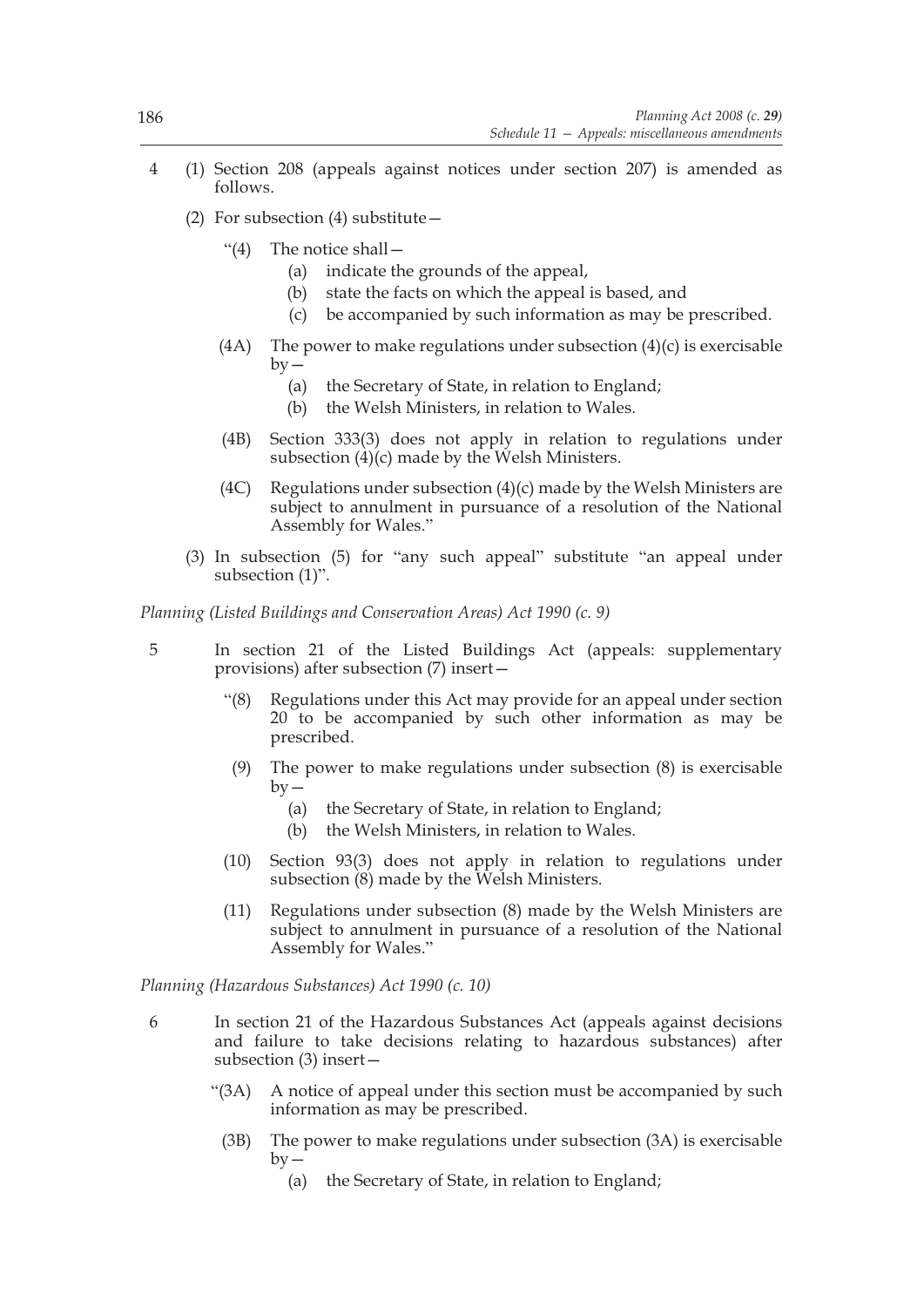- (b) the Welsh Ministers, in relation to Wales.
- (3C) Section 40(3) does not apply in relation to regulations under subsection (3A) made by the Welsh Ministers.
- (3D) Regulations under subsection (3A) made by the Welsh Ministers are subject to annulment in pursuance of a resolution of the National Assembly for Wales."

## SCHEDULE 12 Section 236

## APPLICATION OF ACT TO SCOTLAND: MODIFICATIONS

- 1 Section 5(10) applies as if the reference to Part 11 of TCPA 1990 were a reference to Part 10 of the Town and Country Planning (Scotland) Act 1997 (c. 8).
- 2 Section 14 applies as if—
	- (a) in subsection  $(1)$  -
		- (i) the words "any of the following" were omitted, and
		- (ii) paragraphs (a) to  $(f)$  and  $(h)$  to  $(p)$  were omitted, and
	- (b) in subsection (2) for "sections 15 to 30" there were substituted "section 21".
- 3 Section 32 applies as if—
	- (a) in subsection  $(1)$ 
		- (i) the reference to TCPA 1990 were a reference to section 26 of the Town and Country Planning (Scotland) Act 1997, and
		- (ii) the words "This is subject to subsections (2) and (3)." were omitted, and
	- (b) subsections  $(2)$  to  $(4)$  were omitted.
- 4 Section 33 applies as if—
	- (a) in subsection  $(1)$  -
		- (i) for "none" there were substituted "neither", and
		- (ii) paragraphs (b) and (d) to (j) were omitted, and
	- (b) subsections (2) to (4) were omitted.
- 5 Section 44 applies as if—
	- (a) in subsection  $(2)(b)$ , the words from "or" to the end were omitted,
	- (b) in subsection (3), references to section 5(1) of the Compulsory Purchase Act 1965 (c. 56) were references to section 17 of the Lands Clauses Consolidation (Scotland) Act 1845 (c. 19), and
	- (c) in subsection  $(6)$  -
		- (i) for paragraph (a) there were substituted—
			- "(a) a claim arising by virtue of paragraph 1 of the Second Schedule to the Acquisition of Land (Authorisation Procedure) (Scotland) Act 1947 (c. 42)", and
		- (ii) in paragraph (b), the reference to Part 1 of the Land Compensation Act 1973 (c. 26) were a reference to Part 1 of the Land Compensation (Scotland) Act 1973 (c. 56).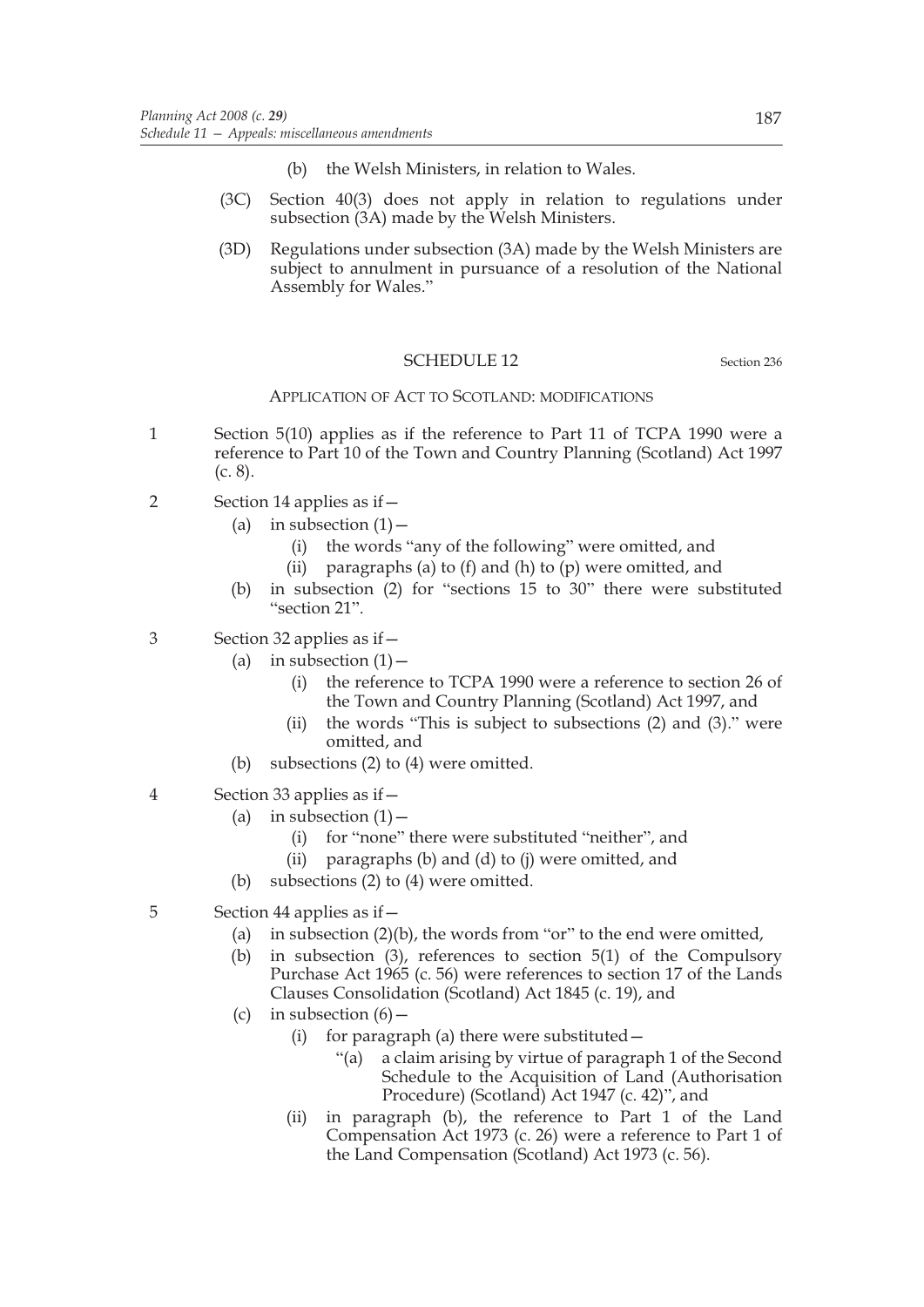- 6 Section 52 applies as if—
	- (a) in subsection  $(2)(c)$ , the words from "or" to the end were omitted,
	- (b) in subsection  $(3)(b)$ 
		- (i) the reference to a freeholder were a reference to an owner, and
		- (ii) the reference to a mortgagee were a reference to a heritable creditor, and
	- (c) in subsection (11), references to section 5(1) of the Compulsory Purchase Act 1965 (c. 56) were references to section 17 of the Lands Clauses Consolidation (Scotland) Act 1845 (c. 19).
- 7 Section 53 applies as if—
	- (a) in subsection (7), the reference to chattels were a reference to moveable property,
	- (b) in subsection (8), the reference to the Lands Tribunal were a reference to the Lands Tribunal for Scotland, and
	- (c) in subsection (11), in the definition of "statutory undertakers", the reference to Part 11 of TCPA 1990 were a reference to Part 10 of the Town and Country Planning (Scotland) Act 1997 (c. 8).
- 8 Section 57 applies as if—
	- (a) in subsection  $(2)(b)$ , the words from "or" to the end were omitted,
	- (b) in subsection (3), references to section 5(1) of the Compulsory Purchase Act 1965 were references to section 17 of the Lands Clauses Consolidation (Scotland) Act 1845, and
	- (c) in subsection  $(6)$ 
		- (i) for paragraph (a) there were substituted  $-$ 
			- "(a) a claim arising by virtue of paragraph 1 of the Second Schedule to the Acquisition of Land (Authorisation Procedure) (Scotland) Act 1947 (c. 42)", and
		- (ii) in paragraph (b), the reference to Part 1 of the Land Compensation Act 1973 (c. 26) were a reference to Part 1 of the Land Compensation (Scotland) Act 1973 (c. 56).
- 9 Section 58 applies as if—
	- (a) for subsection (6) there were substituted  $-$ 
		- "(6) Summary proceedings relating to an offence under this section may be commenced regardless of when the contravention occurred.", and
	- (b) in subsection (7), the reference to section 127 of the Magistrates' Courts Act 1980 (c. 43) were a reference to section 136 of the Criminal Procedure (Scotland) Act 1995 (c. 46).
- 10 Section 120(6) applies as if the references to an Act included references to an Act of the Scottish Parliament.
- 11 Section 127(8) applies as if, for the definition of "statutory undertakers" there were substituted—

""statutory undertakers" has the meaning given by section 214 of the Town and Country Planning (Scotland) Act 1997 and also includes the undertakers—

(a) which are deemed to be statutory undertakers for the purposes of that Act, by virtue of another enactment;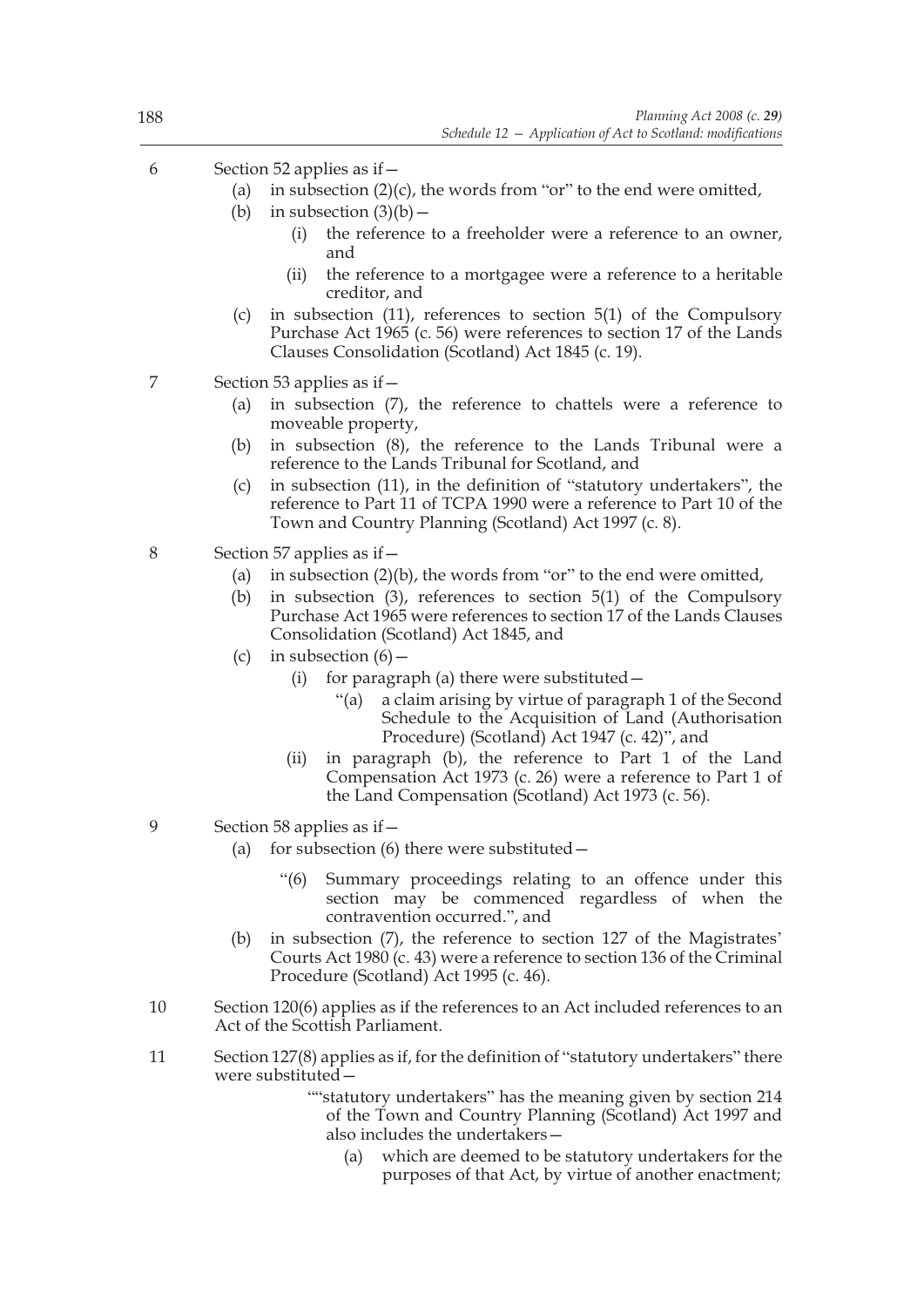- (b) which are statutory undertakers for the purposes of paragraphs 9 and 10 of the First Schedule to the Acquisition of Land (Authorisation Procedure) (Scotland) Act 1947 (c. 42) (see paragraph 10A of that Schedule)."
- 12 Section 128(5) applies as if—
	- (a) in the definition of "local authority", the reference to section 7(1) of the Acquisition of Land Act 1981 (c. 67) were a reference to section 2 of the Local Government etc. (Scotland) Act 1994 (c. 39), and
	- (b) for the definition of "statutory undertakers" there were substituted— ""statutory undertakers" has the meaning given by section 214 of the Town and Country Planning (Scotland) Act 1997 (c. 8) and also includes the undertakers—
		- (a) which are deemed to be statutory undertakers for the purposes of that Act, by virtue of another enactment;
		- (b) which are statutory undertakers for the purposes of paragraphs 9 and 10 of the First Schedule to the Acquisition of Land (Authorisation Procedure) (Scotland) Act 1947 (see paragraph 10A of that Schedule);".
- 13 Section 129(2) applies as if—
	- (a) in the definition of "local authority", the reference to section 17(4) of the Acquisition of Land Act 1981 were a reference to section 2 of the Local Government etc. (Scotland) Act 1994, and
	- (b) for the definition of "statutory undertakers" there were substituted— ""statutory undertakers" has the meaning given by section 214 of the Town and Country Planning (Scotland) Act 1997 and also includes the undertakers which are deemed to be statutory undertakers for the purposes of that Act, by virtue of another enactment;".
- 14 Section 130 applies as if—
	- (a) in subsection (4), the references to section 21 of the National Trust Act 1907 (c. cxxxvi) and section 8 of the National Trust Act 1939 (c. lxxxvi) were references to section 22 of the Order confirmed by the National Trust for Scotland Order Confirmation Act 1935 (c. ii), and
	- (b) in subsection (5), for the definition of "the National Trust" there were substituted—

""the National Trust" means the National Trust for Scotland for Places of Historic Interest or Natural Beauty incorporated by the Order confirmed by the National Trust for Scotland Order Confirmation Act 1935 (c. ii)".

- 15 Section 131 applies as if—
	- (a) in subsection (1), for ", open space or fuel or field garden allotment" there were substituted "or open space", and
	- (b) in subsection (12), for the words from "common" to "1981" there were substituted—

"common" includes any town or village green;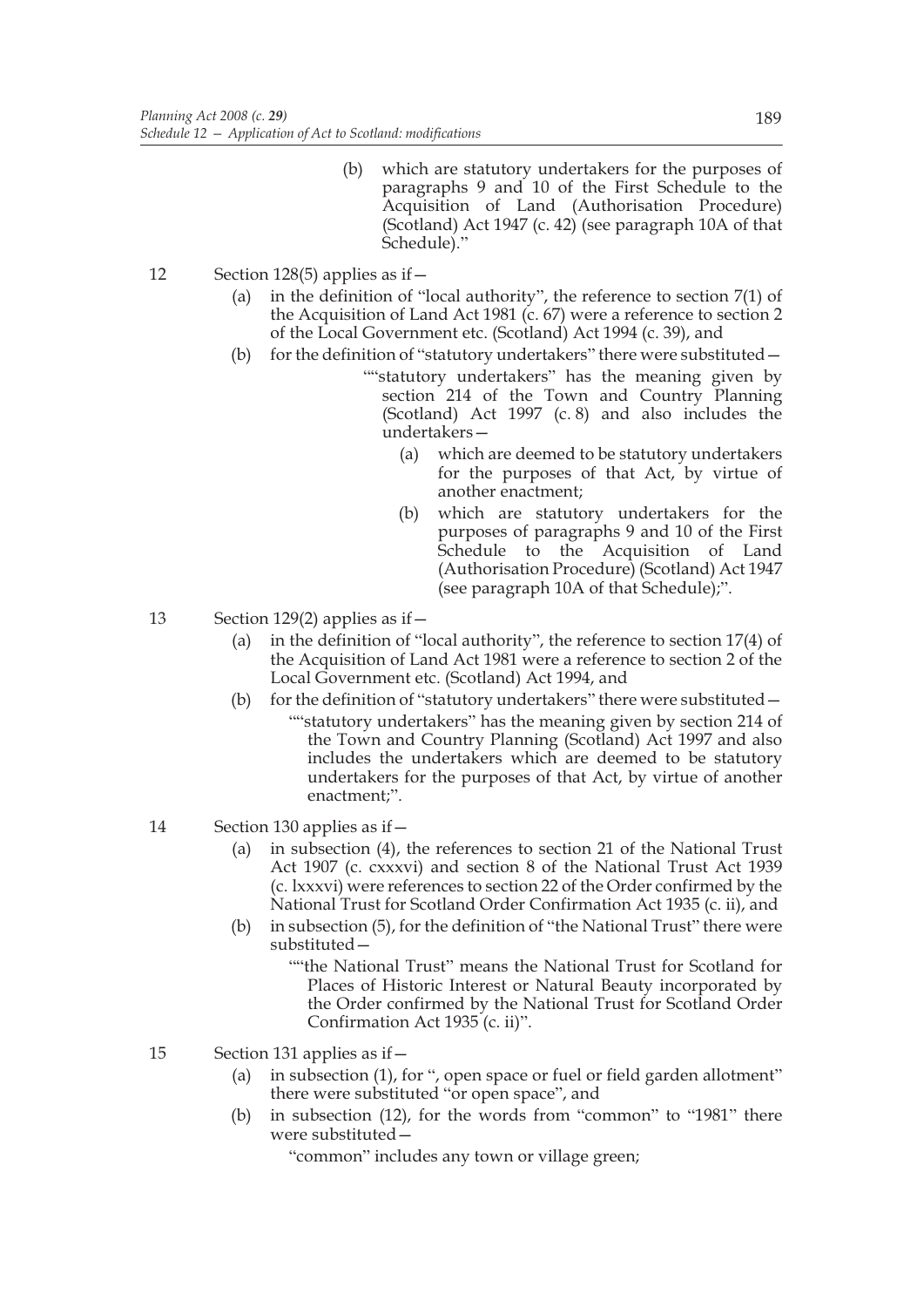"open space" means any land laid out as a public garden, or used for the purposes of public recreation, or land which is a disused burial ground;".

- 16 Section 132 applies as if—
	- (a) in subsection (1), for ", open space or fuel or field garden allotment" there were substituted "or open space", and
	- (b) in subsection (12), for the words from "common" to "1981" there were substituted—

```
"common" and "open space" have the same meanings as in section
131 (as modified by paragraph 15 of Schedule 12);".
```
- 17 Section 134 applies as if—
	- (a) for subsection (4) there were substituted  $-$ 
		- "(4) This subsection applies to  $-$ 
			- (a) an owner, lessee, tenant (whatever the tenancy period) or occupier of the order land,
			- (b) a person known by the prospective purchaser (after diligent inquiry)—
				- (i) to be interested in the order land, or
				- (ii) to have power to sell and convey the order land,
			- (c) a person who, if the order were fully implemented, the prospective purchaser thinks would or might be entitled—
				- (i) as a result of the implementing of the order,
				- (ii) as a result of the order's having been implemented, or
				- (iii) as a result of use of the order land once the order has been implemented,

to make a relevant claim.

- (4A) In subsection  $(4)(c)$  "relevant claim" means a claim arising by virtue of paragraph 1 of the Second Schedule to the Acquisition of Land (Authorisation Procedure) (Scotland) Act 1947 (c. 42).
- (4B) An expression that appears in subsection  $(4)(b)$  of this section and also in section 17 of the Lands Clauses Consolidation (Scotland) Act  $1845$  (c. 19) has in subsection  $(4)(b)$  the meaning that it has in section 17 of that Act.", and
- (b) in subsection  $(7)(d)$  the words "only in accordance with section 118" were omitted.
- 18 Section 137(7) applies as if the reference to Part 11 of TCPA 1990 were a reference to Part 10 of the Town and Country Planning (Scotland) Act 1997 (c. 8).
- 19 Section 151 applies as if—
	- (a) for paragraph (c), there were substituted  $-$ 
		- "(c) section 10 of the Water (Scotland) Act 1980 (compensation for damage resulting from exercise of statutory powers)", and
	- (b) paragraph (d) were omitted.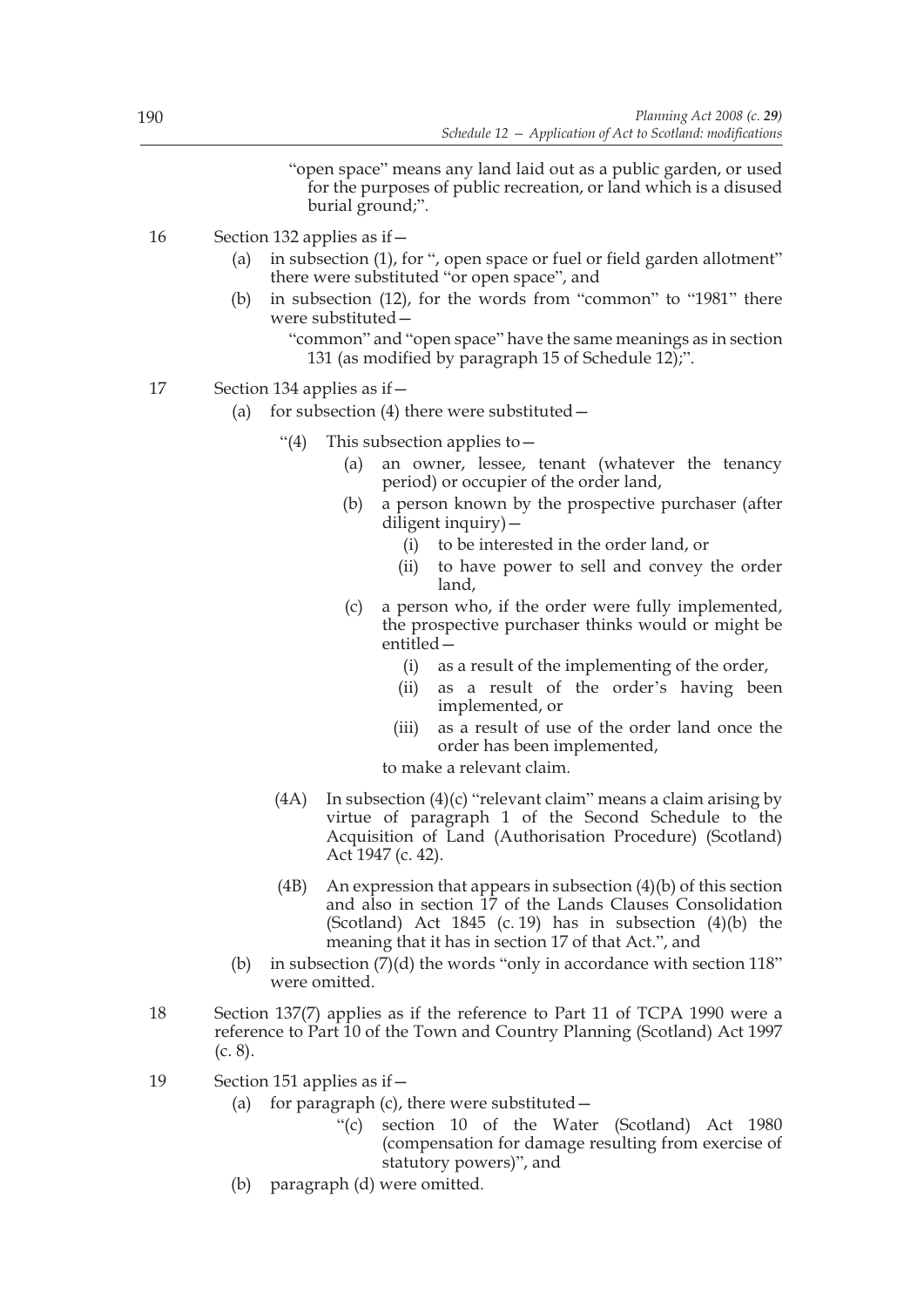- 20 Section 152 applies as if—
	- (a) in subsection (4), the reference to the Lands Tribunal were a reference to the Lands Tribunal for Scotland,
	- (b) for subsections (5) and (6) there were substituted  $-$ 
		- "(5) Section 6 of the Railway Clauses Consolidation (Scotland) Act 1845 (which makes the construction of the railway subject to that Act and the Lands Clauses Consolidation (Scotland) Act 1845) applies in relation to authorised works as it applies in relation to the construction of a railway.
		- (6) Any rule or principle applied to the construction of section 6 of the Railway Clauses Consolidation (Scotland) Act 1845 must be applied to the construction of subsection (3) of this section (with any necessary modifications).", and
	- (c) in subsection  $(7)$ 
		- (i) the reference to Part 1 of the Land Compensation Act 1973 were a reference to Part 1 of the Land Compensation (Scotland) Act 1973, and
		- (ii) in paragraph (c), for "17" there were substituted "15".
- 21 Section 164 applies as if the references to a justice of the peace were references to a sheriff.
- 22 Section 165 applies as if—
	- (a) in subsection (4), the reference to chattels were a reference to moveable property,
	- (b) in subsection (5), the reference to the Lands Tribunal were a reference to the Lands Tribunal for Scotland, and
	- (c) in subsection (6), the reference to sections 2 and 4 of the Land Compensation Act 1961 (c. 33) were a reference to sections 9 and 11 of the Land Compensation (Scotland) Act 1963 (c. 51).
- 23 Section 170 applies as if—
	- (a) in subsection  $(3)$  -
		- (i) for the words from "the", where it first occurs, to "(c.49)" there were substituted "subsections (5) to (9) of section 135 of the Town and Country Planning (Scotland) Act 1997 (c. 8) (which relate to the execution and cost of certain works)", and
		- (ii) the words from "section 276" to the end were omitted,
	- (b) in subsection (4), for "section 289" there were substituted "subsection  $(5)$  of section  $135$ ", and
	- (c) subsection (5) were omitted.
- 24 Section 171 applies as if—
	- (a) the references to an injunction were references to an interdict, and
	- (b) in subsection (4), the references to the High Court and a county court were references to the Court of Session and the sheriff.
- 25 Section 229(5) applies as if the reference to section 233 of the Local Government Act 1972 (c. 70) were a reference to section 192 of the Local Government (Scotland) Act 1973 (c. 65).
- 26 Section 235 applies as if—
	- (a) for the definition of "building" there were substituted  $-$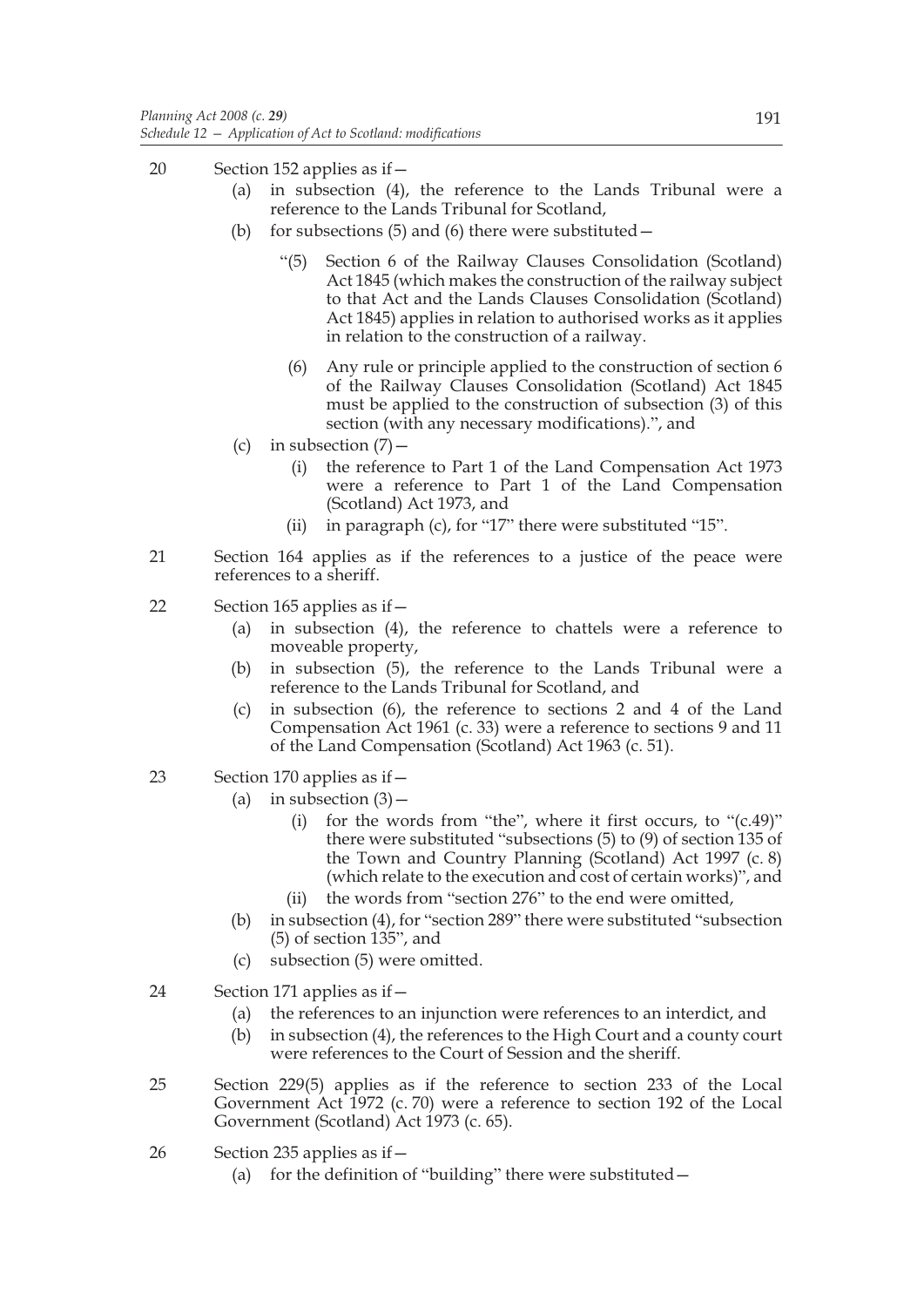""building" has the meaning given by section 277(1) of the Town and Country Planning (Scotland) Act 1997 (c. 8);",

- (b) for the definition of "land" there were substituted—
	- ""land" includes land covered with water and any building (as defined in section 277(1) of the Town and Country Planning (Scotland) Act 1997) and in relation to Part 7 must be read in accordance with section 159;",
- (c) for the definition of "local planning authority" there were substituted—
	- ""local planning authority" means a planning authority within the meaning of section 1 of the Town and Country Planning (Scotland) Act 1997;",
- (d) in the definition of "planning permission", the reference to Part 3 of TCPA 1990 were a reference to Part 3 of the Town and Country Planning (Scotland) Act 1997, and
- (e) in the definition of "use", the reference to section 336(1) of TCPA 1990 were a reference to section 277(1) of the Town and Country Planning (Scotland) Act 1997.
- 27 Part 1 of Schedule 5 applies as if paragraphs 4 to 6, 8, 9, 16 to 32 and 38 were omitted.

## SCHEDULE 13 Section 238

#### REPEALS

| Reference                                                     | Extent of repeal                                                                                                                                                                                                                                                                                                             |
|---------------------------------------------------------------|------------------------------------------------------------------------------------------------------------------------------------------------------------------------------------------------------------------------------------------------------------------------------------------------------------------------------|
| Forestry Act 1967 (c. 10)                                     | In paragraph 2 of Schedule 3-<br>the words from "section 77" to "(for<br>(a)<br>Scotland)", and<br>(b) "the said section 77 or (for Scotland)".                                                                                                                                                                              |
| Town and Country Planning<br>Act 1990 (c. 8)                  | Section $61A(1)$ .<br>Section 198(3), (4), (6), (8) and (9).<br>Section 199.<br>Section 201.<br>Section 202(3).<br>Sections 203 to 205.<br>Section 212(4).<br>In section $284(3)(a)$ , "for planning permission".<br>In Schedule 1, paragraph 17.<br>In Schedule 1A, paragraph 9.<br>In Schedule 4A, paragraph 2(4) and (5). |
| Environmental Protection Act<br>1990 (c. 43)                  | In Schedule 13, paragraph 10.                                                                                                                                                                                                                                                                                                |
| Planning and Compensation<br>Act 1991 (c. 34)                 | Section $6(6)$ .<br>In Schedule 18, in Part 1, the entries for sections<br>203 and 204 of the Town and Country<br>Planning Act 1990.                                                                                                                                                                                         |
| and Compulsory<br><b>Planning</b><br>Purchase Act 2004 (c. 5) | Section $15(2)(a)$ and (c).<br>Section $17(1)$ and $(2)$ .<br>Section $18(4)$ to $(6)$ .                                                                                                                                                                                                                                     |